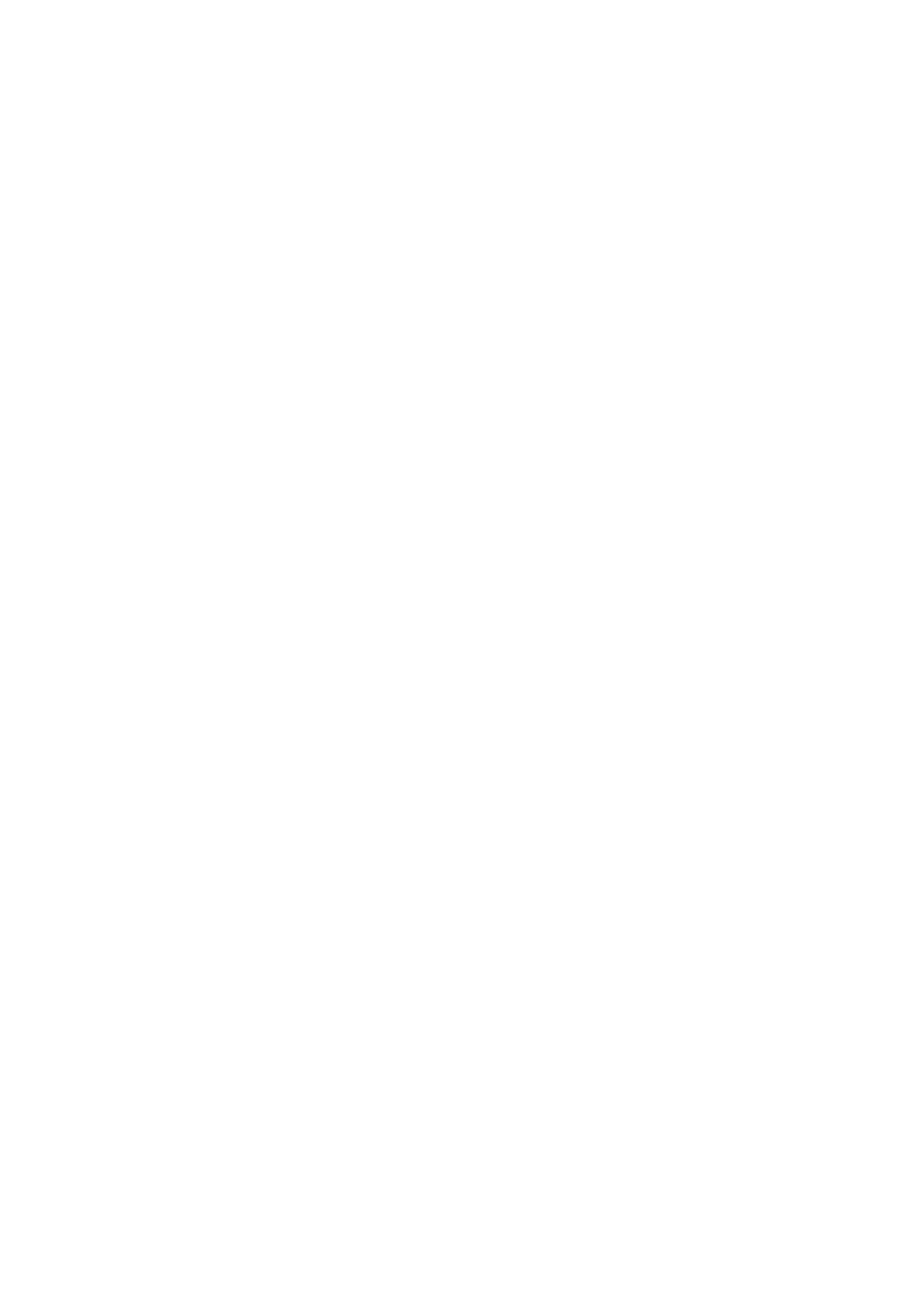# **UNITED STATES SECURITIES AND EXCHANGE COMMISSION Washington, D.C. 20549**

# **FORM 20-F**

# o **REGISTRATION STATEMENT PURSUANT TO SECTION 12(b) OR (g) OF THE SECURITIES EXCHANGE ACT OF 1934**

**OR**

☑ **ANNUAL REPORT PURSUANT TO SECTION 13 OR 15(d) OF THE SECURITIES EXCHANGE ACT OF 1934 FOR THE FISCAL YEAR ENDED DECEMBER 31, 2007**

**OR**

o **TRANSITION REPORT PURSUANT TO SECTION 13 OR 15(d) OF THE SECURITIES EXCHANGE ACT OF 1934**

**OR**

o **SHELL COMPANY REPORT PURSUANT TO SECTION 13 OR 15(d) OF THE SECURITIES EXCHANGE ACT OF 1934**

**Commission file number: 001-32696**

# **COPA HOLDINGS, S.A.**

(Exact name of Registrant as specified in its charter)

**Not Applicable** (Translation of Registrant's name into English)

**Republic of Panama** (Jurisdiction of incorporation or organization)

**Avenida Principal y Avenida de la Rotonda, Costa del Este**

**Complejo Business Park, Torre Norte Parque Lefevre, Panama City**

**Panama**

**(+507 304 2677) Contact person: Joseph Putaturo**

**e-mail: Jputaturo@copaair.com**

(Address of registrant's principal executive offices)

**Securities registered or to be registered pursuant to Section 12(b) of the Act**

**Title of each class: Name of each exchange on which registered**

| <b>Class A Common Stock, without par value</b> | <b>New York Stock Exchange</b> |  |  |  |
|------------------------------------------------|--------------------------------|--|--|--|
|                                                |                                |  |  |  |

**Securities registered or to be registered pursuant to Section 12(g) of the Act: None**

**Securities for which there is a reporting obligation pursuant to Section 15(d) of the Act: None**

Indicate the number of outstanding shares of each of the issuer's classes of capital or common stock as of the close of **the period covered by the annual report:** At December 31, 2007, there were outstanding 42,937,844 shares of common stock, without par value, of which 30,159,719 were Class A shares and 12,778,125 were Class B shares.

Indicate by check mark if the registrant is a well-known seasoned issuer, as defined in Rule 405 of the Securities Act. ☑ **Yes** o **No**

If this report is an annual or transition report, indicate by check mark if the registrant is not required to file reports **pursuant to Section 13 or 15(d) of the Securities Exchange Act of 1934.** o **Yes** ☑ **No**

Indicate by check mark whether the registrant (1) has filed all reports required to be filed by Section 13 or 15(d) of the Securities Exchange Act of 1934 during the preceding 12 months (or for such shorter period that the registrant was required to file such reports), and (2) has been subject to such filing requirements for the past 90 days.  $\Box$  Yes o No

Indicate by check mark whether the registrant is a large accelerated filer, an accelerated filer, or a non-accelerated filer. See definition of "accelerated filer and non-accelerated filer" in Rule 12b-2 of Exchange Act. (Check one):

**Large Accelerated Filer** ☑ **Accelerated Filer** o **Non-accelerated Filer** o

Indicate by check mark which basis of accounting the registrant has used to prepare the financial statements **included in this filing.**

**US GAAP** ☑ **IRFS** o **Other** o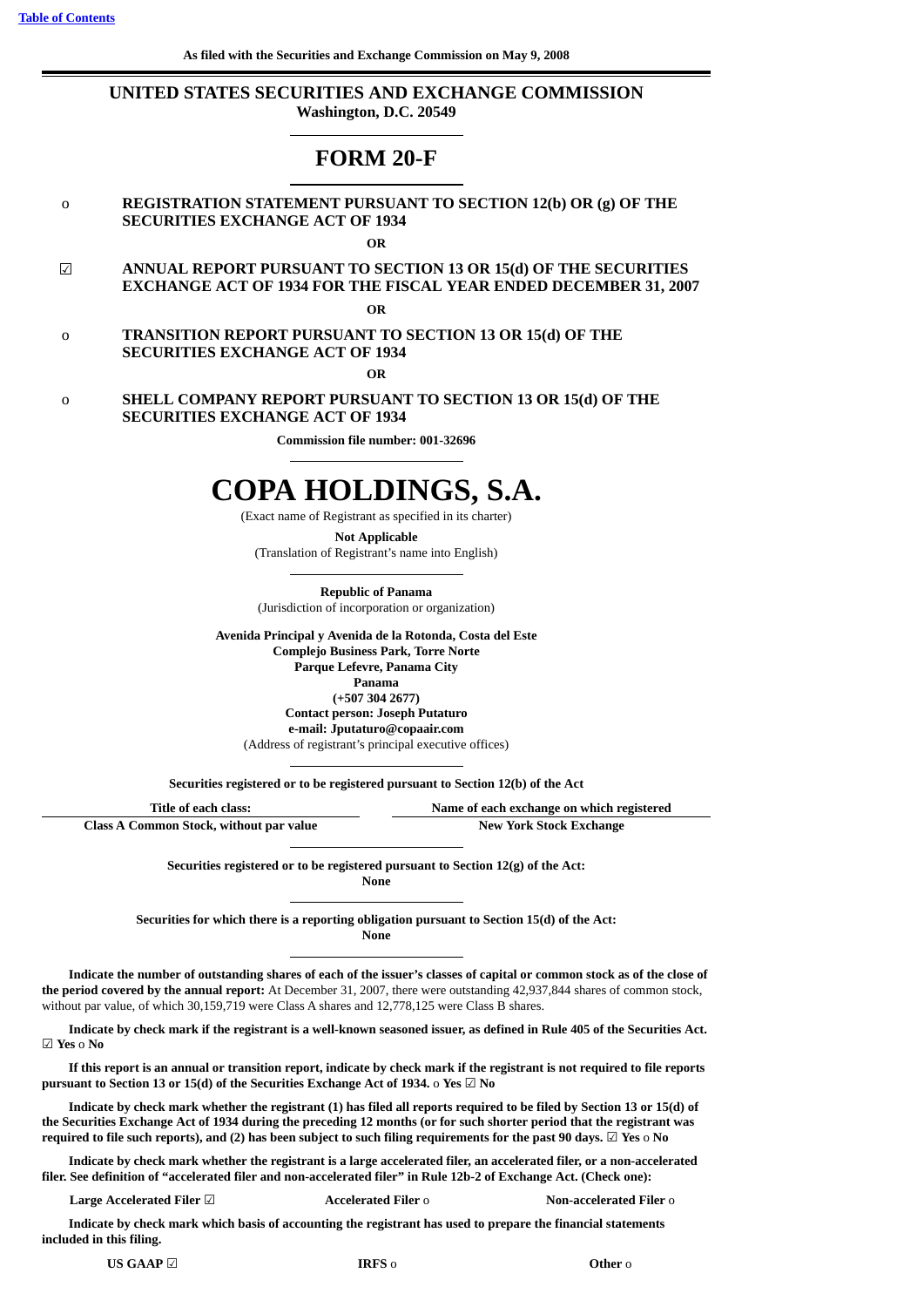If "other" has been checked in response to the previous question, indicate by check mark which financial statement **item the registrant has elected to follow.** o **Item 17** o **Item 18**

If this is an annual report, indicate by check mark whether the registrant is a shell company (as defined in Rule 12b-**2 of the Exchange Act).** o **Yes** ☑ **No**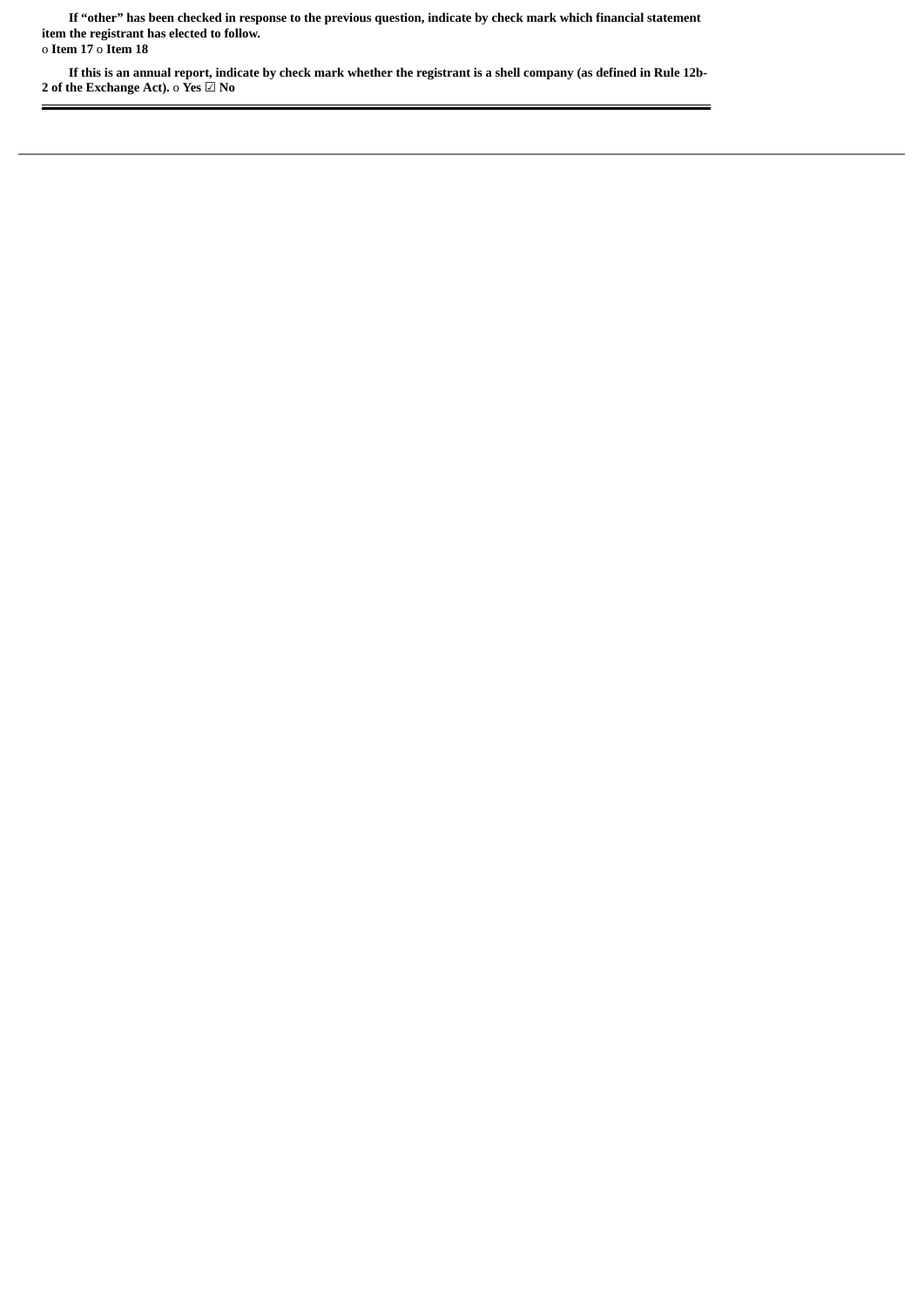# **TABLE OF CONTENTS**

<span id="page-3-0"></span>

| <b>Introduction</b>                                                                          | ii           |
|----------------------------------------------------------------------------------------------|--------------|
| <b>Market Data</b>                                                                           | ii           |
| <b>Presentation of Financial and Statistical Data</b>                                        | iii          |
| <b>Special Note About Forward-Looking Statements</b>                                         | iii          |
| Item 1. Identity of Directors, Senior Management and Advisers                                | $\mathbf{1}$ |
| <b>Item 2. Offer Statistics and Expected Timetable</b>                                       | $\mathbf{1}$ |
| <b>Item 3. Key Information</b>                                                               | $\mathbf{1}$ |
| Item 4. Information on the Company                                                           | 22           |
| <b>Item 4A. Unresolved Staff Comments</b>                                                    | 43           |
| <b>Item 5. Operating and Financial Review and Prospects</b>                                  | 43           |
| <u>Item 6. Directors, senior management and employees</u>                                    | 61           |
| Item 7. Major Shareholders and Related Party Transactions                                    | 68           |
| Item 8. Financial Information                                                                | 73           |
| <b>Item 9. The Offer and Listing</b>                                                         | 74           |
| Item 10. Additional Information                                                              | 76           |
| Item 11. Quantitative and Qualitative Disclosures about Market Risk                          | 89           |
| Item 12. Description of Securities Other than Equity Securities                              | 90           |
| Item 13. Defaults, Dividend Arrearages and Delinquencies                                     | 91           |
| <u>Item 14. Material Modifications to the Rights of Security Holders and Use of Proceeds</u> | 91           |
| Item 15. Controls and Procedures                                                             | 91           |
| Item 16. Reserved                                                                            | 93           |
| Item 16A. Audit Committee Financial Expert                                                   | 93           |
| Item 16B. Code of Ethics                                                                     | 93           |
| <b>Item 16C. Principal Accountant Fees and Services</b>                                      | 93           |
| Item 16D. Exemptions from the Listing Standards for Audit Committees                         | 94           |
| <u>Item 16E. Purchase of Equity Securities by the Issuer and Affiliated Purchasers</u>       | 94           |
| Item 17. Financial Statements                                                                | 94           |
| Item 18. Financial Statements                                                                | 94           |
| Item 19. Exhibits                                                                            | 94           |
| <b>Index to Financial Statements</b>                                                         | $F-1$        |
| Exhibit 10.47<br>Exhibit 10.48                                                               |              |

Exhibit 12.1 Exhibit 12.2 Exhibit 13.1 Exhibit 13.2

i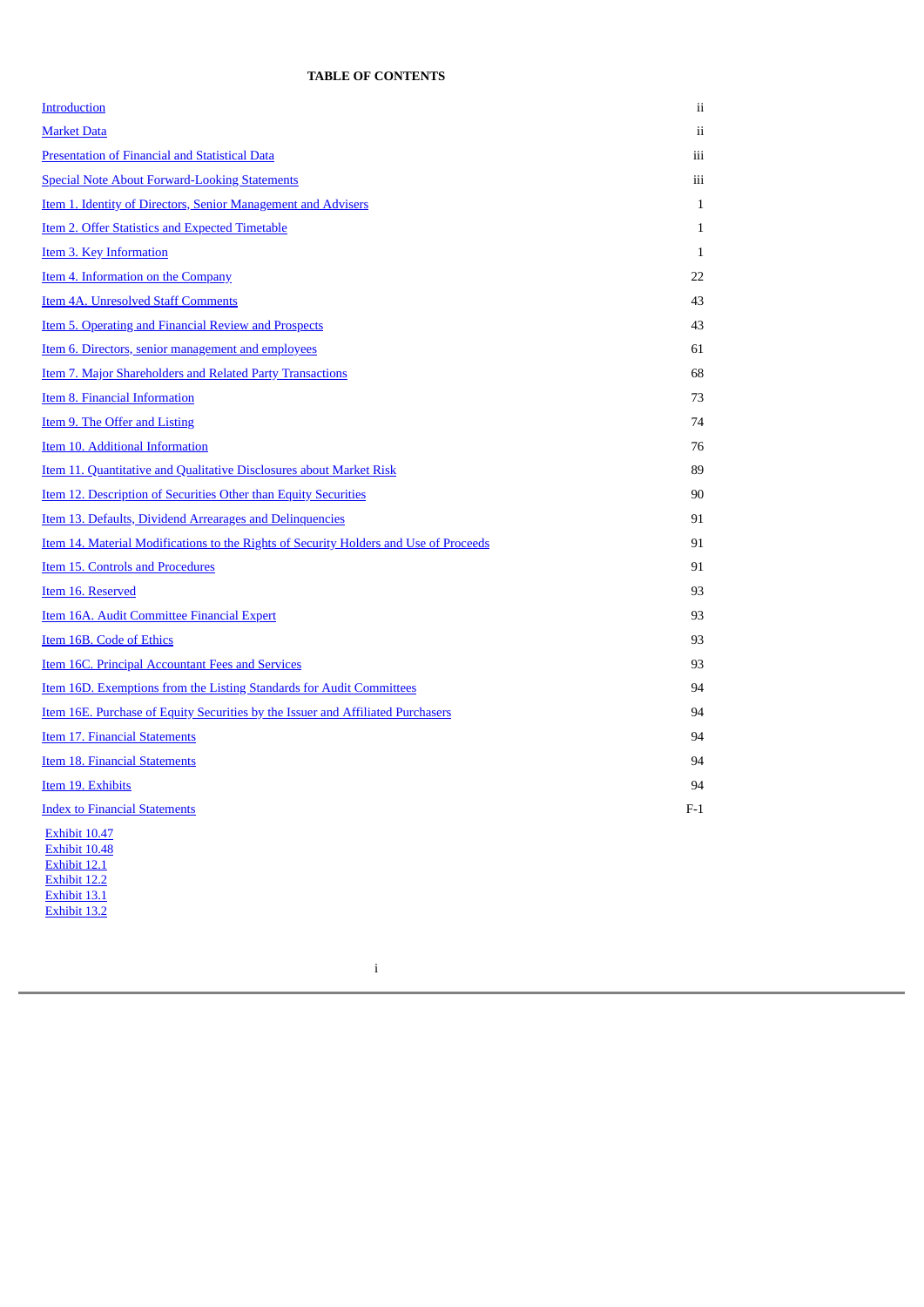## <span id="page-4-0"></span>**INTRODUCTION**

In this annual report, we use the term "Copa Holdings" to refer to Copa Holdings, S.A., "Copa" or "Copa Airlines" to refer to Compañía Panameña de Aviación, S.A., a subsidiary of Copa Holdings, S.A., and "AeroRepública" to refer to AeroRepública, S.A., a subsidiary of Copa Holdings, S.A. The terms "we," "us" and "our" refer to Copa Holdings, S.A. together with its subsidiaries, except where the context requires otherwise. References to "Class A shares" refer to Class A shares of Copa Holdings, S.A.

This annual report contains terms relating to operating performance that are commonly used within the airline industry and are defined as follows:

- **•** "Aircraft utilization" represents the average number of block hours operated per day per aircraft for the total aircraft fleet.
- **•** "Available seat miles" or "ASMs" represents the aircraft seating capacity multiplied by the number of miles the seats are flown.
- **•** "Average stage length" represents the average number of miles flown per flight.
- **•** "Block hours" refers to the elapsed time between an aircraft leaving an airport gate and arriving at an airport gate.
- **•** "Break-even load factor" represents the load factor that would have resulted in total revenues being equal to total expenses.
- **•** "Load factor" represents the percentage of aircraft seating capacity that is actually utilized (calculated by dividing revenue passenger miles by available seat miles).
- **•** "Operating expense per available seat mile" represents operating expenses divided by available seat miles.
- **•** "Operating revenue per available seat mile" represents operating revenues divided by available seat miles.
- **•** "Passenger revenue per available seat mile" represents passenger revenue divided by available seat miles.
- **•** "Revenue passenger miles" represents the number of miles flown by revenue passengers.
- **•** "Revenue passengers" represents the total number of paying passengers (including all passengers redeeming OnePass frequent flyer miles and other travel awards) flown on all flight segments (with each connecting segment being considered a separate flight segment).
- **•** "Yield" represents the average amount one passenger pays to fly one mile.

## <span id="page-4-1"></span>**Market Data**

This annual report contains certain statistical data regarding our airline routes and our competitive position and market share in, and the market size of, the Latin American airline industry. This information has been derived from a variety of sources, including the International Air Transport Association, the U.S. Federal Aviation Administration, the International Monetary Fund and other third-party sources, governmental agencies or industry or general publications. Information for which no source is cited has been prepared by us on the basis of our knowledge of Latin American airline markets and other information available to us. The methodology and terminology used by different sources are not always consistent, and data from different sources are not readily comparable. In addition, sources other than us use methodologies that are not identical to ours and may produce results that differ from our own estimates. Although we have not independently verified the information concerning our competitive position, market share, market size, market growth or other similar data provided by third-party sources or by industry or general publications, we believe these sources and publications are generally accurate and reliable.

ii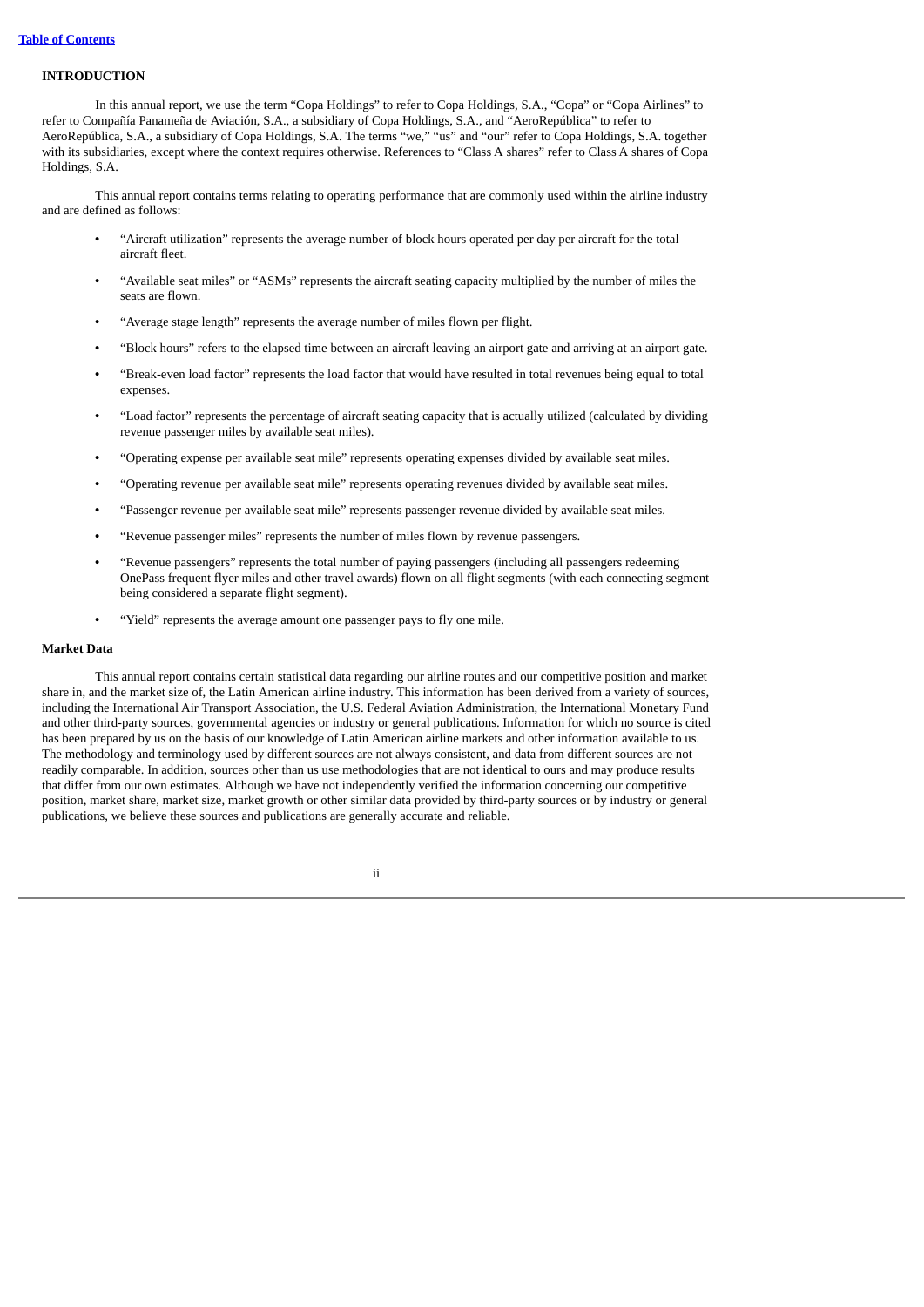## <span id="page-5-0"></span>**Presentation of Financial and Statistical Data**

Included elsewhere in this annual report are our audited consolidated balance sheets as of December 31, 2006 and 2007 and the audited consolidated statements of income, changes in shareholders' equity and cash flows for the years ended December 31, 2005, 2006 and 2007. The consolidated financial information as of December 31, 2003, 2004 and 2005, and for the years ended December 31, 2003 and 2004 has been derived from our audited consolidated financial statements that were prepared in accordance with accounting principles generally accepted in the United States, or U.S. GAAP and which have not been included in this annual report. Our audited consolidated financial statements have been prepared in accordance with U.S. GAAP and are stated in U.S. dollars. We began consolidating the results of our AeroRepública operating subsidiary as of its acquisition date on April 22, 2005. Unless otherwise indicated, all references in the annual report to "\$" or "dollars" refer to U.S. dollars, and all references to "Pesos" or "Ps." refer to Colombian pesos, the local currency of Colombia.

Certain figures included in this annual report have been subject to rounding adjustments. Accordingly, figures shown as totals in certain tables may not be an arithmetic aggregation of the figures that precede them.

## <span id="page-5-1"></span>**Special Note About Forward-Looking Statements**

This annual report includes forward-looking statements, principally under the captions "Risk Factors," "Business Overview" and "Operating and Financial Review and Prospects." We have based these forward-looking statements largely on our current beliefs, expectations and projections about future events and financial trends affecting our business. Many important factors, in addition to those discussed elsewhere in this annual report, could cause our actual results to differ substantially from those anticipated in our forward-looking statements, including, among other things:

- **•** general economic, political and business conditions in Panama and Latin America and particularly in the geographic markets we serve;
- **•** our management's expectations and estimates concerning our future financial performance and financing plans and programs;
- **•** our level of debt and other fixed obligations;
- **•** demand for passenger and cargo air service in the markets in which we operate;
- **•** competition;
- **•** our capital expenditure plans;
- **•** changes in the regulatory environment in which we operate;
- **•** changes in labor costs, maintenance costs, fuel costs and insurance premiums;
- **•** changes in market prices, customer demand and preferences and competitive conditions;
- **•** cyclical and seasonal fluctuations in our operating results;
- **•** defects or mechanical problems with our aircraft;
- **•** our ability to successfully implement our growth strategy;
- **•** our ability to obtain financing on commercially reasonable terms; and
- **•** the risk factors discussed under "Risk Factors" beginning on page 4.

The words "believe," "may," "will," "aim," "estimate," "continue," "anticipate," "intend," "expect" and similar words are intended to identify forward-looking statements. Forward-looking statements include information concerning our possible or assumed future results of operations, business strategies, financing plans, competitive position, industry environment, potential growth opportunities, the effects of future regulation and the effects of competition. Forward-looking statements speak only as of the date they were made, and we undertake no obligation to update publicly or to revise any forward-looking statements after the date of this annual report because of new information, future events or other factors. In light of the risks and uncertainties described above, the forward-looking events and circumstances discussed in this annual report might not occur and are not guarantees of future performance. Considering these limitations, you should not place undue reliance on forward-looking statements contained in this annual report.

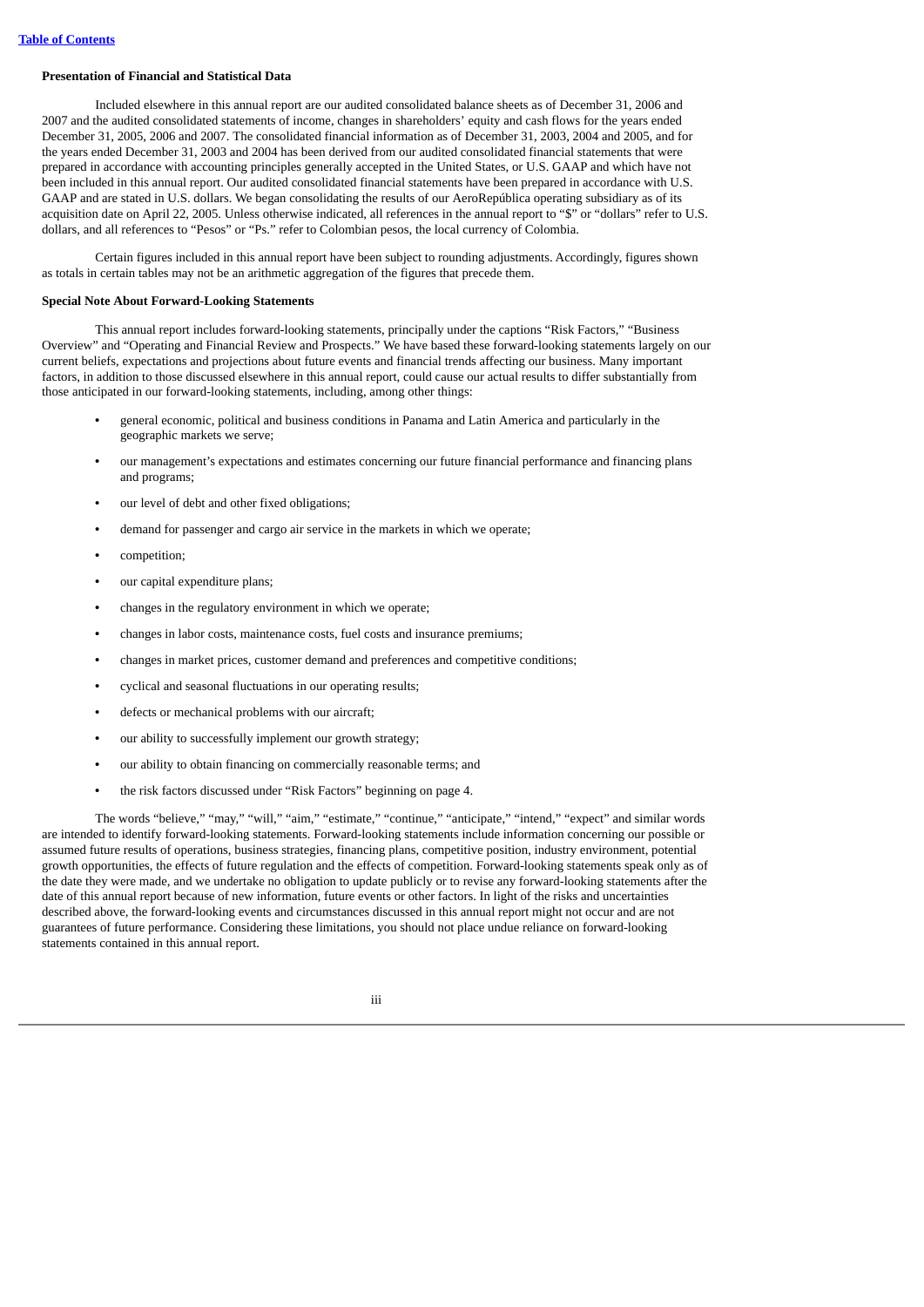## **PART I**

## <span id="page-6-0"></span>**Item 1. Identity of Directors, Senior Management and Advisers**

Not applicable.

## <span id="page-6-1"></span>**Item 2. Offer Statistics and Expected Timetable**

Not applicable.

## <span id="page-6-2"></span>**Item 3. Key Information**

## **A. Selected Financial Data**

The following table presents summary consolidated financial and operating data for each of the periods indicated. Our consolidated financial statements are prepared in accordance with U.S. GAAP and are stated in U.S. dollars. You should read this information in conjunction with our consolidated financial statements included in this annual report and the information under "—Selected Financial Data" and "Item 5. Operating and Financial Review and Prospects" appearing elsewhere in this annual report.

The summary consolidated financial information as of December 31, 2006 and 2007 and for the years ended December 31, 2005, 2006 and 2007 has been derived from our audited consolidated financial statements included elsewhere in this annual report. The consolidated financial information as of December 31, 2003, 2004 and 2005, and for the years ended December 31, 2003 and 2004 has been derived from our audited consolidated financial statements that were prepared under U.S. GAAP and which have not been included in this annual report.

We have acquired 99.9% of the stock of AeroRepública, a Colombian air carrier, and began consolidating its results on April 22, 2005. As a result of this acquisition, our financial information prior to and after the acquisition is not comparable.

|                                     |               |           |               |                                                                                              | <b>Year Ended December 31,</b> |              |           |              |           |
|-------------------------------------|---------------|-----------|---------------|----------------------------------------------------------------------------------------------|--------------------------------|--------------|-----------|--------------|-----------|
|                                     |               | 2003      |               | 2004                                                                                         | 2005(22)                       |              | 2006      |              | 2007      |
|                                     |               |           |               | (in thousands of dollars, except share and per share data, capital stock and operating data) |                                |              |           |              |           |
| <b>INCOME STATEMENT DATA</b>        |               |           |               |                                                                                              |                                |              |           |              |           |
| Operating revenue:                  |               |           |               |                                                                                              |                                |              |           |              |           |
| Passenger revenue                   | $\mathcal{S}$ | 311,683   | $\mathcal{S}$ | 364,611                                                                                      | \$<br>563.520                  | $\mathbf{s}$ | 798.901   | $\mathbf{s}$ | 967,066   |
| Cargo, mail and other               |               | 30,106    |               | 35,226                                                                                       | 45,094                         |              | 52,259    |              | 60,198    |
| Total operating revenues            |               | 341,789   |               | 399,837                                                                                      | 608,614                        |              | 851,160   |              | 1,027,264 |
| Operating expenses:                 |               |           |               |                                                                                              |                                |              |           |              |           |
| Aircraft fuel                       |               | 48,512    |               | 62,549                                                                                       | 149,303                        |              | 217,730   |              | 265,387   |
| Salaries and benefits               |               | 45,254    |               | 51,701                                                                                       | 69.730                         |              | 91,382    |              | 116,691   |
| Passenger servicing                 |               | 36,879    |               | 39,222                                                                                       | 50,622                         |              | 64,380    |              | 82,948    |
| Commissions                         |               | 27,681    |               | 29,073                                                                                       | 45,087                         |              | 57,808    |              | 65,930    |
| Reservations and sales              |               | 18.011    |               | 22,118                                                                                       | 29,213                         |              | 38,212    |              | 48,229    |
| Maintenance, materials and repairs  |               | 20,354    |               | 19,742                                                                                       | 32,505                         |              | 50,057    |              | 51,249    |
| Depreciation                        |               | 14,040    |               | 19,279                                                                                       | 19,857                         |              | 24,874    |              | 35,328    |
| Flight operations                   |               | 15,976    |               | 17,904                                                                                       | 24,943                         |              | 33,740    |              | 43,958    |
| Aircraft rentals                    |               | 16,686    |               | 14,445                                                                                       | 27,631                         |              | 38,169    |              | 38,636    |
| Landing fees and other rentals      |               | 10,551    |               | 12,155                                                                                       | 17,909                         |              | 23,929    |              | 27,017    |
| Other                               |               | 25,977    |               | 29,306                                                                                       | 32,622                         |              | 44,758    |              | 55,093    |
| Fleet impairment charge(1)          |               | 3,572     |               |                                                                                              |                                |              |           |              |           |
| Special fleet charges(2)            |               |           |               |                                                                                              |                                |              |           |              | 7,309     |
| Gain from involuntary conversion(3) |               |           |               |                                                                                              |                                |              |           |              | (8,019)   |
| Total operating expenses            |               | 283,493   |               | 317,494                                                                                      | 499,422                        |              | 685,039   |              | 829,756   |
| Operating income                    |               | 58,296    |               | 82,343                                                                                       | 109,192                        |              | 166,121   |              | 197,508   |
| Non-operating income (expense):     |               |           |               |                                                                                              |                                |              |           |              |           |
| Interest expense                    |               | (11, 613) |               | (16, 488)                                                                                    | (21, 629)                      |              | (29, 150) |              | (44, 332) |
| Interest capitalized                |               | 2,009     |               | 963                                                                                          | 1,089                          |              | 1.712     |              | 2,570     |
| Interest income                     |               | 887       |               | 1,423                                                                                        | 3,544                          |              | 7,257     |              | 12,193    |
| Other, $net(4)$                     |               | 2,554     |               | 6,063                                                                                        | 395                            |              | 185       |              | 10,987    |
| Total non-operating expenses, net   |               | (6, 163)  |               | (8,039)                                                                                      | (16, 601)                      |              | (19,996)  |              | (18, 582) |
| Income before income taxes          |               | 52,133    |               | 74,304                                                                                       | 92,591                         |              | 146,125   |              | 178,926   |
| Provision for income taxes          |               | (3, 644)  |               | (5, 732)                                                                                     | (9,592)                        |              | (12, 286) |              | (17, 106) |
| Net income                          |               | 48,489    |               | 68,572                                                                                       | 82,999                         |              | 133,839   |              | 161,820   |

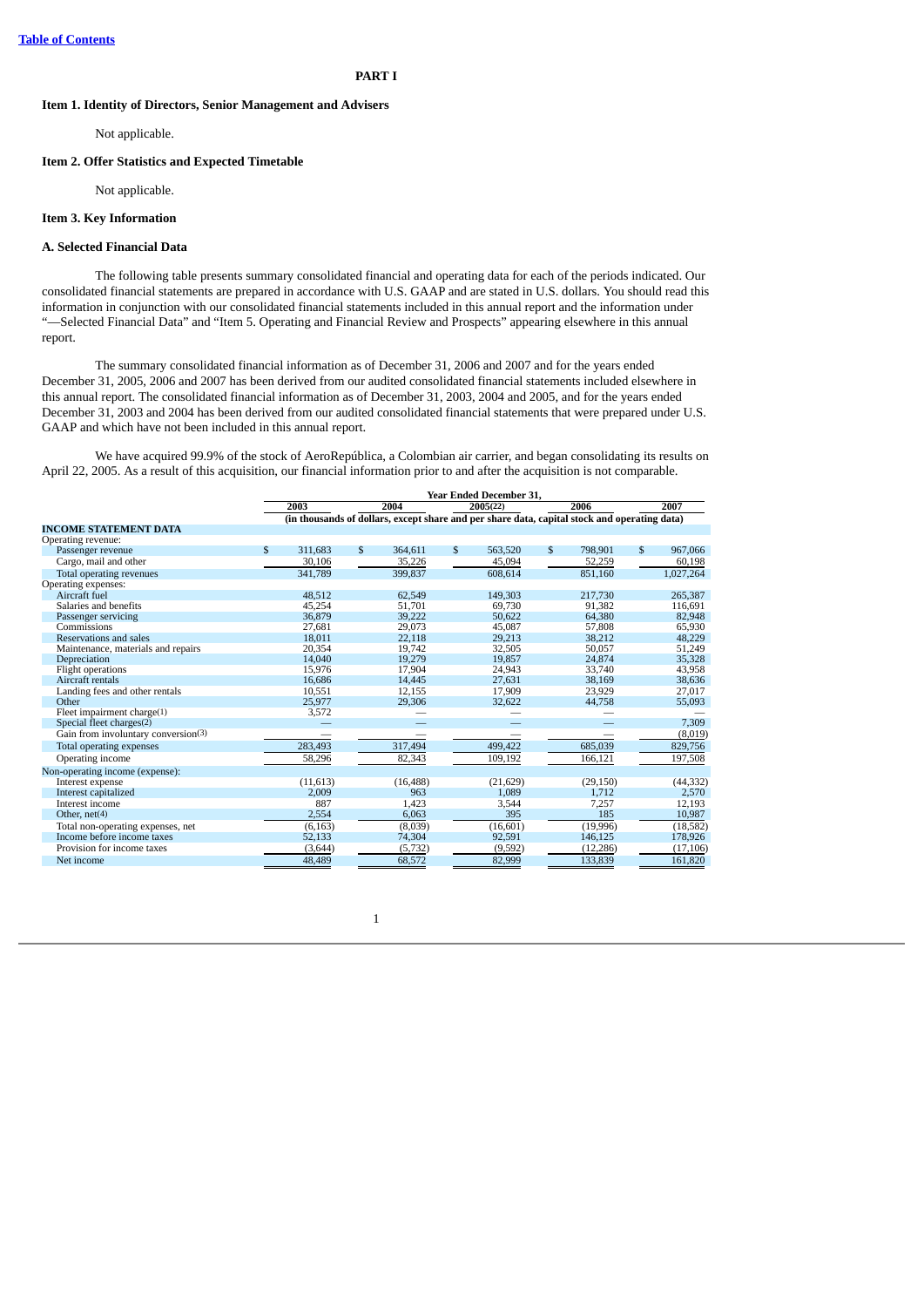|                                                  | Year Ended December 31, |                          |              |                                                                |               |                  |                         |                  |               |                  |
|--------------------------------------------------|-------------------------|--------------------------|--------------|----------------------------------------------------------------|---------------|------------------|-------------------------|------------------|---------------|------------------|
|                                                  |                         | 2003                     |              | 2004                                                           |               | 2005(22)         |                         | 2006             |               | 2007             |
|                                                  |                         |                          |              | (in thousands of dollars, except share and per share data, and |               |                  |                         |                  |               |                  |
|                                                  |                         |                          |              |                                                                |               | operating data)  |                         |                  |               |                  |
| <b>BALANCE SHEET DATA</b>                        |                         |                          |              |                                                                |               |                  |                         |                  |               |                  |
| Total cash, cash equivalents and short-term      |                         |                          |              |                                                                |               |                  |                         |                  |               |                  |
| investments                                      | \$                      | 61,432                   | \$           | 110,943                                                        | \$            | 114,490          | \$                      | 197,380          | \$            | 308,358          |
| Accounts receivable, net                         |                         | 31,019                   |              | 27,706                                                         |               | 46,533           |                         | 62,137           |               | 74,169           |
| Total current assets                             |                         | 103,523                  |              | 152,087                                                        |               | 184,351          |                         | 290,651          |               | 435,736          |
| Purchase deposits for flight equipment           |                         | 45,869                   |              | 7,190                                                          |               | 52,753           |                         | 65,150           |               | 64,079           |
| Total property and equipment                     |                         | 480,488                  |              | 541,211                                                        |               | 637,543          |                         | 862,283          |               | 1,166,262        |
| <b>Total assets</b>                              |                         | 591,915                  |              | 702,050                                                        |               | 916,912          |                         | 1,255,015        |               | 1,707,251        |
| Long-term debt                                   |                         | 311,991                  |              | 380,827                                                        |               | 402,954          |                         | 529,802          |               | 732,209          |
| Total shareholders' equity                       |                         | 115,583                  |              | 174,155                                                        |               | 245,867          |                         | 371,669          |               | 531,637          |
| Capital stock                                    |                         | 29,223                   |              | 29,223                                                         |               | 29,223           |                         | 32,563           |               | 37,372           |
| <b>CASH FLOW DATA</b>                            |                         |                          |              |                                                                |               |                  |                         |                  |               |                  |
| Net cash provided by operating activities        | \$                      | 73,479                   | \$           | 98,051                                                         | \$            | 115,368          | \$                      | 193,468          | \$            | 221,941          |
| Net cash used in investing activities            |                         | (151, 802)               |              | (85, 738)                                                      |               | (159, 886)       |                         | (258, 980)       |               | (334,758)        |
| Net cash provided by financing activities        |                         | 105,298                  |              | 29,755                                                         |               | 38,929           |                         | 141,498          |               | 228,295          |
| <b>OTHER FINANCIAL DATA</b>                      |                         |                          |              |                                                                |               |                  |                         |                  |               |                  |
| EBITDA(5)                                        |                         | 74,890                   |              | 107,685                                                        |               | 129,444          |                         | 191,180          |               | 243,823          |
| Aircraft rentals                                 |                         | 16,686                   |              | 14,445                                                         |               | 27,631           |                         | 38.169           |               | 38,636           |
| Operating margin(6)                              |                         | 17.1%                    |              | 20.6%                                                          |               | 17.9%            |                         | 19.5%            |               | 19.2%            |
| Weighted average shares used in computing net    |                         |                          |              |                                                                |               |                  |                         |                  |               |                  |
| income per share (basic)(7)                      |                         | 42,812,500               |              | 42,812,500                                                     |               | 42,812,500       |                         | 42,812,500       |               | 42,907,967       |
| Weighted average shares used in computing net    |                         |                          |              |                                                                |               |                  |                         |                  |               |                  |
| income per share (diluted)(7)                    |                         | 42,812,500               |              | 42,812,500                                                     |               | 42,812,500       |                         | 43,234,553       |               | 43.463.759       |
| Net income (loss) per share (basic)(7)           | \$                      | 1.13                     | \$           | 1.60                                                           | $\mathbb{S}$  | 1.94             | \$                      | 3.13             | $\mathbb{S}$  | 3.77             |
| Net income (loss) per share (diluted)(7)         | $\overline{\mathbb{S}}$ | 1.13                     | $\mathbb{S}$ | 1.60                                                           | \$            | 1.94             | $\overline{\mathbb{S}}$ | 3.10             | $\mathbb{S}$  | 3.72             |
| Dividends declared per share                     | $\mathbf S$             |                          | $\mathbb{S}$ | 0.23                                                           | $\mathbb{S}$  | 0.24             | \$                      | 0.19             | $\mathbf S$   | 0.31             |
|                                                  |                         |                          |              |                                                                |               |                  |                         |                  |               |                  |
| <b>OPERATING DATA</b>                            |                         |                          |              |                                                                |               |                  |                         |                  |               |                  |
| Revenue passengers carried(8)                    |                         | 2,028<br>2,193           |              | 2,333                                                          |               | 4,361            |                         | 5,741            |               | 6,015            |
| Revenue passenger miles(9)                       |                         |                          |              | 2,548                                                          |               | 3,824<br>5,359   |                         | 5,017            |               | 5,861            |
| Available seat miles(10)                         |                         | 3,226                    |              | 3,639<br>70.0%                                                 |               | 71.4%            |                         | 6,866            |               | 7,918<br>74.0%   |
| Load factor $(11)$<br>Break-even load factor(12) |                         | 68.0%<br>52.8%           |              | 52.6%                                                          |               | 57.9%            |                         | 73.1%<br>58.0%   |               | 58.6%            |
| Total block hours(13)                            |                         | 64,909                   |              | 70,228                                                         |               |                  |                         | 130,818          |               | 157,200          |
| Average daily aircraft utilization(14)           |                         | 9.0                      |              | 9.3                                                            |               | 103,628<br>9.8   |                         | 9.8              |               | 9.6              |
| Average passenger fare                           |                         | 153.7                    |              | 156.3                                                          |               | 129.2            |                         | 139.2            |               | 160.8            |
| Yield(15)                                        |                         | 14.22                    |              | 14.31                                                          |               | 14.74            |                         | 15.92            |               | 16.50            |
| Passenger revenue per ASM(16)                    |                         | 9.66                     |              | 10.02                                                          |               | 10.51            |                         | 11.64            |               | 12.21            |
| Operating revenue per ASM(17)                    |                         | 10.60                    |              | 10.99                                                          |               | 11.36            |                         | 12.40            |               | 12.97            |
| Operating expenses per ASM (CASM)(18)            |                         | 8.79                     |              | 8.72                                                           |               | 9.32             |                         | 9.98             |               | 10.48            |
| <b>Departures</b>                                |                         | 25,702                   |              | 27,434                                                         |               | 48,934           |                         | 65,471           |               | 71,893           |
| Average daily departures                         |                         | 70.4                     |              | 75.0                                                           |               | 156.6            |                         | 179.4            |               | 197.0            |
| Average number of aircraft                       |                         | 19.8                     |              | 20.6                                                           |               | 31.0             |                         | 38.6             |               | 45.0             |
| Airports served at period end                    |                         | 28                       |              | 29                                                             |               | 36               |                         | 42               |               | 46               |
|                                                  |                         |                          |              |                                                                |               |                  |                         |                  |               |                  |
| <b>SEGMENT FINANCIAL DATA</b>                    |                         |                          |              |                                                                |               |                  |                         |                  |               |                  |
| Copa:                                            |                         |                          |              |                                                                |               |                  |                         |                  |               |                  |
| Operating revenue                                | \$                      | 341,789                  | \$           | 399,837                                                        | \$            | 505,655          | \$                      | 676,168          | \$            | 806,201          |
| Operating expenses                               |                         | 283,493                  |              | 317,494                                                        |               | 402,684          |                         | 509,540          |               | 634,521          |
| Depreciation                                     |                         | 14,040                   |              | 19,279                                                         |               | 19.242           |                         | 23,732           |               | 30.710           |
| Aircraft rentals                                 |                         | 16,686<br>11,613         |              | 14,445<br>16,488                                               |               | 22,096<br>19,424 |                         | 23,842<br>26,907 |               | 27,756<br>36,300 |
| Interest expense<br>Interest capitalized         |                         | 2,009                    |              | 963                                                            |               | 1,089            |                         | 1,712            |               | 2,570            |
| Interest income                                  |                         | 887                      |              | 1,423                                                          |               | 3,376            |                         | 6,887            |               | 11,720           |
| Net income (loss) before tax                     |                         | 52,133                   |              | 74,304                                                         |               | 89,745           |                         | 155,533          |               | 165,571          |
| <b>Total assets</b>                              |                         | 591,915                  |              | 702,050                                                        |               | 851,075          |                         | 1,168,121        |               | 1,546,623        |
| AeroRepública:                                   |                         |                          |              |                                                                |               |                  |                         |                  |               |                  |
| Operating revenue                                |                         |                          |              |                                                                | $\mathcal{S}$ | 103,016          | $\mathbf{s}$            | 175,883          | $\mathcal{S}$ | 226,042          |
| Operating expenses                               |                         | $\overline{\phantom{m}}$ |              | $\qquad \qquad$                                                |               | 96,839           |                         | 176,388          |               | 200,474          |
| Depreciation                                     |                         |                          |              |                                                                |               | 615              |                         | 1,142            |               | 4,618            |
| Aircraft rentals                                 |                         |                          |              |                                                                |               | 5,535            |                         | 14.604           |               | 14.760           |
| Interest expense                                 |                         |                          |              |                                                                |               | 2,205            |                         | 2,243            |               | 8,032            |
| Interest capitalized                             |                         |                          |              |                                                                |               |                  |                         |                  |               |                  |
| Interest income                                  |                         |                          |              |                                                                |               | 168              |                         | 370              |               | 473              |
| Net income (loss) before tax                     |                         |                          |              |                                                                |               | 2,846            |                         | (9, 408)         |               | 13,354           |
| <b>Total assets</b>                              |                         |                          |              |                                                                |               | 98.091           |                         | 132,872          |               | 256,349          |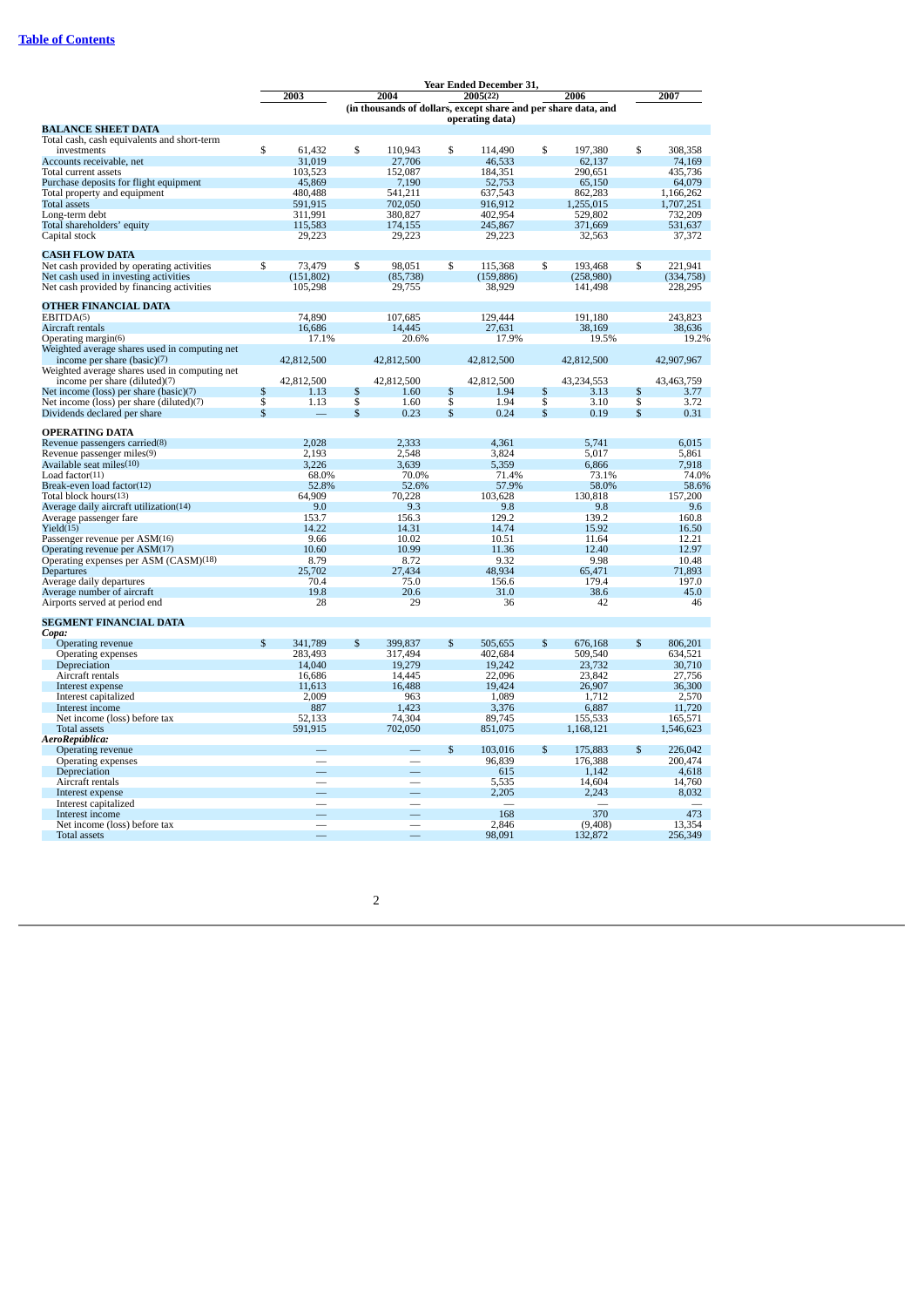|                                 |       |                                                                                              | <b>Year Ended December 31.</b> |       |       |  |  |
|---------------------------------|-------|----------------------------------------------------------------------------------------------|--------------------------------|-------|-------|--|--|
|                                 | 2003  | 2004                                                                                         | 2005(22)                       | 2006  | 2007  |  |  |
|                                 |       | (in thousands of dollars, except share and per share data, capital stock and operating data) |                                |       |       |  |  |
| <b>SEGMENT OPERATING DATA</b>   |       |                                                                                              |                                |       |       |  |  |
| Copa:                           |       |                                                                                              |                                |       |       |  |  |
| Available seat miles(10)        | 3.226 | 3.639                                                                                        | 4.409                          | 5.239 | 6,298 |  |  |
| Load factor $(11)$              | 68.0% | 70.0%                                                                                        | 73.4%                          | 77.8% | 78.4% |  |  |
| Break-even load factor          | 52.8% | 52.6%                                                                                        | 56.8%                          | 56.1% | 58.7% |  |  |
| Yield(15)                       | 14.22 | 14.31                                                                                        | 14.41                          | 15.49 | 15.33 |  |  |
| Operating revenue per ASM(17)   | 10.60 | 10.99                                                                                        | 11.47                          | 12.91 | 12.80 |  |  |
| CASM(18)                        | 8.79  | 8.72                                                                                         | 9.13                           | 9.73  | 10.08 |  |  |
| Average stage length(20)        | 1,028 | 1.047                                                                                        | 1,123                          | 1,158 | 1,207 |  |  |
| On time performance(19)         | 91.4% | 91.8%                                                                                        | 91.7%                          | 91.0% | 86.9% |  |  |
| AeroRepública:(23)              |       |                                                                                              |                                |       |       |  |  |
| Available seat miles(10)        |       |                                                                                              | 950                            | 1,627 | 1,620 |  |  |
| Load factor(11)                 |       |                                                                                              | 62.0%                          | 57.9% | 57.2% |  |  |
| Break even load factor          |       |                                                                                              | 60.8%                          | 61.9% | 54.1% |  |  |
| Yield(15)                       |       |                                                                                              | 16.53                          | 17.79 | 22.74 |  |  |
| Operating revenue per $ASM(17)$ |       |                                                                                              | 10.84                          | 10.81 | 13.95 |  |  |
| CASM(18)                        |       |                                                                                              | 10.19                          | 10.84 | 12.37 |  |  |
| Average stage length(20)        |       |                                                                                              | 360                            | 370   | 398   |  |  |
| On time performance(21)         |       |                                                                                              | 70.4%                          | 80.3% | 72.8% |  |  |

(1) Represents impairment losses on our Boeing 737-200 aircraft and related assets.

- (2) Represents expenses related to costs associated with terms negotiated for the early termination of three MD-80 aircraft as a result of AeroRepública's ongoing transition to a more fuel efficient all Embraer-190 fleet.
- (3) Represents gain on involuntary conversion of non-monetary assets to monetary assets related to insurance proceeds in excess of aircraft book value.
- (4) Consists primarily of changes in the fair value of fuel derivative contracts, foreign exchange gains/losses and gains on sale of Boeing 737-200 aircraft. See "Item 5. Operating and Financial Review and Prospects" and the notes to our consolidated financial statements.
- (5) EBITDA represents net income (loss) plus the sum of interest expense, income taxes, depreciation and amortization minus the sum of interest capitalized and interest income. EBITDA is presented as supplemental information because we believe it is a useful indicator of our operating performance and is useful in comparing our operating performance with other companies in the airline industry. However, EBITDA should not be considered in isolation, as a substitute for net income prepared in accordance with U.S. GAAP or as a measure of a company's profitability. In addition, our calculation of EBITDA may not be comparable to other companies' similarly titled measures. The following table presents a reconciliation of our net income to EBITDA for the specified periods:

|                      |              | <b>Year Ended December 31,</b> |    |          |    |                           |    |         |   |           |
|----------------------|--------------|--------------------------------|----|----------|----|---------------------------|----|---------|---|-----------|
|                      |              | 2003                           |    | 2004     |    | 2005                      |    | 2006    |   | 2007      |
|                      |              |                                |    |          |    | (in thousands of dollars) |    |         |   |           |
| Net income           | $\mathbb{S}$ | 48,489                         | \$ | 68,572   | \$ | 82,999                    | \$ | 133,839 | S | 161,820   |
| Interest expense     |              | 11,613                         |    | 16,488   |    | 21,629                    |    | 29,150  |   | 44,332    |
| Income taxes         |              | 3,644                          |    | 5,732    |    | 9,592                     |    | 12,286  |   | 17,106    |
| Depreciation         |              | 14,040                         |    | 19,279   |    | 19,857                    |    | 24,874  |   | 35,328    |
| Subtotal             |              | 77,786                         |    | 110.071  |    | 134,077                   |    | 200,149 |   | 258,586   |
| Interest capitalized |              | (2,009)                        |    | (963)    |    | (1,089)                   |    | (1,712) |   | (2,570)   |
| Interest income      |              | (887)                          |    | (1, 423) |    | (3,544)                   |    | (7,257) |   | (12, 193) |
| <b>EBITDA</b>        |              | 74.890                         |    | 107.685  |    | 129.444                   |    | 191,180 |   | 243,823   |

Aircraft rentals represents a significant operating expense of our business. Because we leased several of our aircraft during the periods presented, we believe that when assessing our EBITDA you should also consider the impact of our aircraft rent expense, which was \$16.7 million in 2003, \$14.4 million in 2004, \$27.6 million in 2005, \$38.2 million in 2006 and \$38.6 million in 2007.

- (6) Operating margin represents operating income divided by operating revenues.
- (7) All share and per share amounts have been retroactively restated to reflect the current capital structure described under "Description of Capital Stock" and in the notes to our consolidated financial statements.
- (8) Total number of paying passengers (including all passengers redeeming OnePass frequent flyer miles and other travel awards) flown on all flight segments, expressed in thousands.
- (9) Number of miles flown by scheduled revenue passengers, expressed in millions.
- (10) Aircraft seating capacity multiplied by the number of miles the seats are flown, expressed in millions.
- (11) Percentage of aircraft seating capacity that is actually utilized. Load factors are calculated by dividing revenue passenger miles by available seat miles.
- (12) Load factor that would have resulted in total revenues being equal to total expenses.
- (13) The number of hours from the time an airplane moves off the departure gate for a revenue flight until it is parked at the gate of the arrival airport.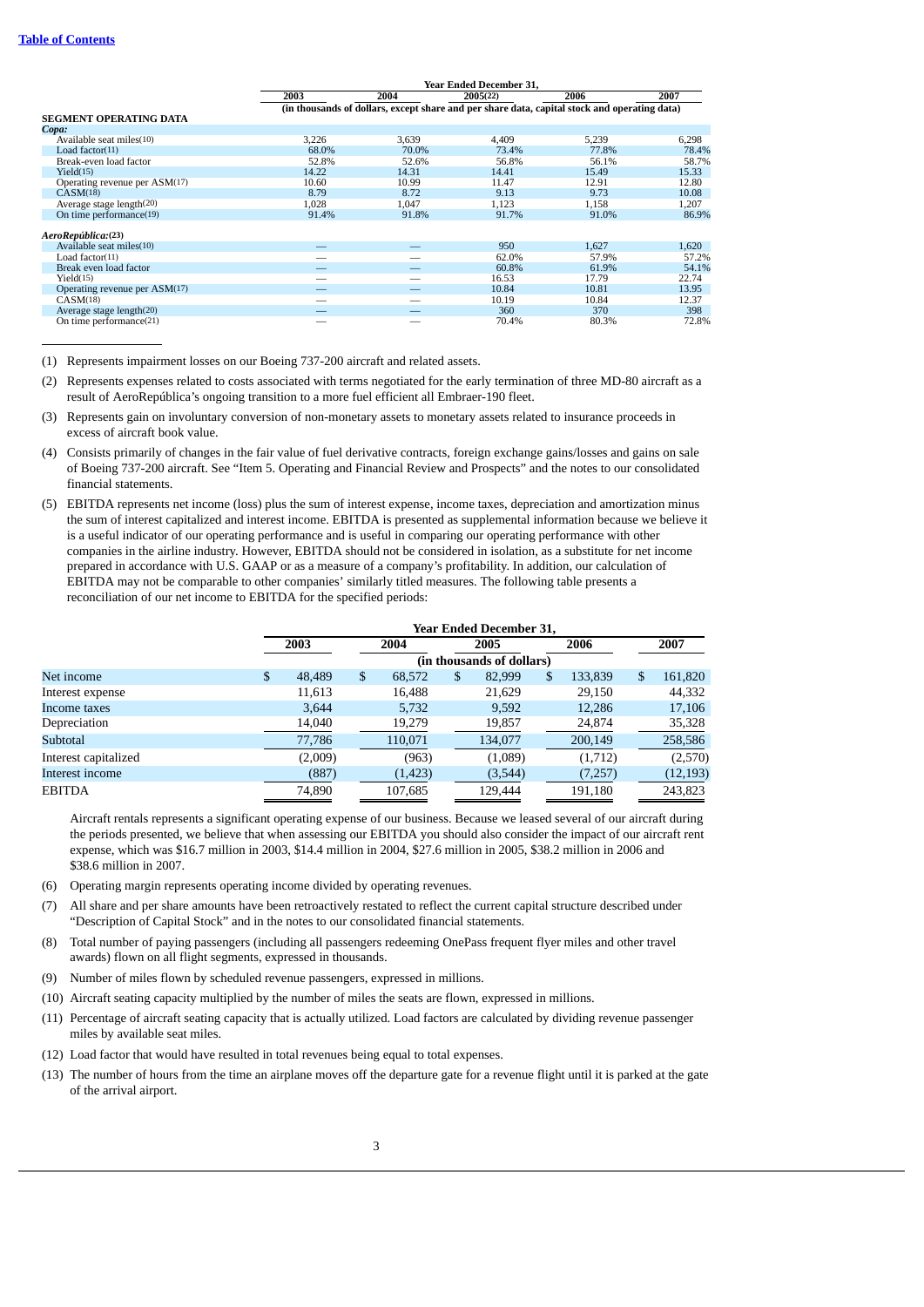- (14) Average number of block hours operated per day per aircraft for the total aircraft fleet.
- (15) Average amount (in cents) one passenger pays to fly one mile.
- (16) Passenger revenues (in cents) divided by the number of available seat miles.
- (17) Total operating revenues for passenger aircraft related costs (in cents) divided by the number of available seat miles.
- (18) Total operating expenses for passenger aircraft related costs (in cents) divided by the number of available seat miles.
- (19) Percentage of flights that arrive at the destination gate within fifteen minutes of scheduled arrival.
- (20) The average number of miles flown per flight.
- (21) Percentage of flights that depart within fifteen minutes of the scheduled departure time.
- (22) For AeroRepública operating data, this period covers from April 22, 2005 until December 31, 2005 which corresponds to the period that AeroRepública was consolidated in our financial statements.
- (23) AeroRepública has not historically distinguished between revenue passengers and non-revenue passengers. Although we have implemented systems at AeroRepública to record that information, revenue passenger information and other statistics derived from revenue passenger data for the year ended December 31, 2005, 2006 and 2007 has been derived from estimates that we believe to be materially accurate.

## **B. Capitalization and Indebtedness**

Not applicable

## **C. Reasons for the Offer and Use of Proceeds**

Not applicable

#### **D. Risk Factors**

An investment in our Class A shares involves a high degree of risk. You should carefully consider the risks described below before making an investment decision. Our business, financial condition and results of operations could be materially and adversely affected by any of these risks. The trading price of our Class A shares could decline due to any of these risks, and you may lose all or part of your investment. The risks described below are those known to us and that we currently believe may *materially affect us.*

#### **Risks Relating to Our Company**

## Our failure to successfully implement our growth strategy may adversely affect our results of operations and harm the market *value of our Class A shares.*

We have grown rapidly over the past seven years. We intend to continue to grow our fleet, expand our service to new markets and increase the frequency of flights to the markets we currently serve. Achieving these goals is essential in order for our business to benefit from cost efficiencies resulting from economies of scale. We expect to have substantial cash needs as we expand, including cash required to fund aircraft purchases or aircraft deposits as we add to our fleet. We cannot assure you that we will have sufficient cash to fund such projects, and if we are unable to successfully expand our route system, our future revenue and earnings growth would be limited.

When we commence a new route, our load factors tend to be lower than those on our established routes and our advertising and other promotional costs tend to be higher, which may result in initial losses that could have a negative impact on our results of operations as well as require a substantial amount of cash to fund. We also periodically run special promotional fare campaigns, particularly in connection with the opening of new routes. Promotional fares may have the effect of increasing load factors while reducing our yield on such routes during the period that they are in effect. The number of markets we serve and our flight frequencies depend on our ability to identify the appropriate geographic markets upon which to focus and to gain suitable airport access and route approval in these markets. There can be no assurance that the new markets we enter will provide passenger traffic that is sufficient to make our operations in those new markets profitable. Any condition that would prevent or delay our access to key airports or routes, including limitations on the ability to process more passengers, the imposition of flight capacity restrictions, the inability to secure additional route rights under bilateral agreements or the inability to maintain our existing slots and obtain additional slots, could constrain the expansion of our operations.

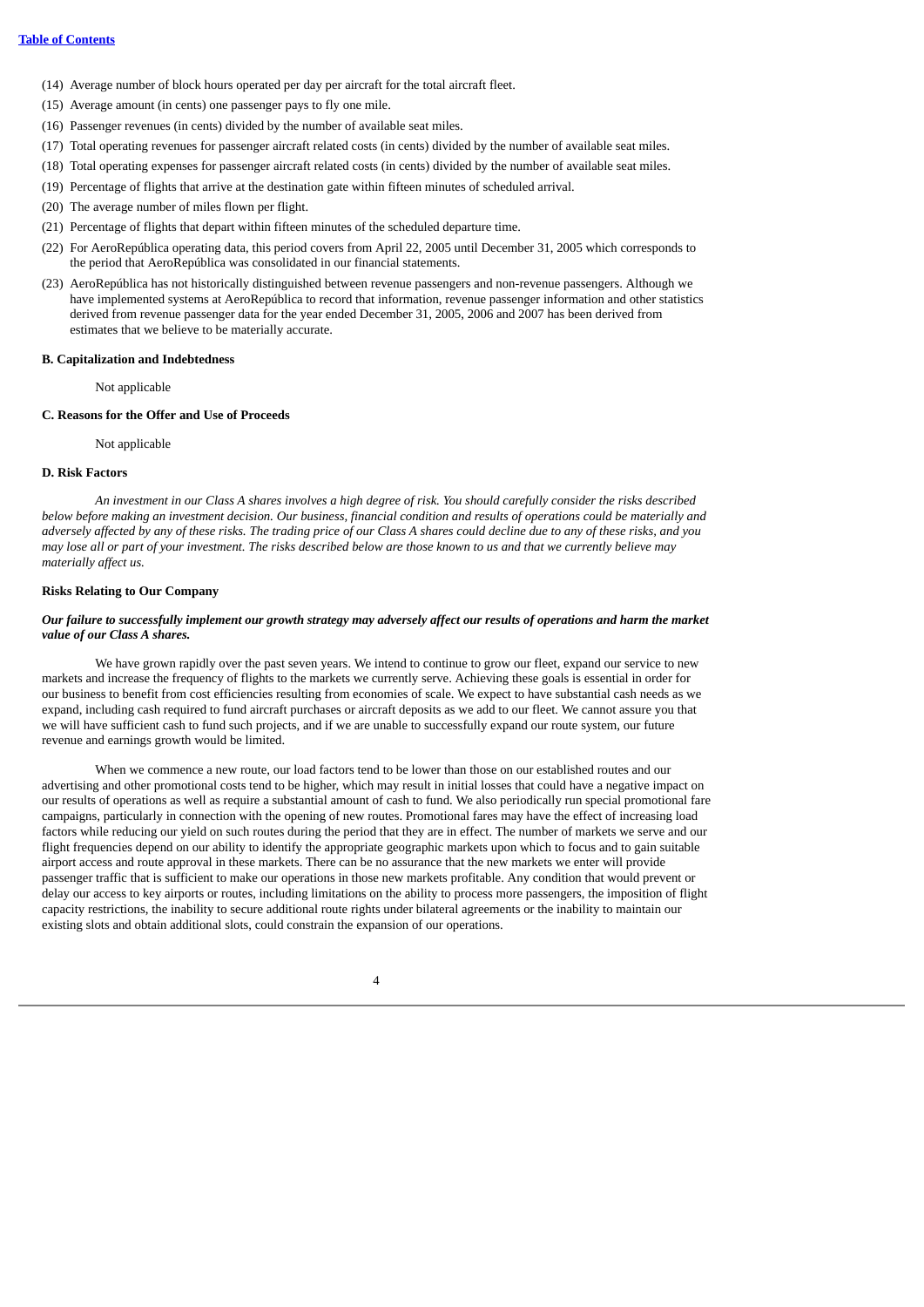The expansion of our business will also require additional skilled personnel, equipment and facilities. The inability to hire and retain skilled pilots and other personnel or secure the required equipment and facilities efficiently and cost-effectively may adversely affect our ability to execute our growth strategy. In recent years, the airline industry has experienced a pilot shortage that has disproportionately affected smaller and regional carriers, such as Copa. Expansion of our markets and flight frequencies may also strain our existing management resources and operational, financial and management information systems to the point where they may no longer be adequate to support our operations, requiring us to make significant expenditures in these areas. In light of these factors, we cannot assure you that we will be able to successfully establish new markets or expand our existing markets, and our failure to do so could harm our business and results of operations, as well as the value of our Class A shares.

## If we fail to successfully take delivery of and operate reliably the new Embraer 190 aircraft we have agreed to purchase, our *business could be harmed.*

In October 2004, Copa announced an order to purchase ten new Embraer 190 aircraft with options for an additional 20 new aircraft. Subsequently, Copa increased its firm orders for the Embraer 190 aircraft by exercising five of these options. Through the end of 2007, Copa had accepted delivery of 11 Embraer 190 aircraft. In March 2006, AeroRepública announced an order to purchase five new Embraer 190 aircraft with options for an additional 10 new aircraft. Since then AeroRepública has accepted delivery of five Embraer 190 aircraft, one of which has since sustained damages and has been permanently removed from operation. Acquisition of an all-new type of aircraft, such as the Embraer 190, involves a variety of risks relating to its ability to be successfully placed into service including:

- **•** difficulties or delays in obtaining the necessary certifications from the aviation regulatory authorities of the countries to which we fly;
- **•** manufacturer's delays in meeting the agreed upon aircraft delivery schedule;
- **•** difficulties in obtaining financing on acceptable terms to complete our purchase of all of the aircraft we have committed to purchase; and
- **•** the inability of the new aircraft and its components to comply with agreed upon specifications and performance standards.

Although to date we have not had any significant problems with this aircraft, we have experienced certain issues generally associated with it, including difficulties with the software that operates the Embraer avionics system. We may experience similar or other problems with the Embraer 190s that will be delivered to us which could result in increased costs or service interruptions. In addition, new aircraft, such as the Embraer 190, are generally less reliable than the more established aircraft within the fleet with which we have more experience. If we fail to successfully take delivery of, and operate reliably the new Embraer 190 aircraft, our business, financial condition and results of operations could be harmed.

## *We are dependent on our alliance with Continental and cannot assure you that it will continue.*

We maintain a broad commercial and marketing alliance with Continental Airlines, Inc., or Continental, that has allowed us to enhance our network and, in some cases, offer our customers services that we could not otherwise offer. If Continental were to experience severe financial difficulties or go bankrupt, our alliance and service agreements may be terminated or we may not realize the anticipated benefits from our relationship with Continental. While Continental recorded net income of \$343 and \$459 million for 2006 and 2007, respectively, it suffered significant losses following September 11, 2001, and it has indicated that several factors threaten its ability to sustain profitability, including competition from low-cost carriers and carriers emerging from bankruptcy protection, high fuel cost and terrorism or other international hostilities. We cannot assure you that Continental will be able to sustain its profitability, and as a result, we may be materially and adversely affected by a deterioration of Continental's financial condition.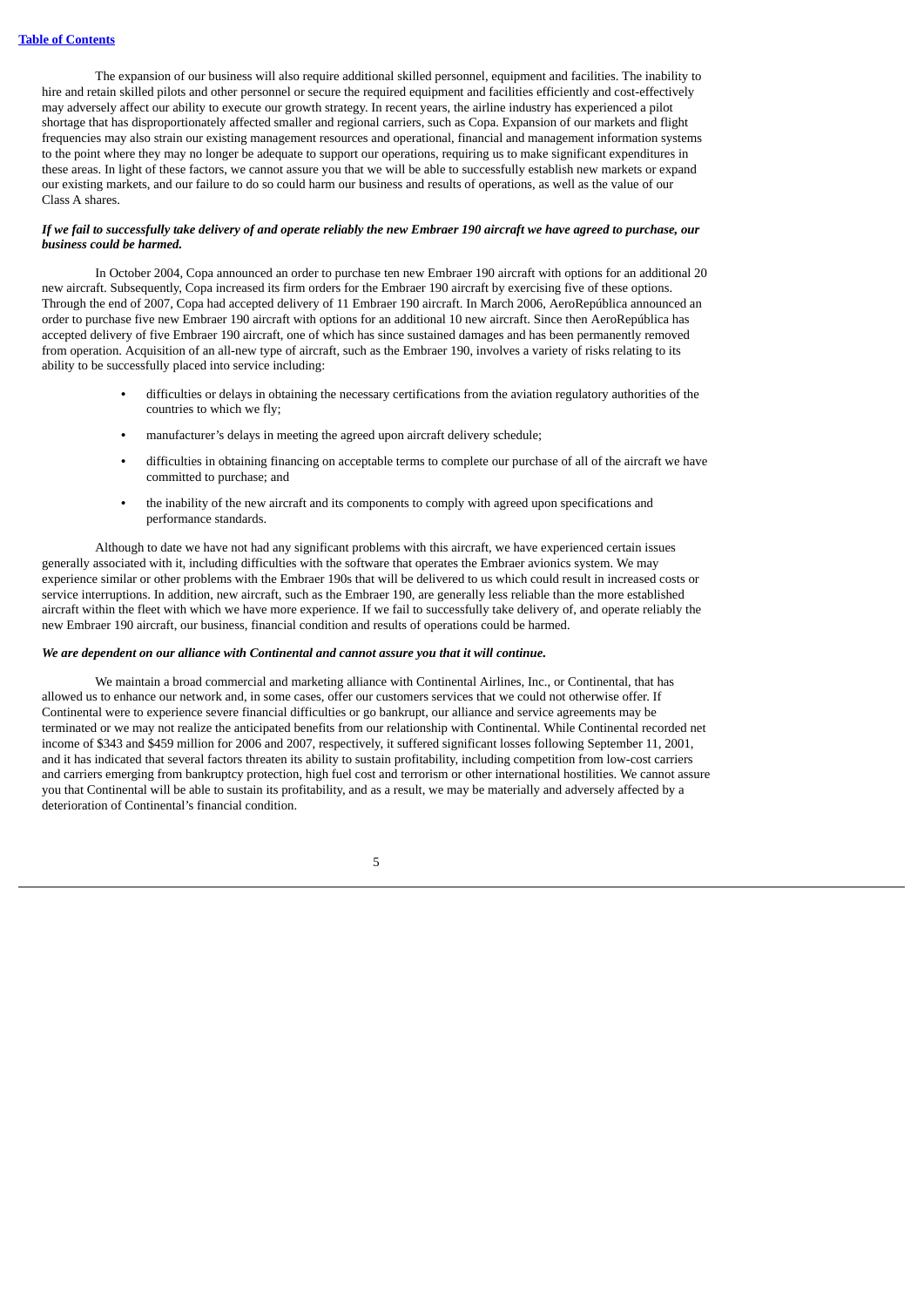Since we began the alliance in 1998, we have benefited from Continental's support in negotiations for aircraft purchases, insurance and fuel purchases, sharing of "best practices" and engineering support in our maintenance operations, and significant other intangible support. This support has assisted us in our growth strategy, while also improving our operational performance and the quality of our service. Our alliance relationship with Continental is the subject of a grant of antitrust immunity from the U.S. Department of Transportation, or DOT. If our relationship with Continental were to deteriorate, or our alliance relationship were no longer to benefit from a grant of antitrust immunity, or our alliance or services agreements were terminated, our business, financial condition and results of operations would likely be materially and adversely affected. The loss of Copa's codesharing relationship with Continental would likely result in a significant decrease in our revenues. We also rely on Continental's OnePass frequent flyer program that we participate in globally and on a co-branded basis in Latin America, and our business may be adversely affected if the OnePass program does not remain a competitive marketing program. In addition, our competitors may benefit from alliances with other airlines that are more extensive than our alliance with Continental. We cannot predict the extent to which we will be disadvantaged by competing alliances. See "Item 7. Major Shareholders and Related Party Transactions." Our relationship with suppliers depends in part on our alliance with Continental. As a result of our follow-on offering in June 2006, Continental's investment in our company diminished to approximately 10% of our total outstanding capital stock. Although Continental's reduced participation in our company has not had an adverse effect on our relationships with suppliers, we cannot assure you that the terms of our current or future supply agreements will not be affected by this reduced participation.

## *Continental's economic interest in our continued success can be expected to further decline over time.*

In connection with our initial public offering in December 2005, Continental reduced its investment in us from 49% to approximately 27.3% of our capital stock. Through a follow-on offering in 2006, Continental further reduced its investment in us to approximately 10.0% of our capital stock. Continental may seek to monetize its remaining investment in us. Continental has certain rights pursuant to a shareholders' agreement among Continental, Corporación de Inversiones Aéreas, S.A., or CIASA, and us, including the right to appoint one of our directors so long as our alliance agreement with Continental continues. As a result of Continental's right to appoint one member of our board of directors and our dependence on the alliance between the airlines, Continental has the ability to exercise significant influence over us. Nevertheless, Continental's interests will likely diverge from those of our other shareholders as Continental reduces its investment in us over time. Other than certain exclusivity provisions and a termination event for certain competitive activities contained in our alliance agreement, we do not have any non-competition agreement with Continental, and as Continental continues to reduce its economic stake in us, it may take actions that are adverse to the interests of the majority of our shareholders. See "Item 7. Major Shareholders and Related Party Transactions."

## We operate using a hub-and-spoke model and are vulnerable to competitors offering direct flights between destinations we *serve.*

The structure of substantially all of our current flight operations (other than those of AeroRepública) generally follows what is known in the airline industry as a "hub-and-spoke" model. This model aggregates passengers by operating flights from a number of "spoke" origins to a central hub through which they are transported to their final destinations. In recent years, many traditional hub-and-spoke operators have faced significant and increasing competitive pressure from low-cost, point-to-point carriers on routes with sufficient demand to sustain point-to-point service. A point-to-point structure enables airlines to focus on the most profitable, high-demand routes and to offer greater convenience and, in many instances, lower fares. As demand for air travel in Latin America increases, some of our competitors have initiated non-stop service between destinations that we currently serve through our Panamanian hub. Non-stop service, which bypasses our hub in Panama is more convenient and possibly less expensive, than our connecting service and could significantly decrease demand for our service to those destinations. We believe that competition from point-to-point carriers will be directed towards the largest markets that we serve and such competition is likely to continue at this level or intensify in the future. As a result, the effect of such competition on us could be significant and could have a material adverse effect on our business, financial condition and results of operations.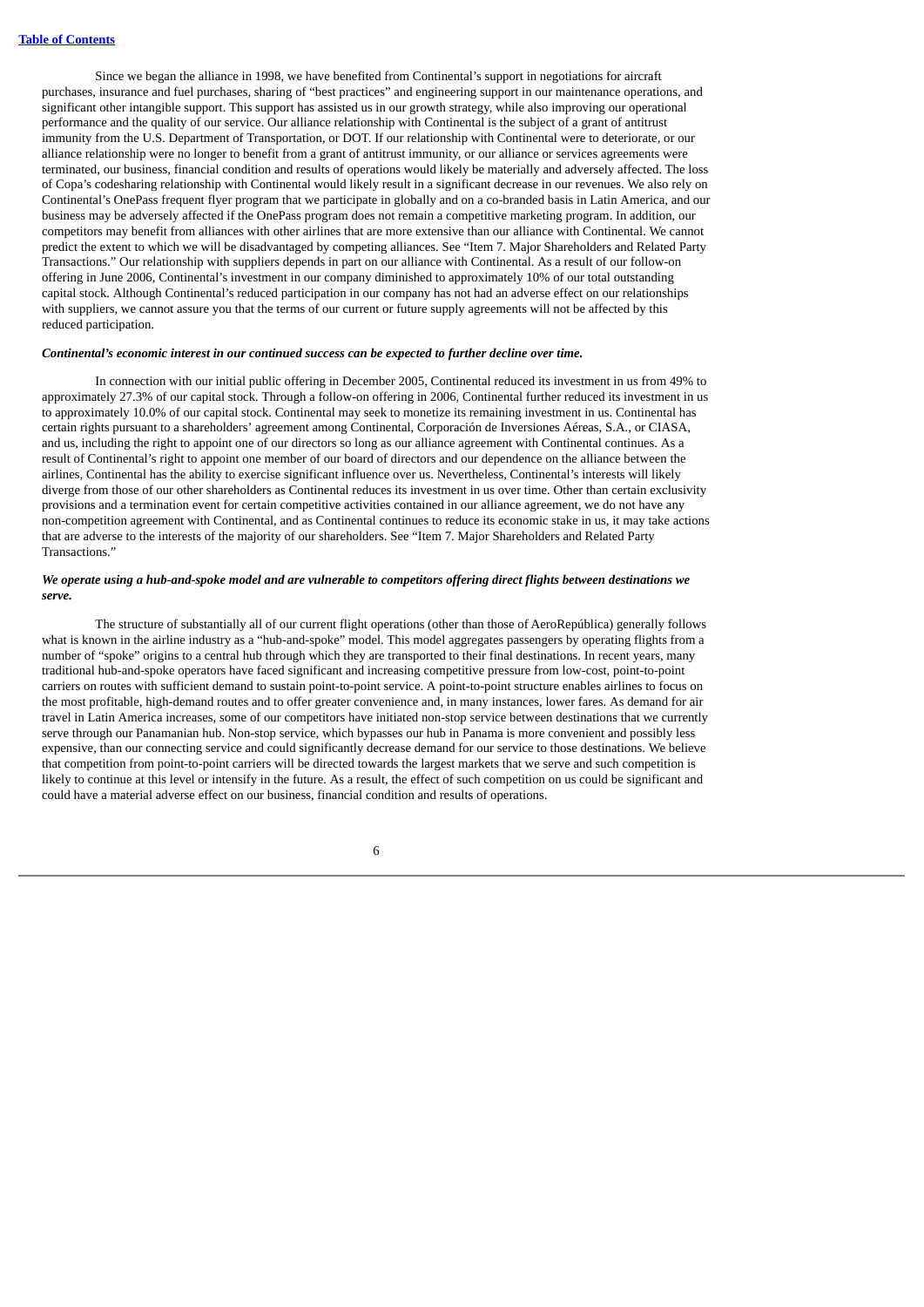## *The Panamanian Aviation Act and certain of the bilateral agreements under which we operate contain Panamanian* ownership requirements that are not clearly defined, and our failure to comply with these requirements could cause us to lose *our authority to operate in Panama or to the international destinations we serve.*

Under Law No. 21 of January 29, 2003, which regulates the aviation industry in the Republic of Panama and which we refer to as the Aviation Act, "substantial ownership" and "effective control" of our airline must remain in the hands of Panamanian nationals. Under certain of the bilateral agreements between Panama and other countries pursuant to which we have the right to fly to those other countries and over their territory, we must continue to have substantial Panamanian ownership and effective control by Panamanian nationals to retain these rights. Neither "substantial ownership" nor "effective control" are defined in the Aviation Act or in the bilateral agreements, and it is unclear how a Panamanian court or, in the case of the bilateral agreements, foreign regulatory authorities might interpret these requirements. In addition, the manner in which these requirements are interpreted may change over time. We cannot predict whether these requirements would be satisfied through ownership and control by Panamanian record holders, or if these requirements would be satisfied only by direct and indirect ownership and control by Panamanian beneficial owners.

At the present time, CIASA, a Panamanian entity, is the record owner of all of our Class B voting shares, representing approximately 29.2% of our total share capital and all of the voting power of our capital stock.

On November 25, 2005, the Executive Branch of the Government of Panama promulgated a decree stating that the "substantial ownership" and "effective control" requirements of the Aviation Act are met if a Panamanian citizen or a Panamanian company is the record holder of shares representing 51% or more of the voting power of the company. Although the decree has the force of law for so long as it remains in effect, it does not supersede the Aviation Act, and it can be modified or superseded at any time by a future Executive Branch decree. Additionally, the decree has no binding effect on regulatory authorities of other countries whose bilateral agreements impose Panamanian ownership and control limitations on us. We cannot assure you that the decree will not be challenged, modified or superseded in the future, that CIASA will continue to own a majority of the Class B shares, or that record ownership of a majority of our Class B shares by Panamanian entities will be sufficient to satisfy the "substantial ownership" requirement of the Aviation Act and the decree. A change in the ownership of the Class B shares or a determination by the Panamanian Civil Aviation Authority (the *Autoridad de Aeronáutica Civil*), which we refer to as the AAC, or a Panamanian court that "substantial" Panamanian ownership should be determined on the basis of our direct and indirect ownership, could cause us to lose our license to operate our airline in Panama. Likewise, if a foreign regulatory authority were to determine that our direct or indirect Panamanian ownership fails to satisfy the minimum Panamanian ownership requirements for a Panamanian carrier under the applicable bilateral agreement, we may lose the benefit of that agreement and be prohibited from flying to the relevant country or over its territory. Any such determination would have a material adverse effect on our business, financial condition and results of operations, as well as on the value of the Class A shares.

#### Our business is subject to extensive regulation which may restrict our growth or our operations or increase our costs.

Our business, financial condition and results of operations could be adversely affected if we or certain aviation authorities in the countries to which we fly fail to maintain the required foreign and domestic governmental authorizations necessary for our operations. In order to maintain the necessary authorizations issued by the AAC and other corresponding foreign authorities, we must continue to comply with applicable statutes, rules and regulations pertaining to the airline industry, including any rules and regulations that may be adopted in the future. We cannot predict or control any actions that the AAC or foreign aviation regulators may take in the future, which could include restricting our operations or imposing new and costly regulations. Also, our fares are technically subject to review by the AAC and the regulators of certain other countries to which we fly, any of which may in the future impose restrictions on our fares.

We are also subject to international bilateral air transport agreements that provide for the exchange of air traffic rights between Panama and various other countries, and we must obtain permission from the applicable foreign governments to provide service to foreign destinations. There can be no assurance that existing bilateral agreements between the countries in which our airline operating companies are based and foreign governments will continue, or that we will be able to obtain more route rights under those agreements to accommodate our future expansion plans. A modification, suspension or revocation of one or more bilateral agreements could have a material adverse effect on our business, financial condition and results of operations.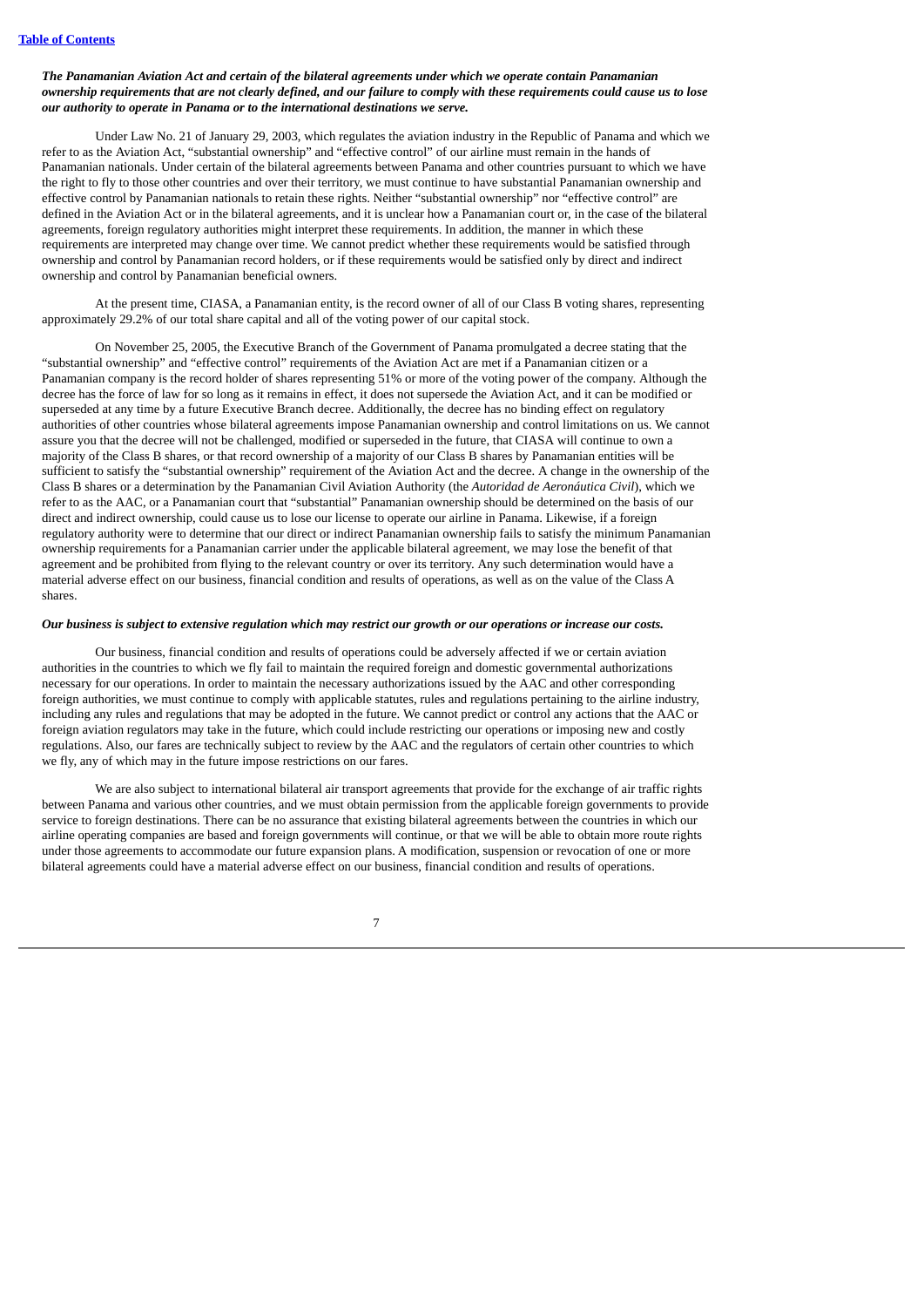The suspension of our permits to operate to certain airports or destinations, the cancellation of any of our provisional routes or the imposition of other sanctions could also have a material adverse effect. In 2007, for example, our third daily frequency to Mexico City, which was under provisional permit, was not extended by the Mexican civil aviation authority. This development did not have a material adverse effect on our business, but it is indicative of the route changes to which we may be subject. Due to the nature of bilateral agreements, we can fly to many destinations only from Panama. We cannot assure you that a change in a foreign government's administration of current laws and regulations or the adoption of new laws and regulations will not have a material adverse effect on our business, financial condition and results of operations.

We plan to continue to increase the scale of our operations and revenues by expanding our presence on new and existing routes. Our ability to successfully implement this strategy will depend upon many factors, several of which are outside our control or subject to change. These factors include the permanence of a suitable political, economic and regulatory environment in the Latin American countries in which we operate or intend to operate and our ability to identify strategic local partners.

The most active government regulator among the countries to which we fly is the U.S. Federal Aviation Administration, or FAA. The FAA from time to time issues directives and other regulations relating to the maintenance and operation of aircraft that require significant expenditures. FAA requirements cover, among other things, security measures, collision avoidance systems, airborne windshear avoidance systems, noise abatement and other environmental issues, and increased inspections and maintenance procedures to be conducted on older aircraft. We expect to continue incurring expenses to comply with the FAA's regulations, and any increase in the cost of compliance could have an adverse effect on our financial condition and results of operations. Additional new regulations continue to be regularly implemented by the U.S. Transportation Security Administration, or TSA, as well.

## The growth of our operations to the United States and the benefits of our code-sharing arrangements with Continental are *dependent on Panama's continued favorable safety assessment.*

The FAA periodically audits the aviation regulatory authorities of other countries. As a result of its investigation, each country is given an International Aviation Safety Assessment, or IASA, rating. In May 2001, Panama's IASA rating was downgraded from Category 1 to Category 2 due to alleged deficiencies in Panamanian air safety standards and AAC's capability to provide regulatory oversight. As a result of this downgrade, we were prevented from offering our Copa flights to any new destinations in the United States and from certifying new aircraft for flights to the United States, and Continental was no longer able to codeshare on our flights. In April 2004, after extensive investment by the Panamanian government in the AAC and consultations among Copa, the AAC and U.S. safety officials, Panama's IASA rating was restored to Category 1. We cannot assure you that the government of Panama, and the AAC in particular, will continue to meet international safety standards, and we have no direct control over their compliance with IASA guidelines. If Panama's IASA rating were to be downgraded in the future, it could prohibit us from increasing service to the United States and Continental would have to suspend the placing of its code on our flights, causing us to lose direct revenue from codesharing as well as reducing flight options to our customers.

## *We are highly dependent on our hub at Panama City's Tocumen International Airport.*

Our business is heavily dependent on our operations at our hub at Panama City's Tocumen International Airport. Substantially all of our Copa flights either depart from or arrive at our hub. The hub-and-spoke structure of our operations is particularly dependent on the on-time arrival of tightly coordinated groupings of flights to ensure that passengers can make timely connections to continuing flights. Like other airlines, we are subject to delays caused by factors beyond our control, including air traffic congestion at airports, adverse weather conditions and increased security measures. Delays inconvenience passengers, reduce aircraft utilization and increase costs, all of which in turn negatively affect our profitability. A significant interruption or disruption in service at Tocumen International Airport could have a serious impact on our business, financial condition and operating results. Also, Tocumen International Airport provides international service to the Republic of Panama's population of approximately 3.3 million, whereas the hub markets of our current competitors tend to be much larger, providing those competitors with a larger base of customers at their hub.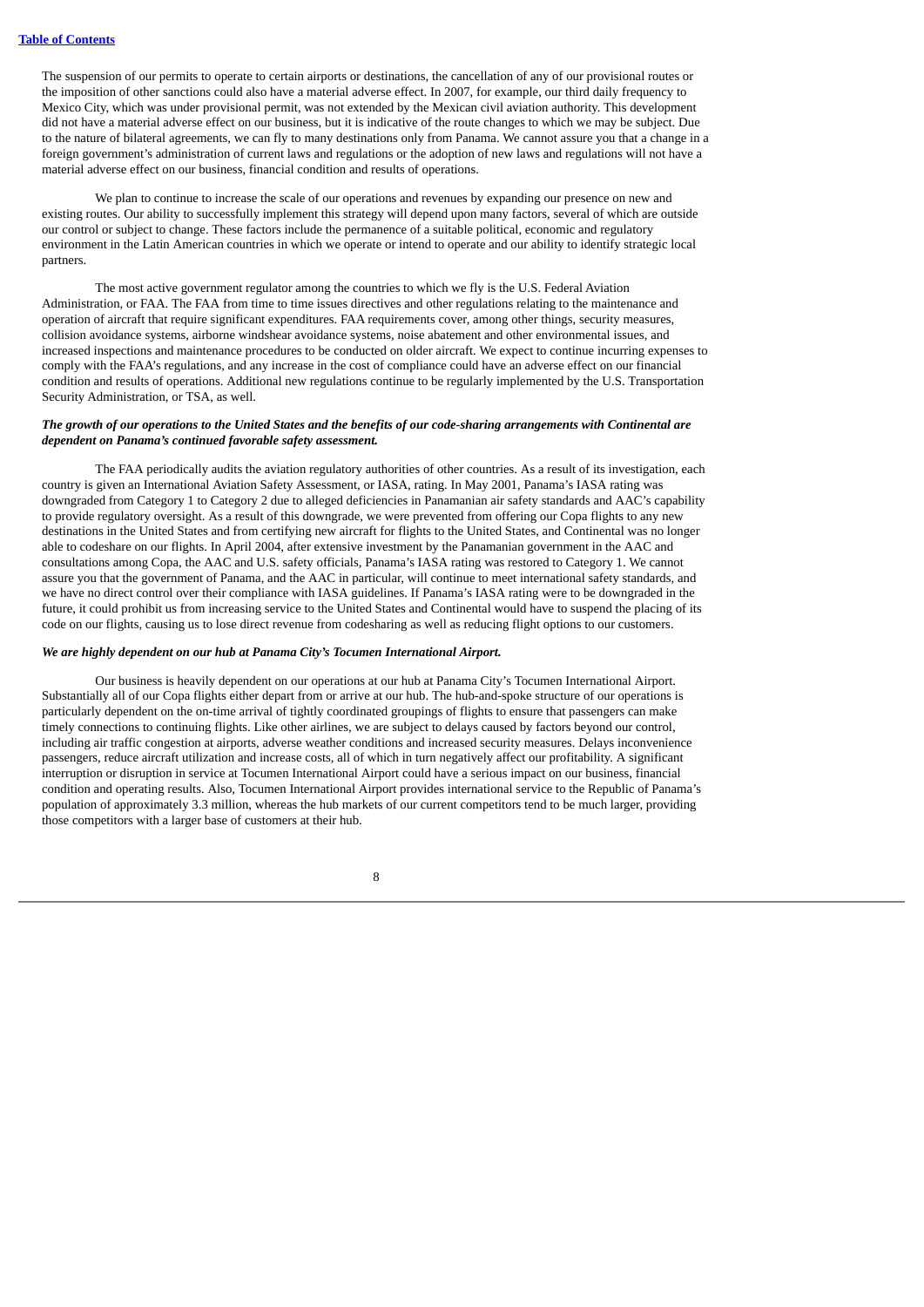Tocumen International Airport is operated by a corporation that is controlled by the government of the Republic of Panama. We depend on our good working relationship with the quasi-governmental corporation that operates the airport to ensure that we have adequate access to aircraft parking positions, landing rights and gate assignments for our aircraft to accommodate our current operations and future plans for expansion. The corporation that operates Tocumen International Airport does not enter into any formal, written leases or other agreements with airlines that govern rights to use the airport's jetways or aircraft parking spaces. Therefore, in connection with the ongoing or future expansion of the airport, the airport authority could assign new capacity to competing airlines or could reassign resources that are currently used by us to other aircraft operators. Either such event could result in significant new competition for our routes or could otherwise have a material adverse effect on our current operations or ability for future growth.

## We are exposed to increases in landing charges and other airport access fees and cannot be assured access to adequate *facilities and landing rights necessary to achieve our expansion plans.*

We must pay fees to airport operators for the use of their facilities. Any substantial increase in airport charges could have a material adverse impact on our results of operations. Passenger taxes and airport charges have also increased in recent years, sometimes substantially. Certain important airports that we use may be privatized in the near future which is likely to result in significant cost increases to the airlines that use these airports. We cannot assure you that the airports used by us will not impose, or further increase, passenger taxes and airport charges in the future, and any such increases could have an adverse effect on our financial condition and results of operations.

Certain airports that we serve (or that we plan to serve in the future) are subject to capacity constraints and impose slot restrictions during certain periods of the day. We cannot assure you that we will be able to obtain a sufficient number of slots, gates and other facilities at airports to expand our services as we are proposing to do. It is also possible that airports not currently subject to capacity constraints may become so in the future. In addition, an airline must use its slots on a regular and timely basis or risk having those slots re-allocated to others. Where slots or other airport resources are not available or their availability is restricted in some way, we may have to amend our schedules, change routes or reduce aircraft utilization. Any of these alternatives could have an adverse financial impact on us.

Some of the airports to which we fly impose various restrictions, including limits on aircraft noise levels, limits on the number of average daily departures and curfews on runway use. In addition, we cannot assure you that airports at which there are no such restrictions may not implement restrictions in the future or that, where such restrictions exist, they may not become more onerous. Such restrictions may limit our ability to continue to provide or to increase services at such airports.

## We have significant fixed financing costs and expect to incur additional fixed costs as we expand our fleet.

The airline business is characterized by high leverage, and we have a high level of indebtedness. We also have significant expenditures in connection with our operating leases and facility rental costs, and substantially all of our property and equipment is pledged to secure indebtedness. For the year ended December 31, 2007, our interest expense and aircraft and facility rental expense under operating leases aggregated \$91.9 million. At December 31, 2007, approximately 42% of our total indebtedness bore interest at fixed rates, and a small portion of our lease obligations was determined with reference to LIBOR. Accordingly, our financing and rent expense will not decrease significantly if market interest rates decline.

As of December 31, 2007, we had firm commitments to purchase eight Boeing 737-Next Generation and four Embraer 190s, with an aggregate manufacturer's list price of approximately \$760.1 million. We have arranged for financing for a significant portion of the commitment relating to such aircraft and will require substantial capital from external sources to meet our remaining financial commitment. The acquisition and financing of these aircraft will likely result in a substantial increase in our leverage and fixed financing costs. A high degree of leverage and fixed payment obligations could:

**•** limit our ability in the future to obtain additional financing for working capital or other important needs;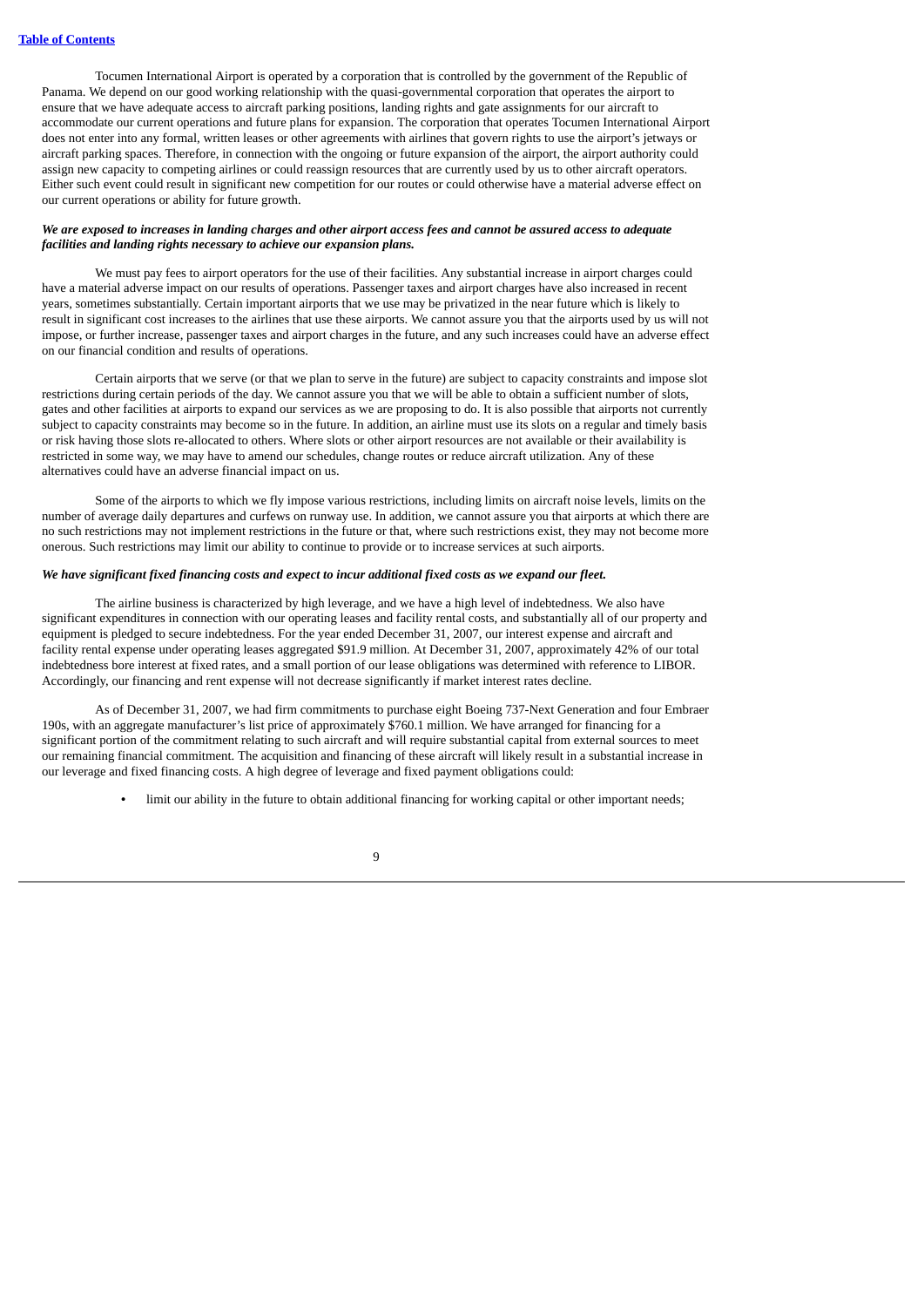- **•** impair our liquidity by diverting substantial cash from our operating needs to service fixed financing obligations; or
- **•** limit our ability to plan for or react to changes in our business, in the airline industry or in general economic conditions.

Any one of these could have a material adverse effect on our business, financial condition and results of operations.

## The cost of refinancing our debt and obtaining additional financing for new aircraft could increase significantly if the *Export-Import Bank of the United States does not continue to guarantee our debt.*

We currently finance our aircraft through bank loans and, to a lesser extent, operating leases and local bond offerings. In the past, we have obtained most of the financing for our Boeing aircraft purchases from commercial financial institutions utilizing guarantees provided by the Export-Import Bank of the United States. The Export-Import Bank provides guarantees to companies that purchase goods from U.S. companies for export, enabling them to obtain financing at substantially lower interest rates as compared to those that they could obtain without a guarantee. The Export-Import Bank will not be able to provide similar guarantees in connection with financing for our aircraft purchases from Embraer since those aircraft are not exports from the United States. At December 31, 2007, we had \$390.7 million of outstanding indebtedness that is owed to financial institutions under financing arrangements guaranteed by the Export-Import Bank. We cannot predict whether the Export-Import Bank's credit support will continue to be available to us to fund future purchases of Boeing aircraft. The Export-Import Bank may in the future limit its exposure to Panama-based companies, to our airline or to airlines generally, or may encourage us to diversify our credit sources by limiting future guarantees. Similarly, we cannot assure you that we will be able to continue to raise financing from past sources, or from other sources, on terms comparable to our existing financing. In addition, the ongoing uncertainty in the credit markets of the United States could tighten the availability of credit and impact our ability to obtain lease or debt financing on terms attractive to us, or at all, in the future. If we are unable to obtain financing, we may be forced to modify our aircraft acquisition plans or to incur higher than anticipated financing costs, which could have an adverse impact on the execution of our growth strategy and business.

#### Our existing debt financing agreements and our aircraft operating leases contain restrictive covenants that impose significant *operating and financial restrictions on us.*

Our aircraft financing loans and operating leases and the instruments governing our other indebtedness contain a number of significant covenants and restrictions that limit our ability and our subsidiaries' ability to:

- **•** create material liens on our assets;
- **•** take certain actions that may impair creditors' rights to our aircraft;
- **•** sell assets or engage in certain mergers or consolidations; and
- **•** engage in other specified significant transactions.

In addition, several of our aircraft financing agreements require us to maintain compliance with specified financial ratios and other financial and operating tests. For example, our access to certain borrowings under our aircraft financing arrangements is conditioned upon our maintenance of minimum debt service coverage and capitalization ratios. See "Item 5. Operating and Financial Review and Prospects—Liquidity and Capital Resources." Complying with these covenants may cause us to take actions that make it more difficult to execute successfully our business strategy, and we may face competition from companies not subject to such restrictions. Moreover, our failure to comply with these covenants could result in an event of default or refusal by our creditors to extend certain of our loans.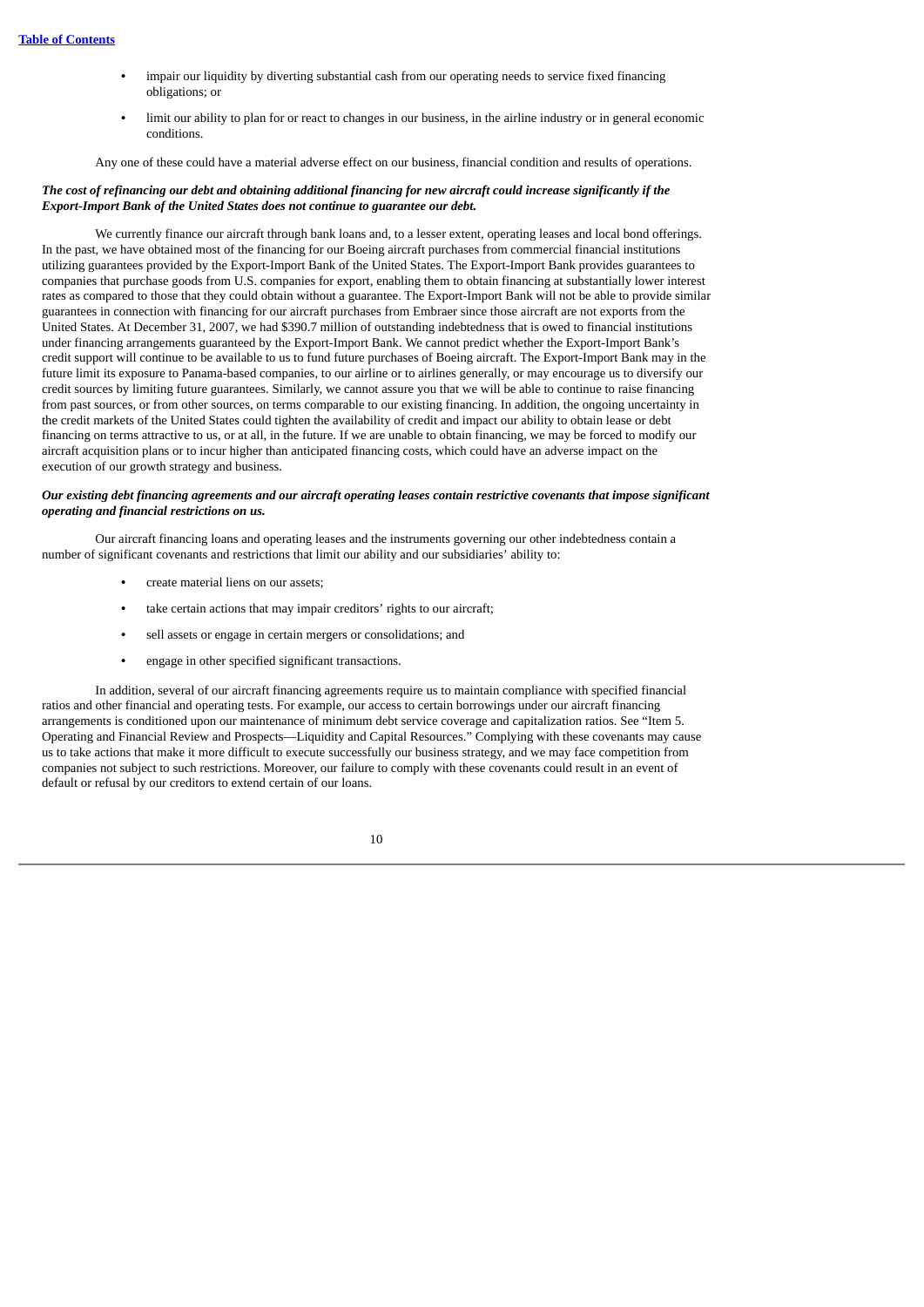## If we were to determine that our aircraft, rotable parts or inventory were impaired, it would have a significant adverse effect *on our operating results.*

We perform impairment reviews when there are particular risks of impairment or other indicators described in Statement of Financial Accounting Standards No. 144, *Accounting for the Impairment or Disposal of Long-Lived Assets*, in order to determine whether we need to reduce the carrying value of our aircraft and related assets with a related charge to our earnings. In addition to the fact that the value of our fleet declines as it ages, any potential excess capacity in the airline industry, airline bankruptcies and other factors beyond our control may further contribute to the decline of the fair market value of our aircraft and related rotable parts and inventory. If such impairment does occur, we would be required under U.S. GAAP to write down these assets to their estimated fair market value through a charge to earnings. A significant charge to earnings would adversely affect our financial condition and operating results. In addition, the interest rates on and the availability of certain of our aircraft financing loans are tied to the value of the aircraft securing the loans. If those values were to decrease substantially, our interest rates may rise or the lenders under those loans may cease extending credit to us, either of which could have an adverse impact on our financial condition and results of operations.

#### We rely on information technology systems, and we may become more dependent on such systems in the future.

We rely upon information technology systems to operate our business and increase our efficiency. We are highly reliant on certain critical systems, such as the Sceptre and Visaer systems for maintenance, the "SHARES" computer reservation and check-in system and the Airmax revenue management system. Other systems are designed to decrease distribution costs through Internet reservations and to maximize cargo distributions. These systems may not deliver their anticipated benefits. Also, in transitioning to new systems we may lose data or experience interruptions in service, which could harm our business.

## Our quarterly results can fluctuate substantially, and the trading price of our Class A shares may be affected by such *variations.*

The airline industry is by nature cyclical and seasonal, and our operating results may vary from quarter to quarter. We tend to experience the highest levels of traffic and revenue in July and August, with a smaller peak in traffic in December and January. In general, demand for air travel is higher in the third and fourth quarters, particularly in international markets, because of the increase in vacation travel during these periods relative to the remainder of the year. We generally experience our lowest levels of passenger traffic in April and May. Given our high proportion of fixed costs, seasonality can affect our profitability from quarter to quarter. Demand for air travel is also affected by factors such as economic conditions, war or the threat of war, fare levels and weather conditions.

Due to the factors described above and others described in this annual report, quarter-to-quarter comparisons of our operating results may not be good indicators of our future performance. In addition, it is possible that in any quarter our operating results could be below the expectations of investors and any published reports or analyses regarding our company. In that event, the price of our Class A shares could decline, perhaps substantially.

## Our reputation and financial results could be harmed in the event of an accident or incident involving our aircraft.

An accident or incident involving one of our aircraft could involve significant claims by injured passengers and others, as well as significant costs related to the repair or replacement of a damaged aircraft and its temporary or permanent loss from service. A short time prior to our acquisition of AeroRepública, one of its aircraft slid off of a runway in an accident without serious injuries to passengers; although, the aircraft was severely damaged and declared a total loss by its insurers. More recently, in July of 2007, one of our AeroRepública Embraer 190s overran a wet runway at Santa Marta, Colombia. The accident did not cause any serious injuries but the aircraft sustained damages causing its permanent removal from service. We are required by our creditors and the lessors of our aircraft under our operating lease agreements to carry liability insurance, but the amount of such liability insurance coverage may not be adequate and we may be forced to bear substantial losses in the event of any future accident. Our insurance premiums may also increase due to an accident or incident affecting one of our aircraft. Substantial claims resulting from an accident in excess of our related insurance coverage or increased premiums would harm our business and financial results. Moreover, any aircraft accident or incident, even if fully insured, could cause the public to perceive us as less safe or reliable than other airlines which could harm our business and results of operations. Our business would also be significantly harmed if the public avoids flying our aircraft due to an adverse perception of the types of aircraft that we operate arising from safety concerns or other problems, whether real or perceived, or in the event of an accident involving those types of aircraft.

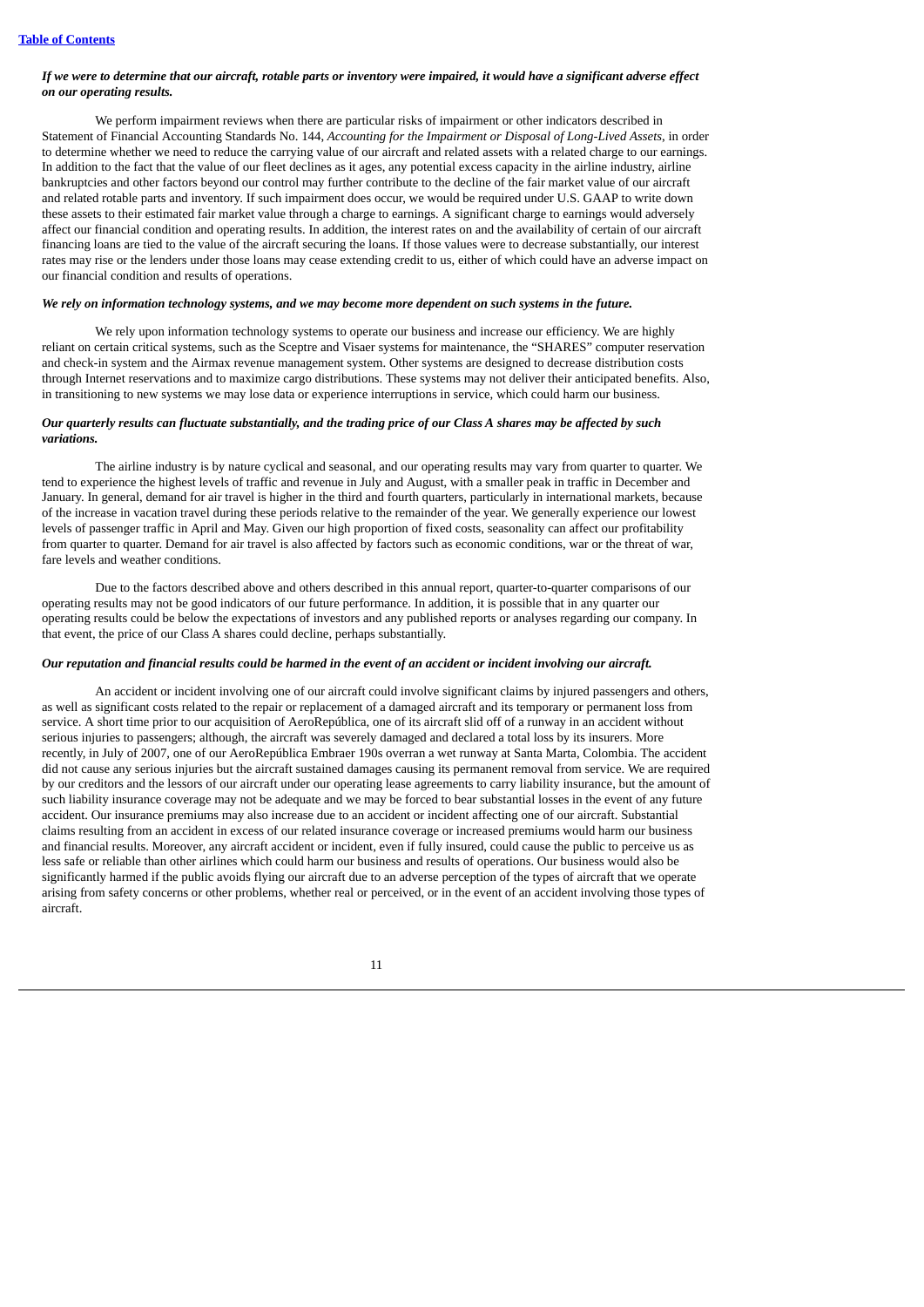## *Fluctuations in foreign exchange rates could negatively affect our net income.*

In 2007, approximately 69% of our expenses and 40% of our revenues were denominated in U.S. dollars. The remainder of our expenses and revenues were denominated in the currencies of the various countries to which we fly, with the largest non-dollar amount denominated in Colombian Pesos. As a result of the acquisition of AeroRepública in April 2005, we have an increased exposure to the Colombian Peso. If any of these currencies decline in value against the U.S. dollar, our revenues, expressed in U.S. dollars, and our operating margin would be adversely affected. We may not be able to adjust our fares denominated in other currencies to offset any increases in U.S. dollar-denominated expenses, increases in interest expense or exchange losses on fixed obligations or indebtedness denominated in foreign currency. Copa currently does not hedge the risk of fluctuation in foreign exchange rates. AeroRepública currently has hedges in place with respect to some of its U.S. dollar / Colombian Peso exposure. Although we benefited from currency fluctuations in 2007, we are exposed to exchange rate losses, as well as gains, due to the fluctuation in the value of local currencies vis-à-vis the U.S. dollar during the period of time (typically between 1 to 2 weeks) between the time we are paid in local currencies and the time we are able to repatriate the revenues in U.S. dollars.

## Our maintenance costs will increase as Copa's fleet ages and as we perform maintenance on AeroRepública's older fleet.

Because the average age of Copa's aircraft was approximately 3.7 years as of December 31, 2007, the fleet requires less maintenance now than it will in the future. We have incurred a low level of maintenance expenses in recent years because most of the parts on Copa's aircraft were still covered under multi-year warranties. Our maintenance costs will increase significantly, both on an absolute basis and as a percentage of our operating expenses as our fleet ages and these warranties expire.

AeroRepública's fleet is considerably older than Copa's fleet, having an average age of 7.4 years as of December 31, 2007. The MD-80 aircraft operated by AeroRepública will likely be less reliable than Copa's newer aircraft and can be expected to require significantly greater expenditures on maintenance, which may lead to an overall increase in our consolidated operating expenses.

## If we enter into a prolonged dispute with any of our employees, many of whom are represented by unions, or if we are required to increase substantially the salaries or benefits of our employees, it may have an adverse impact on our operations *and cash flows.*

Approximately 49% of the Company's employees belong to a labor union. There are currently five unions covering our Copa employees based in Panama: the pilots' union; the flight attendants' union; the mechanics' union; the traffic attendants' union; and a generalized union, which represents baggage handlers, aircraft cleaners, counter agents, and other non-executive administrative staff. Copa entered into new collective bargaining agreements with its general union on October 26, 2005, its flight attendants' union on April 3, 2006 and its pilot union on November 2007. After extensive negotiations which did not lead to a mutually satisfactory resolution, Copa and the mechanics' union entered into a government-mandated arbitration, and a collective bargaining agreement was agreed to on March 29, 2006 as a result of such arbitration proceedings. Previously, Copa has not had to resort to arbitration to resolve negotiations with its unions. Collective bargaining agreements in Panama are typically between three and four year terms. We also have union contracts with our Copa employees in Brazil and Mexico. AeroRepública is a party to collective bargaining agreements that cover all of AeroRepública's 151 pilots and co-pilots and all of AeroRepública's 196 flight attendants. A strike, work interruption or stoppage or any prolonged dispute with our employees who are represented by any of these unions could have an adverse impact on our operations. These risks are typically exacerbated during periods of renegotiation with the unions. Any renegotiated collective bargaining agreement could feature significant wage increases and a consequent increase in our operating expenses. Employees outside of Panama that are not currently members of unions may also form new unions that may seek further wage increases or benefits.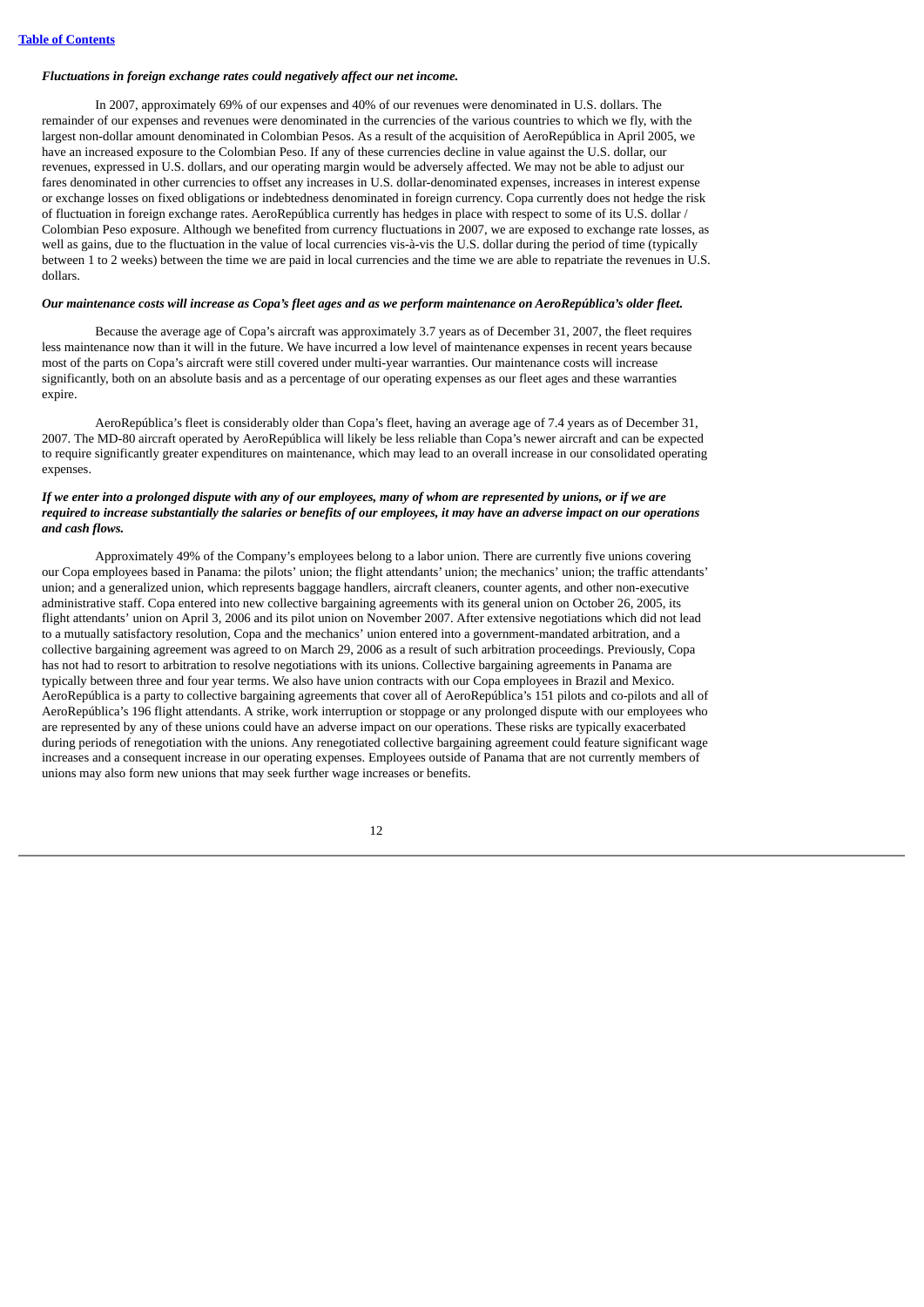Our business is labor intensive. We expect salaries, wages and benefits to increase on a gross basis, and these costs could increase as a percentage of our overall costs. If we are unable to hire, train and retain qualified pilots and other employees at a reasonable cost, our business could be harmed and we may be unable to complete our expansion plans.

## *Our investment in AeroRepública may not generate the benefits we sought when we purchased the company.*

In the second quarter of 2005, we purchased AeroRepública, a Colombian airline currently providing point-to-point service among 12 cities in Colombia and to Panama City. AeroRepública's results of operations are highly sensitive to competitive conditions in the Colombian domestic air travel market. AeroRepública's rapid growth in recent years came during a period in which the domestic market leader, Aerovías del Continente Americano S.A. (Avianca), experienced severe financial difficulties that resulted in its bankruptcy and the exit from the market of several other competitors. Avianca has emerged from bankruptcy with new management and an improved financial condition. It is therefore likely that AeroRepública will face stronger competition in the future than it has in recent years, and its prior results may not be indicative of its future performance.

AeroRepública's results of operations are significantly less profitable than those of Copa. While AeroRepública recorded net income of \$9.7 million in 2007, AeroRepública has experienced loses in recent periods and may have continuing net losses in future fiscal periods. We may not be able to achieve the cost savings and other improvements we seek at AeroRepública, and our failure to do so would harm our consolidated operating margins and results of operations. Our investment in AeroRepública is subject to many risks and uncertainties that will ultimately determine whether the acquisition will continue to increase our overall profitability. See "Item 4B. Business Overview—AeroRepública."

## The integration of AeroRepública into our business may require a significant amount of our management's time and distract *our management from our core operations.*

Although we believe that our acquisition of AeroRepública represents an attractive opportunity, substantial resources are needed to implement our plan to improve its profitability. Implementation of our plan is subject to many uncertainties and may eventually require us to dedicate a potentially significant portion of our limited management resources to this effort. Inconsistencies in standards, internal controls, procedures, policies, business cultures and compensation structures between Copa and AeroRepública, and the need to implement, coordinate and harmonize various business-specific operating procedures and systems, as well as the financial, accounting, information and other systems of Copa and AeroRepública, may result in substantial costs and may divert a substantial amount of our management's resources from our core international operations. Diversion of Copa's resources could materially and negatively affect our financial condition and results of operations.

## *Our revenues depend on our relationship with travel agents and tour operators.*

In 2007, approximately 56% of our revenues were derived from tickets sold by travel agents or tour operators. We cannot assure you that we will be able to maintain favorable relationships with these ticket sellers. Our revenues could be adversely impacted if travel agents or tour operators elect to favor other airlines or to disfavor us. Our relationship with travel agents and tour operators may be affected by:

- **•** the size of commissions offered by other airlines;
- **•** changes in our arrangements with other distributors of airline tickets; and
- **•** the introduction and growth of new methods of selling tickets.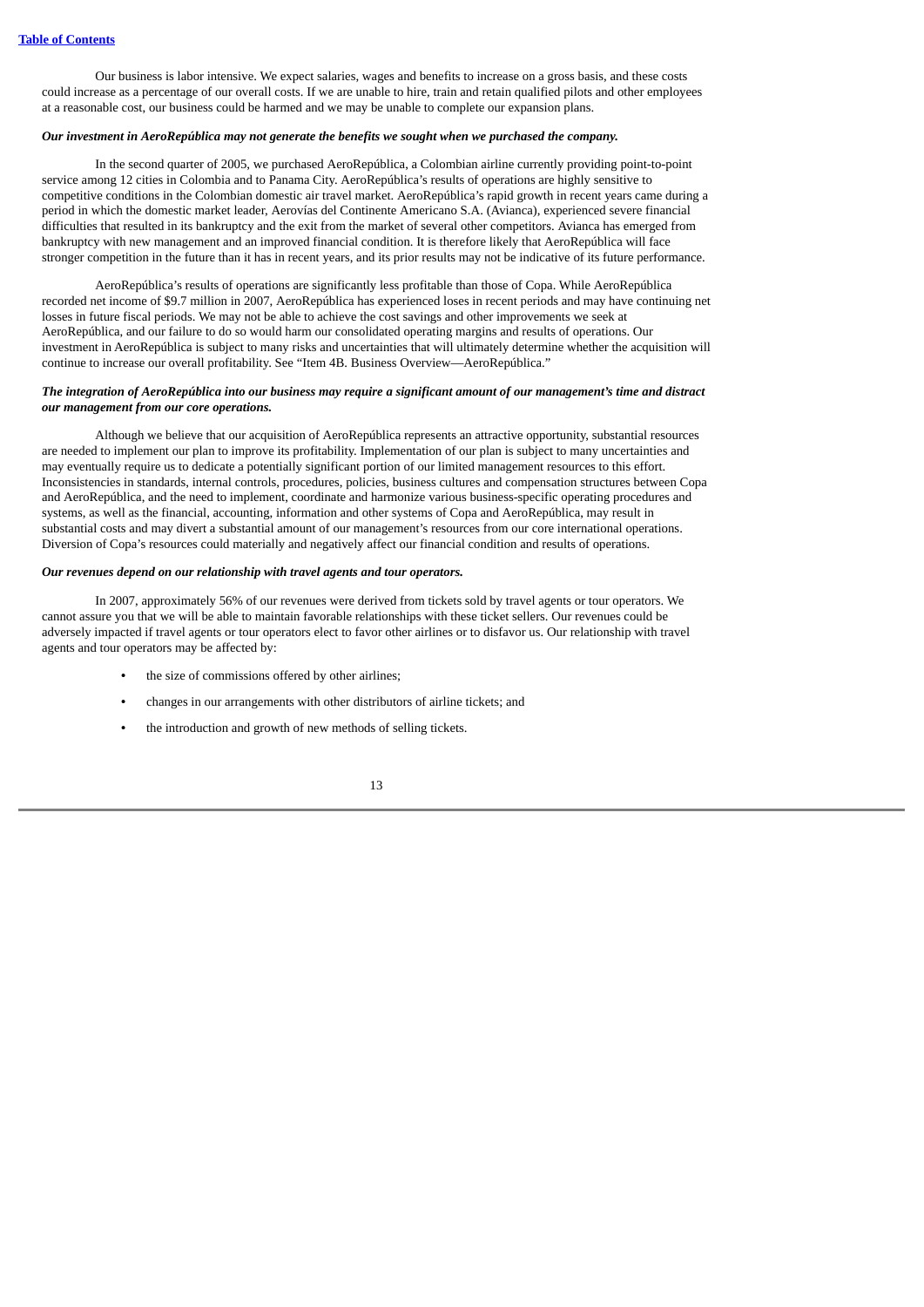## We rely on third parties to provide our customers and us with facilities and services that are integral to our business.

We have entered into agreements with third-party contractors to provide certain facilities and services required for our operations, such as heavy aircraft and engine maintenance; call center services; and catering, ground handling, cargo and baggage handling, or "below the wing" aircraft services. For example, at airports other than Tocumen International Airport, all of the "below the wing" aircraft services for Copa flights are performed by contractors. AeroRepública contracts ground handling equipment in eleven of the thirteen cities it serves and has contracted labor for "below the wing" tasks in eleven of the thirteen cities. Overhaul maintenance and "C-checks" for Copa are handled by contractors in the United States, Panama and Costa Rica, and some line maintenance for Copa is handled at certain airports by contract workers rather than our employees. Substantially all of our agreements with third-party contractors are subject to termination on short notice. The loss or expiration of these agreements or our inability to renew these agreements or to negotiate new agreements with other providers at comparable rates could harm our business and results of operations. Further, our reliance on third parties to provide essential services on our behalf gives us less control over the costs, efficiency, timeliness and quality of those services. A contractor's negligence could compromise our aircraft or endanger passengers and crew. This could also have a material adverse effect on our business. We expect to be dependent on such agreements for the foreseeable future and if we enter any new market, we will need to have similar agreements in place.

## *We depend on a limited number of suppliers for our aircraft and engines.*

One of the elements of our business strategy is to save costs by operating a simplified aircraft fleet. Copa currently operates the Boeing 737-700/800 Next Generation aircraft powered by CFM 56-7B engines from CFM International and the Embraer 190, powered by General Electric CF 34-10 engines. AeroRepública currently operates the Embraer 190, powered by General Electric CF 34-10 engines and MD-80 fleet powered by Pratt & Whitney JT8D-219 engines. We currently intend to continue to rely exclusively on these aircraft for the foreseeable future. If any of Boeing, Embraer, CFM International or GE Engines were unable to perform their contractual obligations, or if we are unable to acquire or lease new aircraft or engines from aircraft or engine manufacturers or lessors on acceptable terms, we would have to find another supplier for a similar type of aircraft or engine.

If we have to lease or purchase aircraft from another supplier, we could lose the benefits we derive from our current fleet composition. We cannot assure you that any replacement aircraft would have the same operating advantages as the Boeing 737-700/800 Next Generation or Embraer 190 aircraft that would be replaced or that Copa could lease or purchase engines that would be as reliable and efficient as the CFM 56-7B and GE CF34-10. We may also incur substantial transition costs, including costs associated with retraining our employees, replacing our manuals and adapting our facilities. Our operations could also be harmed by the failure or inability of Boeing, Embraer, CFM International or GE Engines to provide sufficient parts or related support services on a timely basis.

Our business would be significantly harmed if a design defect or mechanical problem with any of the types of aircraft or components that we operate were discovered that would ground any of our aircraft while the defect or problem was corrected, assuming it could be corrected at all. The use of our aircraft could be suspended or restricted by regulatory authorities in the event of any actual or perceived mechanical or design problems. Our business would also be significantly harmed if the public began to avoid flying with us due to an adverse perception of the types of aircraft that we operate stemming from safety concerns or other problems, whether real or perceived, or in the event of an accident involving those types of aircraft or components. Carriers that operate a more diversified fleet are better positioned than we are to manage such events.

## *We are dependent on key personnel.*

Our success depends to a significant extent upon the efforts and abilities of our senior management team and key financial, commercial, operating and maintenance personnel. In particular, we depend on the services of our senior management team, including Pedro Heilbron, our Chief Executive Officer, Victor Vial, our Chief Financial Officer, Lawrence Ganse, our Chief Operating Officer, and Daniel Gunn, our Vice-President, Planning. Competition for highly qualified personnel is intense, and the loss of any executive officer, senior manager or other key employee without adequate replacement or the inability to attract new qualified personnel could have a material adverse effect upon our business, operating results and financial condition.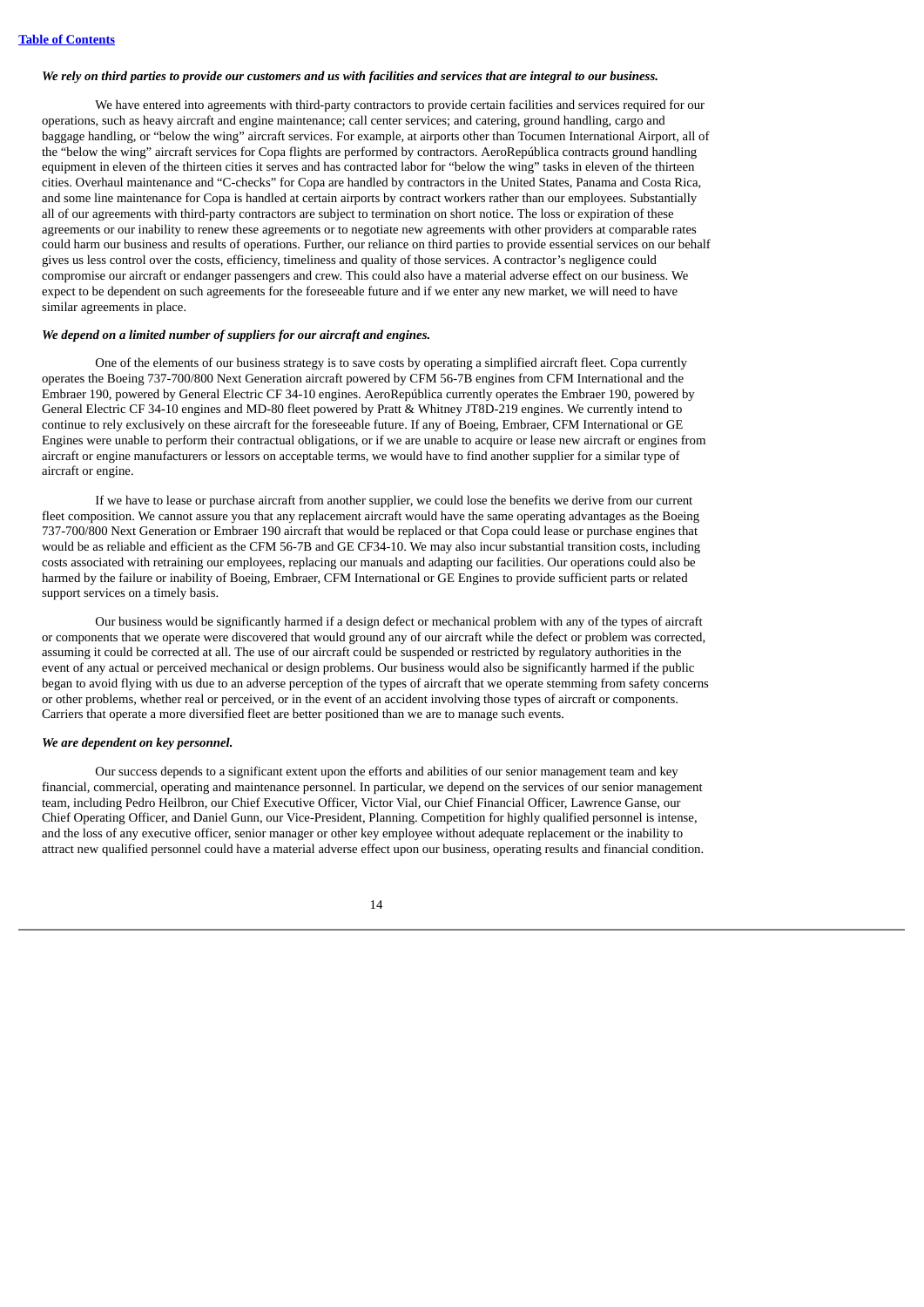## Our operations in Cuba, which has been identified by the U.S. Department of State as a state sponsor of terrorism, may *adversely affect our reputation and the liquidity and value of our Class A shares.*

We currently operate approximately six daily departures to and from Cuba which provide passenger, cargo and mail transportation service. For the year ended December 31, 2007, our transported passengers to and from Cuba represented approximately 4.2% of our total passengers carried. Our operating revenues from Cuban operations during the year ended December 31, 2007 represented approximately 6.5% of our total consolidated operating revenues for such year. Our assets located in Cuba are insignificant.

Cuba has been identified by the United States government as a state sponsor of terrorism, and the U.S. Treasury Department's Office of Foreign Assets Control (OFAC) administers and enforces economic and trade sanctions based on U.S. foreign policy against Cuba and certain other targeted foreign countries. You should understand that our overall business reputation may suffer as a result of our activities in Cuba, particularly if such activities grow in the future. Certain U.S. states have recently enacted legislation regarding investments by pension funds and other retirement systems in companies, such as ours, that have business activities with Cuba and other countries that have been identified as terrorist-sponsoring states. Similar legislation may be pending in other states. As a result, pension funds and other retirement systems may be subject to new reporting requirements and other burdensome restrictions with respect to investments in companies such as ours. Pension funds and similar institutions represent an important source of demand for our shares, and if their willingness to invest in and hold our shares were to diminish as a result of any such requirements or restrictions, or for any other reason, it would likely have a material adverse effect on the liquidity and value of our Class A shares.

# **Risks Relating to the Airline Industry**

## *The airline industry is highly competitive.*

We face intense competition throughout our route network. Overall airline industry profit margins are low and industry earnings are volatile. Airlines compete in the areas of pricing, scheduling (frequency and flight times), on-time performance, frequent flyer programs and other services. We compete with a number of other airlines that currently serve some of the routes on which we operate, including Grupo TACA, American Airlines Inc., Delta Air Lines, Mexicana and Avianca. Some of our competitors, such as American Airlines, have larger customer bases and greater brand recognition in the markets we serve outside Panama, and some of our competitors have significantly greater financial and marketing resources than we have. Airlines based in other countries may also receive subsidies, tax incentives or other state aid from their respective governments, which are not provided by the Panamanian government. The commencement of, or increase in, service on the routes we serve by existing or new carriers could negatively impact our operating results. Likewise, competitors' service on routes that we are targeting for expansion may make those expansion plans less attractive.

We must constantly react to changes in prices and services offered by our competitors to remain competitive. The airline industry is highly susceptible to price discounting, particularly because airlines incur very low marginal costs for providing service to passengers occupying otherwise unsold seats. Carriers use discount fares to stimulate traffic during periods of lower demand to generate cash flow and to increase market share. Any lower fares offered by one airline are often matched by competing airlines, which often results in lower industry yields with little or no increase in traffic levels. Price competition among airlines in the future could lead to lower fares or passenger traffic on some or all of our routes, which could negatively impact our profitability. We cannot assure you that any of our competitors will not undercut our fares in the future or increase capacity on routes in an effort to increase their respective market share. Although we intend to compete vigorously and to assert our rights against any predatory conduct, such activity by other airlines could reduce the level of fares or passenger traffic on our routes to the point where profitable levels of operations could not be maintained. Due to our smaller size and financial resources compared to several of our competitors, we may be less able to withstand aggressive marketing tactics or fare wars engaged in by our competitors should such events occur.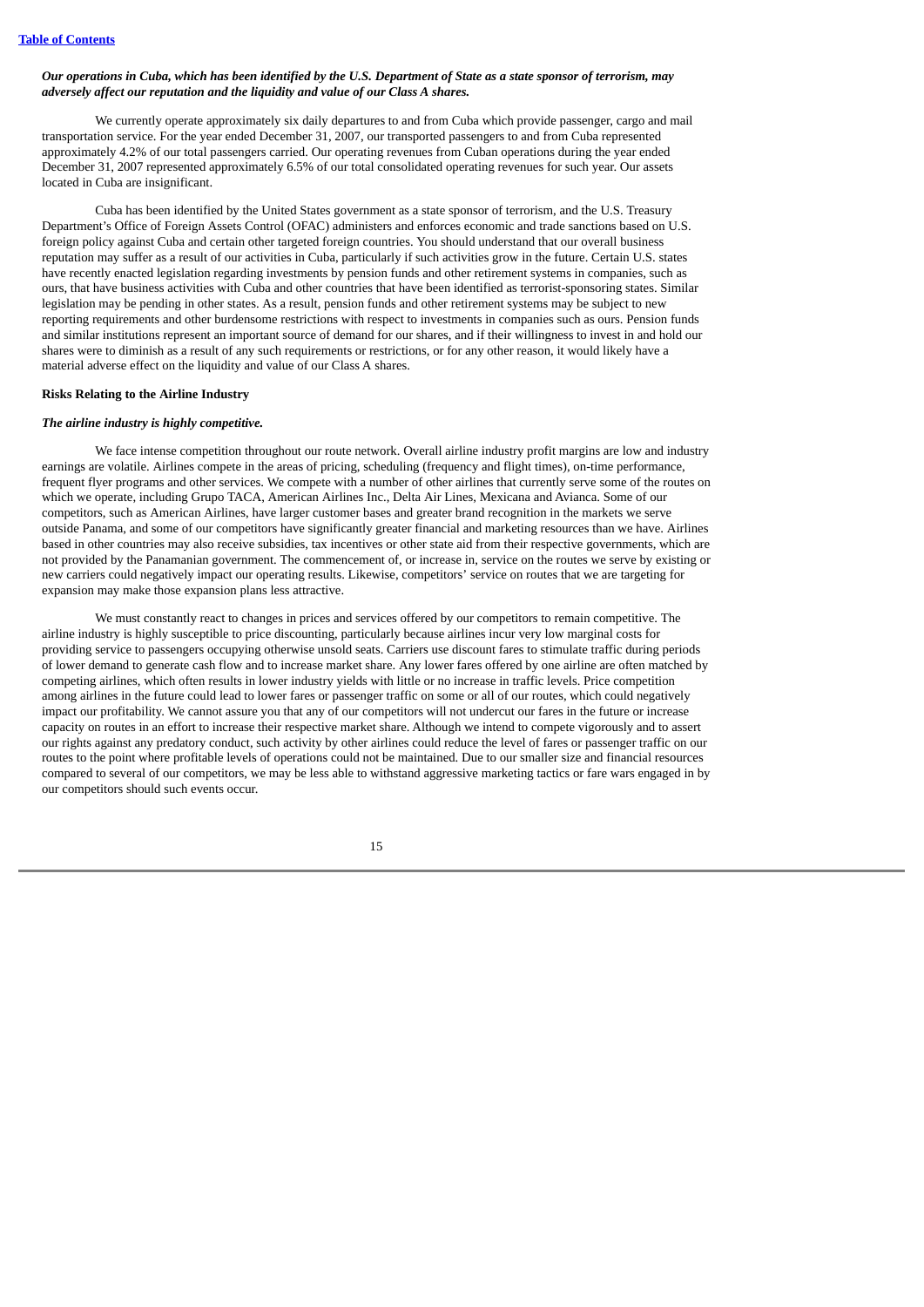## *We may face increasing competition from low-cost carriers offering discounted fares.*

Traditional hub-and-spoke carriers in the United States and Europe have in recent years faced substantial and increasing competitive pressure from low-cost carriers offering discounted fares. The low-cost carriers' operations are typically characterized by point-to-point route networks focusing on the highest demand city pairs, high aircraft utilization, single class service and fewer in-flight amenities. As evidenced by the operations of Gol Intelligent Airlines Inc., or Gol, which continues to grow both in Brazil as well as in other South American countries, Spirit, which has begun to serve Latin America from Fort Lauderdale, JetBlue, which has obtained route rights to fly from Orlando to Bogota, and a number of low-cost carriers which have recently launched or are planning to start service in Mexico, among others, the low-cost carrier business model appears to be gaining acceptance in the Latin American aviation industry. As a result, we may face new and substantial competition from low-cost carriers in the future which could result in significant and lasting downward pressure on the fares we charge for flights on our routes.

## Significant changes or extended periods of high fuel costs or fuel supply disruptions could materially affect our operating *results.*

Fuel costs constitute a significant portion of our total operating expenses, representing approximately 29.9% of our operating expenses in 2005, 31.8% in 2006 and 32.0% in 2007. Our fuel prices increased significantly in 2007 and are likely to increase further. As a result, substantial increases in fuel costs may materially and adversely affect our operating results. Jet fuel costs have been subject to wide fluctuations as a result of increases in demand, sudden disruptions in and other concerns about global supply, as well as market speculation. Both the cost and availability of fuel are subject to many economic, political, weather, environmental and other factors and events occurring throughout the world that we can neither control nor accurately predict, including international political and economic circumstances such as the political instability in major oil-exporting countries in Latin America, Africa and Asia. Although we have entered into hedging agreements for a portion of our fuel needs through the first quarter of 2009 to hedge against fuel price volatility, these agreements provide only limited protection against future increases in the price of fuel, and we may discontinue such agreements in the future. Our current or future arrangements will not be adequate to protect us from further increases in the price of fuel, and fuel prices are likely to increase above their current levels and may do so in the near future. Indeed, numerous market experts and analysts have predicted that fuel prices can be expected to increase further, perhaps significantly, from their already high levels. If a future fuel supply shortage were to arise as a result of production curtailments by the Organization of the Petroleum Exporting Countries, or OPEC, a disruption of oil imports, supply disruptions resulting from severe weather or natural disasters, the continued unrest in Iraq, other conflicts in the Middle East or otherwise, higher fuel prices or further reductions of scheduled airline services could result. Significant increases in fuel costs would materially and negatively affect our operating results. We cannot assure you that we would be able to offset any increases in the price of fuel by increasing our fares.

## *We may experience difficulty finding, training and retaining pilots and other employees.*

The airline industry is currently experiencing a pilot shortage caused by extraordinary air traffic growth in the Persian Gulf, China and India; the rise of lucrative low-cost carriers in Europe and Asia; and the sustained recovery of the U.S. airlines from the industry recession caused by the September 11 terrorist attacks. This worldwide shortage of pilots disproportionately affects smaller and regional carriers. An inability to attract and retain pilots may adversely affect our growth strategy by limiting our ability to add new routes or increase the frequency of existing routes.

The airline industry is a labor-intensive business. We employ a large number of flight attendants, maintenance technicians and other operating and administrative personnel. The airline industry has, from time to time, experienced a shortage of qualified personnel. In addition, as is common with most of our competitors, we may, from time to time, face considerable turnover of our employees. Should the turnover of employees sharply increase, our training costs will be significantly higher. We cannot assure you that we will be able to recruit, train and retain the qualified employees that we need to continue our current operations or replace departing employees. A failure to hire and retain qualified employees at a reasonable cost could materially adversely affect our business, financial condition and results of operations.

## Because the airline industry is characterized by high fixed costs and relatively elastic revenues, airlines cannot quickly reduce *their costs to respond to shortfalls in expected revenue.*

The airline industry is characterized by low gross profit margins, high fixed costs and revenues that generally exhibit substantially greater elasticity than costs. The operating costs of each flight do not vary significantly with the number of passengers flown and, therefore, a relatively small change in the number of passengers, fare pricing or traffic mix could have a significant effect on operating and financial results. These fixed costs cannot be adjusted quickly to respond to changes in revenues and a shortfall from expected revenue levels could have a material adverse effect on our net income.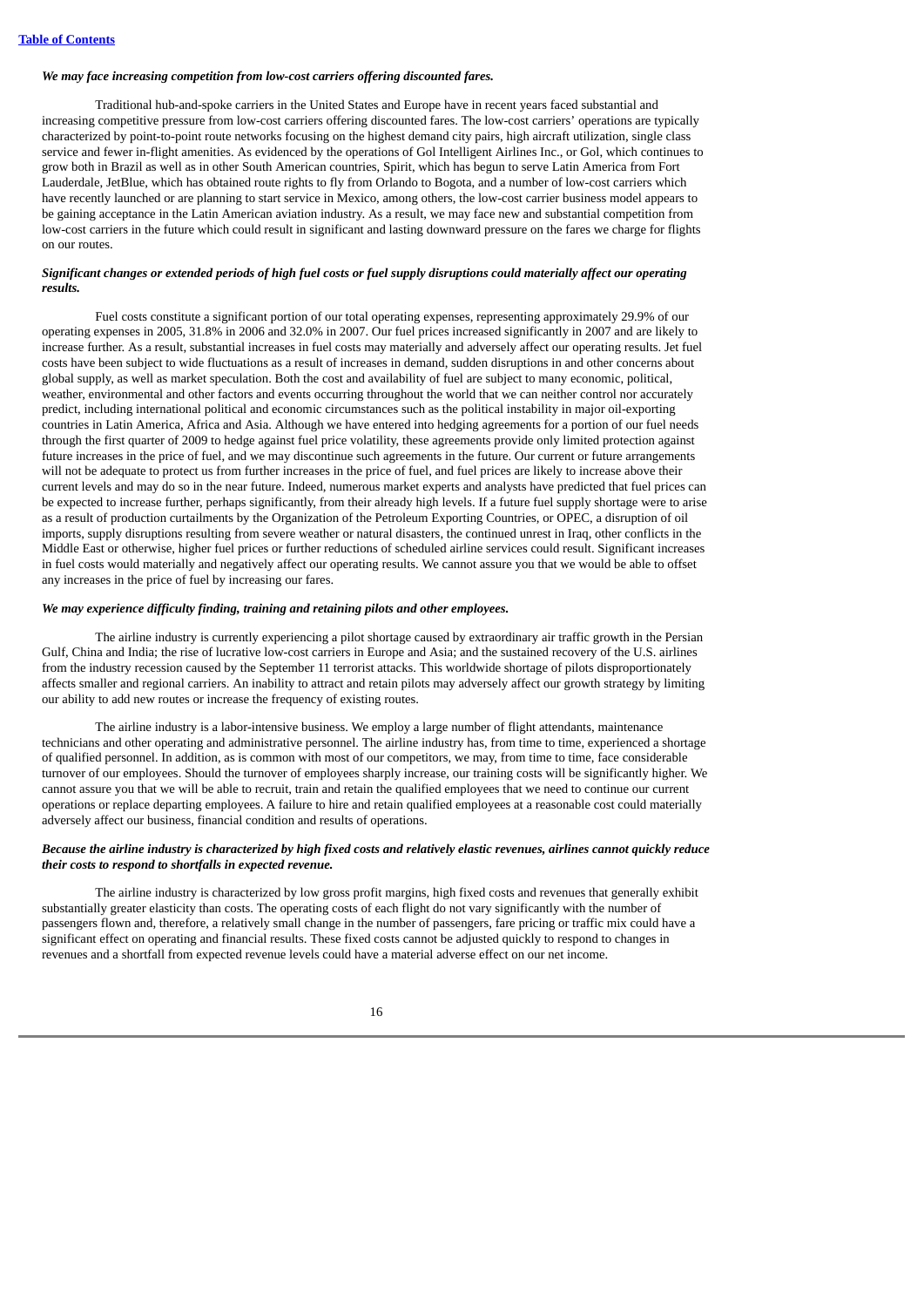## *Airline bankruptcies could adversely affect the industry.*

Since September 11, 2001, several air carriers have sought to reorganize under Chapter 11 of the United States Bankruptcy Code, including some of our competitors such as Avianca and Delta. Successful completion of such reorganizations could present us with competitors with significantly lower operating costs derived from labor, supply and financing contracts renegotiated under the protection of the Bankruptcy Code. For example, Avianca emerged from bankruptcy with a significantly improved financial condition. In addition, air carriers involved in reorganizations have historically undertaken substantial fare discounting in order to maintain cash flows and to enhance continued customer loyalty. Such fare discounting could further lower yields for all carriers, including us. Further, the market value of aircraft would likely be negatively impacted if a number of air carriers seek to reduce capacity by eliminating aircraft from their fleets.

## Our business may be adversely affected by downturns in the airline industry caused by terrorist attacks, war or outbreak of *disease, which may alter travel behavior or increase costs.*

Demand for air transportation may be adversely affected by terrorist attacks, war or political and social instability, epidemics, natural disasters and other events. Any of these events in the markets in which we operate could have a material impact on our business, financial condition and results of operations. Furthermore, these types of situations could have a prolonged effect on air transportation demand and on certain cost items.

For example, the terrorist attacks in the United States on September 11, 2001 had a severe adverse impact on the airline industry. Airline traffic in the United States fell dramatically after the attacks and decreased less severely throughout Latin America. Our revenues depend on the number of passengers traveling on our flights. Therefore, any future terrorist attacks or threat of attacks, whether or not involving commercial aircraft, any increase in hostilities relating to reprisals against terrorist organizations or otherwise and any related economic impact could result in decreased passenger traffic and materially and negatively affect our business, financial condition and results of operations.

The combination of continued instability in the aftermath of the Iraq war and the public's concerns about the possibility of an outbreak of a disease that can be spread by fellow commercial air passengers (such as avian flu or Severe Acute Respiratory Syndrome) has continued to have a negative impact on the public's willingness to travel by air. It is impossible to determine if and when such adverse effects will abate and whether they will further decrease demand for air travel, which could materially and negatively affect our business, financial condition and results of operations.

#### Increases in insurance costs and/or significant reductions in coverage would harm our business, financial condition and *results of operations.*

Following the 2001 terrorist attacks, premiums for insurance against aircraft damage and liability to third parties increased substantially, and insurers could reduce their coverage or increase their premiums even further in the event of additional terrorist attacks, hijackings, airline crashes or other events adversely affecting the airline industry abroad or in Latin America. In the future, certain aviation insurance could become unaffordable, unavailable or available only for reduced amounts of coverage that are insufficient to comply with the levels of insurance coverage required by aircraft lenders and lessors or applicable government regulations. While governments in other countries have agreed to indemnify airlines for liabilities that they might incur from terrorist attacks or provide low-cost insurance for terrorism risks, the Panamanian government has not indicated an intention to provide similar benefits to us. Increases in the cost of insurance may result in both higher fares and a decreased demand for air travel generally, which could materially and negatively affect our business, financial condition and results of operations.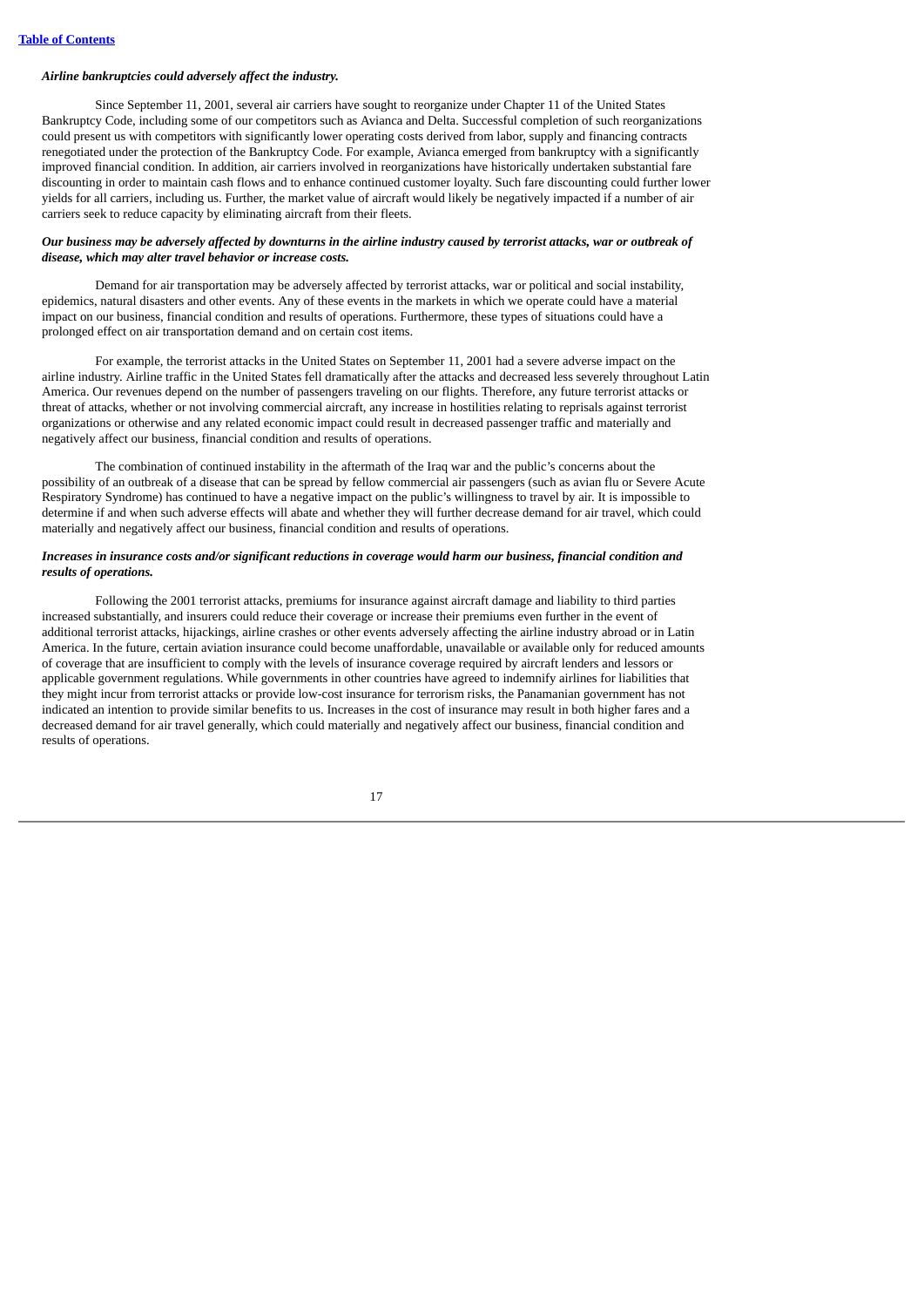## *Failure to comply with applicable environmental regulations could adversely affect our business.*

Our operations are covered by various local, national and international environmental regulations. These regulations cover, among other things, emissions to the atmosphere, disposal of solid waste and aqueous effluents, aircraft noise and other activities that result from the operation of aircraft. Future operations and financial results may vary as a result of such regulations. Compliance with these regulations and new or existing regulations that may be applicable to us in the future could increase our cost base and adversely affect our operations and financial results.

## **Risks Relating to Panama and our Region**

#### *Our performance is heavily dependent on economic conditions in the countries in which we do business.*

Passenger demand is heavily cyclical and highly dependent on global and local economic growth, economic expectations and foreign exchange rate variations. In the past, we have been negatively impacted by poor economic performance in certain emerging market countries in which we operate. Any of the following developments in the countries in which we operate could adversely affect our business, financial condition and results of operations:

- **•** changes in economic or other governmental policies;
- **•** changes in regulatory, legal or administrative practices; or
- **•** other political or economic developments over which we have no control.

Additionally, a significant portion of our revenues is derived from discretionary and leisure travel which are especially sensitive to economic downturns. A worsening of economic conditions could result in a reduction in passenger traffic, and leisure travel in particular, which in turn would materially and negatively affect our financial condition and results of operations. Any perceived weakening of economic conditions in this region could likewise negatively affect our ability to obtain financing to meet our future capital needs in international capital markets.

## *We are highly dependent on conditions in Panama.*

A substantial portion of our assets are located in the Republic of Panama, a significant proportion of our customers are Panamanian, and substantially all of Copa's flights operate through our hub at Tocumen International Airport. As a result, we depend on economic and political conditions prevailing from time to time in Panama. Panama's economic conditions in turn highly depend on the continued profitability and economic impact of the Panama Canal. Control of the Panama Canal and many other assets were transferred from the United States to Panama in 1999 after nearly a century of U.S. control. Political events in Panama may significantly affect our operations. Although the Panamanian government is democratically elected and the Panamanian political climate is currently stable, Panamanian elections will be held in 2009, and we cannot assure you that current conditions will continue under a new administration. If the Panamanian economy experiences a recession or a reduction in its economic growth rate, or if Panama experiences significant political disruptions, our business, financial condition and results of operations could be materially and negatively affected.

## We have paid low taxes in the past, and any increase in the taxes we or our shareholders pay in Panama or the other *countries where we do business would adversely affect the value of our Class A shares.*

We cannot assure you that we will not be subject to additional taxes in the future or that current taxes will not be increased. Our provision for income taxes was \$9.6 million, \$12.3 million and \$17.1 million in the years ended December 31, 2005, 2006 and 2007, which represented an effective income tax rate of 10.4%, 8.4% and 9.6% for the respective periods. We are subject to local tax regulations in each of the jurisdictions where we operate, the great majority of which are related to the taxation of income. In some of the countries to which we fly, we do not pay any income taxes, because we do not generate income under the laws of those countries either because they do not have income tax or because of treaties or other arrangements those countries have with Panama.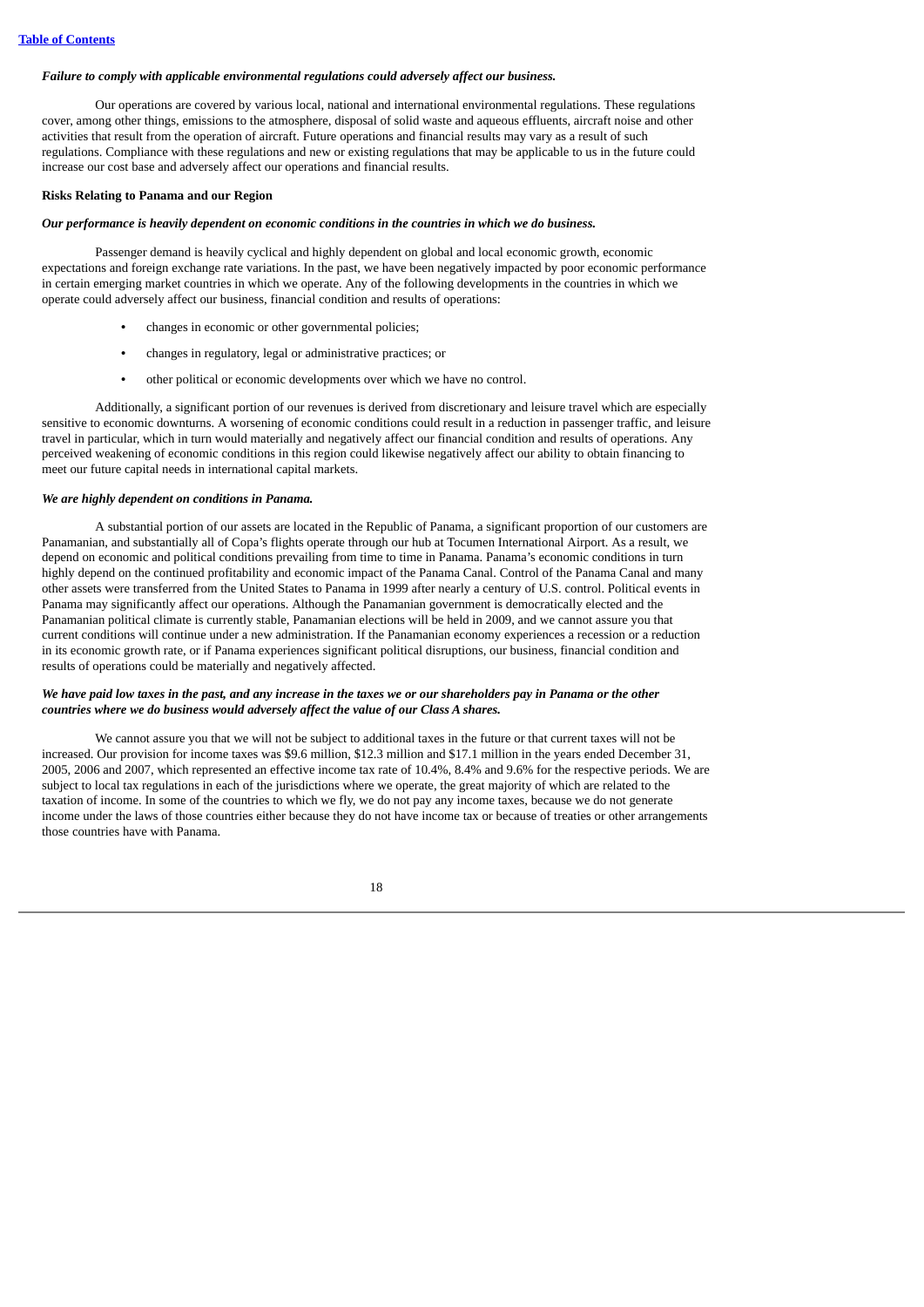In the remaining countries, we pay income tax at a rate ranging from 25% to 34% of income. Different countries calculate income in different ways, but they are typically derived from sales in the applicable country multiplied by our net margin or by a presumed net margin set by the relevant tax legislation. The determination of our taxable income in several countries is based on a combination of revenues sourced to each particular country and the allocation of expenses of our operations to that particular country. The methodology for multinational transportation company sourcing of revenue and expense is not always specifically prescribed in the relevant tax regulations, and therefore is subject to interpretation by both us and the respective taxing authorities. Additionally, in some countries, the applicability of certain regulations governing non-income taxes and the determination of our filing status are also subject to interpretation. The low rate at which we pay income tax has been critical to our profitability in recent years and if it were to increase, our financial performance and results of operations would be materially and adversely affected. Due to the competitive revenue environment, many increases in fees and taxes have been absorbed by the airline industry rather than being passed on to the passenger. Any such increases in our fees and taxes may reduce demand for air travel and thus our revenues.

In the past, our expenses attributable to operations in Panama have consistently exceeded our revenues attributable to operations in Panama. As a result, we have typically experienced losses for Panamanian income tax purposes and were not subject to any income tax obligations. Beginning in 2004, we adopted an alternate method of calculating income tax in Panama. Under this alternative method, allocation of revenues for operations in Panama is based on a general territorial principle, not specifically defined in the tax regulations. If the Panamanian tax authorities do not agree with our methods of allocating revenues, we may be subject to additional tax liability. Airlines in Panama are currently not subject to any taxes relating specifically to the airline industry other than the 4% tax collected from passengers on tickets sold in Panama for the benefit of the Panamanian Tourism Bureau.

Any future change in the Panamanian tax law increasing the taxes payable by us could have materially adverse effects on our business, financial condition and result of operations.

# Political unrest and instability in Colombia may adversely affect our business and the market price of our Class A shares.

We completed our acquisition of AeroRepública in the second quarter of 2005. Almost all of AeroRepública's scheduled operations are conducted within Colombia. As a result, AeroRepública's results of operations are highly sensitive to macroeconomic and political conditions prevailing in Colombia, which have been highly volatile and unstable and may continue to be so for the foreseeable future. In addition, terrorism and violence have plagued Colombia in the past. Continuing guerrilla activity could cause political unrest and instability in Colombia, which could adversely affect AeroRepública's financial condition and results of operations. The threat of terrorist attacks could impose additional costs on us, including enhanced security to protect our aircraft, facilities and personnel against possible attacks as well as increased insurance premiums. As a result, we may encounter significant unanticipated problems at AeroRepública which could have a material adverse effect on our consolidated financial condition and results of operations.

## **Risks Relating to Our Class A Shares**

## The value of our Class A shares may be adversely affected by ownership restrictions on our capital stock and the power of our board of directors to take remedial actions to preserve our operating license and international route rights by requiring sales *of certain outstanding shares or issuing new stock.*

Pursuant to the Panamanian Aviation Act, as amended and interpreted to date, and certain of the bilateral treaties affording us the right to fly to other countries, we are required to be "substantially owned" and "effectively controlled" by Panamanian nationals. Our failure to comply with such requirements could result in the loss of our Panamanian operating license and/or our right to fly to certain important countries. Our Articles of Incorporation *(Pacto Social)* give special powers to our independent directors to take certain significant actions to attempt to ensure that the amount of shares held in us by non-Panamanian nationals does not reach a level which could jeopardize our compliance with Panamanian and bilateral ownership and control requirements. If our independent directors determine it is reasonably likely that we will be in violation of these ownership and control requirements and our Class B shares represent less than 10% of our total outstanding capital stock (excluding newly issued shares sold with the approval of our independent directors committee), our independent directors will have the power to issue additional Class B shares or Class C shares with special voting rights solely to Panamanian nationals. See "10B. Memorandum and Articles of Association—Description of Capital Stock."

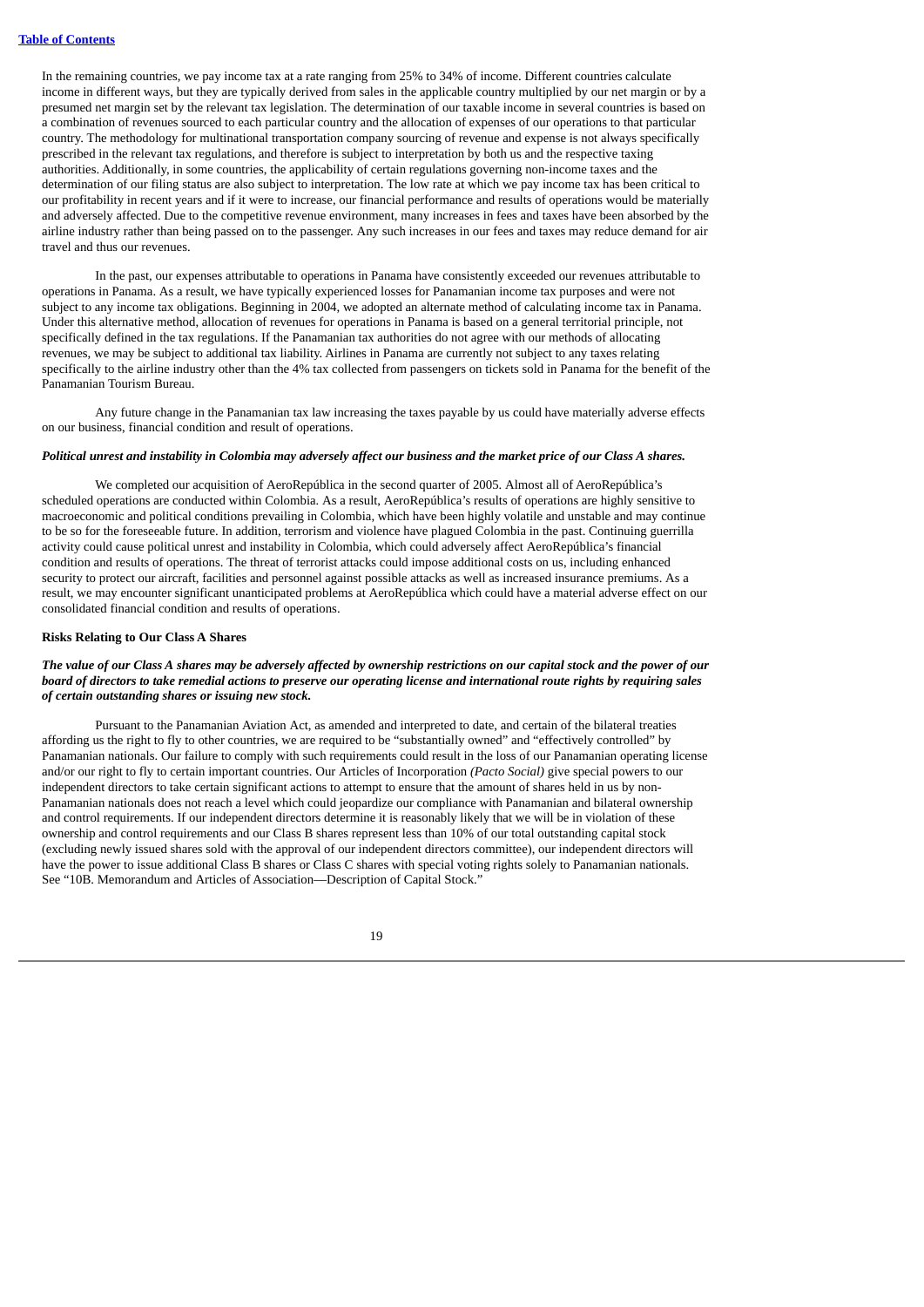If any of these remedial actions are taken, the trading price of the Class A shares may be materially and adversely affected. An issuance of Class C shares could have the effect of discouraging certain changes of control of Copa Holdings or may reduce any voting power that the Class A shares enjoy prior to the Class C share issuance. There can be no assurance that we would be able to complete an issuance of Class B shares to Panamanian nationals. We cannot assure you that restrictions on ownership by non-Panamanian nationals will not impede the development of an active public trading market for the Class A shares, adversely affect the market price of the Class A shares or materially limit our ability to raise capital in markets outside of Panama in the future.

## Our controlling shareholder has the ability to direct our business and affairs, and its interests could conflict with yours.

All of our Class B shares, representing approximately 29.2% of the economic interest in Copa Holdings and all of the voting power of our capital stock, are owned by CIASA. CIASA is in turn controlled by a group of Panamanian investors. In order to comply with the Panamanian Aviation Act, as amended and interpreted to date, we have amended our organizational documents to modify our share capital so that CIASA will continue to exercise voting control of Copa Holdings. CIASA will not be able to transfer its voting control unless control of our company will remain with Panamanian nationals. CIASA will maintain voting control of the company so long as CIASA continues to own a majority of our Class B shares and the Class B shares continue to represent more than 10% of our total share capital (excluding newly issued shares sold with the approval of our independent directors committee). Even after CIASA ceases to own the majority of the voting power of our capital stock, CIASA may continue to control our board of directors indirectly through its control of our Nominating and Corporate Governance Committee. As the controlling shareholder, CIASA may direct us to take actions that could be contrary to your interests and under certain circumstances CIASA will be able to prevent other shareholders, including you, from blocking these actions. Also, CIASA may prevent change of control transactions that might otherwise provide you with an opportunity to dispose of or realize a premium on your investment in our Class A shares.

## The Class A shares will only be permitted to vote in very limited circumstances and may never have full voting rights.

The holders of Class A shares have no right to vote at our shareholders' meetings except with respect to corporate transformations of Copa Holdings, mergers, consolidations or spin-offs of Copa Holdings, changes of corporate purpose, voluntary delistings of the Class A shares from the NYSE, the approval of nominations of our independent directors and amendments to the foregoing provisions that adversely affect the rights and privileges of any Class A shares. The holders of Class B shares have the power, subject to our shareholders' agreement with Continental, to elect the board of directors and to determine the outcome of all other matters to be decided by a vote of shareholders. Class A shares will not have full voting rights unless the Class B shares represent less than 10% of our total capital stock (excluding newly issued shares sold with the approval of our independent directors committee). See "Item 10B. Memorandum and Articles of Association—Description of Capital Stock." We cannot assure you that the Class A shares will ever carry full voting rights.

## Substantial future sales of our Class A shares by Continental or CIASA could cause the price of the Class A shares to *decrease.*

CIASA owns all of our Class B shares, and those Class B shares will be converted into Class A shares if they are sold to non-Panamanian investors. In connection with our initial public offering in December 2005, Continental and CIASA reduced their ownership of our total capital stock from 49% to approximately 27.3% and from 51% to approximately 29.2%, respectively. In a follow-on offering in June 2006, Continental further reduced its ownership of our total capital stock from 27.3% to 10.0%. CIASA holds registration rights with respect to a significant portion of its shares pursuant to a registration rights agreement entered into in connection with our initial public offering. The market price of our Class A shares could drop significantly if Continental or CIASA further reduces its investment in us, other significant holders of our shares sell a significant number of shares or if the market perceives that Continental, CIASA or other significant holders intend to sell them. Continental has agreed, subject to certain exceptions, not to issue or transfer without the consent of CIASA, until June 29, 2008 any shares of our capital stock, any options or warrants to purchase shares of our capital stock or any securities convertible into or exchangeable for shares of our capital stock. Nevertheless, this lock-up agreement can be waived at any time and, in any event, after this lock-up agreement expires, Continental will not be restricted from selling its shares in the public market.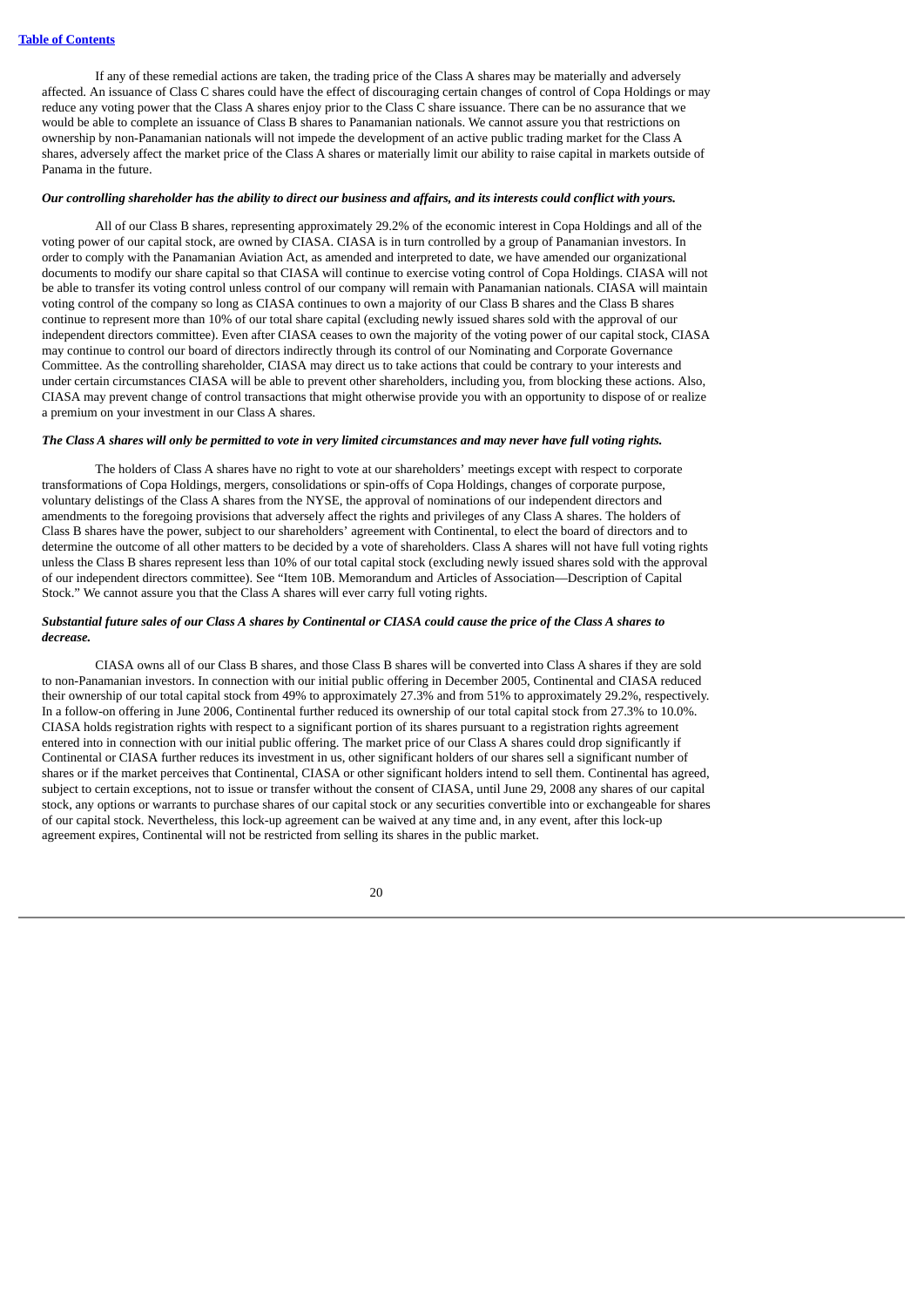## Holders of our common stock are not entitled to preemptive rights, and as a result you may experience substantial dilution *upon future issuances of stock by us.*

Under Panamanian law and our organizational documents, holders of our Class A shares are not entitled to any preemptive rights with respect to future issuances of capital stock by us. Therefore, unlike companies organized under the laws of many other Latin American jurisdictions, we will be free to issue new shares of stock to other parties without first offering them to our existing shareholders. In the future we may sell Class A or other shares to persons other than our existing shareholders at a lower price than the shares already sold, and as a result you may experience substantial dilution of your interest in us.

## You may not be able to sell our Class A shares at the price or at the time you desire because an active or liquid market for the *Class A shares may not continue.*

Our Class A shares are listed on the NYSE. During the three months ended December 31, 2007, the average daily trading volume for our Class A shares as reported by the NYSE was approximately 617,763 shares. We cannot predict whether an active liquid public trading market for our Class A shares will be sustained. Active, liquid trading markets generally result in lower price volatility and more efficient execution of buy and sell orders for our investors. The liquidity of a securities market is often affected by the volume of shares publicly held by unrelated parties.

#### Our board of directors may, in its discretion, amend or repeal our dividend policy. You may not receive the level of dividends *provided for in the dividend policy or any dividends at all.*

Our board of directors has adopted a dividend policy that provides for the payment of dividends to shareholders equal to approximately 10% of our annual consolidated net income. Our board of directors may, in its sole discretion and for any reason, amend or repeal this dividend policy. Our board of directors may decrease the level of dividends provided for in this dividend policy or entirely discontinue the payment of dividends. Future dividends with respect to shares of our common stock, if any, will depend on, among other things, our results of operations, cash requirements, financial condition, contractual restrictions, business opportunities, provisions of applicable law and other factors that our board of directors may deem relevant. See "Item 8A. Consolidated Financial Statements and Other Financial Information—Dividend Policy."

## To the extent we pay dividends to our shareholders, we will have less capital available to meet our future liquidity needs.

Our board of directors has adopted a dividend policy that provides for the payment of dividends to shareholders equal to approximately 10% of our annual consolidated net income. The aviation industry has cyclical characteristics, and many international airlines are currently experiencing difficulties meeting their liquidity needs. Also, our business strategy contemplates substantial growth over the next several years, and we expect such growth will require a great deal of liquidity. To the extent that we pay dividends in accordance with our dividend policy, the money that we distribute to shareholders will not be available to us to fund future growth and meet our other liquidity needs.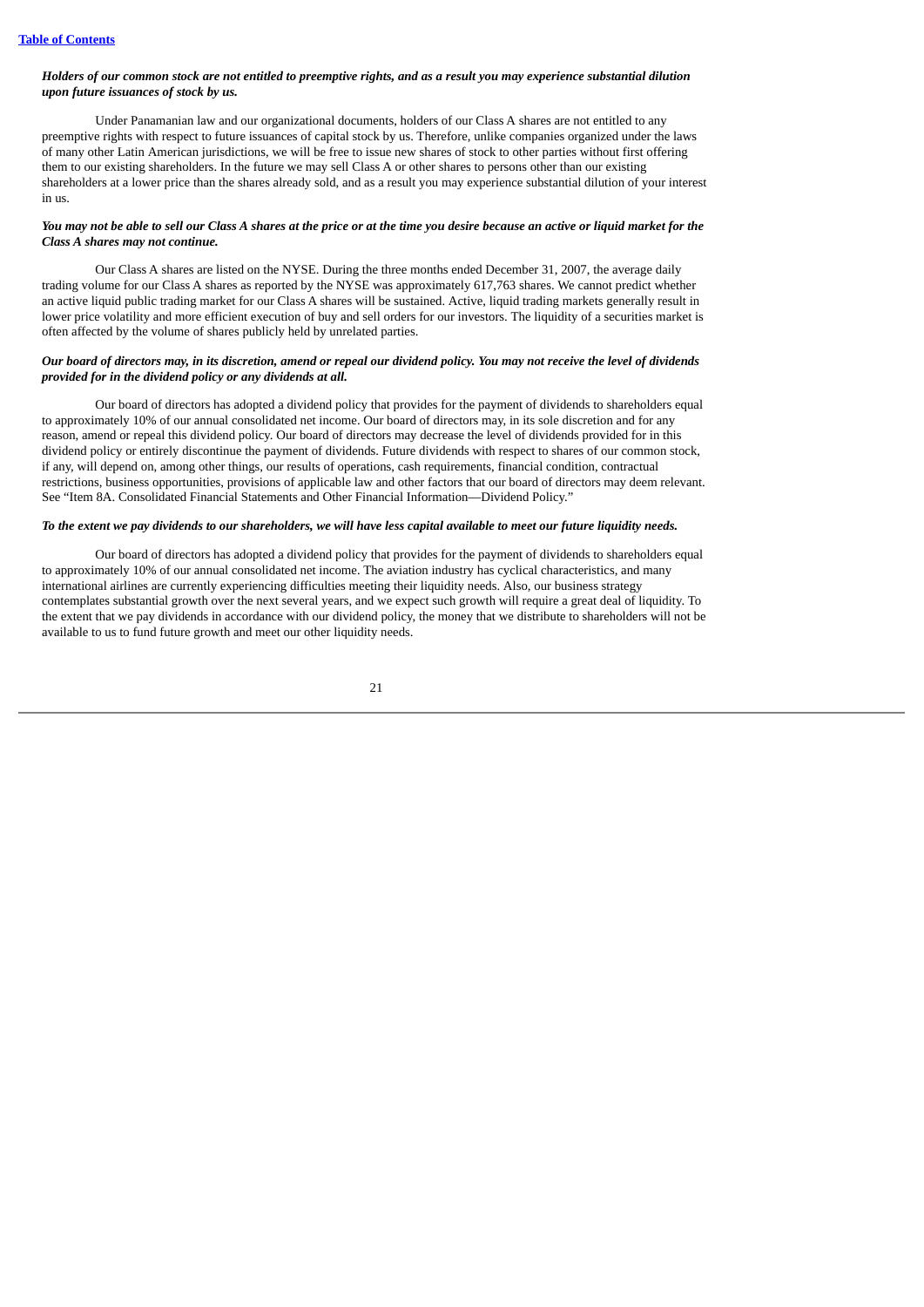## Our Articles of Incorporation impose ownership and control restrictions on our company which ensure that Panamanian nationals will continue to control us and that these restrictions operate to prevent any change of control or some transfers of *ownership in order to comply with the Aviation Act and other bilateral restrictions.*

Under the Panamanian Aviation Act, as amended and interpreted to date, Panamanian nationals must exercise "effective control" over the operations of the airline and must maintain "substantial ownership." These phrases are not defined in the Aviation Act itself and it is unclear how a Panamanian court would interpret them. The share ownership requirements and transfer restrictions contained in our Articles of Incorporation, as well as the dual-class structure of our voting capital stock are designed to ensure compliance with these ownership and control restrictions. See "Item 10B. Memorandum and Articles of Association—Description of Capital Stock." These provisions of our Articles of Incorporation may prevent change of control transactions that might otherwise provide you with an opportunity to realize a premium on your investment in our Class A shares. They also ensure that Panamanians will continue to control all the decisions of our company for the foreseeable future.

## The protections afforded to minority shareholders in Panama are different from and more limited than those in the United *States and may be more difficult to enforce.*

Under Panamanian law, the protections afforded to minority shareholders are different from, and much more limited than, those in the United States and some other Latin American countries. For example, the legal framework with respect to shareholder disputes is less developed under Panamanian law than under U.S. law and there are different procedural requirements for bringing shareholder lawsuits, including shareholder derivative suits. As a result, it may be more difficult for our minority shareholders to enforce their rights against us or our directors or controlling shareholder than it would be for shareholders of a U.S. company. In addition, Panamanian law does not afford minority shareholders as many protections for investors through corporate governance mechanisms as in the United States and provides no mandatory tender offer or similar protective mechanisms for minority shareholders in the event of a change in control. While our Articles of Incorporation provide limited rights to holders of our Class A shares to sell their shares at the same price as CIASA in the event that a sale of Class B shares by CIASA results in the purchaser having the right to elect a majority of our board, there are other change of control transactions in which holders of our Class A shares would not have the right to participate, including the sale of interests by a party that had previously acquired Class B shares from CIASA, the sale of interests by another party in conjunction with a sale by CIASA, the sale by CIASA of control to more than one party, or the sale of controlling interests in CIASA itself.

## Developments in Latin American countries and other emerging market countries may cause the market price of our Class A *shares to decrease.*

The market value of securities issued by Panamanian companies may be affected to varying degrees by economic and market conditions in other countries, including other Latin American and emerging market countries. Although economic conditions in emerging market countries outside Latin America may differ significantly from economic conditions in Panama and Colombia or elsewhere in Latin America, investors' reactions to developments in these other countries may have an adverse effect on the market value of securities of Panamanian issuers or issuers with significant operations in Latin America. As a result of economic problems in various emerging market countries in the past (such as the Asian financial crisis of 1997, the Russian financial crisis of 1998 and the Argentine financial crisis in 2001), investors have viewed investments in emerging markets with heightened caution. Crises in other emerging market countries may hamper investor enthusiasm for securities of Panamanian issuers, including our shares, which could adversely affect the market price of our Class A shares.

## <span id="page-27-0"></span>**Item 4. Information on the Company**

## **A. History and Development of the Company**

## **General**

Copa was established in 1947 by a group of Panamanian investors and Pan American World Airways, which provided technical and economic assistance as well as capital. Initially, Copa served three domestic destinations in Panama with a fleet of three Douglas C-47 aircraft. In the 1960s, Copa began its international service with three weekly flights to cities in Costa Rica, Jamaica and Colombia using a small fleet of Avro 748s and Electra 188s. In 1971, Pan American World Airways sold its stake in Copa to a group of Panamanian investors who retained control of the airline until 1986. During the 1980s, Copa suspended its domestic service to focus on international flights.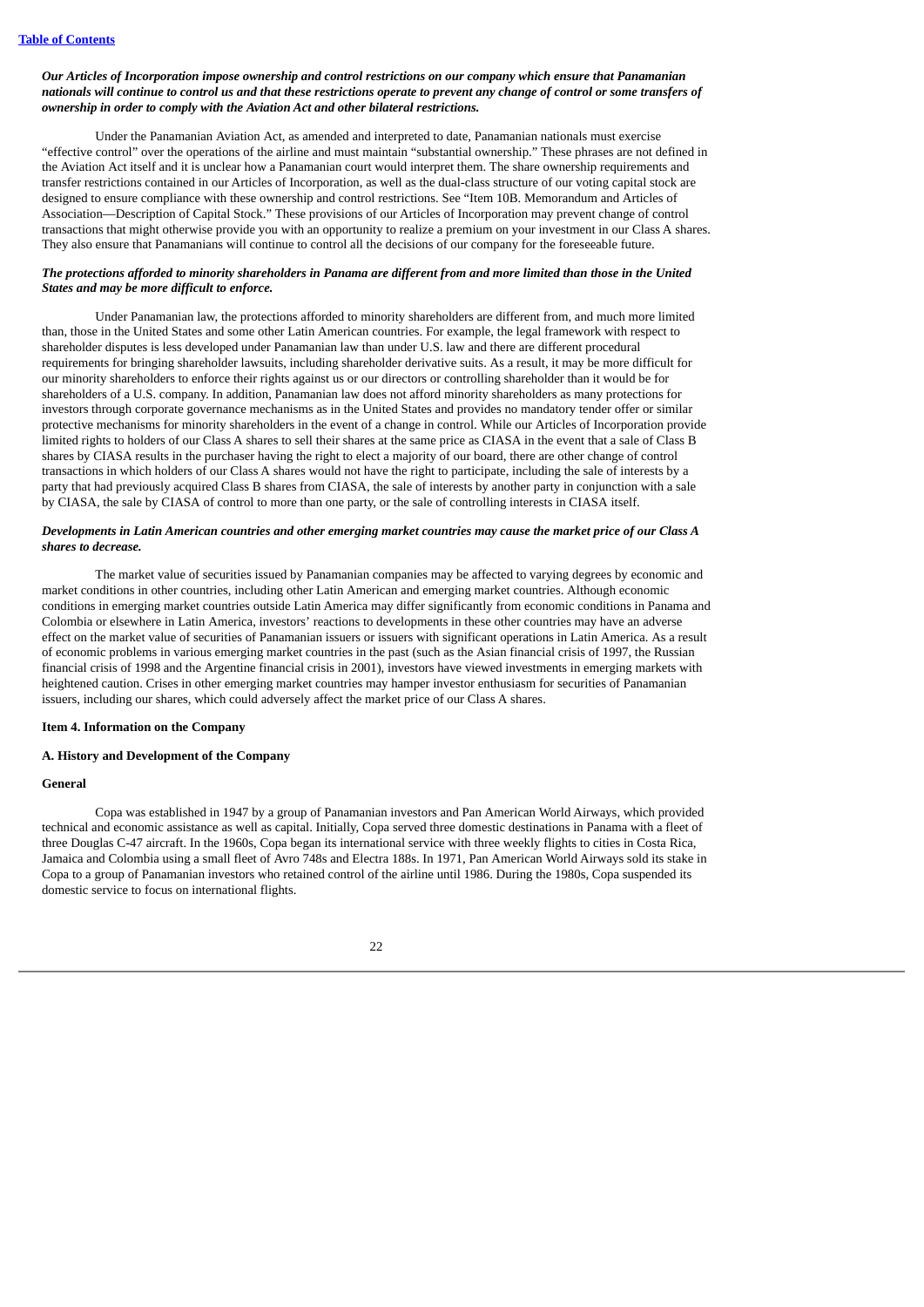In 1986, CIASA purchased 99% of Copa, which was controlled by the group of Panamanian shareholders who currently control CIASA. From 1992 until 1998, Copa was a part of a commercial alliance with Grupo TACA's network of Central American airline carriers. In 1997, together with Grupo TACA, Copa entered into a strategic alliance with American Airlines. After a year our alliance with American was terminated by mutual consent. In May 1998, CIASA sold a 49% stake in Copa Holdings to Continental and entered into an extensive alliance agreement with Continental providing for code-sharing, joint marketing, technical exchanges and other cooperative initiatives between the airlines.

Since 1998, we have grown and modernized our fleet while improving customer service and reliability. Copa has expanded its fleet from 13 aircraft to 37 aircraft. In 1999, we received our first Boeing 737-700s, in 2003 we received our first Boeing 737-800s, and in 2005 we received our first Embraer 190. In the first quarter of 2005, we completed our fleet renovation program and discontinued use of our last Boeing 737-200s. During the same period, Copa has expanded from 24 destinations in 18 countries to 40 destinations in 21 countries. We plan to continue our expansion, which includes increasing our fleet, over the next several years.

Copa Holdings was formed on May 6, 1998 as a corporation (*sociedad anónima*) duly incorporated under the laws of Panama with an indefinite duration. Copa Holdings was organized to be a holding company for Copa and related companies in connection with the acquisition by Continental of its 49% interest in us at that time.

During the second quarter of 2005, we purchased AeroRepública, a Colombian air carrier that was the second-largest domestic carrier in Colombia in terms of number of passengers carried in 2005, providing predominantly point-to-point service among 12 cities in Colombia and to Copa's Panama City hub.

Our principal executive offices are located at Boulevard Costa del Este, Avenida Principal y Avenida de la Rotonda, Urbanización Costa del Este, Complejo Business Park, Torre Norte, Parque Lefevre, Panama City, Panama and our telephone number is +507 304-2677. The website of Copa is www.copaair.com. AeroRepública maintains a website at www.aerorepublica.com.co. Information contained on, or accessible through, these websites is not incorporated by reference herein and shall not be considered part of this annual report. Our agent for service in the United States is Puglisi & Associates, 850 Library Avenue, Suite 204, Newark, Delaware 19715, and its telephone number is (302) 738-6680.

#### **Recent Development**

CIASA, our controlling shareholder, has recently reached an agreement in principle with Continental Airlines, Inc. ("Continental") to waive the lock-up under the shareholders agreement dated June 29, 2006, which currently restricts Continental's ability to sell its remaining shares of Copa's Class A common stock through June 29, 2008. We are preparing a registration statement to be filed with the U.S. Securities and Exchange Commission. Once the registration statement is effective, Continental will have the flexibility to sell its remaining shares.

The foregoing shall not constitute an offer to sell or the solicitation of an offer to buy any securities. There shall be no sale of any securities in any jurisdiction in which such offer; solicitation or sale would be unlawful prior to registration under the securities laws of such jurisdiction.

## **Capital Expenditures**

During 2007, our capital expenditures were \$366.1 million, which consisted primarily of expenditures related to our purchase of ten Embraer 190 aircraft and two Boeing 737-800 aircraft, as well as to expenditures related to advance payments on aircraft purchase contracts. During 2006, our capital expenditures were \$252.0 million, which consisted primarily of expenditures related to our purchase of five Embraer 190 aircraft and two Boeing 737-700 aircraft, as well as to expenditures related to advance payments on aircraft purchase contracts. During 2005, our capital expenditures were \$112.8 million, which consisted primarily of expenditures related to our purchase of two Embraer 190 aircraft, as well as to expenditures related advance payments on aircraft purchase contracts.

## **B. Business Overview**

We are a leading Latin American provider of airline passenger and cargo service through our two principal operating subsidiaries, Copa and AeroRepública. Copa operates from its strategically located position in the Republic of Panama, and AeroRepública provides service primarily within Colombia complemented by international flights from various cities in Colombia to Panama's Tocumen International Airport. We currently operate a fleet of 50 aircraft, 26 Boeing 737-Next Generation aircraft, 18 Embraer 190 aircraft and six MD-80 aircraft. We currently have firm orders, including purchase and lease commitments, for ten Boeing 737-Next Generation and eight Embraer 190s, and purchase rights and options for up eight additional Boeing 737-Next Generation and 22 additional Embraer 190s.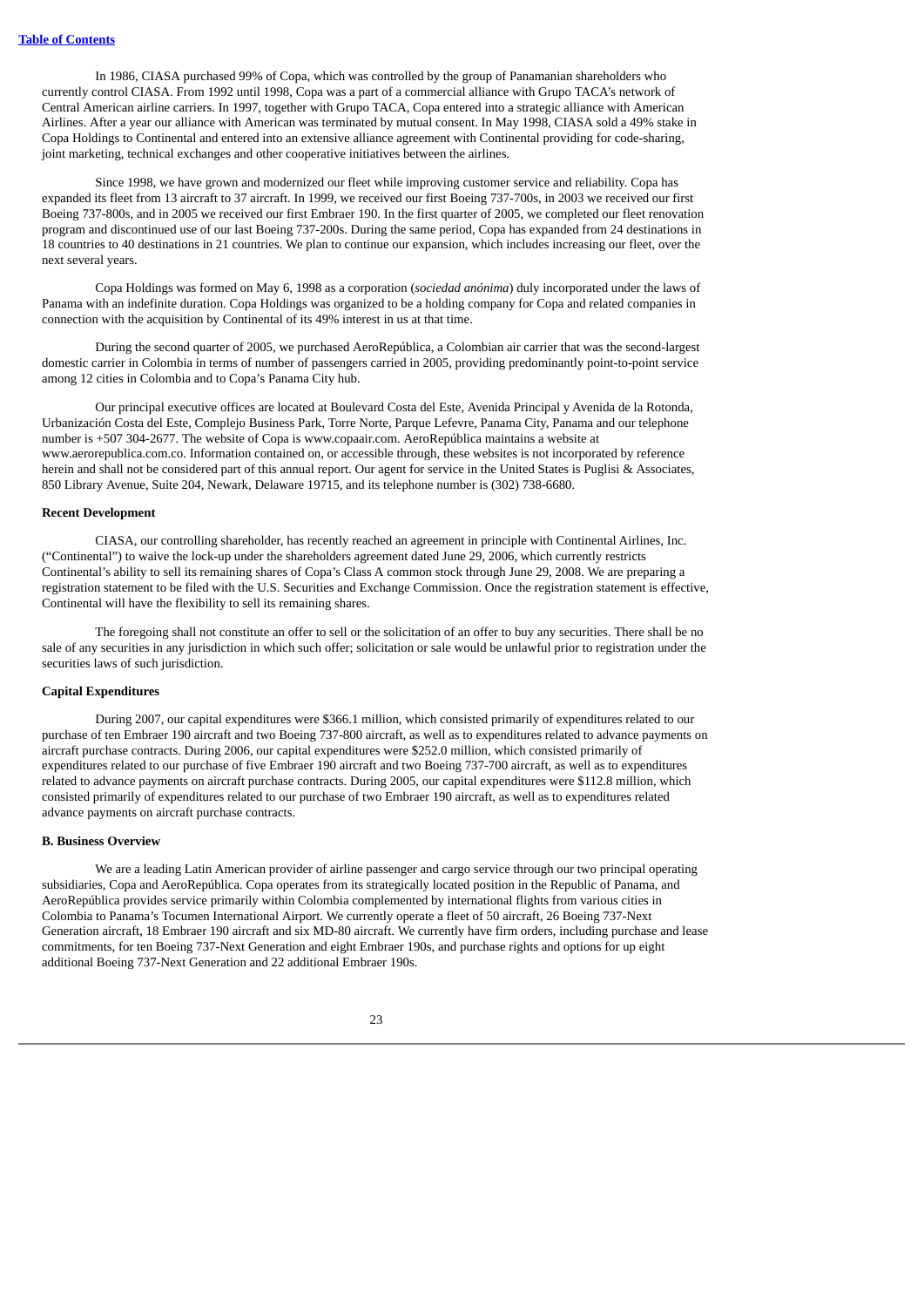Copa currently offers approximately 125 daily scheduled flights among 40 destinations in 21 countries in North, Central and South America and the Caribbean from its Panama City hub. Copa provides passengers with access to flights to more than 120 other destinations through codeshare arrangements with Continental pursuant to which each airline places its name and flight designation code on the other's flights. Through its Panama City hub, Copa is able to consolidate passenger traffic from multiple points to serve each destination effectively.

Copa operates a modern fleet of 26 Boeing 737-Next Generation aircraft and 11 Embraer 190 aircraft with an average age of approximately 3.7 years as of December 31, 2007. To meet its growing capacity requirements, Copa has firm orders, including purchase and lease commitments, to accept delivery of 14 additional aircraft through 2012 and has purchase rights and options that, if exercised, would allow it to accept delivery of up to 22 additional aircraft through 2013. Copa's firm orders, including purchase and lease commitments, are for ten additional Boeing 737-Next Generation aircraft and four additional Embraer 190s, and its purchase rights and options are for up to eight Boeing 737-Next Generation aircraft and up to 14 Embraer 190s.

Copa started its strategic alliance with Continental in 1998. Since then, it has conducted joint marketing and codesharing arrangements, and participated in the award-winning OnePass frequent flyer loyalty program globally and on a cobranded basis in Latin America. We believe that Copa's co-branding and joint marketing activities with Continental have enhanced its brand in Latin America, and that the relationship with Continental has afforded it cost-related benefits, such as improving purchasing power in negotiations with aircraft vendors and insurers. Copa's alliance and related services agreements with Continental are in effect until 2015.

In 2007, Copa joined the SkyTeam global alliance as an Associate Member, in part due to the support and sponsorship of Continental. The SkyTeam global alliance network includes carriers such as Delta Air Lines, Northwest, Aeromexico, Air France, Alitalia, KLM, Korean Air, AeroFlot, CSA Czech and China Southern. As an Associate Member of SkyTeam, passengers flying Copa receive the same alliance benefits on Copa flights as they receive on the flights of any other member of this alliance.

During the second quarter of 2005, we purchased AeroRepública, a Colombian air carrier that was the second-largest domestic carrier in Colombia in terms of number of passengers carried in 2005, providing predominantly point-to-point service among 12 cities in Colombia and to Panama City. AeroRepública currently operates a fleet of seven Embraer 190 and six MD-80s. As part of its fleet modernization and expansion plan, AeroRepública has firm orders, including purchase and lease commitments, to accept delivery of four Embraer 190 aircraft through the end of 2009 and options to purchase up to eight additional Embraer 190 aircraft through 2011.

Since January 2001, we have grown significantly and have established a track record of consistent profitability, recording seven consecutive years of increasing earnings. Our total operating revenues have increased from \$290.4 million in 2001 to \$1.0 billion in 2007, while our net income has increased from \$14.8 million to \$161.8 million over the same period. Our operating margins also improved from 8.6% in 2001 to 19.2% in 2007.

#### **Our Strengths**

We believe our primary business strengths that have allowed us to compete successfully in the airline industry include the following:

**•** *Our "Hub of the Americas" airport is strategically located.* We believe that Copa's base of operations at the geographically central location of Tocumen International Airport in Panama City, Panama provides convenient connections to our principal markets in North, Central and South America and the Caribbean, enabling us to consolidate traffic to serve several destinations that do not generate enough demand to justify point-to-point service. Flights from Panama operate with few service disruptions due to weather, contributing to high completion factors and on-time performance. Tocumen International Airport's sea-level altitude allows our aircraft to operate without performance restrictions that they would be subject to at higher-altitude airports. We believe that Copa's hub in Panama allows us to benefit from Panama City's status as a center for financial services, shipping and commerce and from Panama's stable, dollar-based economy, free-trade zone and growing tourism.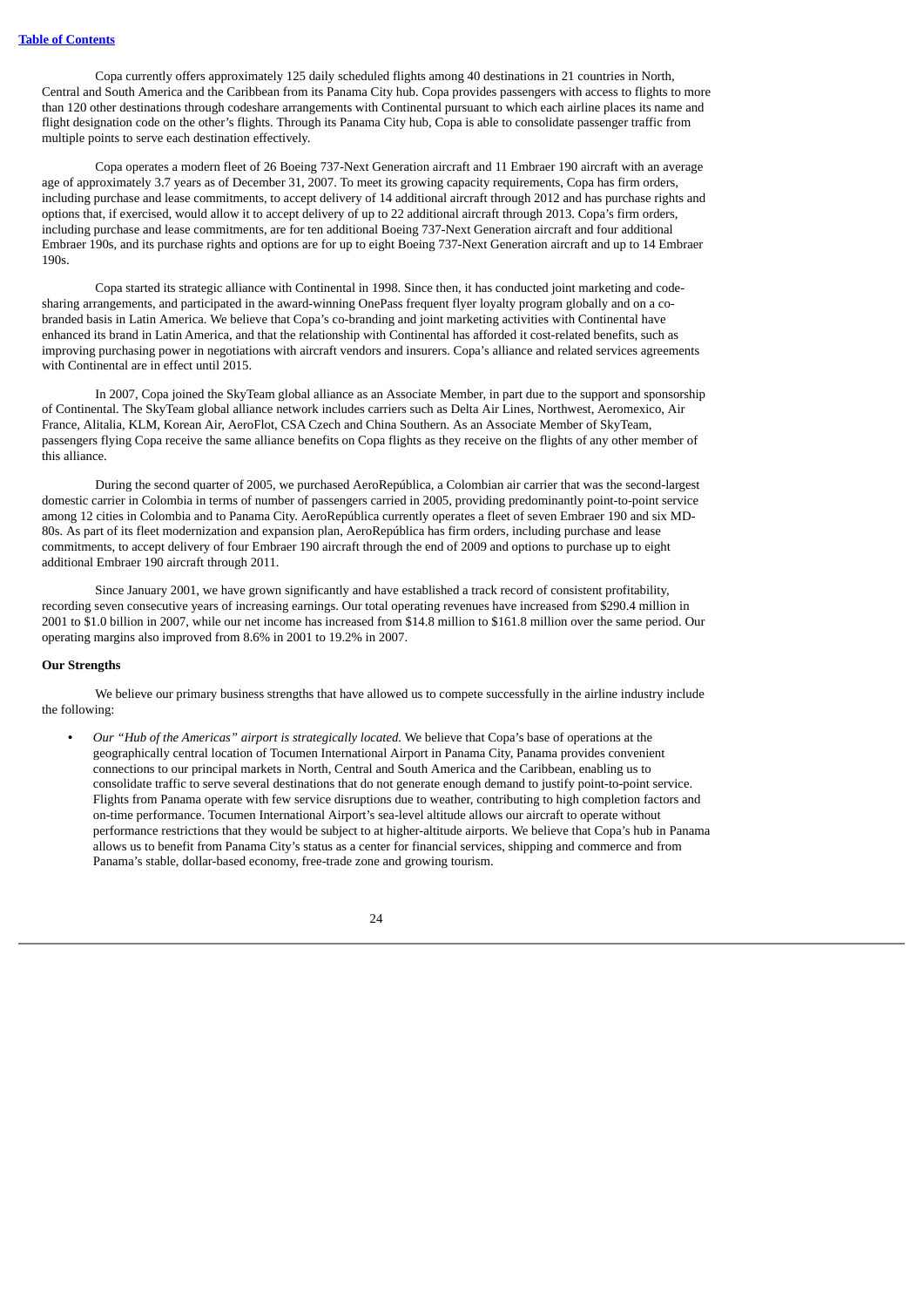- **•** *We focus on keeping our operating costs low.* In recent years, our low operating costs and efficiency have contributed significantly to our profitability. Our operating cost per available seat mile, excluding costs for fuel and fleet impairment charges, was 7.17 cents in 2003, 7.01 cents in 2004, 6.53 cents in 2005, 6.81 cents in 2006, and 7.13 cents in 2007. See "Item 5. Operating and Financial Review and Prospects" for a reconciliation of our operating cost per available seat mile when excluding costs for fuel and fleet impairment charges to our operating cost per available seat mile. We believe that our cost per available seat mile reflects our modern fleet, efficient operations and the competitive cost of labor in Panama.
- **•** *Copa operates a modern fleet.* Copa's fleet consists of modern Boeing 737-Next Generation and Embraer 190 aircraft equipped with winglets and other modern cost-saving and safety features. Over the next years, Copa intends to enhance its modern fleet through the addition of at least ten additional Boeing 737-Next Generation aircraft and four new Embraer 190s. We believe that Copa's modern fleet contributes to its on-time performance and high completion factor (percentage of scheduled flights not cancelled). We expect our Boeing 737-700s, 737-800s and Embraer 190s to continue offering substantial operational cost advantages in terms of fuel efficiency and maintenance costs. AeroRepública is currently implementing a fleet modernization and expansion plan. Since December 2007, AeroRepública has taken delivery of eight Embraer 190 aircraft and had firm commitments on four additional Embraer 190s and options for an additional eight Embraer 190 aircraft.
- **•** *We believe Copa has a strong brand and a reputation for quality service.* We believe that the Copa brand is associated with value to passengers, providing world-class service and competitive pricing. For the year ended December 31, 2007, Copa Airline's statistic for on-time performance was 86.9%, completion factor was 99.7% and baggage handling was 2.1 mishandled bags per 1000 passengers. Our goal is to apply our expertise in these areas to improve AeroRepública's service statistics to comparable levels. Our focus on customer service has helped to build passenger loyalty. We believe that our brand has also been enhanced through our relationship with Continental, including our joint marketing of the OnePass loyalty program in Latin America, the similarity of our aircraft livery and aircraft interiors and our participation in Continental's President's Club lounge program.
- **•** *Our management fosters a culture of teamwork and continuous improvement.* Our management team has been successful at creating a culture based on teamwork and focused on continuous improvement. Each of our employees at Copa has individual objectives based on corporate goals that serve as a basis for measuring performance. When corporate operational and financial targets are met, employees at Copa are eligible to receive bonuses according to our profit sharing program. See "Item 6D. Employees." We also recognize outstanding performance of individual employees through company-wide recognition, one-time awards, special events and, in the case of our senior management, grants of restricted stock and stock options. Copa's goal-oriented culture and incentive programs have contributed to a motivated work force that is focused on satisfying customers, achieving efficiencies and growing profitability. We seek to create a similar culture at AeroRepública.

#### **Our Strategy**

Our goal is to continue to grow profitably and enhance our position as a leader in Latin American aviation by providing a combination of superior customer service, convenient schedules and competitive fares, while maintaining competitive costs. The key elements of our business strategy include the following:

**•** *Expand our network by increasing frequencies and adding new destinations.* We believe that demand for air travel in Latin America is likely to expand in the next decade, and we intend to use our increasing fleet capacity to meet this growing demand. We intend to focus on expanding our operations by increasing flight frequencies on our most profitable routes and initiating service to new destinations. Copa's Panama City hub allows us to consolidate traffic and provide service to certain underserved markets, particularly in Central America and the Caribbean, and we intend to focus on providing new service to regional destinations that we believe best enhance the overall connectivity and profitability of our network. With the addition of Embraer 190 aircraft and growth in overall capacity, we expect to have more flexibility in scheduling our flights for our customers' convenience.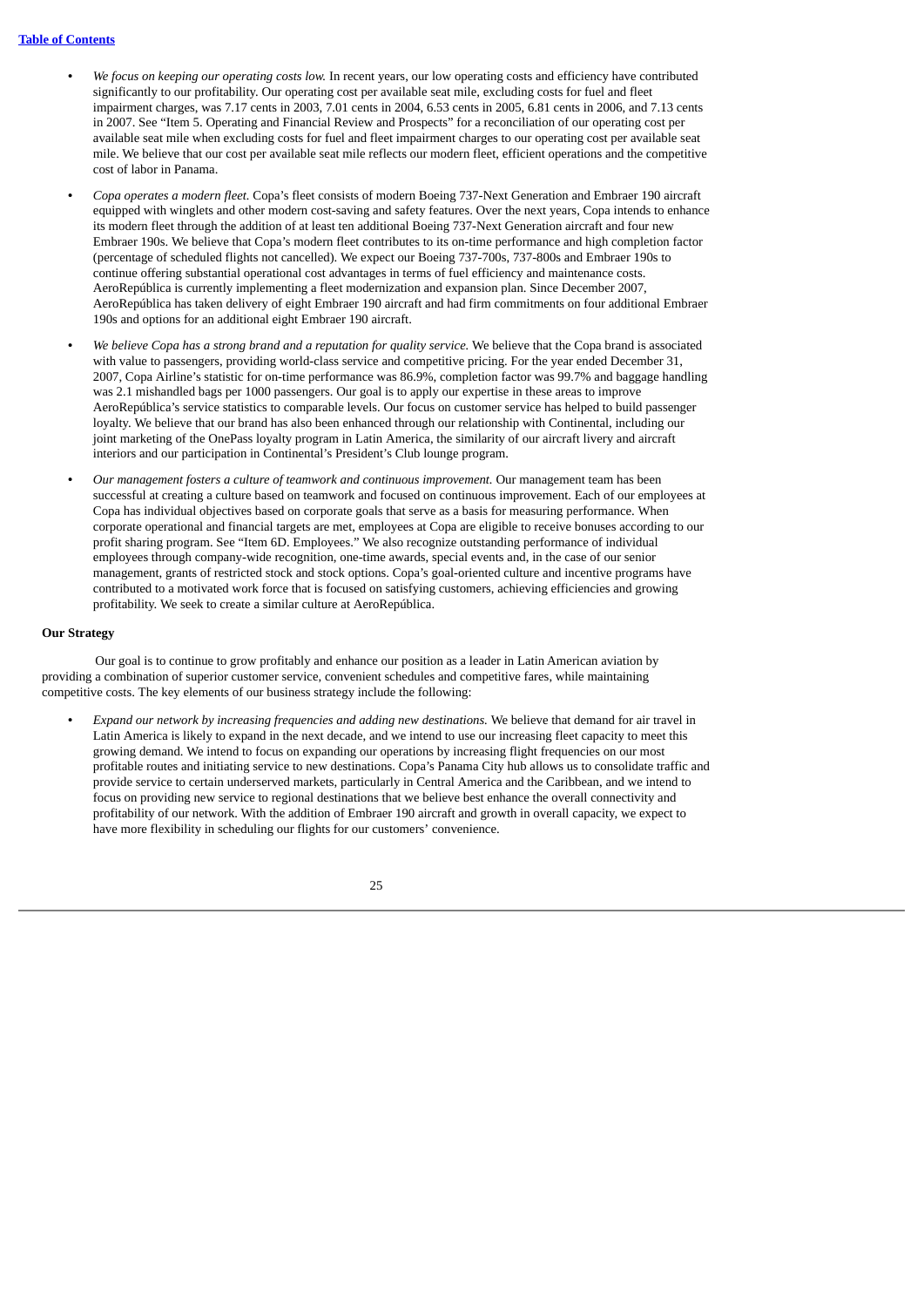- **•** *Continue to focus on keeping our costs low.* We seek to reduce our cost per available seat mile without sacrificing services valued by our customers as we execute our growth plans. Our goal is to maintain a modern fleet and to make effective use of our resources through efficient aircraft utilization and employee productivity. We intend to reduce our distribution costs by increasing direct sales, including internet and call center sales, as well as improving efficiency through technology and automated processes.
- **•** *Emphasize superior service and value to our customers.* We intend to continue to focus on satisfying our customers and earning their loyalty by providing a combination of superior service and competitive fares. We believe that continuing our operational success in keeping flights on time, reducing mishandled luggage and offering convenient schedules to attractive destinations will be essential to achieving this goal. We intend to continue to incentivize our employees to improve or maintain operating and service metrics relating to our customers' satisfaction by continuing our profit sharing plan and employee recognition programs and to reward customer loyalty with the popular OnePass frequent flyer program, upgrades and access to President's Club lounges.
- **•** *Capitalize on opportunities at AeroRepública.* We are seeking to enhance AeroRepública's profitability through a variety of initiatives, including modernizing its fleet, integrating its route network with Copa's and improving overall efficiency. We also seek to increase customer loyalty by making further improvements at AeroRepública, such as implementing the OnePass frequent flyer program and improving on-time performance.

## **AeroRepública**

On April 22, 2005, we acquired an initial 85.6% equity ownership interest in AeroRepública which was followed by subsequent acquisitions increasing our total ownership interest in AeroRepública to 99.9% as of December 31, 2007. According to the Colombian Civil Aviation Administration, *Unidad Especial Administrative de Aeronáutica Civil*, AeroRepública is the second largest passenger air carrier in Colombia, with a market share of approximately 21% of the domestic traffic in Colombia in 2007 and approximately 1,342 employees.

Our goal is to achieve growth at AeroRepública, particularly in the business travelers segment. We believe that Copa's operational coordination with AeroRepública may create additional passenger traffic in our existing route network by providing Colombian passengers more convenient access to the international destinations served through our Panama hub.

We have centralized certain administrative functions common to Copa and AeroRepública. We have also implemented e-ticketing at AeroRepública, and since the first quarter of 2006, AeroRepública participates in the OnePass frequent flyer loyalty program. Looking ahead, we seek to complete our fleet renovation program.

#### **Industry**

In Latin America, the scheduled passenger service market consists of three principal groups of travelers: strictly leisure, business and travelers visiting friends and family. Leisure passengers and passengers visiting friends and family typically place a higher emphasis on lower fares, whereas business passengers typically place a higher emphasis on flight frequency, ontime performance, breadth of network and service enhancements, including loyalty programs and airport lounges.

According to data from the International Air Transport Association, or IATA, Latin America comprised approximately 7.6% of worldwide passengers flown in 2006, or 105 million passengers.

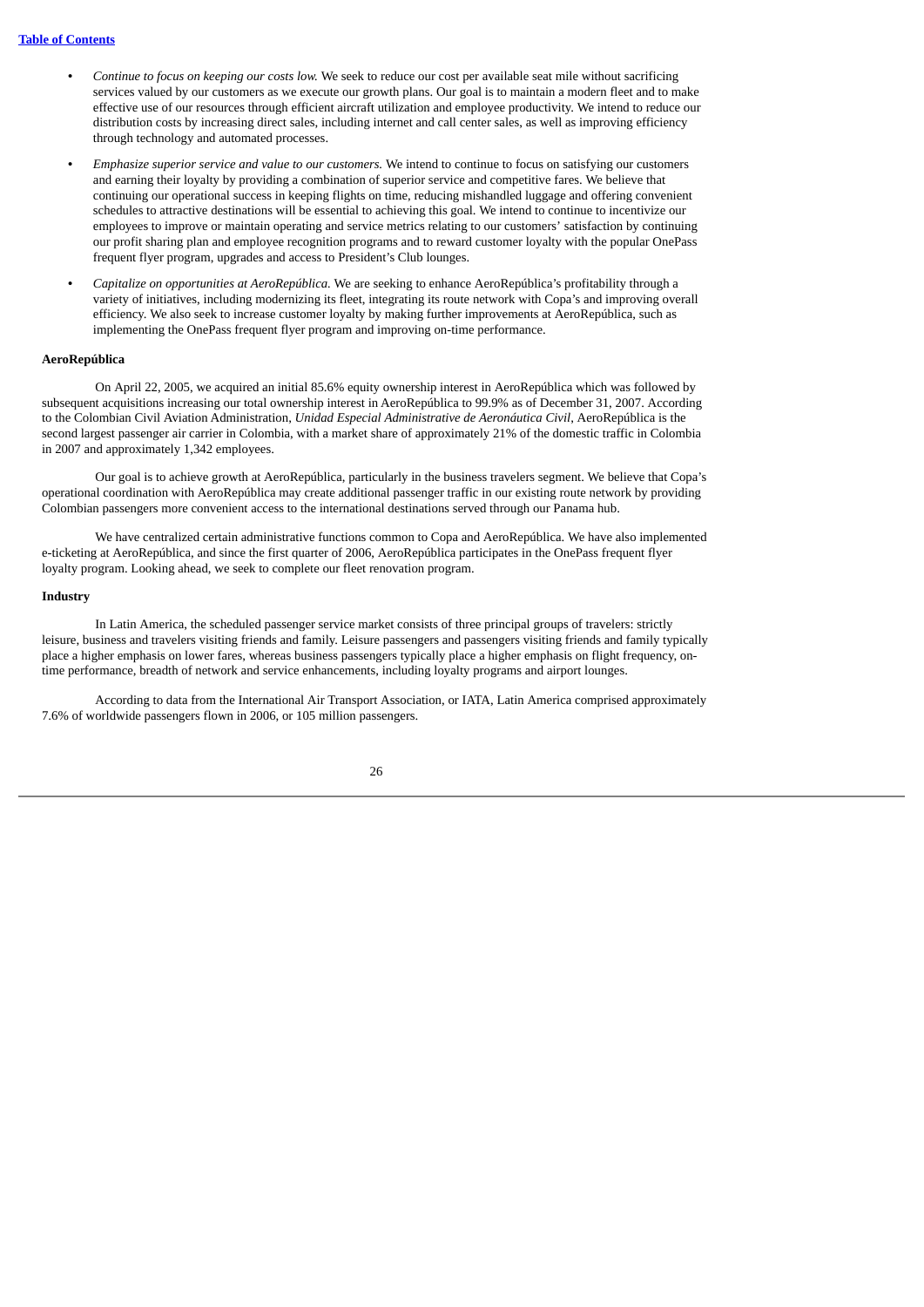The Central American aviation market is dominated by international traffic. According to data from IATA, international traffic represented more than 70.4% of passengers carried and 85.4% of passenger miles flown in Central America in 2006. International passenger traffic is concentrated between North America and Central America. This segment represented 85.9% of international passengers flown in Central America in 2006, compared to 5.7% for passengers flown between Central America and South America and 8.4% for passengers flown between Central American countries. Total passengers flown on international flights in Central America grew by 5.8% in 2006, and load factors on international flights to and from Central America were 73.0% on average.

Domestic traffic and traffic within Central American countries represented approximately 35.5% of passengers carried and 17.2% of passenger miles flown in 2006. Average load factors on domestic flights and flights within Central America were 63.9% in 2006. The chart below details passenger traffic in 2006.

|                                        | 2006 IATA Traffic Results(1)         |            |                                         |            |                       |            |                    |
|----------------------------------------|--------------------------------------|------------|-----------------------------------------|------------|-----------------------|------------|--------------------|
|                                        | Passengers<br>Carried<br>(Thousands) | Change (%) | Passenger<br><b>Miles</b><br>(Millions) | Change (%) | <b>ASMs (Million)</b> | Change (%) | <b>Load Factor</b> |
| <b>International Scheduled Service</b> |                                      |            |                                         |            |                       |            |                    |
| North America — Central                |                                      |            |                                         |            |                       |            |                    |
| America                                | 22.453                               | 7.0%       | 35.431                                  | 8.8%       | 48.176                | 8.0%       | 73.5%              |
| North America — South America          | 19.744                               | 4.8%       | 39,505                                  | 6.3%       | 52,459                | 2.4%       | 75.3%              |
| Central America — South                |                                      |            |                                         |            |                       |            |                    |
| America                                | 1.485                                | $-4.5%$    | 2.465                                   | $-10.6%$   | 3.520                 | $-13.3%$   | 70.0%              |
| Within Central America                 | 2.192                                | 1.3%       | 1.153                                   | 5.8%       | 1.818                 | 6.2%       | 63.4%              |
| Within South America                   | 9.190                                | 10.5%      | 8.869                                   | 7.1%       | 12.504                | 5.1%       | 70.9%              |
| <b>Domestic Scheduled Service</b>      |                                      |            |                                         |            |                       |            |                    |
| Central America                        | 11.000                               | $-4.2%$    | 6.700                                   | $-4.2%$    | 10.472                | $-0.3%$    | 64.0%              |
| South America                          | 38.826                               | $-3.4%$    | 19.983                                  | $-3.3%$    | 28,246                | $-5.3%$    | 70.7%              |

(1) IATA passenger traffic data is not yet available for 2007.

Panama serves as a hub for connecting passenger traffic between major markets in North, South, and Central America and the Caribbean. Accordingly, passenger traffic to and from Panama is significantly influenced by economic growth in surrounding regions. Major passenger traffic markets in North, South and Central America experienced growth in their GDP in 2006 and 2007 on both an absolute and per capita basis. In 2007, real GDP increased by 8.5% in Panama and by 6.6% in Colombia, according to the International Monetary Fund's estimates.

|               |                       | <b>GDP</b>    |                       |  |
|---------------|-----------------------|---------------|-----------------------|--|
|               | 2007 GDP              |               | 2007 GDP per Capita   |  |
|               | <b>Current Prices</b> | 2007 Real GDP | <b>Current Prices</b> |  |
|               | (US5bn)               | (% Growth)    | (US\$)                |  |
| <b>Brazil</b> | 1,295                 | 4.4%          | 6,842                 |  |
| Argentina     | 248                   | 7.5%          | 6,310                 |  |
| Chile         | 161                   | 5.9%          | 9,698                 |  |
| Mexico        | 886                   | 2.9%          | 8,426                 |  |
| Colombia      | 172                   | 6.6%          | 3,614                 |  |
| Panama        | 19                    | 8.5%          | 5,767                 |  |
| USA           | 13,794                | 1.9%          | 45,594                |  |
|               |                       |               |                       |  |

Source: International Monetary Fund, World Economic Outlook Database, October 2007; real GDP growth calculated in local currency

Panama has benefited from a stable economy with moderate inflation and steady GDP growth. According to International Monetary Fund estimates, from 1997 to 2007 Panama's real GDP grew at an average annual rate of 6.7% while inflation averaged 1.4% per year. The service sector represents approximately 75% of total real GDP in Panama, a higher percentage of GDP than the service sector represents in most other Latin American countries. The World Bank currently estimates Panama's population to be approximately 3.3 million in 2007, with the majority of the population concentrated in Panama City, where our hub at Tocumen International Airport is located. We believe the combination of a stable, service-oriented economy and steady population growth has helped drive our domestic origin and destination passenger traffic.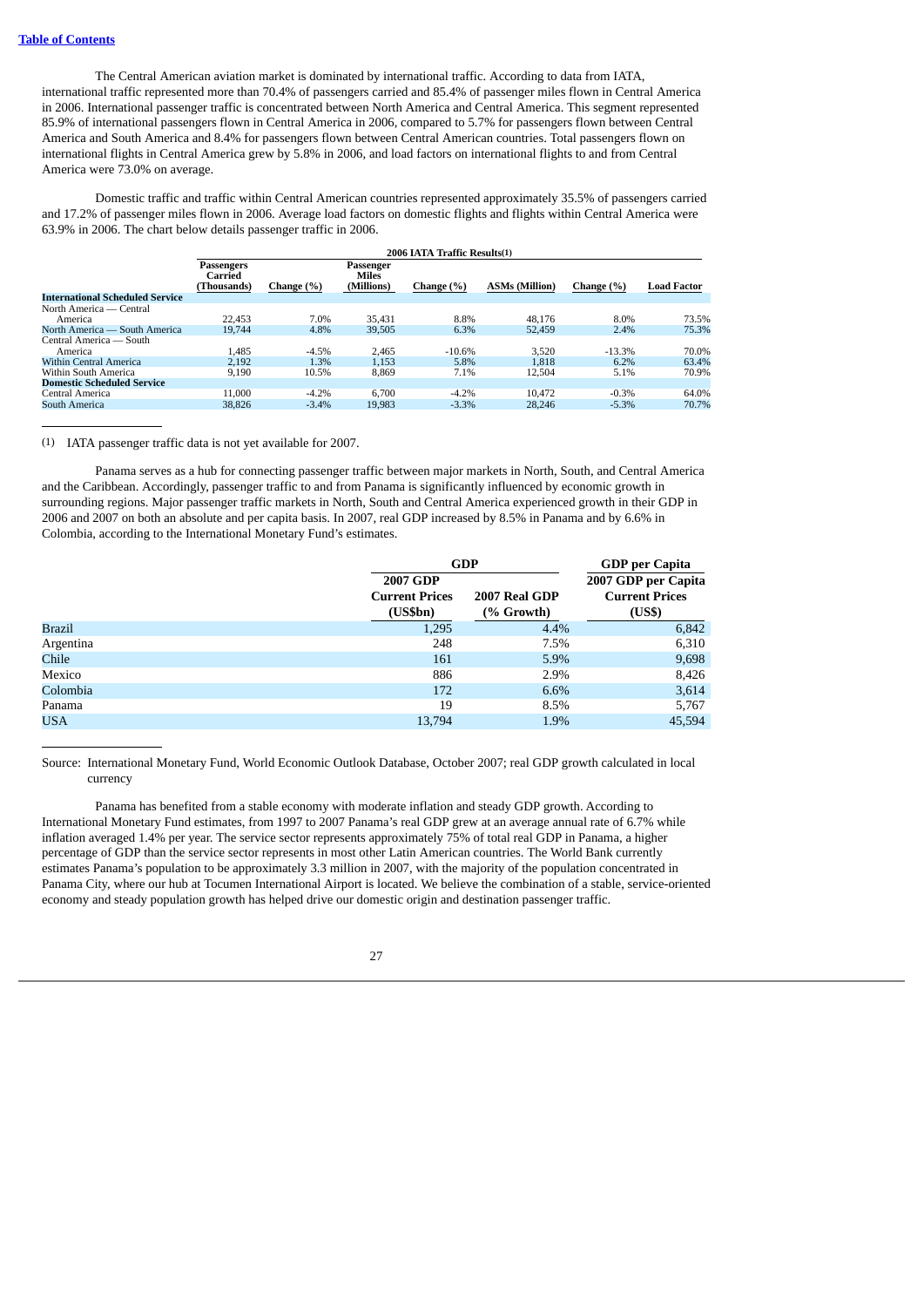Domestic travel within Panama primarily consists of individuals visiting families as well as domestic and foreign tourist visiting the countryside. Most of this travel is done via ground transportation, and its main flow is to and from Panama City, where most of the economic activity and population is concentrated. Demand for domestic air travel is growing and relates primarily to leisure travel from foreign and local tourist. The market is served primarily by two local airlines, Air Panama and Aeroperlas, which operate turbo prop aircraft generally with less than 50 seats. These airlines offer limited international service and operate in the domestic terminal of Panama City, which is located 30 minutes by car from Tocumen International Airport.

Colombia is the third largest country in Latin America in terms of population, with a population of approximately 47.5 million in 2007 according to the International Monetary Fund, and has a land area of approximately 440,000 square miles. Colombia's GDP was approximately \$172 billion in 2007, and per capita income was approximately \$3.6 thousand (current prices) according to the International Monetary Fund. Colombia's geography is marked by the Andean mountains and an inadequate road and rail infrastructure, making air travel a convenient and attractive transportation alternative. Colombia shares a border with Panama, and for historic, cultural and business reasons it represents a significant market for many Panamanian businesses.

#### **Route Network and Schedules**

#### *Copa*

As of December 31, 2007, Copa provided regularly scheduled flights to 40 cities in North, Central and South America and the Caribbean. Substantially all of our Copa flights operate through our hub in Panama which allows us to transport passengers and cargo among a large number of destinations with service that is more frequent than if each route were served directly.

We believe our hub-and-spoke model is the most efficient way for us to operate our business since most of the origination/destination city pairs we serve do not generate sufficient traffic to justify a point-to-point service. Also, since we serve many countries, it would be very difficult to obtain the bilateral route rights necessary to operate a competitive point-topoint system.

We schedule two morning banks and two evening banks of flights, with flights timed to arrive at the hub at approximately the same time and to depart a short time later.

As a part of our strategic relationship with Continental, Copa provides flights through code-sharing arrangements to over 120 other destinations. Copa also provides flights through its tactical and regional code-sharing arrangements with AeroRepública, Gol, Aeroméxico and Gulfstream International Airlines.

In 2007, Copa joined the SkyTeam global alliance as an Associate Member, in part due to the support and sponsorship of Continental. The SkyTeam global alliance network includes carriers such as Delta Air Lines, Northwest, Aeromexico, Air France, Alitalia, KLM, Korean Air, AeroFlot, CSA Czech and China Southern. As an Associate Member of SkyTeam, passengers flying on Copa receive the same alliance benefits on Copa flights as they receive on the flights of any other member of this alliance.

In addition to increasing the frequencies to destinations we already serve, Copa's business strategy is also focused on adding new destinations across Latin America, the Caribbean and North America in order to increase the attractiveness of our Hub of the Americas at Tocumen International Airport hub for intra-American traffic. We currently plan to introduce new destinations and to increase frequencies to many of the destinations that Copa currently serves. The addition of the Embraer 190 aircraft, together with the Boeing 737-Next Generation aircraft, allows us to improve our service by increasing frequencies and service to new destinations with the right-sized aircraft.

Our plans to introduce new destinations and increase frequencies depend on the allocation of route rights, a process over which we do not have direct influence. Route rights are allocated through negotiations between the government of Panama and the governments of countries to which we intend to increase flights. If we are unable to obtain route rights, we will exercise the flexibility within our route network to re-allocate capacity as appropriate.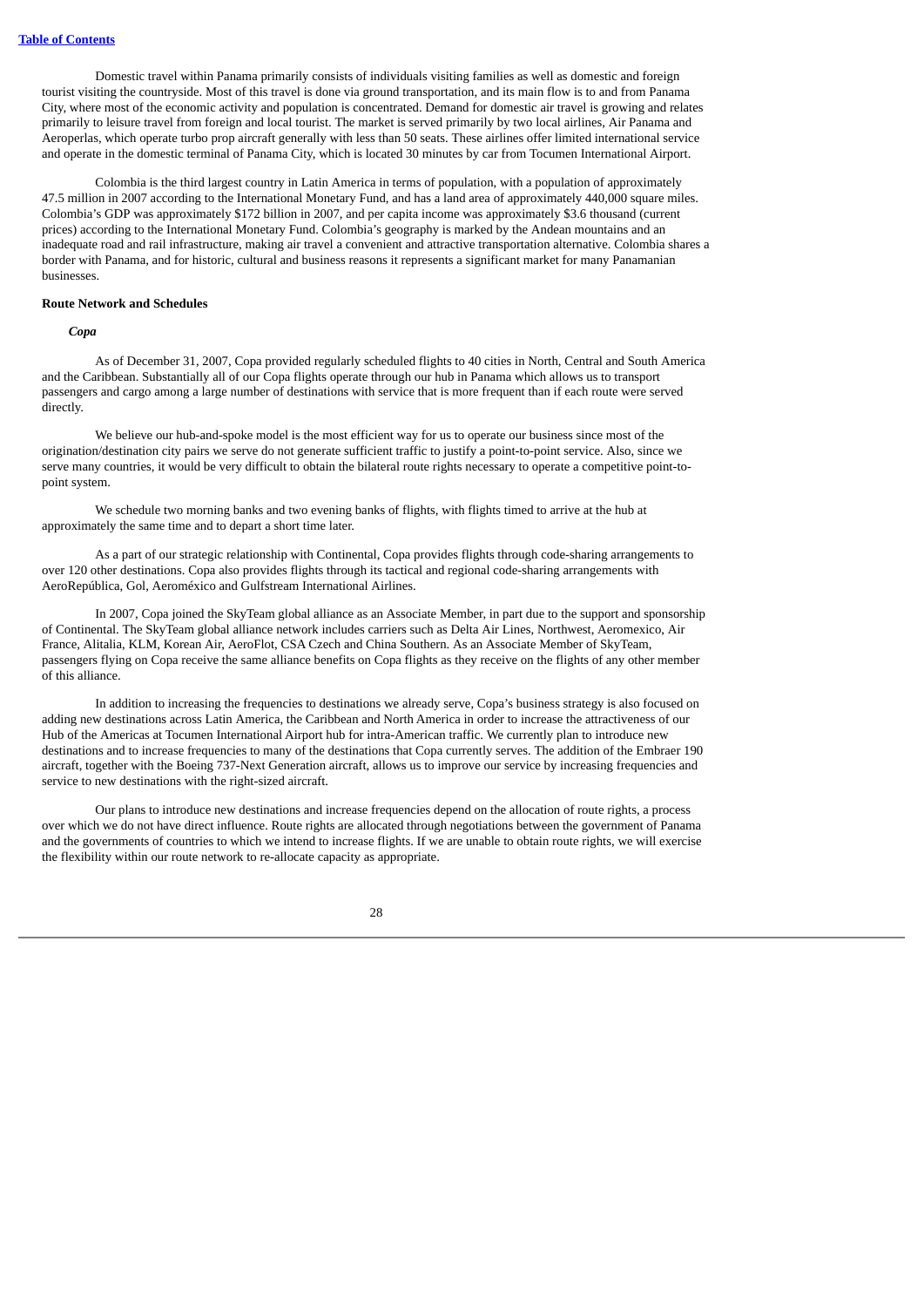We do not currently provide any domestic service in the Republic of Panama, choosing instead to focus entirely on international traffic. The following table shows our revenue generated in each of our major operating regions.

#### **Revenue by Region**

|                    |       | <b>Year Ended December 31,</b> |       |  |  |  |  |  |
|--------------------|-------|--------------------------------|-------|--|--|--|--|--|
| <b>Region</b>      | 2005  | 2006                           | 2007  |  |  |  |  |  |
| North America(1)   | 17.2% | 19.4%                          | 18.9% |  |  |  |  |  |
| South America      | 39.6% | 41.5%                          | 46.1% |  |  |  |  |  |
| Central America(2) | 31.6% | 29.0%                          | 26.2% |  |  |  |  |  |
| Caribbean(3)       | 11.6% | 10.1%                          | 8.8%  |  |  |  |  |  |

(1) The United States, Canada and Mexico.

(3) Cuba, Dominican Republic, Haiti, Jamaica, Puerto Rico

## *AeroRepública*

AeroRepública currently provides scheduled service to the following cities in Colombia:

|                            | <b>Date Service</b> |
|----------------------------|---------------------|
| <b>Destinations Served</b> | Commenced           |
| Barranquilla               | Jun 1995            |
| Bogotá                     | Jun 1993            |
| Bucaramanga                | May 1995            |
| Cali                       | Jun 1993            |
| Cartagena                  | Jun 1993            |
| Cúcuta                     | Nov 2005            |
| Leticia                    | Nov 1993            |
| Medellín                   | Oct 1994            |
| Montería                   | Jul 1994            |
| Panama                     | Dec 2005            |
| Pereira                    | <b>Mar 2003</b>     |
| San Andrés                 | Jun 1993            |
| Santa Marta                | Jun 1993            |

In addition to the destinations described above, AeroRepública has periodically operated charter flights to Margarita Island, Venezuela; Havana, Cuba; Punta Cana, Dominican Republic and Puerto Plata, Dominican Republic.

AeroRepública was granted the authorization to fly regular services to Panama City from Bogota, Cali, Medellín, Bucaramanga, and Cartagena, Colombia. As a result, AeroRepública has added daily flights to Panama City from Bogota, Medellin, and Cali; three frequencies per week from Cartagena, and four frequencies per week from Bucaramanga. In March 2007, AeroRepública was granted authorization to operate a second frequency from Bogotá to Panama City. Currently, AeroRepública is waiting authorization from the Colombian Civil aviation to operate a second frequency from Medellin and Cali, and a new service from Pereira and Barranquilla.

In addition to code-sharing with Copa, AeroRepública is leveraging Copa's technology and relationships to increase international traffic with other international carriers. Colombia has open-skies agreements with the Andean Pact (*Comunidad Andina*) nations of Bolivia, Ecuador and Peru.

<sup>(2)</sup> Includes Panama.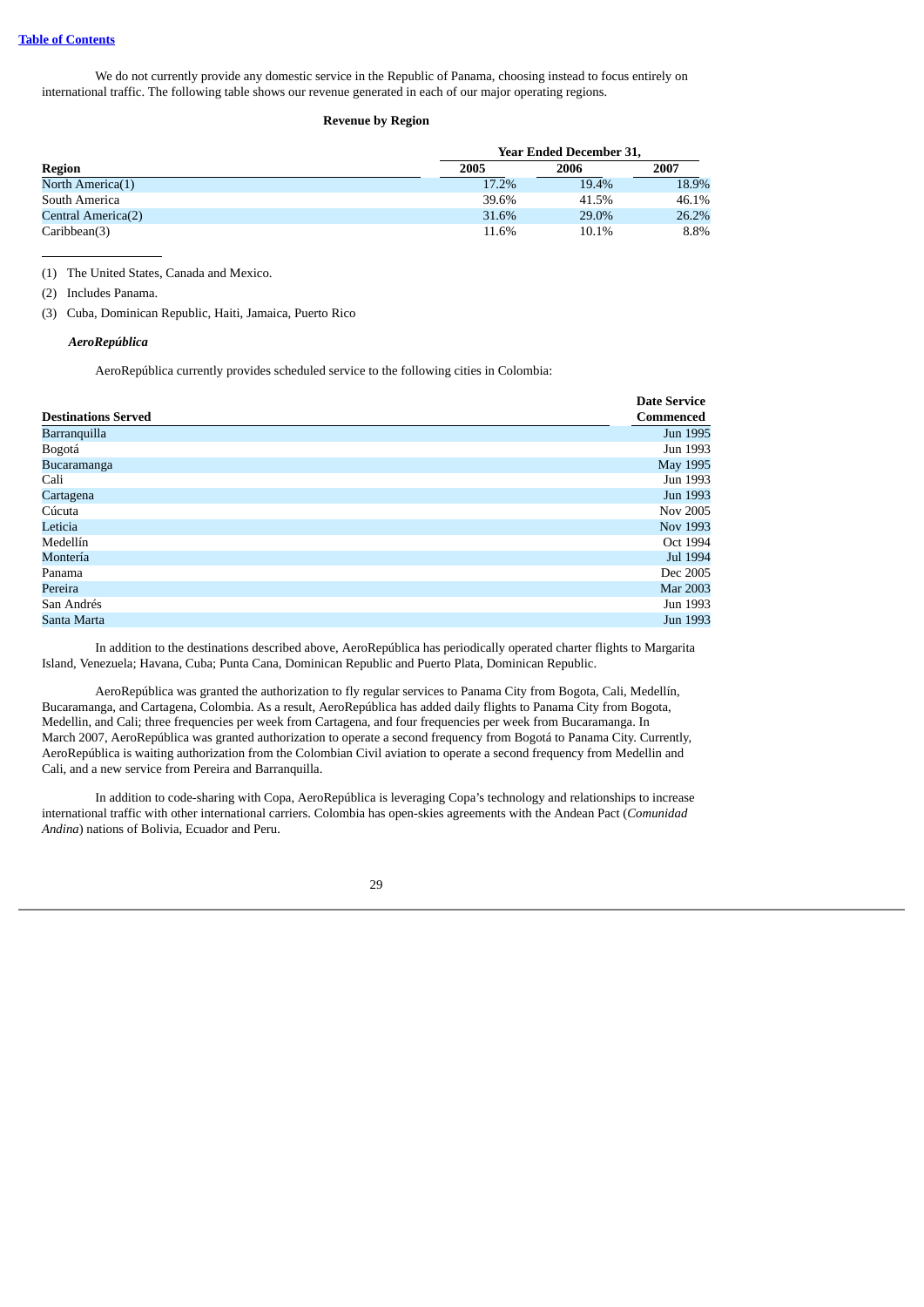## **Airline Operations**

#### *Passenger Operations*

Passenger revenue accounted for approximately \$466.1 million in 2005, \$631.1 million in 2006 and \$756.4 million in 2007 representing 92.2%, 93.3% and 93.8%, respectively, of Copa's total revenues, all earned from international routes. Leisure traffic, which makes up close to half of Copa's total traffic, tends to coincide with holidays, school vacations and cultural events and peaks in July and August and again in December and January. Despite these seasonal variations, Copa's overall traffic pattern is relatively stable due to the constant influx of business travelers. Approximately half of Copa passengers regard Panama City as their destination or origination point, and most of the remaining passengers pass through Panama City in transit to other points on our route network.

AeroRepública's business is concentrated on passenger service and in 2007 its passenger revenue accounted for approximately 93.2% of its total revenues. The majority of AeroRepública's customers are leisure travelers and travelers visiting friends and family, and traffic is heaviest during the vacation months of July, August and the holiday season in December.

## *Cargo Operations*

In addition to our passenger service, we make efficient use of extra capacity in the belly of our aircraft by carrying cargo. Copa's cargo business generated revenues of approximately \$31.0 million in 2005, \$33.2 million in 2006 and \$34.7 million in 2007, representing 6.1%, 4.9% and 4.3%, respectively, of Copa's operating revenues. We primarily move our cargo in the belly of our aircraft, however, we also wet-lease and charter freighter capacity when necessary to meet our cargo customers' needs. In 2007, our cargo business consisted of approximately 85.4% in freight; 13.1% in courier; and 1.6% in mail service.

## **Pricing and Revenue Management**

#### *Copa*

Copa has designed its fare structure to balance its load factors and yields in a way that it believes will maximize profits on its flights. Copa also maintains revenue management policies and procedures that are intended to maximize total revenues, while remaining generally competitive with those of our major competitors.

Copa charges slightly more for tickets on higher-demand routes, tickets purchased on short notice and other itineraries suggesting a passenger would be willing to pay a premium. This represents strong value to Copa's business customers, who can count on competitive rates when flying with Copa. The number of seats Copa offers at each fare level in each market results from a continual process of analysis and forecasting. Past booking history, seasonality, the effects of competition and current booking trends are used to forecast demand. Current fares and knowledge of upcoming events at destinations that will affect traffic volumes are included in Copa's forecasting model to arrive at optimal seat allocations for its fares on specific routes. Copa uses a combination of approaches, taking into account yields, flight load factors and effects on load factors of continuing traffic, depending on the characteristics of the markets served, to arrive at a strategy for achieving the best possible revenue per available seat mile, balancing the average fare charged against the corresponding effect on our load factors. In 2005, Copa replaced its Revenue Management software with Airmax, a more sophisticated revenue management system designed by Sabre.

#### *AeroRepública*

Various improvements have been made to AeroRepública's revenue management, pricing capabilities and systems since its acquisition in 2005. During the fourth quarter of 2007, for example, we completed the implementation of the Airmax revenue management system at AeroRepública.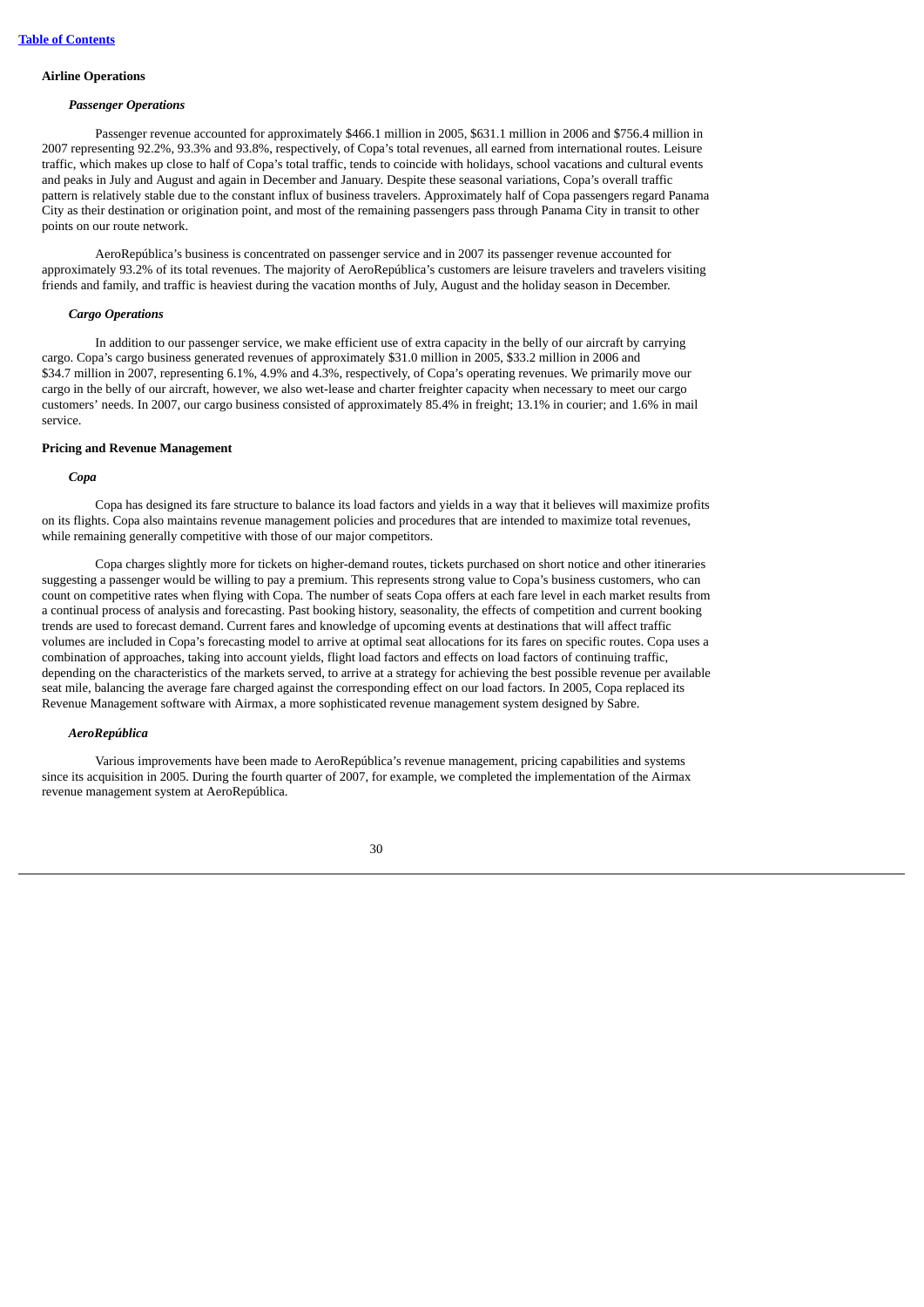### **Relationship with Continental Airlines**

It is common practice in the commercial aviation industry for airlines to develop marketing and commercial alliances with other carriers in order to offer a more complete and seamless travel experience to passengers. These alliances typically yield certain conveniences such as code-sharing, frequent flyer reciprocity, and, where permitted, coordinated scheduling of flights as well as additional joint marketing activities.

In May 1998, Copa Airlines and Continental Airlines entered into a comprehensive alliance agreement, encompassing a broad array of activities such as Copa's participation in Continental's frequent flyer programs and VIP lounge; as well as agreements in other areas, such as trademarks. These agreements were initially signed for a period of ten years. In November 2005, Copa and Continental amended and restated these agreements and extended their term through the year 2015.

As a result of the Copa -Continental alliance, we have benefited from Continental's expertise and experience over the past decade. Copa has, for example, fully adopted Continental's OnePass frequent flyer program and rolled out a co-branded joint product in much of Latin America, enabling us to develop brand loyalty among our travelers. The co-branding of the OnePass loyalty programs has helped to leverage the brand recognition that Continental already enjoyed across Latin America and enables the two airlines to compete more effectively against regional competitors such as Grupo TACA and the oneworld alliance represented by American Airlines and LAN Airlines. We also share Continental's Sceptre inventory management software, which allows Copa to pool spare parts with the larger airline and to rely on Continental to provide engineering support for maintenance projects. We have also been able to take advantage of Continental's purchasing power and negotiate more competitive rates for spare parts and third-party maintenance work. In addition to the Sceptre system, we have implemented several important information technology systems, such as the "SHARES" computer reservation system in an effort to maintain commonality with Continental

Continental's continued ownership of Copa shares is not a requirement for, or condition of, the ongoing validity or effectiveness of these agreements. Building on the existing track-record of successful alliance accomplishments, Copa and Continental have started to involve, where appropriate, AeroRepública in aspects of the existing alliance cooperation, beginning with AeroRepública's participation in the OnePass frequent flyer loyalty program.

The Copa — Continental alliance enjoys antitrust immunity in the United States which allows the carriers to coordinate pricing, scheduling and joint marketing initiatives.

In 2007, Copa joined the SkyTeam global alliance as an Associate Member, in part due to the support and sponsorship of Continental. The SkyTeam global alliance network includes carriers such as Delta Air Lines, Northwest, Aeromexico, Air France, Alitalia, KLM, Korean Air, AeroFlot, CSA Czech and China Southern. As an Associate Member of SkyTeam, passengers flying on Copa receive the same alliance benefits on Copa flights as they receive on the flights of any other member of this alliance.

#### **Sales, Marketing and Distribution**

# *Copa*

*Sales and Distribution.* Approximately 72% of sales during 2007 were through travel agents and other airlines while approximately 28% were direct sales via our CTOs, call centers, airport counters or website. Travel agents receive base commissions, not including back-end incentive payments, ranging from 0% to 10% depending on the country. The weighted average rate for these commissions during 2007 was 3.8%. In recent years, base commissions have decreased significantly in most markets as more efficient back-end incentive programs have been implemented to reward selected travel agencies that exceed their sales targets.

Travel agents obtain airline travel information and issue airline tickets through global distribution systems, or GDSs, that enable them to make reservations on flights from a large number of airlines. GDSs are also used by travel agents to make hotel and car rental reservations. Copa participates actively in all major international GDSs, including SABRE, Amadeus, Galileo and Worldspan. In return for access to these systems, Copa pays transaction fees that are generally based on the number of reservations booked through each system.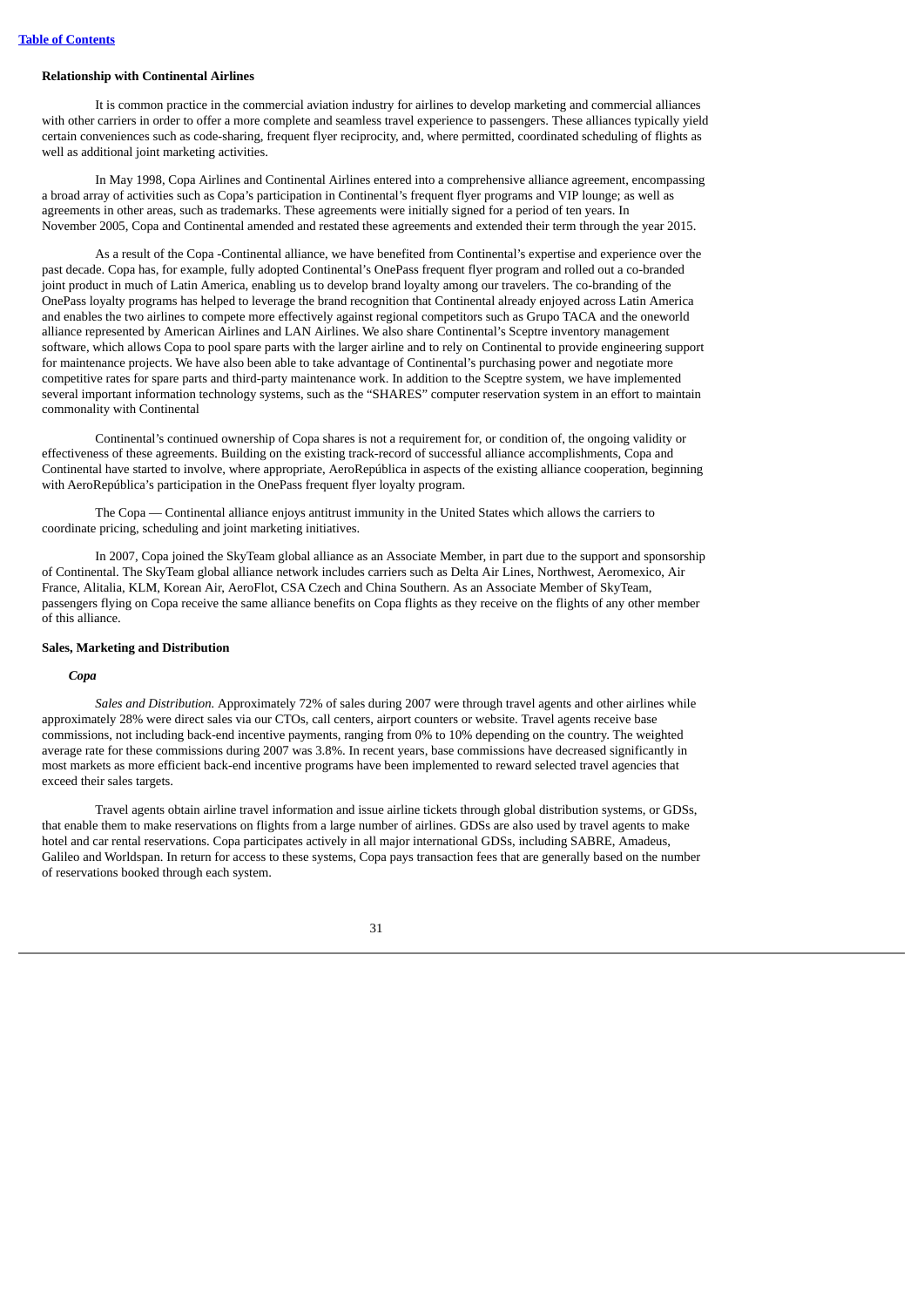Copa has a sales and marketing network consisting of 83 domestic and international ticket offices, including airport and city ticket offices. Copa has 33 CTOs co-branded with Continental and 24 CTOs co-branded with AeroRepublica. During the year ended December 31, 2007, approximately 17% and 4% of its sales were booked through its ticket counters and call center, respectively.

The call center that operates Copa's reservations and sales services handles calls from Panama as well as most other countries Copa flies to. Such centralization has resulted in a significant increase in telephone sales as it efficiently allowed for improvements in service levels such as 24-hour-a-day, 7-days-a-week service, in three different languages.

Copa encourages the use of direct Internet bookings by its customers because it is Copa's most efficient distribution channel. During mid 2002, Copa signed a contract with Amadeus to use their booking engine to facilitate ticket purchases on www.copaair.com and launched the system on January 6, 2003. The cost of each booking via the website is roughly 25% the cost of a regular travel agency booking. In 2004, Copa purchased a new booking engine in order to further reduce distribution costs; 6% of its 2007 sales were made via the website. Copa's goal is to channel more of its total sales through the website.

*Advertising and Promotional Activities.* Our advertising and promotional activities include the use of television, print, radio and billboards, as well as targeted public relation events in the cities where we fly. We believe that the corporate traveler is an important part of our business, and we particularly promote our service to these customers by conveying the reliability, convenience and consistency of our service and offering value-added services such as convention and conference travel arrangements, as well as our Business Rewards loyalty program for our frequent corporate travelers. We also promote package deals among the destinations where we fly through combined efforts with selected hotels and travel agencies.

#### *AeroRepública*

AeroRepública successfully implemented the OnePass frequent flyer program in March 2006. AeroRepública also implemented e-ticket in January 2006 and e-ticket interline with Copa and Amadeus during the second quarter of 2006, complementing its call center, 24 city ticket offices and 12 airport ticket offices. In February 2007, AeroRepublica was brought into Copa's SHARES reservations and check-in platform providing significant benefits in terms of costs and functionality.

#### **Competition**

We face intense competition throughout our route network. Overall airline industry profit margins are low and industry earnings are volatile. Airlines compete in the areas of pricing, scheduling (frequency and flight times), on-time performance, frequent flyer programs and other services. Copa competes with a number of other airlines that currently serve the routes on which we operate, including Grupo TACA, American Airlines Inc., Delta Air Lines, Mexicana and Avianca. Some of our competitors, such as American Airlines, have larger customer bases and greater brand recognition in the markets we serve outside Panama, and some of our competitors have significantly greater financial and marketing resources than we have. Airlines based in other countries may also receive subsidies, tax incentives or other state aid from their respective governments, which are not provided by the Panamanian government. The commencement of, or increase in, service on the routes we serve by existing or new carriers could negatively impact our operating results. Likewise, competitors' service on routes that we are targeting for expansion may make those expansion plans less attractive. We must constantly react to changes in prices and services offered by our competitors to remain competitive.

Traditional hub-and-spoke carriers in the United States and Europe have in recent years faced substantial and increasing competitive pressure from low-cost carriers offering discounted fares. The low-cost carriers' operations are typically characterized by point-to-point route networks focusing on the highest demand city pairs, high aircraft utilization, single class service and fewer in-flight amenities. As evidenced by the operations of Gol in Brazil and several new low-cost carriers which have recently launched service or planning to start service in Mexico, among others, the "low-cost carrier" business model appears to be gaining acceptance in the Latin American aviation industry, and we may face new and substantial competition from low-cost carriers in the future.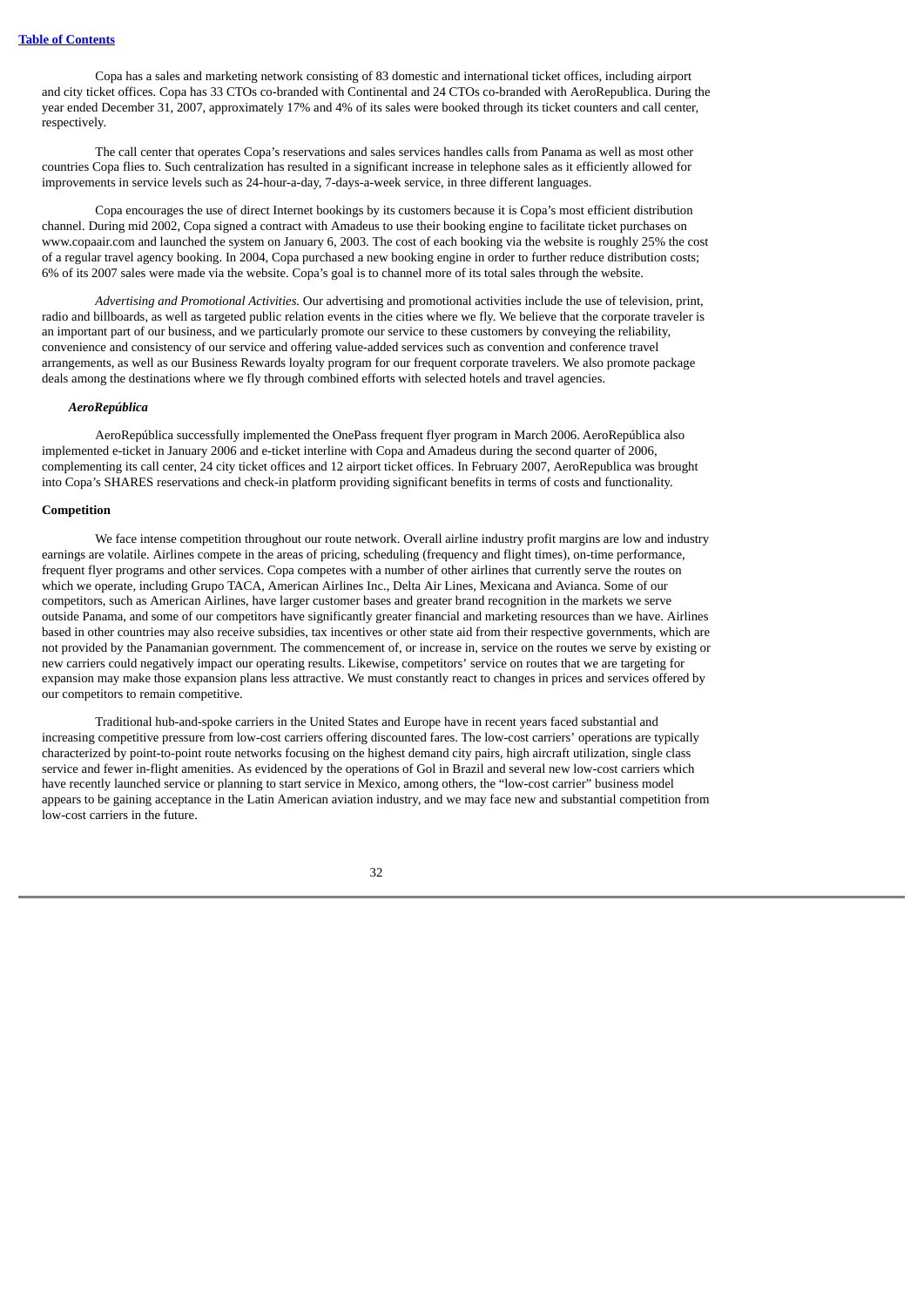The main source of competition to Copa, and our alliance with Continental, come from the multinational Grupo TACA and American Airlines, the U.S. airline with the largest Latin American route network. Colombian carrier Avianca is also a significant competitor.

Grupo TACA's strategy has been to develop three hubs at San Jose, Costa Rica, San Salvador, El Salvador and Lima, Peru, which serve more than 35 cities in 20 countries and compete with Copa's hub at Tocumen International Airport. Grupo TACA primarily operates a fleet of Airbus A320 family aircraft and they have announced their intent to take delivery of a significant number of new Airbus and Embraer 190 aircraft between now and December 2009. We have routes to several of the Central American and Caribbean countries where Grupo TACA has established service, including Managua, Nicaragua, San Jose, Costa Rica, Guatemala and the Dominican Republic.

American Airlines also offers significant competition. American attracts strong brand recognition throughout the Americas and is able to attract brand loyalty through its "AAdvantage" frequent flyer program. American Airlines competes through its hubs at Miami and San Juan, Puerto Rico. American Airlines was a founding member of the oneworld global marketing alliance.

LAN Airlines is another oneworld member that offers service to more than 50 destinations, primarily in Latin America. LAN Airlines is comprised of LAN Chile, LAN Peru, LAN Ecuador, LAN Argentina, LAN Cargo and LAN Express. While we do not compete directly with LAN Airlines on many of our current routes, LAN Airlines has grown rapidly over the past several years and may become a significant competitor in the future.

Copa has significant presence in destinations where the local airline is less viable and competitive, such as the Dominican Republic (Santo Domingo, Santiago de los Caballeros and Punta Cana), Ecuador (Quito and Guayaquil) and Venezuela (Caracas and Maracaibo).

Copa has also established itself as a significant player on traffic to and from Colombia, with strong market share on routes to and from Barranquilla, Bogotá, Cali, Cartagena, Medellin and San Andres. AeroRepública competes more directly with Avianca and other Colombian carriers in the Colombian domestic market. Avianca emerged from U.S. bankruptcy protection, after being purchased by Brazil's Synergy Group. Avianca has announced its intention to transform Bogotá into a major international aviation hub which, if successful, will compete directly with our hub at Tocumen International Airport. Avianca recently announced a fleet renovation project which includes the Boeing 787 and the Airbus A320 narrow body aircraft.

We cannot predict whether Avianca will become more competitive in the future, or if its increased operations from Bogotá will prove successful. The other Colombian carriers against which AeroRepública competes, Aires, Aerolineas de Antioquia and the state-owned airline Satena, collectively accounted for approximately 20.4% of the domestic Colombian market in 2007. Airlines that seek to compete in the Colombian air transportation market face substantial barriers to entry, as the Colombian government requires an airline to operate at least five aircraft and comply with extensive filing and certification requirements before it becomes eligible to receive domestic route rights on certain Colombian routes between major cities. In addition, the number of air carriers offering service on any route is currently regulated by the Colombian Aviation Authority.

With respect to our cargo operations, we will continue to face competition from all of the major airfreight companies, most notably DHL, which has a cargo hub operation at Tocumen International Airport.

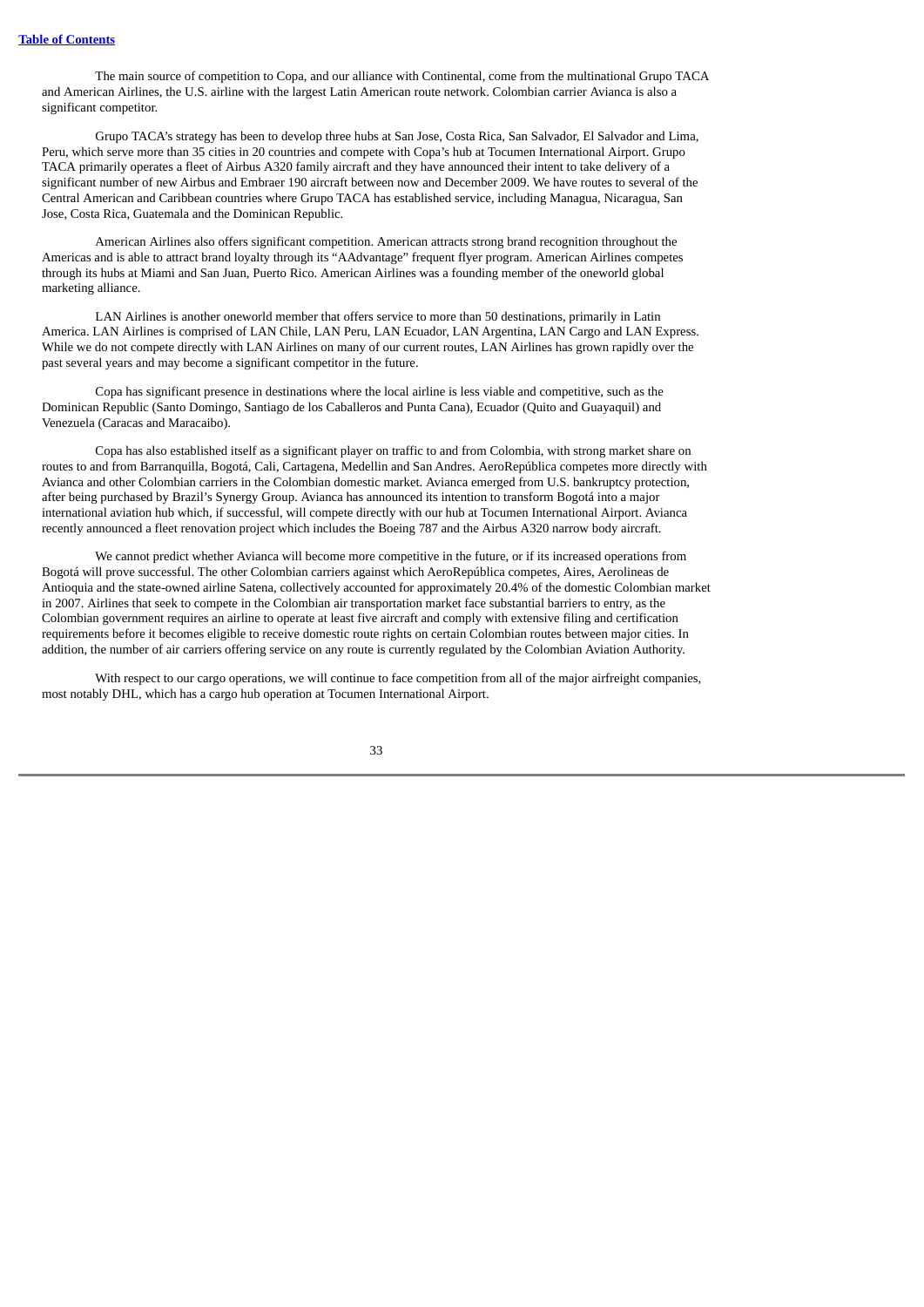#### **Aircraft**

#### *Copa*

As of December 31, 2007, Copa operated a fleet consisting of 37 aircraft, including 20 Boeing 737-700 Next Generation aircraft, six Boeing 737-800 Next Generation aircraft and 11 Embraer 190 aircraft. Copa currently has firm orders, including purchase and lease commitments, for ten additional Boeing 737-Next Generation aircraft and four Embraer 190s. Copa also has options for an additional 14 Embraer 190s and purchase rights and options for an additional eight Boeing 737-Next Generation aircraft.

The current composition of the Copa fleet as of December 31, 2007 is more fully described below:

|                       |       |                           |                | Average                 |         |                 |
|-----------------------|-------|---------------------------|----------------|-------------------------|---------|-----------------|
|                       |       |                           |                | <b>Term</b><br>of Lease | Average |                 |
|                       |       | <b>Number of Aircraft</b> |                |                         | Age     | <b>Seating</b>  |
|                       | Total | Owned                     | Leased         | (Years)                 | (Years) | <b>Capacity</b> |
| <b>Boeing 737-700</b> | 20    | 14                        | $\mathfrak{h}$ | 3.2                     | 5.6     | 124             |
| Boeing 737-800        | 6     |                           |                | 4.9                     | 2.5     | 155             |
| Embraer 190           | 11    | 11                        |                |                         | 1.0     | 94              |
| Total                 | 37    | 30                        |                | 3.4                     | 3.7     |                 |

We expect our Copa fleet to continue to center on the Boeing 737-700 model, although we expect to continue to add Boeing 737-800s to our fleet to cover high-demand routes and Embraer 190s to serve underserved markets as well as fly additional frequencies where we believe excess demand exists. The table below describes the expected size of our Copa fleet at the end of each year set forth below, assuming delivery of all aircraft for which we currently have firm orders but not taking into account any aircraft for which we have purchase rights and options:

| <b>Aircraft Type</b> | 2008 | 2009 | 2010 | 2011 | 2012 |
|----------------------|------|------|------|------|------|
| 737-700              | 20   | 20   | 20   | 20   | 20   |
| $737 - 800(1)$       |      | 10   |      |      | 14   |
| Embraer 190          | כ ב  | 15   | 49   | 15   | 15   |
| <b>Total Fleet</b>   | 43   | 45   | 45   |      | 49   |

(1) We have the flexibility to choose between the Boeing 737-700 or the Boeing 737-800 aircraft for most of the 737-700 aircraft deliveries scheduled after 2007.

The Boeing 737-Next Generation aircraft currently in our Copa fleet are fuel-efficient and suit our operations well for the following reasons:

- **•** They have simplified maintenance procedures.
- **•** They require just one type of standardized training for our crews.
- **•** They have one of the lowest operating costs in their class.

Our focus on profitable operations means that we periodically review our fleet composition. As a result, our fleet composition changes over time when we conclude that adding other types of aircraft will help us achieve this goal. The introduction of any new type of aircraft to our fleet is only done if, after careful consideration, we determine that such a step will improve our profitability. In line with this philosophy, after conducting a careful cost-benefit analysis, we decided to add the Embraer 190 aircraft because its combination of smaller size and highly efficient operating characteristics made it the ideal aircraft to serve new mid-sized markets and to increase frequency to existing destinations. The Embraer 190 incorporates advanced design features, such as integrated avionics, fly-by-wire flight controls, and efficient CF34-10 engines made by General Electric. The Embraer E190 has a range of approximately 2,000 nautical miles enabling it to fly to a wide range of destinations from short-haul to certain medium-haul destinations. We have configured Copa's Embraer aircraft with a business class section similar to the business class section we have on our Boeing 737-Next Generation aircraft.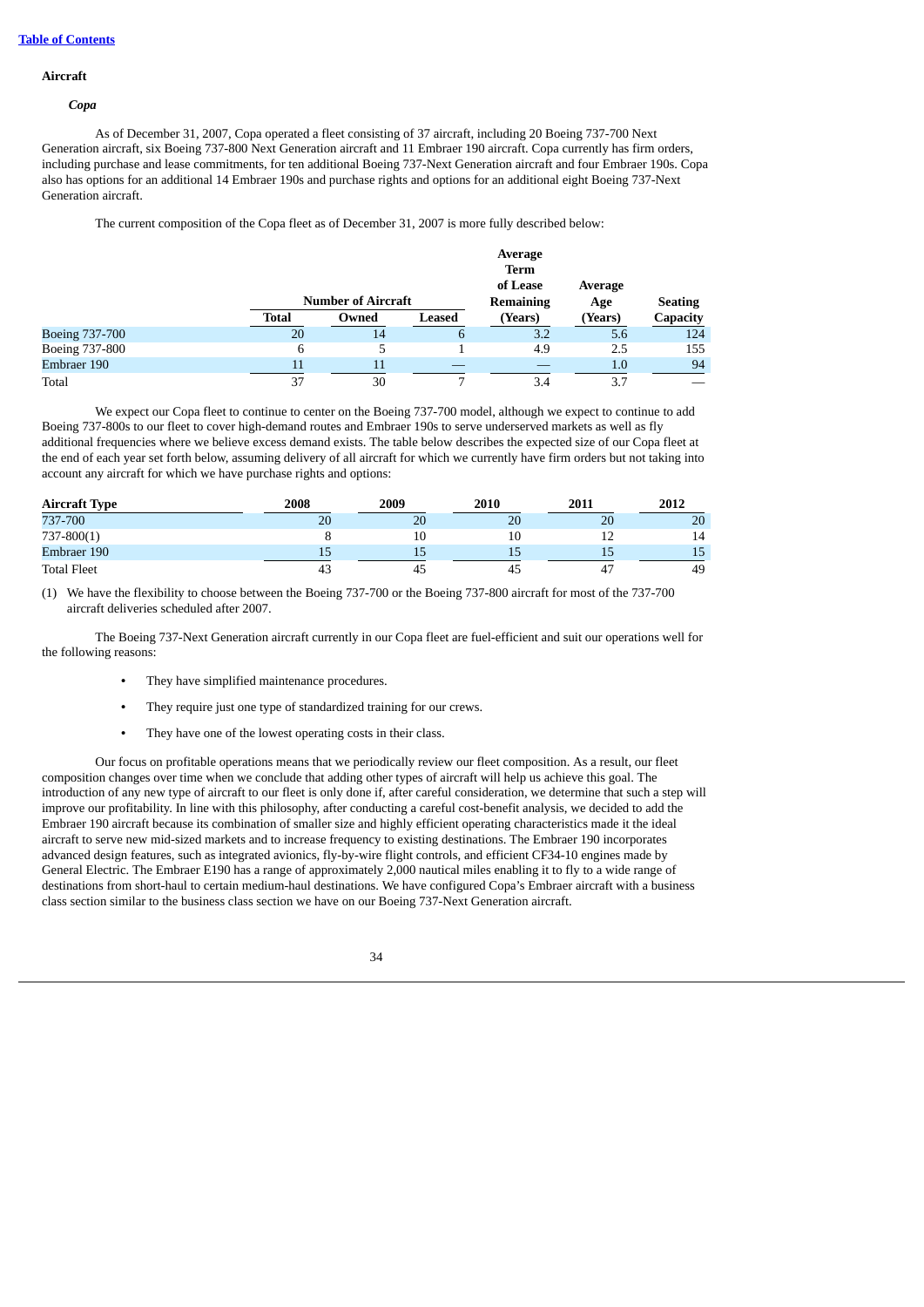Through several special purpose vehicles, we currently have beneficial ownership of 30 of our aircraft, including 11 Embraer 190s. In addition, we lease six of our Boeing 737-700s and one of our Boeing 737-800s under long-term operating lease agreements that have an average remaining term of 3.3 years. Leasing some of our aircraft provides us with flexibility to change our fleet composition if we consider it to be in our best interests to do so. We make monthly rental payments, some of which are based on floating rates, but are not required to make termination payments at the end of the lease. Currently, we do not have purchase options in any of our lease agreements. Under our operating lease agreements, we are required in some cases to maintain maintenance reserve accounts and in other cases to make supplemental rent payments at the end of the lease that are calculated with reference to the aircrafts' maintenance schedule. In either case, we must return the aircraft in the agreed upon condition at the end of the lease term. Title to the aircraft remains with the lessor. We are responsible for the maintenance, servicing, insurance, repair and overhaul of the aircraft during the term of the lease.

To better serve the growing number of business travelers, we introduced business class (*Clase Ejecutiva*) in November of 1998. Our business class service features twelve luxury seats in the Boeing 737-700s with a 38-inch pitch, upgraded meal service, special check-in desks, bonus mileage for full-fare business class passengers and access to VIP lounges. Our Boeing 737-800s are currently configured with 14 business class seats. In 2008, we plan to reconfigure our Boeing 737-800 aircraft by adding two additional business class seats and three additional economy seats, increasing the total number of seats from 155 to 160. Our Embraer 190s have 10 business class seats in a three abreast configuration and 38-inch pitch.

Each of our Boeing 737-Next Generation aircraft is powered by two CFM International Model CFM 56-7B engines. Each of our Embraer 190 aircraft is powered by two CF34-10 engines made by General Electric. We currently have six spare engines for service replacements and for periodic rotation through our fleet.

#### *AeroRepública*

AeroRepública's operates a fleet of four leased MD-82s, two leased MD-83s, four owned Embraer 190 and three leased Embraer 190, with an average age in excess of 7.4 years as of December 31, 2007. All of AeroRepública's fleet is configured as a single class, with the MD fleet having an average capacity of 157 seats and the Embraer 190 fleet having a capacity of 106 seats. AeroRepública has firm commitments to accept delivery of four Embraer 190 aircraft through the end of 2009 and options to purchase up to eight additional Embraer 190 aircraft through 2011.

#### **Maintenance**

#### *Copa*

The maintenance performed on our Copa aircraft can be divided into two general categories: line and heavy maintenance. Line maintenance consists of routine, scheduled maintenance checks on our aircraft, including pre-flight, daily and overnight checks, "A-checks" and any diagnostics and routine repairs. Most of Copa's line maintenance is performed by Copa's own highly experienced technicians at our base in Panama. Some line maintenance is also carried out at stations outside Panama by Copa employees or third-party contractors. Heavy maintenance consists of more complex inspections and overhauls, including "C-checks," and servicing of the aircraft that cannot be accomplished during an overnight visit. Maintenance checks are performed as defined by the aircraft manufacturer. These checks are based on the number of hours or calendar months flown. We have contract with certified outside maintenance providers, principally with Panama Aerospace Engineering, a subsidiary of Singapore Technologies Aerospace, which is certified as an authorized repair station by the FAA and the AAC, for heavy aircraft maintenance services. Copa also has an exclusive long-term contract with GE Engines whereby they will perform maintenance on all of its CFM-56 engines. There were ten heavy maintenance events in 2007. When possible, Copa attempts to schedule heavy maintenance during its lower-demand season in April, May, October and November.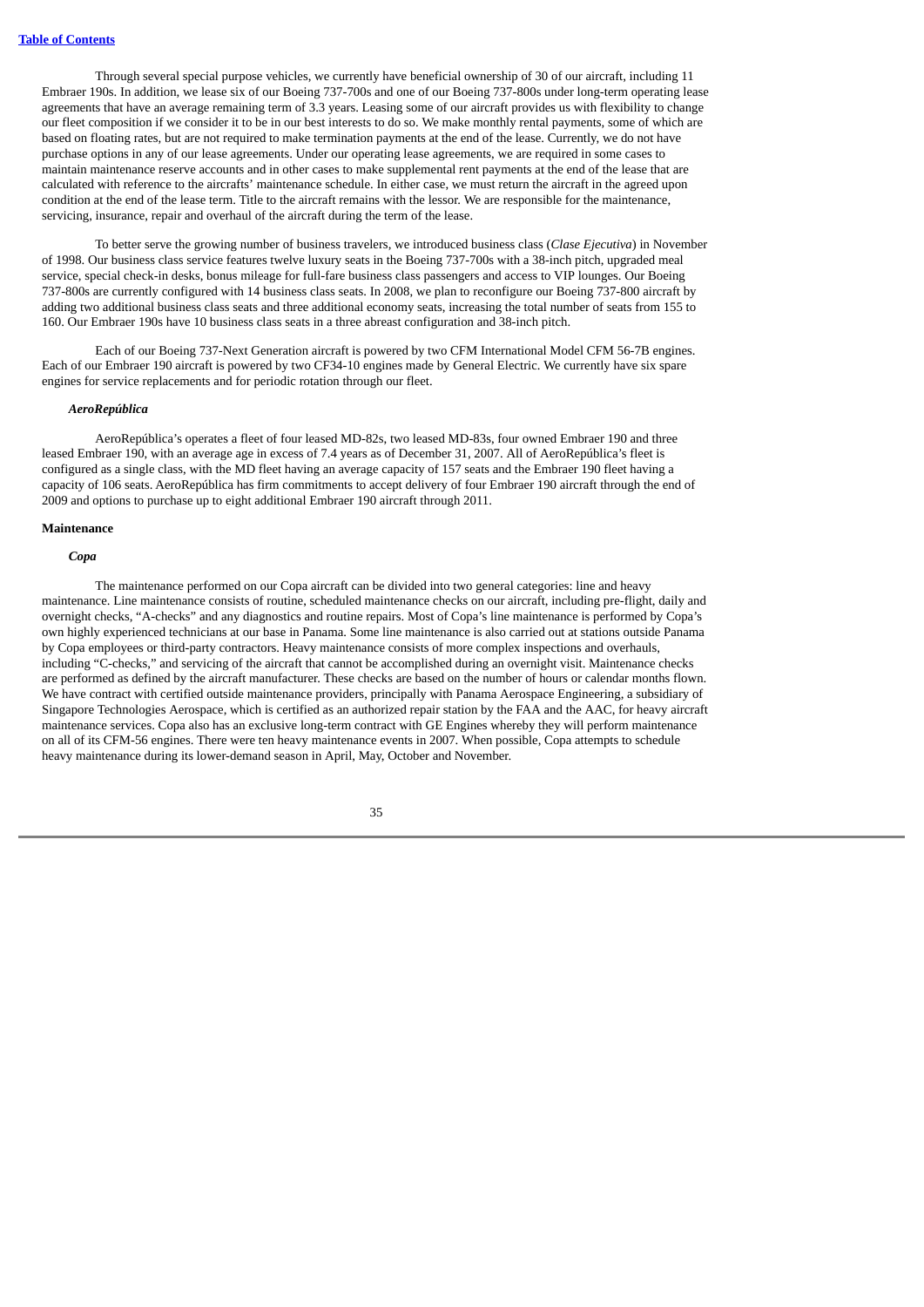Copa employs over 200 maintenance professionals, including engineers, supervisors, technicians and mechanics, who perform maintenance in accordance with maintenance programs that are established by the manufacturer and approved and certified by international aviation authorities. Every mechanic is trained in factory procedures and goes through our own rigorous in-house training program. Every mechanic is licensed by the AAC and approximately 26 of our mechanics are also licensed by the FAA. Copa's safety and maintenance procedures are reviewed and periodically audited by the aircraft manufacturer, the AAC, the FAA, IATA and, to a lesser extent, every foreign country to which its flies. Copa's maintenance facility at Tocumen International Airport has been certified by the FAA as an approved repair station, and each year the FAA inspects its facilities to renew the certification. Copa's aircraft are initially covered by warranties that have a term of four years, resulting in lower maintenance expenses during the period of coverage. All of Copa's mechanics are trained to perform line maintenance on both the Boeing 737-Next Generation and Embraer 190s aircraft.

### *AeroRepública*

All line maintenance for AeroRepública's MD-80s and Embraer 190 is performed by AeroRepública's in-house maintenance staff, while C-checks on the MD-80s are performed by FAA certified third-party aviation maintenance companies. All of AeroRepública's maintenance and safety procedures are performed according to Boeing standards (certified by the FAA), and certified by the Aeronautica Civil of Colombia and BVQi, the institute that issues ISO quality certificates. All of AeroRepública's maintenance personnel are licensed by the Aeronautica Civil of Colombia.

#### **Safety**

We place a high priority on providing safe and reliable air service. Copa has uniform safety standards and safetyrelated training programs that cover all of its operations. In particular, Copa periodically evaluates the skills, experience and safety records of its pilots in order to maintain strict control over the quality of its pilot crews. All of Copa's pilots participate in training programs, some of which are sponsored by aircraft manufacturers, and all are required to undergo recurrent training two times per year. We have a full time program of Flight Data Analysis (FOQA) wherein the flight data from every Copa flight is analyzed for safety or technical anomalies. During 2007, Copa successfully completed its second IATA Operational Safety Audit (IOSA).

In the last ten years, Copa has had no accidents or incidents involving major injury to passengers, crew or aircraft. Just prior to our acquisition of AeroRepública, one of its planes slid off of a runway in an accident without serious injuries to passengers; however, the aircraft was severely damaged and declared a total loss by its insurers. More recently, on July 17, 2007, one of our AeroRepública Embraer 190s overran a wet runway at Santa Marta, Colombia. As a result of this incident, six people suffered minor injuries and the aircraft sustained damages that caused its permanent removal from service

The FAA periodically audits the aviation regulatory authorities of other countries. As a result of their investigation, each country is given an International Aviation Safety Assessment, or IASA, rating. Panama is currently rated as "Category 1", which indicates a strong level of confidence in the safety regulation of the AAC.

#### **Airport Facilities**

We believe that our hub at Panama City's Tocumen International Airport (PTY) is an excellent base of operations for the following reasons:

- **•** Panama's consistently temperate climate is ideal for airport operations. For example, in recent years Tocumen was closed and unavailable for flight operations for a total of less than two hours per year on average
- **•** Tocumen is the only airport in Central America with two operational runways. Also unlike some other regional airports, we are currently not constrained by a lack of available gates/parking positions at Tocumen, and there is ample room to expand.

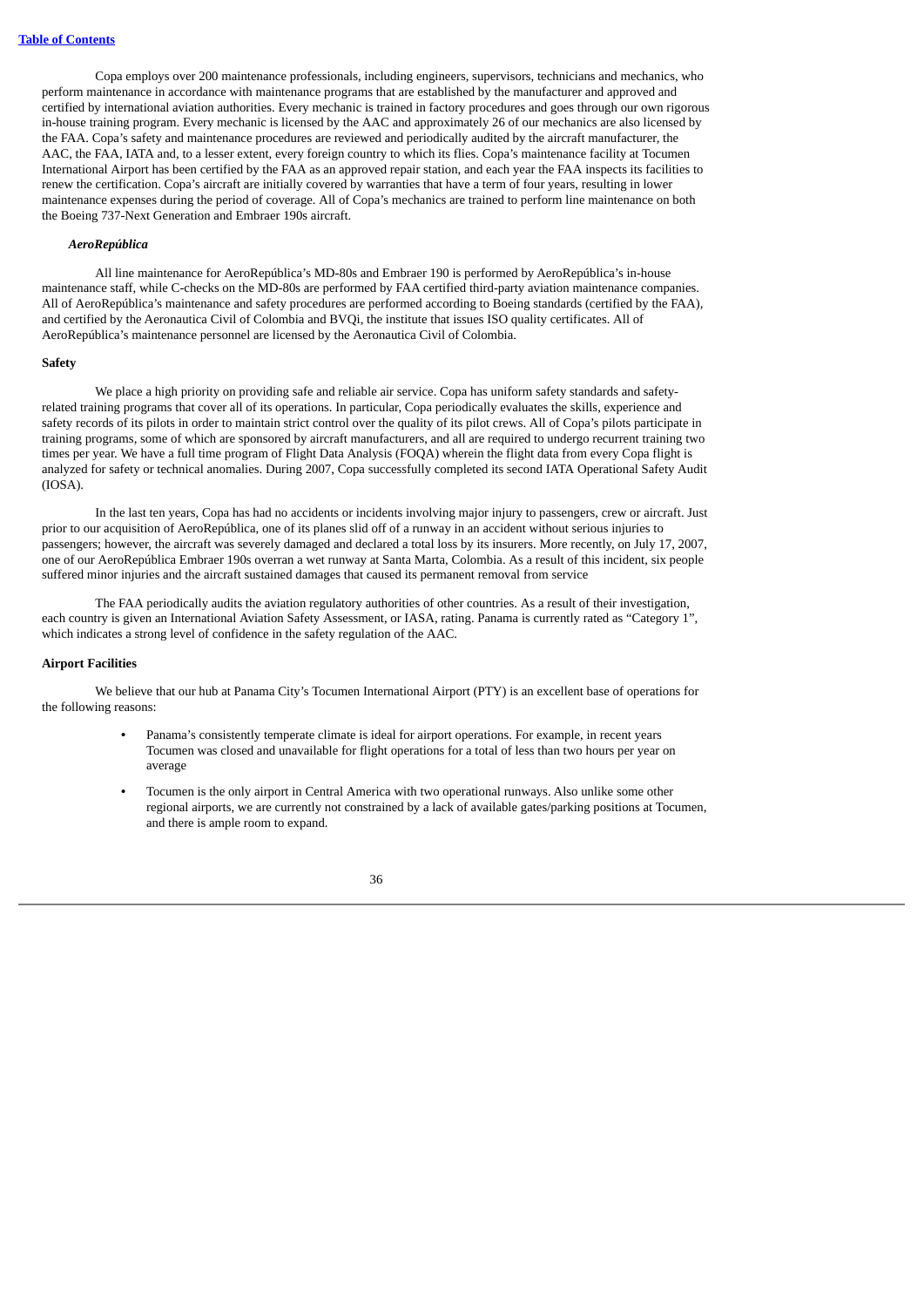- **•** From Panama's central location, our Boeing 737-Next Generation can efficiently serve long-haul destinations in South American cities such as Santiago, Chile; Montevideo, Uruguay; Cordoba, Argentina; Buenos Aires, Argentina; Rio de Janeiro, Brazil; and São Paulo, Brazil as well as short-haul destinations in Central and South America.
- **•** Travelers can generally make connections easily through Tocumen because of its manageable size and Panama's policies accommodating in-transit passengers.

Tocumen International Airport is operated by an independent corporate entity established by the government, where stakeholders have a say in the operation and development of the airport. A Copa executive, as a representative of the Panamanian Airline Association, holds a seat on the board of this airport operator. The law that created this entity also provided for a significant portion of revenues generated at Tocumen to be used for airport expansion and improvements. We do not have any formal, written agreements with the airport management that govern access fees, landing rights or allocation of terminal gates. We rely upon our good working relationship with the airport's management and the Panamanian government to ensure that we have access to the airport resources we need at prices that are reasonable.

We worked closely with the airport's management and consulted with the IATA infrastructure group to provide plans and guidance for Phase I of an airport expansion that provided eight new gate positions with jet bridges, six new remote parking positions, expanded retail areas and improved the baggage-handling facilities. The government authorized \$70 million to cover the costs of this expansion. Work on Phase I was completed in the third quarter of 2006. A plan phase II of the expansion of the terminal will add 10 to 12 additional jet bridge gates. Copa is actively participating in the design definition of this expansion, and the project is scheduled for completion in the second half of 2009.

We provide all of our own ground services and handling of passengers and cargo at Tocumen International Airport. In addition, we provide services to several of the principal foreign airlines that operate at Tocumen. At most of the foreign airports where we operate, foreign airport services companies provide all of our support services other than sales, counter services and some minor maintenance.

We lease a variety of facilities at Tocumen, including our maintenance hangar and our operations facilities in the airport terminal. From our System Operations Control Center located within our corporate headquarters building, we dispatch, track and direct our aircraft throughout the hemisphere and respond to operational contingencies as necessary. We generally cooperate with the airport authority to modify the lease terms as necessary to account for capital improvements and expansion plans. Currently, our elite passengers have access to a President's Club at the airport, which is jointly operated with Continental. The President's Club will be expanded to approximately one and half times its current size, utilizing space made available during the recent expansion of the terminal.

#### **Fuel**

Fuel costs are extremely volatile, as they are subject to many global economic, geopolitical, weather, environmental and other factors that we can neither control nor accurately predict. Due to its inherent volatility, aircraft fuel has historically been our most unpredictable unit cost. As a result of the world's economic condition, demand for oil has surged, especially in fast-growing China. This increase in demand coupled with limited refinery capacity and instability in oil-exporting countries has led to a rapid increase in prices.

|                                                                               | <b>Aircraft Fuel Data</b> |        |    |        |    |        |                |        |     |        |
|-------------------------------------------------------------------------------|---------------------------|--------|----|--------|----|--------|----------------|--------|-----|--------|
|                                                                               |                           | 2003   |    | 2004   |    | 2005   |                | 2006   |     | 2007   |
| Copa                                                                          |                           |        |    |        |    |        |                |        |     |        |
| Average price per gallon of jet fuel into<br>plane (excluding hedge) (in U.S. |                           |        |    |        |    |        |                |        |     |        |
| dollars)                                                                      | \$                        | 1.01   | \$ | 1.32   | \$ | 1.87   | \$             | 2.10   | \$  | 2.29   |
| Gallons consumed (in thousands)                                               |                           | 48,444 |    | 50,833 |    | 58,924 |                | 70,770 |     | 85,463 |
| Available seat miles (in millions)                                            |                           | 3,226  |    | 3.639  |    | 4.409  |                | 5,239  |     | 6.298  |
| Gallons per ASM (in hundredths)                                               |                           | 1.50   |    | 1.40   |    | 1.34   |                | 1.35   |     | 1.36   |
| AeroRepública(1)                                                              |                           |        |    |        |    |        |                |        |     |        |
| Average price per gallon of jet fuel into<br>plane (excluding hedge) (in U.S. |                           |        |    |        |    |        |                |        |     |        |
| dollars)                                                                      |                           |        |    |        | \$ | 2.12   | $\mathfrak{F}$ | 2.24   | \$. | 2.43   |
| Gallons consumed (in thousands)                                               |                           |        |    |        |    | 17,887 |                | 28,321 |     | 26,984 |
| Available seat miles (in millions)                                            |                           |        |    |        |    | 950    |                | 1,627  |     | 1,620  |
| Gallons per ASM (in hundredths)                                               |                           |        |    |        |    | 1.88   |                | 1.74   |     | 1.67   |

(1) Since April 22, 2005.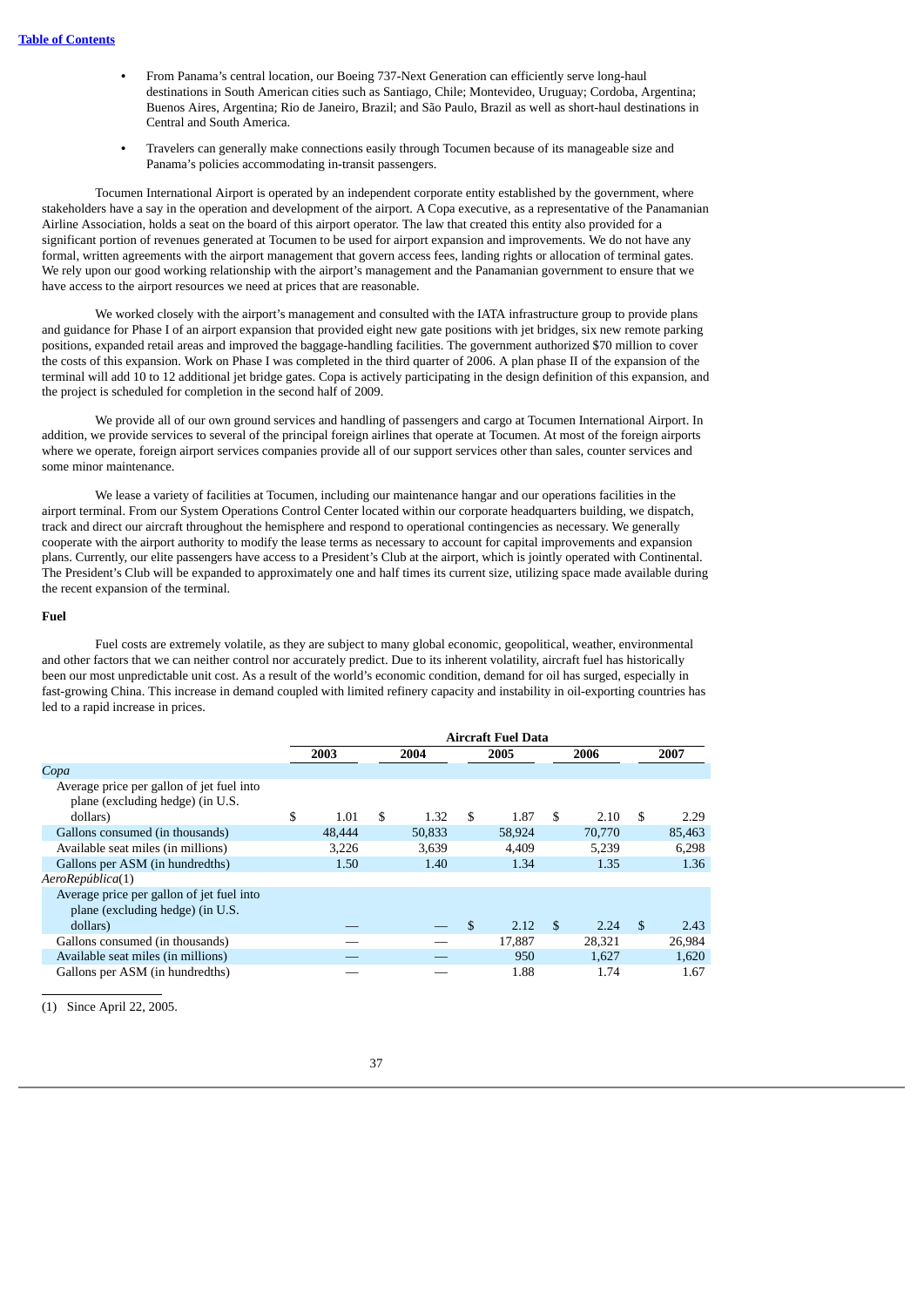Since 2002, aircraft fuel prices have been rising. From 2003 to 2007, the average price of West Texas Intermediate crude oil, a benchmark widely used for crude oil prices that is measured in barrels and quoted in U.S. dollars, increased by 134% from \$30.99 per barrel to \$72.44 per barrel. We believe that fuel prices are likely to increase in the future and may do so in the near future. In 2007, we hedged 29% of our requirements through the use of jet fuel swap contracts. We have hedged approximately 14% of our anticipated fuel needs for 2008 and approximately 3% of our projected fuel consumption for the first quarter of 2009. We will continue to evaluate various hedging strategies, and we may enter into additional hedging agreements in the future. Any prolonged increase in the price of jet fuel will likely materially and negatively affect our business, financial condition and results of operation. To date, we have managed to offset some of the increases in fuel prices with higher load factors, fuel surcharges and fare increases. In addition, our relative young, winglet-equipped fleet also helps us mitigate the impact of higher fuel prices.

# **Insurance**

We maintain passenger liability insurance in an amount consistent with industry practice, and we insure our aircraft against losses and damages on an "all risks" basis. We have obtained all insurance coverage required by the terms of our leasing and financing agreements. We believe our insurance coverage is consistent with airline industry standards and appropriate to protect us from material loss in light of the activities we conduct. No assurance can be given, however, that the amount of insurance we carry will be sufficient to protect us from material losses. We have negotiated low premiums on our Copa insurance policies by leveraging the purchasing power of our alliance partner, Continental. Copa's hull and liability operations are insured under Continental's joint insurance policy with Northwest Airlines. We maintain separate insurance policies for our AeroRepública operations.

#### **Environmental**

Our operations are covered by various local, national, and international environmental regulations. These regulations cover, among other things, emissions into the atmosphere, disposal of solid waste and aqueous effluents, aircraft noise and other activities that result from the operation of aircraft. Our aircraft comply with all environmental standards applicable to their operations as described in this annual report. We have hired a consulting firm to conduct an environmental audit of our hanger and support facilities at the Tocumen International Airport to determine what, if any, measures we need to implement in order to satisfy the Panamanian effluent standards and the General Environmental Law at those facilities. A base line study of our effluents has been completed. We plan to implement all measures required for compliance based on the environmental audit recently finalized, in order to qualify for the Environmental Excellence Certification Program before the Environmental Authority. Additionally, the Panamanian Civil Aviation Code (RAC) contains certain environmental provisions that are similar to those set forth in the General Environmental Law regarding effluents, although such provisions do not contain compliance grace periods. In the event the AAC determines that our facilities do not currently meet the RAC standards, we could be subject to a fine. The measures that will be implemented pursuant to the environmental audit will also satisfy the requirements of the RAC. We have installed a water treatment plant to serve part of our facilities and seek to complete the preparation of an Environmental Remediation and Management Program (PAMA) in order to seek approval thereof by the Environmental Authority. Such Program shall set forth an environmental compliance schedule. While we do not believe that compliance with these regulations will expose us to material expenditures, compliance with these or other environmental regulations, whether new or existing, that may be applicable to us in the future could increase our costs. In addition, failure to comply with these regulations could adversely affect us in a variety of ways, including adverse effects on our reputation.

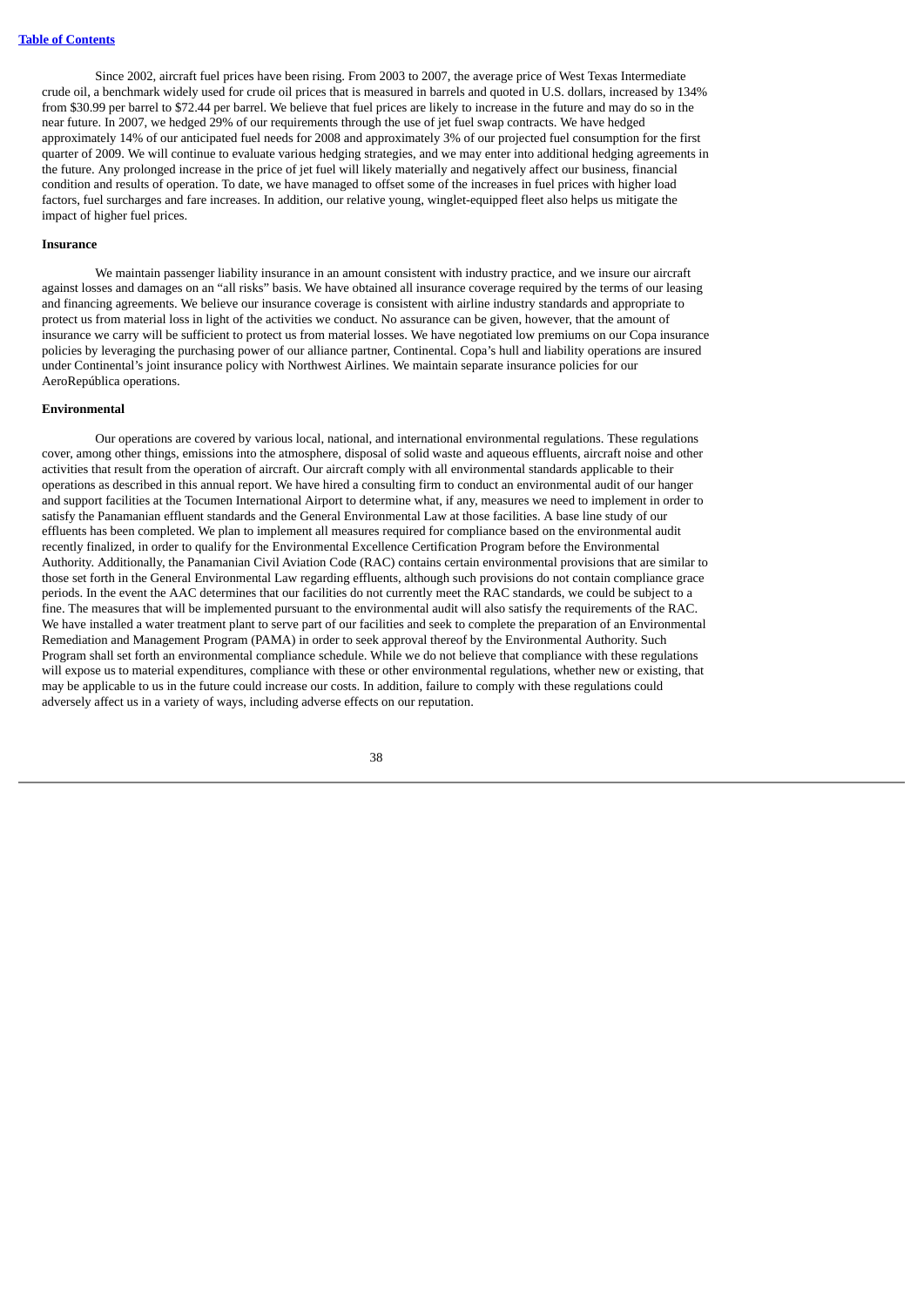# **Regulation**

#### *Panama*

Panamanian law requires airlines providing commercial services in Panama to hold an Operation Certificate and an Air Transportation License/Certificate issued by the AAC. The Air Transportation Certificate specifies the routes, equipment used, capacity, and the frequency of flights. This certificate must be updated every time Copa acquires new aircraft, or when routes and frequencies to a particular destination are modified.

Panamanian law also requires that the aircraft operated by Copa be registered with the Panamanian National Aviation Registrar kept by the AAC, and that the Panamanian National Aviation authority certify the airworthiness of each aircraft in Copa's fleet. This requirement does not apply to AeroRepública's aircraft which are registered in Colombia. Copa's aircraft must be re-certified every year.

The government of the Republic of Panama does not have an equity interest in our company. Bilateral agreements signed by the government of Panama have protected our operational position and route network, allowing us to have in Panama a significant hub to transport intraregion traffic within and between the Americas and the Caribbean. All international fares are filed and technically subject to the approval of the Panamanian government. Historically, we have been able to modify ticket prices on a daily basis to respond to market conditions.

We cooperated with the government of Panama to restore the country's Category 1 status after it was downgraded to Category 2 in early May 2001 by the FAA, a status that is important both to the operations of Copa as an airline and the general perception of Panama as a country, particularly in view of the fact that a major initiative is in place to boost tourism in Panama. The country's Category 1 status was restored April 2004. Our status as a private carrier means that we are not required under Panamanian law to serve any particular route and are free to withdraw service from any of the routes we currently serve as we see fit, subject to bilateral agreements. We are also free to determine the frequency of service we offer across our route network without any minimum frequencies imposed by the Panamanian authorities.

The most significant restriction on our company imposed by the Panamanian Aviation Act, as amended and interpreted to date, is that Panamanian nationals must exercise "effective control" over the operations of the airline and must maintain "substantial ownership." These phrases are not defined in the Aviation Act itself and it is unclear how a Panamanian court would interpret them. The share ownership requirements and transfer restrictions contained in our Articles of Incorporation, as well as the structure of our capital stock described under the caption "Description of Capital Stock," are designed to ensure compliance with these ownership and control restrictions created by the Aviation Act. While we believe that our ownership structure complies with the ownership and control restrictions of the Aviation Act as interpreted by a recent decree by the Executive Branch, we cannot assure you that a Panamanian court would share our interpretation of the Aviation Act or the decree or that any such interpretations would remain valid for the entire time you hold our Class A shares.

Although the Panamanian government does not currently have the authority to dictate the terms of our service, the government is responsible for negotiating the bilateral agreements with other nations that allow us to fly to other countries. Several of these agreements require Copa to remain "effectively controlled" and "substantially owned" by Panamanian nationals in order for us to use the rights conferred by the agreements. Such requirements are analogous to the Panamanian aviation law described above that requires Panamanian control of our business.

### *Antitrust regulation, enforcement*

In 1996, the Republic of Panama enacted antitrust legislation, which regulates industry concentration and vertical anticompetitive practices and prohibits horizontal collusion. The Consumer Protection and Free Trade Authority is in charge of enforcement and may impose fines only after a competent court renders an adverse judgment. The law also provides for direct action by any affected market participant or consumer, independently or though class actions. The law does not provide for the granting of antitrust immunity, as is the case in the United States. In February 2006, the antitrust legislation was amended to increase the maximum fines that may be assessed for violations to \$1,000,000 for *per se* violations and \$250,000 for relative violations of antitrust law.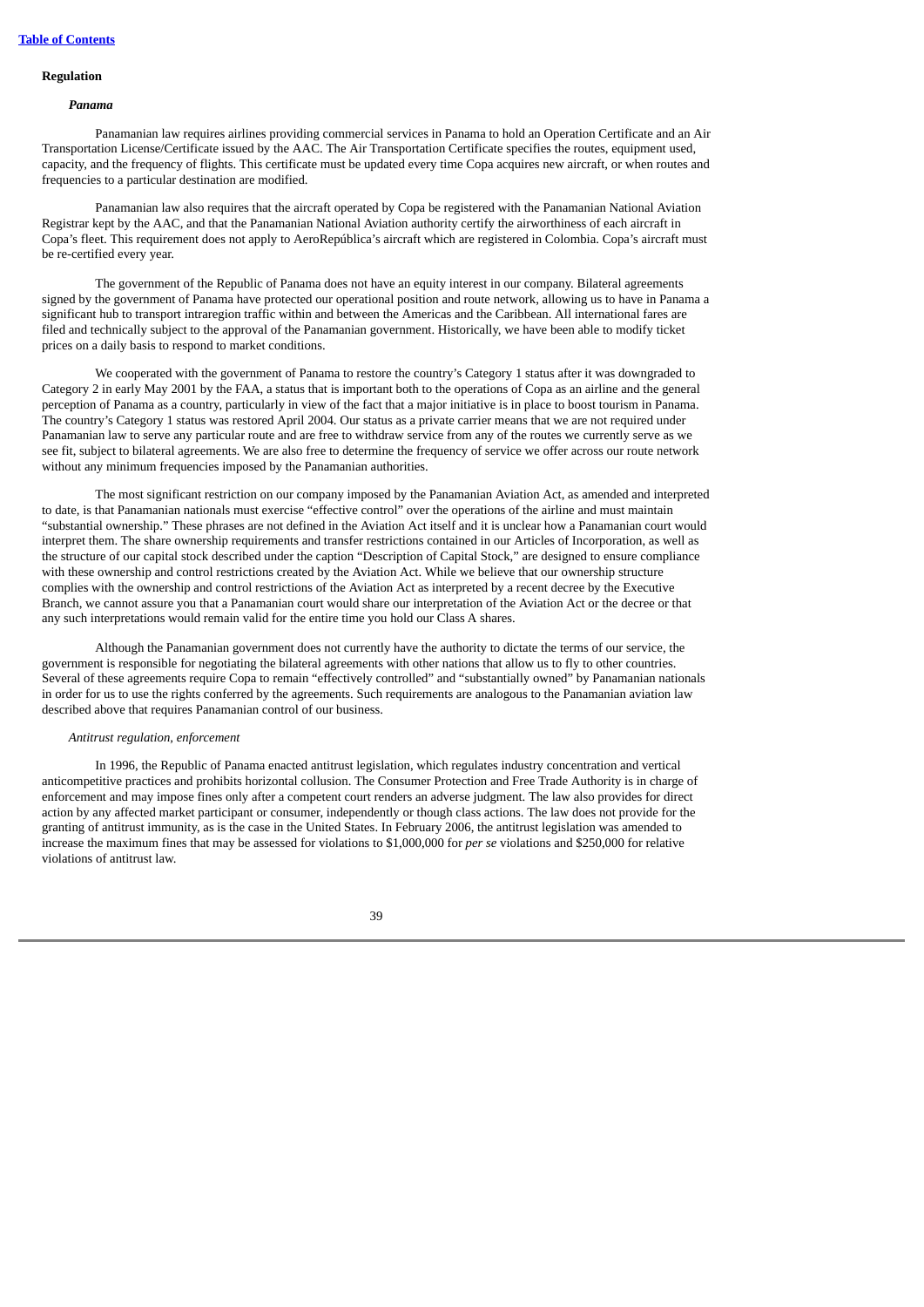### *Noise regulations effects*

Panama has adopted Annex 16 of the ICAO regulations and the noise abatement provisions of ICAO, through Book XIV of the Panamanian Civil Aviation Regulations (RAC). Thus, articles 227-229 of Book XIV of the RAC require aircraft registered in Panama to comply with at least Stage 2 noise requirements, and all aircraft registered for the first time with the Panamanian Civil Aviation Authority after January 1, 2003, to comply with Stage 3 noise restrictions. Currently, all the airplanes we operate or have on order meet the most stringent noise requirements established by both ICAO and the AAC.

### *Colombia*

The Colombian aviation market is heavily regulated by the Colombian Civil Aviation Administration, Unidad Especial Administrativa de Aeronáutica Civil, or Aeronautica Civil. Colombia is a Category 1 country under the FAA's IASA program. With respect to domestic aviation, airlines must present feasibility studies to secure specific route rights, and no airline may serve the city pairs with the most traffic unless that airline has at least five aircraft with their airworthiness certificates in force. In addition, Aeronautica Civil sets maximum fares for each route and a maximum number of competing airlines for each route based on the size of the city pairs served. Airlines in Colombia must also add a surcharge for fuel to their ticket prices. In addition, since November 2006, airlines have to charge an administrative fee ("Tarifa administrativa") for each ticket sold through airlines direct channels. Passengers in Colombia are also entitled by law to compensation in cases of delays in excess of four hours, over- bookings and cancellations. Currently, the San Andres, Bogotá, Cali, Cartagena and Barranquilla airports are under private management arrangements. Furthermore, the government is privatizing other airports in order to finance necessary expansion projects and increase the efficiency of operations, which may lead to increases in landing fees and facility rentals at those airports.

Colombia has open-skies agreements with Aruba and the Andean Pact (Comunidad Andina) nations of Bolivia, Ecuador and Peru. AeroRepública has been granted the use of 30 of the 56 available route rights for service by Colombian carriers between Colombia and Panama and, as a result, began scheduled service between the two countries in late 2005. In addition, AeroRepública was granted five extra bilateral frequencies per week to fly the Bucaramanga to Panama route. In November 2007 the Colombian civil aviation authorized AeroRepública to fly from Bogota to Miami (seven flights per week) and from Cali and/or Medellin to Miami (five times per week).

### *U.S.*

Operations to the United States by non-U.S. airlines, such as Copa, are subject to Title 49 of the U.S. Code, under which the DOT, the FAA and the TSA exercise regulatory authority. The U.S. Department of Justice also has jurisdiction over airline competition matters under the federal antitrust laws.

*Authorizations and Licenses.* The DOT has jurisdiction over international aviation with respect to the United States and related route authorities, subject to review by the President of the United States. The DOT also has jurisdiction with respect to unfair practices and methods of competition by airlines and related consumer protection matters. We are authorized by the DOT to engage in scheduled and charter air transportation services, including the transportation of persons, property (cargo) and mail, or combinations thereof, between points in Panama and points in the United States and beyond (via intermediate points in other countries). We hold the necessary authorizations from the DOT in the form of a foreign air carrier permit, an exemption authority and statements of authorization to conduct our current operations to and from the United States. The exemption authority was granted by the DOT in February 1998 and was due to expire in February 2000. However, the authority remains in effect by operation of law under the terms of the Administrative Procedure Act pending final DOT action on the application we filed to renew the authority on January 3, 2000. There can be no assurance that the DOT will grant the application. Our foreign air carrier permit has no expiration date.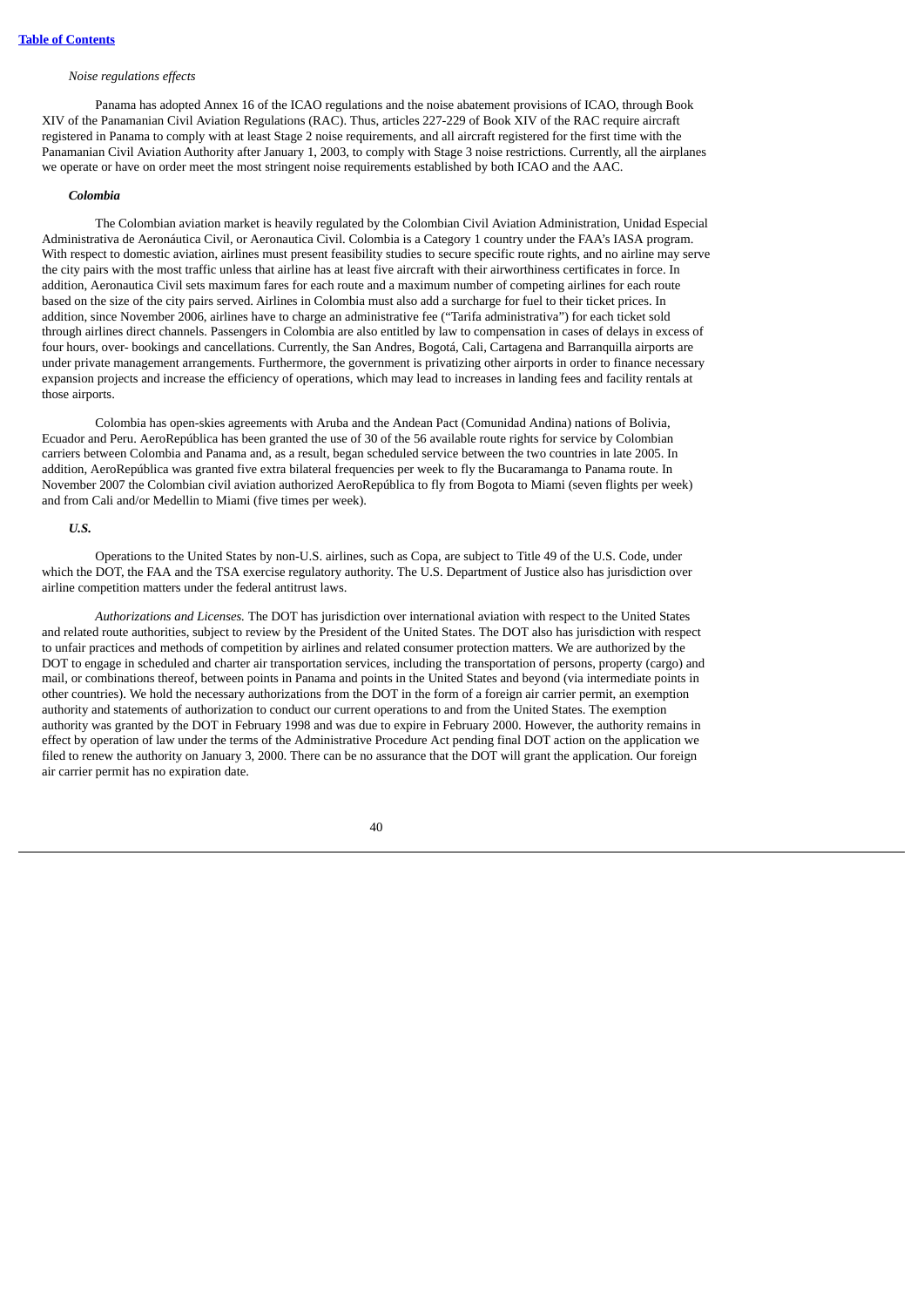Our operations to the United States are also subject to regulation by the FAA with respect to safety matters, including aircraft maintenance and operations, equipment, aircraft noise, ground facilities, dispatch, communications, personnel, training, weather observation, air traffic control and other matters affecting air safety. The FAA requires each foreign air carrier serving the United States to obtain operational specifications pursuant to Part 129 of its regulations and to meet operational criteria associated with operating specified equipment on approved international routes. We believe that we are in compliance in all material respects with all requirements necessary to maintain in good standing our operations specifications issued by the FAA. The FAA can amend, suspend, revoke or terminate those specifications, or can suspend temporarily or revoke permanently our authority if we fail to comply with the regulations, and can assess civil penalties for such failure. A modification, suspension or revocation of any of our DOT authorizations or FAA operating specifications could have a material adverse effect on our business. The FAA also conducts safety audits and has the power to impose fines and other sanctions for violations of airline safety regulations. We have not incurred any material fines related to operations.]

*Security.* On November 19, 2001, the U.S. Congress passed, and the President signed into law, the Aviation and Transportation Security Act, (the "Aviation Security Act"). This law federalized substantially all aspects of civil aviation security and created the TSA, an agency of the Department of Homeland Security, to which the security responsibilities previously held by the FAA were transitioned. The Aviation Security Act requires, among other things, the implementation of certain security measures by airlines and airports, such as the requirement that all passenger bags be screened for explosives. Funding for airline and airport security required under the Aviation Security Act is provided in part by a \$2.50 per segment passenger security fee for flights departing from the U.S., subject to a \$10 per roundtrip cap; however, airlines are responsible for costs incurred to meet security requirements beyond those provided by the TSA. There is no assurance this fee will not be raised in the future as the TSA's costs exceed the revenue it receives from these fees. Implementation of the requirements of the Aviation Security Act has resulted in increased costs for airlines and their passengers. Since the events of September 11, 2001, the U.S. Congress has mandated and the TSA has implemented numerous security procedures and requirements that have imposed and will continue to impose burdens on airlines, passengers and shippers.

*Passenger Facility Charges.* Most major U.S. airports impose passenger facility charges. The ability of airlines to contest increases in these charges is restricted by federal legislation, DOT regulations and judicial decisions. With certain exceptions, air carriers pass these charges on to passengers. However, our ability to pass through passenger facility charges to our customers is subject to various factors, including market conditions and competitive factors. The current cap on passenger facility charges is \$4.50 per segment, subject to an \$18 per roundtrip cap; however, there is legislation in Congress to raise the cap on passenger facility charges.

*Airport Access.* Two U.S. airports at which we operate, John F. Kennedy International Airport in New York ("JFK") and Reagan National Airport in Washington, D.C., have been designated by the FAA as "high density traffic airports". From time to time, operations at these airports have been subject to arrival and departure slot restrictions during certain periods of the day. Although slot restrictions at JFK were eliminated as of January 1, 2007, on January 15, 2008, the FAA issued an order limiting the number of scheduled flight operations at JFK during peak hours to address the over-scheduling, congestion and delays at JFK during 2007. The DOT also recently issued a notice of proposed amendment to its Airport Rates and Charges policy that would allow airports to establish non-weight based fees during peak hours in a effort to limit congestion. We cannot predict the outcome of this potential rule change on our costs or ability to operate in congested airports.

*Noise Restrictions.* Under the Airport Noise and Capacity Act of 1990, or ANCA, and related FAA regulations, aircraft that fly to the United States must comply with certain Stage 3 noise restrictions, which are currently the most stringent FAA operating noise requirements. All of our Copa aircraft meet the Stage 3 requirement.

*Other Regulation.* FAA regulations also require compliance with the Traffic Alert and Collision Avoidance System, approved airborne windshear warning system and aging aircraft regulations. Our fleet meets these requirements. In addition, all air carriers are subject to certain provisions of the Communications Act of 1934, because of their extensive use of radio and other communication facilities, and are required to obtain an aeronautical radio license from the Federal Communications Commission (FCC). To the extent we are subject to FCC requirements, we have taken and will continue to take all necessary steps to comply with those requirements. Additional U.S. laws and regulations have been proposed from time to time that could significantly increase the cost of airline operations by imposing additional requirements or restrictions on airlines. There can be no assurance that laws and regulations currently enacted or enacted in the future will not adversely affect our ability to maintain our current level of operating results.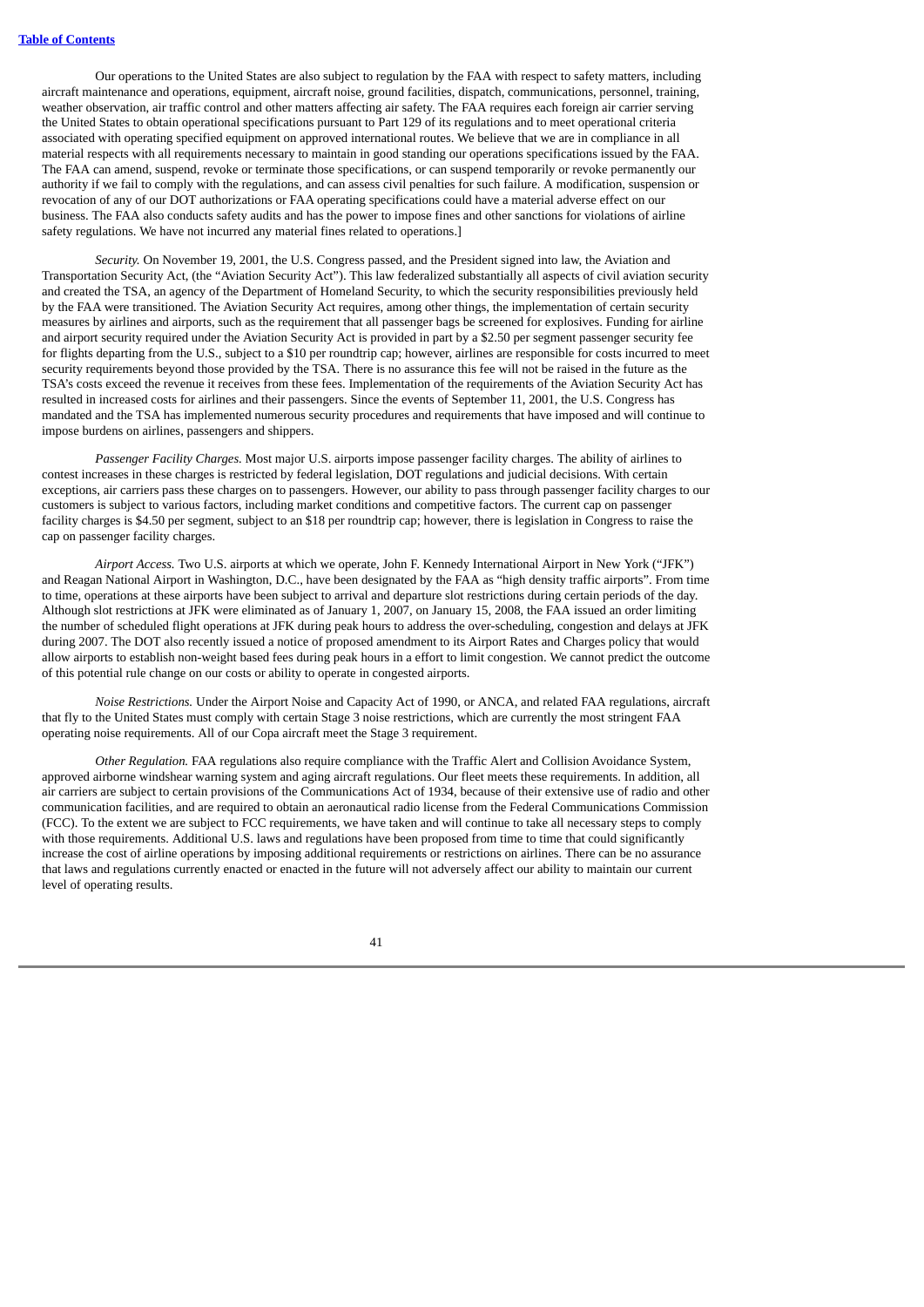### *Other Jurisdictions*

We are also subject to regulation by the aviation regulatory bodies which set standards and enforce national aviation legislation in each of the jurisdictions to which we fly. These regulators may have the power to set fares, enforce environmental and safety standards, levy fines, restrict operations within their respective jurisdictions or any other powers associated with aviation regulation. We cannot predict how these various regulatory bodies will perform in the future and the evolving standards enforced by any of them could have a material adverse effect on our operations.

# **C. Organizational Structure**

The following is an organizational chart showing Copa Holdings and its principal subsidiaries.



\* Includes ownership by us held through wholly-owned holding companies organized in the British Virgin Islands.

Copa is our principal airline operating subsidiary that operates out of our hub in Panama and provides passenger service in North, South and Central America and the Caribbean. AeroRepública S.A. is our operating subsidiary that is primarily engaged in domestic air travel within Colombia. Oval Financial Leasing, Ltd. controls the special purpose vehicles that have a beneficial interest in the majority of our aircraft.

# **D. Property, Plants and Equipment**

# *Headquarters*

In 2005, we moved into a newly built headquarters building located six miles away from Tocumen International Airport. We have leased five floors consisting of approximately 104,000 square feet of the building from Desarollo Inmobiliario del Este, S.A., an entity controlled by the same group of investors that controls CIASA, under a 10-year lease at a rate of \$106,000 per month during the first three years, \$110,000 per month from year 4 to year 6, \$113,000 from year 7 to year 9 and \$116,000 per month in year 10, which we believe to be a market rate. During the fourth quarter of 2006, we sold our previous headquarters building in Panama City to a third party.

### *Other property*

At Tocumen International Airport, we lease a maintenance hangar, operations offices in the terminal, counter space, parking spaces and other operational properties from the entity that manages the airport. We pay approximately \$82,000 per month for this leased property. Around Panama City, we also lease various office spaces, parking spaces and other properties from a variety of lessors, for which we pay approximately \$8,000 per month in the aggregate.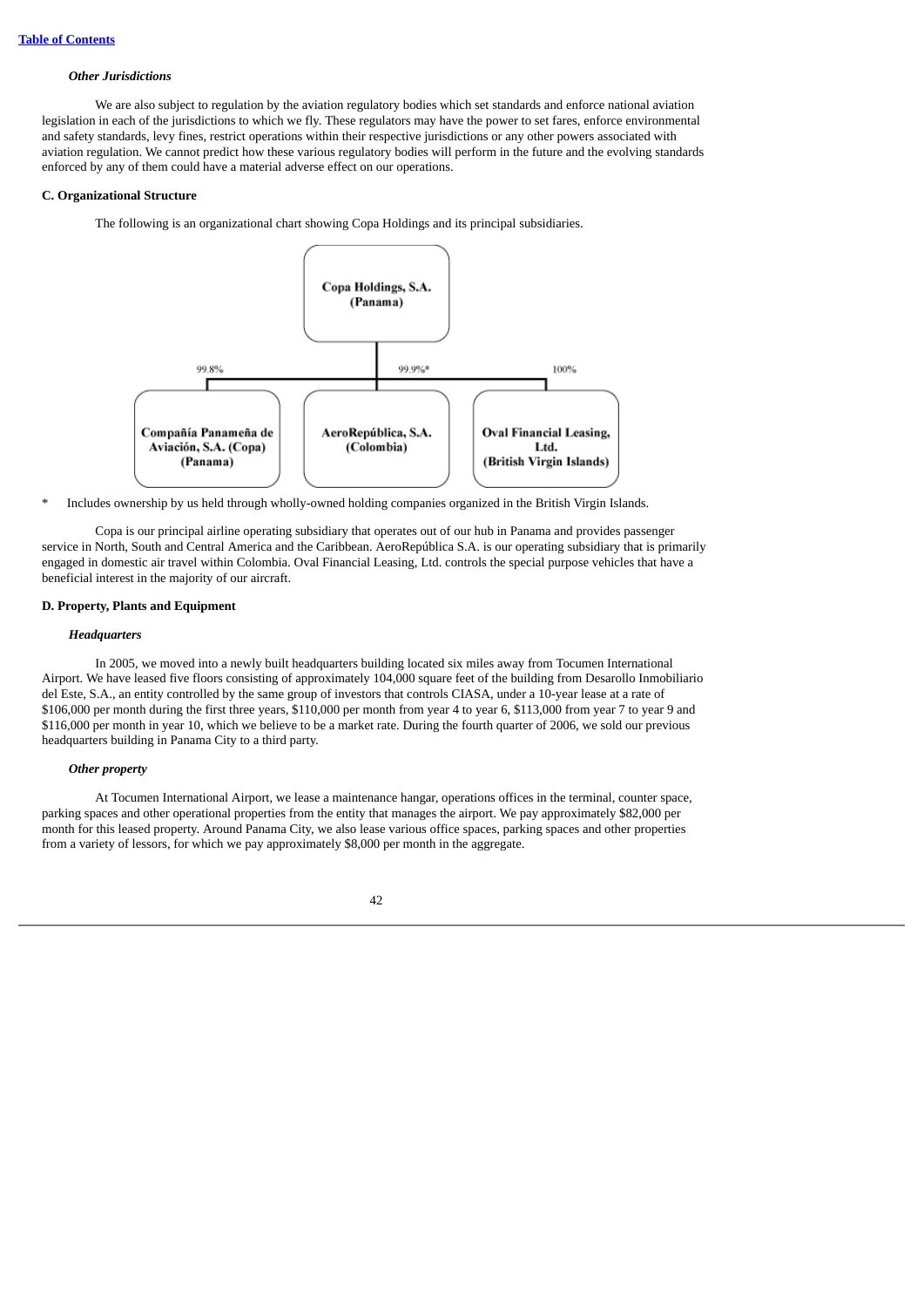In each of our destination cities, we also lease space at the airport for check-in, reservations and airport ticket office sales, and we lease space for CTOs in more than 34 of those cities.

#### *AeroRepública*

AeroRepública leases most of its airport and city ticket offices. Owned properties include one city ticket office, a warehouse close to the airport and one floor in a high-rise building in downtown Bogota.

#### **Item 4A. Unresolved Staff Comments**

None.

# **Item 5. Operating and Financial Review and Prospects**

# **A. Operating Results**

You should read the following discussion in conjunction with our consolidated financial statements and the related *notes and the other financial information included elsewhere in this annual report.*

We are a leading Latin American provider of airline passenger and cargo service through our two principal operating subsidiaries, Copa and AeroRepública. Copa operates from its strategically located position in the Republic of Panama, and AeroRepública provides service primarily within Colombia complemented by international flights from various cities in Colombia to Panama's Tocumen International Airport. We currently operate a fleet of 50 aircraft, 26 Boeing 737-Next Generation aircraft, 18 Embraer 190 aircraft and six MD-80 aircraft. We currently have firm orders, including purchase and lease commitments, for ten Boeing 737-Next Generation and eight Embraer 190s, and purchase rights and options for up eight additional Boeing 737-Next Generation and 22 additional Embraer 190s.

Copa currently offers approximately 125 daily scheduled flights among 40 destinations in 21 countries in North, Central and South America and the Caribbean from its Panama City hub. Copa provides passengers with access to flights to more than 120 other destinations through codeshare arrangements with Continental pursuant to which each airline places its name and flight designation code on the other's flights. Through its Panama City hub, Copa is able to consolidate passenger traffic from multiple points to serve each destination effectively.

Copa operates a modern fleet of 26 Boeing 737-Next Generation aircraft and 11 Embraer 190 aircraft with an average age of approximately 3.7 years as of December 31, 2007. To meet its growing capacity requirements, Copa has firm orders, including purchase and lease commitments, to accept delivery of 14 additional aircraft through 2012 and has purchase rights and options that, if exercised, would allow it to accept delivery of up to 22 additional aircraft through 2013. Copa's firm orders are for ten additional Boeing 737-Next Generation aircraft and four additional Embraer 190s, and its purchase rights and options are for up to eight Boeing 737-Next Generation aircraft and up to 14 Embraer 190s.

Copa started its strategic alliance with Continental in 1998. Since then, it has conducted joint marketing and codesharing arrangements, and participated in the award-winning OnePass frequent flyer loyalty program globally and on a cobranded basis in Latin America. We believe that Copa's co-branding and joint marketing activities with Continental have enhanced its brand in Latin America, and that the relationship with Continental has afforded it cost-related benefits, such as improving purchasing power in negotiations with aircraft vendors and insurers. Copa's alliance and related services agreements with Continental are in effect until 2015.

During the second quarter of 2005, we purchased AeroRepública, a Colombian air carrier that was the second-largest domestic carrier in Colombia in terms of number of passengers carried in 2006, providing predominantly point-to-point service among 12 cities in Colombia and to Panama City. AeroRepública currently operates a fleet of seven Embraer 190 and six MD-80s. As part of its fleet modernization and expansion plan, AeroRepública has firm orders, including purchase and lease commitments, to accept delivery of four Embraer 190 aircraft through the end of 2009 and options to purchase up to eight additional Embraer 190 aircraft through 2011.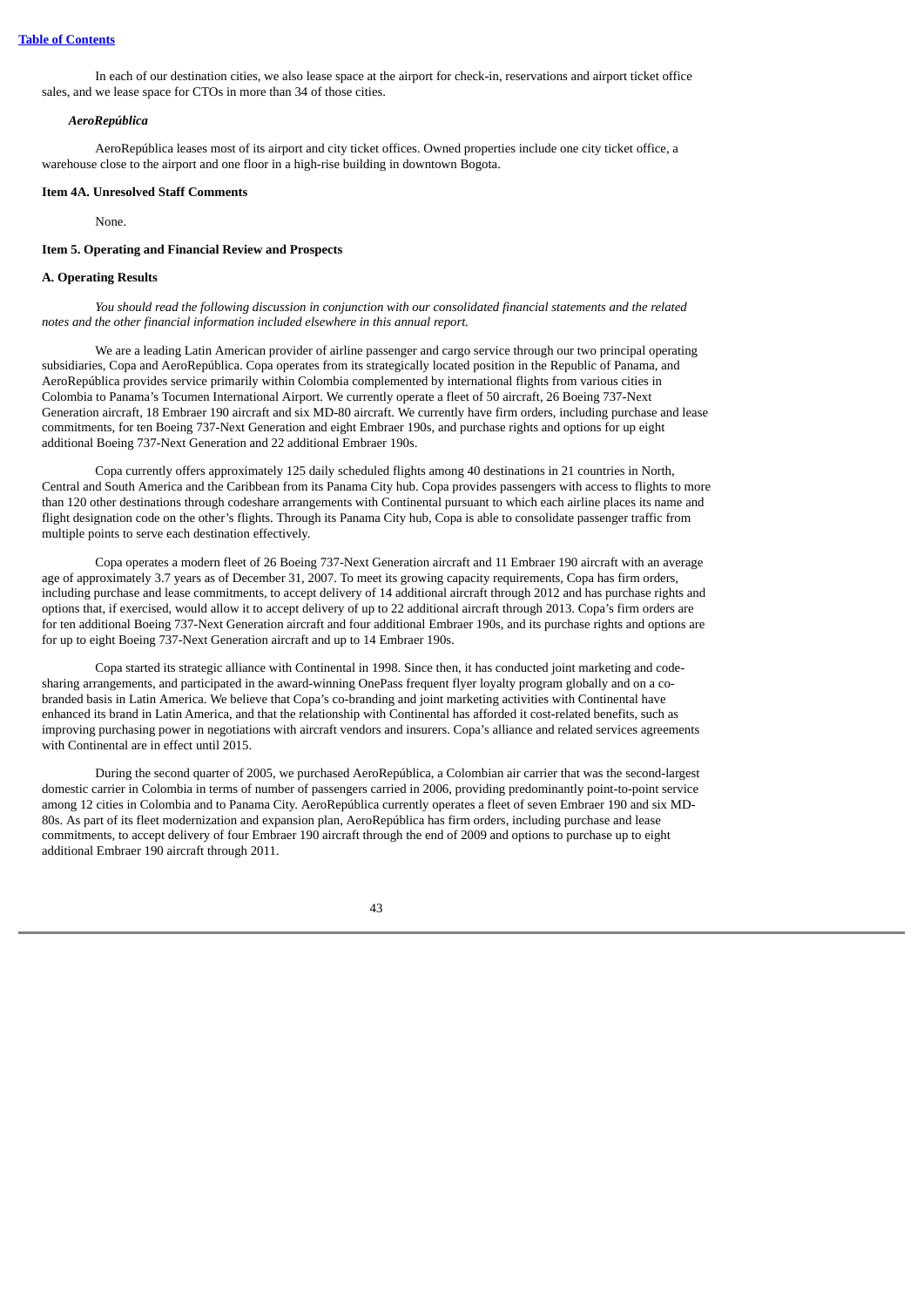Fuel is our single largest operating expense and, as a result, our results of operations are likely to continue to be materially affected by the cost of fuel as compared with prior periods. Prices for jet fuel have risen significantly in 2007 and remained at historically high levels. From 2003 to 2007, the average price of West Texas Intermediate crude oil, a benchmark widely used for crude oil prices that is measured in barrels and quoted in U.S. dollars, increased by 134% from \$30.99 per barrel to \$72.44 per barrel. To date, we have managed to offset some of the increases in fuel prices with higher load factors, fuel surcharges and fare increases. In addition, our relative young, winglet-equipped fleet also helps us mitigate the impact of higher fuel prices. We have hedged approximately 14% of our anticipated fuel needs for 2008 and approximately 3% of our projected fuel consumption for the first quarter of 2009. We will continue to evaluate various hedging strategies, and we may enter into additional hedging agreements in the future.

*Our 2005 acquisition of AeroRepública has affected the comparability of our recent results of operations.*

On April 22, 2005 we acquired an initial 85.6% equity ownership interest in AeroRepública which was followed by subsequent acquisitions increasing our total ownership interest in AeroRepública to 99.9% as of December 31, 2007. According to the Colombian Civil Aviation Administration, *Unidad Especial Administrativa de Aeronáutica Civil*, in 2007 AeroRepública was the second-largest domestic carrier in Colombia in terms of number of passengers carried, providing service among 12 cities in Colombia and to Panama City with a point-to-point route network.

We began to consolidate AeroRepública's results of operations in our consolidated financial statements beginning April 22, 2005. We report AeroRepública's operations as a separate segment in our financial statements and the related notes. See Note 18 to our audited financial statements included elsewhere in this annual report for segment data for AeroRepública for the year ended December 31, 2007. As a result of this acquisition and our consolidation of AeroRepública's results as of April 22, 2005, our financial information prior to and after the acquisition is not comparable.

#### *Regional Economic Environment*

Our historical financial results have been, and we expect them to continue to be, materially affected by the general level of economic activity and growth of per capita disposable income in North, South and Central America and the Caribbean (drivers of our passenger revenue) and the volume of trade between countries in the region (the principal driver of our cargo revenue).

According to data from *The Preliminary Overview of the Economies of Latin America and the Caribbean*, an annual United Nations publication prepared by the Economic Development Division, the economy of Latin America (including the Caribbean) grew by approximately 5.6% in both 2007 and 2006, while the region's per capita gross domestic product is estimated to have risen by approximately 4.2% in 2007. In recent years, the Panamanian economy has closely tracked the Latin American economy as a whole. In 2007, however, the Panamanian economy grew in real terms by approximately 8.5% (versus 8.1% in 2006), according to the International Monetary Fund's estimates, and significantly exceeded the growth rate of the region. Inflation in Panama rose approximately 3.8% in 2007 (versus 2.5% in 2006). Additionally, the Colombian economy has experienced relatively stable growth. According to the International Monetary Fund estimates, the Colombian gross domestic product grew by approximately 4.7% in 2005, 6.8% 2006 and 6.6% in 2007, with inflation (as indicated by the consumer price index) rising by approximately 5.0% in 2005, 4.3% in 2006 and 5.5% in 2007.

#### *Revenues*

We derive our revenues primarily from passenger transportation which represents approximately 94% of our revenues, with approximately 6% derived from cargo and other revenues.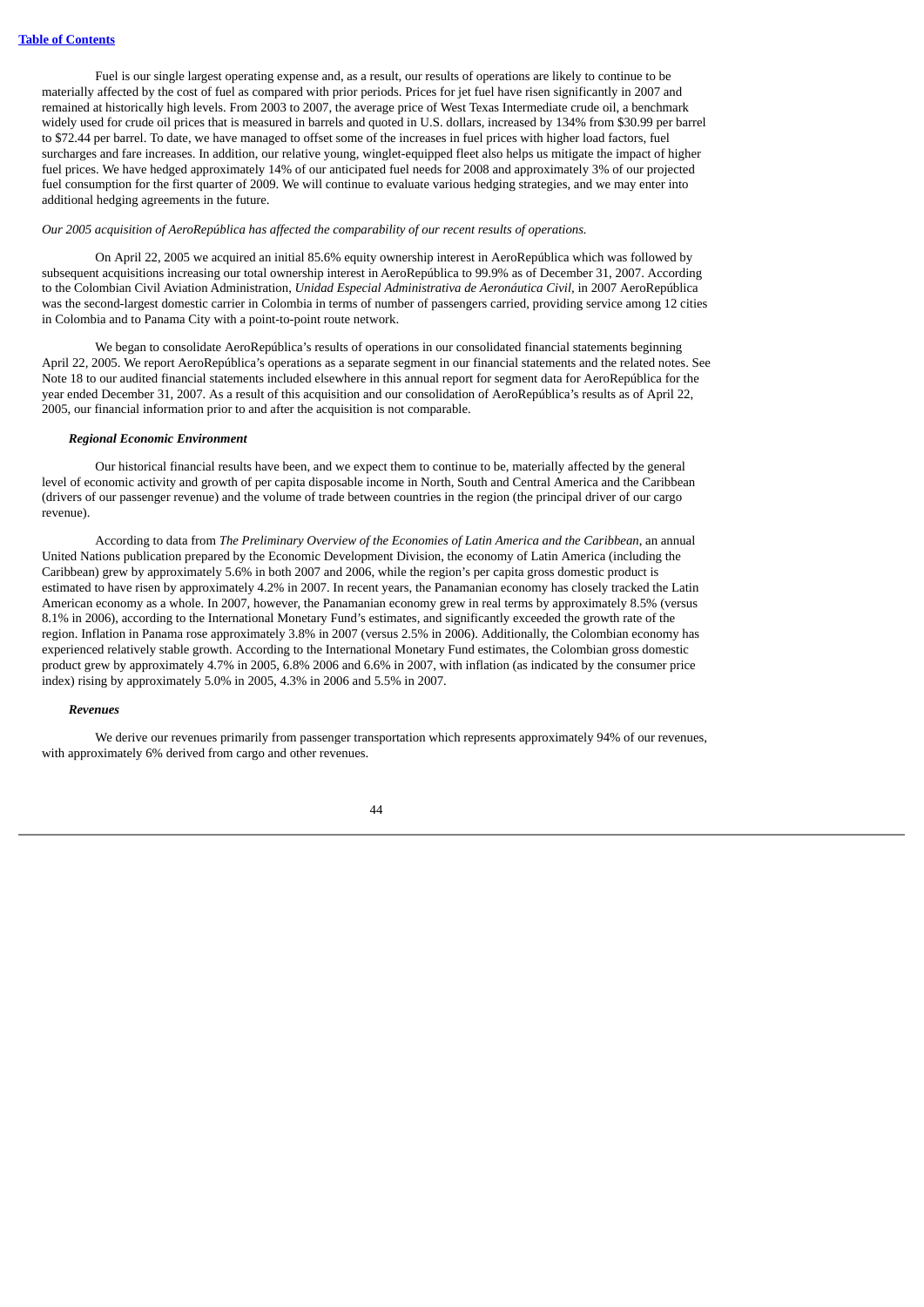We recognize passenger revenue when transportation is provided and when unused tickets expire. Passenger revenues reflect the capacity of our aircraft on the routes we fly, load factor and yield. Our capacity is measured in terms of available seat miles (ASMs) which represents the number of seats available on our aircraft multiplied by the number of miles the seats are flown. Our usage is measured in terms of revenue passenger miles (RPMs) which is the number of revenue passengers multiplied by the miles these passengers fly. Load factor, or the percentage of our capacity that is actually used by paying customers, is calculated by dividing RPMs by ASMs. Yield is the average amount that one passenger pays to fly one mile. We use a combination of approaches, taking into account yields, flight load factors and effects on load factors of connecting traffic, depending on the characteristics of the markets served, to arrive at a strategy for achieving the best possible revenue per available seat mile, balancing the average fare charged against the corresponding effect on our load factors.

We recognize cargo revenue when transportation is provided. Our other revenue consists primarily of excess baggage charges, ticket change fees and charter flights.

Overall demand for our passenger and cargo services is highly dependent on the regional economic environment in which we operate, including the GDP of the countries we serve and the disposable income of the residents of those countries. We believe that approximately 50% of our passengers travel at least in part for business reasons, and the growth of intraregional trade greatly affects that portion of our business. The remaining 50% of our passengers are tourists or travelers visiting friends and family.

The following table sets forth our capacity, load factor and yields for the periods indicated.

|                                                 | <b>Year Ended December 31,</b> |         |         |  |  |
|-------------------------------------------------|--------------------------------|---------|---------|--|--|
|                                                 | 2005                           | 2006    | 2007    |  |  |
| Copa Segment                                    |                                |         |         |  |  |
| Capacity (in available seat miles, in millions) | 4.408.8                        | 5.239.1 | 6.297.9 |  |  |
| Load factor                                     | 73.4%                          | 77.8%   | 78.4%   |  |  |
| Yield (in cents)                                | 14.41                          | 15.49   | 15.33   |  |  |
| AeroRepública Segment(1)                        |                                |         |         |  |  |
| Capacity (in available seat miles, in millions) | 950.5                          | 1.627.1 | 1.620.4 |  |  |
| Load factor                                     | 62.0%                          | 57.9%   | 57.2%   |  |  |
| Yield (in cents) $(2)$                          | 16.53                          | 17.79   | 22.74   |  |  |

#### (1) Since April 22, 2005.

(2) AeroRepública has not historically distinguished between revenue passengers and non-revenue passengers. While we are implementing systems at AeroRepública to record that information, revenue passenger information and other statistics derived from revenue passenger data for the year ended December 31, 2005 has been derived from estimates that we believe to be materially accurate.

# *Seasonality*

Generally, our revenues from and profitability of our flights peak during the northern hemisphere's summer season in July and August and again during the December and January holiday season. Given our high proportion of fixed costs, this seasonality is likely to cause our results of operations to vary from quarter to quarter.

### *Operating Expenses*

The main components of our operating expenses are aircraft fuel, salaries and benefits, passenger servicing, commissions, aircraft maintenance, reservations and sales and aircraft rent. A common measure of per unit costs in the airline industry is cost per available seat mile (CASM), which is generally defined as operating expenses divided by ASMs.

*Aircraft fuel.* The price we pay for aircraft fuel varies significantly from country to country primarily due to local taxes. While we purchase aircraft fuel at all the airports to which we fly, we attempt to negotiate fueling contracts with companies that have a multinational presence in order to benefit from volume purchases. During 2007, as a result of the location of its hub, Copa purchased approximately 58% of its aircraft fuel in Panama, where it was able to obtain better prices due to volume discounts. Copa has over eleven suppliers of aircraft fuel across its network. In some cases we tanker fuel in order to minimize our cost by fueling in airports where fuel prices are lowest. Our aircraft fuel expenses are variable and fluctuate based on global oil prices.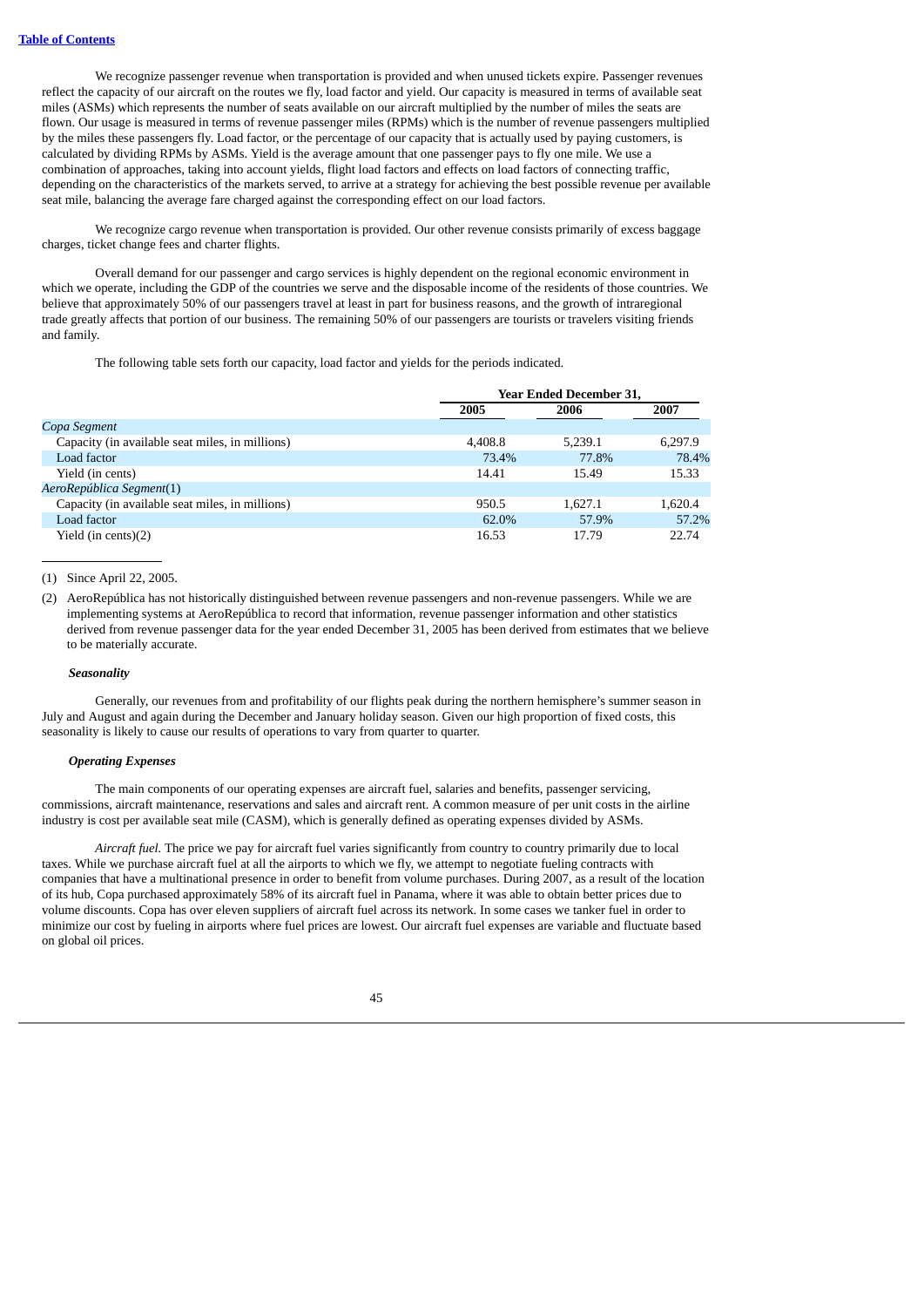From 2003 to 2007, the average price of West Texas Intermediate crude oil, a benchmark widely used for crude oil prices that is measured in barrels and quoted in U.S. dollars, increased by 134% from \$30.99 per barrel to \$72.44 per barrel. To date, we have managed to offset some of the increases in fuel prices with higher load factors, fuel surcharges and fare increases. In addition, our relative young, winglet-equipped fleet also helps us mitigate the impact of higher fuel prices. Historically, we have not hedged a significant portion of our fuel costs. We have entered into hedging agreements with respect to approximately 14% of our projected fuel needs for 2008 and 3% of our fuel needs for the first quarter of 2009.

|                                           | <b>Aircraft Fuel Data</b> |        |    |        |    |        |                |        |               |        |
|-------------------------------------------|---------------------------|--------|----|--------|----|--------|----------------|--------|---------------|--------|
|                                           |                           | 2003   |    | 2004   |    | 2005   |                | 2006   |               | 2007   |
| Copa Segment                              |                           |        |    |        |    |        |                |        |               |        |
| Average price per gallon of jet fuel into |                           |        |    |        |    |        |                |        |               |        |
| plane (excluding hedge) (in U.S. dollars) | \$                        | 1.01   | \$ | 1.32   | \$ | 1.87   | \$             | 2.10   | S             | 2.29   |
| Gallons consumed (in thousands)           |                           | 48,444 |    | 50.833 |    | 58.924 |                | 70,770 |               | 85,463 |
| Available seat miles (in millions)        |                           | 3,226  |    | 3.639  |    | 4.409  |                | 5.239  |               | 6,298  |
| Gallons per ASM (in hundredths)           |                           | 1.50   |    | 1.40   |    | 1.34   |                | 1.35   |               | 1.36   |
| AeroRepública(1)                          |                           |        |    |        |    |        |                |        |               |        |
| Average price per gallon of jet fuel into |                           |        |    |        |    |        |                |        |               |        |
| plane (excluding hedge) (in U.S. dollars) |                           |        |    |        | \$ | 2.12   | $\mathfrak{F}$ | 2.24   | <sup>\$</sup> | 2.43   |
| Gallons consumed (in thousands)           |                           |        |    |        |    | 17.887 |                | 28.321 |               | 26,984 |
| Available seat miles (in millions)        |                           |        |    |        |    | 950    |                | 1.627  |               | 1,620  |
| Gallons per ASM (in hundredths)           |                           |        |    |        |    | 1.88   |                | 1.74   |               | 1.67   |

# (1) Since April 22, 2005.

*Salaries and benefits.* Salaries and benefits expenses have historically increased at the rate of inflation and by the growth in the number of our employees. In some cases, we have adjusted salaries of our employees to correspond to changes in the cost of living in the countries where these employees work. We do not increase salaries based on seniority.

*Passenger servicing expenses.* Our passenger servicing expenses consist of expenses for liability insurance, baggage handling, catering, in-flight entertainment and other costs related to aircraft and airport services. These expenses are generally directly related to the number of passengers we carry or the number of flights we operate.

*Commissions.* Our commission expenses consist primarily of payments for ticket sales made by travel agents and commissions paid to credit card companies. Travel agents receive base commissions, not including back-end incentive programs, ranging from 0% to 9% depending on the country. During the last few years we have reduced our commission expense per available seat mile as a result of an industry-wide trend of paying lower commissions to travel agencies and by increasing the proportion of our sales made through direct channels. We expect this trend to continue as more of our customers become accustomed to purchasing through call centers and through the internet. While increasing direct sales may increase the commissions we pay to credit card companies, we expect that the savings from the corresponding reduction in travel agency commissions will more than offset this increase. In recent years, base commissions paid to travel agents have decreased significantly. At the same time, we have encouraged travel agencies to move from standard base commissions to incentive compensation based on sales volume and fare types.

*Maintenance, material and repair expenses.* Our maintenance, material and repair expenses consist of aircraft repair and charges related to light and heavy maintenance of our aircraft, including maintenance materials. Maintenance and repair expenses, including overhaul of aircraft components, are charged to operating expenses as incurred. With an average age of only 3.7 years as of December 31, 2007, our Copa fleet requires a low level of maintenance compared to the older fleets of some of our competitors. We also currently incur lower maintenance expenses on our Boeing and Embraer aircraft because a significant number of our aircraft parts remain under multi-year warranties. As the age of our fleet increases and when our warranties expire, our maintenance expenses will increase. We only conduct line maintenance internally and outsource heavy maintenance to independent third party contractors. In 2003, we negotiated with GE Engine Services a maintenance cost per hour program for the repair and maintenance of our CFM-56 engines which power our Boeing 737 Next Generation fleet. Our engine maintenance costs are also aided by the sea-level elevation of our hub and the use of winglets which allow us to operate the engines on our Boeing 737-700s with lower thrust, thus putting less strain on the engines.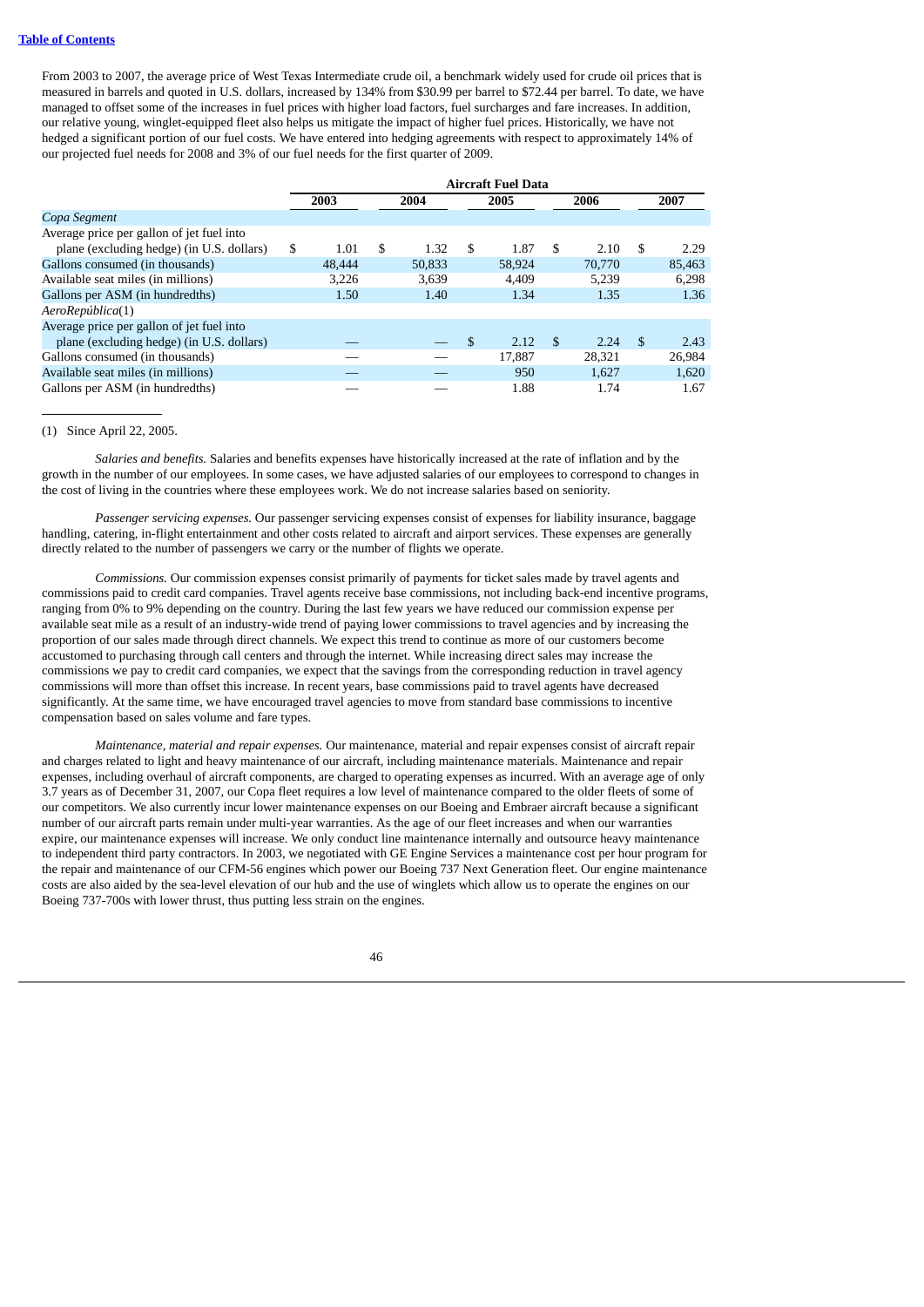Line maintenance for AeroRepública's MD-80s and Embraer fleet is performed by AeroRepública's in-house maintenance staff. Heavy maintenance for the MD-80s is performed by FAA-certified third-party aviation maintenance companies. The average age of AeroRepública's fleet as of December 31, 2007 was 7.4 years.

*Aircraft rent.* Our aircraft rental expenses are generally fixed by the terms of our operating lease agreements. Currently, six of Copa's operating leases have fixed rates which are not subject to fluctuations in interest rates and the seventh is tied to LIBOR. All of AeroRepública's operating leases have fixed rates which are not subject to fluctuations in interest rates. Our aircraft rent expense also includes rental payments related to our wet-leasing of freighter aircraft to supplement our cargo operations.

*Reservations and sales expenses.* Our reservations and sales expenses arise primarily from payments to global distribution systems, such as Amadeus and Sabre, that list our flight offerings on reservation systems around the world. These reservation systems tend to raise their rates periodically, but we expect that if we are successful in encouraging our customers to purchase tickets through our direct sales channels, these costs will decrease as a percentage of our operating costs. A portion of our reservations and sales expense is also comprised of our licensing payments for the SHARES reservation and check-in management software we use, which is not expected to change significantly from period to period.

*Flight operations* and *landing fees and other rentals* are generally directly related to the number of flights we operate.

*Other* includes publicity and promotion expenses, expenses related to our cargo operations, technology related initiatives and miscellaneous other expenses.

#### *Taxes*

We are subject to income tax in Panama based on the principle of territoriality. Beginning in 2004, we adopted an alternate method of calculating tax in Panama. Based on Article 121 of Executive Decree 170 of 1993, as amended in 1996, income for international transportation companies is calculated based on a territoriality method that determines gross revenues earned in Panama by applying the percentage of miles flown within the Panamanian territory against total revenues. Under this method, loss carry-forwards cannot be applied to offset tax liability. Prior to 2004, our Panamanian taxable income was estimated using revenues from passengers originating in or destined for Panama which typically resulted in losses for purposes of Panamanian corporate income tax. Dividends from our Panamanian subsidiaries, including Copa, are separately subject to a ten percent tax if such dividends can be shown to be derived from Panamanian income that has not been otherwise taxed.

AeroRepública's taxes are based on Colombian income tax legislation, which calculates tax based on the higher of the "ordinary" and "presumptive" income. "Ordinary" income is defined as the company's operating results under Colombian GAAP and "presumptive" income is defined as 3% of net assets under Colombian GAAP.

We are also subject to local tax regulations in each of the other jurisdictions where we operate, the great majority of which are related to the taxation of our income. In some of the countries to which we fly, we do not pay any income taxes because we do not generate income under the laws of those countries either because they do not have income tax or due to treaties or other arrangements those countries have with Panama. In the remaining countries, we pay income tax at a rate ranging from 25% to 34% of our income attributable to those countries. Different countries calculate our income in different ways, but they are typically derived from our sales in the applicable country multiplied by our net margin or by a presumed net margin set by the relevant tax legislation. The determination of our taxable income in several countries is based on a combination of revenues sourced to each particular country and the allocation of expenses to that particular country. The methodology for multinational transportation company sourcing of revenue and expense is not always specifically prescribed in the relevant tax regulations, and therefore is subject to interpretation by both ourselves and the respective tax authorities. Additionally, in some countries, the applicability of certain regulations governing non-income taxes and the determination of our filing status are also subject to interpretation. We cannot estimate the amount, if any, of the potential tax liabilities that might result if the allocations, interpretations and filing positions we use in preparing our income tax returns were challenged by the tax authorities of one or more countries. It is possible that we may become subject to tax in jurisdictions in which, for prior years, we had not been subject to tax and that, in the future, we may become subject to increased taxes in the countries to which we fly.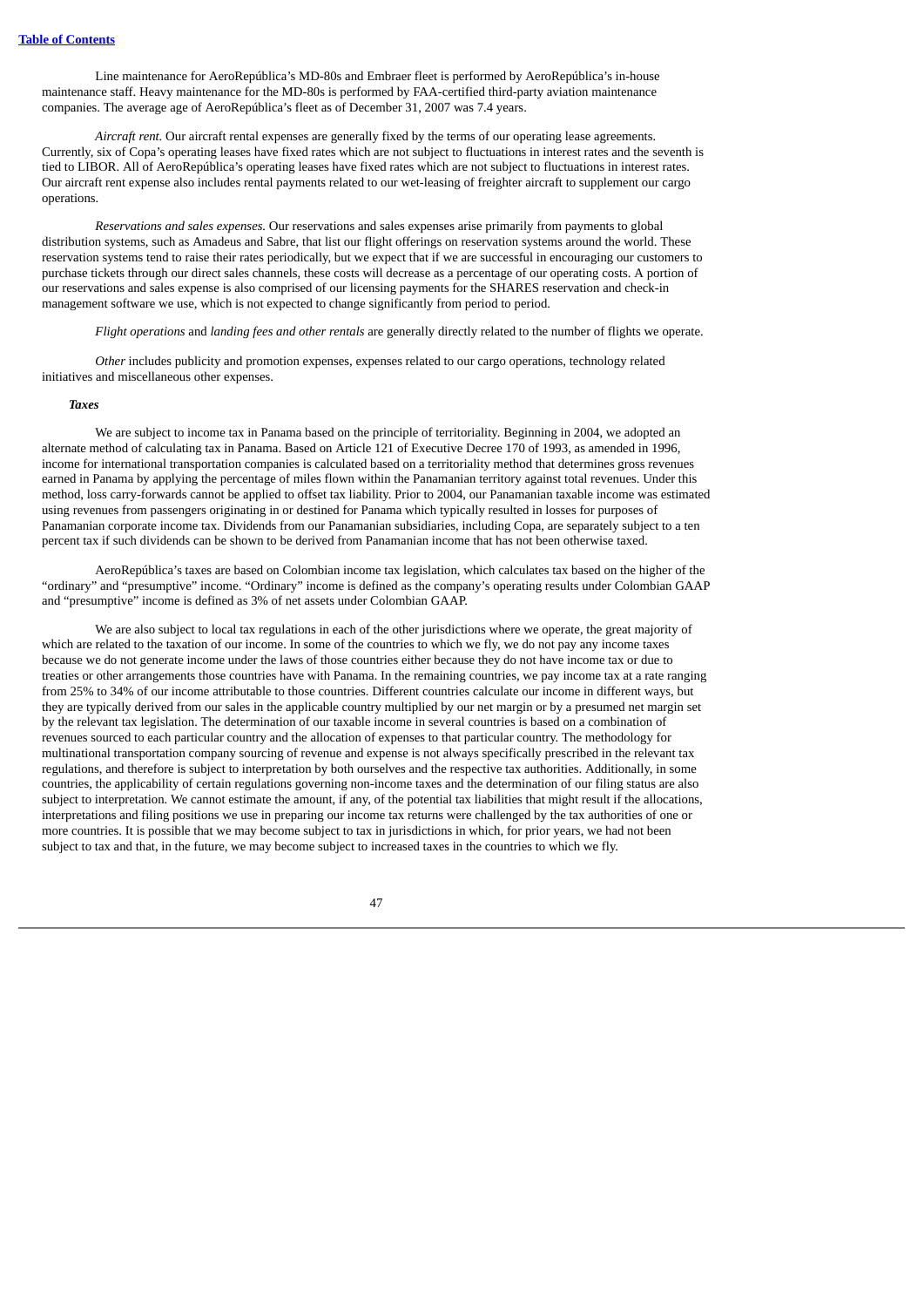Under a reciprocal exemption confirmed by a bilateral agreement between Panama and the United States, we are exempt from the U.S. source transportation income tax derived from the international operation of aircraft.

We paid taxes totaling approximately \$7.4 million in 2005, \$11.3 million in 2006 and \$16.6 million in 2007.

### **Critical Accounting Policies and Estimates**

The preparation of our consolidated financial statements in conformity with U.S. GAAP requires our management to adopt accounting policies and make estimates and judgments to develop amounts reported in our consolidated financial statements and related notes. We strive to maintain a process to review the application of our accounting policies and to evaluate the appropriateness of the estimates required for the preparation of our consolidated financial statements. We believe that our estimates and judgments are reasonable; however, actual results and the timing of recognition of such amounts could differ from those estimates. In addition, estimates routinely require adjustments based on changing circumstances and the receipt of new or better information.

Critical accounting policies and estimates are defined as those that are reflective of significant judgments and uncertainties and potentially result in materially different results under different assumptions and conditions. For a discussion of these and other accounting policies, see Note 1 to our annual consolidated financial statements.

*Revenue recognition.* Passenger revenue is recognized when transportation is provided rather than when a ticket is sold. The amount of passenger ticket sales not yet recognized as revenue is reflected in the "Air traffic liability" line on our consolidated balance sheet. Fares for tickets that have expired and/or are more than one year old are recognized as passenger revenue upon expiration.

Cargo and mail services revenue are recognized when we provide the shipping services and thereby complete the earning process. Other revenue is primarily comprised of excess baggage charges, commissions earned on tickets sold for flights on other airlines and charter flights and is recognized when transportation or service is provided.

*Frequent flyer program.* We participate in Continental's frequent flyer program "OnePass," through which our passengers receive all the benefits and privileges offered by the OnePass program. Continental is responsible for the administration of the OnePass program. Under the terms of our frequent flyer agreement with Continental, OnePass members receive OnePass frequent flyer mileage credits for travel on Copa and AeroRepública, and we pay Continental a per mile rate for each mileage credit granted by Continental, at which point we have no further obligation. The amounts due to Continental under this agreement are expensed by us as the mileage credits are earned.

*Goodwill and indefinite-lived purchased intangible assets.* In accordance with SFAS No. 142, "Goodwill and Other Intangible Assets", we perform impairment testing of goodwill separately from impairment testing of indefinite-lived intangibles. We test goodwill for impairment, at least annually, by comparing the book value to the fair value at the reporting segment level and individually test indefinite-lived intangibles, at least annually, by comparing the individual book values to fair values. Considerable management judgment is necessary to evaluate the impact of operating and macroeconomic changes and to estimate future cash flows to measure fair value. Assumptions used in our impairment evaluations are consistent with internal projections and operating plans. We did not recognize any impairment charges for goodwill or intangibles assets during the years presented. All of our goodwill and indefinite-lived intangible are allocated in the AeroRepública segment and are tested annually for impairment. For the years ended December 2007 and 2006, amounts of goodwill and intangible assets have changed due to exchange effect.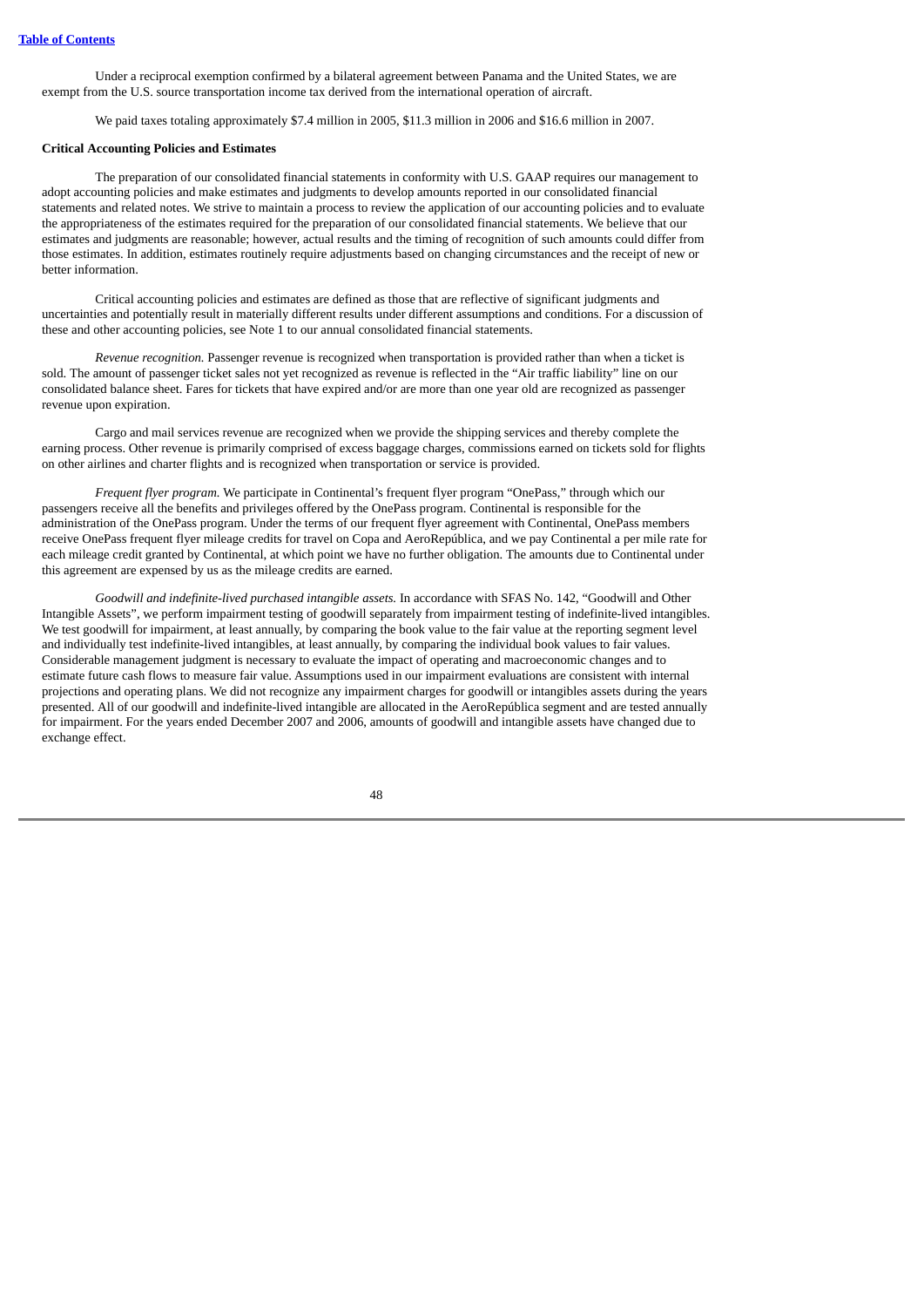*Derivative instruments used for aircraft fuel.* We periodically enter into crude oil call options, jet fuel zero cost collars, and jet fuel swap contracts to provide for short to mid-term hedge protection (generally three to eighteen months) against sudden and significant increases in jet fuel prices, while simultaneously ensuring that we are not competitively disadvantaged in the event of a substantial decrease in the price of jet fuel. We do not hold or issue derivative financial instruments for trading purposes. Derivative contracts signed during 2006 were accounted for as cash flow hedges for financial reporting purposes. They are recorded at fair value with changes reflected in prepayments and other current assets or other current liabilities in the accompanying Consolidated Balance Sheets with the offset to "Accumulated other comprehensive loss," net of hedge ineffectiveness. Hedge ineffectiveness included in "Other non-operating income (expense)" in the accompanying Consolidated Statement of Income was a gain of \$0.7 million and a loss of \$0.7 million in 2007 and 2006, respectively. Our losses related to fuel hedging instruments included in aircraft fuel in our Consolidated Statement of Income was \$19 thousand and \$3.1 million in 2007 and 2006, respectively. The fair value of derivative contracts amounted to a gain of \$7.0 million in 2007 and was recorded in "Other current assets" and a loss of \$6.1 million in 2006, that was recorded in "Other current liabilities" in the Consolidated Balance Sheet. Our purchases of jet fuel are made substantially from one supplier. For derivative contracts that do not qualify as hedges for financial reporting purposes, all changes in the fair value, which amounted to a gain of \$8.4 million, a loss of \$1.8 million and a gain of \$0.2 million in years 2007, 2006, and 2005, respectively, were recorded as a component of "Other, net" within "Non-operating income (expense)." None of the derivative contracts we entered into in 2007 are accounted for under hedge accounting.

*Maintenance and repair costs.* Maintenance and repair costs for owned and leased flight equipment, including the overhaul of aircraft components, are charged to operating expenses as incurred. Engine overhaul costs covered by power-by-thehour arrangements are paid and expensed as incurred, on the basis of hours flown per the contract. Under the terms of our powerby-the-hour agreements, we pay a set dollar amount per engine hour flown on a monthly basis and the third-party vendor assumes the obligation to repair the engines at no additional cost to us, subject to certain specified exclusions.

Additionally, although our aircraft lease agreements specifically provide that we, as lessee, are responsible for maintenance of the leased aircraft, we do, under certain of our existing lease agreements, pay maintenance reserves to aircraft and engine lessors that are to be applied towards the cost of future maintenance events. These reserves are calculated based on a performance measure, such as flight hours, and are specifically to be used to reimburse third-party providers that furnish services in connection with maintenance of our leased aircraft. If there are sufficient funds on deposit to pay the invoices submitted, they are paid. However, if amounts on deposit are insufficient to cover the invoices, we must cover the shortfall because, as noted above, we are legally responsible for maintaining the lease aircraft. Under four of our existing aircraft lease agreements, if there are excess amounts on deposit at the expiration of the lease, the lessor is entitled to retain any excess amounts. The maintenance reserves paid under our lease agreements do not transfer either the obligation to maintain the aircraft or the cost risk associated with the maintenance activities to the aircraft lessor. In addition, we maintain the right to select any third-party maintenance providers. Therefore, we record these amounts as prepaid maintenance within "Other Assets" on our balance sheet and then recognize maintenance expense when the underlying maintenance is performed, in accordance with our maintenance accounting policy. Any excess amounts retained by the lessor upon the expiration of the lease, which are not expected to be material, would be recognized as additional aircraft rental expense when it becomes probable that we would not benefit from such excess, mostly at expiration of the lease.

### **Recently Issued Accounting Pronouncement**

In February 2007, the Financial Accounting Standards Board ("FASB") issued Statement No. 159, *"The Fair Value Option for Financial Assets and Financial Liabilities"* ("SFAS 159"). This standard allows entities to voluntarily choose, at specified election dates, to measure many financial assets and financial liabilities (as well as certain non-financial instruments that are similar to financial instruments) at fair value (the "fair value option"). The election is made on an instrument-byinstrument basis and is irrevocable. If the fair value option is elected for an instrument, SFAS 159 specifies that all subsequent changes in fair value for that instrument shall be reported in earnings. SFAS 159 becomes effective for the fiscal years beginning after November 15, 2007. We are currently evaluating the potential impact, if any, that the adoption of SFAS 159 will have on our consolidated financial position or results of operations.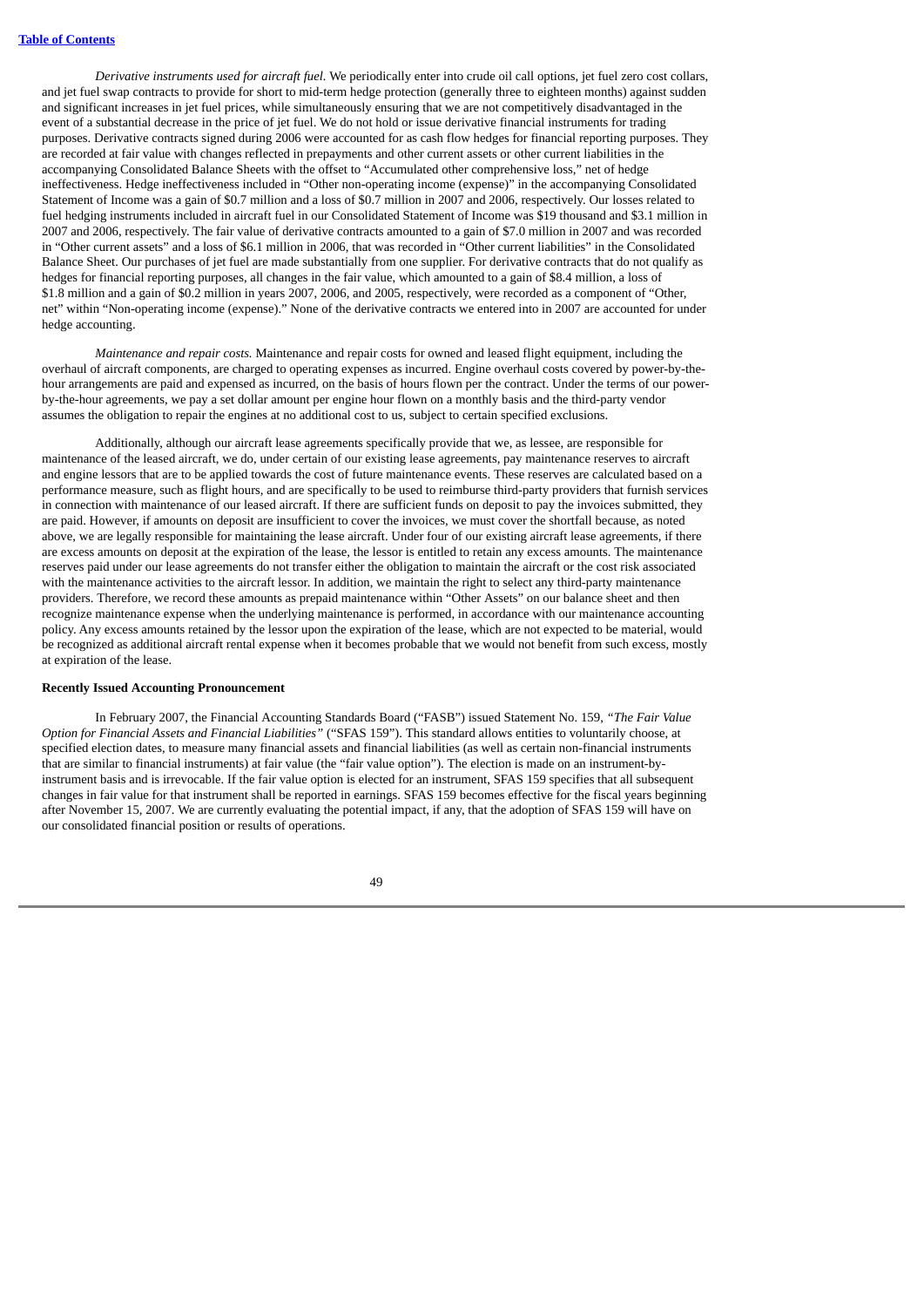In September 2006, the FASB issued Statement No. 157, "Fair Value Measurements" ("SFAS 157"), which defines fair value, establishes a framework for measuring fair value and expands disclosures about fair value measurements. SFAS 157 applies to other accounting pronouncements that require or permit fair value measurements, but does not require any new fair value measurements. SFAS 157 is effective for us as of January 1, 2008; however, in February 2008, the FASB issued a FASB Staff Position that defers the effective date for us to January 1, 2009 for all nonfinancial assets and liabilities, except those that are recognized or disclosed in the financial statements at fair value on a recurring basis (that is, at least annually). We are currently finalizing the evaluation of the potential impact the adoption of SFAS 157 will have on our consolidated financial position and results of operations. Based on our preliminary analysis we do not expect any significant impact.

In December 2007, the FASB issued Statement No. 141 (Revised 2007), "Business Combinations" ("SFAS 141(R)"). SFAS 141(R) will change the accounting for business combinations. Under SFAS 141(R), an acquiring entity will be required to recognize all the assets acquired and liabilities assumed in a transaction at the acquisition-date fair value with limited exceptions. SFAS 141(R) will change the accounting treatment and disclosure for certain specific items in a business combination. SFAS 141(R) applies prospectively to business combinations for which the acquisition date is on or after the beginning of the first annual reporting period beginning on or after December 15, 2008. Accordingly, any business combinations the Company engages in will be recorded and disclosed following existing US GAAP until January 1, 2009. We expect SFAS 141(R) will have an impact on accounting for business combinations once adopted but the effect is dependent upon acquisitions at that time.

In December 2007, the FASB issued Statement No. 160, "Noncontrolling Interests in Consolidated Financial Statements—An Amendment of ARB No. 51" ("SFAS 160"). SFAS 160 establishes new accounting and reporting standards for the noncontrolling interest in a subsidiary and for the deconsolidation of a subsidiary. SFAS 160 is effective for fiscal years beginning on or after December 15, 2008. We believe that SFAS 160 should not have impact on the consolidated financial position or results of our operations.

In March 2008, the FASB issued Statement No. 161, "Disclosures about Derivative Instruments and Hedging Activities — an amendment of FASB Statement No. 133" ("SFAS 161"). SFAS 161 requires enhanced disclosures about an entity's derivative and hedging activities. SFAS 161 is effective for fiscal years beginning on or after November 15, 2008. We believe that SFAS 161 should not have impact on the consolidated financial position or results of our operations.

## **Gain from Involuntary Conversion**

In 2007, we recorded an \$8.0 million gain on involuntary conversion of non-monetary assets to monetary assets related to insurance proceeds in excess of aircraft book value.

### **Special Fleet Charges**

In 2007, we decided to terminate early five MD-80 aircraft leases, in connection with the transition of AeroRepública's fleet to Embraer 190. Penalties paid for early termination are recognized as Special Fleet Charges in the Statement of Income.

#### **Results of Operation**

The following table shows each of the line items in our income statements for the periods indicated as a percentage of our total operating revenues for that period:

|                            |            | <b>Year Ended December 31,</b> |            |  |  |  |
|----------------------------|------------|--------------------------------|------------|--|--|--|
|                            | 2005(1)    | 2006                           | 2007       |  |  |  |
| <b>Operating revenues:</b> |            |                                |            |  |  |  |
| Passenger revenue          | 92.6%      | 93.9%                          | 94.1%      |  |  |  |
| Cargo, mail and other      | 7.4%       | 6.1%                           | 5.9%       |  |  |  |
| Total                      | 100.0%     | 100.0%                         | 100.0%     |  |  |  |
| Operating expenses:        |            |                                |            |  |  |  |
| Aircraft fuel              | $(24.5)\%$ | $(25.6)\%$                     | $(25.8)\%$ |  |  |  |
| Salaries and benefits      | $(11.5)\%$ | $(10.7)\%$                     | $(11.4)\%$ |  |  |  |
| Passenger servicing        | $(8.3)\%$  | (7.6)%                         | (8.1)%     |  |  |  |
| Commissions                | (7.4)%     | (6.8)%                         | (6.4)%     |  |  |  |
|                            |            |                                |            |  |  |  |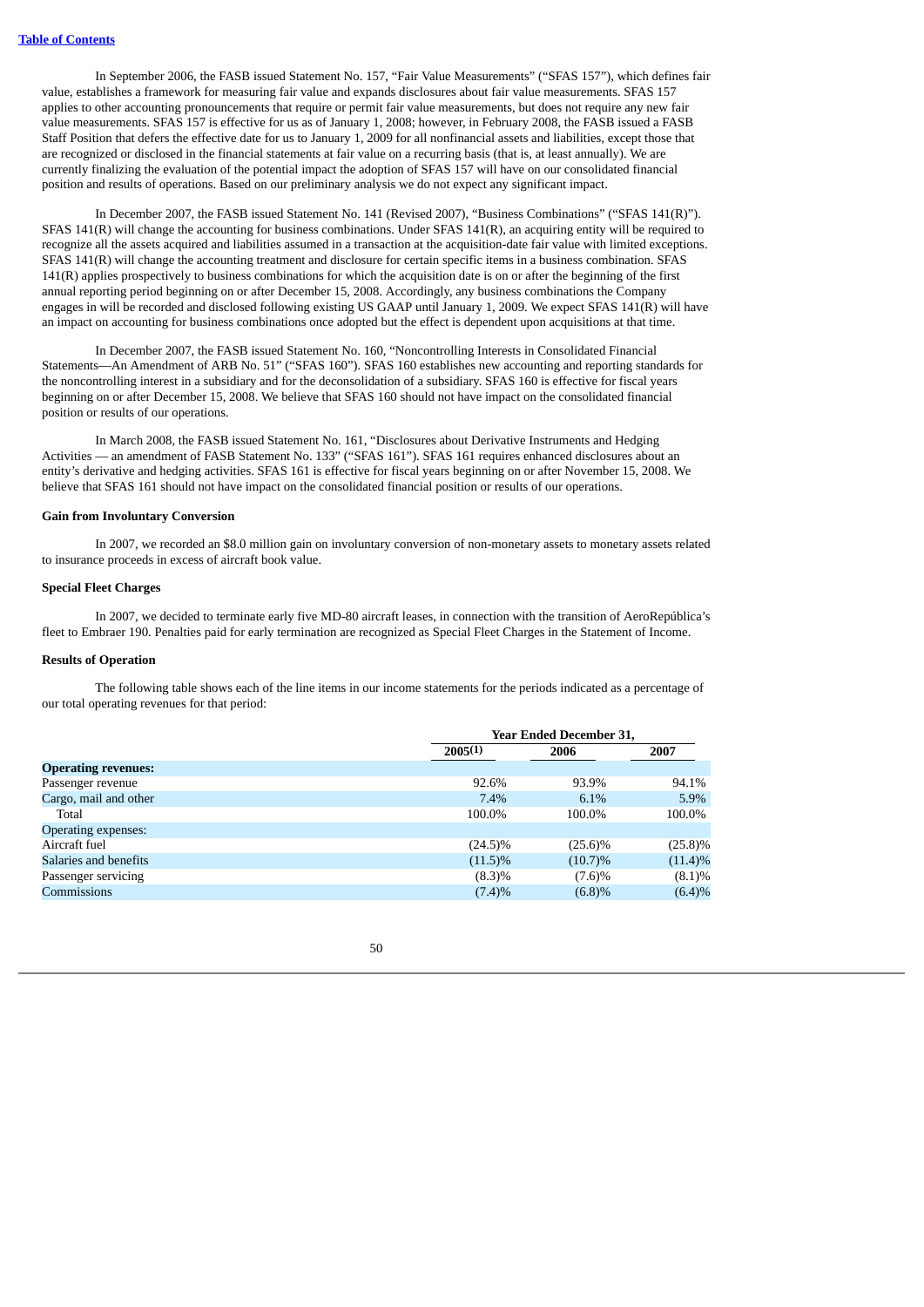#### **Table of [Contents](#page-3-0)**

| <b>Year Ended December 31,</b> |            |            |  |
|--------------------------------|------------|------------|--|
| 2005(1)                        | 2006       | 2007       |  |
| (4.8)%                         | $(4.5)\%$  | (4.7)%     |  |
| (5.3)%                         | (5.9)%     | $(5.0)\%$  |  |
| (3.3)%                         | (2.9)%     | $(3.4)\%$  |  |
| $(4.1)\%$                      | $(4.0)\%$  | $(4.3)\%$  |  |
| $(4.5)\%$                      | $(4.5)\%$  | (3.8)%     |  |
| (2.9)%                         | $(2.8)\%$  | $(2.6)\%$  |  |
| (5.4)%                         | (5.3)%     | (5.4)%     |  |
|                                |            | (0.7)%     |  |
|                                |            | $0.8\%$    |  |
| $(82.1)\%$                     | $(80.5)\%$ | $(80.8)\%$ |  |
| 17.9%                          | 19.5%      | 19.2%      |  |
|                                |            |            |  |
| $(3.6)\%$                      | $(3.4)\%$  | $(4.3)\%$  |  |
| $0.2\%$                        | $0.2\%$    | $0.3\%$    |  |
| 0.6%                           | $0.9\%$    | 1.2%       |  |
| 0.1%                           | $0.0\%$    | 1.1%       |  |
| (2.7)%                         | $(2.3)\%$  | (1.8)%     |  |
| 15.2%                          | 17.2%      | 17.4%      |  |
| (1.6)%                         | $(1.4)\%$  | (1.7)%     |  |
| 13.6%                          | 15.7%      | 15.8%      |  |
|                                |            |            |  |

(1) Includes results from our AeroRepública segment for the period from April 22, 2005 to December 31, 2005.

#### **Year 2007 Compared to Year 2006**

Our consolidated net income in 2007 totaled \$161.8 million, a 20.9% increase over net income of \$133.8 million in 2006. We had consolidated operating income of \$197.5 million in 2007, an 18.9% increase over operating income of \$166.1 million in 2006. Our consolidated operating margin in 2007 was 19.2%, a decrease of 0.3 percentage points over an operating margin of 19.5% in 2006.

### *Operating revenue*

Our consolidated revenue totaled \$1.0 billion in 2007, a 20.7% increase over operating revenue of \$851.2 million in 2006 due to increases in both passenger and cargo revenues.

#### *Copa segment operating revenue*

Copa's operating revenue totaled \$806.2 million in 2007, a 19.2% increase over operating revenue of \$676.2 million in 2006 due to increases in both passenger and cargo revenues.

*Passenger revenue.* Passenger revenue totaled \$756.4 million in 2007, a 19.9% increase over passenger revenue of \$631.1 million in 2006. This increase resulted primarily from the addition of capacity (ASMs increased by 20.2% in 2007 as compared to 2006) that resulted from an increase in departures and, to a lesser extent, longer average stage length. Revenues also increased due to our higher overall load factor (load factor increased from 77.8% in 2006 to 78.4% in 2007) during the period, partially offset by a 1.0 decrease in passenger yield to 15.33 cents.

*Cargo, mail and other.* Cargo, mail and other revenue totaled \$49.8 million in 2007, a 10.5% increase over cargo, mail and other revenue of \$45.0 million in 2006. This increase was primarily the result of higher excess baggage fees and higher cargo revenue resulting from an increase in belly space capacity available.

### *AeroRepública segment operating revenue*

AeroRepública's operating revenue totaled \$226.0 million in 2007, an increase of \$50.2 million over operating revenue of \$175.9 million registered during 2006 resulting from an increase in both passenger and cargo revenues. This increase resulted primarily from higher passenger yield (yield increased from 17.79 cents in 2006 to 22.74 cents) during the period, partly due to a stronger Colombian currency.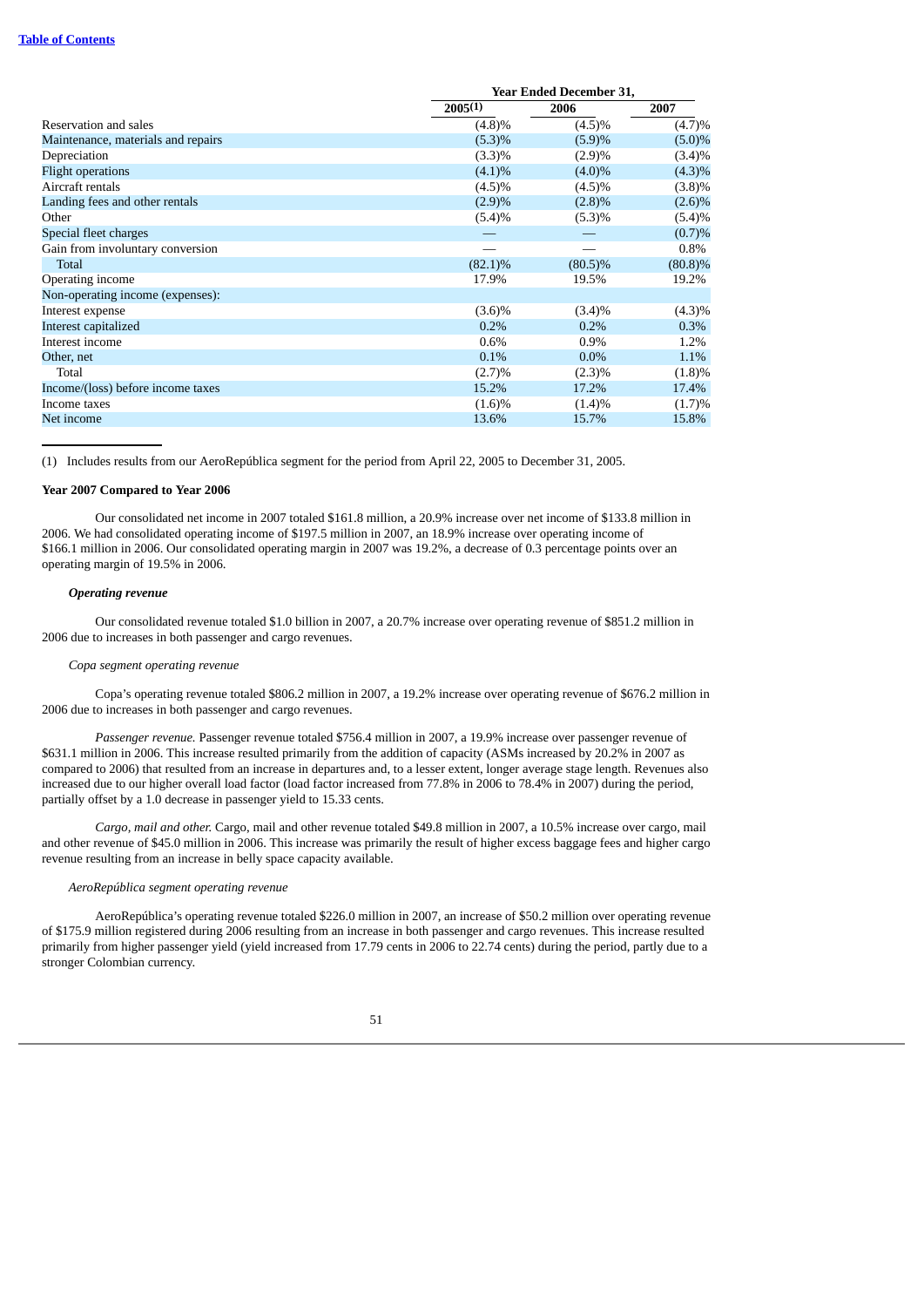# *Operating expenses*

Our consolidated operating expenses totaled \$829.8 million in 2007, a 21.1% increase over operating expenses of \$685.0 million in 2006 that was primarily attributable to the growth of our operations and higher fuel cost.

In 2007, our operating expenses per available seat mile excluding aircraft fuel was 7.13 cents, a 4.7% increase over operating expenses per available seat mile excluding aircraft fuel of 6.81 cents in 2006. Aircraft fuel per available seat mile was 3.35 cents in 2007, compared to 3.17 cents in 2006. In 2007, our total operating expenses per available seat mile was 10.48 cents, a 5.0% increase over operating expenses per available seat mile of 9.98 cents in 2006.

An overview of the major variances on a consolidated basis follows:

*Aircraft fuel.* Aircraft fuel totaled \$265.4 million in 2007, a 21.9% increase over aircraft fuel of \$217.7 million in 2006. This increase was primarily a result of higher fuel costs and higher fuel consumption.

*Salaries and benefits.* Salaries and benefits totaled \$116.7 million in 2007, a 27.7% increase over salaries and benefits of \$91.4 million in 2006. This increase was primarily a result of an overall increase in headcount to support our operations.

*Passenger servicing.* Passenger servicing totaled \$82.9 million in 2007, a 28.8% increase over passenger servicing of \$64.4 million in 2006. This increase was primarily a result of an increase in Copa's capacity and on-board passengers.

*Commissions.* Commissions totaled \$65.9 million in 2007, a 14.1% increase over commissions of \$57.8 million in 2006. This increase was primarily a result of higher passenger revenue.

The remaining operating expenses totaled \$298.8 million in 2007, an increase of \$45.1 million in 2007.

*Copa segment operating expenses*

The breakdown of operating expenses per available seat mile is as follows:

|                                                       |      | <b>Year Ended</b><br>December 31. |               |  |
|-------------------------------------------------------|------|-----------------------------------|---------------|--|
|                                                       |      |                                   |               |  |
|                                                       | 2006 | 2007                              | <b>Change</b> |  |
|                                                       |      | (in cents)                        |               |  |
| <b>Operating Expenses per ASM:</b>                    |      |                                   |               |  |
| Salaries and benefits                                 | 1.43 | 1.45                              | 1.4%          |  |
| Passenger servicing                                   | 1.03 | 1.09                              | 5.2%          |  |
| Commissions                                           | 0.77 | 0.74                              | $(4.5)\%$     |  |
| Reservation and sales                                 | 0.58 | 0.57                              | $(2.1)\%$     |  |
| Maintenance, materials and repairs                    | 0.52 | 0.62                              | 18.8%         |  |
| Depreciation                                          | 0.45 | 0.49                              | 7.6%          |  |
| Flight operations                                     | 0.54 | 0.58                              | 7.4%          |  |
| Aircraft rentals                                      | 0.46 | 0.44                              | $(3.2)\%$     |  |
| Landing fees and other rentals                        | 0.35 | 0.32                              | (9.4)%        |  |
| Other                                                 | 0.64 | 0.61                              | $(4.3)\%$     |  |
| Total operating expenses per ASM before aircraft fuel | 6.78 | 6.90                              | 1.8%          |  |
| Aircraft fuel                                         | 2.95 | 3.17                              | 7.6%          |  |
| Total operating expenses per ASM                      | 9.73 | 10.08                             | 3.6%          |  |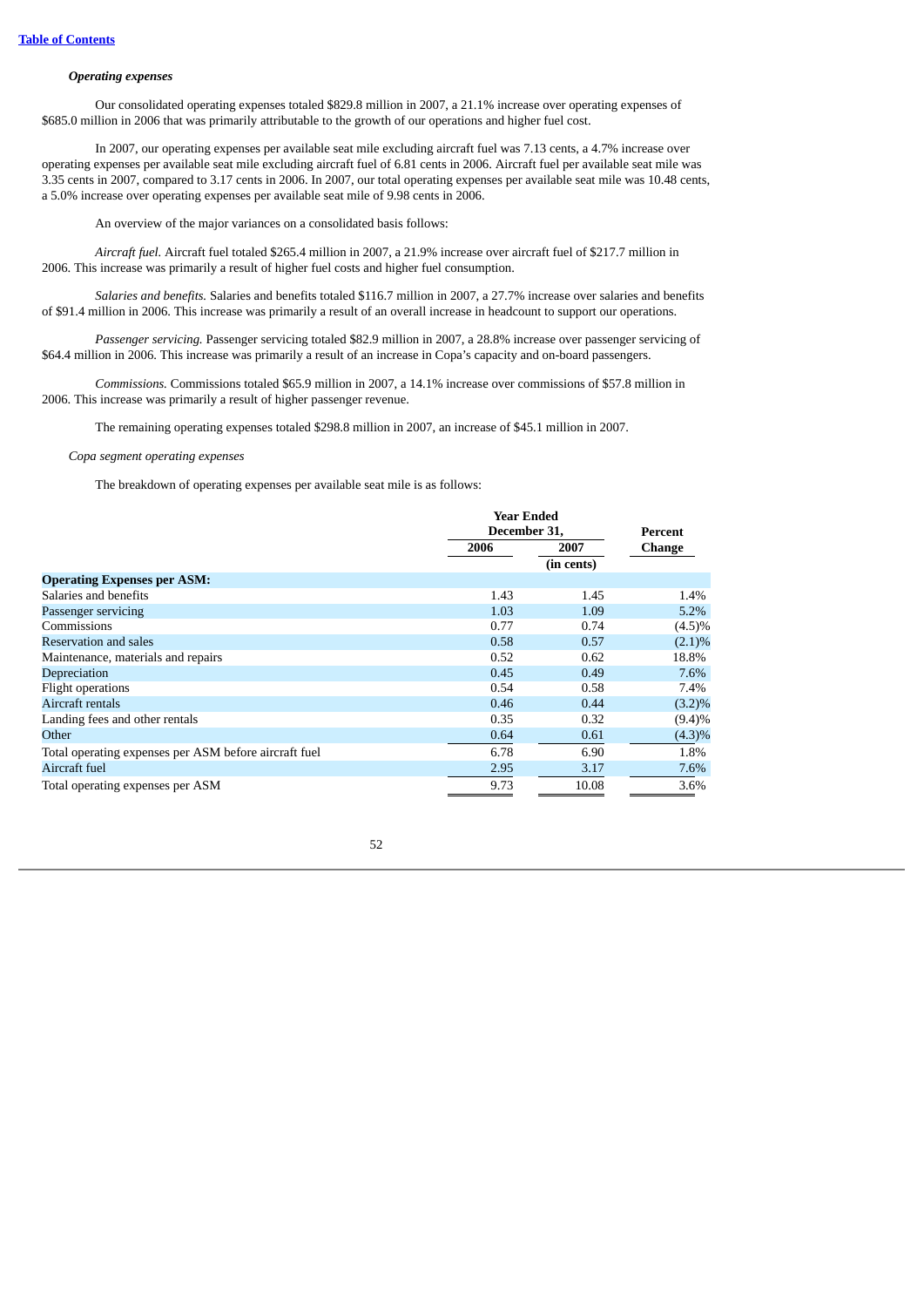*Aircraft fuel.* Aircraft fuel totaled \$199.7 million in 2007, a 29.4% increase over aircraft fuel of \$154.3 million in 2006. This increase was primarily a result of a 7.0% increase in the all-in average price per gallon of jet fuel (\$2.29 in 2007 compared to \$2.14 in 2006) and the consumption of 20.8% more fuel due to a 16.2% increase in departures and an increase in average stage length. Aircraft fuel per available seat mile increased by approximately 7.6% due to the increase in average fuel cost per gallon.

*Salaries and benefits.* Salaries and benefits totaled \$91.2 million in 2007, a 21.9% increase over salaries and benefits of \$74.9 million in 2006. This increase was mainly a result of an overall increase in operating headcount to support increased capacity deployed during the year. Salaries and benefits per available seat mile increased by 1.4%.

*Passenger servicing.* Passenger servicing totaled \$68.6 million in 2007, a 26.7% increase over passenger servicing of \$54.2 million in 2006. This increase was primarily a result of Copa's 20.2% increase in capacity and the effect of flying to higher cost destinations. Passenger servicing per available seat mile increased by 5.2%.

*Commissions.* Commissions totaled \$46.4 million in 2007, a 14.8% increase over commissions of \$40.4 million in 2006. This increase was primarily a result of higher passenger revenue partially offset by lower average commission rate. Commissions per available seat mile decreased by 4.5%.

*Reservations and sales.* Reservations and sales totaled \$35.9 million in 2007, a 17.7% increase over reservations and sales of \$30.5 million in 2006. This increase was primarily a result of an 11.3% increase in charges related to global distribution systems resulting from a 13.9% increase in on-board passengers and a 4.3% increase in average rates. Reservations and sales expenses per available seat mile decreased by 2.1%.

*Maintenance, materials and repairs.* Maintenance, materials and repairs totaled \$39.2 million in 2007, a 42.8% increase over maintenance, materials and repairs of \$27.5 million in 2006. This increase was primarily a result of more overhaul events. Maintenance, materials and repair per available seat mile increased by 18.8%.

*Depreciation.* Depreciation totaled \$30.7 million in 2007, a 29.4% increase over depreciation of \$23.7 million in 2006, as a result of higher depreciation attributable to our acquisition of four new Embraer 190 and two new Boeing 737-700 aircraft in 2006, and five new Embraer 190 and two new Boeing 737-800 aircraft in 2007. Depreciation per available seat mile increased by 7.6%.

*Flight operations, aircraft rentals* and *landing fees and other rentals.* Combined, flight operations, aircraft rentals and landing fees and other rentals increased from \$70.8 million in 2006 to \$84.7 million in 2007, primarily as a result of Copa's 20.2% increase in capacity. Combined flight operations, aircraft rentals and landing fees and other rentals per available seat mile remained flat.

*Other.* Other expenses totaled \$38.1 million in 2007, a 14.3% increase over other expenses of \$33.3 million in 2006. This increase was primarily a result of an increase in OnePass frequent flyer miles earned by customers during the period, as well as higher transaction taxes in several of the countries we fly. Other expenses per available seat mile decreased by 4.3%.

# *AeroRepública segment operating expenses*

AeroRepública's operating expenses totaled \$200.5 million in 2007, an increase of \$24.1 million over operating expenses of \$176.4 million reported during 2006 primarily due to a 5.7% increase in departures, the strengthening of the Colombian currency and the effect of special fleet charges related to costs associated with terms negotiated for the early termination of three MD-80 aircraft as a result of AeroRepública's ongoing transition to a more fuel efficient all Embraer 190 fleet.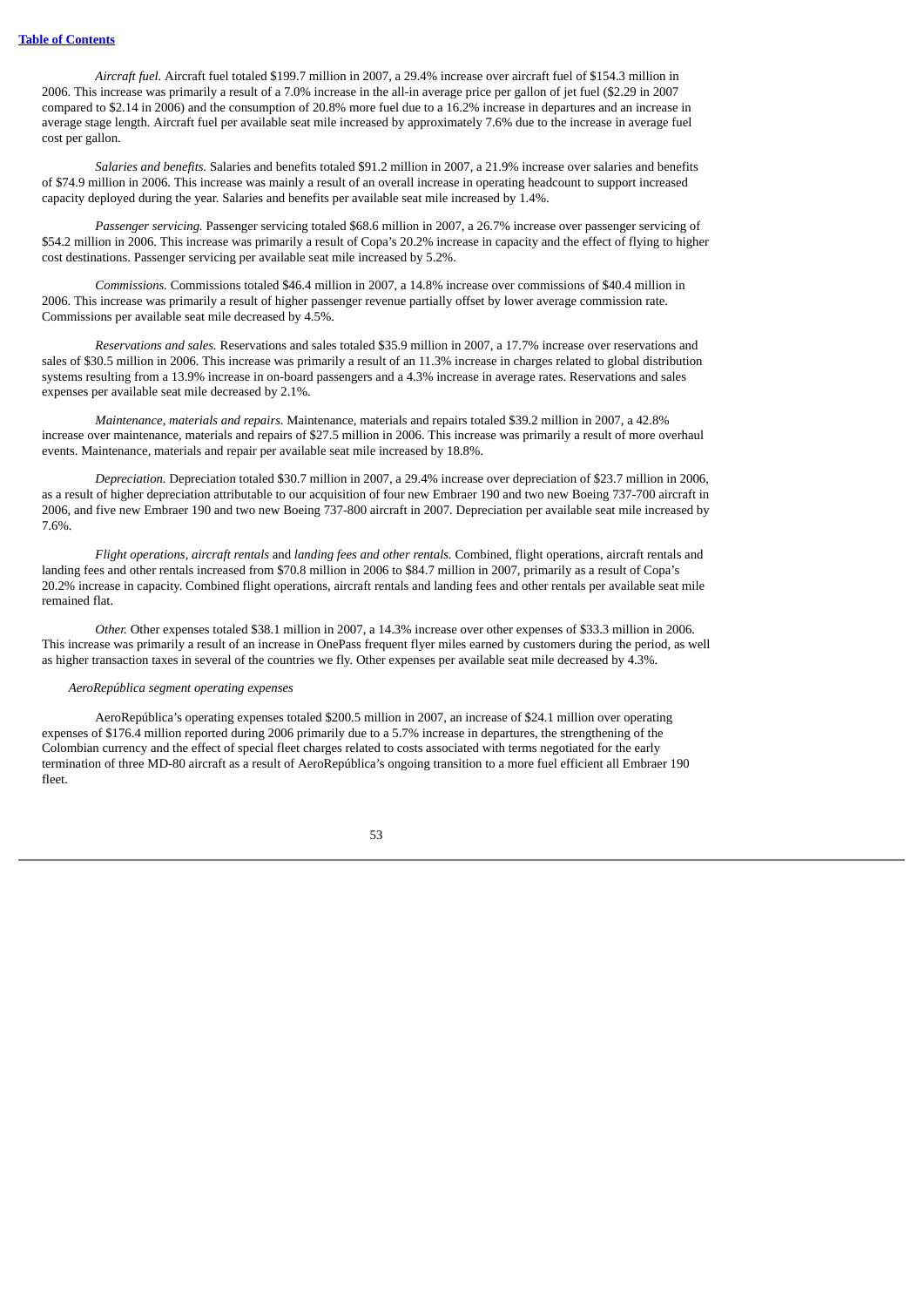# *Non-operating income (expense)*

Our consolidated non-operating expenses totaled \$18.6 million in 2007, a decrease over non-operating expenses of \$20.0 million in 2006, attributable primarily to higher other non-operating income and higher interest income, partially offset by higher interest expense.

# *Copa segment non-operating income (expense)*

Non-operating expense totaled \$6.1 million in 2007, a decrease from non-operating expense of \$11.1 million in 2006, attributable primarily to higher interest income and higher other non-operating income partially offset by higher interest expense.

*Interest expense.* Interest expense totaled \$36.3 million in 2007, a 34.9% increase over interest expense of \$26.9 million in 2006, primarily resulting from the full year effect of the financing related to aircraft purchased in 2006, as well as the effect of the financing related to aircraft purchased in 2007. The average effective interest rates on our debt also increased by 32 basis points from 5.24% during 2006 to 5.56% during 2007. At period's end, interest rate on approximately 49% of our outstanding debt was fixed at an average effective rate of 4.71%.

*Interest capitalized.* Interest capitalized totaled \$2.6 million in 2007, a 50.2% increase over interest capitalized of \$1.7 million in 2006, resulting from higher average monthly balance relating to pre-delivery payments on aircraft.

*Interest income.* Interest income totaled \$11.7 million in 2007, a 70.2% increase over interest income of \$6.9 million in 2006. This increase was mainly a result of our higher average cash and investment balance over the year and higher interest rates during the period.

*Other, net.* Other, net income totaled \$15.9 million in 2007, an \$8.7 million increase over other, net income of \$7.2 million in 2005. This change was primarily the result of an increase of \$9.1 million in the market value of fuel hedge instruments.

#### *AeroRepública segment non-operating income (expense)*

Non-operating expense totaled \$12.2 million in 2007, an increase over non-operating expense of \$8.9 million in 2006, attributable primarily to higher interest expense.

# **Year 2006 Compared to Year 2005**

Our consolidated net income in 2006 totaled \$133.8 million, a 61.3% increase over net income of \$83.0 million in 2005. We had consolidated operating income of \$166.1 million in 2006, a 52.1% increase over operating income of \$109.2 million in 2005. Our consolidated operating margin in 2006 was 19.5%, an increase of 1.6 percentage points over an operating margin of 17.9% in 2005, primarily as a result of overall operating expenses growing slower than operating revenue.

#### *Operating revenue*

Our consolidated revenue totaled \$851.2 million in 2006, a 39.9% increase over operating revenue of \$608.6 million in 2005 due to increases in our Copa segment's passenger and cargo revenues, and the full year effect of the consolidation of operating revenue from our AeroRepública segment, acquired on April 22, 2005.

### *Copa segment operating revenue*

Copa's operating revenue totaled \$676.2 million in 2006, a 33.7% increase over operating revenue of \$505.7 million in 2005 due to increases in both passenger and cargo revenues.

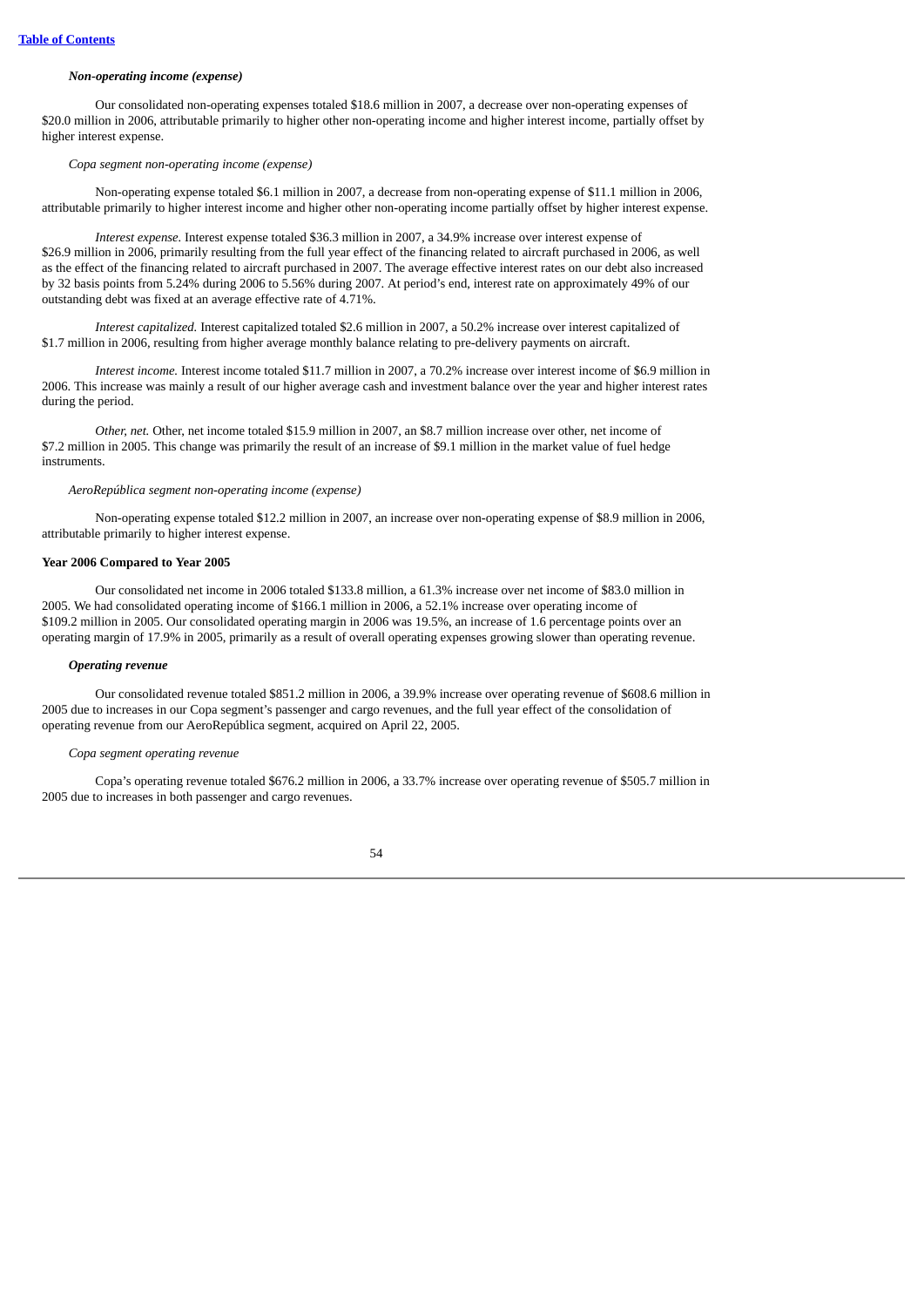*Passenger revenue.* Passenger revenue totaled \$631.1 million in 2006, a 35.4% increase over passenger revenue of \$466.1 million in 2005. This increase resulted primarily from the addition of capacity (ASMs increased by 18.8% in 2006 as compared to 2005) that resulted from an increase in departures and, to a lesser extent, longer average stage length. Revenues also increased due to our higher overall load factor (load factor increased from 73.4% in 2005 to 77.8% in 2006) during the period and the simultaneous increase in passenger yield, which rose by 7.5% to 15.49 cents in 2006.

*Cargo, mail and other.* Cargo, mail and other totaled \$45.0 million in 2006, a 13.7% increase over cargo, mail and other of \$39.6 million in 2005. This increase was primarily the result of higher cargo revenue resulting from an increase in belly space capacity available, and to a lesser extent higher other operating revenue from excess baggage fees.

#### *AeroRepública segment operating revenue*

AeroRepública's operating revenue totaled \$175.9 million in 2006, an increase of \$72.9 million over operating revenue of \$103.0 million registered during 2005 primarily as result of the full year effect of the consolidation of its results since it was acquired on April 22, 2005.

# *Operating expenses*

Our consolidated operating expenses totaled \$685.0 million in 2006, a 37.2% increase over operating expenses of \$499.4 million in 2005 that was primarily attributable to the growth of our operations, higher fuel costs, and the full year effect of the consolidation of AeroRepública.

In 2006, our operating expenses per available seat mile excluding aircraft fuel was 6.81 cents, a 4.2% increase over operating expenses per available seat mile excluding aircraft fuel of 6.53 cents in 2005. Aircraft fuel per available seat mile was 3.17 cents in 2006, compared to 2.79 cents in 2005. In 2006, our total operating expenses per available seat mile was 9.98 cents, a 7.1% increase over operating expenses per available seat mile of 9.32 cents in 2005.

An overview of the major variances on a consolidated basis follows:

*Aircraft fuel.* Aircraft fuel totaled \$217.7 million in 2006, a 45.8% increase over aircraft fuel of \$149.3 million in 2005. This increase was primarily a result of higher fuel costs, higher fuel consumption, and the full year effect of the consolidation of AeroRepública.

*Salaries and benefits.* Salaries and benefits totaled \$91.4 million in 2006, a 31.1% increase over salaries and benefits of \$69.7 million in 2005. This increase was primarily a result of an overall increase in headcount and the full year effect of the consolidation of AeroRepública.

*Passenger servicing.* Passenger servicing totaled \$64.4 million in 2006, a 27.2% increase over passenger servicing of \$50.6 million in 2005. This increase was primarily a result of an increase in Copa's capacity, an increase in Copa's on-board passengers, and the full year effect of the consolidation of AeroRepública.

*Commissions.* Commissions totaled \$57.8 million in 2006, a 28.2% increase over commissions of \$45.1 million in 2005. This increase was primarily a result of higher passenger revenue and the full year effect of the consolidation of AeroRepública.

*Maintenance, materials and repairs.* Maintenance, materials and repairs totaled \$50.1 million in 2006, a 54.0% increase over maintenance, materials and repairs of \$32.5 million in 2005. This increase was primarily a result of more overhaul events at AeroRepública and the full year effect of the consolidation of AeroRepública.

The remaining operating expenses totaled \$203.7 million in 2006, an increase of \$51.5 million in 2006.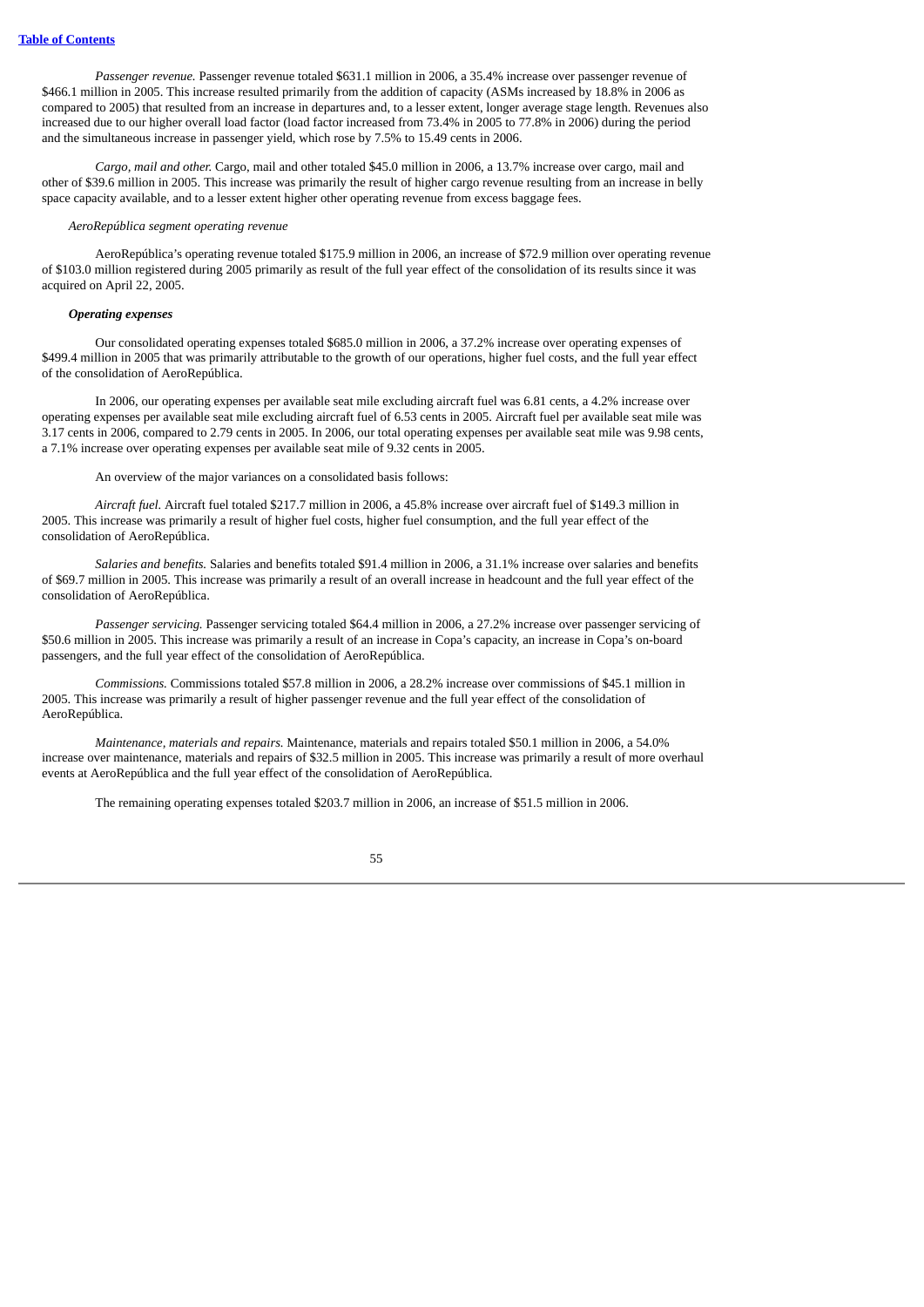### *Copa segment operating expenses*

The breakdown of operating expenses per available seat mile is as follows:

|                                                       |      | <b>Year Ended</b><br>December 31, |               |  |
|-------------------------------------------------------|------|-----------------------------------|---------------|--|
|                                                       |      |                                   |               |  |
|                                                       | 2005 | 2006                              | <b>Change</b> |  |
|                                                       |      | (in cents)                        |               |  |
| <b>Operating Expenses per ASM:</b>                    |      |                                   |               |  |
| Salaries and benefits                                 | 1.33 | 1.43                              | 7.2%          |  |
| Passenger servicing                                   | 1.02 | 1.03                              | $0.9\%$       |  |
| Commissions                                           | 0.81 | 0.77                              | (4.4)%        |  |
| Reservation and sales                                 | 0.57 | 0.58                              | 1.3%          |  |
| Maintenance, materials and repairs                    | 0.48 | 0.52                              | 8.3%          |  |
| Depreciation                                          | 0.44 | 0.45                              | 3.8%          |  |
| Flight operations                                     | 0.50 | 0.54                              | $9.2\%$       |  |
| Aircraft rentals                                      | 0.50 | 0.46                              | $(9.2)\%$     |  |
| Landing fees and other rentals                        | 0.34 | 0.35                              | 4.8%          |  |
| Other                                                 | 0.62 | 0.64                              | 1.9%          |  |
| Total operating expenses per ASM before aircraft fuel | 6.62 | 6.78                              | 2.4%          |  |
| Aircraft fuel                                         | 2.52 | 2.95                              | 17.1%         |  |
| Total operating expenses per ASM                      | 9.13 | 9.73                              | 6.5%          |  |

*Aircraft fuel.* Aircraft fuel totaled \$154.3 million in 2006, a 39.2% increase over aircraft fuel of \$110.9 million in 2005. This increase was primarily a result of a 16.7% increase in the all-in average price per gallon of jet fuel (\$2.14 in 2006 compared to \$1.84 in 2005) and the consumption of 20.1% more fuel due to a 17.7% increase in departures and an increase in average stage length. Aircraft fuel per available seat mile increased by approximately 16.9% due to the increase in average fuel cost per gallon.

*Salaries and benefits.* Salaries and benefits totaled \$74.9 million in 2006, a 27.4% increase over salaries and benefits of \$58.8 million in 2005. This increase was mainly a result of an overall increase in operating headcount to support increased capacity deployed during the year as well as during 2007, increased profit sharing expenses and the effect of the stock compensation program that was implemented pursuant to the Company's initial public offering. Salaries and benefits per available seat mile increased by 7.2%.

*Passenger servicing.* Passenger servicing totaled \$54.2 million in 2006, a 19.9% increase over passenger servicing of \$45.2 million in 2005. This increase was primarily a result of Copa's 18.8% increase in capacity and an increase of 21.0% in onboard passengers. Passenger servicing per available seat mile increased by 0.9%.

*Commissions.* Commissions totaled \$40.4 million in 2006, a 13.6% increase over commissions of \$35.6 million in 2005. This increase was primarily a result of higher passenger revenue partially offset by lower average commission rate. Commissions per available seat mile decreased by 4.4%.

*Reservations and sales.* Reservations and sales totaled \$30.5 million in 2006, a 20.4% increase over reservations and sales of \$25.3 million in 2005. This increase was primarily a result of a 25.2% increase in charges related to global distribution systems resulting from a 21.0% increase in on-board passengers and a 3.6% increase in average rates. Reservations and sales expenses per available seat mile increased by 1.3%.

*Maintenance, materials and repairs.* Maintenance, materials and repairs totaled \$27.5 million in 2006, a 28.6% increase over maintenance, materials and repairs of \$21.3 million in 2005. This increase was primarily a result of more flight hours and additional materials and repairs related to the Boeing 737-NG fleet. Maintenance, materials and repair per available seat mile increased by 8.3%.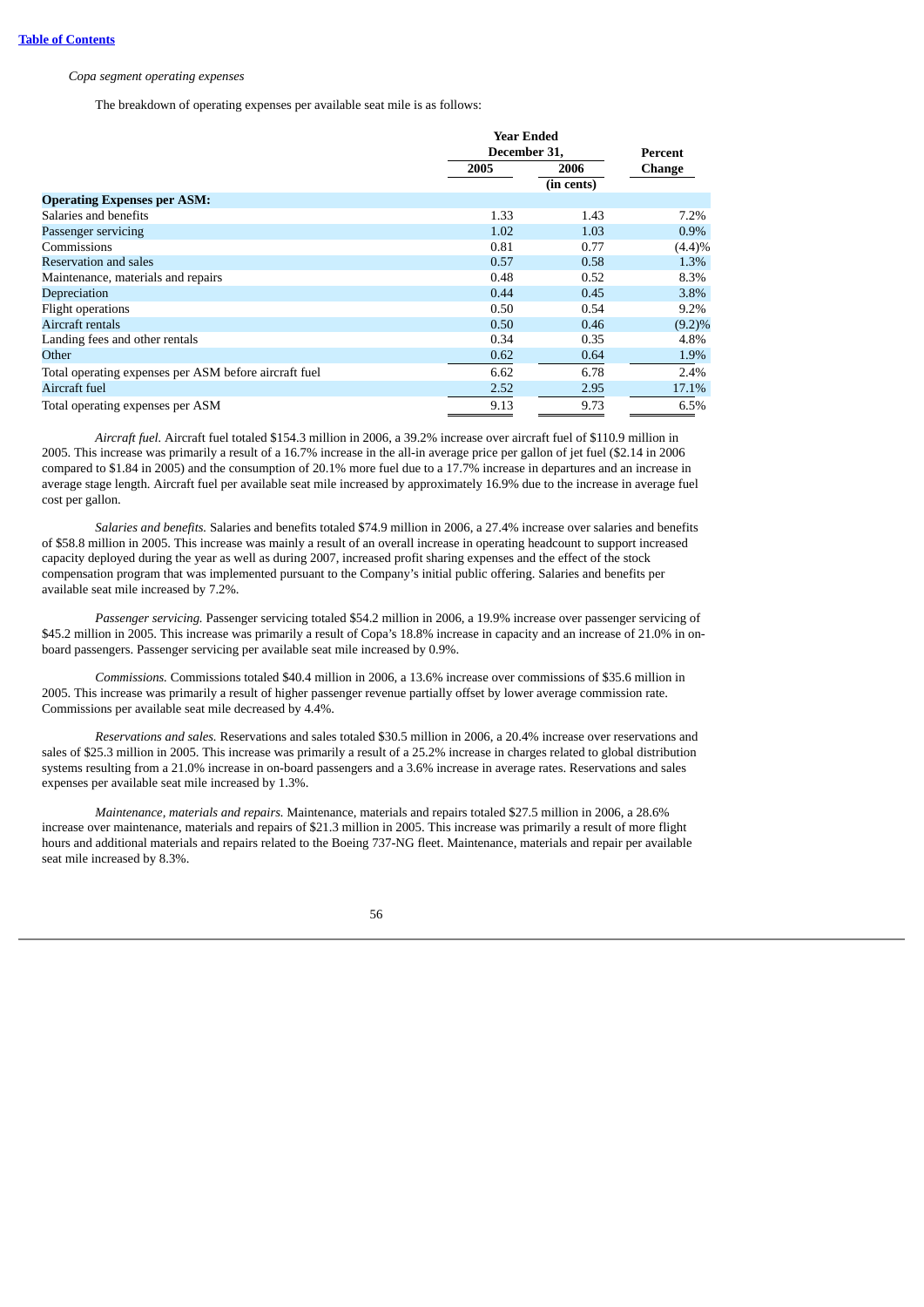*Depreciation.* Depreciation totaled \$23.7 million in 2006, a \$4.4 million increase over depreciation of \$19.3 million in 2005, as a result of higher depreciation attributable to our acquisition of two new Embraer 190 aircraft in 2005, five new Embraer 190 aircraft in 2006 and two new Boeing 737-700 aircraft in 2006. Depreciation per available seat mile increased by 3.8%.

*Aircraft rentals.* Aircraft rentals totaled \$23.8 million in 2006, a 7.9% increase over aircraft rentals of \$22.1 million in 2005. This increase was a result of the full year effect of two additional leased Boeing 737-Next Generation aircraft in February 2005 and May 2005. Aircraft rentals per available seat mile decreased by 9.2%.

*Flight operations* and *landing fees and other rentals.* Combined, flight operations and landing fees and other rentals increased from \$36.8 million in 2005 to \$46.9 million in 2006, primarily as a result of Copa's 18.8% increase in capacity.

*Other.* Other expenses totaled \$33.4 million in 2006, a 21.1% increase over other expenses of \$27.5 million in 2005. This increase was primarily a result of an increase in OnePass frequent flyer miles earned by customers during the period, as well as higher implementation fees related to the internal controls requirements of the Sarbanes-Oxley Act. Other expenses per available seat mile increased by 1.9%.

#### *AeroRepública segment operating expenses*

AeroRepública's operating expenses totaled \$176.3 million in 2006, an increase of \$79.5 million over operating revenue of \$96.8 million reported during 2005 primarily as result of the full year effect of the consolidation of its results since it was acquired in April 22, 2005.

#### *Non-operating income (expense)*

Our consolidated non-operating expenses totaled \$20.0 million in 2006, a 20.5% increase over non-operating expenses of \$16.6 million in 2005, attributable primarily to higher interest expense.

# *Copa segment non-operating income (expense)*

Non-operating expense totaled \$11.1 million in 2006, a 16.1% decrease over non-operating expense of \$13.2 million in 2005, attributable primarily to higher interest income and higher other non-operating income partially offset by higher interest expense.

*Interest expense.* Interest expense totaled \$26.9 million in 2006, a 38.5% increase over interest expense of \$19.4 million in 2005, primarily resulting from the full year effect of the financing related to aircraft purchased in 2005, as well as the effect of the financing related to aircraft purchased in 2006. The average effective interest rates on our debt also increased by 74 basis points from 4.50% during 2005 to 5.24% during 2006. At period's end, approximately 57% of our outstanding debt was fixed at an average effective rate of 4.66%.

*Interest capitalized.* Interest capitalized totaled \$1.7 million in 2006, a 57.1% increase over interest capitalized of \$1.1 million in 2005, resulting from higher average monthly balance relating to pre-delivery payments on aircraft.

*Interest income.* Interest income totaled \$6.9 million in 2006, a 104.0% increase over interest income of \$3.4 million in 2005. This increase was mainly a result of our higher average cash balance over the year and higher interest rates during the period.

*Other, net.* Other, net income totaled \$7.2 million in 2006, a \$5.5 million increase over other, net income of \$1.7 million in 2005. This increase was primarily the result of lower non-recurring expense related to our initial public offering in 2005.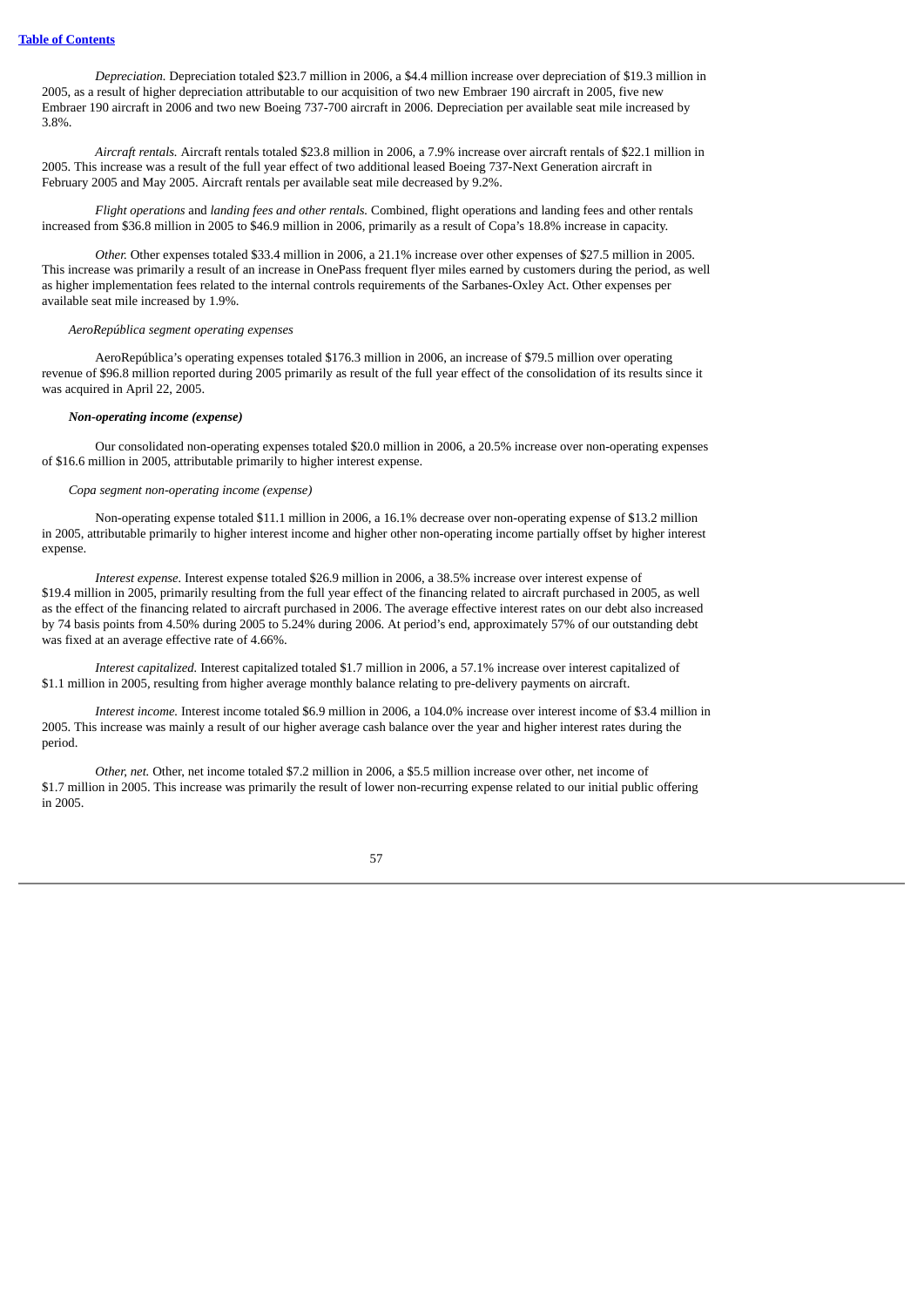### **B. Liquidity and Capital Resources**

In recent years, we have been able to meet our working capital requirements through cash from our operations. Our capital expenditures, which consist primarily of aircraft purchases, are funded through a combination of our cash from operations and long-term financing. From time to time, we finance pre-delivery payments related to our aircraft with medium-term financing in the form of commercial banks loans and/or bonds privately placed with commercial banks. Our accounts receivable at December 31, 2007 increased by \$13.1 million compared with December 31, 2006, primarily as a result of the growth in operating revenues.

Our cash, cash equivalents and short-term investments at December 31, 2007 increased by \$111.0 million to \$308.4 million. At December 31, 2007 we had available credit lines totaling \$34.5 million under which there were no amounts outstanding.

### *Operating Activities*

We rely primarily on cash flows from operations to provide working capital for current and future operations. Cash flows from operating activities totaled \$221.9 million in 2007, \$193.5 million in 2006 and \$115.4 million in 2005. The increase in operating cash flows over these periods was primarily due to the growth of our business.

# *Investing Activities*

During 2007, our capital expenditures were \$366.1 million, which consisted primarily of expenditures related to our purchase of nine Embraer 190 aircraft and two Boeing 737-800 aircraft, as well as to expenditures related to advance payments on aircraft purchase contracts. During 2006, our capital expenditures were \$252.0 million, which consisted primarily of expenditures related to our purchase of five Embraer 190 aircraft and two Boeing 737-700 aircraft, as well as to expenditures related to advance payments on aircraft purchase contracts. During 2005, our capital expenditures were \$112.8 million, which consisted primarily of expenditures related to our purchase of two Embraer 190 aircraft, as well as to expenditures related to advance payments on aircraft purchase contracts.

### *Financing Activities*

Financing activities during 2007 consisted primarily of \$329.1 million of financing for nine Embraer 190 aircraft, two Boeing 737-800 aircraft and aircraft pre-delivery payments, the repayment of \$87.3 million in long-term debt and \$13.6 million in dividends declared and paid.

Financing activities during 2006 consisted primarily of \$254.6 million of financing for Embraer 190 aircraft, two Boeing 737-700 aircraft and aircraft pre-delivery payments (\$27.5 million of the proceeds of which were used to redeem privately-placed bonds used for pre-delivery payments related to those aircraft), the repayment of \$27.5 million in privatelyplaced bonds, the repayment of \$77.2 million in long-term debt and \$8.3 million in dividends declared and paid.

Financing activities during 2005 consisted of \$68.4 million, primarily to the financing of two Embraer 190 aircraft, \$27.5 million related to the financing of aircraft pre-delivery payments through privately-placed bonds, the repayment of \$46.9 million in long-term debt and \$10.1 million in dividends declared and paid.

We have generally been able to arrange medium-term financing for pre-delivery payments through loans with commercial banks through a private issuance of bonds. Although we believe that financing on similar terms should be available for our future aircraft pre-delivery payments, we may not be able to secure such financing on terms attractive to us.

Over the past several months, several banks and other financial institutions in the United States have announced multibillion dollar write-downs related to their exposure to mortgage-backed securities and other financial instruments. Although we have not experienced any difficulty obtaining financing, these write downs, combined with other factors, has led to a tightening in the credit markets, which could impact our ability to obtain lease or debt financing on terms attractive to us, or at all, in the future.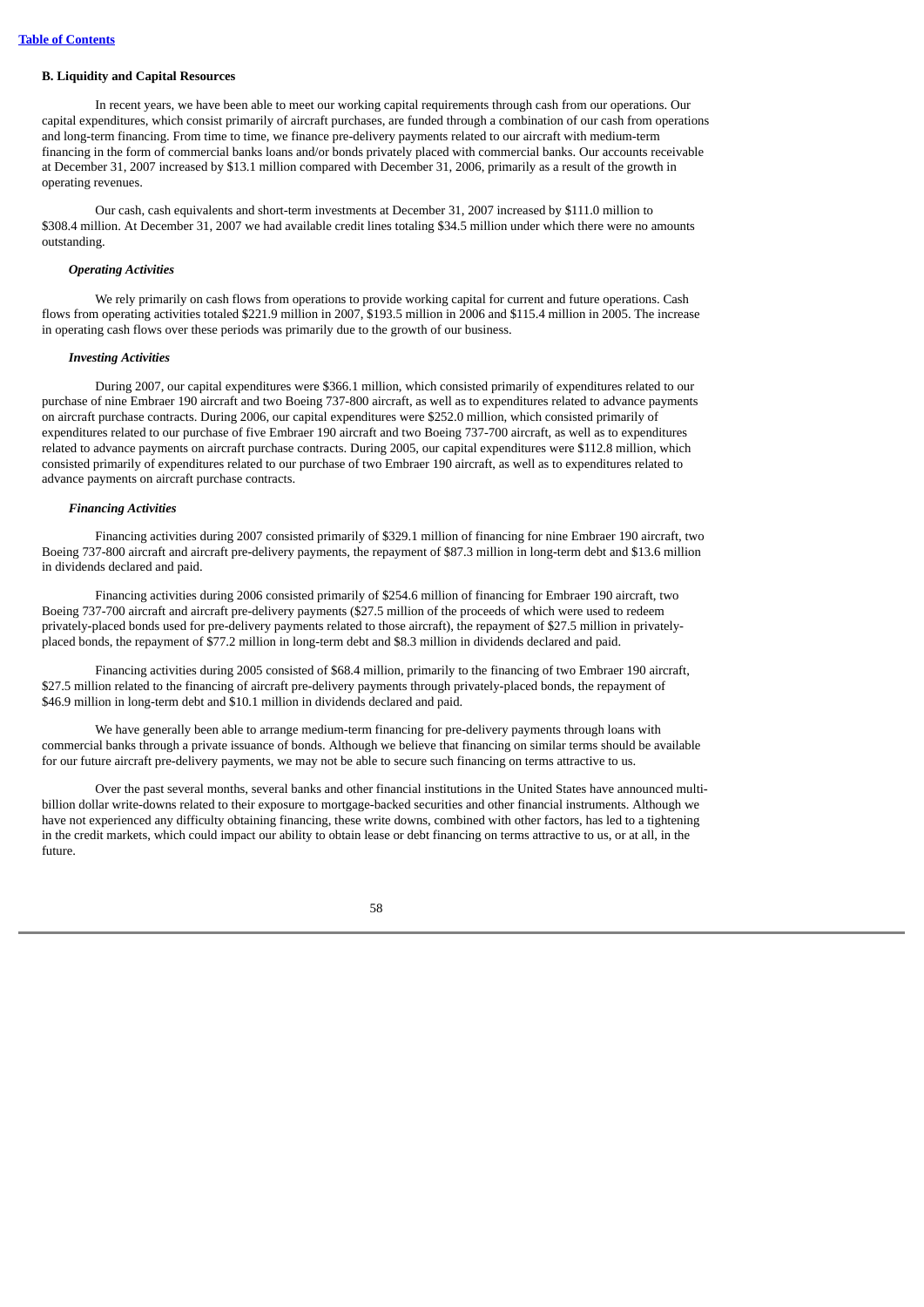We have financed the acquisition of 19 Boeing 737-Next Generation aircraft and three spare engines through syndicated loans provided by international financial institutions with the support of partial guarantees issued by the Export-Import Bank of the United States, or Ex-Im, with repayment profiles of 12 years. The Ex-Im guarantees support 85% of the net purchase price and are secured with a first priority mortgage on the aircraft in favor of a security trustee on behalf of Ex-Im. The documentation for each loan follows standard market forms for this type of financing, including standard events of default. Our Ex-Im supported financings amortize on a quarterly basis, are denominated in dollars and originally bear interest at a floating rate linked to LIBOR. Our Ex-Im guarantee facilities typically offer an option to fix the applicable interest rate. We have exercised this option with respect to \$355.5 million as of December 31, 2007 at an average weighted interest rate of 4.71%. The remaining \$35.2 million bears interest at an average weighted interest of LIBOR plus 0.03%. At December 31, 2007, the total amount outstanding under our Ex-Im-supported financings totaled \$390.7 million.

We effectively extend the maturity of our Boeing aircraft financing to 15 years through the use of a "Stretched Overall Amortization and Repayment," or SOAR, structure which provides serial draw-downs calculated to result in a 100% loan accreting to a recourse balloon at the maturity of the Ex-Im guaranteed loan. The SOAR portions of our facilities require us to maintain certain financial covenants, including an EBITDAR to fixed charge ratio, a long-term obligations to EBITDAR ratio and a minimum unrestricted cash balance. To comply with the first ratio, our EBITDA plus aircraft rent expense, or EBITDAR, for the prior year must be at least 2.0 times our fixed charge expenses (including interest, commission, fees, discounts and other finance payments) for that year. To comply with the second ratio, our long-term obligations must be no more than six times EBITDAR. Third, our cash, cash equivalents and short-term investment balance should be at least \$50 million. As of December 31, 2007, we complied with all required covenants. We also pay a commitment fee on the unutilized portion of our SOAR loans.

We also typically finance approximately 10% of the purchase price of our Boeing aircraft through commercial loans which totaled \$15.2 million as of December 31, 2007. Under the commercial loan agreements for aircraft received in 2002, we are required to comply with four specific financial covenants. The first covenant requires our EBITDAR for the prior year to be at least 2.0 times our finance charge expenses (including interest, commission, fees, discounts and other finance payments). The second covenant limits our net borrowings to 85% of our capitalization. The third covenant requires our tangible net worth to be at least \$120 million. The last covenant requires us to maintain a minimum of \$50 million in available cash (including cash equivalents and committed credit facilities). As of December 31, 2007, we complied with all required covenants.

Our Embraer aircraft purchases are not eligible for Ex-Im guaranteed financing. During 2005, we secured a senior term loan facility in the amount of \$134 million for the purchase of six Embraer 190 aircraft. The loans have a term of twelve years. During 2005, we utilized \$43.8 million of this facility and the remaining \$90.1 million was drawn during 2006. During 2006, we secured a senior and junior term loan facility in the amount of \$239.6 million for the purchase of ten Embraer 190 aircraft. The loans have a term of twelve years. During 2006, we utilized \$23.8 million of this facility and the remainder was drawn during 2007. Under this loan agreement we are required to comply with certain financial covenants. The first covenant requires our EBITDAR for the prior year to be at least 2.5 times our fixed charge expenses (including interest, commission, fees, discounts and other finance payments) for that year. The second covenant requires a total liability plus operating leases minus operating cash to tangible net worth ratio of less than 5.5. The third covenant requires our tangible net worth to be at least \$160 million. The last covenant requires us to maintain a minimum of \$75 million in available cash, cash equivalents and shortterm investments. As of December 31, 2007, we complied with all required covenants.

During 2006, we secured a medium term loan facility in the amount of \$36.3 million for the financing of pre-delivery payments of two Boeing 737-800 aircraft having delivery months of May and November 2008. During 2007, we secured a medium term loan facility in the amount of \$37.5 million for the financing of pre-delivery payments of two Boeing 737-800 aircraft having delivery months of May and October 2009. We have granted, for the benefit of the bank, a first priority security interest in the rights, title and interest over the two Boeing 737-800 aircraft. Interest on the loans is paid on a quarterly basis with the principal balance to be repaid upon delivery of the aircraft.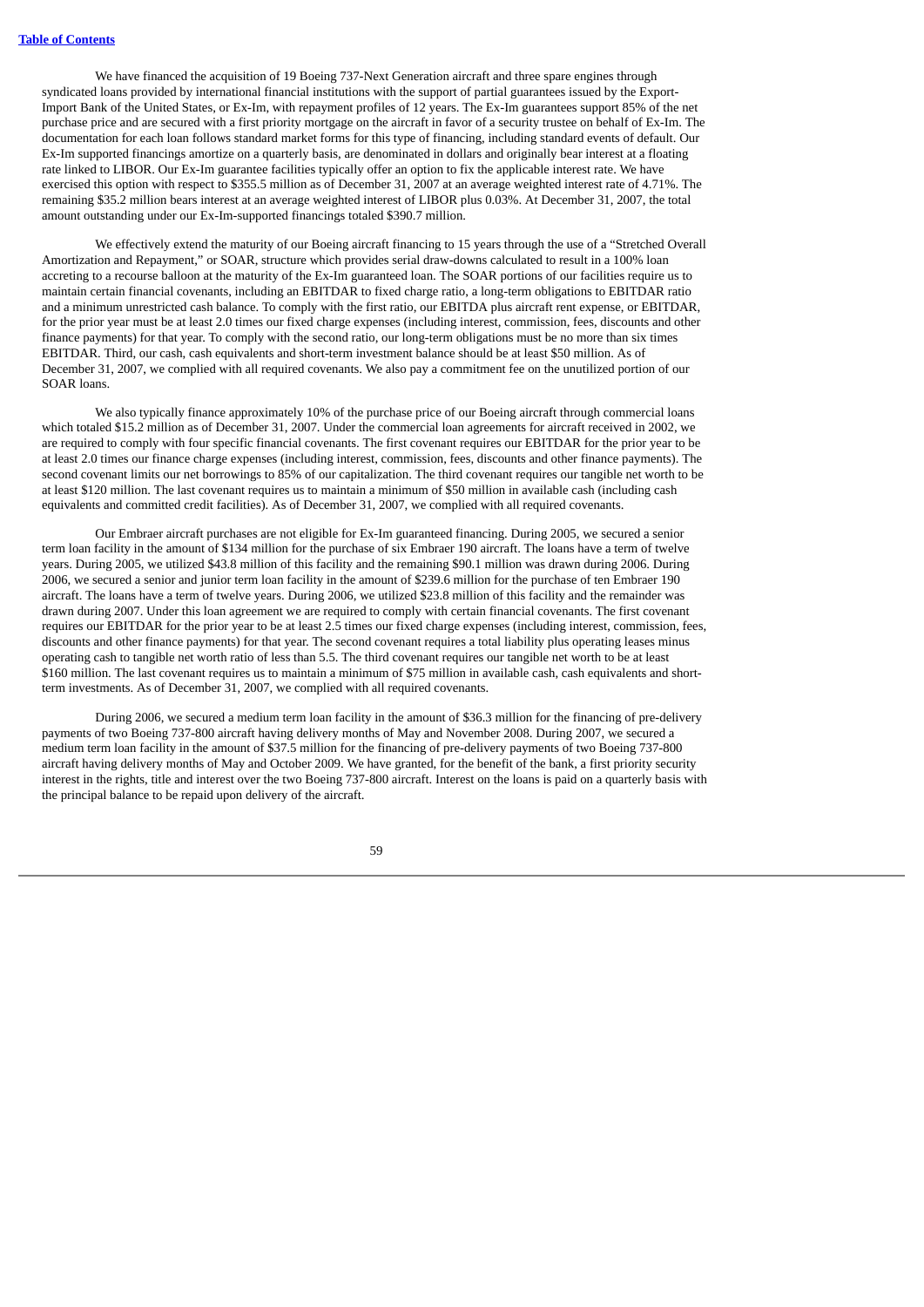*Capital resources.* We finance our aircraft through long term debt and operating lease financings. Although we expect to finance future aircraft deliveries with a combination of similar debt arrangements and financing leases, we may not be able to secure such financing on attractive terms. To the extent we cannot secure financing, we may be required to modify our aircraft acquisition plans or incur higher than anticipated financing costs. We expect to meet our operating obligations as they become due through available cash and internally generated funds, supplemented as necessary by short-term credit lines.

We have placed firm purchase orders with The Boeing Company for eight Boeing 737-Next Generation aircraft and we have purchase rights and options for an additional eight Boeing 737-Next Generation aircraft. We have also placed firm purchase orders with Embraer for four Embraer 190 aircraft and we have options to purchase an additional 22 Embraer 190 aircraft. The schedule for delivery of our firm purchase orders is as follows: six in 2008, two in 2009, two in 2011 and two in 2012. We meet our pre-delivery deposit requirements for our Boeing 737-Next Generation aircraft by paying cash, or by using medium-term borrowing facilities and/or vendor financing for deposits required 24 to 6 months prior to delivery. Pre-delivery deposits for our Embraer 190 aircraft are required 18, 12 and 6 months prior to delivery. We fund these deposits with our own cash.

We maintain available facilities for letters of credit with several banks with outstanding balances of \$33.8 million and \$27.3 million at December 31, 2007 and 2006, respectively. These letters of credit are pledged for aircraft rentals, maintenance and guarantees for airport facilities. Of this total, \$22.1 million are letters of credit opened on behalf of AeroRepública for the same purposes listed above.

# **C. Research and Development, Patents and Licenses, etc.**

We believe that the Copa brand has strong value and indicates superior service and value in the Latin American travel industry. We have registered the trademarks "Copa" and "Copa Airlines" with the trademark office in Panama and have filed requests for registration in other countries, including the United States. We license certain brands, logos and trade dress under the trademark license agreement with Continental related to our alliance. We will have the right to continue to use our current logos on our aircraft for up to five years after the end of the alliance agreement term. AeroRepública's has registered its name as a trademark in Colombia for the next ten years, and plans to register its trademark in Panama, Ecuador, Venezuela and Peru.

We operate a number of software products under licenses from our vendors, including our booking engine, our automated pricing system from SMG Technologies, our SABRE revenue management software and our Cargo Management system. Under our agreements with Boeing, we also use a large amount of Boeing's proprietary information to maintain our aircraft. The loss of these software systems or technical support information from Boeing could negatively affect our business.

# **D. Trend Information**

We seek to expand our Copa Airlines operation by adding frequencies and new routes with the addition of seven new aircraft to our fleet in 2008, including two Boeing-737 Next Generation and four Embraer 190 aircraft. We recently announced a new route for 2008 to Port-of-Spain, Trinidad and Tobago. For the remainder of 2008, we expect to continue to concentrate on keeping our operating costs low and pursuing ways to make our operations more efficient.

We intend to continue developing initiatives to improve the operations at AeroRepública. As part of our plan to modernize AeroRepública's fleet, we currently expect to take delivery of four Embraer aircraft during 2008. We seek to make further improvements at AeroRepública, including a continued focus on on-time performance, further integration of Copa's and AeroRepública's network through codesharing agreements and improvement of overall efficiency.

We expect jet fuel prices will continue to be high in 2008 and expect to continue evaluating fuel hedging programs to help protect us against short-term movements in crude oil prices.

We expect our operating capacity to increase 17% in 2008, primarily as a result of the addition of six new aircraft to Copa's fleet, and to a lesser extent due to the addition of AeroRepublica's four new aircraft.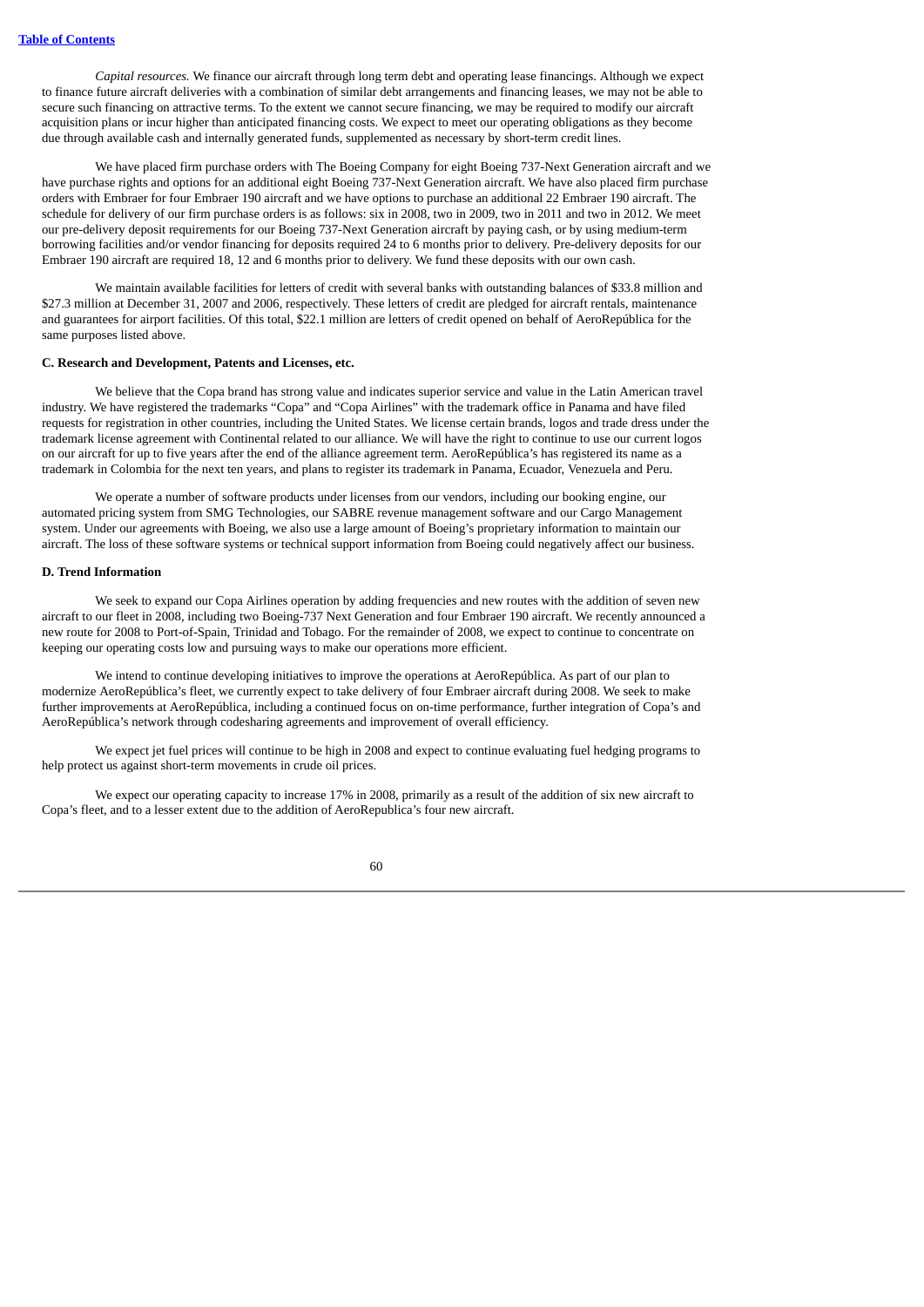### **E. Off-balance sheet arrangements**

None of our operating lease obligations are reflected on our balance sheet and we have no other off-balance sheet arrangements. We are responsible for all maintenance, insurance and other costs associated with operating these aircraft; however, we have not made any residual value or other guarantees to our lessors.

### **F. Tabular Disclosure of Contractual Obligations**

Our non-cancelable contractual obligations at December 31, 2007 included the following:

|                                          | <b>At December 31, 2007</b> |                  |                           |         |           |
|------------------------------------------|-----------------------------|------------------|---------------------------|---------|-----------|
|                                          |                             | <b>Less than</b> | $1 - 3$                   | $3 - 5$ | More than |
|                                          | Total                       | 1 Year           | Years                     | Years   | 5 Years   |
|                                          |                             |                  | (in thousands of dollars) |         |           |
| Aircraft and engine purchase commitments | 213.534                     | 172,895          | 40.639                    |         |           |
| Aircraft operating leases                | 292.696                     | 37.538           | 81.614                    | 69.845  | 103,699   |
| Other operating leases                   | 38,928                      | 7.359            | 12.083                    | 9.208   | 10.278    |
| Short-term debt and long-term debt(1)    | 1,023,050                   | 156,274          | 202,073                   | 205.255 | 459,448   |
| Total                                    | 1.568.208                   | 374,066          | 336,409                   | 284,308 | 573.425   |

(1) Includes actual interest and estimated interest for floating-rate debt based on December 31, 2007 rates.

Most contract leases include renewal options. Non-aircraft related leases have renewable terms of one year, and their respective amounts included in the table above have been estimated through 2012, but we cannot estimate amounts with respect to those leases for later years. Our leases do not include residual value guarantees.

The Company has a Prepaid Pension Asset, but estimates that contribution payments to the plan, which reflect expected future services, will be \$0.8 million for 2008.

# **Item 6. Directors, senior management and employees**

# **A. Directors and Senior Management**

We are managed by our board of directors which currently consists of eleven members who serve two-year terms and may be re-elected. The number of directors elected each year alternates between six directors and five directors. Messrs. Pedro Heilbron, Osvaldo Heilbron, Ricardo A. Arias, Mark Erwin and Roberto Artavia were each re-elected for two-year terms at our annual shareholders' meeting held in May 2006. At an extraordinary shareholders' meeting held in December 2006, Mr. Alfredo Arias Loredo was elected as an independent director to hold office until the 2008 annual shareholders' meeting. Also at the December 2006 meeting, Mr. Joseph Fidanque III was elected as a director to hold office until the 2007 annual shareholders' meeting. Mr. Fidanque filled the vacancy left by George Mason who resigned on July 18, 2006. At our 2007 annual shareholders' meeting held on May 9, 2007, Mr. José Castañeda Velez was re-elected as an independent director until the 2009 annual shareholders' meeting. Also at the May 9, 2007 meeting, Messrs. Stanley Motta, Jaime Arias, Alberto C. Motta Jr., and Joseph Fidanque were re-elected as directors until the 2009 annual shareholders' meeting. Our charter does not have a mandatory retirement age for our directors.

The following table sets forth the name, age and position of each member of our board of directors as of April 30, 2008. A brief biographical description of each member of our board of directors follows the table.

| <b>Name</b>           | <b>Position</b>                      | Age |
|-----------------------|--------------------------------------|-----|
| Pedro Heilbron        | Chief Executive Officer and Director | 50  |
| <b>Stanley Motta</b>  | Chairman and Director                | 62  |
| Osvaldo Heilbron      | Director                             | 82  |
| Jaime Arias           | Director                             | 73  |
| Ricardo Alberto Arias | <b>Director</b>                      | 68  |
| Alberto C. Motta, Jr. | Director                             | 61  |
| Mark Erwin            | <b>Director</b>                      | 52  |
| Joseph Fidanque III   | Director                             | 41  |
| Jose Castañeda Velez  | Director                             | 64  |
| Roberto Artavia Loria | Director                             | 49  |
| Alfredo Arias Loredo  | <b>Director</b>                      | 61  |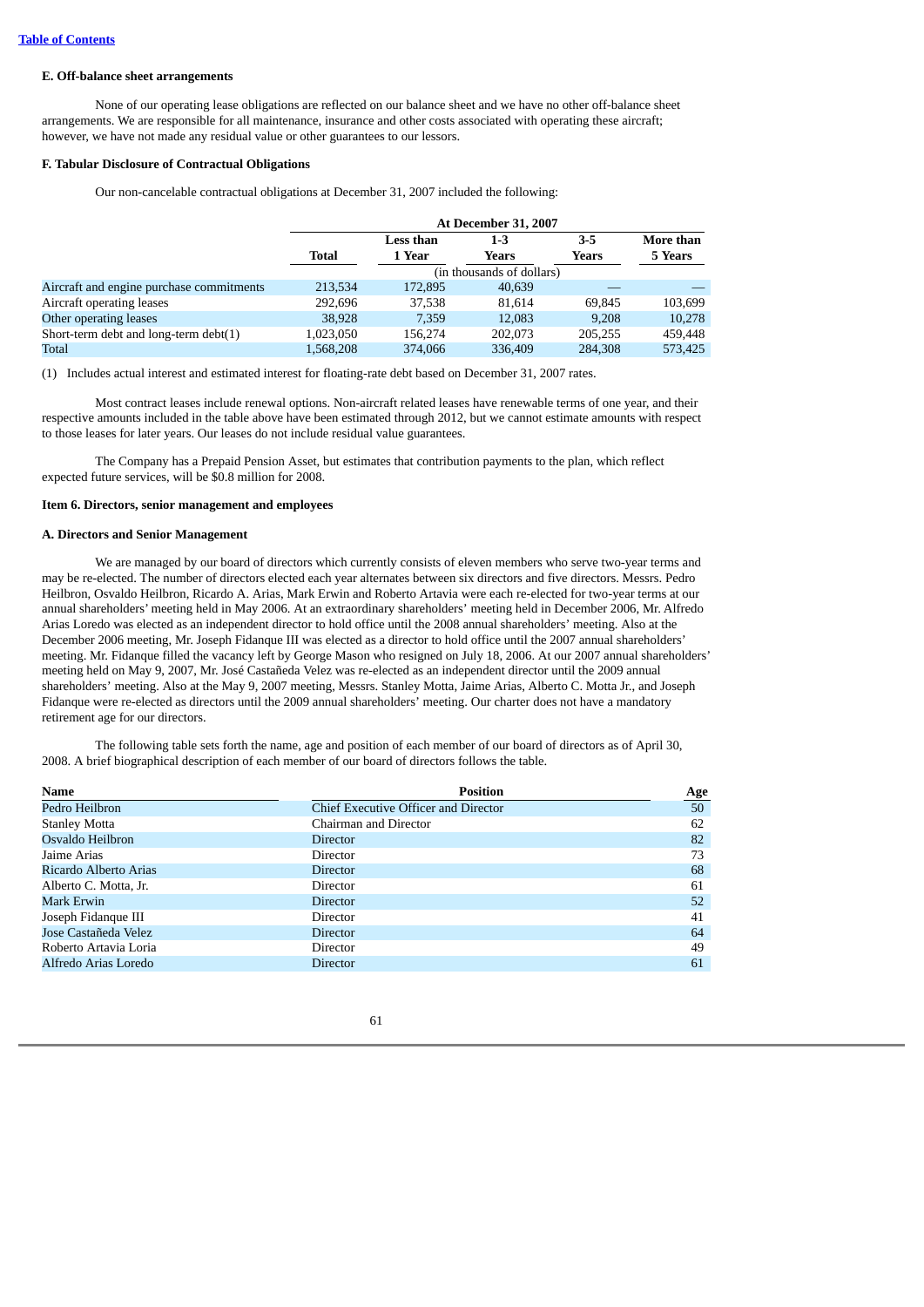### **Mr. Pedro Heilbron**. See "¾Executive Officers."

**Mr. Stanley Motta** has been one of the directors of Copa Airlines since 1986 and a director of Copa Holdings, since it was established in 1998. Since 1990, he has served as the President of Motta Internacional, S.A. an international importer of alcohol, cosmetics, jewelry and other consumer goods. Mr. Motta is the brother of our director, Alberto C. Motta Jr. He serves on the boards of directors of Motta Internacional, S.A., Grupo Financiero Continental, S.A., ASSA Compañía de Seguros, S.A., Televisora Nacional, S.A., Inversiones Bahía, Ltd. and GBM Corporation. Mr. Motta is a graduate of Tulane University.

**Mr. Osvaldo Heilbron** has been one of the directors of Copa Airlines since 1986 and a director of Copa Holdings, since it was established in 1998. Mr. Heilbron is the father of Mr. Pedro Heilbron, our chief executive officer. He serves on the boards of directors of CIASA, Desarrollo Costa Del Este, S.A., Harinas Panama, S.A., Televisora Nacional, S.A., Petroleos Delta, S.A., and SSA Panama Inc.

**Mr. Jaime Arias** has been one of the directors of Copa Airlines since 1983 and a director of Copa Holdings, since it was established in 1998. He is a founding partner of Galindo, Arias & Lopez. Mr. Arias holds a B.A. from Yale University, a J.D. from Tulane University and legal studies at the University of Paris, Sorbonne. He serves as an advisor to the President of the Republic of Panama and serves on the boards of directors of Televisora Nacional, S.A., ASSA Compañía de Seguros, S.A. , Empresa General de Inversiones, S.A., Petróleos Delta, S.A., Bac International Bank, Inc., Direct Vision, S.A. and Promed, S.A.

**Mr. Ricardo Arias** has been one of the directors of Copa Airlines since 1985 and a director of Copa Holdings, since it was established in 1998. He is a founding partner of Galindo, Arias & Lopez. Mr. Arias currently serves as Panama's ambassador to the United Nations. Mr. Arias holds a B.A. in international relations from Georgetown University, an LL.B. from the University of Puerto Rico and an LL.M. from Yale Law School. He serves on the boards of directors of Banco General, S.A. and Empresa General de Inversiones, S.A., which is the holding company that owns Banco General S.A., and Empresa General de Petróleos, S.A. Mr. Arias is also listed as a principal or alternate director of several subsidiary companies of Banco General, S.A. and Empresa General de Inversiones, S.A.,

**Mr. Alberto Motta, Jr.** has been one of the directors of Copa Airlines since 1983 and a director of Copa Holdings, since it was established in 1998. He is a Vice President of Inversiones Bahía, Ltd. Mr. Motta attended the University of Hartwick. He is the brother of Mr. Stanley Motta. He also serves on the boards of directors of Motta Internacional, S.A., Inversiones Costa del Este, S.A., ASSA Compañía de Seguros, S.A., Petroleos Delta, S.A., Productos Toledanos, S.A., Financiera Automotriz, S.A., Televisora Nacional, S.A., Hotel Miramar Inter-Continental and Industrias Panama Boston, S.A.

**Mr. Mark Erwin** has been one of the directors of Copa Airlines and Copa Holdings since 2004. He is the Senior Vice President—Asia/Pacific and Corporate Development of Continental Airlines and the President and Chief Executive Officer and serves on the board of directors of Continental Micronesia, Inc., the wholly owned western Pacific subsidiary of Continental Airlines, Inc. Mr. Erwin held the position of Senior Vice President of Airport Services of Continental Airlines, Inc. from 1995 through 2002.

**Mr. Joseph Fidanque III** has been one of the directors of Copa Airlines since 2006. He is President of Fidanque Hermanos e Hijos, S.A., Mobilphone de Panama, S.A. and Star Contact, Ltd. He serves on the boards of directors of Multiholding Corporation — Panama, Fundación Filantrópica Fidanque, Colon Import and Export and Sky Technologies Network. Mr. Fidanque holds a B.S. in Economics from Tufts University.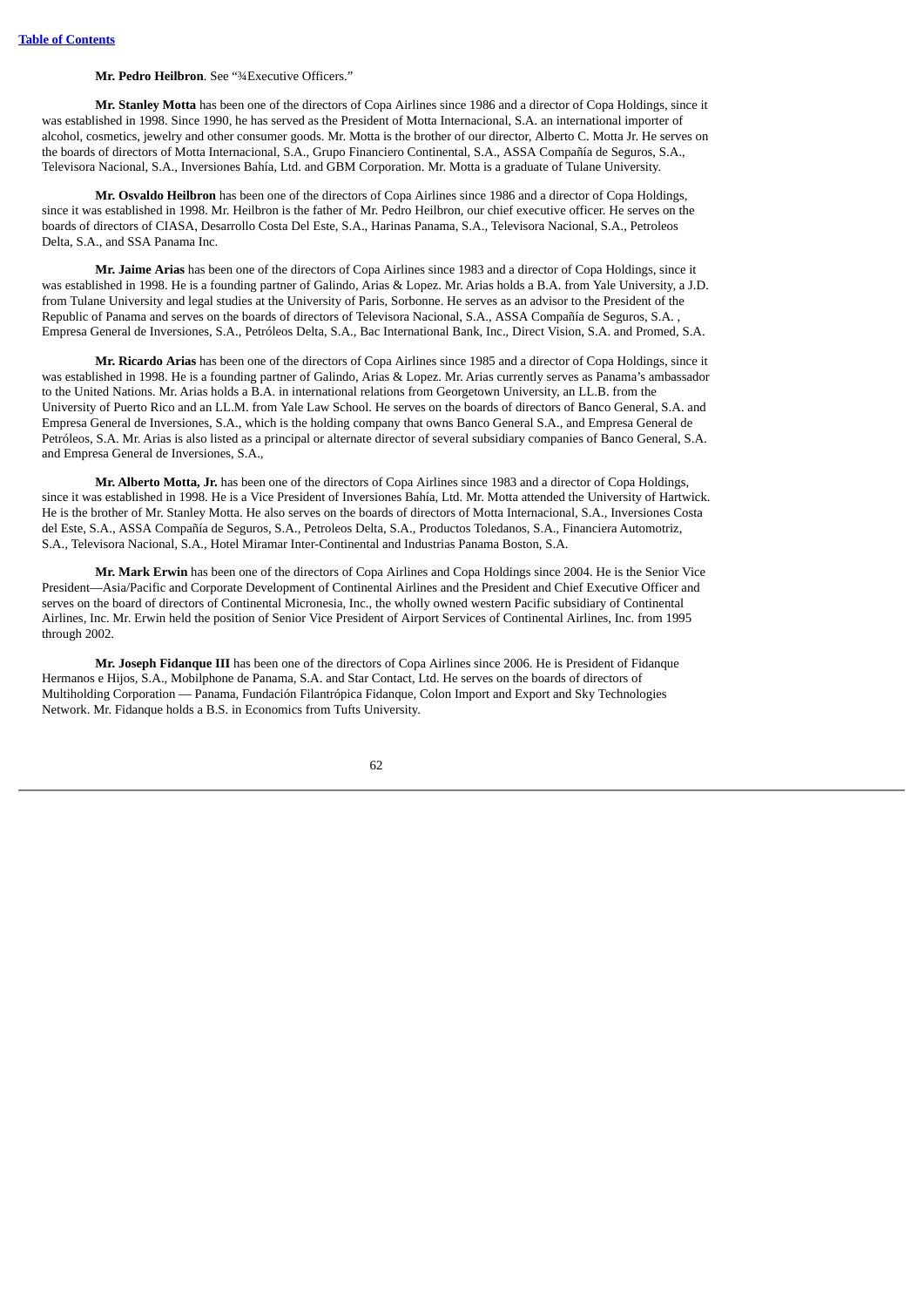**Mr. Roberto Artavia Loria** is one of the independent directors of Copa Holdings. He is the former Chief Executive Officer of INCAE Business School where he now serves as Academic and Business Consultant, Chairman of Asociacion MarViva de Costa Rica and Protector of Viva Trust. Mr. Artavia Loria is also an advisor to the Interamerican Development Bank and to the governments of nine countries in Latin America, and a strategic advisor to Purdy Motor, S.A., Grupo Nacion and FUNDESA. Mr. Artavia Loria serves on the board of directors of INCAE Business School, Foundation for Management Education in Central America, Asociación MarViva de Costa Rica, Viva Trust, Global Foundation for Management Development, Compañía Cervecera de Nicaragua, SUMAQ Alliance OBS de Costa Rica and OBS Americas.

**Mr. José Castañeda Velez** is one of the independent directors of Copa Holdings. He is currently director of MMG Bank Corporation. Previously, Mr. Castañeda Velez was the chief executive officer of Banco Latinoamericano de Exportaciones, S.A.—BLADEX and has held managerial and officer level positions at Banco Río de la Plata, Citibank, N.A., Banco de Credito del Peru and Crocker National Bank. He is a graduate of the University of Lima.

**Mr. Alfredo Arias Loredo** is one of the independent directors of Copa Holdings. He is the former Executive President of Cerveceria Nacional, S.A. Mr. Arias Loredo is Chairman of the Board of Trustees of ANCON (Asociación Nacional para la Conservación de la Naturaleza). Mr. Arias received a B.S. in Mechanical Engineering and an M.S. in Industrial Management, both from Georgia Institute of Technology.

The following table sets forth the name, age and position of each of our executive officers as of April 30, 2008. A brief biographical description of each of our executive officers follows the table.

| <b>Name</b>            | <b>Position</b>                           | <u>Age</u>      |
|------------------------|-------------------------------------------|-----------------|
| Pedro Heilbron         | <b>Chief Executive Officer</b>            | 50 <sub>1</sub> |
| Victor Vial            | Chief Financial Officer                   | 42              |
| Lawrence Ganse         | Senior Vice-President of Operations       | 65              |
| Daniel Gunn            | Vice-President of Commercial and Planning | 40              |
| Jaime Aguirre          | Vice President of Maintenance             | 47              |
| Vidalia de Casado      | Vice President of Passenger Services      | 51              |
| Leo Marchosky          | Vice-President of Human Resources         | 51              |
| Joe Mohan              | Vice-President of Marketing and Sales     | 39              |
| Roberto Junguito Pombo | Chief Executive Officer of AeroRepública  | 38              |

**Mr. Pedro Heilbron** has been our Chief Executive Officer for 19 years. He received an M.B.A. from George Washington University and a B.A. from Holy Cross. Mr. Heilbron is the son of Mr. Osvaldo Heilbron, a member of our board of directors. Mr. Heilbron is a Member of the Board of Governors of IATA.

**Mr. Victor Vial** has been our Chief Financial Officer since 2000. From 1995 until 2000, Mr. Vial served as our Director of Planning. Prior to his service at Copa, Mr. Vial was a Senior Financial Analyst for HBO-Time Warner. Mr. Vial holds a B.B.A. in International Business from George Washington University.

**Captain Lawrence Ganse** has been our Senior Vice-President of Operations and Chief Operating Officer since 2000. Captain Ganse has 43 years of experience in the airline industry, including management positions at TWA, Northwest Airlines, and, most recently, Grupo TACA in El Salvador. Captain Ganse is a long standing member of the IATA Operations Committee. Captain Ganse received a B.B.A. in Aviation Administration from the University of Miami and an M.B.A. in Management Science from California State University at Hayward.

**Mr. Daniel Gunn** has been our Vice-President of Commercial and Planning since the first quarter of 2008. Prior to this Mr. Gunn had served as Vice-President of Planning and Alliances since 2002. He joined Copa in 1999 and has served as our Director of Alliances and Senior Director of Planning and Alliances. Prior to joining Copa, he spent five years with American Airlines holding positions in Finance, Real Estate and Alliances. Mr. Gunn received a B.A. in Business & Economics from Wheaton College and an M.B.A. with an emphasis in Finance and International Business from the University of Southern California.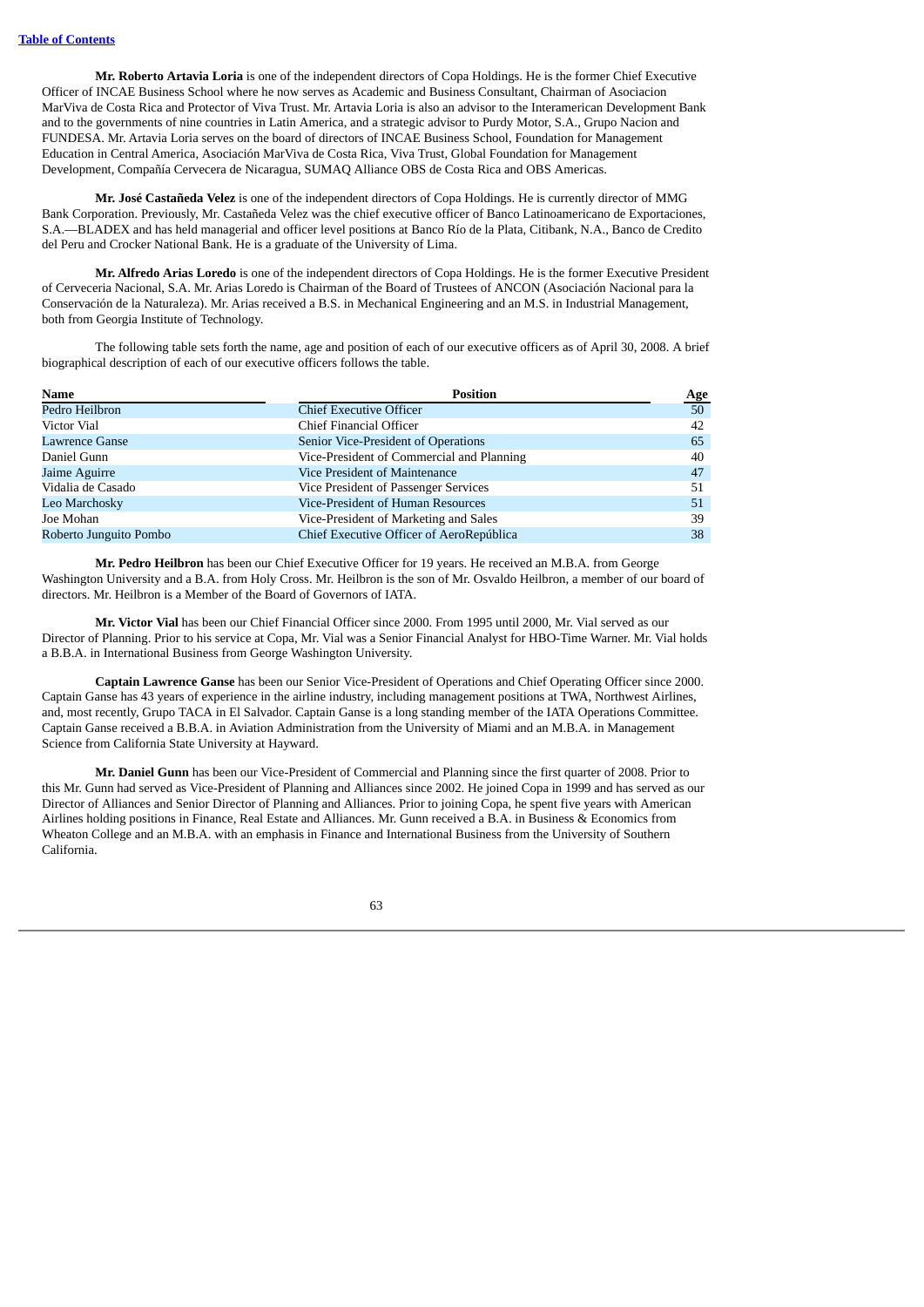**Mr. Jaime Aguirre** has been our Vice President of Maintenance since 2002. Prior to that, he served as our Director of Engineering and Quality Assurance. Before joining Copa, Mr. Aguirre was the Technical Services Director at Avianca, S.A. Mr. Aguirre received a B.S. in Mechanical Engineering from Los Andes University, a Master of Engineering with an emphasis on Engineering Management from Javeriana University and a M.B.A. from the University of Louisville.

**Ms. Vidalia de Casado** has been our Vice-President of Passenger Services since 1995. She joined Copa in 1989 and served as our Passenger Services Manager from 1989 to 1995. Prior to joining Copa, she spent seven years as Human Resource and Service Director with Air Panama Internacional, S.A. Ms. de Casado received a B.S. in Business from Universidad Latina and an M.B.A. from the University of Louisville.

**Dr. Leo Marchosky** has been our Vice-President of Human Resources since February 2008. Before joining Copa, he was CEO and President of Novartis Mexico and previously held top management and regional positions with the same company in Latin America, Asia and Europe. Dr. Marchosky has a Master in Business Administration from the Sao Paulo Business School in Brazil, and is also an MD with a specialty in Internal Medicine.

**Mr. Joe Mohan** has been our Vice-President of Marketing and Sales since February 2008. Prior to joining Copa, he was the Senior Vice President of Sales at American Land Lease and held several senior positions at Continental Airlines. Mr. Mohan received a B.A. in Economics from the University of Florida and a M.B.A. with an emphasis on strategy from Georgetown University.

**Mr. Roberto Junguito Pombo** joined our company on November 8, 2005 as the Chief Executive Officer of our AeroRepública operating subsidiary. Mr. Junguito previously spent two years with Avianca, holding positions as the Vice President of Planning, Chief Operating Officer and Chief Restructuring Officer. Avianca declared bankruptcy in March 2003. Mr. Junguito received a B.S. in Industrial Engineering at the Universidad de Los Andes, an M.A. in International Studies from the Joseph H. Lauder Institute of the University of Pennsylvania and an M.B.A. with an emphasis on finance from the Wharton School of the University of Pennsylvania.

The business address for all of our senior management is c/o Copa Airlines, Avenida Principal y Avenida de la Rotonda, Urbanización Costa del Este, Complejo Business Park, Torre Norte, Parque Lefevre Panama City, Panama.

#### **B. Compensation**

In 2007, we paid an aggregate of approximately \$2.9 million in cash compensation to our executive officers. During 2006, we also set aside \$3.0 million for payment to senior management related to covenants not to compete with us in the future. We have not set aside any other funds for future payments to executive officers.

Members of our board of directors that are not officers of either Copa or Continental receive \$25,000 per year plus expenses incurred to attend our board of directors meetings. In addition, members of committees of the board of directors receive \$1,000 per committee meeting, with the chairman of the audit committee receiving \$2,000 per meeting of the audit committee. All of the members of our board of directors and their spouses receive benefits to travel on Copa flights as well.

# **Long Term Incentive Compensation Plan**

The Compensation Committee of our board of directors approved a one time non vested stock bonus for certain executive officers and eliminated the existing Long Term Retention Plan in 2005. Non vested stock delivered under this award program may be sourced from treasury stock, or authorized un-issued shares. In March 2006, in accordance with this program, the Compensation Committee of our board of directors granted 935,650 restricted stock awards. Senior management were granted 847,625 non vested stock awards, which vest over five years in yearly installments equal to 15% of the awarded stock on each of the first three anniversaries of the grant date, 25% on the fourth anniversary and 30% on the fifth anniversary.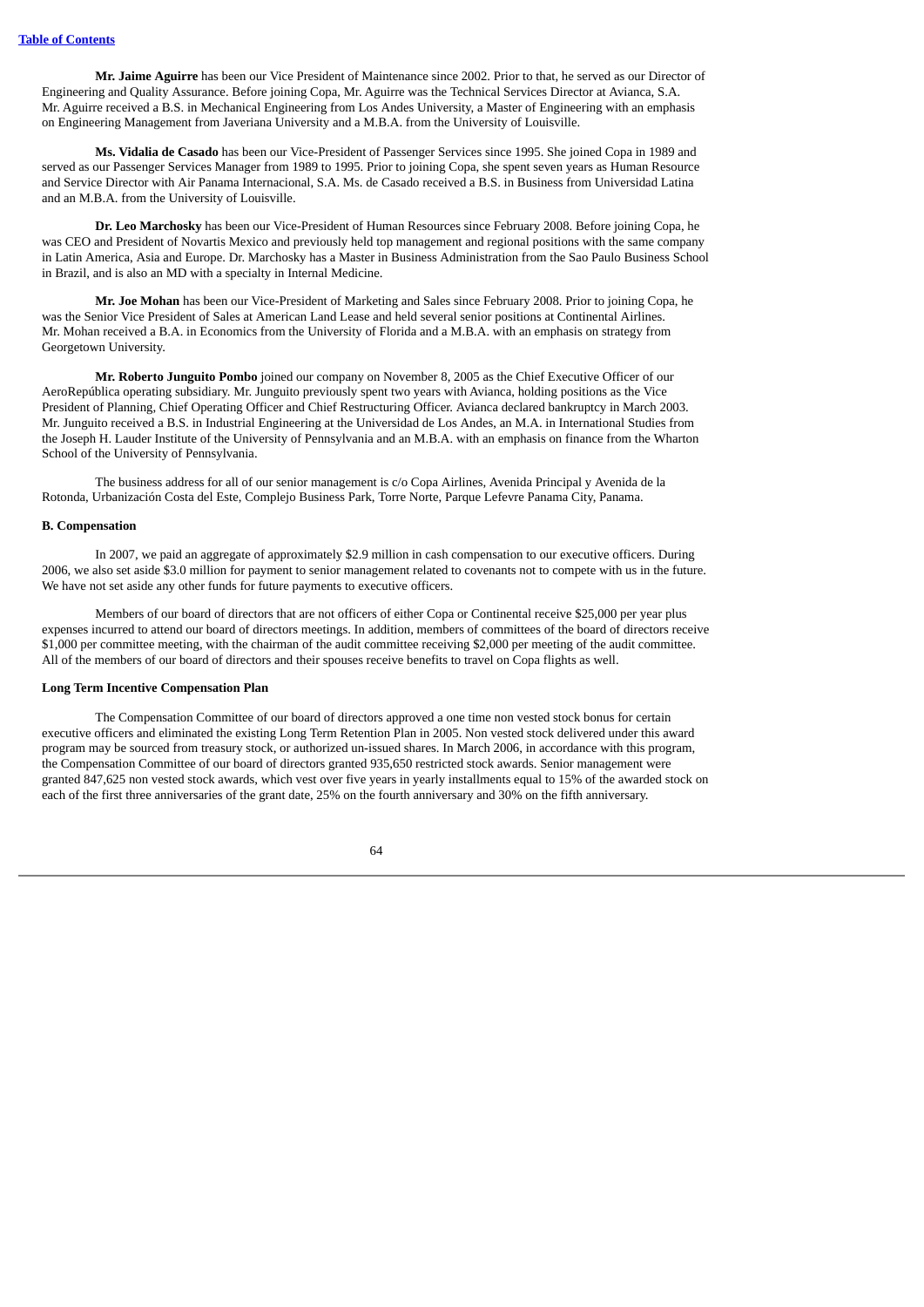Managers, officers and key employees, not on our senior management team, were granted 88,025 non vested stock awards which vest on the second anniversary of the grant date. In March 2007, the Compensation Committee of our Board of Directors granted 16,955 shares of non-vested stock awards to certain named executive officers, which vest over three years in yearly installments equal to one-third of the awarded stock on each of the three anniversaries of the grant date. Non-vested stock awards were measured at their fair value, which is the same amount for which a similarly restricted share would be issued to third party, on the grant date. The fair value of these non-vested stocks award was \$53.14 and \$21.10 for the 2007 and the 2006 grants, respectively.

In March 2007, the Compensation Committee of our Board of Directors granted, for the first time, 35,657 equity stock options to certain named executive officers, which vest over three years in yearly installments equal to one-third of the awarded stock on each of the three anniversaries of the grant date. The exercise price of the options is \$53.14, which is the market price of the Company's stock at the grant date. The stock options have a contractual term of 10 years.

The weighted-average fair value of the stock options at the grant date was \$22.33, and was estimated using the Black-Scholes option-pricing model assuming an expected dividend yield of 0.58%, expected volatility of approximately 37.8% based on historical volatility, weighted average risk-free interest rate of 4.59%, and an expected term of 6 years calculated under the simplified method.

The Compensation Committee plans to make additional equity based awards under the plan from time to time, including additional non vested stock and stock option awards. While the Compensation Committee will retain discretion to vary the exact terms of future awards, we anticipate that future employee non vested stock and stock option awards granted pursuant to the plan will generally vest over a three year period and the stock options will carry a ten year term.

The total compensation cost recognized for non-vested stocks and options awards was \$4.8 and \$3.3 million in 2007 and 2006, respectively, and were recorded as a component of "Salaries and benefits" within Operating expense.

During first quarter of 2008, the Compensation Committee of our Board of Directors approved two new stock compensation plans. Awards were granted under these new plans for 62,935 shares of non-vested stock awards, which will vest over three years. We estimate the fair value of these awards to be approximately \$2.4 million and the 2008 compensation cost for these plans to be \$0.6 million.

# **C. Board Practices**

Our board of directors currently meets quarterly. Additionally, informal meetings with Continental are held on an ongoing basis, and are supported by quarterly formal meetings of an "Alliance Steering Committee," which directs and reports on the progress of the Copa and Continental Alliance. Our board of directors is focused on providing our overall strategic direction and as a result is responsible for establishing our general business policies and for appointing our executive officers and supervising their management.

Currently, our board of directors is comprised of eleven members. The number of directors elected each year alternates between six directors and five directors. Messrs. Pedro Heilbron, Osvaldo Heilbron, Ricardo Arias, Mark Erwin, and Roberto Artavia were each re-elected to two-year terms at our annual shareholders' meeting held on May 12, 2006 and will be seeking reelection at this year' shareholders meeting scheduled for May 2008. In December 2006, Mr. Alfredo Arias Loredo was elected as an independent Director to hold office until the 2008 annual shareholders' meeting. Messrs. Stanley Motta, Jaime Arias, Alberto C. Motta Jr., Joseph Fidanque and José Castañeda were re-elected to two-year terms at our annual shareholders' meeting held on May 9, 2007. Our charter does not have a mandatory retirement age for our directors.

Pursuant to contractual arrangements with us and CIASA, Continental is entitled to designate one of our directors and CIASA is entitled to designate seven of our directors.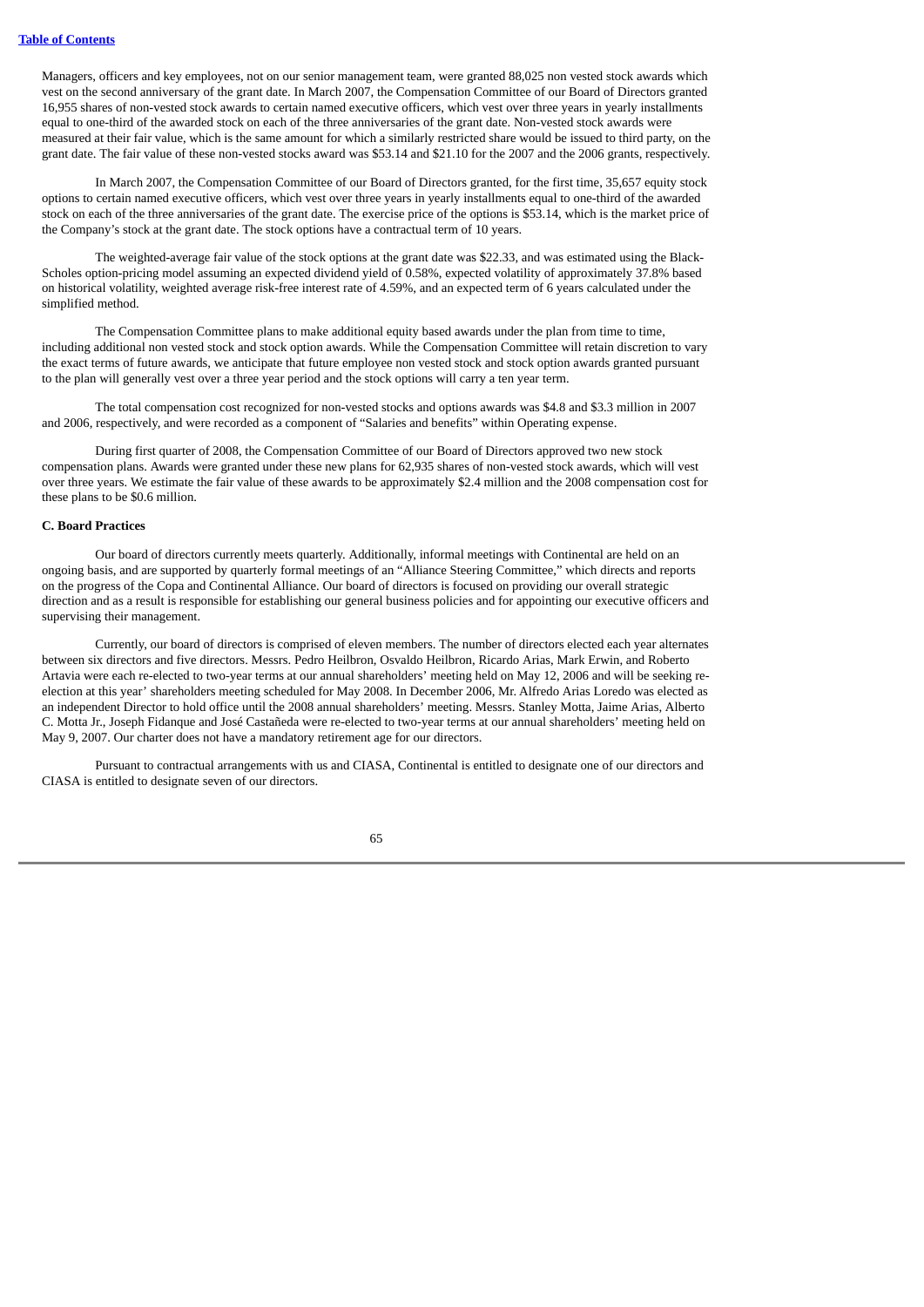# **Committees of the Board of Directors**

**Audit Committee.** The Audit Committee's primary function is to assist the board of directors in fulfilling its oversight responsibilities by reviewing:

- **•** the integrity of financial reports and other financial information made available to the public or any regulator or governmental body;
- **•** the effectiveness of our internal financial control and risk management systems; the effectiveness of our internal audit function, the independent audit process including the appointment, retention, compensation, and supervision of the independent auditor; and
- **•** the compliance with laws and regulations, as well as the policies and ethical codes established by management and the board of directors.

The Audit Committee is also responsible for implementing procedures for receiving, retaining and addressing complaints regarding accounting, internal control and auditing matters, including the submission of confidential, anonymous complaints from employees regarding questionable accounting or auditing matters.

Messrs. Jose Castañeda, Roberto Artavia and Alfredo Arias, all independent non-executive directors under the applicable rules of the New York Stock Exchange, are the current members of the committee, which is chaired by Mr. Jose Castañeda. All members are financially literate and Messrs. Jose Castañeda and Roberto Artavia have been determined to be financial experts by the board of directors.

**Compensation Committee.** Our Compensation Committee is responsible for the selection process of the Chief Executive Officer and the evaluation of all executive officers (including the CEO), recommending the level of compensation and any associated bonus. The charter of our Compensation Committee requires that all its members shall be non-executive directors, of which at least one member will be an independent director under the applicable rules of the New York Stock Exchange. Messrs. Stanley Motta, Jaime Arias and José Castañeda are the members of our Compensation Committee, and Mr. Stanley Motta is the Chairman of the Compensation Committee.

**Nominating and Corporate Governance Committee.** Our Nominating and Corporate Governance Committee is responsible for developing and recommending criteria for selecting new directors, overseeing evaluations of the board of directors, its members and committees of the board of directors and handling other matters that are specifically delegated to the compensation committee by the board of directors from time to time. Our charter documents require that there be at least one independent member of the Nominating and Corporate Governance Committee until the first shareholders' meeting to elect directors after such time as the Class A shares are entitled to full voting rights. Messrs. Ricardo Arias, Osvaldo Heilbron and Roberto Artavia are the members of our Nominating and Corporate Governance Committee, and Mr. Ricardo Arias is the Chairman of the Nominating and Corporate Governance Committee.

**Independent Directors Committee.** Our Independent Directors Committee is created by our Articles of Incorporation and consists of any directors that the board of directors determines from time to time meet the independence requirements of the NYSE Act applicable to audit committee members of foreign private issuers. Our Articles of Incorporation provide that there will be three independent directors at all times, subject to certain exceptions. Under our Articles of Incorporation, the Independent Directors Committee must approve:

- **•** any transactions in excess of \$5 million between us and our controlling shareholders,
- **•** the designation of certain primary share issuances that will not be included in the calculation of the percentage ownership pertaining to the Class B shares for purposes of determining whether the Class A shares should be converted to voting shares under our Articles of Incorporation, and
- **•** the issuance of additional Class B shares or Class C shares to ensure Copa Airline's compliance with aviation laws and regulations.

| ۰ |        | ۰  |        |
|---|--------|----|--------|
| × | I<br>٧ | v. | I<br>٧ |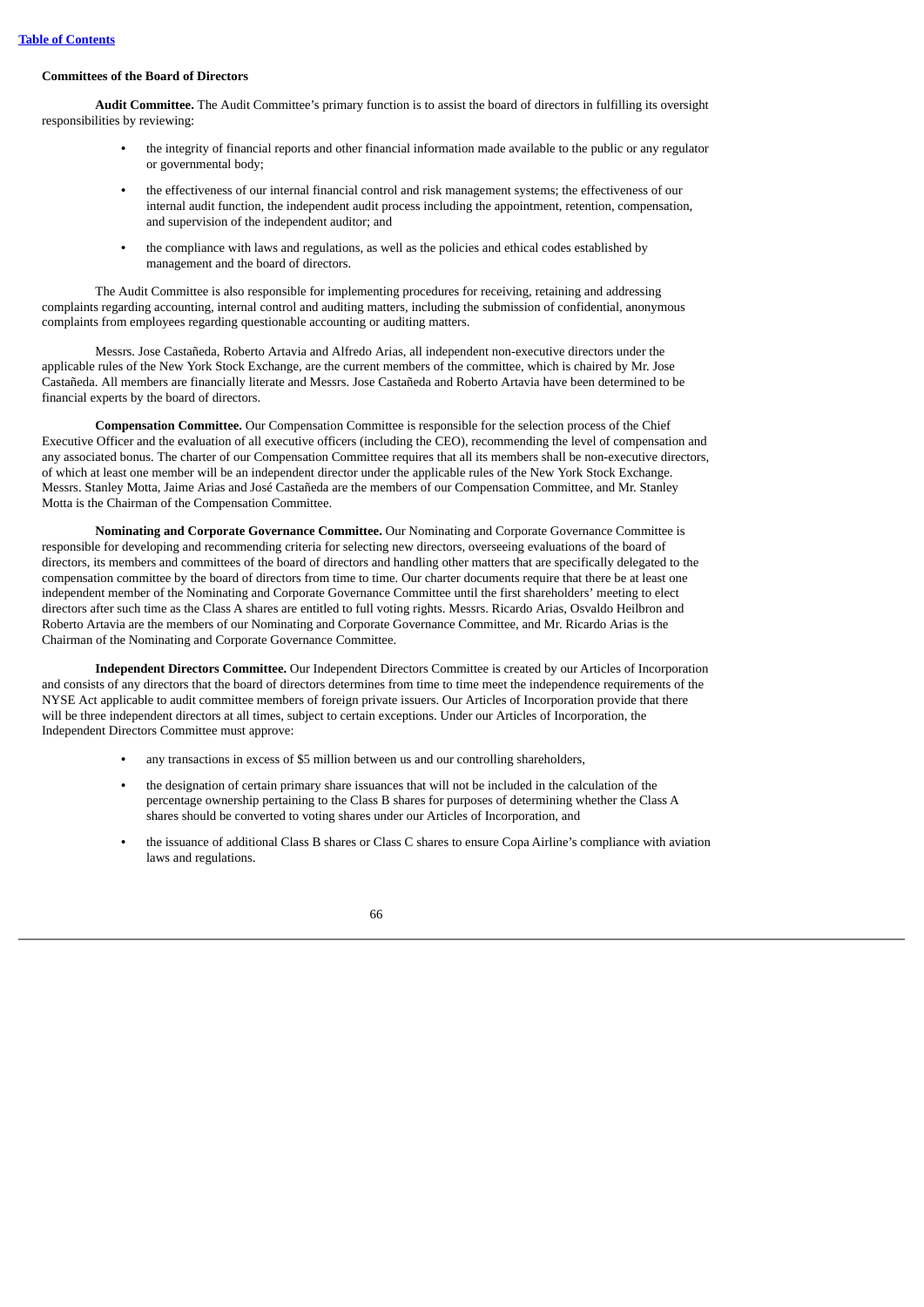The Independent Directors Committee shall also have any other powers expressly delegated by the Board of Directors. Under the Articles of Incorporation, these powers can only be changed by the Board of Directors acting as a whole upon the written recommendation of the Independent Directors Committee. The Independent Directors Committee will only meet regularly until the first shareholders' meeting at which the Class A shareholders will be entitled to vote for the election of directors and afterwards at any time that Class C shares are outstanding. All decisions of the Independent Directors Committee shall be made by a majority of the members of the committee. See "Item 10B. Memorandum and Articles of Association— Description of Capital Stock."

## **D. Employees**

We believe that our growth potential and the achievement of our results-oriented corporate goals are directly linked to our ability to attract, motivate and maintain the best professionals available in the airline business. In order to help retain our employees, we encourage open communication channels between our employees and management. Our CEO meets quarterly with all of our Copa employees in Panama in town hall-style meetings during which he explains the company's performance and encourages feedback from attendees. A similar presentation is made by our senior executives at each of our foreign stations. Our compensation strategy reinforces our determination to retain talented and highly motivated employees and is designed to align the interests of our employees with our shareholders through profit-sharing.

Our profit-sharing program at Copa reflects our belief that our employees will remain dedicated to our success if they have a stake in that success. We identify key performance drivers within each employee's control as part of our annual objectives plan, or "Path to Success." Typically, we pay bonuses in February based on our performance during the preceding calendar year. For members of management, 75% of the bonus amount is based on our performance as a whole and 25% is based on the achievement of individual goals. Bonuses for non-management employees is based on the company's performance, and is typically a multiple of the employee's weekly salary. For 2007, the non-management employees received up to seven weeks' salary, depending on their position. The bonus payments are approved by our compensation committee. We typically make accruals each month for the expected annual bonuses which are reconciled to actual payments at their dispersal in February.

We generally maintain good relations with our union and non-union employees and have not experienced work stoppages for the past twenty years. Approximately 76% of Copa's employees are located in Panama, while the remaining 24% are distributed among our stations. Copa's employees can be categorized as follows:

|                                      | December 31, |       |       |       |       |
|--------------------------------------|--------------|-------|-------|-------|-------|
|                                      | 2003         | 2004  | 2005  | 2006  | 2007  |
| Pilots                               | 220          | 224   | 235   | 299   | 375   |
| Flight attendants                    | 349          | 372   | 448   | 514   | 575   |
| <b>Mechanics</b>                     | 209          | 189   | 200   | 155   | 213   |
| Customer service agents, reservation |              |       |       |       |       |
| agents, ramp and other               | 1,382        | 1.470 | 1,626 | 1.861 | 1,898 |
| Management and clerical              | 480          | 499   | 587   | 675   | 742   |
| Total employees                      | 2,640        | 2,754 | 3,096 | 3,504 | 3,803 |

We provide training for all of our employees including technical training for our pilots, dispatchers, flight attendants and other technical staff. In addition, we provide recurrent customer service training to frontline staff, as well as leadership training for managers. In 2005, we leased a Level B flight simulator for Boeing 737-Next Generation training that served 80% of our initial training, transition and upgrade training and 100% of our recurrent training needs relating to that aircraft. During 2007, we upgraded this simulator to provide 100% of our initial training. We have also entered into an agreement to lease a flight simulator for Embraer 190 training, which should be available for use in Panama in the middle of 2008.

Approximately 57% of Copa's employees are unionized. There are currently five unions covering our Copa employees in Panama: the pilots' union (SIPAC); the flight attendants' union (SIPANAB); the mechanics' union (SINTECMAP); the traffic attendants' union (UGETRACO); and a generalized union, SIELAS, which represents ground personnel, messengers, drivers, counter agents and other non-executive administrative staff. In November of 2007, Copa entered into early negotiations with its pilot union, reaching a new collective bargaining agreement that will remain in effect for more than four years, with the next negotiation scheduled for August 2012.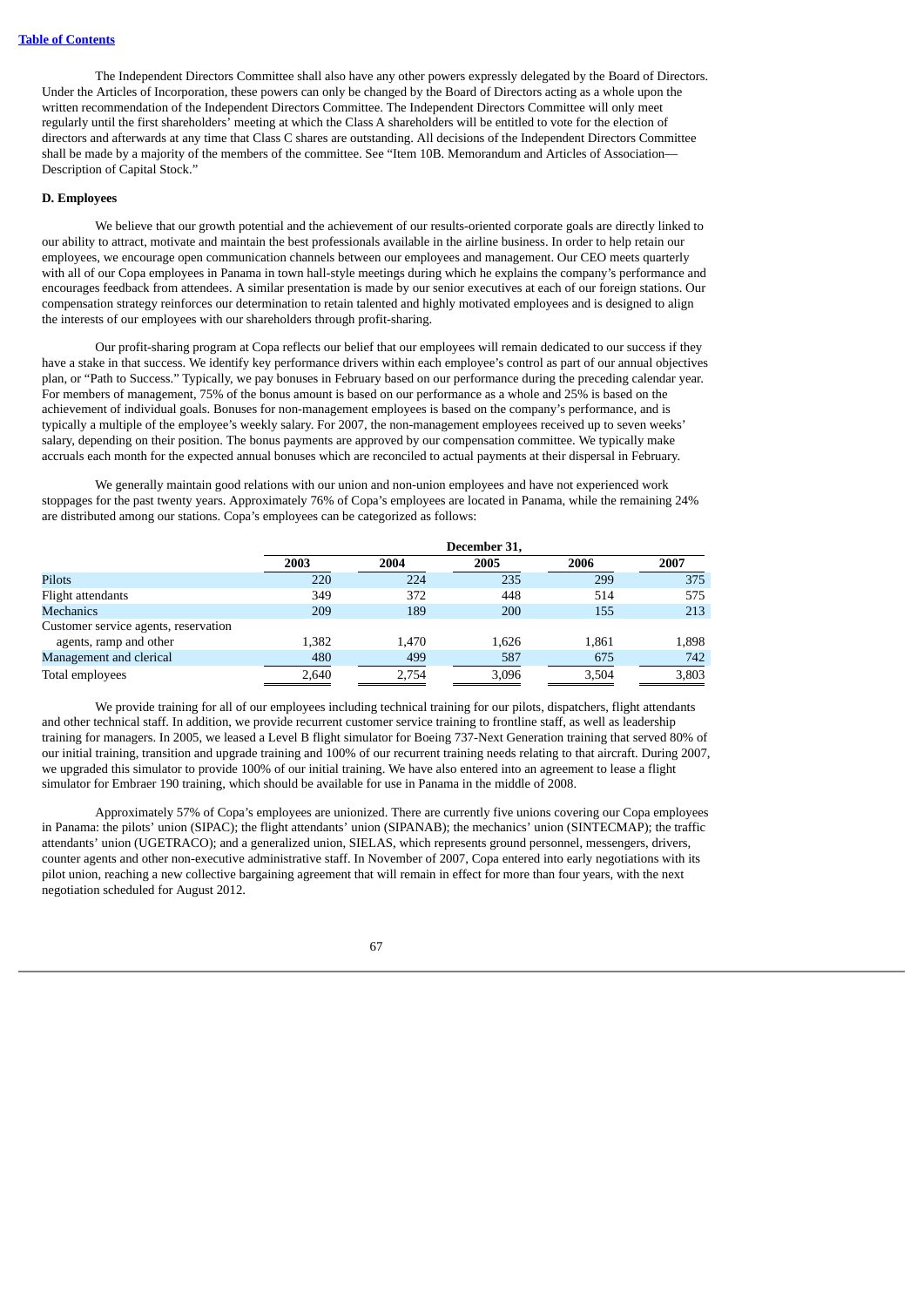Copa believes that this new agreement improves its ability to retain and hire the pilots needed to continue with its expansion plans without compromising its long term cost structure or competitiveness. Copa entered into new collective bargaining agreements with its general union and its flight attendants' union on October 26, 2005 and April 3, 2006, respectively. After extensive negotiations which did not lead to a mutually satisfactory resolution, Copa and the mechanics' union entered into a government-mandated arbitration and a collective bargaining agreement was agreed to on March 29, 2006 as a result of such arbitration proceeding. Previously, we have not had to resort to arbitration to resolve negotiations with our unions. Collective bargaining agreements in Panama typically extend for four years. We also have agreements with our Copa employees in São Paulo, Brazil and Mexico. We have traditionally experienced good relations with our unions, and we generally agree to terms in line with the economic environment affecting Panama, our company and the airline industry generally. Approximately 19% of Copa's employees work part-time.

AeroRepública's pilots and flight attendants are represented by two separate unions. The pilots' union, *Asociación Colombiana de Aviadores Civiles* (ACDAC), represents AeroRepública's 151 pilots and co-pilots. The flight attendants' union, *Asociación Colombiana de Auxiliares de Vuelo* (ACAV), represents all of AeroRepública's 196 flight attendants. AeroRepública's entered into a new collective bargaining agreement with ACDAC on March 3, 2008 and will be effect until December 31, 2010. Typically, collective bargaining agreements in Colombia are valid for a period of two to four years. AeroRepública has traditionally experienced good relations with its unions.

## **E. Share Ownership**

The members of our board of directors and our executive officers as a group own 0.6% of our Class A shares. See "Item 7A. Major Shareholders and Related Party Transactions."

For a description of stock options granted to our board of directors and our executive officers, see "--Compensation--Long Term Incentive Compensation Plan".

## **Item 7. Major Shareholders and Related Party Transactions**

#### **A. Major Shareholders**

The following table sets forth information relating to the beneficial ownership of our Class A shares as of March 31, 2008 by each person known to us to beneficially own 5% or more of our common shares and all our directors and officers as a group. Class A shares are limited voting shares entitled only to vote in certain specified circunstances. See "Item 10B. Additional Information — Memorandum and Articles of Association — Description of Capital Stock."

|                                                          |               | <b>Class A Shares</b><br><b>Beneficially Owned</b> |  |  |
|----------------------------------------------------------|---------------|----------------------------------------------------|--|--|
|                                                          | <b>Shares</b> | (%)(1)                                             |  |  |
| CIASA <sup>(2)</sup>                                     |               |                                                    |  |  |
| Continental(3)                                           | 4,375,000     | 14.4%                                              |  |  |
| Executive officers and directors as a group (19 persons) | 168,486       | $0.6\%$                                            |  |  |
| Others                                                   | 25,872,954    | 85.1%                                              |  |  |
| Total                                                    | 30,416,440    | 100%                                               |  |  |

(1) Based on a total of 30,416,440 Class A shares outstanding.

- (2) CIASA owns 100% of the Class B shares of Copa Holdings, representing 29.2% of our total capital stock.
- (3) Based on a Schedule 13G filed with the Securities and Exchange Commission, dated July 5, 2006, in which Continental reported that it had sole voting and dispositive power over 4,375,000 of Class A shares.

CIASA currently owns 100% of the Class B shares of Copa Holdings, representing all of the voting power of our capital stock. CIASA is controlled by a group of Panamanian investors representing several prominent families in Panama. This group of investors has historically acted together in a variety of business activities both in Panama and elsewhere in Latin America, including banking, insurance, real estate, telecommunications, international trade and commerce and wholesale. Members of the Motta, Heilbron and Arias families and their affiliates beneficially own approximately 90% of CIASA's shares. Our Chief Executive Officer, Mr. Pedro Heilbron, and several of our directors, including Messrs. Stanley Motta and Alberto C. Motta Jr., Mr. Osvaldo Heilbron, Mr. Jaime Arias and Mr. Ricardo Alberto Arias as a group hold beneficial ownership of approximately 78% of CIASA's shares.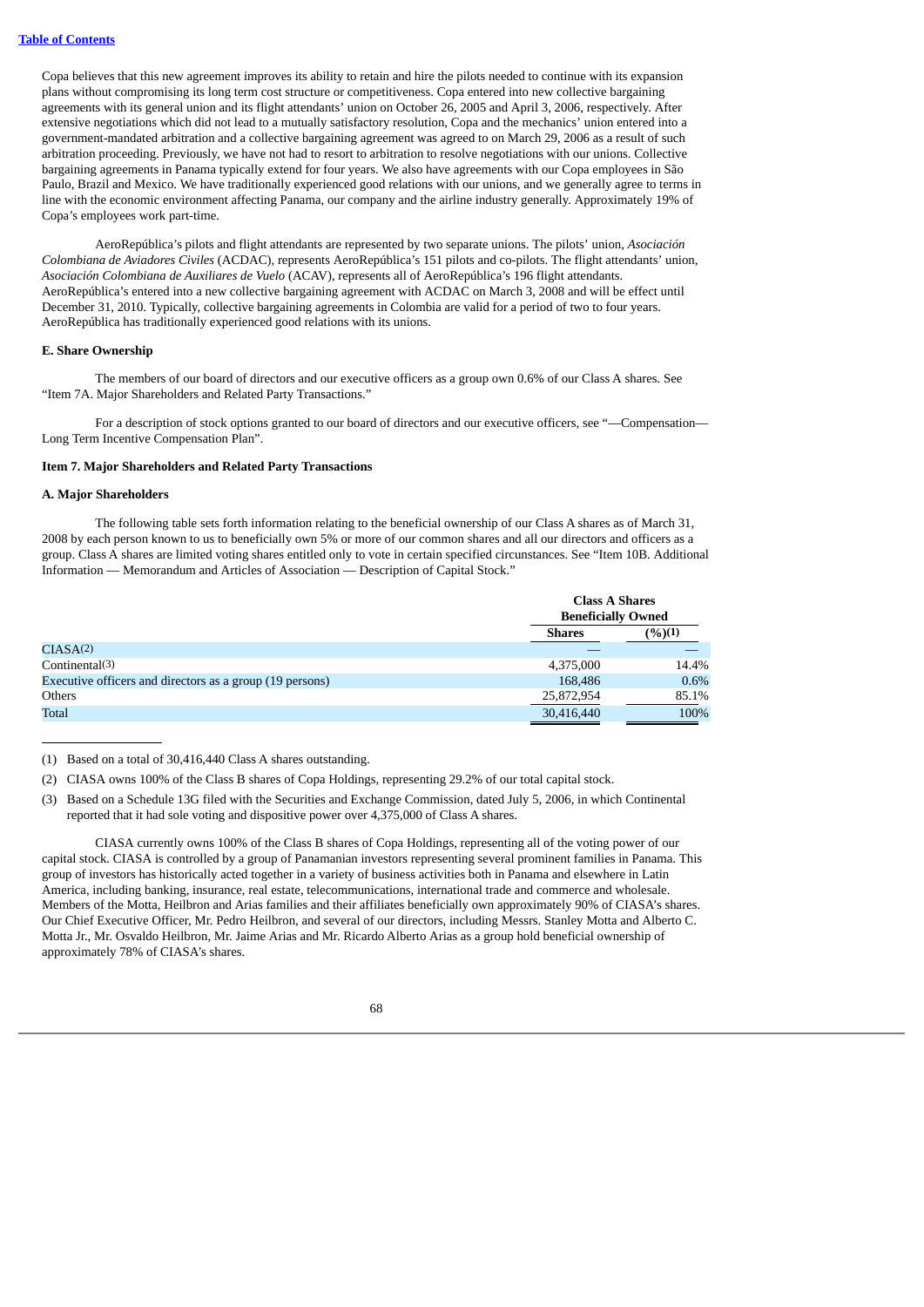The holders of more than 78% of the issued and outstanding stock of CIASA have entered into a shareholders' agreement providing that the parties to the agreement will vote all of their shares in CIASA together as a group on all matters concerning CIASA's holdings of Class B shares. Additionally, the shareholders' agreement restricts transfers of CIASA shares to non-Panamanian nationals. Messrs. Stanley Motta and Alberto C. Motta Jr. together exercise effective control of CIASA.

One of our directors, Mr. Erwin, is an officer of Continental and may be deemed to share beneficial ownership with Continental of our Class A shares held by Continental, but Mr. Erwin disclaims such beneficial ownership.

The address of CIASA is Corporación de Inversiones Aéreas, S.A., c/o Compañía Panameña de Aviación, S.A., Boulevard Costa del Este, Avenida Principal y Avenida de la Rotonda, Urbanización Costa del Este, Complejo Business Park, Torre Norte, Parque Lefevre, Panama City, Panama. The address of Continental is Continental Airlines, Inc., 1600 Smith Street, Houston, Texas 77002.

## **B. Related Party Transactions**

#### **Shareholders' Agreement**

Copa Holdings is a party to the amended and restated shareholders' agreement with CIASA and Continental entered into in connection with our initial public offering. The amended and restated shareholders' agreement provides for, among other things:

- **•** a right of each of CIASA and Continental to designate a certain number of directors to our board of directors for so long as they hold a certain amount of our common stock. Of the 11 members of our board, currently CIASA has the right to designate seven directors and Continental has the right to designate one directors, with the remaining three directors being "independent" under the rules of the New York Stock Exchange.
- **•** certain limitations on transfers of our common stock by CIASA or Continental;
- **•** subject to certain exceptions, a right of first offer in favor of CIASA to purchase any shares of our common stock Continental proposes to sell to any third party; and
- **•** the ability of Continental to "tag-along" their shares of our common stock to certain sales of common stock by CIASA to non-Panamanians or, in the case of certain sales of Class B stock by CIASA to Panamanians, to receive additional registration rights with respect to the shares they would otherwise have been able to sell.

Continental has entered into a lock-up agreement with CIASA which restricts its sale of common stock, without the prior written consent of CIASA and subject to certain other exceptions, until June 29, 2008.

A material uncured breach of the Shareholders' Agreement by CIASA or Copa Holdings will trigger rights of Continental in the Alliance Agreement, Services Agreement and Frequent Flyer Agreement to terminate those agreements as described below.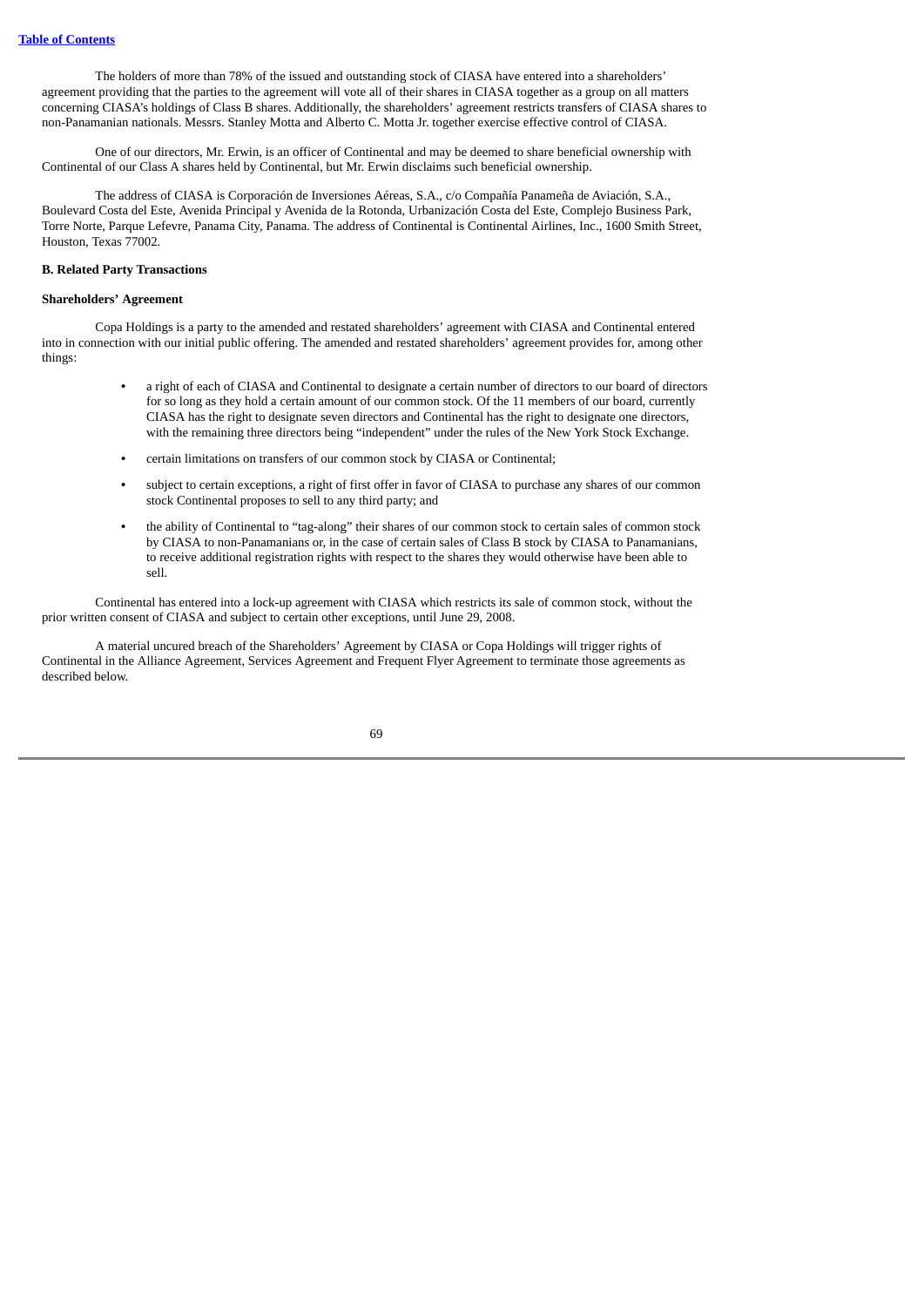## **Registration Rights Agreement**

Copa Holdings is party to an amended and restated registration rights agreement with CIASA and Continental pursuant to which CIASA and Continental were entitled to certain demand and piggyback rights with respect to the registration and sale of our common stock held by them. The registration rights agreement initially permitted each of CIASA and Continental to make up to two demands on us to register certain shares of common stock held by them. Continental has used one of its two demand rights in connection with the 2006 follow-on offering. Since the 2006 follow-on offering, Continental no longer has the right to register any of our class A shares that it holds except in the event that CIASA reduces its investment in us to a level below that of Continental's ownership in us. One half of the registration expenses incurred in connection with the first demand registration requested after the date hereof, which expenses exclude underwriting discounts and commissions, will be paid ratably by each security holder participating in such offering in proportion to the number of their shares that are included in the offering, and the balance of such expenses will be paid by the Copa Holdings for such demand registrations. Thereafter, all such expenses will be paid ratably by each security holder participating in such offering in proportion to the number of their shares that are included in the offering. Continental had also entered into a lock-up agreement with the underwriters, which restricted its sale of our common stock until the first anniversary of the 2006 follow-on offering.

A material uncured breach of the Registration Rights Agreement by CIASA or Copa Holdings will trigger rights of Continental in the Alliance Agreement, Services Agreement and Frequent Flyer Agreement to terminate those agreements as described below.

#### **Commercial Agreements with Continental**

Our alliance relationship with Continental is governed by several interrelated agreements between Copa and Continental. Each of the agreements as amended and restated will expire only upon three years' written notice by one of the airlines to the other, which may not be given before May 2012. Other events of termination are set forth in the descriptions of the major alliance-related agreements set forth below.

*Alliance Agreement.* Under our alliance agreement with Continental, both airlines agree to continue their codesharing relationship with extensions as they feel are appropriate and to work to maintain our antitrust immunity with the DOT. In order to support the codesharing relationship, the alliance agreement also contains provisions mandating a continued frequent flyer relationship between the airlines, setting minimum levels of quality of service for the airlines and encouraging cooperation in marketing and other operational initiatives. Continental and Copa are prohibited by the alliance agreement from entering into commercial agreements with certain classes of competing airlines, and the agreement requires both parties to include each other, as practicable, in their commercial relationships with other airlines. Other than by expiration as described above, the agreement is also terminable by an airline in cases of, among other things, uncured material breaches of the alliance agreement by the other airline, bankruptcy of the other airline, termination of the services agreement for breach by the other airline, termination of the frequent flyer participation agreement without entering into a successor agreement by the other airline, termination by Continental upon the material unremedied breach of the shareholders agreement or the registration rights agreement by CIASA or Copa Holdings, termination by Copa upon the material unremedied breach of the shareholders agreement or the registration rights agreement by Continental, certain competitive activities, certain changes of control of either of the parties and certain significant operational service failures by the other airline.

*Services Agreement.* Under the services agreement, both airlines agree to provide to each other certain services over the course of the agreement at the providing carrier's incremental cost, subject to certain limitations. Services covered under the agreement include consolidating purchasing power for equipment purchases and insurance coverage, sharing management information systems, pooling maintenance programs and inventory management, joint training and employee exchanges, sharing the benefits of other purchase contracts for goods and services, telecommunications and other services. Other than by expiration as described above, the agreement is also terminable by an airline in cases of, among other things, uncured material breaches of the alliance agreement by the other airline, bankruptcy of the other airline, termination of the services agreement for breach by the other airline, termination of the frequent flyer participation agreement without entering into a successor agreement by the other airline, termination by Continental upon the material unremedied breach of the shareholders agreement or the registration rights agreement by CIASA or Copa Holdings, termination by Copa upon the material unremedied breach of the shareholders agreement or the registration rights agreement by Continental, certain changes of control of either of the parties and certain significant operational service failures by the other airline.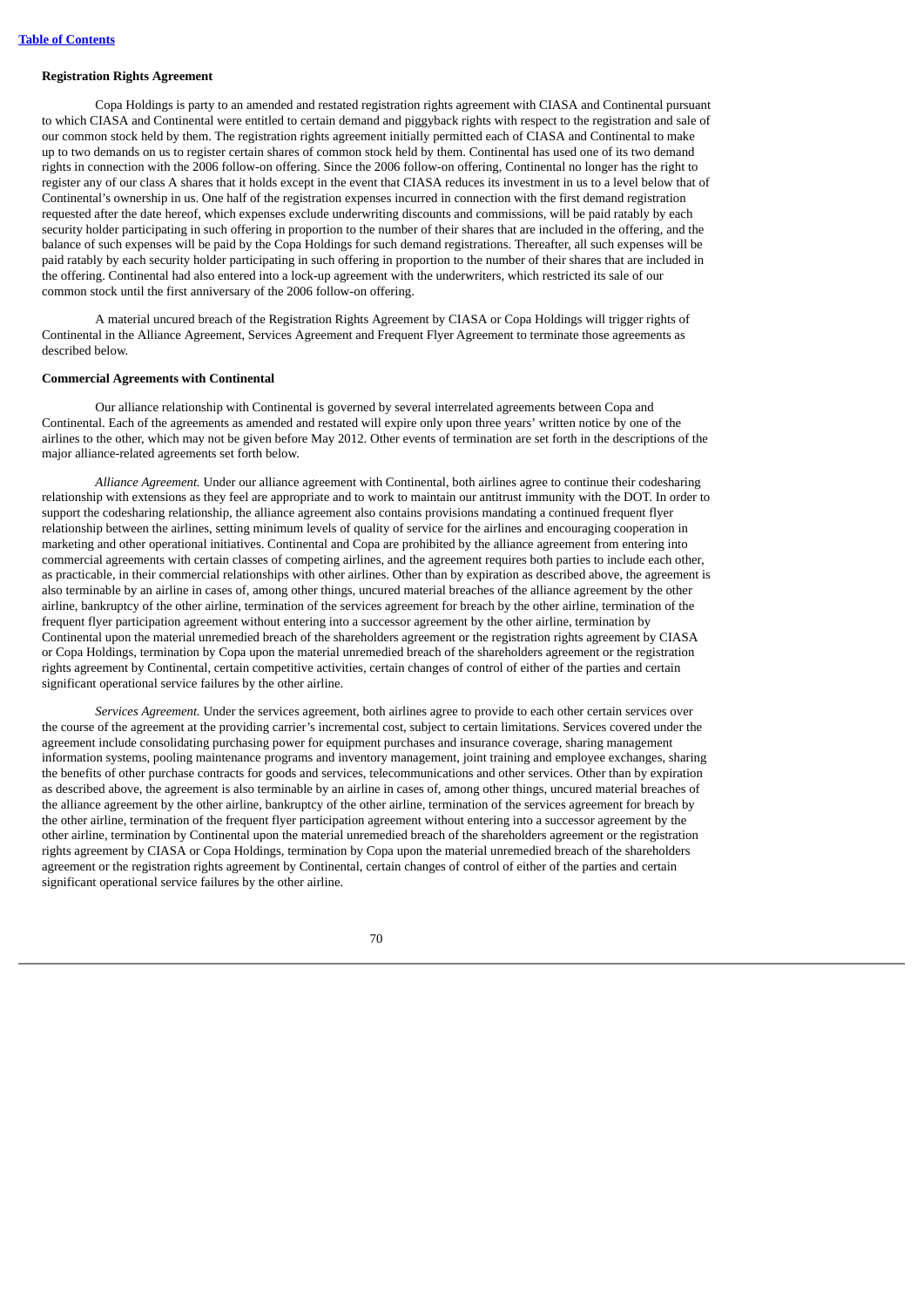*Frequent Flyer Participation Agreement.* Under the frequent flyer participation agreement, we participate in Continental's OnePass frequent flyer global program and on a co-branded basis in Latin America. Customers in the program receive credit for flying on segments operated by us, which can be redeemed for award travel on our flights and those of other partner airlines. The agreement also governs joint marketing agreements under the program, settlement procedures between the airlines and revenue-sharing under bank card affinity relationships. Further, if the Services Agreement is terminated or expires, the compensation structure of the frequent flyer program will be revised to be comparable to other of Continental's frequent flyer relationships. We also have the right under the agreement to participate on similar terms in any successor program operated by Continental. Other than by expiration as described above, the agreement is also terminable by an airline in cases of, among other things, uncured material breaches of the alliance agreement by the other airline, bankruptcy of the other airline, termination of the services agreement for breach by the other airline, termination of the frequent flyer participation agreement without entering into a successor agreement by the other airline, termination by Continental upon the material unremedied breach of the shareholders agreement or the registration rights agreement by CIASA or Copa Holdings, termination by Copa upon the material unremedied of the shareholders agreement or the registration rights agreement by Continental, certain changes of control of either of the parties and certain significant operational service failures by the other airline.

*Trademark License Agreement.* Under the trademark license agreement, we have the right to use a logo incorporating a globe design that is similar to the globe design of Continental's logo. We also have the right to use Continental's trade dress, aircraft livery and certain other Continental marks under the agreement that allow us to more closely align our overall product with our alliance partner. The trademark license agreement is coterminous with the Alliance Agreement and can also be terminated for breach. In most cases, we will have a period of five years after termination to cease to use the marks on our aircraft, with less time provided for signage and other uses of the marks or in cases where the agreement is terminated for a breach by us.

## **Agreements with our controlling shareholders and their affiliates**

Our directors and controlling shareholders have many other commercial interests within Panama and throughout Latin America. We have commercial relationships with several of these affiliated parties from which we purchase goods or services, as described below. In each case we believe our transactions with these affiliated parties are at arms' length and on terms that we believe reflect prevailing market rates.

#### *Banco General, S.A.*

We have a strong commercial banking relationship with Banco General, S. A. On January 3, 2007 Grupo Financiero Continental, S. A., which is controlled by some of our shareholders, agreed to merge the operations of Banco Continental with Banco General to form Panama's largest privately owned bank. Since the execution of the merger, the shareholders of Grupo Financiero Continental S. A. own approximately 39% of the combined entity. We have obtained financing from Banco General under short to medium-term financing arrangements for part of the commercial loan tranche of one of the Company's Export-Import Bank facilities. We also maintain general lines of credit and time deposit accounts with Banco General. Interest payments to Banco General totaled \$0.6 million, \$1.4 million and \$1.6 million in 2007, 2006 and 2005, respectively, and interest received from Banco General amounted to \$4.5 million, \$1.5 million, and \$1.0 million in 2007, 2006 and 2005, respectively. The outstanding debt balance at December 31, 2007, amounted to \$4.8 million and \$8.5 million in 2007 and 2006, respectively. These amounts are included in "Current maturities of long-term debt" and "Long-term debt" in the Consolidated Balance Sheets.

#### *ASSA Compañía de Seguros, S.A.*

Panamanian law requires us to maintain our insurance policies through a local insurance company. We have contracted with ASSA, an insurance company controlled by our controlling shareholders, to provide substantially all of our insurance. ASSA has, in turn, reinsured almost all of the risks under those policies with insurance companies around the world. The net payment to ASSA, after taking into account the reinsurance of these risks, is approximately \$30,000 per year.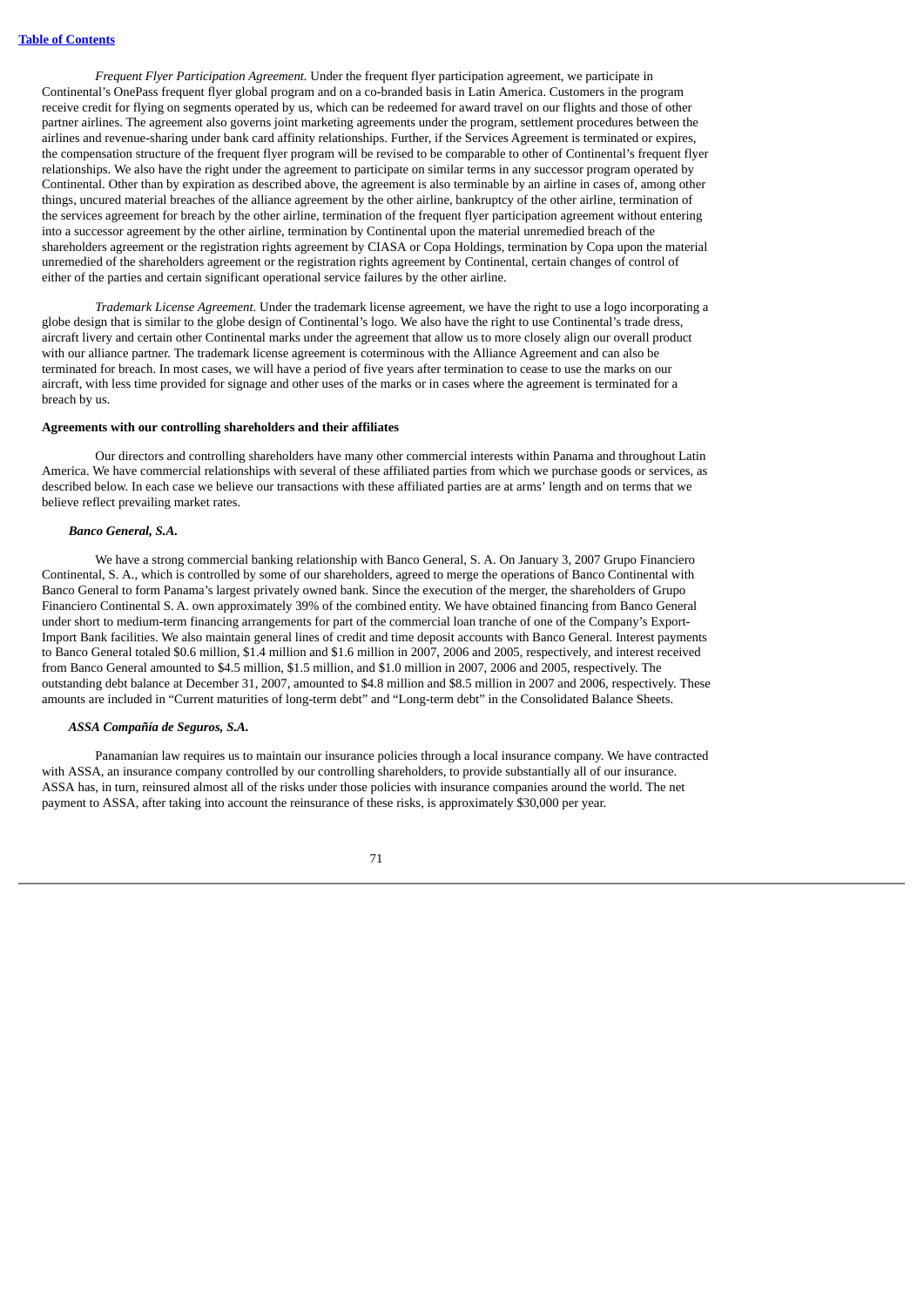#### *Petróleos Delta, S.A.*

During 2005, we entered into a contract with Petróleos Delta, S.A. to supply our jet fuel needs. The price agreed to under this contract is based on the two week average of the U.S. Gulf Coast Waterborne Mean index plus local taxes, certain third-party handling charges and a handling charge to Delta. The contract has a one year term that automatically renews for one year periods unless terminated by one of the parties. While our controlling shareholders do not hold a controlling equity interest in Petróleos Delta, S.A., several of our directors are also Board members of Petróleos Delta, S.A. Payments to Petróleos Delta totaled \$126.0 million in 2007, \$77.9 million in 2006 and \$26.5 million from August to December of 2005.

## *Desarollo Inmobiliario del Este, S.A.*

During January 2006, we moved into our recently constructed new headquarters located six miles away from Tocumen International Airport. We lease five floors consisting of approximately 104,000 square feet of the building from Desarollo Inmobiliario del Este, S.A., an entity controlled by the same group of investors that controls CIASA, under a 10-year lease at a rate of \$0.1 million per month, which we believe to be a market rate. Payments to Desarrollo Inmobiliario del Este, S.A. totaled \$1.9 million, 1.8 million, \$0.6 million in 2007, 2006 and 2005, respectively.

#### *Galindo, Arias & Lopez*

Most of our legal work is carried out by the law firm Galindo, Arias & Lopez. Messrs. Jaime Arias and Ricardo Alberto Arias, partners of Galindo, Arias & Lopez, are indirect shareholders of CIASA and serve on our board of directors. Payments to Galindo, Arias & Lopez totaled \$0.4 million, \$0.3 million and \$0.3 million in 2007, 2006 and 2005, respectively.

#### *Other Transactions*

We also purchase most of the alcohol and some of the other beverages served on our aircraft from Motta Internacional, S.A. and Global Brands, S.A., both of which are controlled by our controlling shareholders. We do not have any formal contracts for these purchases, but pay wholesale prices based on price lists periodically submitted by those importers. We paid approximately \$0.6 million in 2007, \$0.5 million in 2006 and \$0.4 million in 2005 to these entities.

Since February 2003 our telecommunications services have been provided by Telecarrier. Some of the controlling shareholders of CIASA have a controlling interest in Telecarrier. Payments to Telecarrier totaled \$0.6 million, \$0.5 million and \$0.4 million in 2007, 2006 and 2005, respectively.

The advertising agency that we use in Panama, Rogelio Diaz Publicidad (RDP), is owned by the brother-in-law of our chief executive officer. Gross invoices for all services performed through RDP totaled \$1.6 million, \$1.5 million and \$1.5 million in 2007, 2006 and 2005, respectively.

We have received services from Call Center Corporation, a call center that operates Copa's reservations and sales services and handles calls from Panama as well as to most other countries to which Copa flies. One of our directors, Joseph Fidanque III, is one of the owners of this call center. Payments to Call Center Corporation totaled \$2.6 million and \$2.4 million in 2007 and 2006, respectively.

## **C. Interests of Experts and Counsel**

Not applicable.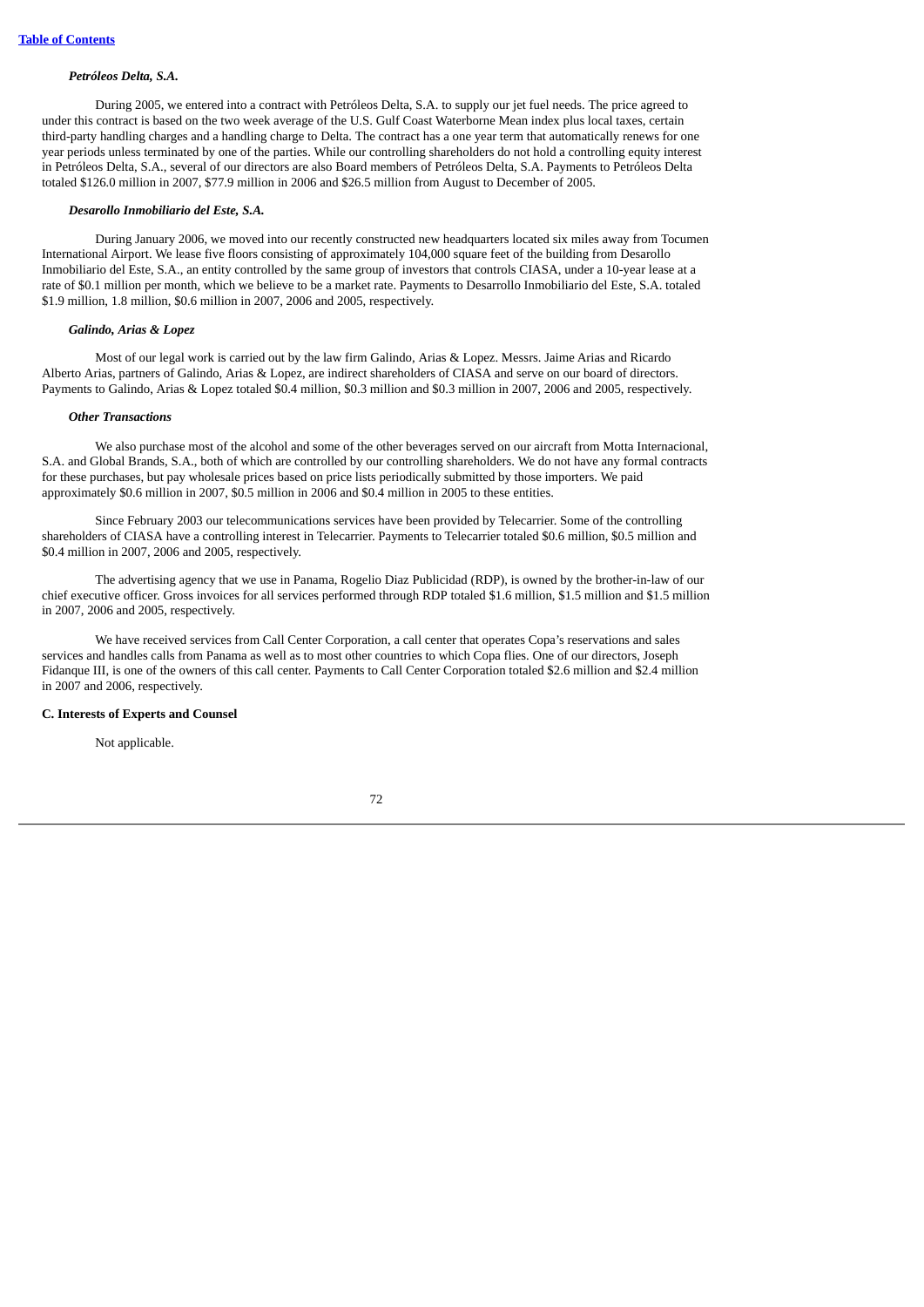# **Item 8. Financial Information**

#### **A. Consolidated Statements and Other Financial Information**

See "Item 3. Key Information—Selected Financial Data" and "Item 18. Financial Statements."

## **Legal Proceedings**

In the ordinary course of our business, we are party to various legal actions, which we believe are incidental to the operation of our business. While legal proceedings are inherently uncertain, we believe that the outcome of the proceedings to which we are currently a party are not likely to have a material adverse effect on our financial position, results of operations and cash flows. The Antitrust Administrative Agency (Comisión de Libre Competencia y Asuntos del Consumidor, or CLICAC), together with a group of travel agencies, has filed an antitrust lawsuit against Copa, Continental, American Airlines, Grupo TACA and Delta Airlines in the Panamanian Commercial Tribunal alleging monopolistic practices in reducing travel agents' commissions. The outcome of this lawsuit is still uncertain and may take several years. We believe that in the worst scenario the airlines could be required to pay up to \$20 million. In addition, ACES, a now-defunct Colombian airline, filed an antitrust lawsuit against Copa, Avianca and SAM, alleging monopolistic practices in relation to their code-sharing agreements. This case is currently in the discovery period and could take several years to be resolved. If Copa, Avianca and/or SAM were found at fault and in breach of antitrust legislation, they could be potentially liable for up to \$11 million.

#### **Dividends and Dividend Policy**

The payment of dividends on our shares is subject to the discretion of our board of directors. Under Panamanian law, we may pay dividends only out of retained earnings and capital surplus. So long as we do not default in our payments under our loan agreements, there are no covenants or other restrictions on our ability to declare and pay dividends. Our Articles of Incorporation provide that all dividends declared by our board of directors will be paid equally with respect to all of the Class A and Class B shares. See "Item 10B. Additional Information —Memorandum and Articles of Association—Description of Capital Stock—Dividends."

Our board of directors has adopted a dividend policy that provides for the payment of approximately 10% of our annual consolidated net income to shareholders as a dividend to be declared at our annual shareholders' meeting and paid shortly thereafter. Our board of directors may, in its sole discretion and for any reason, amend or discontinue the dividend policy. Our board of directors may change the level of dividends provided for in this dividend policy or entirely discontinue the payment of dividends. Future dividends with respect to shares of our common stock, if any, will depend on, among other things, our results of operations, cash requirements, financial condition, contractual restrictions, business opportunities, provisions of applicable law and other factors that our board of directors may deem relevant.

On May 9, 2007, our board of directors declared an annual dividend of \$0.31 per share payable June 15, 2007 to shareholders of record as of May 31, 2007 which represented an aggregate dividend payment of \$13.6 million. On May 11, 2006, our board of directors declared an annual dividend of \$0.19 per share payable June 15, 2006 to shareholders of record as of May 31, 2006 which represented an aggregate dividend payment of \$8.3 million. In addition, we paid an extraordinary dividend of \$10 million to our shareholders in December 2004 and another extraordinary dividend of \$10 million in June 2005. Prior to the December 2004 dividend payment, we had not paid a dividend since the formation of Copa Holdings in 1998.

#### **B. Significant Changes**

None

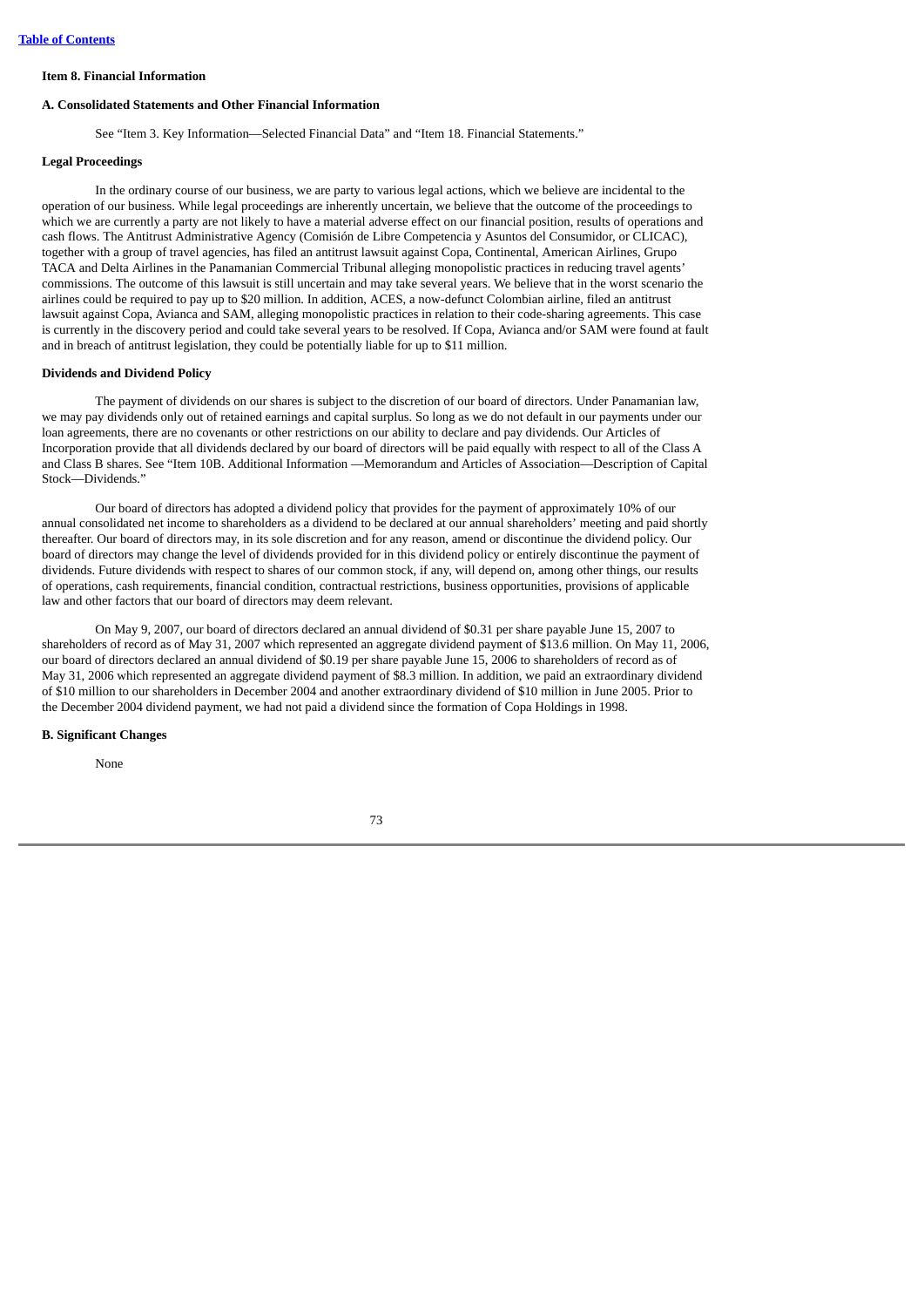## **Item 9. The Offer and Listing**

# **A. Offer and Listing Details**

Our Class A shares have been listed on the New York Stock Exchange, or NYSE, under the symbol "CPA" since December 14, 2005. The following table sets forth, for the periods indicated, the high and low closing sale prices for the Class A shares on the NYSE for the periods indicated.

|                        | Low   | High  |
|------------------------|-------|-------|
| 2005                   |       |       |
| Annual $(1)$           | 21.95 | 27.40 |
| 2006                   |       |       |
| Annual                 | 20.31 | 49.05 |
| First quarter          | 20.31 | 27.10 |
| Second quarter         | 20.95 | 24.25 |
| Third quarter          | 21.53 | 35.22 |
| Fourth quarter         | 33.15 | 49.05 |
| 2007                   |       |       |
| Annual                 | 30.25 | 73.33 |
| First quarter          | 46.70 | 66.47 |
| Second quarter         | 50.54 | 71.00 |
| Third quarter          | 38.31 | 73.33 |
| Fourth quarter         | 30.25 | 45.24 |
| <b>Last Six Months</b> |       |       |
| November 2007          | 30.25 | 37.37 |
| December 2007          | 35.27 | 39.25 |
| January 2008           | 32.59 | 40.25 |
| February 2008          | 36.01 | 41.97 |
| March 2008             | 30.00 | 38.39 |
| April 2008             | 34.53 | 40.74 |

(1) Period beginning December 14, 2005 through December 31, 2005.

## **B. Plan of Distribution**

#### Not applicable.

#### **C. Markets**

Our Class A shares have been listed on the NYSE under the symbol "CPA" since December 14, 2005. Our Class B shares are not listed on any exchange and are not publicly traded. We are subject to the NYSE corporate governance listing standards. The NYSE requires that corporations with shares listed on the exchange comply with certain corporate governance standards. As a foreign private issuer, we are only required to comply with certain NYSE rules relating to audit committees and periodic certifications to the NYSE. The NYSE also requires that we provide a summary of the significant differences between our corporate governance practices and those that would apply to a U.S. domestic issuer. We believe the following to be the significant differences between our corporate governance practices and those that would typically apply to a U.S. domestic issuer under the NYSE corporate governance rules.

In addition, companies that are registered in Panama are required to disclose whether or not they comply with certain corporate governance guidelines and principles that are recommended by the National Securities Commission (*Comisión Nacional de Valores*, or CNV). Statements below referring to Panamanian governance standards reflect these voluntary guidelines set by the CNV rather than legal requirements or standard national practices. Our Class A shares are registered with the CNV, and we comply with the CNV's disclosure requirements.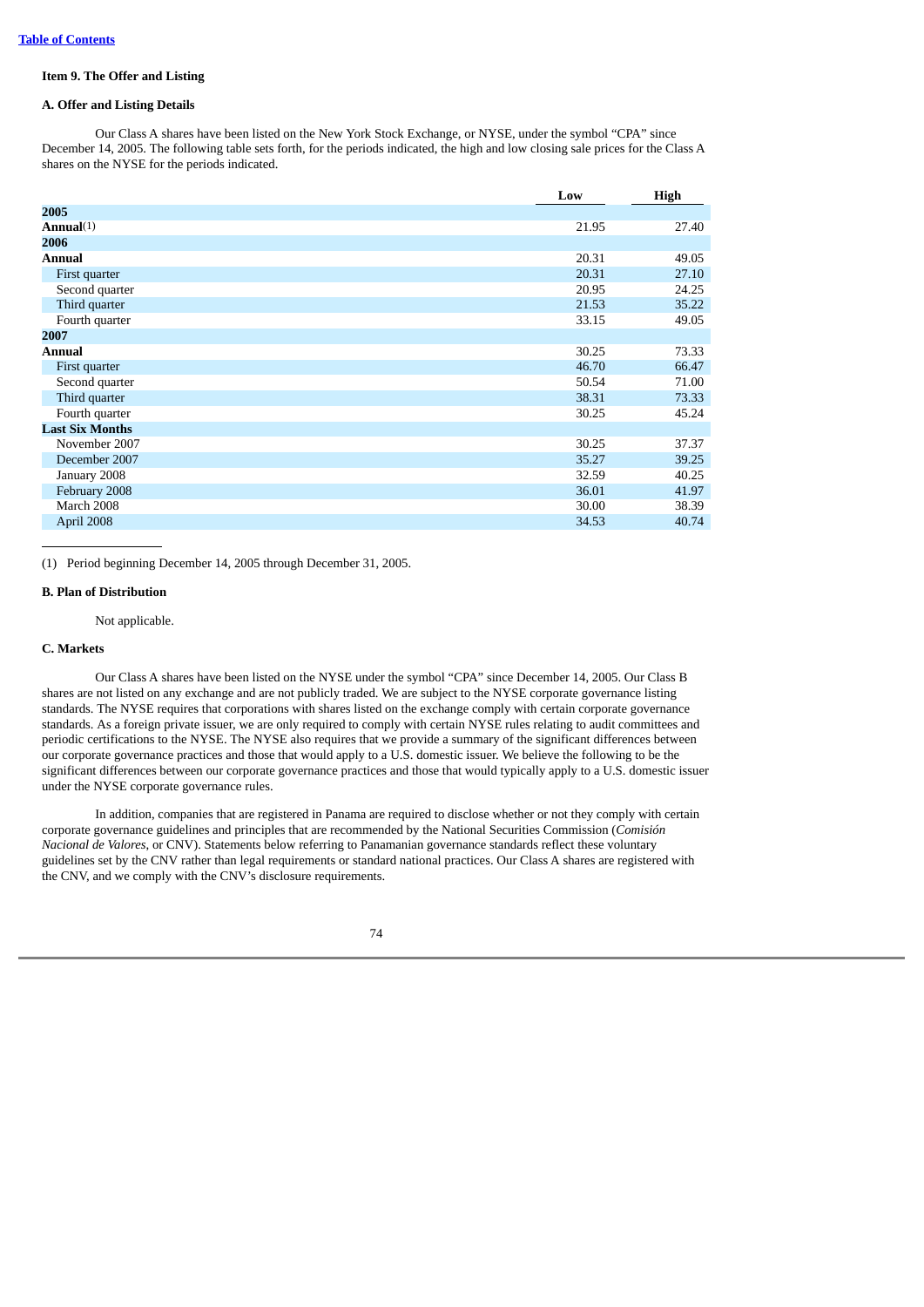*Director Independence. Majority of board of directors must be independent. §303A.01*

## **NYSE Standards Our Corporate Governance Practice**

Panamanian corporate governance standards recommend that one in every five directors should be an independent director. The criteria for determining independence under the Panamanian corporate governance standards differs from the NYSE rules. In Panama, a director would be considered independent as long as the director does not directly or indirectly own 5% or more of the issued and outstanding voting shares of the company, is not involved in the daily management of the company and is not a spouse or related to the second degree by blood or marriage to the persons named above.

Our Articles of Incorporation require us to have three independent directors as defined under the NYSE rules.

There are no mandatory requirements under Panamanian law that a company should hold, and we currently do not hold, such executive sessions.

*Executive Sessions. Non-management directors must meet regularly in executive sessions without management. Independent directors should meet alone in an executive session at least once a year. §303A.03*

#### *Nominating/corporate governance committee.*

*Nominating/corporate governance committee of independent directors is required. The committee must have a charter specifying the purpose, duties and evaluation procedures of the committee. §303A.04*

*Compensation committee. Compensation committee of independent directors is required, which must approve executive officer compensation. The committee must have a charter specifying the purpose, duties and evaluation procedures of the committee. §303A.05*

*Equity compensation plans. Equity compensation plans require shareholder approval, subject to limited exemptions.*

*Code of Ethics. Corporate governance guidelines and a code of business conduct and ethics is required, with disclosure of any waiver for directors or executive officers. §303A.10*

Panamanian corporate governance standards recommend that registered companies have a nominating committee composed of three members of the board of directors, at least one of which should be an independent director, plus the chief executive officer and the chief financial officer. In Panama, the majority of public corporations do not have a nominating or corporate governance committee. Our Articles of Incorporation require that we maintain a Nominating and Corporate Governance Committee with at least one independent director until the first shareholders' meeting to elect directors after such time as the Class A shares are entitled to full voting rights.

Panamanian corporate governance standards recommend that the compensation of executives and directors be overseen by the nominating committee but do not otherwise address the need for a compensation committee.

While we maintain a compensation committee that operates under a charter as described by the NYSE governance standards, currently one of the members of that committee is independent.

Under Panamanian law, shareholder approval is not required for equity compensation plans.

Panamanian corporate governance standards do not require the adoption of specific guidelines as contemplated by the NYSE standards, although they do require that companies disclose differences between their practices and a list of specified practices recommended by the CNV.

We have not adopted a set of corporate governance guidelines as contemplated by the NYSE, although we will be required to comply with the disclosure requirement of the CNV.

Panamanian corporate governance standards recommend that registered companies adopt a code of ethics covering such topics as its ethical and moral principles, how to address conflicts of interest, the appropriate use of resources, obligations to inform of acts of corruption and mechanism to enforce the compliance with established rules of conduct.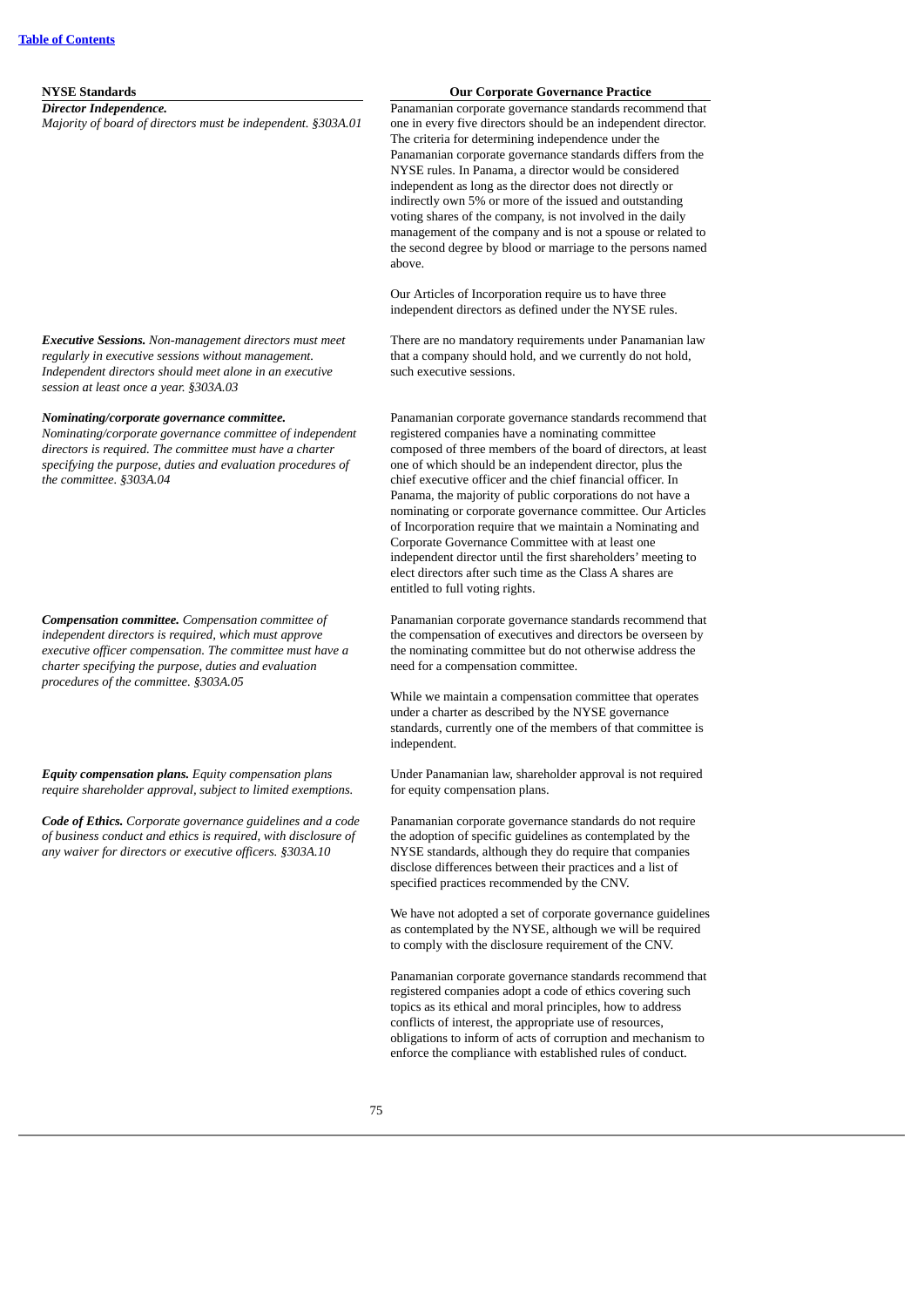# **D. Selling Shareholders**

Not applicable.

## **E. Dilution**

Not applicable.

#### **F. Expenses of the Issue**

Not applicable.

## **Item 10. Additional Information**

## **A. Share Capital**

Not applicable.

## **B. Memorandum and Articles of Association**

Copa Holdings was formed on May 6, 1998 as a corporation *(sociedad anónima)* duly incorporated under the laws of Panama with an indefinite duration. The Registrant is registered under Public Document No. 3.989 of May 5, 1998 of the Notary Number Eight of the Circuit of Panama and recorded in the Public Registry Office, Microfilm (Mercantile) Section, Microjacket 344962, Film Roll 59672, Frame 0023.

## *Objects and Purposes*

Copa Holdings is principally engaged in the investment in airlines and aviation-related companies and ventures, although our Articles of Incorporation grant us general powers to engage in any other lawful business, whether or not related to any of the specific purposes set forth in the Articles of Incorporation.

## **Description of Capital Stock**

The following is a summary of the material terms of Copa Holding's capital stock and a brief summary of certain significant provisions of Copa Holding's Articles of Incorporation. This description contains all material information concerning the common stock but does not purport to be complete. For additional information regarding the common stock, reference is made to the Articles of Incorporation, a copy of which has been filed as an exhibit to the registration statement of which this *prospectus forms a part.*

For purposes of this section only, reference to "our" or "the company" shall refer only to Copa Holdings and references to "Panamanians" shall refer to those entities or natural persons that are considered Panamanian nationals under *the Panamanian Aviation Act, as it may be amended or interpreted.*

### *Common Stock*

Our authorized capital stock consists of 80 million shares of common stock without par value, divided into Class A shares, Class B shares and Class C shares. As of December 31, 2007, we had 30,965,444 Class A shares issued, 12,778,125 Class B shares issued and outstanding, and no Class C shares outstanding. Class A and Class B shares have the same economic rights and privileges, including the right to receive dividends, except as described in this section.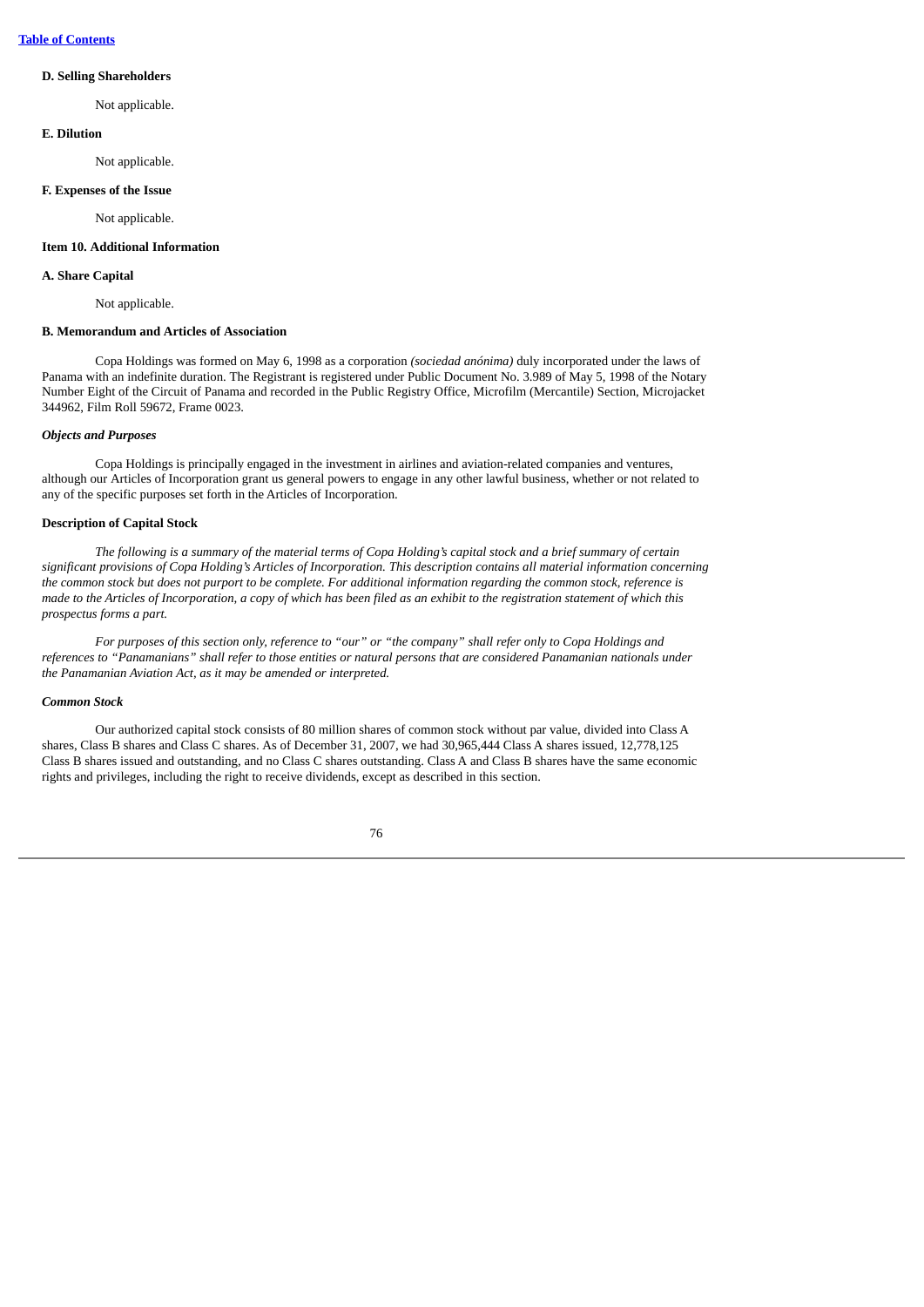## *Class A Shares*

The holders of the Class A shares are not entitled to vote at our shareholders' meetings, except in connection with the following specific matters:

- **•** a transformation of Copa Holdings into another corporate type;
- **•** a merger, consolidation or spin-off of Copa Holdings;
- **•** a change of corporate purpose;
- **•** voluntarily delisting Class A shares from the NYSE;
- **•** approving the nomination of Independent Directors nominated by our board of director's Nominating and Corporate Governance Committee following our next annual general shareholders meeting; and
- **•** any amendment to the foregoing special voting provisions adversely affecting the rights and privileges of the Class A shares.

At least 30 days prior to taking any of the actions listed above, we must give notice to the Class A and Class B shareholders of our intention to do so. If requested by shareholders representing at least 5% of our outstanding shares, the board of directors shall call an extraordinary shareholders' meeting to approve such action. At the extraordinary shareholders' meeting, shareholders representing a majority of all of the outstanding shares must approve a resolution authorizing the proposed action. For such purpose, every holder of our shares is entitled to one vote per share. See "-Shareholders Meetings."

The Class A shareholders will acquire full voting rights, entitled to one vote per Class A share on all matters upon which shareholders are entitled to vote, if in the future our Class B shares ever represent fewer than 10% of the total number of shares of our common stock and the Independent Directors Committee shall have determined that such additional voting rights of Class A shareholders would not cause a triggering event referred to below. In such event, the right of the Class A shareholders to vote on the specific matters described in the preceding paragraph will no longer be applicable. The 10% threshold described in the first sentence of this paragraph will be calculated without giving effect to any newly issued shares sold with the approval of the Independent Directors Committee.

At such time, if any, as the Class A shareholders acquire full voting rights, the Board of Directors shall call an extraordinary shareholders' meeting to be held within 90 days following the date as of which the Class A shares are entitled to vote on all matters at our shareholders' meetings. At the extraordinary shareholders' meeting, the shareholders shall vote to elect all eleven members of the board of directors in a slate recommended by the Nominating and Governance Committee. The terms of office of the directors that were serving prior to the extraordinary shareholders' meeting shall terminate upon the election held at that meeting.

## *Class B Shares*

Every holder of Class B shares is entitled to one vote per share on all matters for which shareholders are entitled to vote. Class B shares will be automatically converted into Class A shares upon the registration of transfer of such shares to holders which are not Panamanian as described below under "—Restrictions on Transfer of Common Stock; Conversion of Class B Shares."

#### *Class C Shares*

Upon the occurrence and during the continuance of a triggering event described below in "—Aviation Rights Protections," the Independent Directors Committee of our board of directors, or the board of directors as a whole if applicable, are authorized to issue Class C shares to the Class B holders pro rata in proportion to such Class B holders' ownership of Copa Holdings. The Class C shares will have no economic value and will not be transferable, but will possess such voting rights as the Independent Directors Committee shall deem necessary to ensure the effective control of the company by Panamanians. The Class C shares will be redeemable by the company at such time as the Independent Directors Committee determines that such a triggering event shall no longer be in effect. The Class C shares will not be entitled to any dividends or any other economic rights.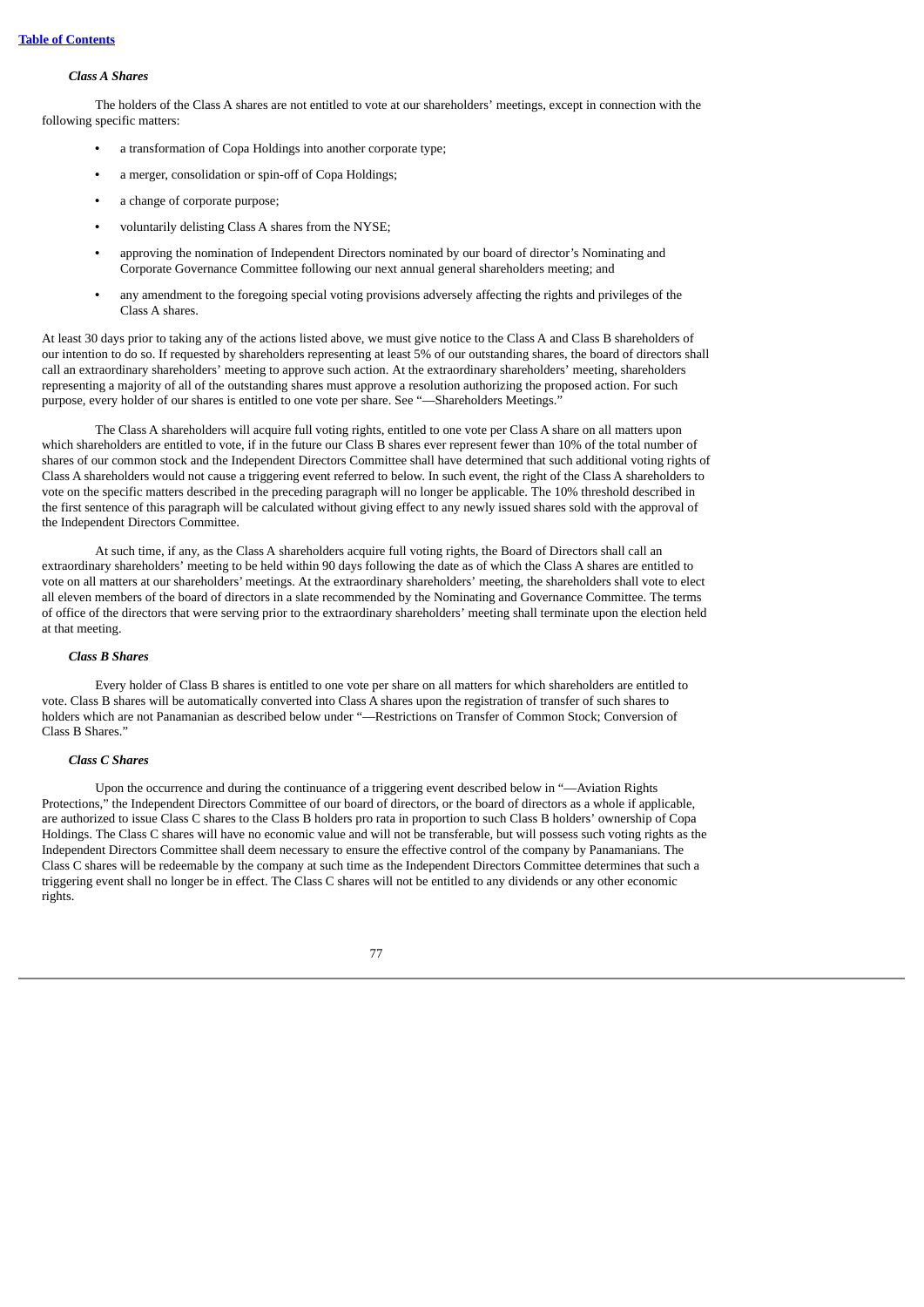## *Restrictions on Transfer of Common Stock; Conversion of Class B Shares*

The Class B shares may only be held by Panamanians, and upon registration of any transfer of a Class B share to a holder that does not certify that it is Panamanian, such Class B share shall automatically convert into a Class A share. Transferees of Class B shares will be required to deliver to us written certification of their status as a Panamanian as a condition to registering the transfer to them of Class B shares. Class A shareholders will not be required or entitled to provide such certification. If a Class B shareholder intends to sell any Class B shares to a person that has not delivered a certification as to Panamanian nationality and immediately after giving effect to such proposed transfer the outstanding Class B shares would represent less than 10% of our outstanding stock (excluding newly issued shares sold with the approval of our Independent Directors Committee), the selling shareholder must inform the board of directors at least ten days prior to such transfer. The Independent Directors Committee may determine to refuse to register the transfer if the Committee reasonably concludes, on the basis of the advice of a reputable external aeronautical counsel, that such transfer would be reasonably likely to cause a triggering event as described below. After the first shareholders' meeting at which the Class A shareholders are entitled to vote for the election of our directors, the role of the Independent Directors described in the preceding sentence shall be exercised by the entire board of directors acting as a whole.

Also, the board of directors may refuse to register a transfer of stock if the transfer violates any provision of the Articles of Incorporation.

## *Tag-along Rights*

Our board of directors may refuse to register any transfer of shares in which CIASA proposes to sell Class B shares pursuant to a sale at a price per share that is greater than the average public trading price per share of the Class A shares for the preceding 30 days to an unrelated third party that would, after giving effect to such sale, have the right to elect a majority of the board of directors and direct our management and policies, unless the proposed purchaser agrees to make, as promptly as possible, a public offer for the purchase of all outstanding Class A shares and Class B shares at a price per share equal to the price per share paid for the shares being sold by CIASA. While our Articles of Incorporation provide limited rights to holders of our Class A shares to sell their shares at the same price as CIASA in the event that a sale of Class B shares by CIASA results in the purchaser having the right to elect a majority of our board, there are other change of control transactions in which holders of our Class A shares would not have the right to participate, including the sale of interests by a party that had previously acquired Class B shares from CIASA, the sale of interests by another party in conjunction with a sale by CIASA, the sale by CIASA of control to more than one party, or the sale of controlling interests in CIASA itself.

#### *Aviation Rights Protections*

As described in "Regulation—Panama," the Panamanian Aviation Act, including the related decrees and regulations, and the bilateral treaties between Panama and other countries that allow us to fly to those countries require that Panamanians exercise "effective control" of Copa and maintain "significant ownership" of the airline. The Independent Directors Committee have certain powers under our Articles of Incorporation to ensure that certain levels of ownership and control of Copa Holdings remain in the hands of Panamanians upon the occurrence of certain triggering events referred to below.

In the event that the Class B shareholders represent less than 10% of the total share capital of the company (excluding newly issued shares sold with the approval of our Independent Directors Committee) and the Independent Directors Committee determines that it is reasonably likely that Copa's or Copa Holdings' legal ability to engage in the aviation business or to exercise its international route rights will be revoked, suspended or materially inhibited in a manner which would materially and adversely affect the company, in each case as a result of such non-Panamanian ownership (each a triggering event), the Independent Directors Committee may take either or both of the following actions:

- **•** authorize the issuance of additional Class B shares to Panamanians at a price determined by the Independent Directors to reflect the current market value of such shares or
- **•** authorize the issuance to Class B shareholders such number of Class C shares as the Independent Directors Committee, or the board of directors if applicable, deems necessary and with such other terms and conditions established by the Independent Directors Committee that do not confer economic rights on the Class C shares.

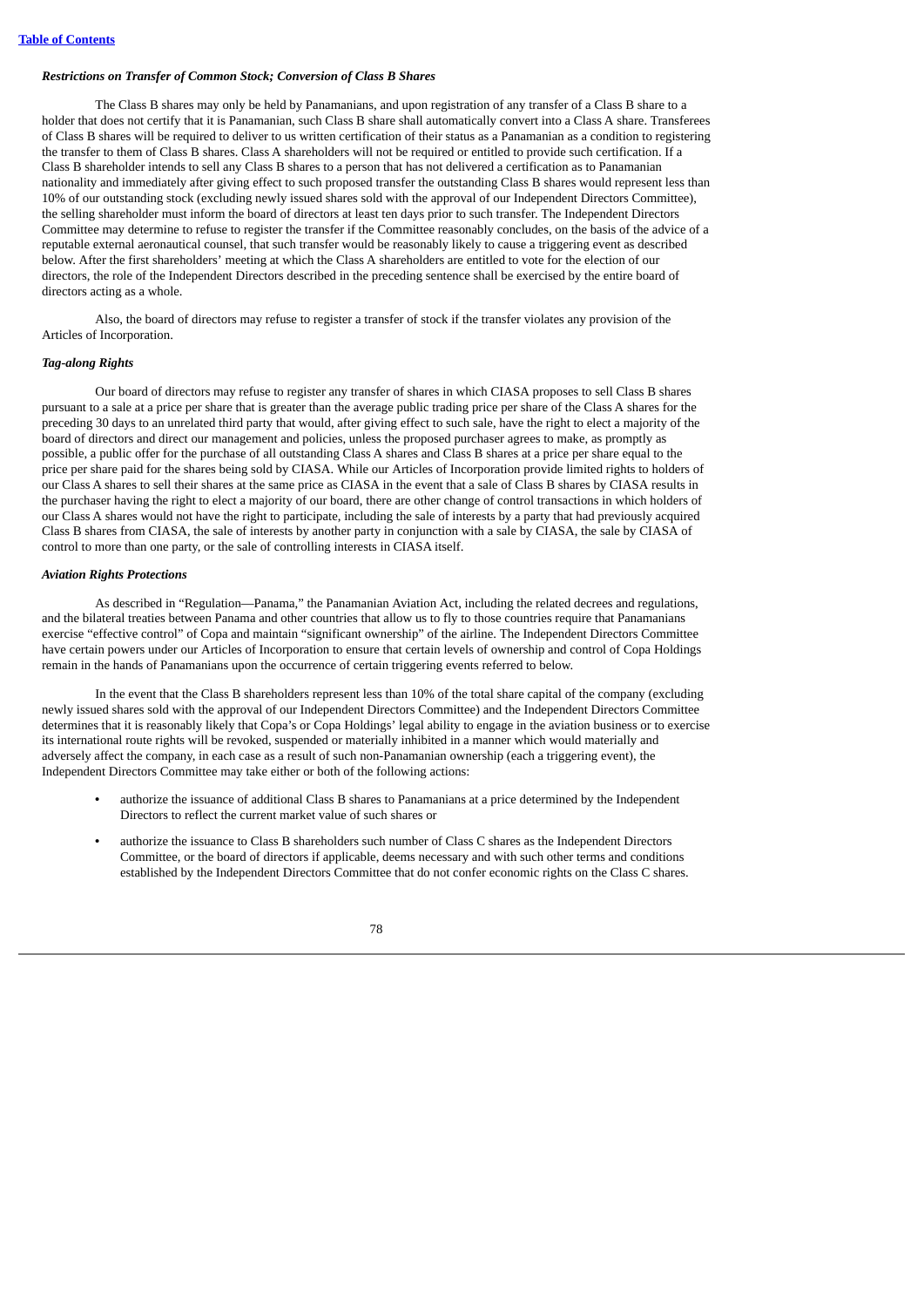#### *Dividends*

The payment of dividends on our shares is subject to the discretion of our board of directors. Under Panamanian law, we may pay dividends only out of retained earnings and capital surplus. Our Articles of Incorporation provide that all dividends declared by our board of directors will be paid equally with respect to all of the Class A and Class B shares. Our board of directors has adopted a dividend policy that provides for the payment of approximately 10% of our annual consolidated net income to Class A and Class B shareholders. Our board of directors may, in its sole discretion and for any reason, amend or discontinue the dividend policy. Our board of directors may change the level of dividends provided for in this dividend policy or entirely discontinue the payment of dividends.

#### *Shareholder Meetings*

## *Ordinary Meetings*

Our Articles of Incorporation require us to hold an ordinary annual meeting of shareholders within the first five months of each fiscal year. The ordinary annual meeting of shareholders is the corporate body that elects the board of directors, approves the annual financial statements of Copa Holdings and approves any other matter that does not require an extraordinary shareholders' meeting. Shareholders representing at least 5% of the issued and outstanding common stock entitled to vote may submit proposals to be included in such ordinary shareholders meeting, provided the proposal is submitted at least 45 days prior to the meeting.

### *Extraordinary Meetings*

Extraordinary meetings may be called by the board of directors when deemed appropriate. Ordinary and extraordinary meetings must be called by the board of directors when requested by shareholders representing at least 5% of the issued shares entitled to vote at such meeting. Only matters that have been described in the notice of an extraordinary meeting may be dealt with at that extraordinary meeting.

#### *Vote required*

Resolutions are passed at shareholders meetings by the affirmative vote of a majority of those shares entitled to vote at such meeting and present or represented at the meeting.

#### *Notice and Location*

Notice to convene the ordinary annual meeting or extraordinary meeting is given by publication in at least one national newspaper in Panama and at least one national newspaper widely read in New York City not less than 30 days in advance of the meeting. We intend to publish such official notices in a national journal recognized by the NYSE.

Shareholders' meetings are to be held in Panama City, Panama unless otherwise specified by the board of directors.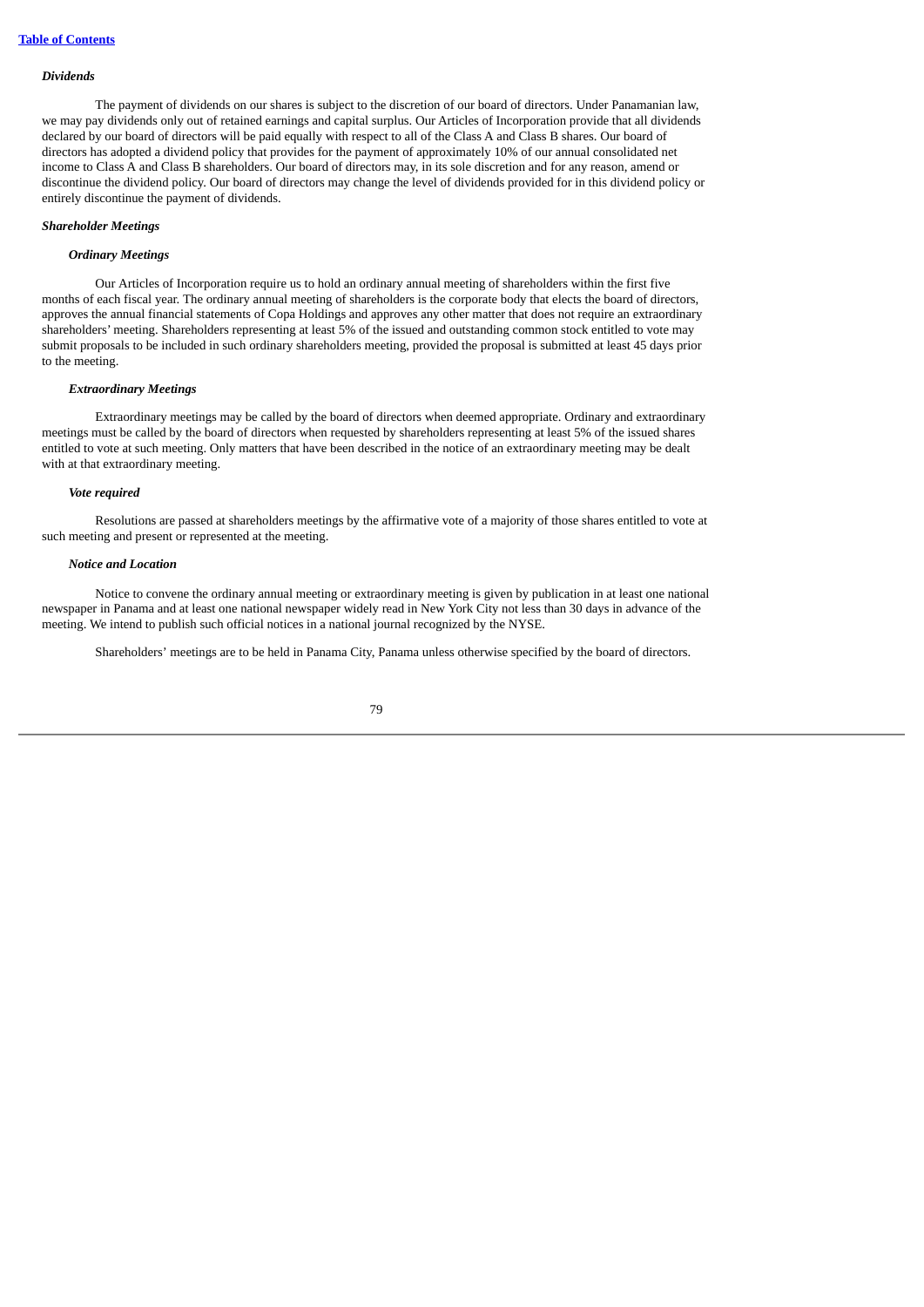#### *Quorum*

Generally, a quorum for a shareholders' meeting is established by the presence, in person or by proxy, of shareholders representing a simple majority of the issued shares eligible to vote on any actions to be considered at such meeting. If a quorum is not present at the first meeting and the original notice for such meeting so provides, the meeting can be immediately reconvened on the same day and, upon the meeting being reconvened, shareholders present or represented at the reconvened meeting are deemed to constitute a quorum regardless of the percentage of the shares represented.

### *Proxy Representation*

Our Articles of Incorporation provide that, for so long as the Class A shares do not have full voting rights, each holder, by owning our Class A shares, grants a general proxy to the Chairman of our board of directors or any person designated by our Chairman to represent them and vote their shares on their behalf at any shareholders' meeting, provided that due notice was made of such meeting and that no specific proxy revoking or replacing the general proxy has been received from such holder prior to the meeting in accordance with the instructions provided by the notice.

#### *Other Shareholder Rights*

As a general principle, Panamanian law bars the majority of a corporation's shareholders from imposing resolutions which violate its articles of incorporation or the law, and grants any shareholder the right to challenge, within 30 days, any shareholders' resolution that is illegal or that violates its articles of incorporation or by-laws, by requesting the annulment of said resolution and/or the injunction thereof pending judicial decision. Minority shareholders representing at least 5% of all issued and outstanding shares have the right to require a judge to call a shareholders' meeting and to appoint an independent auditor (revisor) to examine the corporate accounting books, the background of the company's incorporation or its operation.

Shareholders have no pre-emptive rights on the issue of new shares.

Our Articles of Incorporation provide that directors will be elected in staggered two-year terms, which may have the effect of discouraging certain changes of control.

#### *Listing*

Our Class A shares are listed on the NYSE under the symbol "CPA." The Class B shares and Class C shares will not be listed on any exchange unless the board of directors determines that it is in the best interest of the company to list the Class B shares on the Panama Stock Exchange.

#### *Transfer Agent and Registrar*

The transfer agent and registrar for our Class A shares is Mellon Investor Services LLC. Until the board of directors otherwise provides, the transfer agent for our Class B shares and any Class C shares is Galindo, Arias & Lopez which maintains the share register for each class in Panama. Transfers of Class B shares must be accompanied by a certification of the transferee that such transferee is Panamanian.

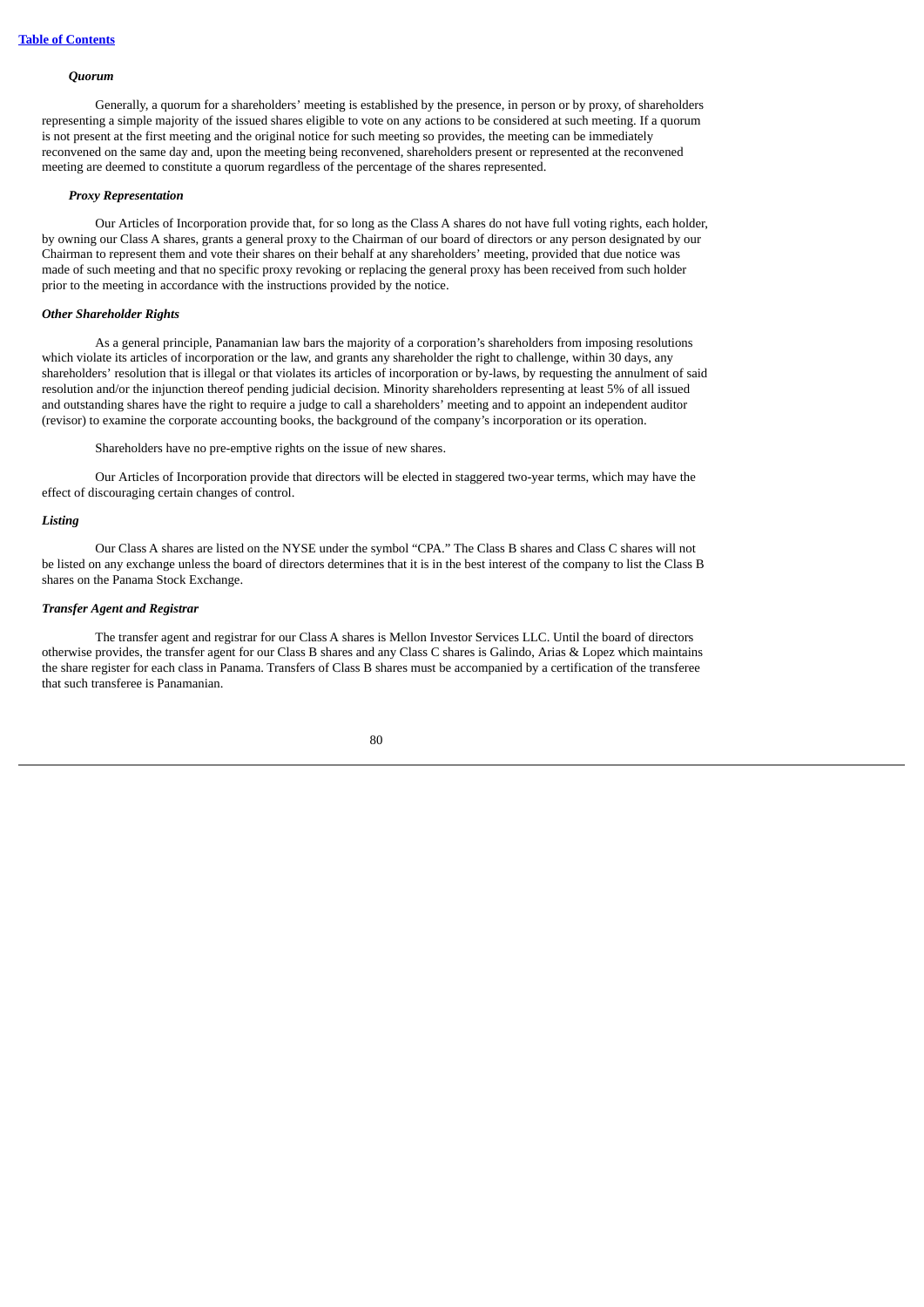# *Summary of Significant Differences between Shareholders' Rights and Other Corporate Governance Matters Under Panamanian Corporation Law and Delaware Corporation Law*

Copa Holdings is a Panamanian corporation (*sociedad anónima*). The Panamanian corporation law was originally modeled after the Delaware General Corporation Law. As such, many of the provisions applicable to Panamanian and Delaware corporations are substantially similar, including (1) a director's fiduciary duties of care and loyalty to the corporation, (2) a lack of limits on the number of terms a person may serve on the board of directors, (3) provisions allowing shareholders to vote by proxy and (4) cumulative voting if provided for in the articles of incorporation. The following table highlights the most significant provisions that materially differ between Panamanian corporation law and Delaware corporation law.

| Panama                                                                                                                                                                                                                                                                                                                                   | <b>Delaware</b>                                                                                                                                                                                                                                                                                                                                                                                                                                                                                                                        |  |  |  |
|------------------------------------------------------------------------------------------------------------------------------------------------------------------------------------------------------------------------------------------------------------------------------------------------------------------------------------------|----------------------------------------------------------------------------------------------------------------------------------------------------------------------------------------------------------------------------------------------------------------------------------------------------------------------------------------------------------------------------------------------------------------------------------------------------------------------------------------------------------------------------------------|--|--|--|
|                                                                                                                                                                                                                                                                                                                                          | <b>Directors</b>                                                                                                                                                                                                                                                                                                                                                                                                                                                                                                                       |  |  |  |
| Conflict of Interest Transactions. Transactions involving a<br>Panamanian corporation and an interested director or officer<br>are initially subject to the approval of the board of directors.                                                                                                                                          | Conflict of Interest Transactions. Transactions involving a<br>Delaware corporation and an interested director of that<br>corporation are generally permitted if:                                                                                                                                                                                                                                                                                                                                                                      |  |  |  |
| At the next shareholders' meeting, shareholders will then have<br>the right to disapprove the board of directors' decision and to<br>decide to take legal actions against the directors or officers<br>who voted in favor of the transaction.                                                                                            | (1) the material facts as to the interested director's relationship<br>or interest are disclosed and a majority of disinterested<br>directors approve the transaction;                                                                                                                                                                                                                                                                                                                                                                 |  |  |  |
|                                                                                                                                                                                                                                                                                                                                          | (2) the material facts are disclosed as to the interested<br>director's relationship or interest and the stockholders approve<br>the transaction; or                                                                                                                                                                                                                                                                                                                                                                                   |  |  |  |
|                                                                                                                                                                                                                                                                                                                                          | (3) the transaction is fair to the corporation at the time it is<br>authorized by the board of directors, a committee of the board<br>of directors or the stockholders.                                                                                                                                                                                                                                                                                                                                                                |  |  |  |
| Terms. Panamanian law does not set limits on the length of the<br>terms that a director may serve. Staggered terms are allowed<br>but not required.                                                                                                                                                                                      | Terms. The Delaware General Corporation Law generally<br>provides for a one-year term for directors. However, the<br>directorships may be divided into up to three classes with up to<br>three-year terms, with the years for each class expiring in<br>different years, if permitted by the articles of incorporation, an<br>initial by-law or a by-law adopted by the shareholders.                                                                                                                                                  |  |  |  |
| <i>Number</i> . The board of directors must consist of a minimum of<br>three members, which could be natural persons or legal<br>entities.                                                                                                                                                                                               | <i>Number</i> . The board of directors must consist of a minimum of<br>one member.                                                                                                                                                                                                                                                                                                                                                                                                                                                     |  |  |  |
| Authority to take Actions. In general, a simple majority of the<br>board of directors is necessary and sufficient to take any action<br>on behalf of the board of directors.                                                                                                                                                             | Authority to take Actions. The articles of incorporation or by-<br>laws can establish certain actions that require the approval of<br>more than a majority of directors.                                                                                                                                                                                                                                                                                                                                                               |  |  |  |
|                                                                                                                                                                                                                                                                                                                                          | <b>Shareholder Meetings and Voting Rights</b>                                                                                                                                                                                                                                                                                                                                                                                                                                                                                          |  |  |  |
| <i>Quorum</i> . The quorum for shareholder meetings must be set by<br>the articles of incorporation or the by-laws. If the articles of<br>incorporation and the notice for a given meeting so provide, if<br>quorum is not met a new meeting can be immediately called<br>and quorum shall consist of those present at such new meeting. | Quorum. For stock corporations, the articles of incorporation<br>or bylaws may specify the number to constitute a quorum but<br>in no event shall a quorum consist of less than one-third of<br>shares entitled to vote at a meeting. In the absence of such<br>specifications, a majority of shares entitled to vote shall<br>constitute a quorum.                                                                                                                                                                                    |  |  |  |
| Action by Written Consent. Panamanian law does not permit<br>shareholder action without formally calling a meeting.                                                                                                                                                                                                                      | Action by Written Consent. Unless otherwise provided in the<br>articles of incorporation, any action required or permitted to be<br>taken at any annual meeting or special meeting of stockholders<br>of a corporation may be taken without a meeting, without prior<br>notice and without a vote, if a consent or consents in writing,<br>setting forth the action to be so taken, is signed by the holders<br>of outstanding shares having not less than the minimum<br>number of votes that would be necessary to authorize or take |  |  |  |

such action at a meeting at which all shares entitled to vote

thereon were present and noted.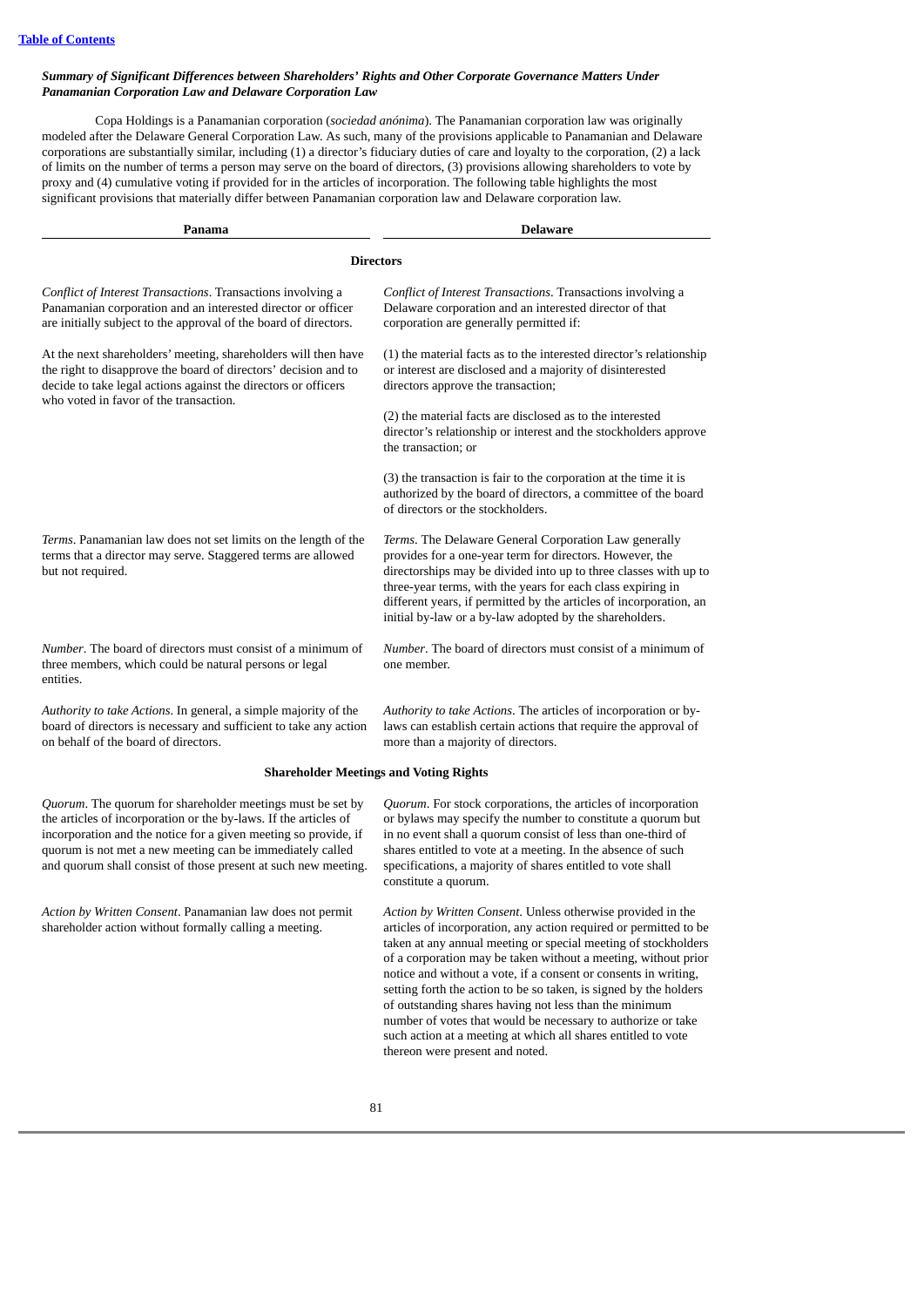| Panama                                                                                                                                                                                                                                                                                                                                                                                                                  | <b>Delaware</b>                                                                                                                                                                                                                                                                                                                                                                                                                                                                                                                                                                                                                                                                                                                                             |  |  |  |  |
|-------------------------------------------------------------------------------------------------------------------------------------------------------------------------------------------------------------------------------------------------------------------------------------------------------------------------------------------------------------------------------------------------------------------------|-------------------------------------------------------------------------------------------------------------------------------------------------------------------------------------------------------------------------------------------------------------------------------------------------------------------------------------------------------------------------------------------------------------------------------------------------------------------------------------------------------------------------------------------------------------------------------------------------------------------------------------------------------------------------------------------------------------------------------------------------------------|--|--|--|--|
| <b>Other Shareholder Rights</b>                                                                                                                                                                                                                                                                                                                                                                                         |                                                                                                                                                                                                                                                                                                                                                                                                                                                                                                                                                                                                                                                                                                                                                             |  |  |  |  |
| Shareholder Proposals. Shareholders representing 5% of the<br>issued and outstanding capital of the corporation have the right<br>to require a judge to call a general shareholders' meeting and<br>to propose the matters for vote.                                                                                                                                                                                    | Shareholder Proposals. Delaware law does not specifically<br>grant shareholders the right to bring business before an annual<br>or special meeting. If a Delaware corporation is subject to the<br>SEC's proxy rules, a shareholder who owns at least \$2,000 in<br>market value, or 1% of the corporation's securities entitled to<br>vote, may propose a matter for a vote at an annual or special<br>meeting in accordance with those rules.                                                                                                                                                                                                                                                                                                             |  |  |  |  |
| Appraisal Rights. Shareholders of Panamanian corporation do<br>not have the right to demand payment in cash of the judicially<br>determined fair value of their shares in connection with a<br>merger or consolidation involving the corporation.<br>Nevertheless, in a merger, the majority of shareholders could<br>approve the total or partial distribution of cash, instead of<br>shares, of the surviving entity. | Appraisal Rights. Delaware law affords shareholders in certain<br>cases the right to demand payment in cash of the judicially-<br>determined fair value of their shares in connection with a<br>merger or consolidation involving their corporation. However,<br>no appraisal rights are available if, among other things and<br>subject to certain exceptions, such shares were listed on a<br>national securities exchange or designated national market<br>system or such shares were held of record by more than 2,000<br>holders.                                                                                                                                                                                                                      |  |  |  |  |
| Shareholder Derivative Actions. Any shareholder, with the<br>consent of the majority of the shareholders, can sue on behalf<br>of the corporation, the directors of the corporation for a breach<br>of their duties of care and loyalty to the corporation or a<br>violation of the law, the articles of incorporation or the by-<br>laws.                                                                              | Shareholder Derivative Actions. Subject to certain<br>requirements that a shareholder make prior demand on the<br>board of directors or have an excuse not to make such demand.<br>a shareholder may bring a derivative action on behalf of the<br>corporation to enforce the rights of the corporation against<br>officers, directors and third parties. An individual may also<br>commence a class action suit on behalf of himself and other<br>similarly-situated stockholders if the requirements for<br>maintaining a class action under the Delaware General<br>Corporation Law have been met. Subject to equitable<br>principles, a three-year period of limitations generally applies<br>to such shareholder suits against officers and directors. |  |  |  |  |
| Inspection of Corporate Records. Shareholders representing at<br>least 5% of the issued and outstanding shares of the<br>corporation have the right to require a judge to appoint an<br>independent auditor to examine the corporate accounting<br>books, the background of the company's incorporation or its<br>operation.                                                                                            | Inspection of Corporate Records. A shareholder may inspect<br>or obtain copies of a corporation's shareholder list and its other<br>books and records for any purpose reasonably related to a<br>person's interest as a shareholder.                                                                                                                                                                                                                                                                                                                                                                                                                                                                                                                        |  |  |  |  |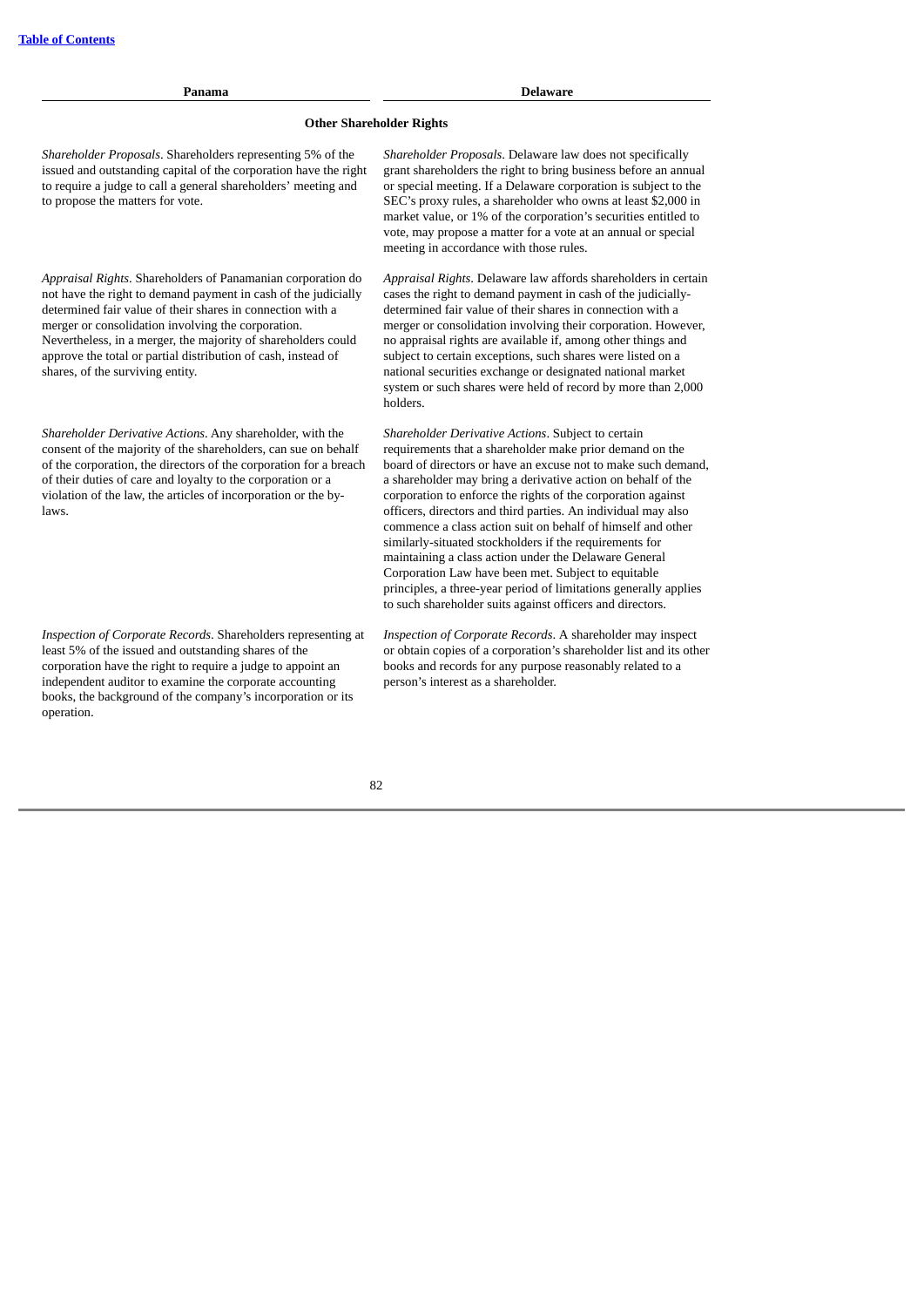# **Panama Delaware**

## **Anti-takeover Provisions**

Panamanian corporations may include in their articles of incorporation or by-laws classified board and super-majority provisions.

Panamanian corporation law's anti-takeover provisions apply only to companies that are(1) registered with the CNV for a period of six months before the public offering,(2) have over 3,000 shareholders, and(3) have a permanent office in Panama with full time employees and investments in the country for more than \$1,000,000.

These provisions are triggered when a buyer makes a public offer to acquire 5% or more of any class of shares with a market value of at least \$5,000,000. In sum, the buyer must deliver to the corporation a complete and accurate statement that includes(1) the name of the company, the number of the shares that the buyer intends to acquire and the purchase price; (2) the identity and background of the person acquiring the shares;(3) the source and amount of the funds or other goods that will be used to pay the purchase price;(4) the plans or project the buyer has once it has acquired the control of the company;(5) the number of shares of the company that the buyer already has or is a beneficiary of and those owned by any of its directors, officers, subsidiaries, or partners or the same, and any transactions made regarding the shares in the last 60 days;(6) contracts, agreements, business relations or negotiations regarding securities issued by the company in which the buyer is a party: (7) contract, agreements, business relations or negotiations between the buyer and any director, officer or beneficiary of the securities; and(8) any other significant information. This declaration will be accompanied by, among other things, a copy of the buyer's financial statements.

If the board of directors believes that the statement does not contain all required information or that the statement is inaccurate, the board of directors must send the statement to the CNV within 45 days from the buyer's initial delivery of the statement to the CNV. The CNV may then hold a public hearing to determine if the information is accurate and complete and if the buyer has complied with the legal requirements. The CNV may also start an inquiry into the case, having the power to decide whether or not the offer may be made.

Regardless of the above, the board of directors has the authority to submit the offer to the consideration of the shareholders. The board should only convene a shareholders' meeting when it deems the statement delivered by the offeror to be complete and accurate. If convened, the shareholders' meeting should take place within the next 30 days. At the shareholders' meeting, two-thirds of the holders of the issued and outstanding shares of each class of shares of the corporation with a right to vote must approve the offer and the offer is to be executed within 60 days from the shareholders' approval. If the board decides not to convene the shareholders' meeting within 15 days following the receipt of a complete and accurate statement from the offeror, shares may then be purchased. In all cases, the purchase of shares can take place only if it is not prohibited by an administrative or judicial order or injunction.

Delaware corporations may have a classified board, supermajority voting and shareholders' rights plan.

Unless Delaware corporations specifically elect otherwise, Delaware corporations may not enter into a "business combination," including mergers, sales and leases of assets, issuances of securities and similar transactions, with an "interested stockholder," or one that beneficially owns 15% or more of a corporation's voting stock, within three years of such person becoming an interested shareholder unless:

(1) the transaction that will cause the person to become an interested shareholder is approved by the board of directors of the target prior to the transactions;

(2) after the completion of the transaction in which the person becomes an interested shareholder, the interested shareholder holds at least 85% of the voting stock of the corporation not including shares owned by persons who are directors and also officers of interested shareholders and shares owned by specified employee benefit plans; or

(3) after the person becomes an interested shareholder, the business combination is approved by the board of directors of the corporation and holders of at least 66.67% of the outstanding voting stock, excluding shares held by the interested shareholder.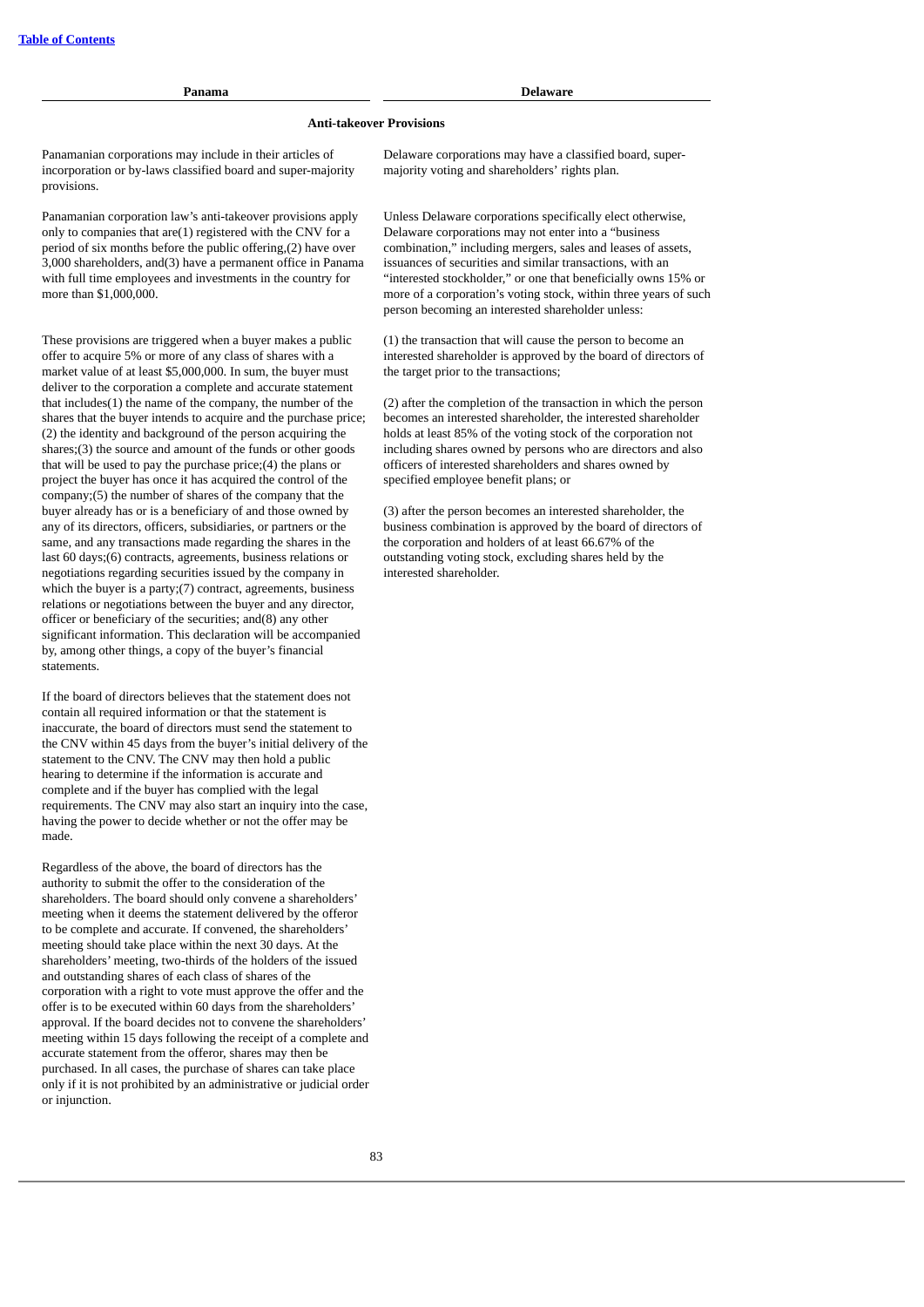**Panama Delaware**

No comparable provisions exist under Delaware law.

The law also establishes some actions or recourses of the sellers against the buyer in cases the offer is made in contravention of the law.

## **Previously Acquired Rights**

In no event can the vote of the majority shareholders deprive the shareholders of a corporation of previously-acquired rights. Panamanian jurisprudence and doctrine has established that the majority shareholders cannot amend the articles of incorporation and deprive minority shareholders of previouslyacquired rights nor impose upon them an agreement that is contrary to those articles of incorporation.

Once a share is issued, the shareholders become entitled to the rights established in the articles of incorporation and such rights cannot be taken away, diminished nor extinguished without the express consent of the shareholders entitled to such rights. If by amending the articles of incorporation, the rights granted to a class of shareholders is somehow altered or modified to their disadvantage, those shareholders will need to approve the amendment unanimously.

#### **C. Material Contracts**

## **Commercial Agreements with Continental Airlines**

Our alliance relationship with Continental is governed by several interrelated agreements. We have amended and restated each of these agreements and extended them through 2015 in connection with our initial public offering in December 2005.

*Alliance Agreement between Continental and Copa Airlines.* Under the alliance agreement, both airlines agree to continue their codesharing relationship with extensions as they feel are appropriate and to work to maintain our antitrust immunity with the DOT. In order to support the codesharing relationship, the alliance agreement also contains provisions mandating a continued frequent flyer relationship between the airlines, setting minimum levels of quality of service for the airlines and encouraging cooperation in marketing and other operational initiatives.

*Services Agreement between Continental and Copa Airlines.* Under the services agreement, both airlines agree to provide to each other certain services over the course of the agreement at the providing carrier's incremental cost, subject to certain limitations. Services covered under the agreement include consolidating purchasing power for equipment purchases and insurance coverage, sharing management information systems, pooling maintenance programs and inventory management, joint training and employee exchanges, sharing the benefits of other purchase contracts for goods and services, telecommunications and other services.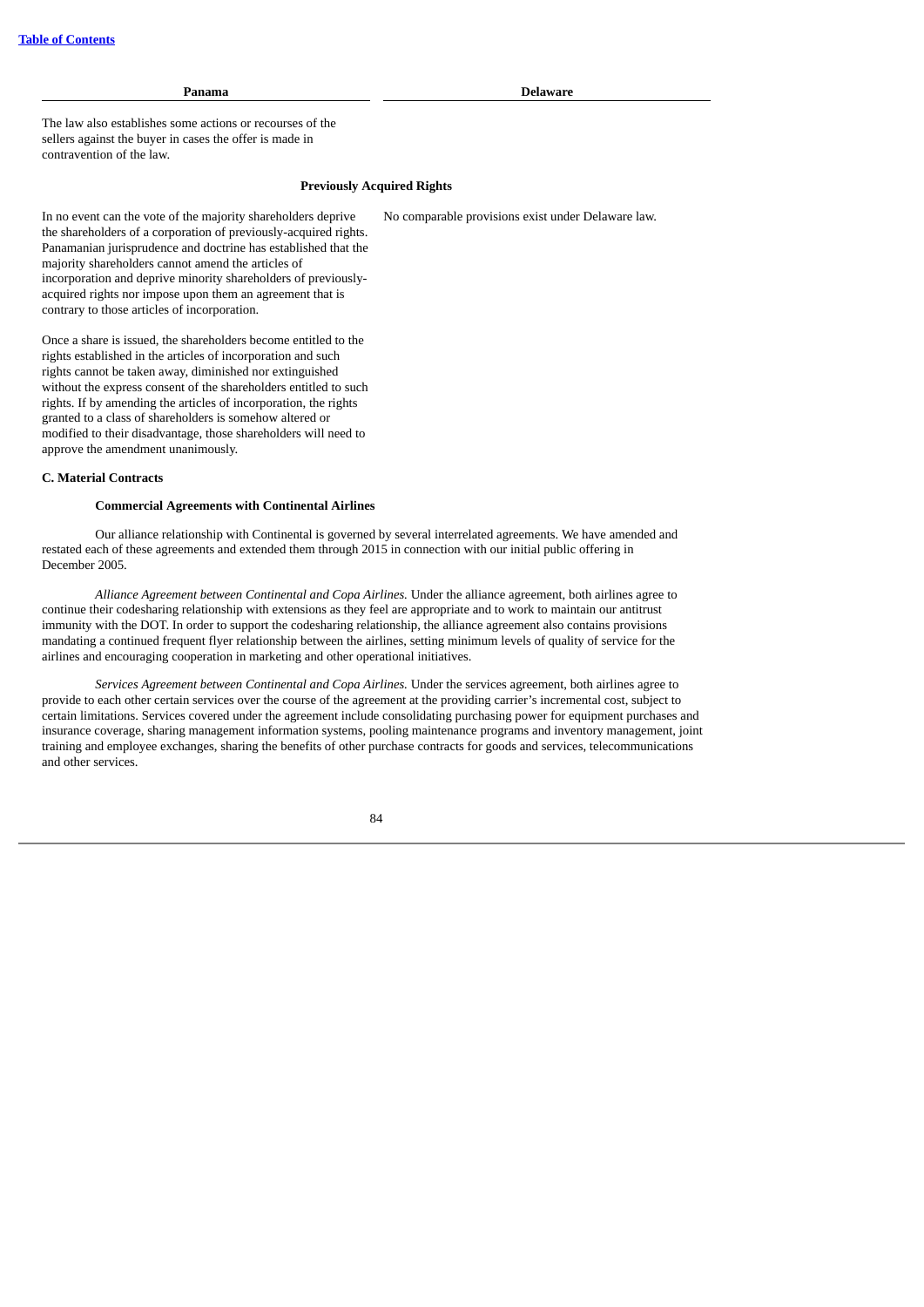*Frequent Flyer Participation Agreement between Continental and Copa Airlines.* Under the frequent flyer participation agreement, we participate in Continental's OnePass frequent flyer global program and on a co-branded basis in Latin America. Customers in the program receive credit for flying on segments operated by us, which can be redeemed for award travel on flights and those of other partner airlines. The agreement also governs joint marketing agreements under the program, settlement procedures between the airlines and revenue-sharing under bank card affinity relationships.

*Trademark License Agreement between Continental and Copa Airlines.* Under the trademark license agreement, Copa has the right to use a logo incorporating a globe design that is similar to the globe design of Continental's logo. Copa also has the right to use Continental's trade dress, aircraft livery and certain other Continental marks under the agreement that allow us to more closely align our overall product with our alliance partner.

#### **Aircraft General Terms Agreement between The Boeing Company and Copa Airlines**

In 1998, Copa entered into an agreement with the Boeing Company for the purchase of aircraft, installation of buyer furnished equipment provided by Copa, customer support services and product assurance. In addition to the aircraft supplied, The Boeing Company will provide maintenance training and flight training programs, as well as operations engineering support. The agreement has been amended several times since then, most recently in February 2008.

## **Purchase Agreement between Empresa Brasileira de Aeronautica, S.A. and Copa Airlines**

In 2003, Copa entered into a purchase agreement with Empresa Brasileira de Aeronautica, S.A (Embraer) for the purchase of aircraft, customer support services and technical publications.

## **Purchase Agreement between Empresa Brasileira de Aeronautica, S.A. and Copa Holdings, S.A.**

In February 2006, we entered into a purchase agreement with Empresa Brasileira de Aeronautica, S.A (Embraer) for the purchase of aircraft, customer support services and technical publications.

#### **D. Exchange Controls**

There are currently no Panamanian restrictions on the export or import of capital, including foreign exchange controls, and no restrictions on the payment of dividends or interest, nor are there limitations on the rights of foreign stockholders to hold or vote stock.

#### **E. Taxation**

## **United States**

The following summary describes the material United States federal income tax consequences of the ownership and disposition of our Class A shares as of the date hereof. The discussion set forth below is applicable to United States Holders (as defined below) that beneficially own our Class A shares as capital assets for United States federal income tax purposes (generally, property held for investment). This summary does not represent a detailed description of the United States federal income tax consequences applicable to you if you are subject to special treatment under the United States federal income tax laws, including if you are:

- **•** a bank;
- **•** a dealer in securities or currencies;
- **•** a financial institution;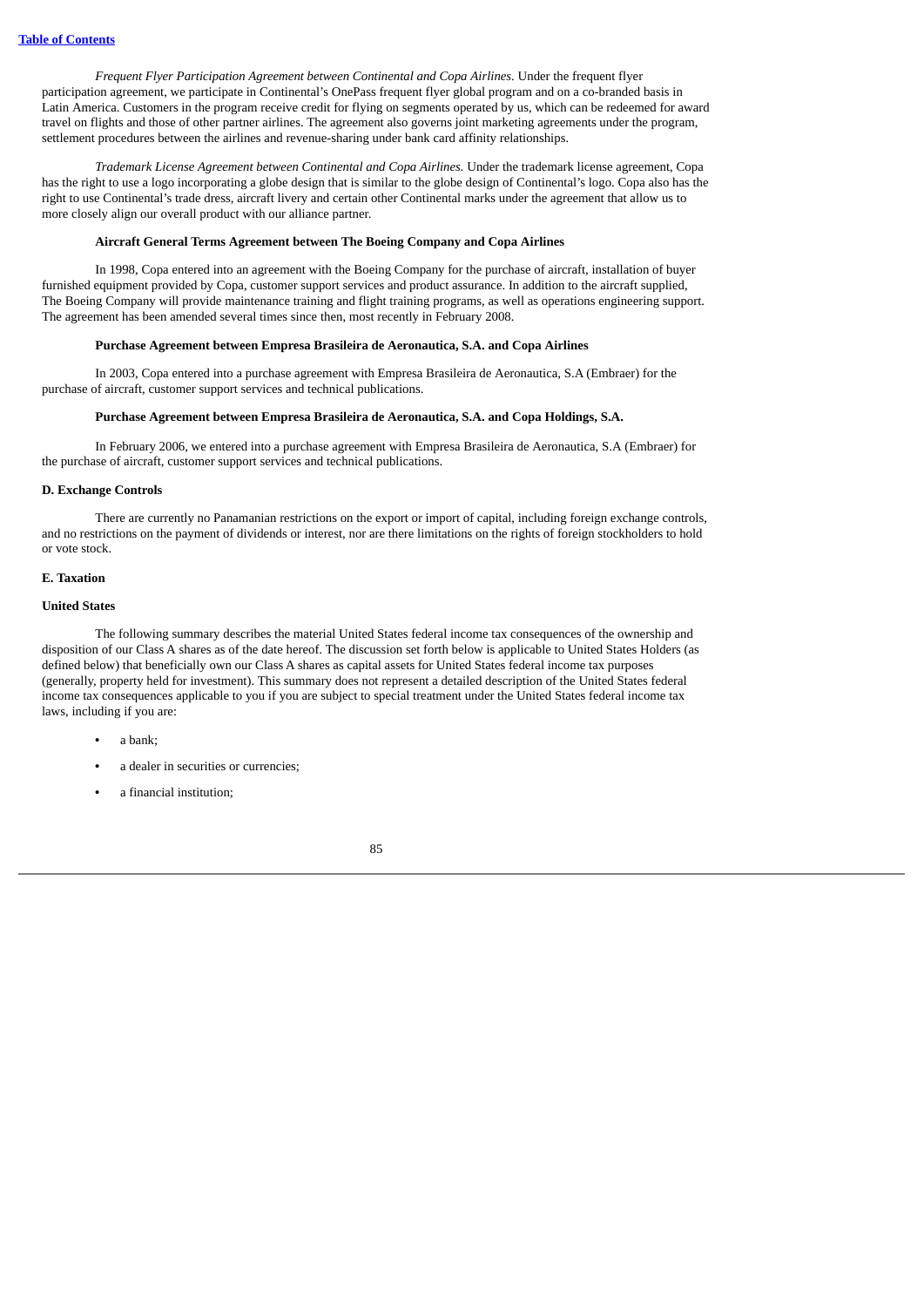- **•** a regulated investment company;
- **•** a real estate investment trust;
- **•** an insurance company;
- **•** a tax-exempt organization;
- **•** a person holding our Class A shares as part of a hedging, integrated or conversion transaction, a constructive sale or a straddle;
- **•** a trader in securities that has elected the mark-to-market method of accounting for your securities;
- **•** a person liable for alternative minimum tax;
- **•** a person who owns 10% or more of our voting stock;
- **•** a partnership or other pass-through entity for United States federal income tax purposes; or
- **•** a person whose "functional currency" is not the United States dollar.

The discussion below is based upon the provisions of the Internal Revenue Code of 1986, as amended (the "Code"), and regulations, rulings and judicial decisions thereunder as of the date hereof, and such authorities may be replaced, revoked or modified so as to result in United States federal income tax consequences different from those discussed below.

## If you are considering the purchase, ownership or disposition of our Class A shares, you should consult your own tax advisors concerning the United States federal income tax consequences to you in light of your particular situation **as well as any consequences arising under the laws of any other taxing jurisdiction.**

As used herein, "United States Holder" means a beneficial owner of our Class A shares that is for United States federal income tax purposes:

- **•** an individual citizen or resident of the United States;
- **•** a corporation (or other entity treated as a corporation for United States federal income tax purposes) created or organized in or under the laws of the United States, any state thereof or the District of Columbia;
- **•** an estate the income of which is subject to United States federal income taxation regardless of its source; or
- **•** a trust if it (1) is subject to the primary supervision of a court within the United States and one or more United States persons have the authority to control all substantial decisions of the trust or (2) has a valid election in effect under applicable United States Treasury regulations to be treated as a United States person.

## *Taxation of Dividends*

Distributions on the Class A shares (including amounts withheld to reflect Panamanian withholding taxes, if any) will be taxable as dividends to the extent paid out of our current or accumulated earnings and profits, as determined under United States federal income tax principles. Such income (including withheld taxes) will be includable in your gross income as ordinary income on the day actually or constructively received by you. Such dividends will not be eligible for the dividends received deduction allowed to corporations.

With respect to non-corporate United States Holders, certain dividends received in taxable years beginning before January 1, 2011 from a qualified foreign corporation may be subject to reduced rates of taxation. A foreign corporation generally is treated as a qualified foreign corporation with respect to dividends paid by that corporation on shares that are readily tradable on an established securities market in the United States. United States Treasury Department guidance indicates that our Class A shares, which are listed on the NYSE, are readily tradable on an established securities market in the United States. There can be no assurance, however, that our Class A shares will be considered readily tradable on an established securities market in later years.

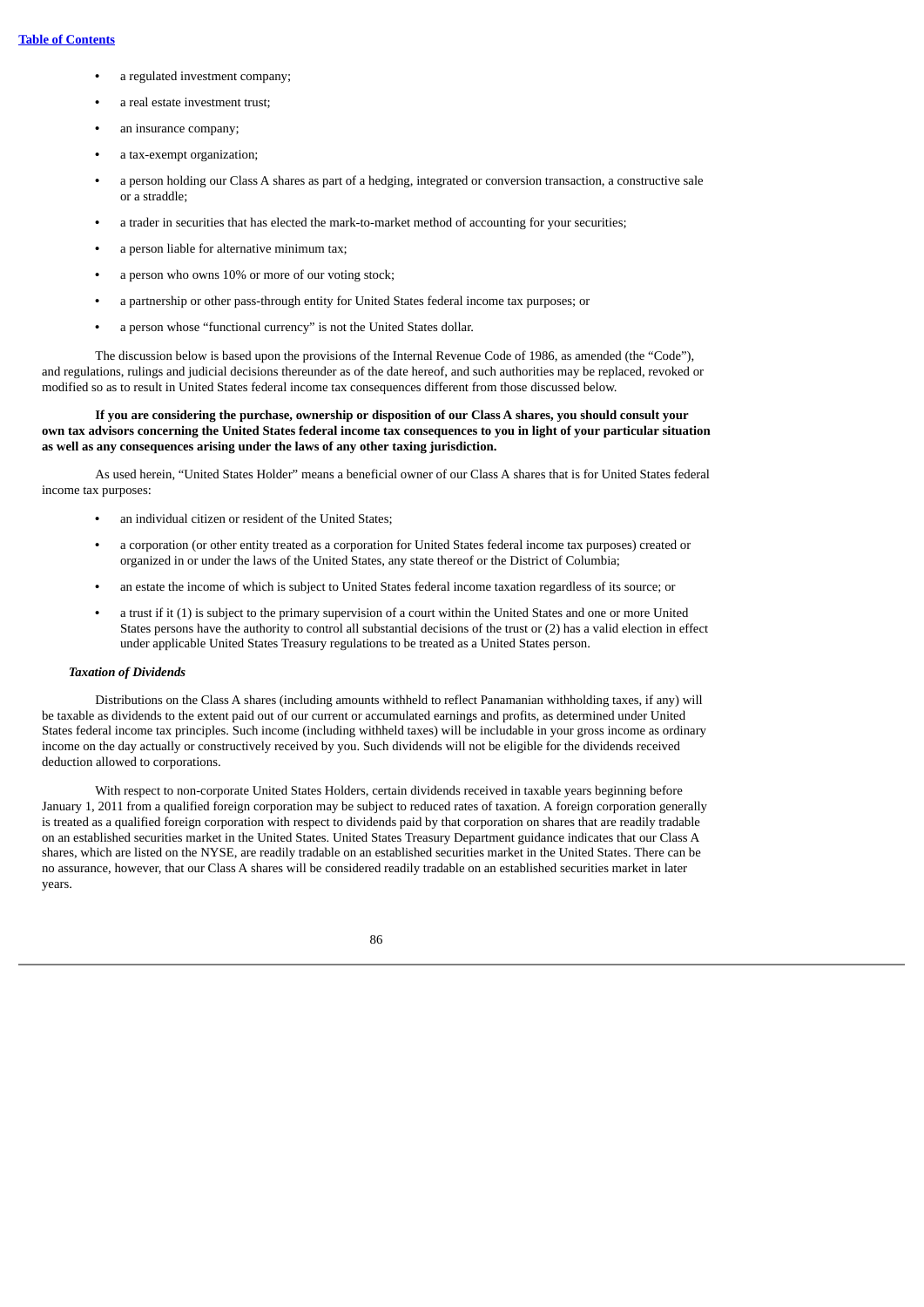Non-corporate United States Holders that do not meet a minimum holding period requirement during which they are not protected from the risk of loss or that elect to treat the dividend income as "investment income" pursuant to Section 163(d)(4) of the Code will not be eligible for the reduced rates of taxation regardless of our status as a qualified foreign corporation. In addition, the rate reduction will not apply to dividends if the recipient of a dividend is obligated to make related payments with respect to positions in substantially similar or related property. This disallowance applies even if the minimum holding period has been met. You should consult your own tax advisors regarding the application of these rules to your particular circumstances.

Subject to certain conditions and limitations, Panamanian withholding taxes on dividends may be treated as foreign taxes eligible for credit against your United States federal income tax liability. For purposes of calculating the foreign tax credit, dividends paid on the Class A shares will be treated as income from sources outside the United States and will generally constitute passive income. Further, in certain circumstances, if you:

- **•** have held Class A shares for less than a specified minimum period during which you are not protected from risk of loss, or
- **•** are obligated to make payments related to the dividends,

you will not be allowed a foreign tax credit for foreign taxes imposed on dividends paid on the Class A shares, if any. The rules governing the foreign tax credit are complex. You are urged to consult your tax advisors regarding the availability of the foreign tax credit under your particular circumstances.

To the extent that the amount of any distribution exceeds our current and accumulated earnings and profits for a taxable year, as determined under United States federal income tax principles, the distribution will first be treated as a tax-free return of capital, causing a reduction in the adjusted basis of the Class A shares (thereby increasing the amount of gain, or decreasing the amount of loss, to be recognized by you on a subsequent disposition of the Class A shares), and the balance in excess of adjusted basis will be taxed as capital gain recognized on a sale or exchange (as discussed below under "—Taxation of Capital Gains"). Consequently, such distributions in excess of our current and accumulated earnings and profits would generally not give rise to foreign source income and you would generally not be able to use the foreign tax credit arising from any Panamanian withholding tax imposed on such distributions unless such credit can be applied (subject to applicable limitations) against United States federal income tax due on other foreign source income in the appropriate category for foreign tax credit purposes. However, we do not intend to keep earnings and profits in accordance with United States federal income tax principles. Therefore, you should expect that a distribution will generally be treated as a dividend (as discussed above).

#### *Passive Foreign Investment Company*

We do not believe that we are a passive foreign investment company (a "PFIC") for United States federal income tax purposes (or that we were one in 2007), and we expect to operate in such a manner so as not to become a PFIC. If, however, we are or become a PFIC, you could be subject to additional United States federal income taxes on gain recognized with respect to the Class A shares and on certain distributions, plus an interest charge on certain taxes treated as having been deferred under the PFIC rules. Further, non-corporate United States Holders will not be eligible for reduced rates of taxation on any dividends received from us in taxable years beginning prior to January 1, 2011, if we are a PFIC in the taxable year in which such dividends are paid or the preceding taxable year.

## *Taxation of Capital Gains*

For United States federal income tax purposes, you will recognize taxable gain or loss on any sale, exchange or redemption of a Class A share in an amount equal to the difference between the amount realized for the Class A share and your tax basis in the Class A share. Such gain or loss will generally be capital gain or loss. Capital gains of individuals derived with respect to capital assets held for more than one year are eligible for reduced rates of taxation. The deductibility of capital losses is subject to limitations. Any gain or loss recognized by you will generally be treated as United States source gain or loss.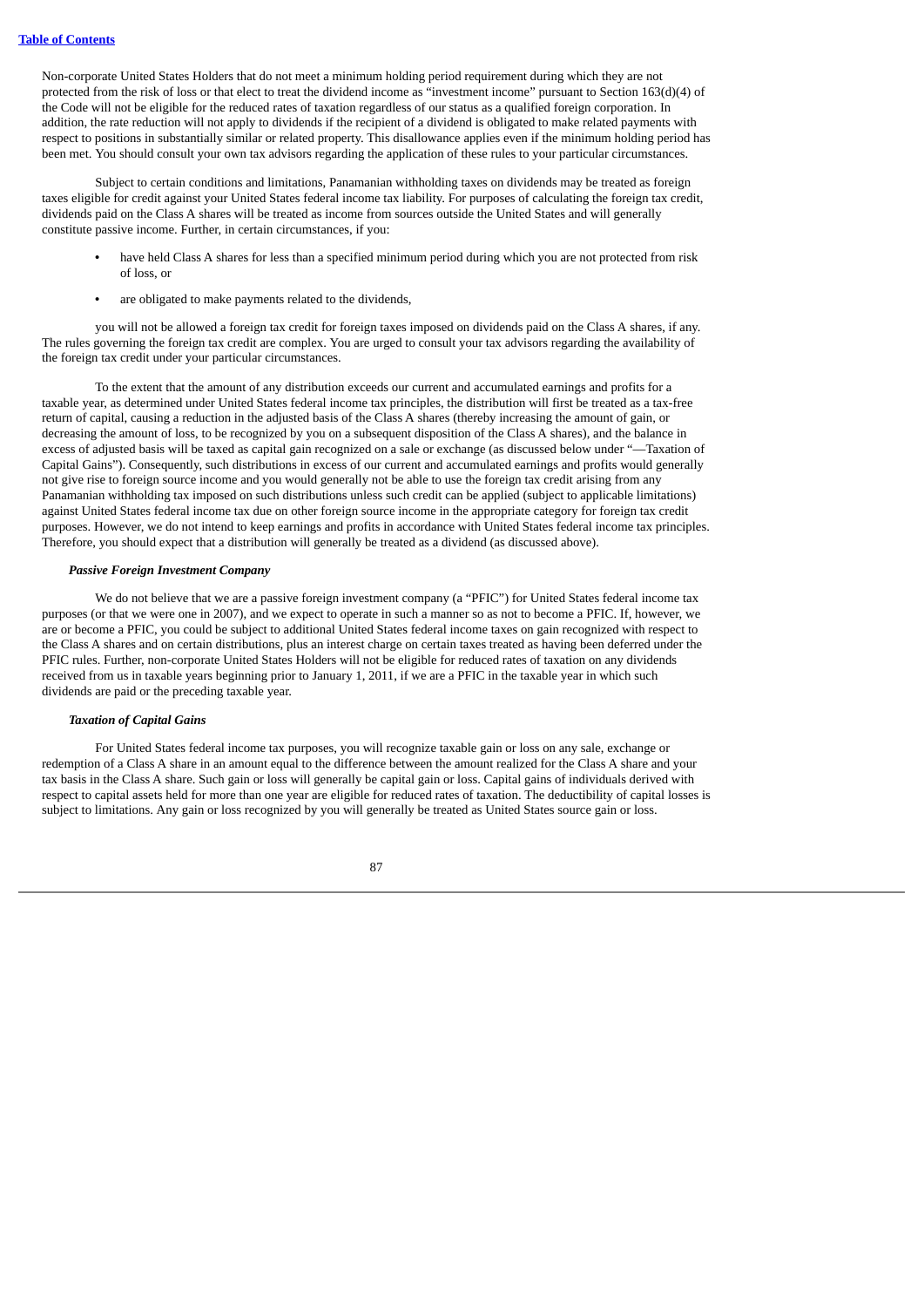## *Information reporting and backup withholding*

In general, information reporting will apply to dividends in respect of our Class A shares and the proceeds from the sale, exchange or redemption of our Class A shares that are paid to you within the United States (and in certain cases, outside the United States), unless you are an exempt recipient such as a corporation. A backup withholding tax may apply to such payments if you fail to provide a taxpayer identification number or certification of other exempt status or fail to report in full dividend and interest income.

Any amounts withheld under the backup withholding rules will be allowed as a refund or a credit against your United States federal income tax liability provided the required information is timely furnished to the Internal Revenue Service.

#### **Panamanian Taxation**

The following is a discussion of the material Panamanian tax considerations to holders of Class A shares under Panamanian tax law, and is based upon the tax laws and regulations in force and effect as of the date hereof, which may be subject to change. This discussion, to the extent it states matters of Panamanian tax law or legal conclusions and subject to the qualifications herein, represents the opinion of Galindo, Arias & Lopez, our Panamanian counsel.

#### *General principles*

Panama's income tax regime is based on territoriality principles, which define taxable income only as that revenue which is generated from a source within the Republic of Panama, or for services rendered outside of Panama, but which, by their nature, are intended to directly benefit the local commercial activities of individuals or corporations which operate within its territory. Said taxation principles have governed the Panamanian fiscal regime for decades, and have been upheld through judicial and administrative precedent.

#### *Taxation of dividends*

Distributions by Panamanian corporations, whether in the form of cash, stock or other property, are subject to a 10% withholding tax for the portion of the distribution that is attributable to Panamanian sourced income, as defined pursuant to the territoriality principles that govern Panamanian tax law. Distributions made by a holding company which correspond to dividends paid by its subsidiary for which the dividend tax was paid, are not subject to any further withholding under Panamanian law. Therefore, distributions on the Class A shares would not be subject to withholding taxes to the extent that said distributions are attributable to dividends received from any of our subsidiaries.

#### *Taxation of capital gains*

As long as the Class A shares are registered with the CNV and are sold through an organized market, Panamanian taxes on capital gains will not apply either to Panamanians or other countries' nationals. As part of the offering process, we have registered the Class A shares, with both the New York Stock Exchange and the CNV.

#### *Other Panamanian taxes*

There are no estate, gift or other taxes imposed by the Panamanian government that would affect a holder of the Class A shares, whether such holder were Panamanian or a national of another country.

## **F. Dividends and Paying Agents**

Not applicable.

#### **G. Statement by Experts**

Not applicable.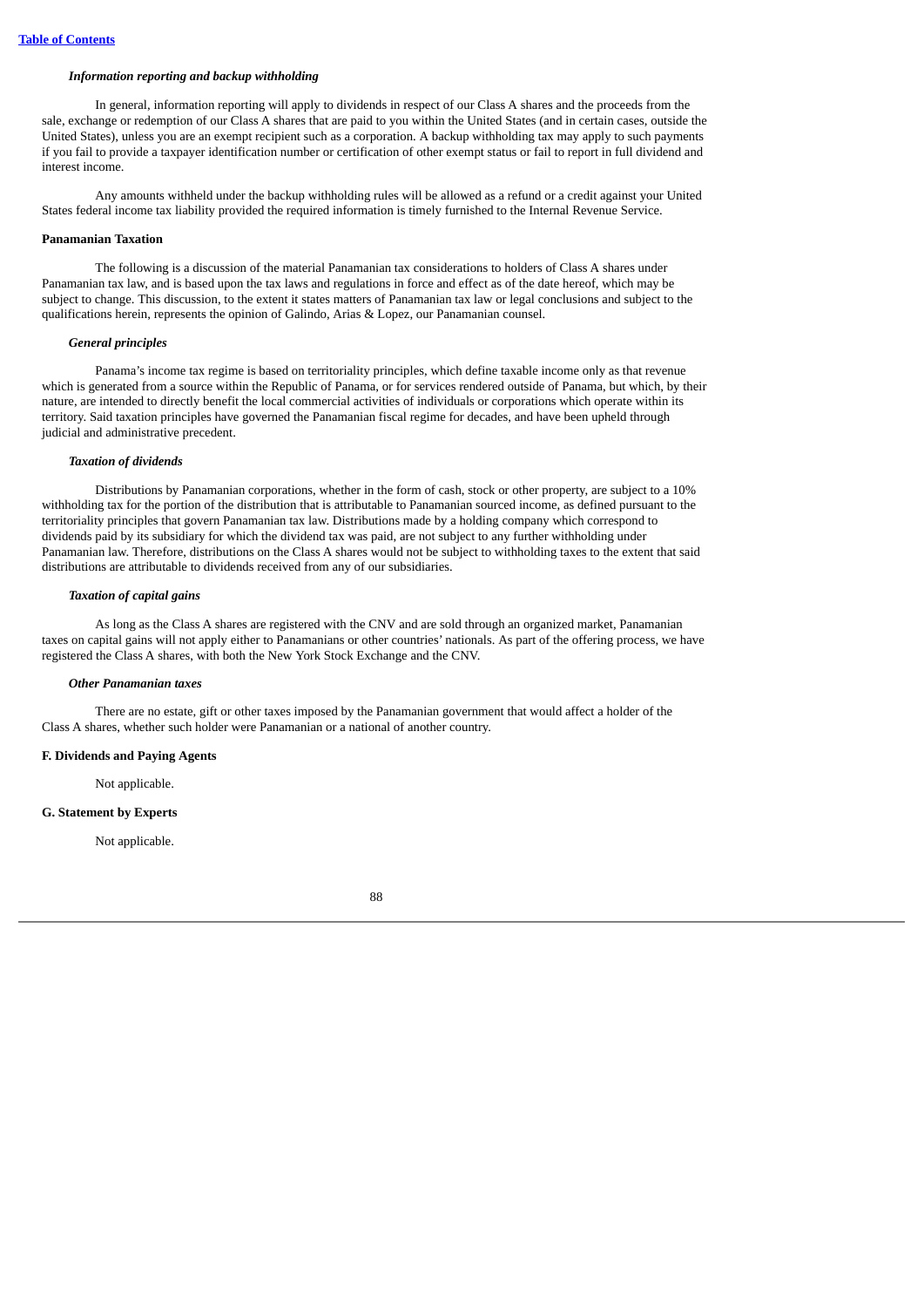#### **H. Documents on Display**

We are subject to the informational requirements of the U.S. Securities Exchange Act of 1934, which is also known as the Exchange Act. Accordingly, we are required to file reports and other information with the Commission, including annual reports on Form 20-F and reports on Form 6-K. You may inspect and copy reports and other information to be filed with the Commission at the Public Reference Room of the Commission at 100 F Street, N.W., Washington D.C. 20549, and copies of the materials may be obtained there at prescribed rates. The public may obtain information on the operation of the Commission's Public Reference Room by calling the Commission in the United States at 1-800-SEC-0330. In addition, the Commission maintains a website at www.sec.gov, from which you can electronically access the registration statement and its materials.

As a foreign private issuer, we are not subject to the same disclosure requirements as a domestic U.S. registrant under the Exchange Act. For example, we are not required to prepare and issue quarterly reports. However, we furnish our shareholders with annual reports containing financial statements audited by our independent auditors and make available to our shareholders quarterly reports containing unaudited financial data for the first three quarters of each fiscal year. We file such quarterly reports with the SEC within two months of each quarter of our fiscal year, and we file annual reports on Form 20-F within the time period required by the SEC, which is currently six months from December 31, the end of our fiscal year.

## **I. Subsidiary Information**

Not applicable.

## **Item 11. Quantitative and Qualitative Disclosures about Market Risk**

The risks inherent in our business are the potential losses arising from adverse changes to the price of fuel, interest rates and the U.S. dollar exchange rate.

*Aircraft Fuel.* Our results of operations are affected by changes in the price and availability of aircraft fuel. To manage the price risk, we use crude oil option contracts, zero cost collars and swap agreements. Market risk is estimated as a hypothetical 10% increase in the December 31, 2007 cost per gallon of fuel. Based on projected 2008 fuel consumption, such an increase would result in an increase to aircraft fuel expense of approximately \$35.3 million in 2008, not taking into account our derivative contracts. We currently have hedged approximately 14% of our projected 2008 fuel requirements and 3% of our projected fuel consumption for the first quarter of 2009. We may enter into additional hedging agreements in the future to reduce volatility in our fuel expenses.

*Interest.* Our earnings are affected by changes in interest rates due to the impact those changes have on interest expense from variable-rate debt instruments and operating leases and on interest income generated from our cash and investment balances. If interest rates average 10% more in 2008 than they did during 2007, our interest expense would increase by approximately \$2.9 million and the fair value of our debt would decrease by approximately \$5.9 million. If interest rates average 10% less in 2008 than they did in 2007, our interest income from marketable securities would decrease by approximately \$1.4 million and the fair value of our debt would increase by approximately \$6.2 million. These amounts are determined by considering the impact of the hypothetical interest rates on our variable-rate debt and marketable securities equivalent balances at December 31, 2007.

*Foreign Currencies.* The majority of our obligations are denominated in U.S. dollars. Since Panama uses the U.S. dollar as legal tender, the majority of our operating expenses are also denominated in U.S. dollars. Our foreign exchange risk is limited as approximately 40% of our revenues are in U.S. dollars. While a significant part of our revenues are in foreign currency, no single currency represented more than 7% of our operating revenues in 2007, except for the Colombian Peso which represented 24%. Generally, our exposure to most of these foreign currencies, besides the Colombian Peso for AeroRepública, is limited to the period of up to two weeks between the completion of a sale and the conversion to U.S. dollars. The Colombian Peso is the functional currency of AeroRepública, and therefore any revenue exposure is mitigated by the operating expenses, which we also denominate in Colombian Peso.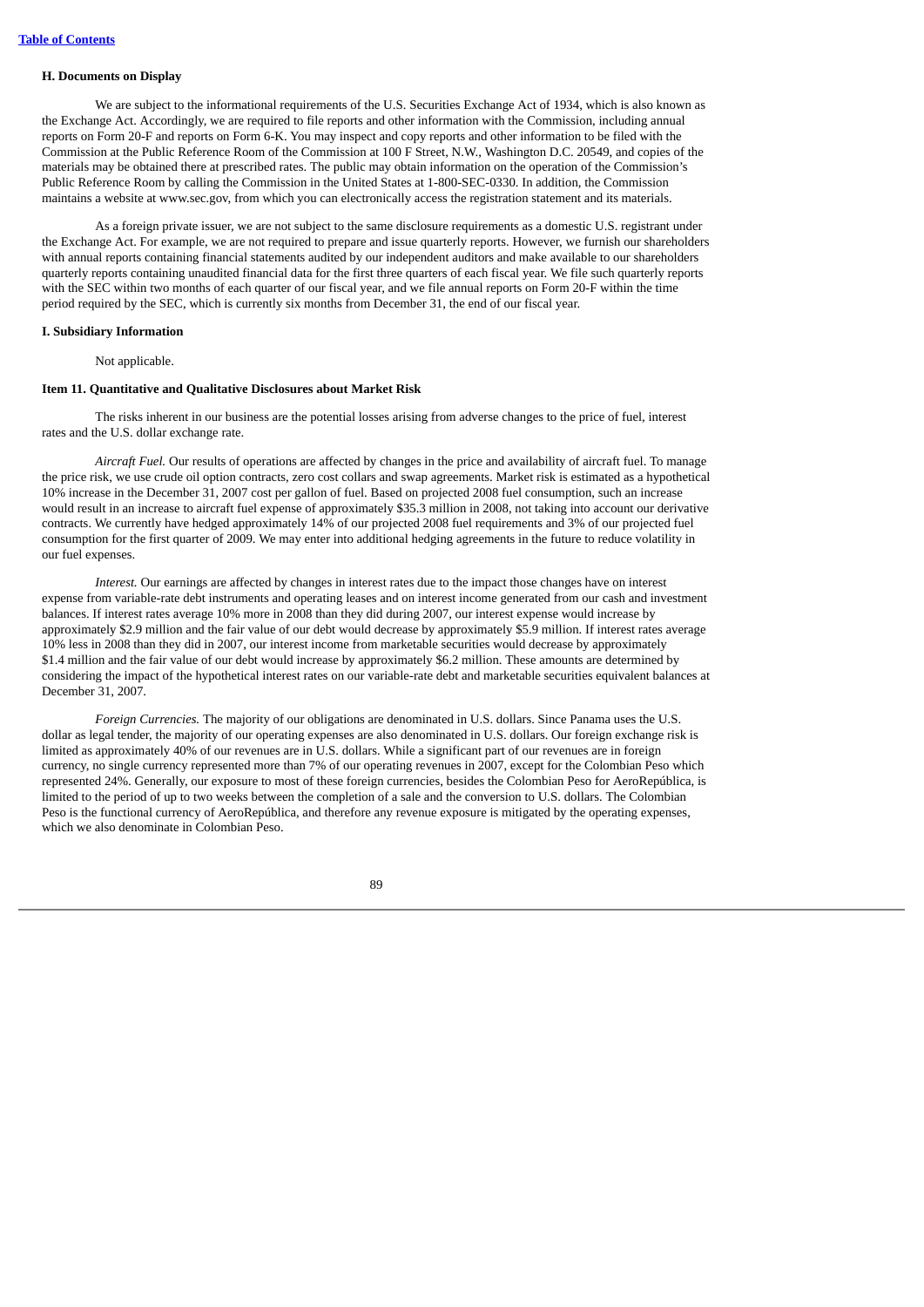# **2007 Revenues and Expenses Breakdown by Currency**

|                    | <b>Revenue</b> | <b>Expense</b> |
|--------------------|----------------|----------------|
| Argentinean Peso   | 5.1%           | 2.2%           |
| Brazilian Real     | 7.2%           | 3.9%           |
| Chilean Peso       | 3.3%           | 1.4%           |
| Colombian Peso     | 23.8%          | 14.3%          |
| Costa Rican Colon  | 3.1%           | 1.3%           |
| Mexican Peso       | 3.5%           | 1.9%           |
| U.S. Dollar        | 40.5%          | 69.3%          |
| Venezuelan Bolivar | 5.5%           | 2.1%           |
| Other(1)           | 7.9%           | 3.6%           |

(1) Dominican Peso, Euro, Guatemalan Quetzal, Jamaican Dollar, Honduran Lempira, Haitian Gourde, Uruguayan Peso

# **Item 12. Description of Securities Other than Equity Securities**

Not applicable.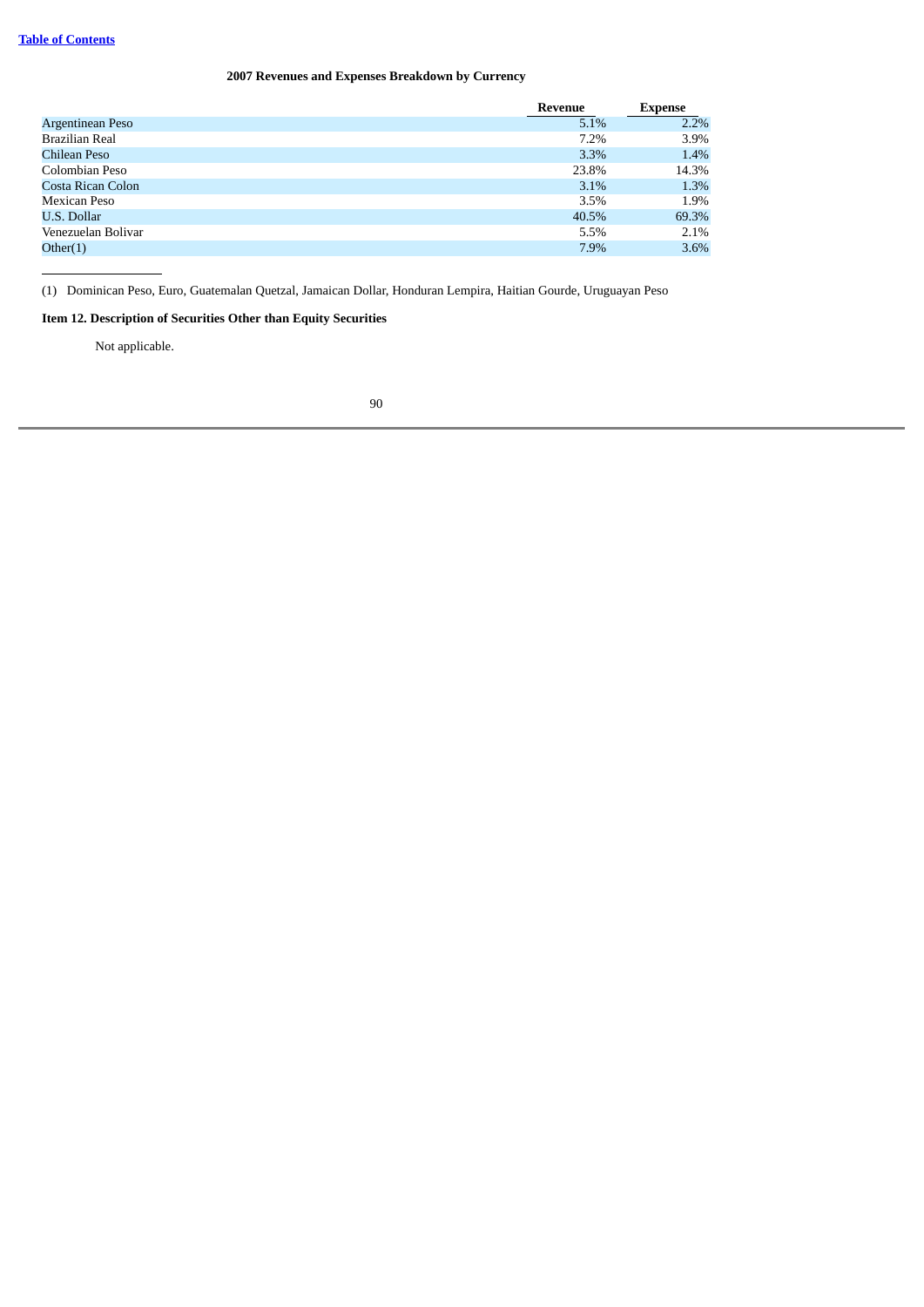#### **PART II**

#### **Item 13. Defaults, Dividend Arrearages and Delinquencies**

None.

## **Item 14. Material Modifications to the Rights of Security Holders and Use of Proceeds**

None.

## **Item 15. Controls and Procedures**

#### *Disclosure controls and procedures*

Disclosure controls and procedures are designed to ensure that information required to be disclosed by the Company in reports filed or submitted under the Securities Exchange Act of 1934 is recorded, processed, summarized and reported within the time periods specified in the SEC's rules and forms. We carried out an evaluation under the supervision of our management, including our chief executive officer and chief financial officer, of the effectiveness of the design and operation of our disclosure controls and procedures as of December 31, 2007. There are inherent limitations to the effectiveness of any system of disclosure controls and procedures, including the possibility of human error and the circumvention or overriding of the controls and procedures. Accordingly, even effective disclosure controls and procedures can only provide reasonable assurance of achieving their control objectives. Based upon our evaluation, our chief executive officer and chief financial officer concluded that our disclosure controls and procedures were effective to provide reasonable assurance that information required to be disclosed by us in the reports that we file or submit under the Exchange Act is recorded, processed, summarized and reported, within the time periods specified in the applicable rules and forms, and that it is accumulated and communicated to our management, including our chief executive officer and chief financial officer, as appropriate to allow timely decisions regarding required disclosure.

#### *Management's Report on Internal Control over Financial Reporting*

Management of the Company is responsible for establishing and maintaining effective internal control over financial reporting as defined in Rules 13a-15(f) under the Securities Exchange Act of 1934. The Company's internal control over financial reporting is designed to provide reasonable assurance to the Company's management and board of directors regarding the preparation and fair presentation of published financial statements.

Because of its inherent limitations, internal control over financial reporting may not prevent or detect misstatements. Therefore, even those systems determined to be effective can provide only reasonable assurance with respect to financial statement preparation and presentation.

Management assessed the effectiveness of the Company's internal control over financial reporting as of December 31, 2007. In making this assessment, management used the criteria set forth by the Committee of Sponsoring Organizations of the Treadway Commission (COSO) in Internal Control—Integrated Framework. Based on this assessment, management believes that, as of December 31, 2007, the Company's internal control over financial reporting is effective based on those criteria.

The effectiveness of our internal controls over financial reporting as of December 31, 2007 has been audited by Ernst & Young, the independent registered public accounting firm who also audited the Company's consolidated financial statements. Ernst & Young's attestation report on the effectiveness of the Company's internal controls over financial reporting is included herein.

#### *Changes in internal control*

No significant changes in our internal controls or in other factors that could significantly affect these controls subsequent to the date of the evaluation, including any corrective actions with regard to significant deficiencies and material weaknesses, were made as a result of the evaluation.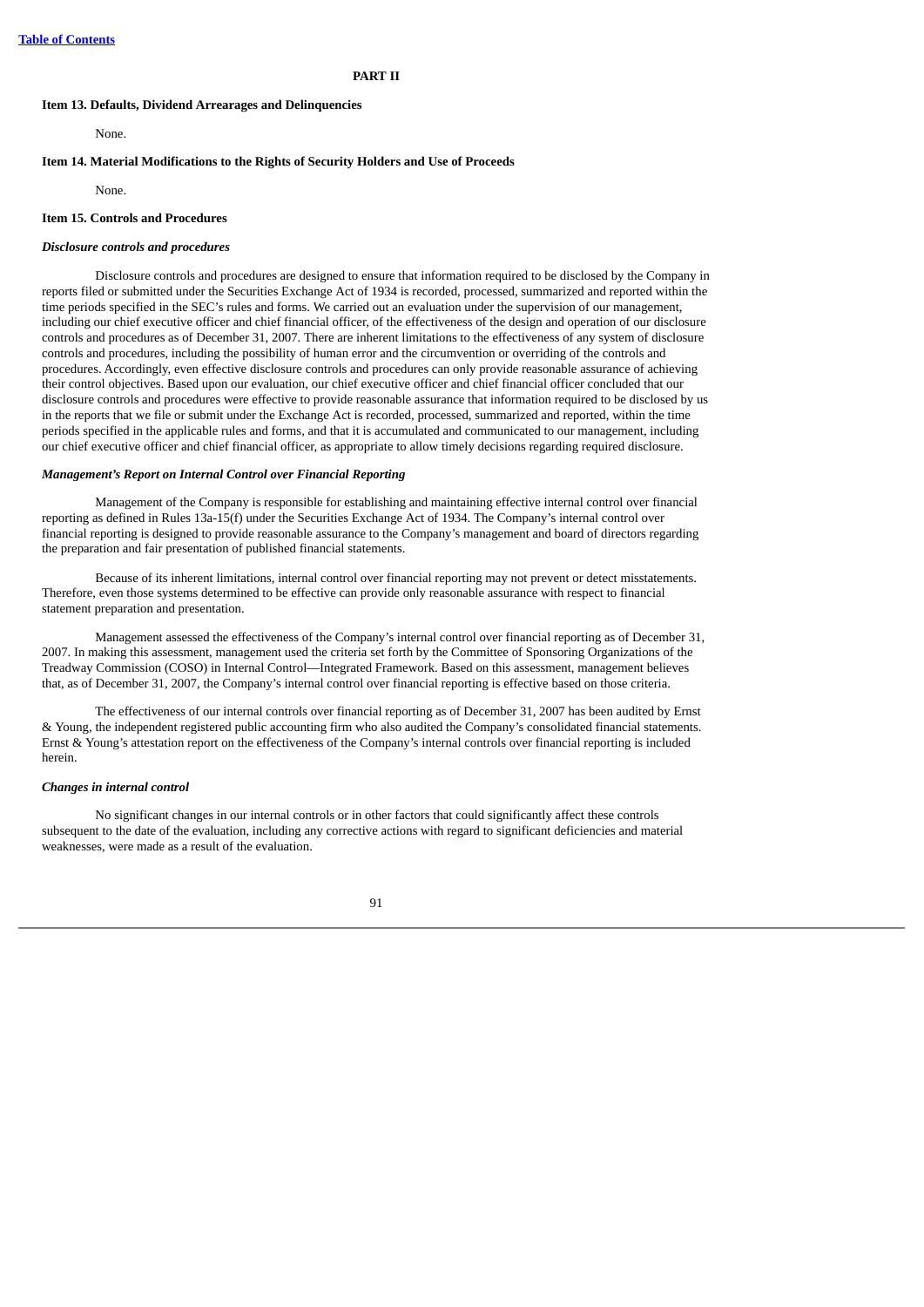# **REPORT OF INDEPENDENT REGISTERED PUBLIC ACCOUNTING FIRM ON INTERNAL CONTROL OVER FINANCIAL REPORTING**

The Board of Directors and Shareholders **COPA HOLDINGS, S.A.**

We have audited Copa Holdings, S.A. (the "Company") and its subsidiaries' internal control over financial reporting as of December 31, 2007, based on criteria established in Internal Control—Integrated Framework issued by the Committee of Sponsoring Organizations of the Treadway Commission (the COSO criteria). Copa Holdings, S. A. and its subsidiaries' management is responsible for maintaining effective internal control over financial reporting and for its assessment of the effectiveness of internal control over financial reporting, included in the accompanying Management's Report on Internal Control over Financial Reporting. Our responsibility is to express an opinion on the company's internal control over financial reporting based on our audit.

We conducted our audit in accordance with the standards of the Public Company Accounting Oversight Board (United States). Those standards require that we plan and perform the audit to obtain reasonable assurance about whether effective internal control over financial reporting was maintained in all material respects. Our audit included obtaining an understanding of internal control over financial reporting, assessing the risk that a material weakness exists, testing and evaluating the design and operating effectiveness of internal control based on the assessed risk, and performing such other procedures as we considered necessary in the circumstances. We believe that our audit provides a reasonable basis for our opinion.

A company's internal control over financial reporting is a process designed to provide reasonable assurance regarding the reliability of financial reporting and the preparation of financial statements for external purposes in accordance with generally accepted accounting principles. A company's internal control over financial reporting includes those policies and procedures that (1) pertain to the maintenance of records that, in reasonable detail, accurately and fairly reflect the transactions and dispositions of the assets of the company; (2) provide reasonable assurance that transactions are recorded as necessary to permit preparation of financial statements in accordance with generally accepted accounting principles, and that receipts and expenditures of the company are being made only in accordance with authorizations of management and directors of the company; and (3) provide reasonable assurance regarding prevention or timely detection of unauthorized acquisition, use, or disposition of the company's assets that could have a material effect on the financial statements.

Because of its inherent limitations, internal control over financial reporting may not prevent or detect misstatements. Also, projections of any evaluation of effectiveness to future periods are subject to the risk that controls may become inadequate because of changes in conditions, or that the degree of compliance with the policies or procedures may deteriorate.

In our opinion, Copa Holdings S. A. and its subsidiaries maintained, in all material respects, effective internal control over financial reporting as of December 31, 2007, based on the COSO criteria.

We have also audited, in accordance with the standards of the Public Company Accounting Oversight Board (United States), the consolidated balance sheets of Copa Holdings, S.A. and its subsidiaries as of December 31, 2007 and 2006, and related consolidated statements of income, shareholders' equity, and cash flows for each of the three years in the period ended December 31, 2007 of Copa Holdings, S.A. and its subsidiaries and our report dated May 5, 2008 expressed an unqualified opinion thereon.

/s/ Ernst and Young

Panama City, Republic of Panama May 5, 2008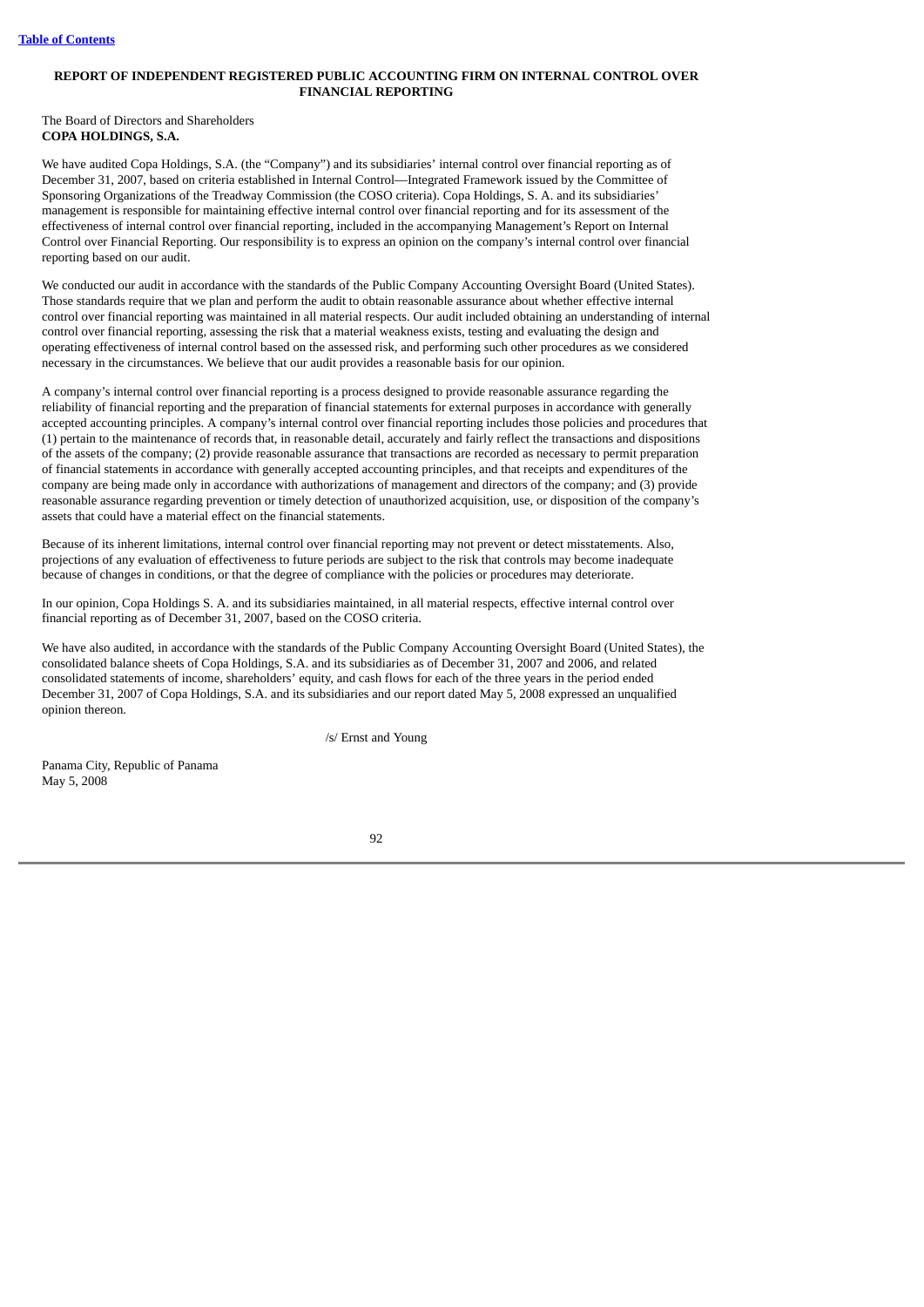# **Item 16. Reserved**

#### **Item 16A. Audit Committee Financial Expert**

Our board of directors has determined that Mr. José Castañeda qualifies as an "audit committee financial expert" as defined by current SEC rules and meets the independence requirements of the SEC and the NYSE listing standards. For a discussion of the role of our audit committee, see "Item 6C. Board Practices—Audit Committee."

#### **Item 16B. Code of Ethics**

Our board of directors has adopted a Code of Business Conduct and Ethics applicable to our directors, officers, employees and consultants. The Code of Business Conduct and Ethics can be found at www.copaair.com under the heading "Investor Relations—Corporate Governance." Information found at this website is not incorporated by reference into this document.

## **Item 16C. Principal Accountant Fees and Services**

The following table sets forth by category of service the total fees for services performed by our independent auditors Ernst & Young during the fiscal years ended December 31, 2006 and 2007:

|                           | 2006    |    | 2007    |  |
|---------------------------|---------|----|---------|--|
| <b>Audit Fees</b>         | 959,428 | \$ | 823,085 |  |
| <b>Audit-Related Fees</b> |         |    |         |  |
| <b>Tax Fees</b>           |         |    |         |  |
| All Other Fees            |         |    |         |  |
| <b>Total</b>              | 959,428 | \$ | 823,085 |  |

## **Audit Fees**

Audit fees for 2007 included the audit of our annual financial statements and internal controls and the review of our quarterly reports.

Audit fees for 2006 included the audit of our annual financial statements and internal controls, the review of our quarterly reports, and \$64 thousand related to services rendered in connection with our follow-on offering of Class A shares in June 2006.

## **Audit-Related Fees**

There were no audit-related fees for 2007.

## **Tax Fees**

There were no tax fees.

### **All Other Fees**

There were no other fees for services performed by Ernst & Young during the fiscal years ended December 31, 2006 and 2007.

#### **Pre-Approval Policies and Procedures**

Our audit committee approves all audit, audit-related services, tax services and other services provided by Ernst & Young. Any services provided by Ernst & Young that are not specifically included within the scope of the audit must be preapproved by the audit committee in advance of any engagement. Pursuant to Rule 2-01 of Regulation S-X, audit committees are permitted to approve certain fees for audit-related services, tax services and other services pursuant to a *de minimis* exception prior to the completion of an audit engagement. In 2007, none of the fees paid to Ernst & Young were approved pursuant to the *de minimis* exception.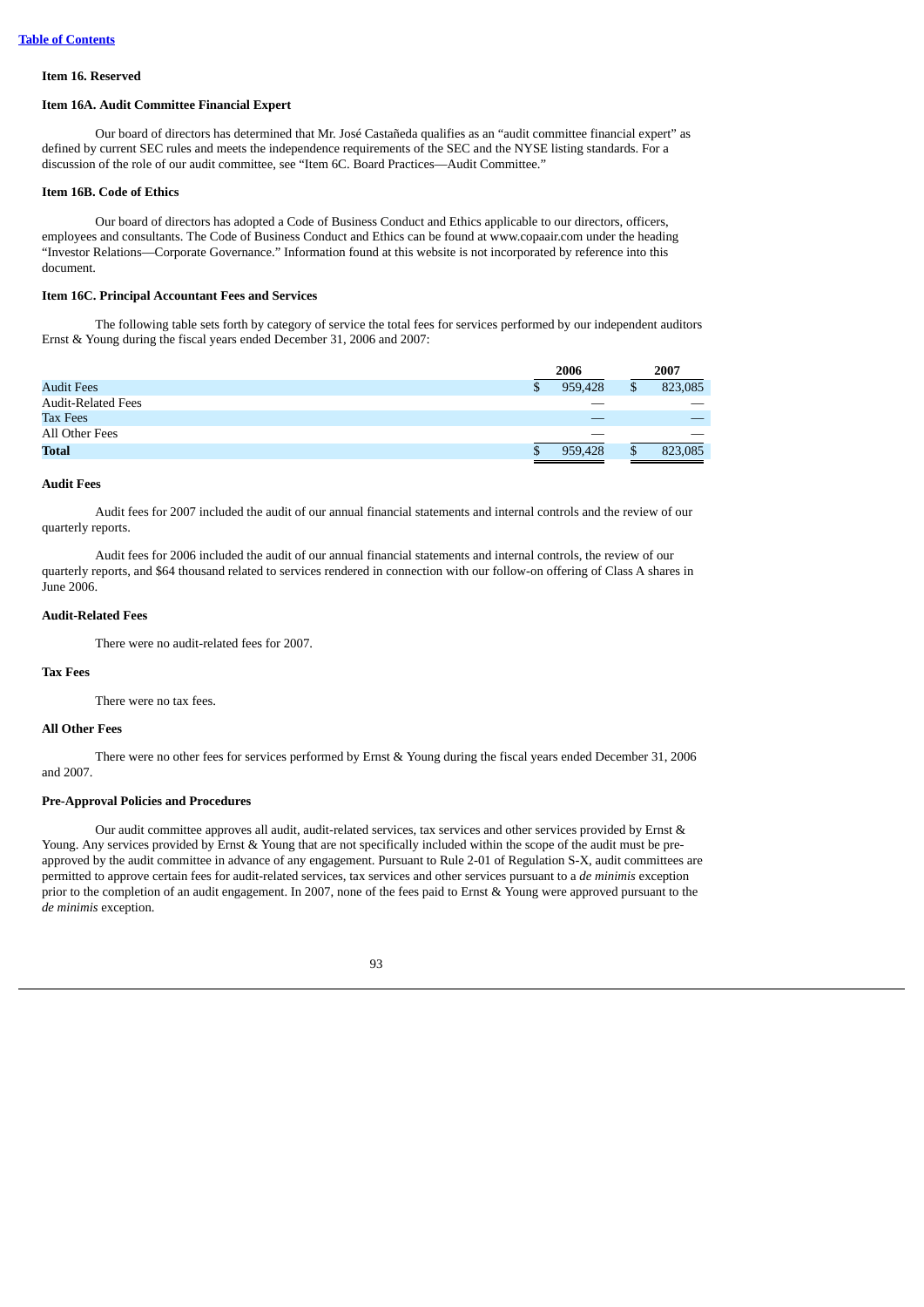# **Item 16D. Exemptions from the Listing Standards for Audit Committees**

None.

# **Item 16E. Purchase of Equity Securities by the Issuer and Affiliated Purchasers**

None.

# **PART III**

# **Item 17. Financial Statements**

See "Item 18. Financial Statements."

## **Item 18. Financial Statements**

See our consolidated financial statements beginning on Page F-1.

# **Item 19. Exhibits**

| $1.1***$  | English translation of the Articles of Incorporation (Pacto Social) of the Registrant                                                                                                                                                                               |
|-----------|---------------------------------------------------------------------------------------------------------------------------------------------------------------------------------------------------------------------------------------------------------------------|
| $2.1*$    | Form of Second Amended and Restated Shareholders' Agreement among Copa Holdings, S.A.,<br>Corporación de Inversiones Aéreas, S.A. and Continental Airlines, Inc.                                                                                                    |
| $2.2*$    | Form of Amended and Restated Registration Rights Agreement among Copa Holdings, S.A.,<br>Corporación de Inversiones Aéreas, S.A. and Continental Airlines, Inc.                                                                                                     |
| $10.1***$ | Aircraft Lease Agreement, dated as of October 1, 1998, between First Security Bank and Compañía<br>Panameña de Aviación, S.A., in respect of Boeing Model 737-71Q Aircraft, Serial No. 29047                                                                        |
| $10.2***$ | Letter Agreement dated as of November 6, 1998 amending Aircraft Lease Agreement, dated<br>October 1, 1998, between First Security Bank and Compañía Panameña de Aviación, S.A., in respect<br>of One Boeing Model 737-71Q Aircraft, Manufacturer's Serial No. 29047 |
| $10.3***$ | Aircraft Lease Amendment Agreement dated as of May 21, 2004 to Aircraft Lease Agreement, dated<br>October 1, 1998, between First Security Bank and Compañía Panameña de Aviación, S.A., in respect<br>of Boeing Model 737-71Q Aircraft, Serial No. 29047            |
| $10.4***$ | Aircraft Lease Agreement, dated as of October 1, 1998, between First Security Bank and Compañía<br>Panameña de Aviación, S.A., in respect of Boeing Model 737-71Q Aircraft, Serial No. 29048                                                                        |
| $10.5***$ | Letter Agreement dated as of November 6, 1998 amending Aircraft Lease Agreement, dated as of<br>October 1, 1998, between First Security Bank and Compañía Panameña de Aviación, S.A., in respect<br>of Boeing Model 737-71Q Aircraft, Serial No. 29048              |
| 10.6**†   | Aircraft Lease Amendment Agreement dated as of May 21, 2003 to Aircraft Lease Agreement, dated<br>October 1, 1998, between First Security Bank and Compañía Panameña de Aviación, S.A., in respect<br>of Boeing Model 737-71Q Aircraft, Serial No. 29048            |
| $10.7***$ | Aircraft Lease Agreement, dated as of November 18, 1998, between Aviation Financial Services Inc.<br>and Compañía Panameña de Aviación, S.A., Boeing Model 737-700 Aircraft, Serial No. 28607                                                                       |
| 10.8**†   | Letter Agreement No. 1 dated as of November 18, 1998 to Aircraft Lease Agreement, dated November<br>18, 1998, between Aviation Financial Services Inc. and Compañía Panameña de Aviación, S.A.,<br>Boeing Model 737-700 Aircraft, Serial No. 28607                  |
| $10.9***$ | Letter Agreement No. 2 dated as of March 8, 1999 to Aircraft Lease Agreement, dated November 18,<br>1998, between Aviation Financial Services Inc. and Compañía Panameña de Aviación, S.A., Boeing<br>Model 737-700 Aircraft, Serial No. 28607                      |
| 10.10**†  | Lease Extension and Amendment Agreement dated as of April 30, 2003, to Aircraft Lease Agreement,<br>dated November 18, 1998, between Aviation Financial Services Inc. and Compañía Panameña de<br>Aviación, S.A., Boeing Model 737-700 Aircraft, Serial No. 28607   |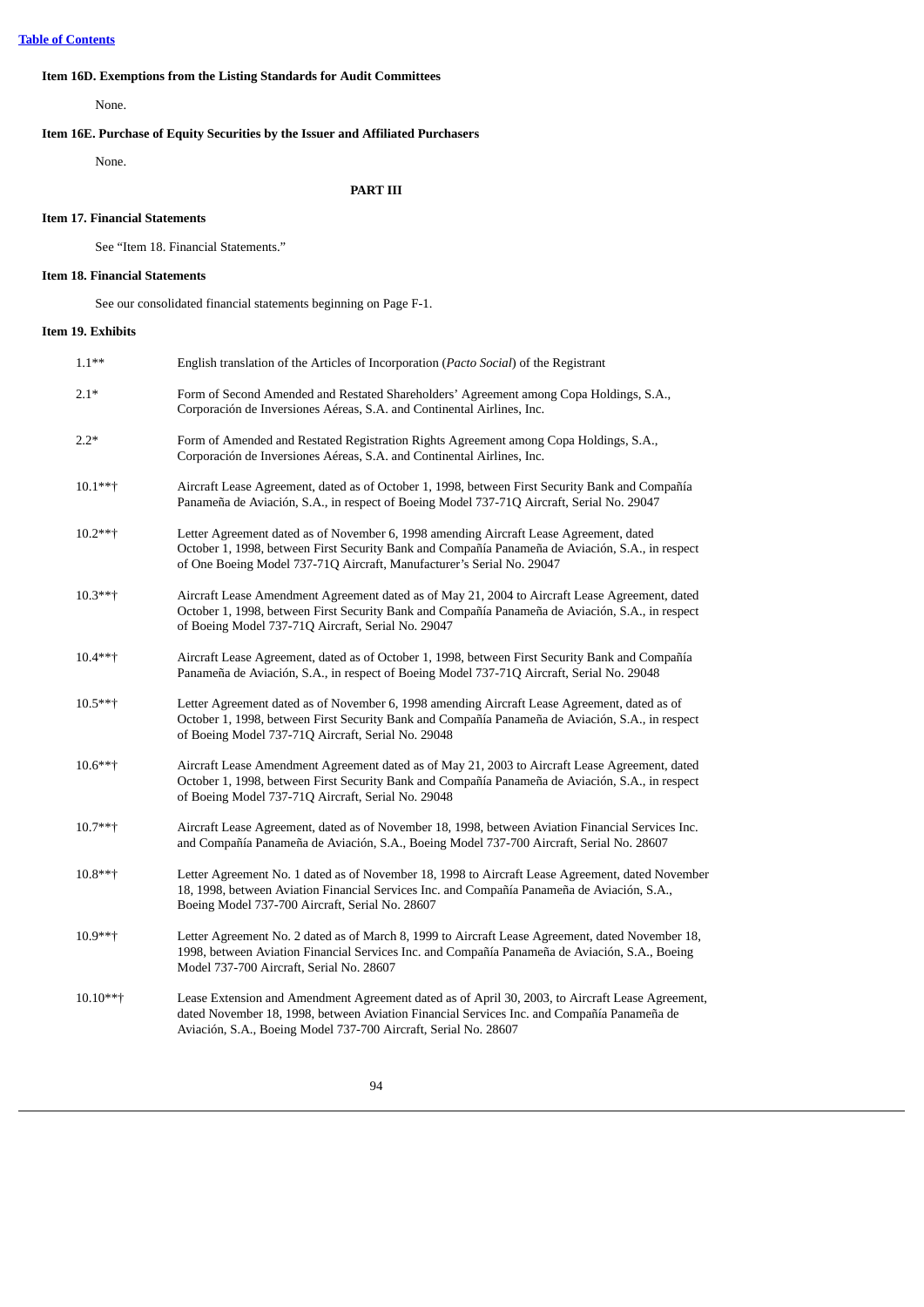| $10.11***$ | Aircraft Lease Agreement, dated as of November 18, 1998, between Aviation Financial Services Inc.<br>and Compañía Panameña de Aviación, S.A., Boeing Model 737-700 Aircraft, Serial No. 30049                                                                     |
|------------|-------------------------------------------------------------------------------------------------------------------------------------------------------------------------------------------------------------------------------------------------------------------|
| 10.12**†   | Letter Agreement No. 1 dated as of November 18, 1998 to Aircraft Lease Agreement, dated November<br>18, 1998, between Aviation Financial Services Inc. and Compañía Panameña de Aviación, S.A.,<br>Boeing Model 737-700 Aircraft, Serial No. 30049                |
| $10.13***$ | Letter Agreement No. 2 dated as of March 8, 1999 to Aircraft Lease Agreement, dated November 18,<br>1998, between Aviation Financial Services Inc. and Compañía Panameña de Aviación, S.A., Boeing<br>Model 737-700 Aircraft, Serial No. 30049                    |
| 10.14**†   | Lease Extension and Amendment Agreement dated as of April 30, 2003, to Aircraft Lease Agreement,<br>dated November 18, 1998, between Aviation Financial Services Inc. and Compañía Panameña de<br>Aviación, S.A., Boeing Model 737-700 Aircraft, Serial No. 30049 |
| 10.15**†   | Aircraft Lease Agreement, dated as of November 30, 2003, between International Lease Finance<br>Corporation and Compañía Panameña de Aviación, S.A., New B737-700 or 800, Serial No. 30676                                                                        |
| $10.16***$ | Aircraft Lease Agreement, dated as of March 4, 2004, between International Lease Finance<br>Corporation and Compañía Panameña de Aviación, S.A., New B737-700 or 800, Serial No. 32800                                                                            |
| 10.17**†   | Aircraft Lease Agreement dated as of December 23, 2004, between Wells Fargo Bank Northwest, N.A.<br>and Compañía Panameña de Aviación, S.A., in respect of Boeing B737-800 Aircraft, Serial No. 29670                                                             |
| $10.18**$  | Embraer 190LR Purchase Agreement DCT-006/2003 dated as of May 2003 between Embraer—<br>Empresa Brasileira de Aeronáutica S.A. and Regional Aircraft Holdings Ltd.                                                                                                 |
| 10.19**†   | Letter Agreement DCT-007/2003 between Embraer—Empresa Brasileira de Aeronáutica S.A. and<br>Regional Aircraft Holdings Ltd., relating to Purchase Agreement DCT-006/2003                                                                                          |
| 10.20**†   | Letter Agreement DCT-008/2003 between Embraer—Empresa Brasileira de Aeronáutica S.A. and<br>Regional Aircraft Holdings Ltd., relating to Purchase Agreement DCT-006/2003                                                                                          |
| $10.21**$  | Embraer 190 Purchase Agreement COM 0028-06 dated February 2006 between Embraer-Empresa<br>Brasileira de Aeronáutica S.A. and Copa Holdings, S.A. relating to Embraer 190LR aircraft                                                                               |
| 10.22*†    | Letter Agreement COM 0029-06 to the Embraer Agreement dated February 2006 between Embraer—<br>Empresa Brasileira de Aeronáutica S.A. and Copa Holdings, S.A. relating to Embraer 190LR aircraft                                                                   |
| 10.23**†   | Aircraft General Terms Agreement, dated November 25, 1998, between The Boeing Company and<br>Copa Holdings, S.A.                                                                                                                                                  |
| $10.24**+$ | Purchase Agreement Number 2191, dated November 25, 1998, between The Boeing Company and<br>Copa Holdings, S.A., Inc. relating to Boeing Model 737-7V3 & 737-8V3 Aircraft                                                                                          |
| $10.25***$ | Supplemental Agreement No. 1 dated as of June 29, 2001 to Purchase Agreement Number 2191<br>between The Boeing Company and Copa Holdings, S.A.                                                                                                                    |
| 10.26**†   | Supplemental Agreement No. 2 dated as of December 21, 2001 to Purchase Agreement Number 2191<br>between The Boeing Company and Copa Holdings, S.A.                                                                                                                |
| $10.27***$ | Supplemental Agreement No. 3 dated as of June 14, 2002 to Purchase Agreement Number 2191<br>between The Boeing Company and Copa Holdings, S.A.                                                                                                                    |
| 10.28**†   | Supplemental Agreement No. 4 dated as of December 20, 2002 to Purchase Agreement Number 2191<br>between The Boeing Company and Copa Holdings, S.A.                                                                                                                |
| $10.29***$ | Supplemental Agreement No. 5 dated as of October 31, 2003 to Purchase Agreement Number 2191<br>between The Boeing Company and Copa Holdings, S.A.                                                                                                                 |
| 10.30**†   | Supplemental Agreement No. 6 dated as of September 9, 2004 to Purchase Agreement Number 2191<br>between The Boeing Company and Copa Holdings, S.A.                                                                                                                |
| $10.31***$ | Supplemental Agreement No. 7 dated as of December 9, 2004 to Purchase Agreement Number 2191<br>between The Boeing Company and Copa Holdings, S.A.                                                                                                                 |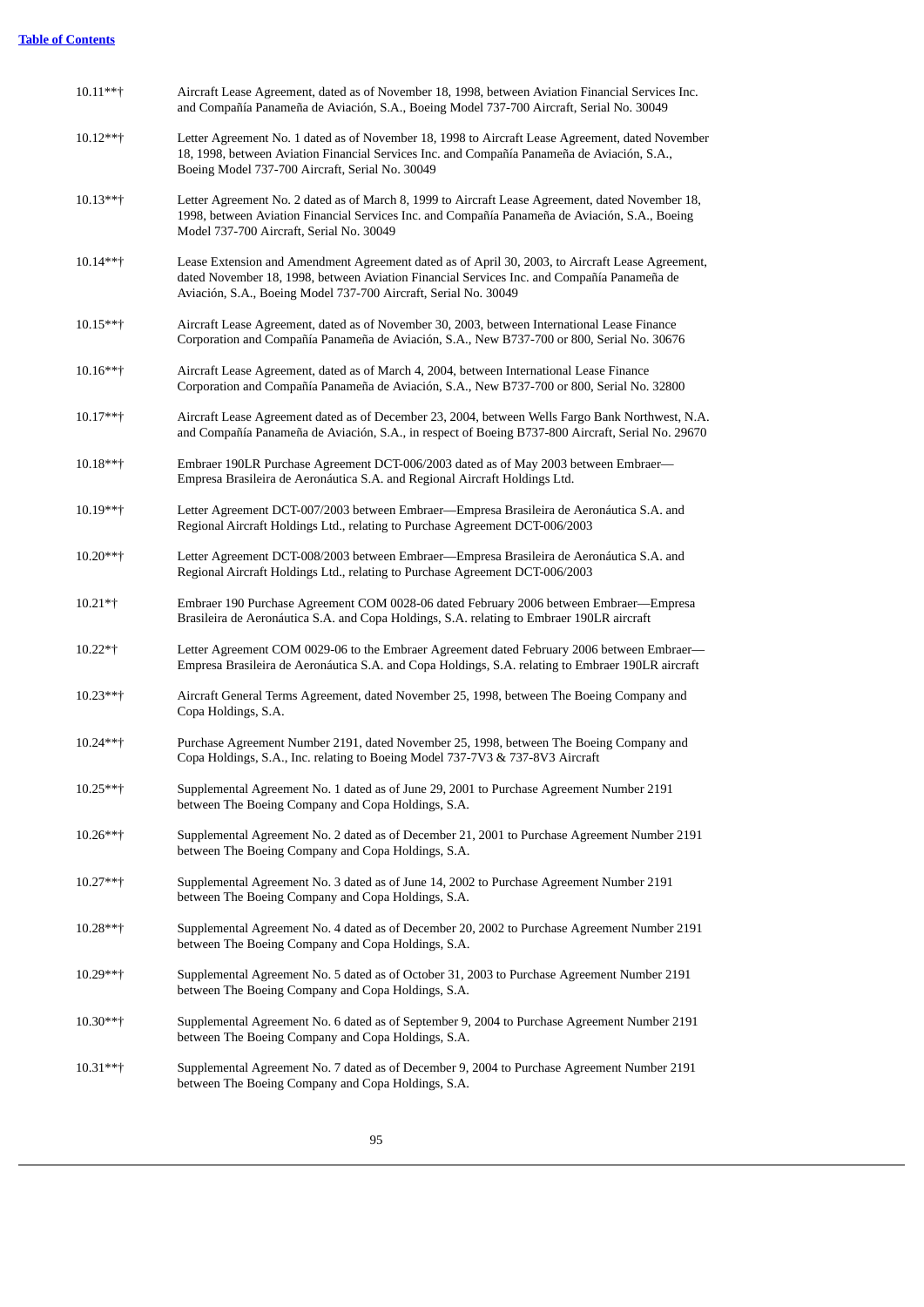| 10.32**†   | Supplemental Agreement No. 8 dated as of April 15, 2005 to Purchase Agreement Number 2191<br>between The Boeing Company and Copa Holdings, S.A.                                        |
|------------|----------------------------------------------------------------------------------------------------------------------------------------------------------------------------------------|
| $10.33*$ † | Supplemental Agreement No. 9 dated as of March 16, 2006 to the Boeing Purchase Agreement<br>Number 2191 dated November 25, 1998 between the Boeing Company and Copa Holdings, S.A.     |
| $10.34**$  | Supplemental Agreement No. 10 dated as of May 8, 2006 to the Boeing Purchase Agreement Number<br>2191 dated November 25, 1998 between the Boeing Company and Copa Holdings, S.A.       |
| $10.35***$ | Maintenance Cost per Hour Engine Service Agreement, dated March 5, 2003, between G.E. Engine<br>Services, Inc. and Copa Holdings, S.A.                                                 |
| $10.36***$ | English translation of Aviation Fuel Supply Agreement, dated July 18, 2005, between Petróleos Delta,<br>S.A. and Compañía Panameña de Aviación, S.A.                                   |
| $10.37**$  | Form of Guaranteed Loan Agreement                                                                                                                                                      |
| $10.38**$  | Form of Amended and Restated Alliance Agreement between Continental Airlines, Inc. and Compañía<br>Panameña de Aviación, S.A.                                                          |
| $10.39**$  | Form of Amended and Restated Services Agreement between Continental Airlines, Inc. and Compañía<br>Panameña de Aviación, S.A.                                                          |
| $10.40**$  | Form of Amended and Restated Frequent Flyer Program Participation Agreement                                                                                                            |
| $10.41**$  | Form of Copa Holdings, S.A. 2005 Stock Incentive Plan                                                                                                                                  |
| $10.42**$  | Form of Copa Holdings, S.A. Restricted Stock Award Agreement                                                                                                                           |
| $10.43**$  | Form of Indemnification Agreement with the Registrant's directors                                                                                                                      |
| 10.44**†   | Supplemental Agreement No. 11 dated as of August 30, 2006 to the Boeing Purchase Agreement<br>Number 2191 dated November 25, 1998 between the Boeing Company and Copa Holdings, S.A.   |
| 10.45**†   | Supplemental Agreement No. 12 dated as of February 26, 2007 to the Boeing Purchase Agreement<br>Number 2191 dated November 25, 1998 between the Boeing Company and Copa Holdings, S.A. |
| $10.46***$ | Supplemental Agreement No. 13 dated as of April 23, 2007 to the Boeing Purchase Agreement<br>Number 2191 dated November 25, 1998 between the Boeing Company and Copa Holdings, S.A.    |
| 10.47††    | Supplemental Agreement No. 14 dated as of August 31, 2007 to the Boeing Purchase Agreement<br>Number 2191 dated November 25, 1998 between the Boeing Company and Copa Holdings, S.A.   |
| 10.48††    | Supplemental Agreement No. 15 dated as of February 21, 2008 to the Boeing Purchase Agreement<br>Number 2191 dated November 25, 1998 between the Boeing Company and Copa Holdings, S.A. |
| 12.1       | Certification of the Chief Executive Officer, pursuant to Rules 13a-14 and 15d-14 under the Securities<br>Exchange Act of 1934.                                                        |
| 12.2       | Certification of the Chief Financial Officer, pursuant to Rules 13a-14 and 15d-14 under the Securities<br>Exchange Act of 1934.                                                        |
| 13.1       | Certification of Chief Executive Officer, pursuant to Section 906 of the Sarbanes-Oxley Act of 2002.                                                                                   |
| 13.2       | Certification of the Chief Financial Officer, pursuant to Section 906 of the Sarbanes-Oxley Act of<br>2002.                                                                            |
| $21.1***$  | Subsidiaries of the Registrant                                                                                                                                                         |

<sup>\*</sup> Previously filed with the SEC as an exhibit and incorporated by reference from our Registration Statement on Form F-1, filed June 15, 2006, File No. 333-135031.

<sup>\*\*</sup> Previously filed with the SEC as an exhibit and incorporated by reference from our Registration Statement on Form F-1, filed November 28, 2005, as amended on December 1, 2005 and December 13, 2005, File No. 333-129967.

<sup>†</sup> The Registrant was granted confidential treatment for portions of this exhibit.

<sup>††</sup> The Registrant has requested confidential treatment for portions of this exhibit.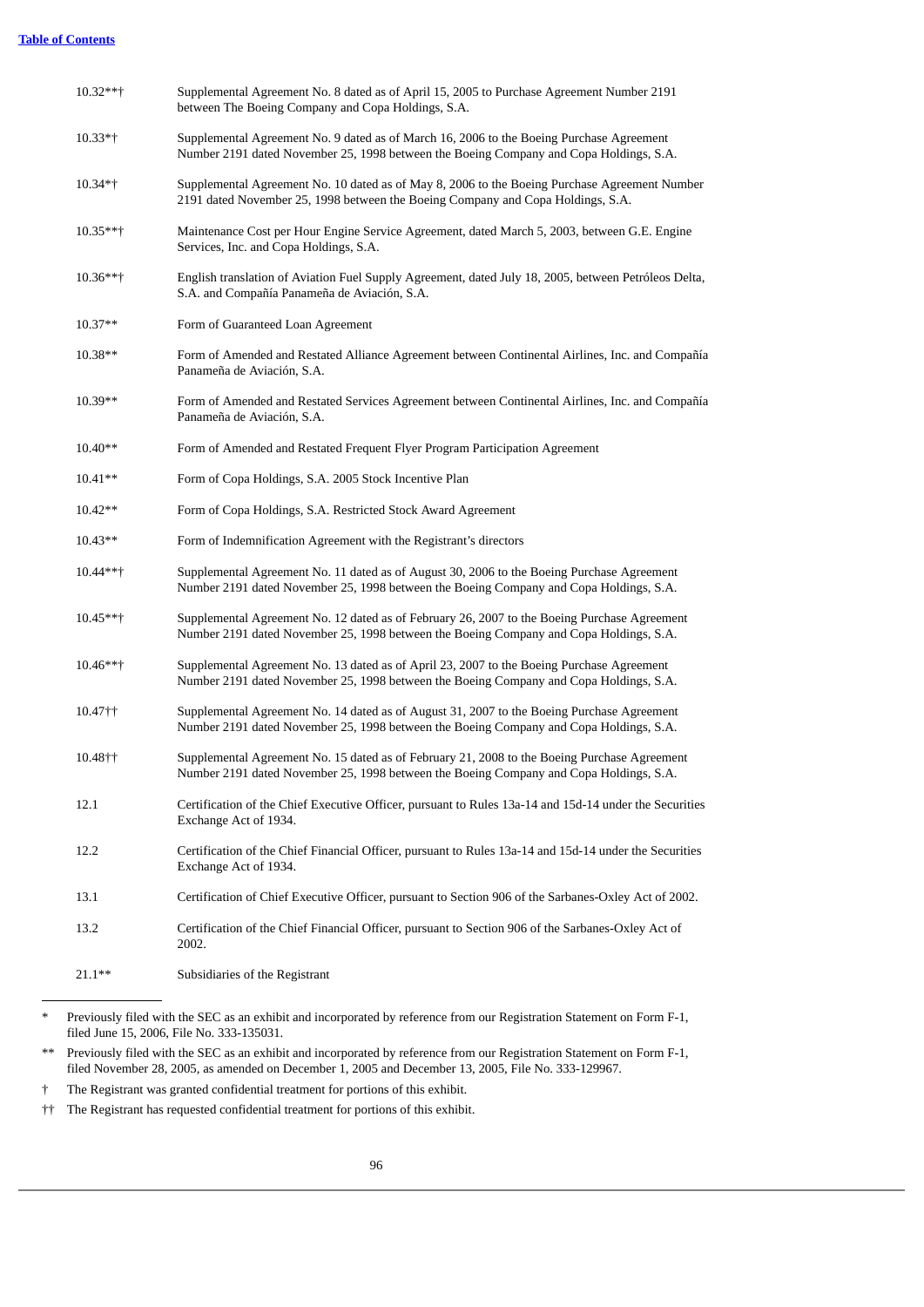# **SIGNATURES**

The Registrant hereby certifies that it meets all of the requirements for filing on Form 20-F and that it has duly caused and authorized the undersigned to sign this annual report on its behalf.

# **COPA HOLDINGS, S.A.**

By: /s/ Pedro Heilbron Name: Pedro Heilbron Title: Chief Executive Officer

Dated: May 9, 2008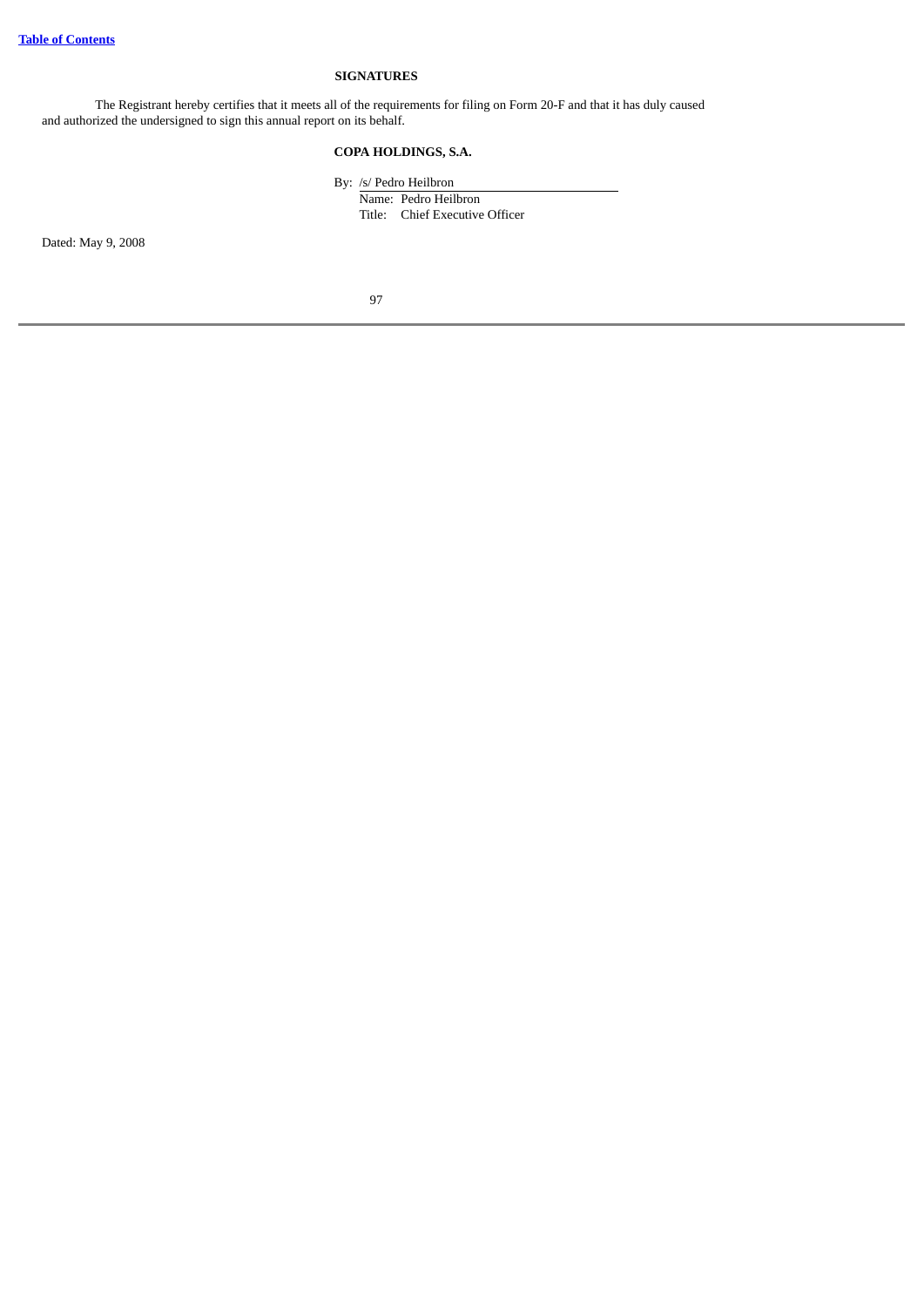# **Table of [Contents](#page-3-0)**

# **INDEX TO CONSOLIDATED FINANCIAL STATEMENTS**

|                                                                                                                      | Pages |
|----------------------------------------------------------------------------------------------------------------------|-------|
| <b>Audited Consolidated Financial Statements</b>                                                                     |       |
| <b>Report of Independent Registered Public Accounting Firm</b>                                                       | $F-2$ |
| Consolidated Balance Sheets as of December 31, 2007 and 2006                                                         | $F-3$ |
| Consolidated Statements of Income for each of the three years in the period ended December 31, 2007                  | $F-5$ |
| Consolidated Statements of Shareholders' Equity for each of the three years in the period ended<br>December 31, 2007 | $F-6$ |
| Consolidated Statements of Cash Flows for each of the three years in the period ended December 31, 2007              | $F-7$ |
| <b>Notes to Consolidated Financial Statements</b>                                                                    | $F-8$ |
| <b>Schedules</b>                                                                                                     |       |
| <b>Independent Auditor's Report on Schedules</b>                                                                     | $S-1$ |
| <b>Schedule II - Valuation and qualifying accounts</b>                                                               | $S-2$ |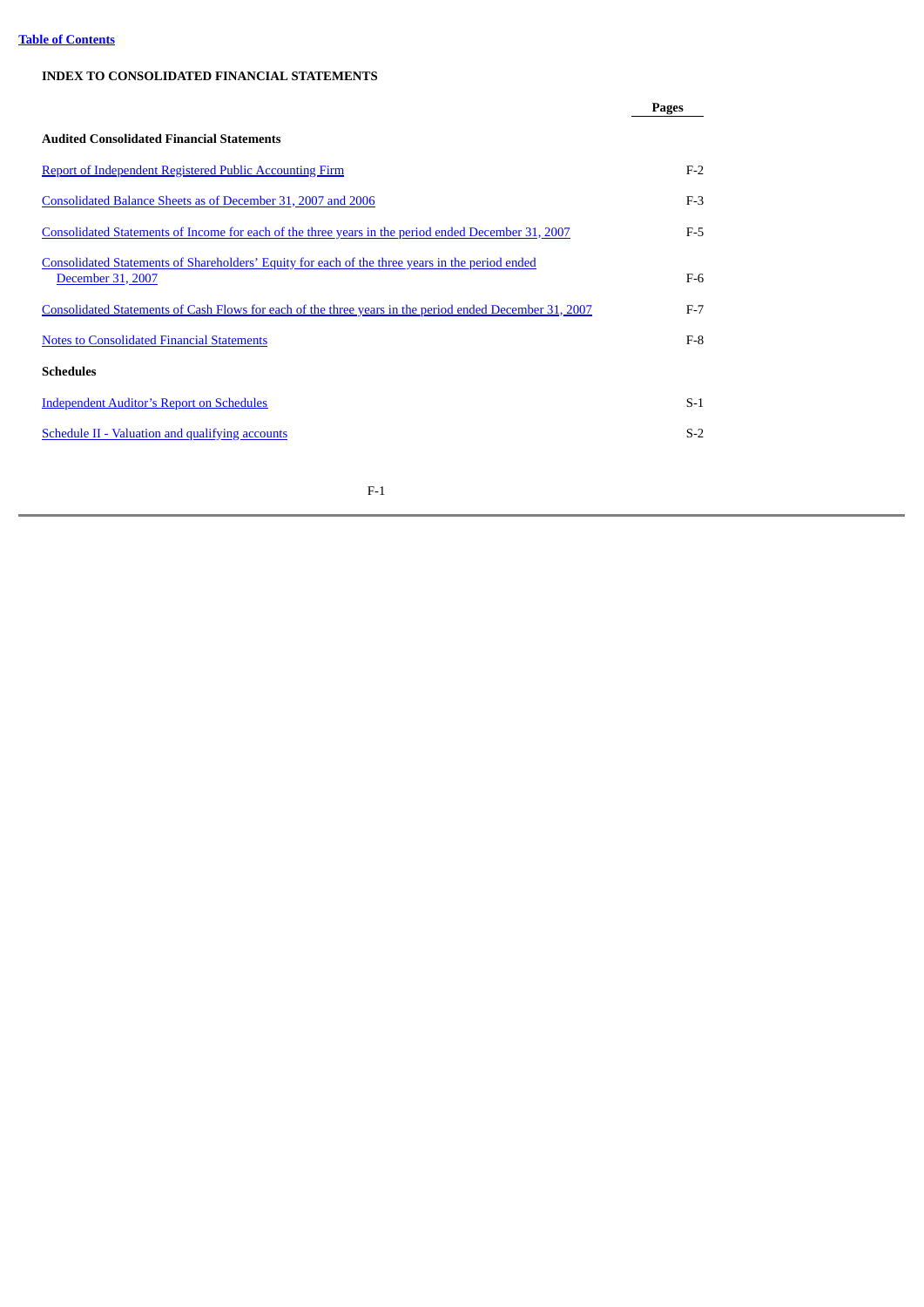## <span id="page-104-0"></span>**REPORT OF INDEPENDENT REGISTERED PUBLIC ACCOUNTING FIRM**

## THE BOARD OF DIRECTORS AND SHAREHOLDERS COPA HOLDINGS, S. A.

We have audited the accompanying consolidated balance sheets of Copa Holdings, S. A. ("the Company") and its subsidiaries as of December 31, 2007 and 2006, and the related consolidated statements of income, shareholders' equity, and cash flows for each of the three years in the period ended December 31, 2007. These consolidated financial statements are the responsibility of the Company's management. Our responsibility is to express an opinion on these consolidated financial statements based on our audits.

We conducted our audits in accordance with the standards of the Public Company Accounting Oversight Board (United States). Those standards require that we plan and perform the audit to obtain reasonable assurance about whether the financial statements are free of material misstatement. An audit includes examining, on a test basis, evidence supporting the amounts and disclosures in the financial statements. An audit also includes assessing the accounting principles used and significant estimates made by management, as well as evaluating the overall financial statement presentation. We believe that our audits provide a reasonable basis for our opinion.

In our opinion, the consolidated financial statements referred to above present fairly, in all material respects, the consolidated financial position of the Company and its subsidiaries at December 31, 2007 and 2006, and the consolidated results of their operations and their cash flows for each of the three years in the period ended December 31, 2007, in conformity with U.S. generally accepted accounting principles.

We have also audited, in accordance with the standards of the Public Company Accounting Oversight Board (United States), the effectiveness of the Company's internal control over financial reporting as of December 31, 2007, based on criteria established in Internal Control – Integrated Framework issued by the Committee of Sponsoring Organizations of the Treadway Commission and our report dated May 5, 2008 expressed an unqualified opinion thereon.

/s/ Ernst and Young

Panama City, Republic of Panama May 5, 2008

 $F<sub>2</sub>$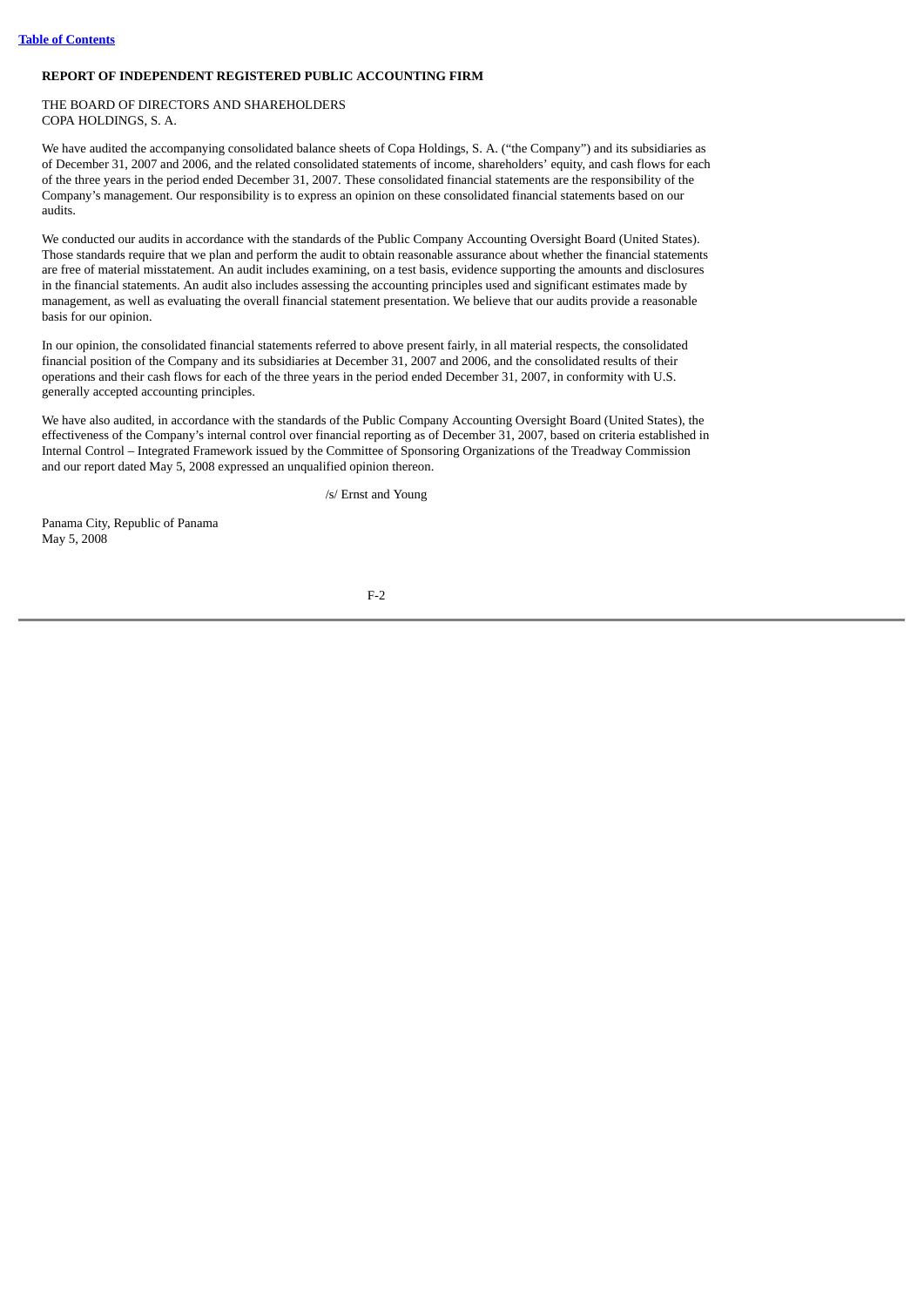## <span id="page-105-0"></span>**COPA HOLDINGS, S. A. AND SUBSIDIARIES CONSOLIDATED BALANCE SHEETS (In US\$ thousands, except share and per share data)**

|                                                                                          | As of December 31, |    |            |
|------------------------------------------------------------------------------------------|--------------------|----|------------|
|                                                                                          | 2007               |    | 2006       |
| <b>ASSETS</b>                                                                            |                    |    |            |
|                                                                                          |                    |    |            |
| <b>Current Assets:</b>                                                                   |                    |    |            |
| Cash and cash equivalents                                                                | \$<br>285,858      | \$ | 169,880    |
| Short-term investments                                                                   | 22,500             |    | 27,500     |
| Total cash, cash equivalents and short-term investments                                  | 308,358            |    | 197,380    |
| Accounts receivable, net of allowance for doubtful accounts of of \$8,157 and \$7,305 as |                    |    |            |
| of December 31, 2007 and 2006, respectively                                              | 73,389             |    | 60,319     |
| Accounts receivable from related parties                                                 | 780                |    | 1,818      |
| Expendable parts and supplies, net of allowance for obsolescence of of \$35 and \$21 as  |                    |    |            |
| of December 31, 2007 and 2006, respectively                                              | 14,088             |    | 8.667      |
| Prepaid expenses                                                                         | 25,574             |    | 16,590     |
| Other current assets                                                                     | 13,547             |    | 5,877      |
|                                                                                          |                    |    |            |
| <b>Total Current Assets</b>                                                              | 435,736            |    | 290,651    |
|                                                                                          |                    |    |            |
| <b>Investments</b>                                                                       | 17,038             |    | 29,032     |
| <b>Property and Equipment:</b>                                                           |                    |    |            |
| Owned property and equipment:                                                            |                    |    |            |
| Flight equipment                                                                         | 1,188,641          |    | 857,598    |
| Other                                                                                    | 50,909             |    | 43,713     |
|                                                                                          | 1,239,550          |    | 901,311    |
| Less: Accumulated depreciation                                                           | (137, 367)         |    | (104, 178) |
|                                                                                          | 1,102,183          |    | 797,133    |
|                                                                                          |                    |    |            |
| Purchase deposits for flight equipment                                                   | 64,079             |    | 65,150     |
| <b>Total Property and Equipment</b>                                                      | 1,166,262          |    | 862,283    |
|                                                                                          |                    |    |            |
| <b>Other Assets:</b>                                                                     |                    |    |            |
| Prepaid pension asset                                                                    | 1,034              |    | 645        |
| Goodwill                                                                                 | 24,201             |    | 21.779     |
| Other intangible assets                                                                  | 35,484             |    | 31,933     |
| Other assets                                                                             | 27,496             |    | 18,692     |
| <b>Total Other Assets</b>                                                                | 88,215             |    | 73,049     |
|                                                                                          |                    |    |            |
| <b>Total Assets</b>                                                                      | \$<br>1,707,251    | \$ | 1,255,015  |
|                                                                                          |                    |    |            |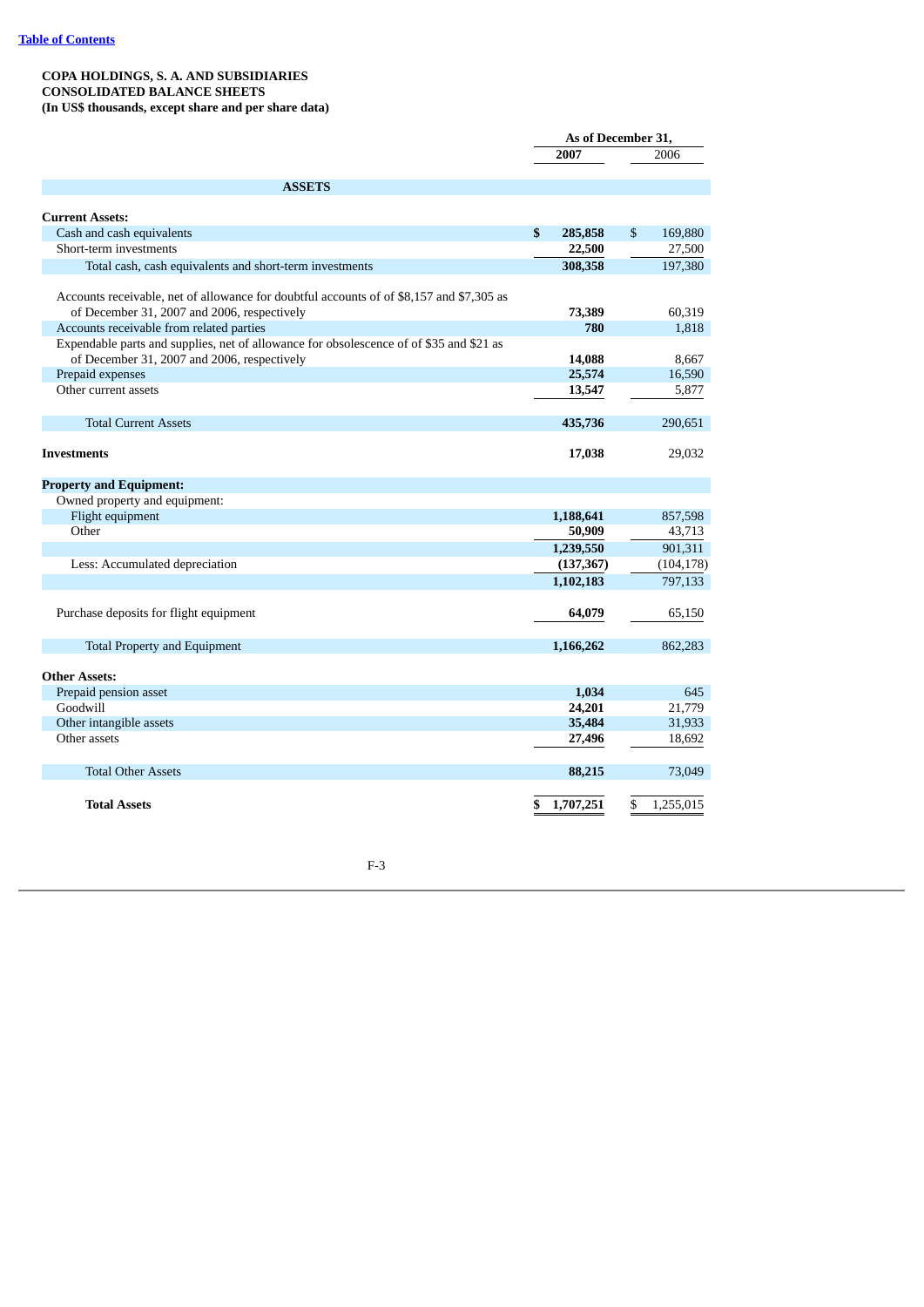## **COPA HOLDINGS, S. A. AND SUBSIDIARIES CONSOLIDATED BALANCE SHEETS (continued) (In US\$ thousands, except share and per share data)**

|                                                   |               | As of December 31, |           |  |
|---------------------------------------------------|---------------|--------------------|-----------|--|
|                                                   | 2007          |                    | 2006      |  |
|                                                   |               |                    |           |  |
| <b>LIABILITIES AND SHAREHOLDERS' EQUITY</b>       |               |                    |           |  |
|                                                   |               |                    |           |  |
| <b>Current Liabilities:</b>                       |               |                    |           |  |
| Current maturities of long-term debt              | \$<br>110,658 | \$                 | 91,453    |  |
| Accounts payable                                  | 57,468        |                    | 47,627    |  |
| Accounts payable to related parties               | 10,824        |                    | 8,819     |  |
| Air traffic liability                             | 153,422       |                    | 116,812   |  |
| Taxes and interest payable                        | 36,644        |                    | 31,490    |  |
| Accrued expenses payable                          | 52,233        |                    | 32,104    |  |
| Other current liabilities                         | 3,740         |                    | 11,268    |  |
|                                                   |               |                    |           |  |
| <b>Total Current Liabilities</b>                  | 424,989       |                    | 339,573   |  |
|                                                   |               |                    |           |  |
| <b>Non-Current Liabilities:</b>                   |               |                    |           |  |
| Long-term debt                                    | 732,209       |                    | 529,802   |  |
| Post employment benefits liability                | 1,894         |                    | 1,701     |  |
| Other long-term liabilities                       | 9,775         |                    | 7,713     |  |
| Deferred tax liabilities                          | 6,747         |                    | 4,557     |  |
|                                                   |               |                    |           |  |
| <b>Total Non-Current Liabilities</b>              | 750,625       |                    | 543,773   |  |
|                                                   |               |                    |           |  |
| <b>Total Liabilities</b>                          | 1,175,614     |                    | 883,346   |  |
|                                                   |               |                    |           |  |
| <b>Shareholders' Equity:</b>                      |               |                    |           |  |
|                                                   |               |                    |           |  |
| Class A common stock - 30,966,430 shares issued,  |               |                    |           |  |
| 30,159,719 outstanding, no par value              | 20,586        |                    | 20,501    |  |
| Class B common stock $-12,778,125$ shares issued  |               |                    |           |  |
| and outstanding, no par value                     | 8,722         |                    | 8,722     |  |
| Additional paid in capital                        | 8,064         |                    | 3,340     |  |
| Retained earnings                                 | 491,599       |                    | 343,390   |  |
| Accumulated other comprehensive Income (loss)     | 2,666         |                    | (4,284)   |  |
|                                                   |               |                    |           |  |
| Total Shareholders' Equity                        | 531,637       |                    | 371,669   |  |
|                                                   |               |                    |           |  |
|                                                   | \$1,707,251   | \$                 | 1,255,015 |  |
| <b>Total Liabilities and Shareholders' Equity</b> |               |                    |           |  |

The accompanying Notes to Consolidated Financial Statements are an integral part of these statements.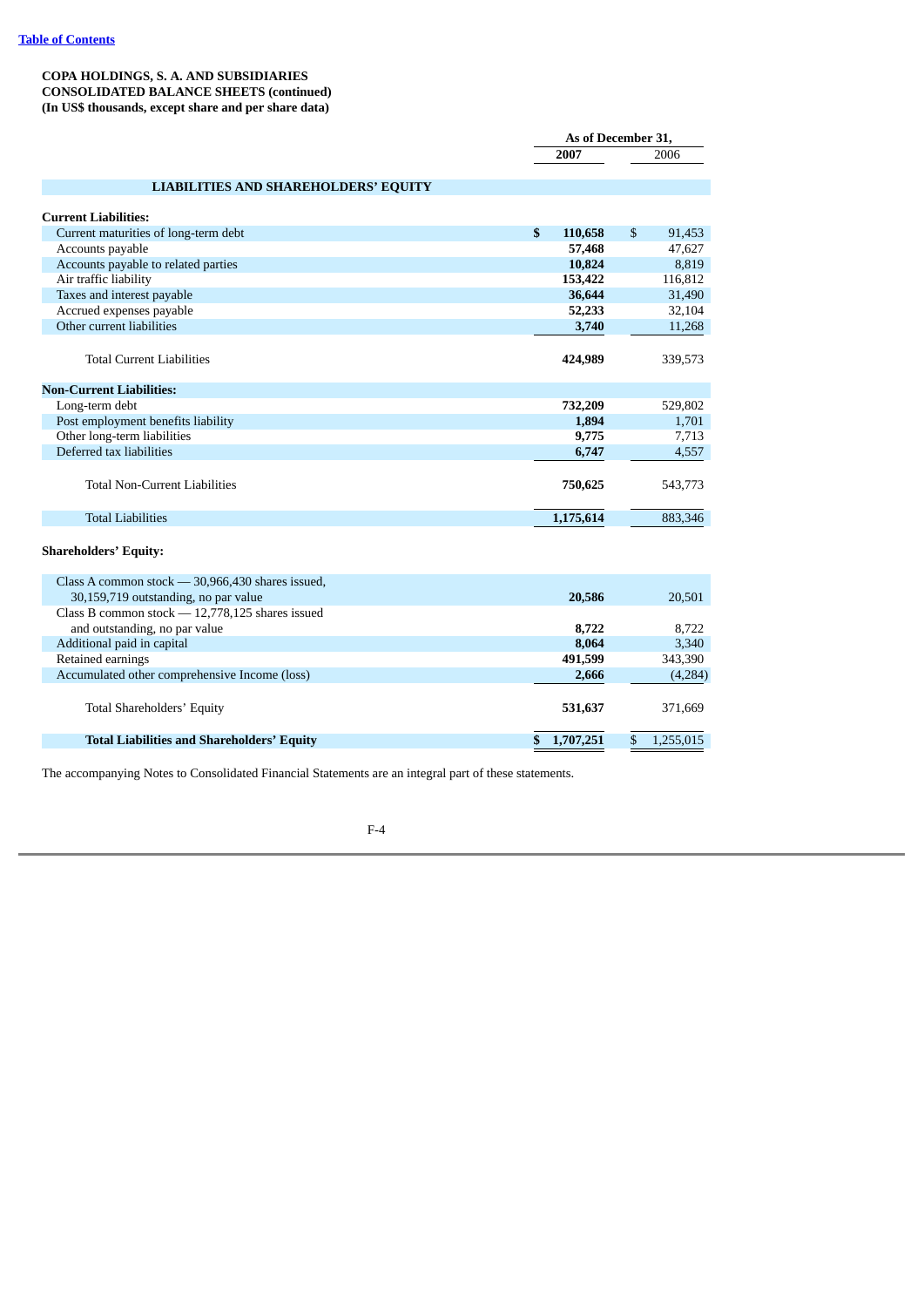## <span id="page-107-0"></span>**COPA HOLDINGS, S. A. AND SUBSIDIARIES CONSOLIDATED STATEMENTS OF INCOME (In US\$ thousands, except share and per share data)**

|                                        |               | <b>Years Ended December 31,</b> |           |    |           |
|----------------------------------------|---------------|---------------------------------|-----------|----|-----------|
|                                        | 2007          |                                 | 2006      |    | 2005      |
|                                        |               |                                 |           |    |           |
| <b>Operating Revenue:</b>              |               |                                 |           |    |           |
| Passenger revenue                      | \$<br>967,066 | \$                              | 798,901   | \$ | 563,520   |
| Cargo, mail and other                  | 60,198        |                                 | 52,259    |    | 45,094    |
|                                        | 1,027,264     |                                 | 851,160   |    | 608,614   |
| <b>Operating Expenses:</b>             |               |                                 |           |    |           |
| Aircraft fuel                          | 265,387       |                                 | 217,730   |    | 149,303   |
| Salaries and benefits                  | 116,691       |                                 | 91,382    |    | 69,730    |
| Passenger servicing                    | 82,948        |                                 | 64,380    |    | 50,622    |
| Commissions                            | 65,930        |                                 | 57,808    |    | 45,087    |
| Maintenance, material and repairs      | 51,249        |                                 | 50,057    |    | 32,505    |
| Reservations and sales                 | 48,229        |                                 | 38,212    |    | 29,213    |
| Aircraft rentals                       | 38,636        |                                 | 38,169    |    | 27,631    |
| <b>Flight operations</b>               | 43,958        |                                 | 33,740    |    | 24,943    |
| Depreciation                           | 35,328        |                                 | 24,874    |    | 19,857    |
| Landing fees and other rentals         | 27,017        |                                 | 23,929    |    | 17,909    |
| Other                                  | 55,093        |                                 | 44,758    |    | 32,622    |
| Special fleet charges                  | 7,309         |                                 |           |    |           |
| Gain from involuntary conversion       | (8,019)       |                                 |           |    |           |
|                                        | 829,756       |                                 | 685,039   |    | 499,422   |
| <b>Operating Income</b>                | 197,508       |                                 | 166,121   |    | 109,192   |
| <b>Non-operating Income (Expense):</b> |               |                                 |           |    |           |
| Interest costs                         | (44, 332)     |                                 | (29, 150) |    | (21,629)  |
| Interest capitalized                   | 2,570         |                                 | 1,712     |    | 1,089     |
| Interest income                        | 12,193        |                                 | 7,257     |    | 3,544     |
| Other, net                             | 10,987        |                                 | 185       |    | 395       |
|                                        | (18, 582)     |                                 | (19,996)  |    | (16, 601) |
| <b>Income before Income Taxes</b>      | 178,926       |                                 | 146,125   |    | 92,591    |
| Provision for Income Taxes             | 17,106        |                                 | 12,286    |    | 9,592     |
| <b>Net Income</b>                      | \$<br>161,820 | \$                              | 133,839   | \$ | 82,999    |
| <b>Earnings per share:</b>             |               |                                 |           |    |           |
| <b>Basic</b>                           | \$<br>3.77    | \$                              | 3.13      | \$ | 1.94      |
| Diluted                                | \$<br>3.72    | \$                              | 3.10      | \$ | 1.94      |
|                                        |               |                                 |           |    |           |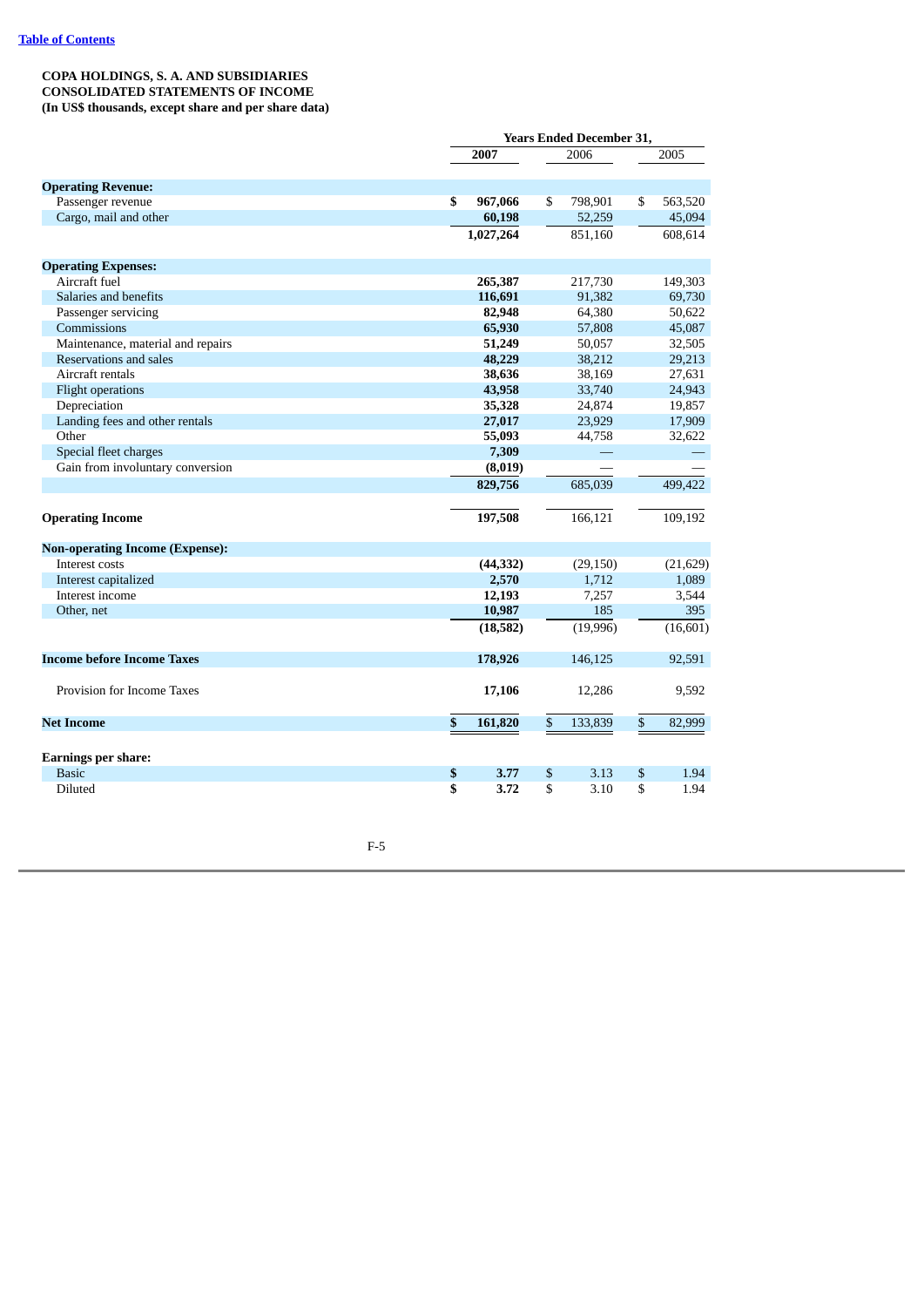### **COPA HOLDINGS, S. A. AND SUBSIDIARIES CONSOLIDATED STATEMENTS OF SHAREHOLDERS' EQUITY (In US\$ thousands, except share and per share data)**

|                                                             |                                                   |            |                                  |             |                                         | (US\$ Thousands)                   |                                                               |           |
|-------------------------------------------------------------|---------------------------------------------------|------------|----------------------------------|-------------|-----------------------------------------|------------------------------------|---------------------------------------------------------------|-----------|
|                                                             | <b>Common Stock</b><br>(Non-par value)<br>Class A | Class B    | <b>Issued Capital</b><br>Class A | Class B     | <b>Additional</b><br>Paid in<br>Capital | <b>Retained</b><br><b>Earnings</b> | <b>Accumulated</b><br>Other<br>Comprehensive<br>Income (Loss) | Total     |
| At December 31, 2004                                        | 30,034,375                                        | 12,778,125 | \$ 20,501                        | \$8,722     | $\mathfrak{L}$                          | \$144,932                          | \$                                                            | \$174,155 |
| Net Income                                                  |                                                   |            |                                  |             |                                         | 82,999                             |                                                               | 82,999    |
| Other comprehensive loss:                                   |                                                   |            |                                  |             |                                         |                                    |                                                               |           |
| Foreign currency translation                                |                                                   |            |                                  |             |                                         |                                    | (1,218)                                                       | (1,218)   |
| Total comprehensive income                                  |                                                   |            |                                  |             |                                         |                                    |                                                               | 81,781    |
| Dividends declared                                          |                                                   |            |                                  |             |                                         | (10,069)                           |                                                               | (10,069)  |
| At December 31, 2005                                        | 30,034,375                                        | 12,778,125 | 20,501                           | 8,722       |                                         | 217,862                            | (1,218)                                                       | 245,867   |
| Net Income                                                  |                                                   |            |                                  |             |                                         | 133,839                            |                                                               | 133,839   |
| Other comprehensive loss:                                   |                                                   |            |                                  |             |                                         |                                    |                                                               |           |
| Net change in fair value of                                 |                                                   |            |                                  |             |                                         |                                    |                                                               |           |
| derivative instruments                                      |                                                   |            |                                  |             |                                         |                                    | (3,998)                                                       | (3,998)   |
| Foreign currency translation                                |                                                   |            |                                  |             |                                         |                                    | 1,861                                                         | 1,861     |
| Total comprehensive income                                  |                                                   |            |                                  |             |                                         |                                    |                                                               | 131.702   |
| Restricted stock Plan                                       |                                                   |            |                                  |             | 3,340                                   |                                    |                                                               | 3,340     |
| Actuarial loss (Adoption of FAS<br>158), net of tax of \$84 |                                                   |            |                                  |             |                                         |                                    | (929)                                                         | (929)     |
| Dividends declared                                          |                                                   |            |                                  |             |                                         | (8, 311)                           |                                                               | (8,311)   |
| At December 31, 2006                                        | 30.034.375                                        | 12,778,125 | 20.501                           | 8,722       | 3,340                                   | 343,390                            | (4, 284)                                                      | 371,669   |
| Issuance of stock                                           | 125,344                                           |            | 85                               |             | (85)                                    |                                    |                                                               |           |
| Net Income                                                  |                                                   |            |                                  |             |                                         | 161,820                            |                                                               | 161,820   |
| Other comprehensive income (loss):                          |                                                   |            |                                  |             |                                         |                                    |                                                               |           |
| Net change in fair value of                                 |                                                   |            |                                  |             |                                         |                                    |                                                               |           |
| derivative instruments                                      |                                                   |            |                                  |             |                                         |                                    | 3,998                                                         | 3,998     |
| Foreign currency translation                                |                                                   |            |                                  |             |                                         |                                    | 2,954                                                         | 2,954     |
| Total comprehensive income                                  |                                                   |            |                                  |             |                                         |                                    |                                                               | 6,952     |
| Restricted stock plan                                       |                                                   |            |                                  |             | 4.809                                   |                                    |                                                               | 4,809     |
| Actuarial loss, net of current period                       |                                                   |            |                                  |             |                                         |                                    |                                                               |           |
| loss and amortization                                       |                                                   |            |                                  |             |                                         |                                    | (2)                                                           | (2)       |
| Other                                                       |                                                   |            |                                  |             |                                         | (50)                               |                                                               | (50)      |
| Dividends declared                                          |                                                   |            |                                  |             |                                         | (13, 561)                          |                                                               | (13, 561) |
| At December 31, 2007                                        | 30,159,719                                        | 12,778,125 | 20,586<br>\$                     | 8,722<br>\$ | 8,064<br>S                              | \$491,599                          | 2,666<br>\$                                                   | \$531,637 |

The accompanying Notes to Consolidated Financial Statements are an integral part of these statements.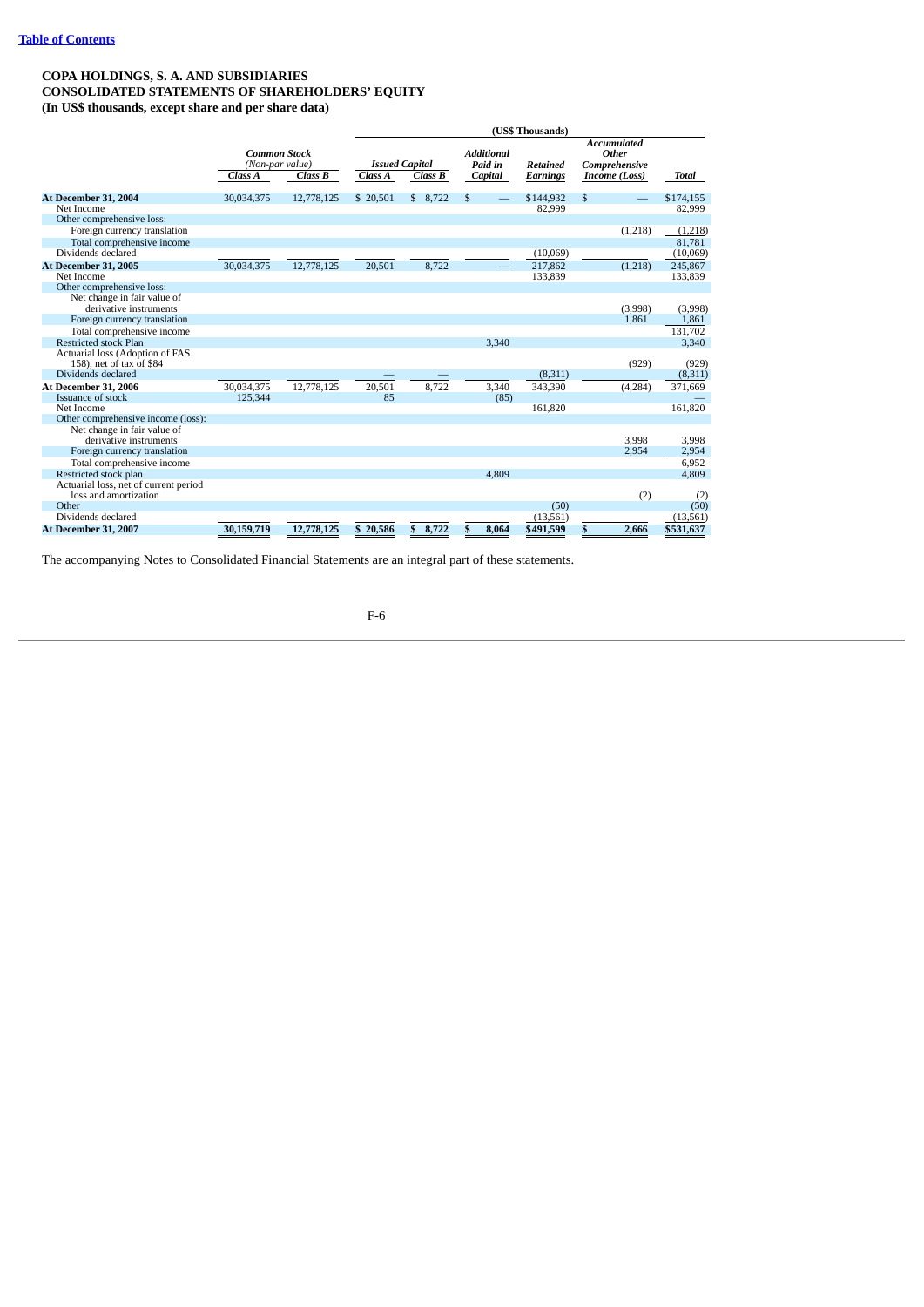### **COPA HOLDINGS, S. A. AND SUBSIDIARIES CONSOLIDATED STATEMENTS OF CASH FLOWS (In US\$ thousands)**

|                                                                         | <b>Years Ended December 31,</b> |       |               |    |            |
|-------------------------------------------------------------------------|---------------------------------|-------|---------------|----|------------|
|                                                                         | 2007                            |       | 2006          |    | 2005       |
| <b>Cash flows from operating activities</b>                             |                                 |       |               |    |            |
| Net income                                                              | \$<br>161,820                   | \$    | 133,839       | \$ | 82,999     |
| Adjustments for:                                                        |                                 |       |               |    |            |
| Deferred income taxes                                                   | 2,352                           |       | (328)         |    | (885)      |
| Depreciation                                                            | 35,328                          |       | 24,874        |    | 19,857     |
| (Gain) / Loss on sale of property, equipment and involuntary conversion | (9,579)                         |       | (612)         |    | (1,340)    |
| Special fleet charges                                                   | 6,300                           |       |               |    |            |
| Provision for doubtful accounts                                         | 4,276                           |       | 3,764         |    | 813        |
| Provision for obsolescence of expendable parts and supplies             |                                 | 12    | 12            |    | 3          |
| Derivative instruments mark to market                                   | (6,291)                         |       | 4,496         |    | (165)      |
| Stock compensation                                                      | 4,809                           |       | 3,340         |    |            |
| Changes in:                                                             |                                 |       |               |    |            |
| Accounts receivable                                                     | (14, 805)                       |       | (15, 317)     |    | (11,256)   |
| Accounts receivable from related parties                                | 1,256                           |       | (1,661)       |    | (448)      |
| Other current assets                                                    | (14, 149)                       |       | (8,690)       |    | 282        |
| Restricted cash                                                         |                                 | (1)   | 110           |    | (3,698)    |
| Other assets                                                            | (7, 835)                        |       | (3, 412)      |    | (7,601)    |
| Accounts payable                                                        | 7,611                           |       | 2,699         |    | (4,336)    |
| Accounts payable to related parties                                     | 1,671                           |       | 975           |    | 4,017      |
| Air traffic liability                                                   | 35,215                          |       | 30,658        |    | 27,766     |
| Other liabilities                                                       | 13,951                          |       | 18,721        |    | 9,360      |
| Net cash provided by operating activities                               | 221,941                         |       | 193,468       |    | 115,368    |
|                                                                         |                                 |       |               |    |            |
| <b>Cash flows from investing activities</b>                             |                                 |       |               |    |            |
| Acquisition of investments                                              |                                 | (500) | (32,988)      |    | (48, 298)  |
| Proceeds from redemption of investments                                 | 17,495                          |       | 22,906        |    | 20,662     |
| Advance payments on aircraft purchase contracts                         | (62, 128)                       |       | (58, 697)     |    | (49, 461)  |
| Acquisition of property and equipment                                   | (304, 013)                      |       | (193, 330)    |    | (63,308)   |
| Disposal of property and equipment                                      | 2,354                           |       | 3,129         |    | 2,804      |
| Insurance proceeds on involuntary conversion                            | 12,034                          |       |               |    |            |
| Purchase of AeroRepublica, net of acquired cash                         |                                 |       |               |    | (22, 285)  |
| Net cash flows used in investing activities                             | (334,758)                       |       | (258,980)     |    | (159, 886) |
| <b>Cash flows from financing activities</b>                             |                                 |       |               |    |            |
| Proceeds from loans and borrowings                                      | 329,147                         |       | 254,559       |    | 68,423     |
| Payments on loans and borrowings                                        | (87,291)                        |       | (77, 246)     |    | (46, 929)  |
| <b>Issuance of bonds</b>                                                |                                 |       |               |    | 27,504     |
| Redemption of bonds                                                     |                                 |       | (27, 504)     |    |            |
| Dividends declared and paid                                             | (13,561)                        |       | (8,311)       |    | (10,069)   |
| Net cash flows provided by financing activities                         | 228,295                         |       | 141,498       |    | 38,929     |
|                                                                         |                                 | 500   | (212)         |    | 29         |
| Effect of exchange rate change on cash                                  |                                 |       |               |    |            |
| Net increase (decrease) in cash and cash equivalents                    | 115,978                         |       | 75,774        |    | (5,560)    |
| Cash and cash equivalents at January 1st                                | 169,880                         |       | 94,106        |    | 99,666     |
| Cash and cash equivalents at December 31                                | \$<br>285,858                   |       | \$<br>169,880 | \$ | 94,106     |
| Supplemental disclosure of cash flow information                        |                                 |       |               |    |            |
| Interest paid, net of amount capitalized                                | \$<br>40,108                    | \$    | 26,779        | \$ | 21,126     |
| Income taxes paid                                                       | 16,553                          |       | 11,284        |    | 7,411      |
| Investing and financing activities not affecting cash:                  |                                 |       |               |    |            |
| Settlement of debt through insurance proceed on involuntary conversion  | 22,820                          |       |               |    |            |
|                                                                         |                                 |       |               |    |            |

The accompanying Notes to Consolidated Financial Statements are an integral part of these statements.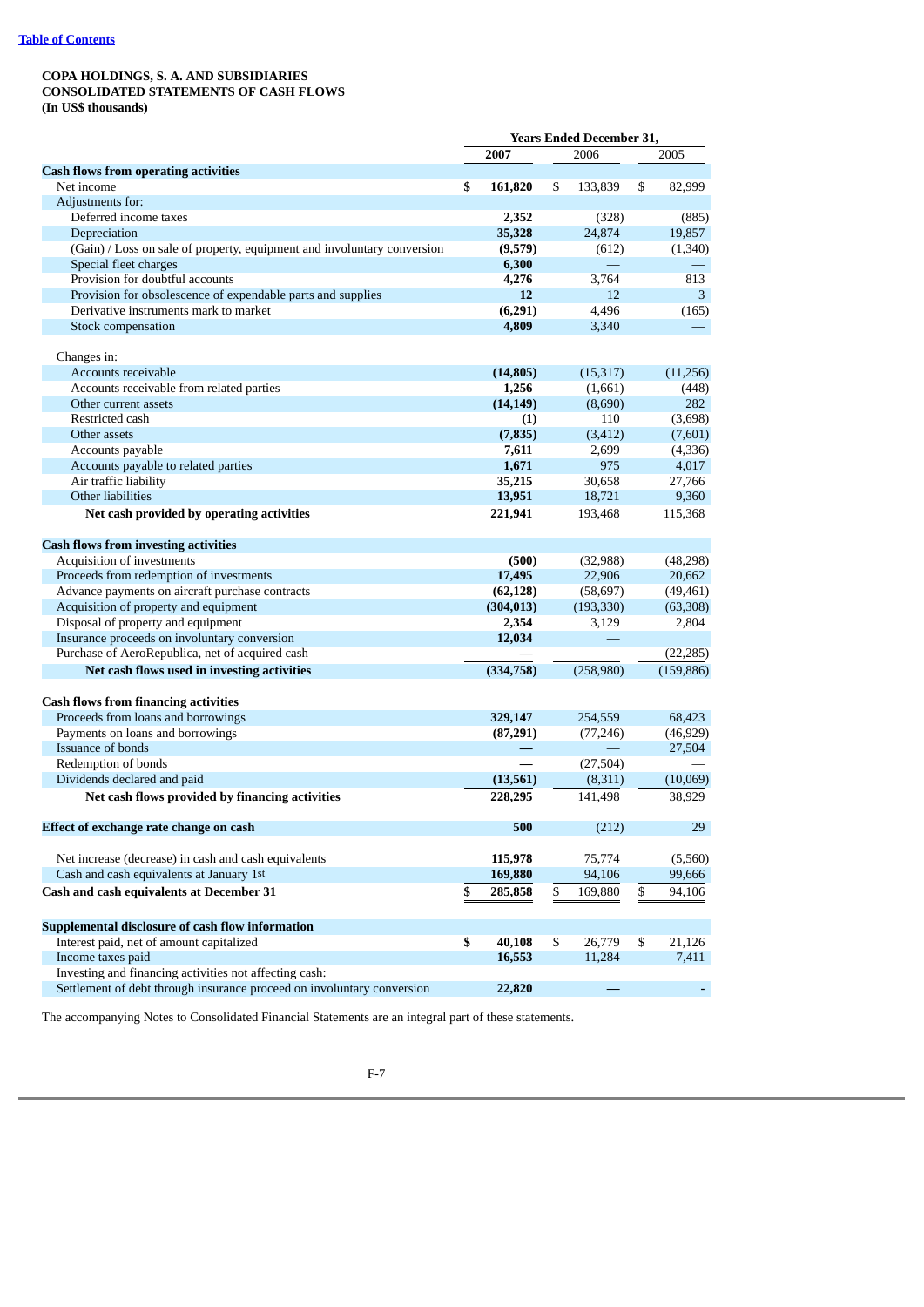## **Corporate Information**

Copa Holdings, S. A. ("the Company") is a leading Latin American provider of international airline passenger and cargo services. The Company was incorporated according to the laws of the Republic of Panama. The Company owns 99.8% of the shares of Compañía Panameña de Aviación, S. A. ("Copa"), 100% of the shares of Oval Financial Leasing, Ltd. ("OVAL"), and 99.9% of the shares of AeroRepública, S.A. ("AeroRepública").

Copa, the Company's core operation, is incorporated according to the laws of the Republic of Panama and provides international air transportation for passengers, cargo and mail. Copa operates from its Panama City hub in the Republic of Panama, from where it offers approximately 125 daily scheduled flights among 40 destinations in 21 countries in North, Central and South America and the Caribbean. Additionally, Copa provides passengers with access to flights to more than 120 other international destinations through codeshare agreements with Continental Airlines, Inc. ("Continental") and other airlines. The Company has a broad commercial alliance with Continental which includes joint marketing, code-sharing arrangements, participation in Continental's OnePass frequent flyer loyalty program and access to Continental's VIP lounge program, President's Club, along with other benefits such as improved purchasing power in negotiations with service providers, aircraft vendors and insurers. In 2007, Copa became an Associate member of the SkyTeam Alliance. Copa passengers earn OnePass miles on all flights operated by SkyTeam partners as well as are eligible to redeem their OnePass miles for free reward tickets on any of SkyTeam's 790 global destinations.

As of December 31, 2007, Copa operated a fleet of 37 aircraft with an average age of 3.7 years; consisting of 26 modern Boeing 737-Next Generation aircraft and 11 Embraer 190 aircraft.

OVAL is incorporated according to the laws of the British Virgin Islands, and controls the special-purpose vehicles that have a beneficial interest in 34 aircraft, with a carrying value of \$1.0 billion, all of which are leased to either Copa or AeroRepública. The aircraft are pledged as collateral for the obligation of the special-purpose vehicles, which are all consolidated by the Company for financial reporting purposes; however, the creditors of the special-purpose vehicles have no recourse to the general credit of the Company, Copa or AeroRepública.

AeroRepública is a domestic Colombian air carrier, which is incorporated according to the laws of the Republic of Colombia and provides domestic service to 12 cities in Colombia with a point-to-point route network as well as international service to Panama City from five (5) different cities. AeroRepública operates a fleet of six (6) leased MD-80s and seven (7) Embraer 190 aircraft as of December 31, 2007.

On December 15, 2005, the Company concluded the initial public listing on the New York Stock Exchange ("NYSE") and its principal shareholders sold 18,112,500 shares of Class A common stock held by them. Cost related to this initial public listing amounted \$3.7 million which are included as a component of "Other, net" within Non-operating income (expense) in the Consolidated Statements of Income for 2005.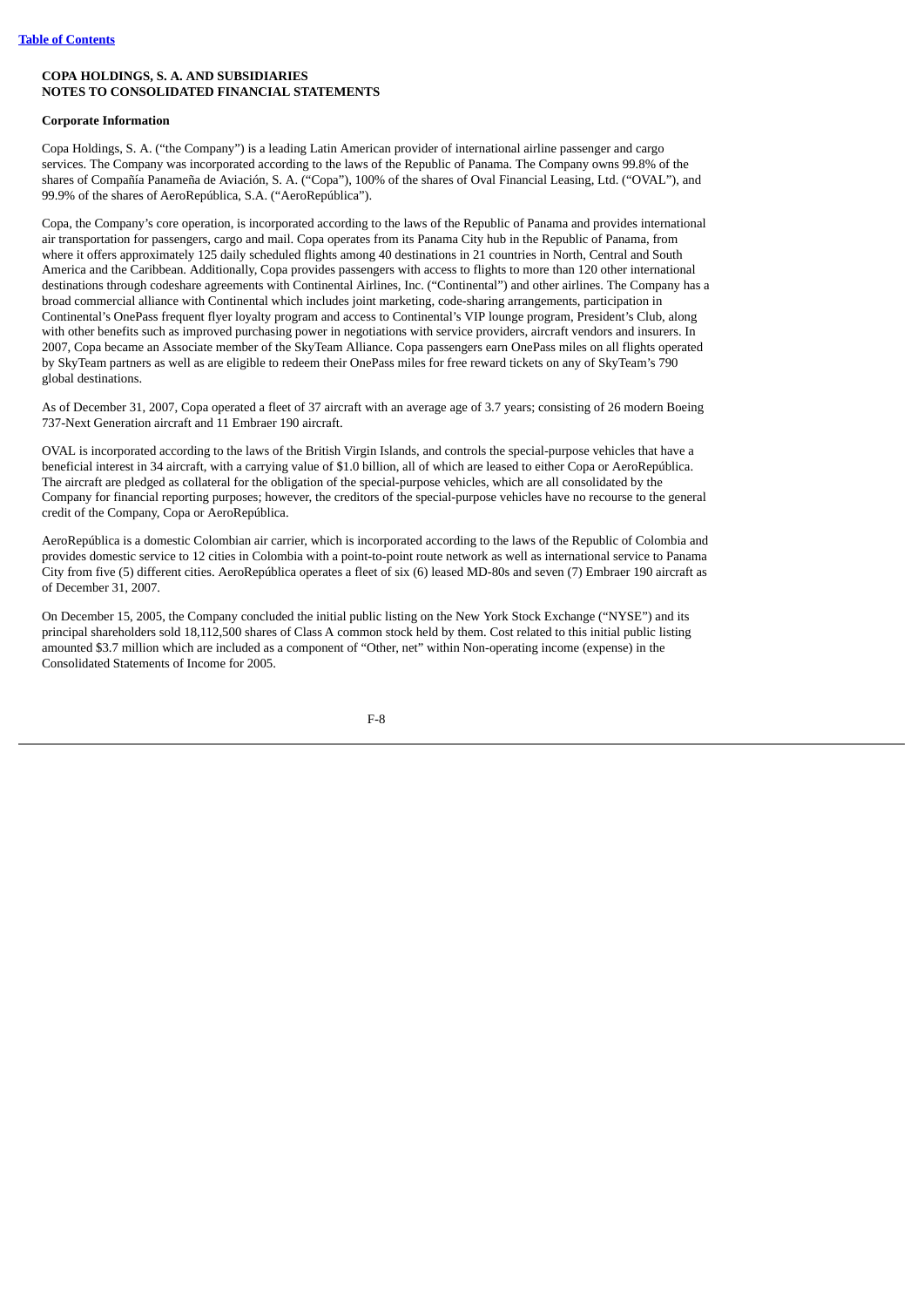On June 28, 2006, the Company concluded a follow-on offering on the NYSE whereby Continental Airlines, one of the Company's principal shareholders, sold 6,562,500 shares of Class A common stock at \$21.75 per share. Proceeds of \$136.0 million, net of the commissions and discounts of \$6.8 million, were received directly by the selling shareholder with no proceeds being received by the Company. Cost related to this follow-on offering amounted \$0.3 million which are included as a component of "Other, net" within Non-operating income (expense) in the Consolidated Statements of Income for 2006.

A substantial portion of the Company's assets are located in the Republic of Panama, a significant proportion of the Company's customers are Panamanian, and a significant proportion of the Company's flights operate through its hub at Tocumen International Airport in Panama City. As a result, the Company depends on economic and political conditions prevailing from time to time in Panama.

As used in these Notes to Consolidated Financial Statements, the terms "the Company", "we", "us", "our" and similar terms refer to Copa Holdings, S.A. and, unless the context indicates otherwise, its consolidated subsidiaries.

# **1. Summary of Significant Accounting Policies**

# **Basis of Presentation**

These consolidated financial statements were prepared in accordance with U.S. generally accepted accounting principles for financial reporting using the U.S. Dollar as the reporting currency.

# **Principles of Consolidation**

The consolidated financial statements comprise the accounts of the Company and its subsidiaries. The financial statements of subsidiaries are prepared for the same reporting period as the parent company, using consistent accounting policies. Subsidiaries are consolidated from the date on which control is transferred to the Company and cease to be consolidated from the date on which control is transferred from the Company. All intercompany accounts, transactions and profits arising from consolidated entities have been eliminated in consolidation.

### **Use of Estimates**

The preparation of the Consolidated Financial Statements requires management to make estimates and assumptions that affect the amounts reported in the consolidated financial statements and accompanying notes. Actual results could differ from those estimates.

## **Cash and Cash Equivalents**

Cash and cash equivalents comprise cash at banks, short-term time deposits, asset-backed commercial paper and securities, and U.S. agency securities with original maturities of three months or less when purchased.

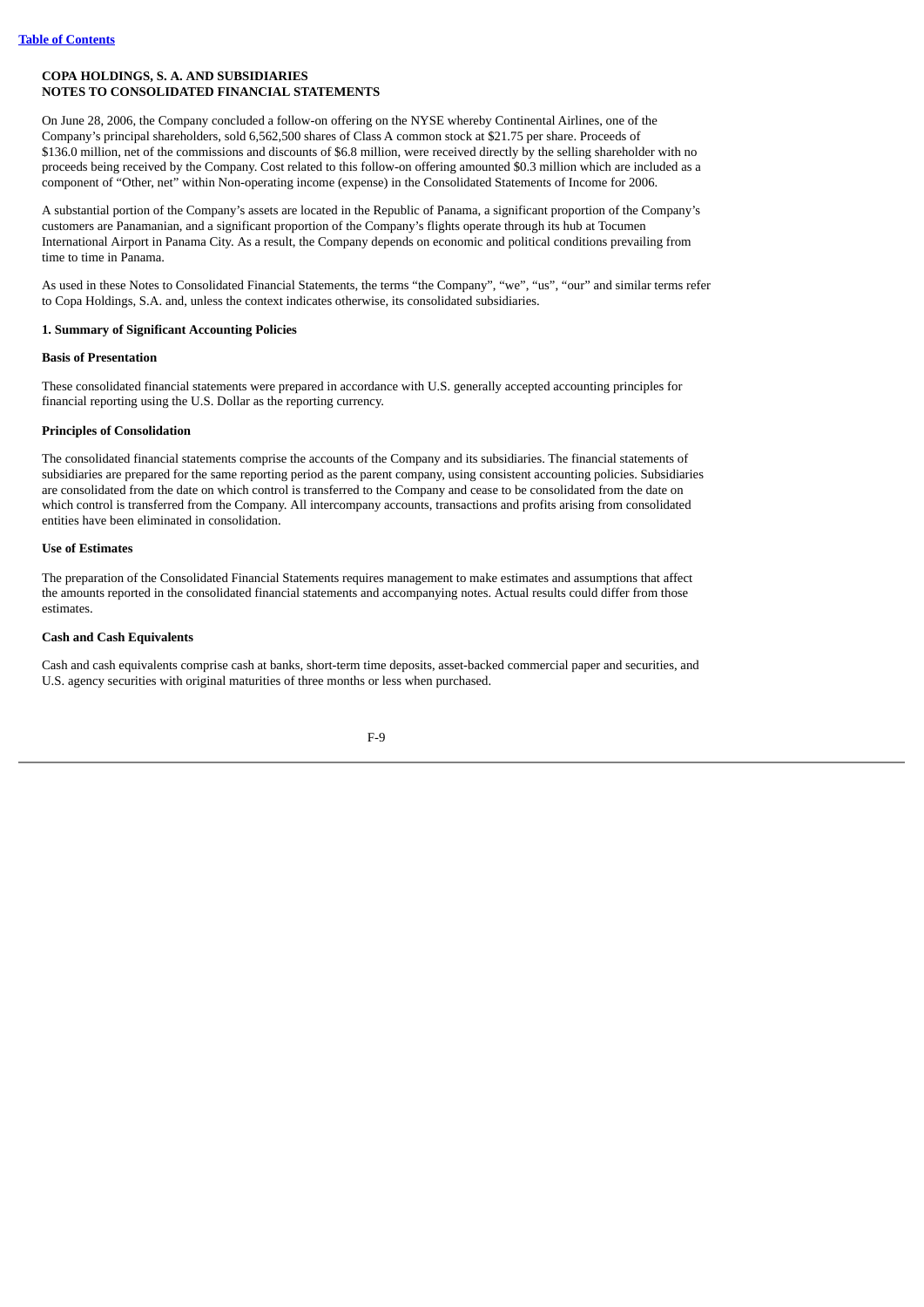#### **Investments**

The Company invests in short-term time deposits, asset-backed commercial paper and securities, and U.S. government agency securities with original maturities of more than three months but less than one year. Additionally, the Company invests in longterm time deposits and U.S. government agency securities with maturities greater than 365 days. These investments are classified as short-term and long-term investments respectively, in the accompanying Consolidated Balance Sheets. All of these investments are classified as held-to-maturity securities, and are stated at their amortized cost, since the Company has determined that it has the intent and ability to hold the securities to maturity. Restricted cash is classified within long-term investments, and is primarily held as collateral for letters of credit.

### **Expendable Parts and Supplies**

Expendable parts and supplies for flight equipment are carried at average acquisition cost and are expensed when used in operations. An allowance for obsolescence is provided over the remaining estimated useful life of the related aircraft, plus an allowance for expendable parts currently identified as excess to reduce the carrying cost to net realizable value. These allowances are based on management estimates, which are subject to change.

#### **Property and Equipment**

Property and equipment are recorded at cost and are depreciated to estimated residual values over their estimated useful lives using the straight-line method. Jet aircraft, jet engines and aircraft rotables are assumed to have an estimated residual value of 15% of original cost; other categories of property and equipment are assumed to have no residual value. The estimated useful lives for property and equipment are as follows:

|                                          | Years                     |
|------------------------------------------|---------------------------|
| <b>Building</b>                          | 20 to 40                  |
| Jet aircraft                             | 30                        |
| Jet engines                              | 30                        |
| Ground property and equipment            | 5 to 10                   |
| Furniture, fixture, equipment and others | 5 to 10                   |
| Software rights and licenses             | 3 to 8                    |
| Aircraft rotables                        | 10 to 30                  |
| Leasehold improvements                   | Lesser of remaining       |
|                                          | lease term or useful life |

#### **Measurement of Impairment of Long-Lived Assets**

The Company records impairment losses on long-lived assets used in operations, consisting principally of property and equipment, when events or changes in circumstances indicate, in management's judgment, that the assets might be impaired and the undiscounted cash flows estimated to be generated by those assets are less than the carrying amount of those assets. Cash flows estimates are based on historical results adjusted to reflect the Company's best estimate of future market and operating conditions. The net carrying value of assets not recoverable is reduced to fair value. Estimates of fair value represent the Company's best estimate based on industry trends and reference to market rates and transactions and are subject to change.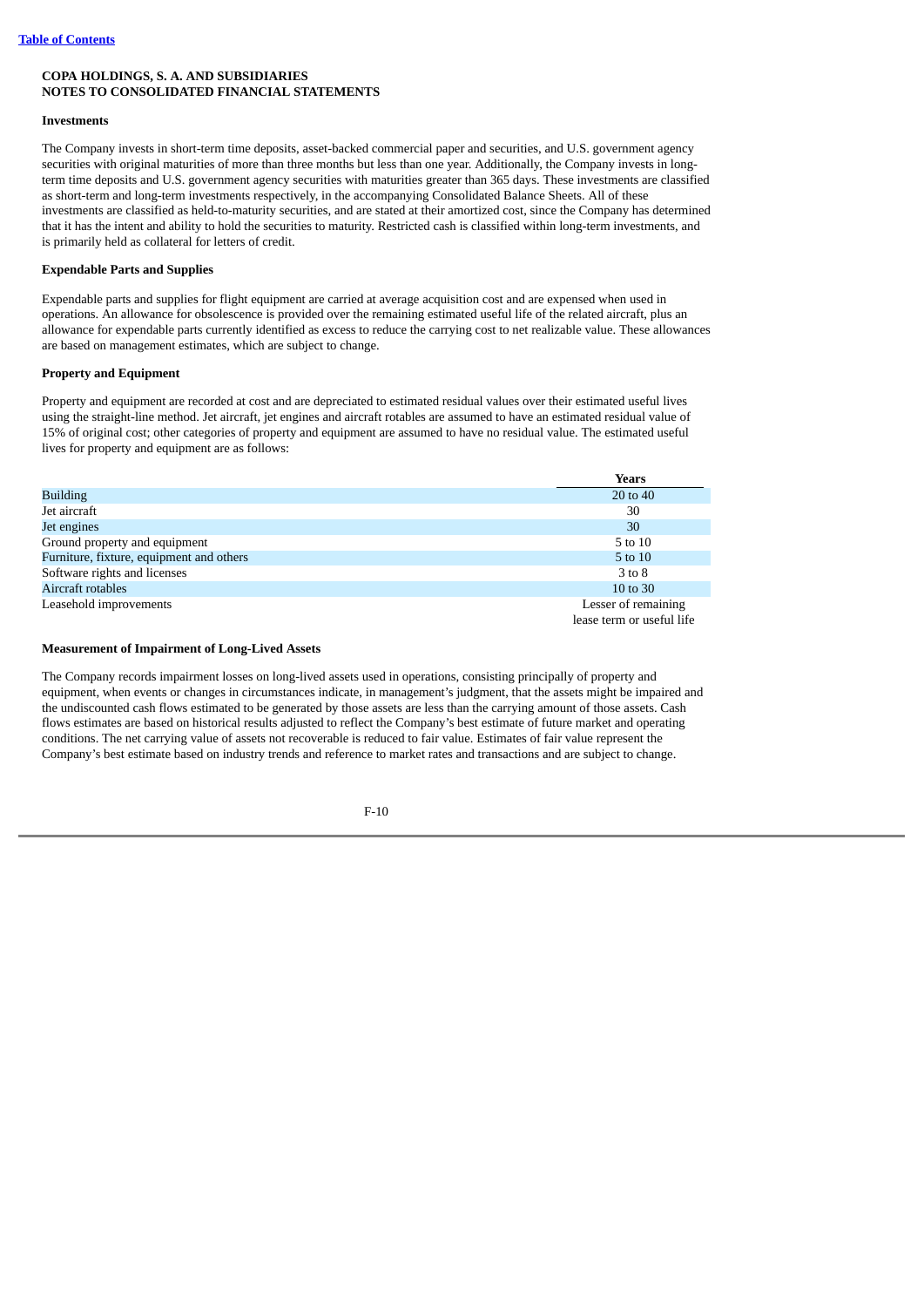#### **Revenue Recognition**

#### *Passenger Revenue*

Passenger revenue is recognized when transportation is provided rather than when a ticket is sold. The amount of passenger ticket sales not yet recognized as revenue is reflected as "Air traffic liability" in the Consolidated Balance Sheets. Fares for tickets that have expired and/or are one year old are recognized as passenger revenue. A significant portion of the Company's ticket sales are processed through major credit card companies, resulting in accounts receivable which are generally short-term in duration and typically collected prior to when revenue is recognized. The Company believes that the credit risk associated with these receivables is minimal.

We are required to charge certain taxes and fees on our passenger tickets. These taxes and fees include transportation taxes, airport passenger facility charges and foreign arrival and departure taxes. These taxes and fees are legal assessments on the customer. As we have a legal obligation to act as a collection agent with respect to these taxes and fees, we do not include such amounts in passenger revenue. We record a liability when the amounts are collected and relieve the liability when payments are made to the applicable government agency or operating carrier.

#### *Cargo and Mail Services Revenue*

Cargo and mail services revenue are recognized when the Company provides the shipping services and thereby completes the earning process.

#### *Other Revenue*

Other revenue is primarily comprised of excess baggage charges, commissions earned on tickets sold for flights on other airlines and charter flights, and is recognized when transportation or service is provided.

#### *Frequent Flyer Program*

The Company participates in Continental's "OnePass" frequent flyer program, for which the Company's passengers receive all the benefits and privileges offered by the OnePass program. Continental is responsible for the administration of the OnePass program. Under the terms of the Company's frequent flyer agreement with Continental, OnePass members receive OnePass frequent flyer mileage credits for travel on Copa and AeroRepublica and the Company pays Continental a per mile rate for each mileage credit granted by Continental, at which point the Company has no further obligation. The amounts due to Continental under this agreement are expensed by the Company as the mileage credits are earned.

#### **Passenger Traffic Commissions**

Passenger traffic commissions are recognized as expense when the transportation is provided and the related revenue is recognized. Passenger traffic commissions paid but not yet recognized as expense are included in "Prepaid expenses" in the accompanying Consolidated Balance Sheets.

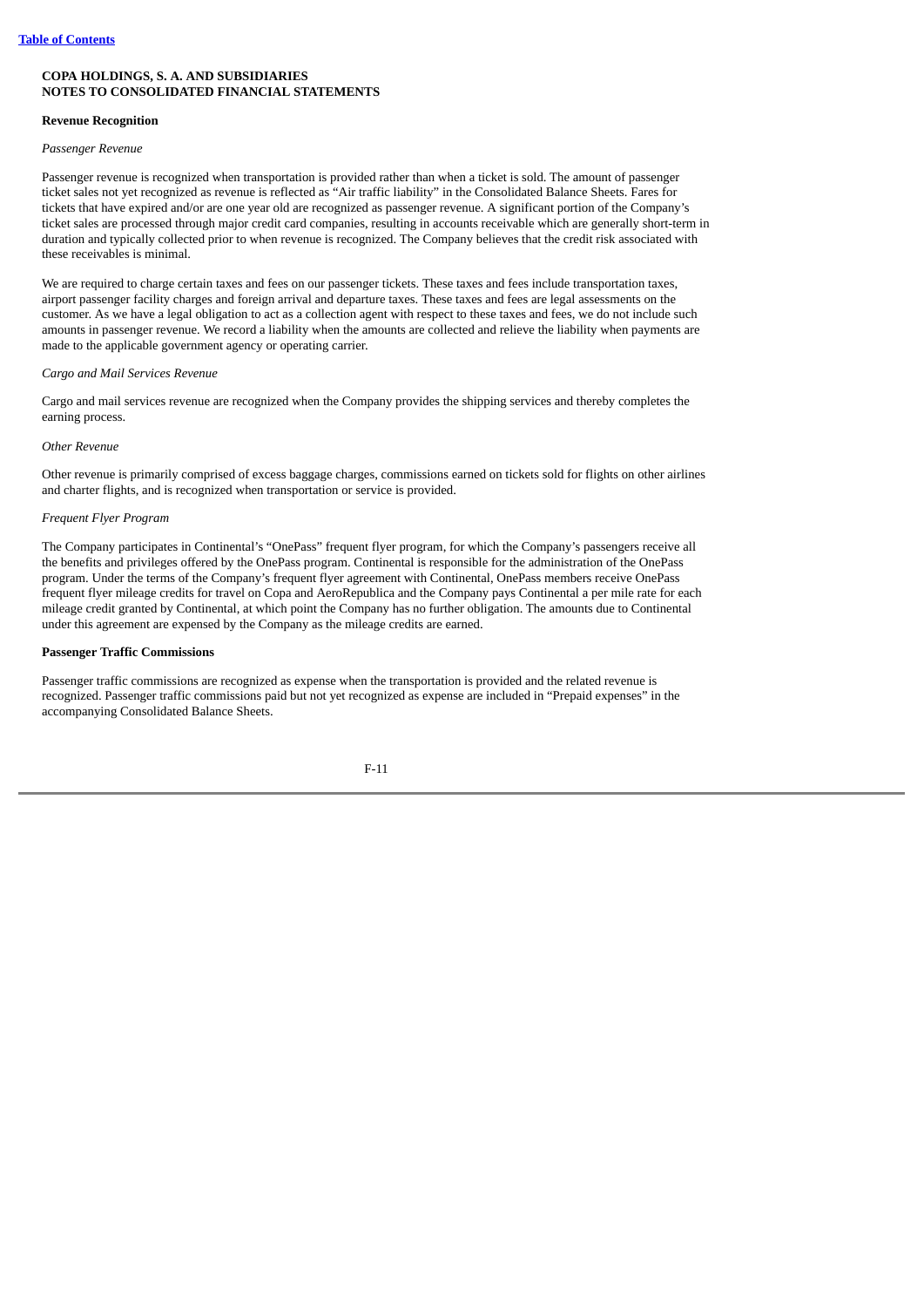## **Foreign Currency Transactions and Translation**

The Company's functional currency is the U.S. Dollar, the legal tender in Panama. Assets and liabilities in foreign currencies are translated at end-of-period exchange rates, except for non-monetary assets and liabilities, which are translated at equivalent U.S. dollar costs at dates of acquisition and maintained at historical rate. Operations are translated at average exchange rates in effect during the period. Foreign exchange gains and losses are included as a component of "Other, net" within Non-operating income (expense) in the Consolidated Statements of Income.

The financial statements of AeroRepública are measured using the Colombian Peso as the functional currency; adjustments to translate those statements into U.S. Dollars are recorded in other comprehensive income (loss).

In 2007, approximately 69% of the Company's expenses and 40% of the Company's revenues were denominated in U.S. Dollars. The remainder of the Company's expenses and revenues were denominated in the currencies of the various countries to which the Company flies, with the largest non-dollar amount denominated in Colombian pesos for which the Company hedges the risk of fluctuation from time to time (see Note 7). Generally, the Company's exposure to other foreign currencies is limited to a period of up to two weeks, from the time a sale is completed to the time funds are converted into U.S. Dollars.

## **Maintenance and Repair Costs**

Maintenance and repair costs for owned and leased flight equipment, including the overhaul of aircraft components, are charged to operating expenses as incurred. Engine overhaul costs covered by power-by-the-hour arrangements are paid and expensed as incurred, on the basis of hours flown per the contract. Under the terms of our power-by-the-hour agreements, we pay a set dollar amount per engine hour flown on a monthly basis and the third-party vendor assumes the obligation to repair the engines at no additional cost to us, subject to certain specified exclusions.

Additionally, although our aircraft lease agreements specifically provide that we, as lessee, are responsible for maintenance of the leased aircraft, we do, under certain of our existing lease agreements, pay maintenance reserves to aircraft and engine lessors that are to be applied towards the cost of future maintenance events. These reserves are calculated based on a performance measure, such as flight hours, and are specifically to be used to reimburse third-party providers that furnish services in connection with maintenance of our leased aircraft. If there are sufficient funds on deposit to pay the invoices submitted, they are paid. However, if amounts on deposit are insufficient to cover the invoices, we must cover the shortfall because, as noted above, we are legally responsible for maintaining the lease aircraft. Under four of our existing aircraft lease agreements, if there are excess amounts on deposit at the expiration of the lease, the lessor is entitled to retain any excess amounts. The maintenance reserves paid under our lease agreements do not transfer either the obligation to maintain the aircraft or the cost risk associated with the maintenance activities to the aircraft lessor. In addition, we maintain the right to select any third-party maintenance providers. Therefore, we record these amounts as prepaid maintenance within Other Assets on our Consolidated Balance Sheets and then recognize maintenance expense when the underlying maintenance is performed, in accordance with our maintenance accounting policy. As of December 31, 2007, based on the experience of the Company's maintenance personnel and industry available data, management determined that it was probable that all maintenance deposits recorded as prepaid maintenance in the accompanying Consolidated Balance Sheets will be used to fund the cost of maintenance events and are therefore recoverable.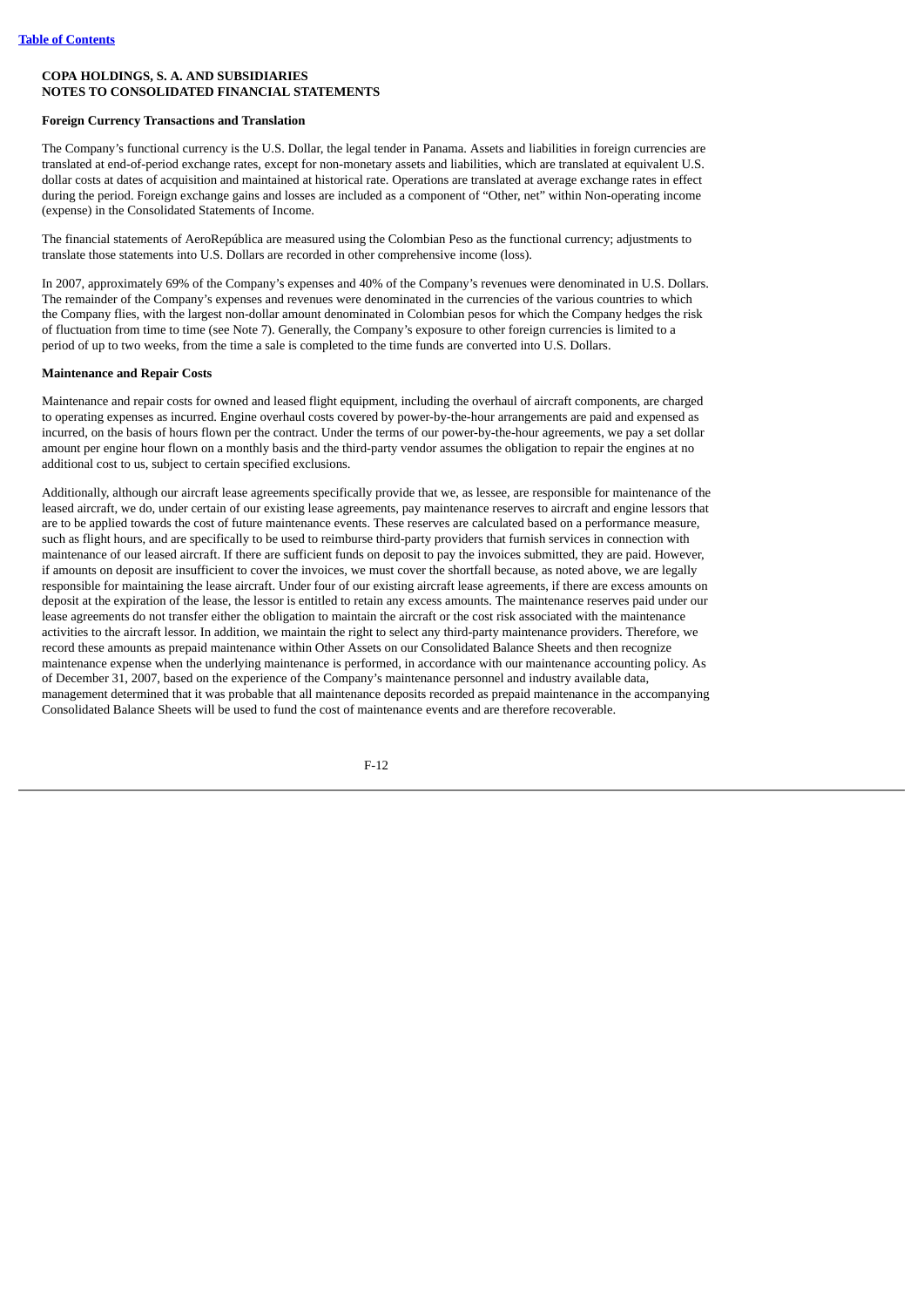## **Employee Profit Sharing**

The Company sponsors a profit-sharing program for both management and non-management personnel. For members of management, profit-sharing is based on a combination of the Company's performance as a whole and the achievement of individual goals. Profit-sharing for non-management employees is based solely on the Company's performance. The Company accrues each month for the expected profit-sharing, which is paid annually in February. Amounts expensed for the Company's profit-sharing program were \$8.4 million, \$8.4 million and \$5.8 million in 2007, 2006 and 2005, respectively.

# **Advertising Costs**

Advertising costs are expensed when incurred. The Company recognized as advertising expense \$6.6 million, \$4.8 million, and \$3.7 million in 2007, 2006 and 2005, respectively.

#### **Income Taxes**

Deferred income taxes are provided under the liability method and reflect the net tax effects of temporary differences between the tax basis of assets and liabilities and their reported amounts in the financial statements.

### **Goodwill and Intangibles**

The Company performs impairment testing of goodwill, in accordance with SFAS No. 142, "*Goodwill and Other Intangible Assets*", separately from impairment testing of indefinite-lived intangibles. The Company tests goodwill for impairment, at least annually, by comparing the book value to the fair value at the reporting segment level and tests individually indefinite-lived intangibles, at least annually, by reviewing the individual book values compared to the fair value. Considerable management judgment is necessary to evaluate the impact of operating and macroeconomic changes and to estimate future cash flows to measure fair value. Assumptions used in the Company's impairment evaluations are consistent with internal projections and operating plans. The Company did not recognize any impairment charges for goodwill or intangibles assets during the years presented.

All of the Company's goodwill and indefinite-lived intangibles are allocated to its AeroRepública segment and are tested annually for impairment. Indefinite-lived intangible assets consist primarily of the fair value allocated to the routes and the AeroRepública trade name, valued at \$29.8 million and \$5.7 million, respectively. For the years ended December 2007 and 2006, amounts of goodwill and intangible assets have changed due to exchange effects.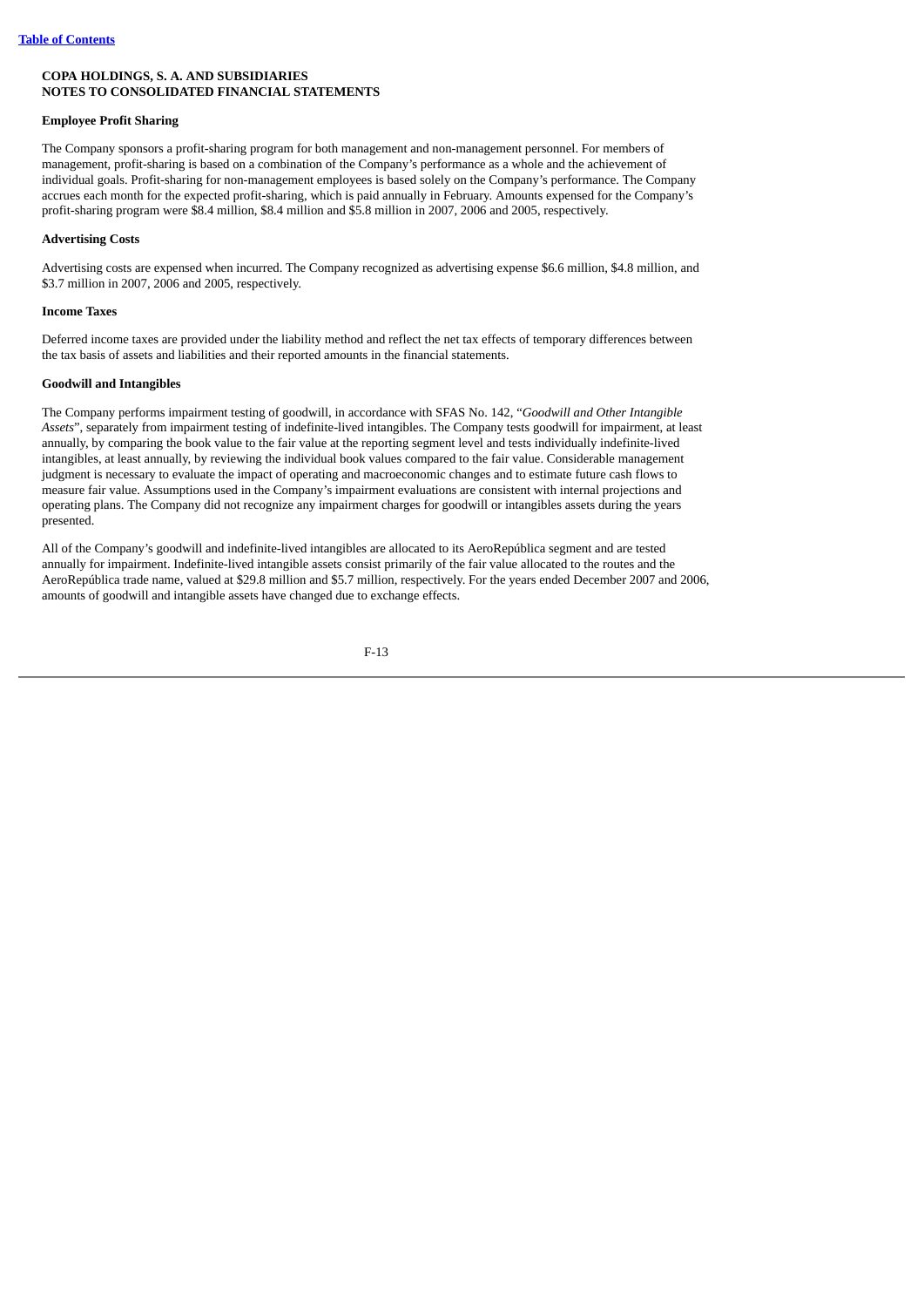#### **Gain from Involuntary Conversion**

In 2007, the Company recorded an \$8.0 million gain on involuntary conversion of non-monetary assets to monetary assets related to insurance proceeds in excess of aircraft book value.

#### **Reclassifications**

Certain reclassifications have been made in the prior years' Consolidated Financial Statement amounts and related note disclosures to conform with the current year's presentation.

### **2. Recently Issued Accounting Pronouncement**

In February 2007, the Financial Accounting Standards Board ("FASB") issued Statement No. 159, "The Fair Value Option for Financial Assets and Financial Liabilities" ("SFAS 159"),. The standard allows entities to voluntarily choose, at specified election dates, to measure many financial assets and financial liabilities (as well as certain non-financial instruments that are similar to financial instruments) at fair value (the "fair value option"). The election is made on an instrument-by-instrument basis and is irrevocable. If the fair value option is elected for an instrument, the Statement specifies that all subsequent changes in fair value for that instrument shall be reported in earnings. SFAS 159 becomes effective for the fiscal years beginning after November 15, 2007. The Company is currently evaluating the potential impact, if any, that the adoption of SFAS 159 will have on the consolidated financial position or results of operations.

In September 2006, the FASB issued Statement No. 157, "Fair Value Measurements" ("SFAS 157"), which defines fair value, establishes a framework for measuring fair value and expands disclosures about fair value measurements. SFAS 157 applies to other accounting pronouncements that require or permit fair value measurements, but does not require any new fair value measurements. SFAS 157 is effective for us as of January 1, 2008; however, in February 2008, the FASB issued a FASB Staff Position that defers the effective date for us to January 1, 2009 for all nonfinancial assets and liabilities, except those that are recognized or disclosed in the financial statements at fair value on a recurring basis (that is, at least annually). The Company is currently finalizing the evaluation of the potential impact the adoption of SFAS 157 will have on the consolidated financial position and results of operations. Based on its preliminary analysis management does not expect any significant impact.

In December 2007, the FASB issued Statement No. 141 (Revised 2007), "Business Combinations" ("SFAS 141(R)"). SFAS 141(R) will change the accounting for business combinations. Under SFAS 141(R), an acquiring entity will be required to recognize all the assets acquired and liabilities assumed in a transaction at the acquisition-date fair value with limited exceptions. SFAS 141(R) will change the accounting treatment and disclosure for certain specific items in a business combination. SFAS 141(R) applies prospectively to business combinations for which the acquisition date is on or after the beginning of the first annual reporting period beginning on or after December 15, 2008. Accordingly, any business combinations the Company engages in will be recorded and disclosed following existing US GAAP until January 1, 2009. The Company expects SFAS 141(R) will have an impact on accounting for business combinations once adopted but the effect is dependent upon acquisitions at that time.

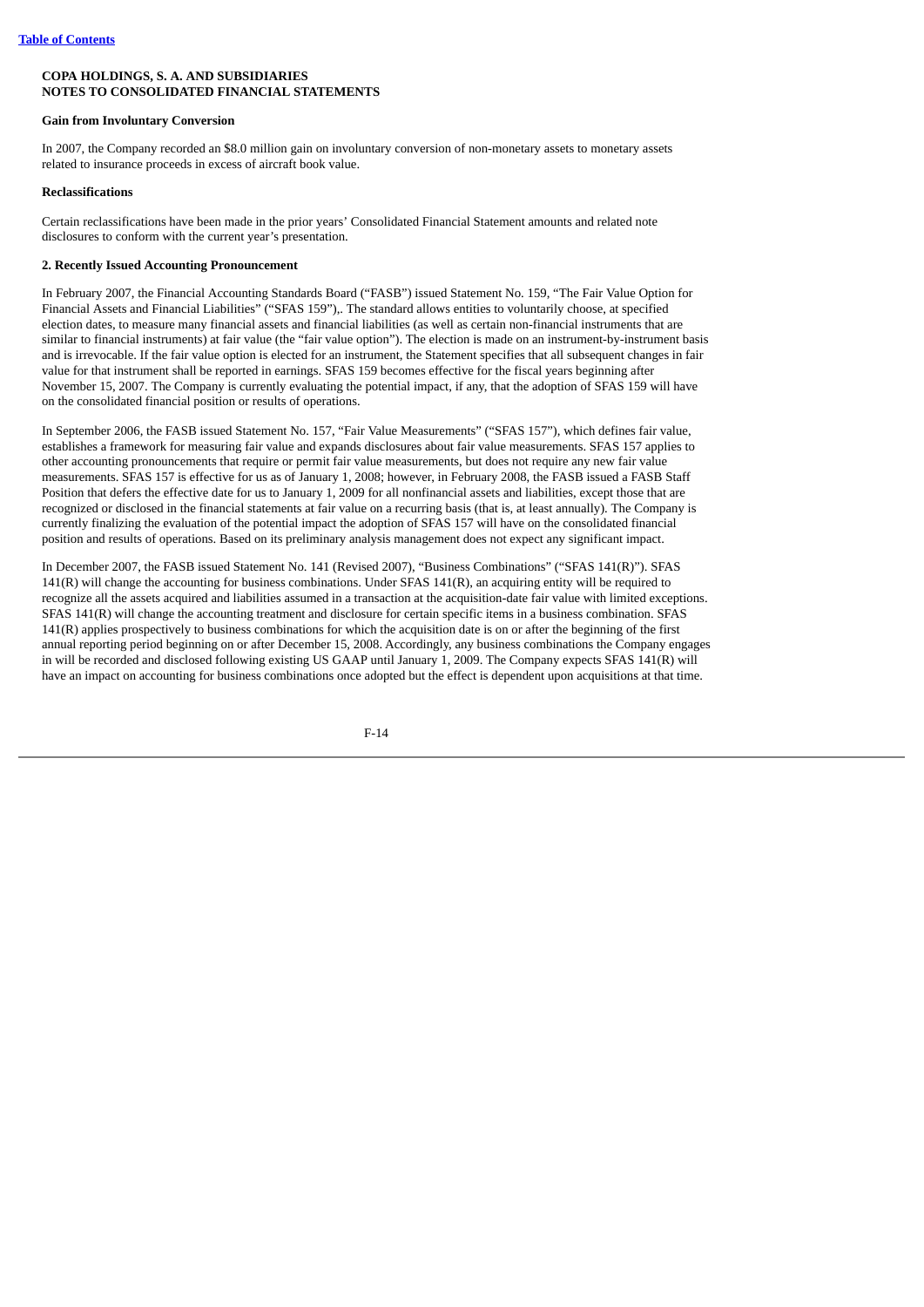In December 2007, the FASB issued Statement No. 160, "Noncontrolling Interests in Consolidated Financial Statements—An Amendment of ARB No. 51" ("SFAS 160"). SFAS 160 establishes new accounting and reporting standards for the noncontrolling interest in a subsidiary and for the deconsolidation of a subsidiary. SFAS 160 is effective for fiscal years beginning on or after December 15, 2008. The Company believes that SFAS 160 should not have impact on the consolidated financial position or results of operations.

In March 2008, the FASB issued Statement No. 161, "Disclosures about Derivative Instruments and Hedging Activities — an amendment of FASB Statement No. 133" ("SFAS 161"). SFAS 161 requires enhanced disclosures about an entity's derivative and hedging activities. SFAS 161 is effective for fiscal years beginning on or after November 15, 2008. The Company believes that SFAS 161 should not have impact on the consolidated financial position or results of operations.

# **3. Special Fleet Charges**

In 2007, the Company decided to terminate early five MD-80 aircraft leases, in connection with the transition of AeroRepública's fleet to EMBRAER-190. Penalties paid for early termination is recognized as Special Fleet Charges in the Statement of Income.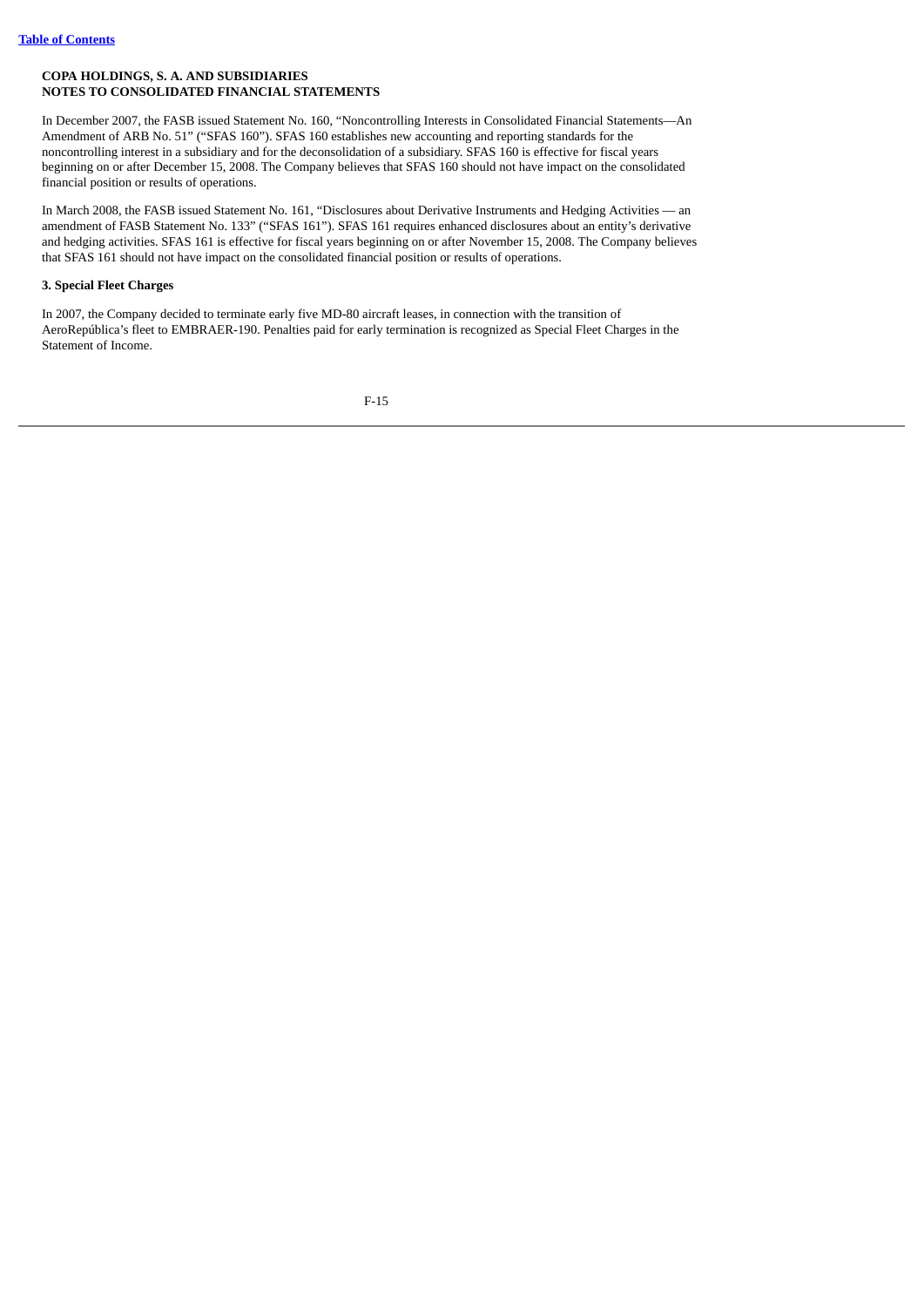# **4. Long-Term Debt**

At December 31, long-term debt consisted of the following (in millions):

|                                                                                                                                      | 2007    | 2006    |
|--------------------------------------------------------------------------------------------------------------------------------------|---------|---------|
| Long-term fixed rate debt<br>(Secured fixed rate indebtedness due through 2019)<br>Effective rates ranged from 3.98% to 6.75%)       | \$376.4 | \$347.6 |
| Long-term variable rate debt<br>(Secured variable rate indebtedness due through 2019)<br>Effective rates ranged from 4.25% to 7.20%) | 431.6   | 247.4   |
| Medium-term variable rate debt<br>(Unsecured variable rate indebtedness due in 2009)<br>Weighted average rate of 4.71% to 6.41%)     | 34.9    | 26.3    |
| Sub-total                                                                                                                            | 842.9   | 621.3   |
| Less current maturities                                                                                                              | 110.7   | 91.5    |
| Long-term debt less current maturities                                                                                               | \$732.2 | \$529.8 |

Maturities of long-term debt for the next five years are as follows (in millions):

| Year ending December 31, |         |
|--------------------------|---------|
| 2008                     | \$110.7 |
| 2009                     | 67.3    |
| 2010                     | 60.8    |
| 2011                     | 60.5    |
| 2012                     | 84.2    |
| Thereafter               | \$459.4 |

As of December 31, 2007 and 2006, the Company had \$390.7 million and \$365.4 million of outstanding indebtedness, respectively, that is owed to financial institutions under financing arrangements guaranteed by the Export-Import Bank of the United States. The Export-Import Bank guarantees support 85% of the net purchase price of the aircraft and are secured with a first priority mortgage on the aircraft in favor of a security trustee on behalf of Export-Import Bank.

The Company's Export-Import Bank supported financings are amortized on a quarterly basis, are denominated in U.S. Dollars and originally bear interest at a floating rate linked to LIBOR. The Export-Import Bank guaranteed facilities typically offer an option to fix the applicable interest rate. The Company has exercised this option with respect to \$355.5 million as of December 31, 2007.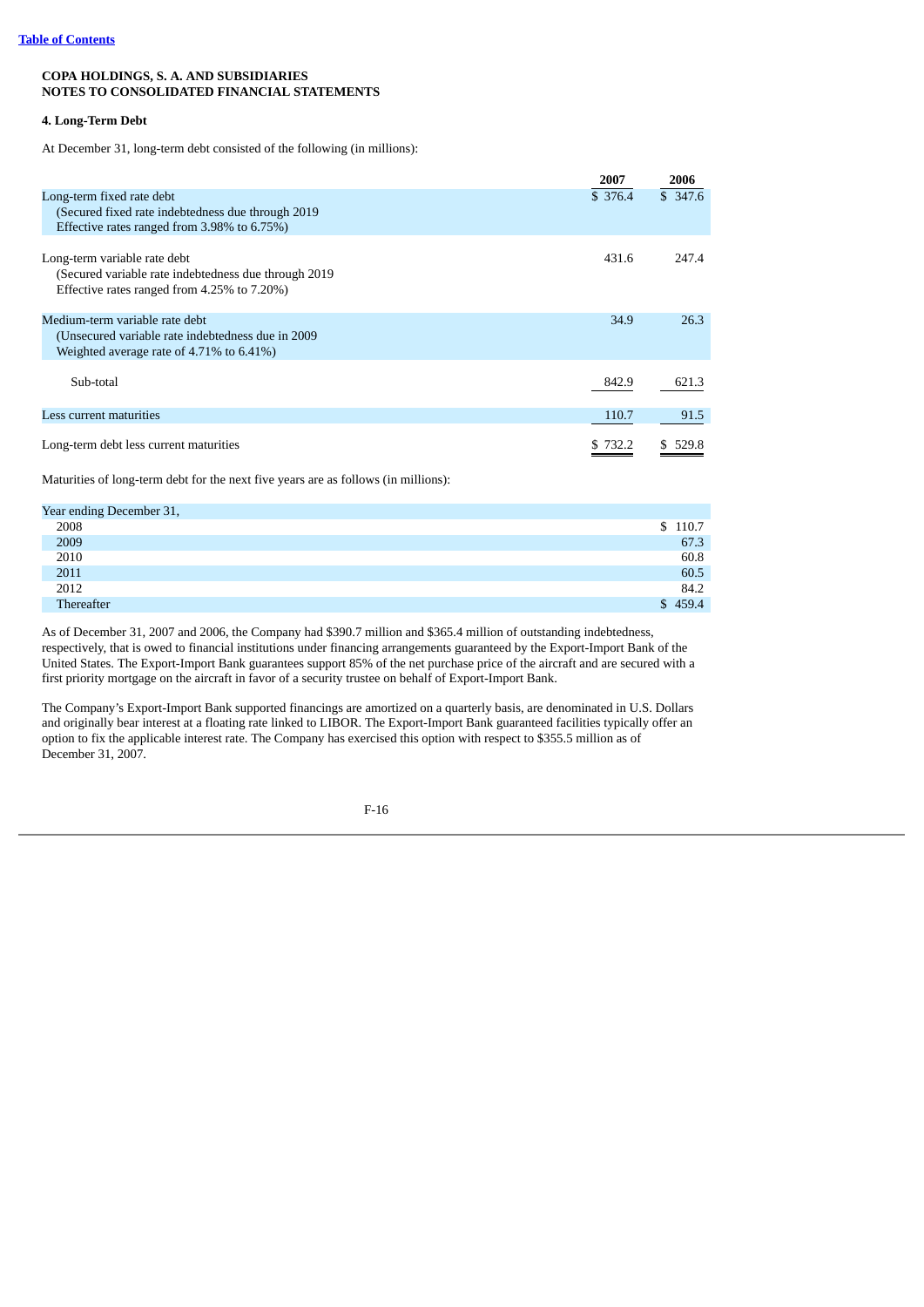The Company effectively extends the maturity of its aircraft financing to 15 years through the use of a "Stretched Overall Amortization and Repayment," or SOAR, structure which provides serial draw-downs calculated to result in a 100% loan accreting to a recourse balloon at the maturity of the Export-Import Bank guaranteed loan which totaled \$42 million as of December 31, 2007.

The Company also typically finances a portion of the purchase price of the Boeing aircraft through commercial loans which totaled \$15.2 million as of December 31, 2007.

During 2006, the Company secured a senior and junior term loan facility in the amount of \$239.6 million for the purchase of ten (10) Embraer 190 aircraft. The loans have a term of twelve years. During 2006, the Company utilized \$23.8 million of this facility and the remainder was drawn during 2007.

During 2006, the Company secured a medium term loan facility in the amount of \$36.3 million for the financing of pre-delivery payments of two (2) Boeing 737-800 aircraft having delivery months of May and November 2008. During 2007, the Company secured a medium term loan facility in the amount of \$37.5 million for the financing of pre-delivery payments of two (2) Boeing 737-800 aircraft having delivery months of May and October 2009.The Company has granted, for the benefit of the banks, a first priority security interest in the rights, title and interest over the four (4) Boeing 737-800 aircraft. Interests on the loans are paid on a quarterly basis with the principal balance to be repaid upon delivery of the aircraft.

Assets, primarily aircraft, subject to agreements securing the Company's indebtedness amounted to \$1.0 billion and \$736.0 million as of December 31, 2007 and 2006, respectively.

As of December 31, 2007 the Company has two unused commitments for long-term financing agreements for approximately \$166 million to acquire four (4) Embraer model 190 aircraft, two (2) Boeing 737-800 aircraft and one (1) CFM 56-7B22 engine to be delivered between April and November 2008.

### **5. Investments**

The Company invests in time deposits, asset-backed commercial paper and securities, and U.S. government agency securities. These investments are classified within short-term and long-term investments in the accompanying Consolidated Balance Sheets. Investments are classified as held-to-maturity securities since the Company has the intent and the ability to hold them until maturity. These investments are stated at their amortized cost which is essentially the same as their fair value. Long-term investments mature within three (3) years. Restricted cash classified within long-term investments, held in time deposits, amounted to \$7.5 million as of December 31, 2007 and 2006.

As of December 31, 2007 investments hold by the Company are composed principally of time deposits.

$$
F-17
$$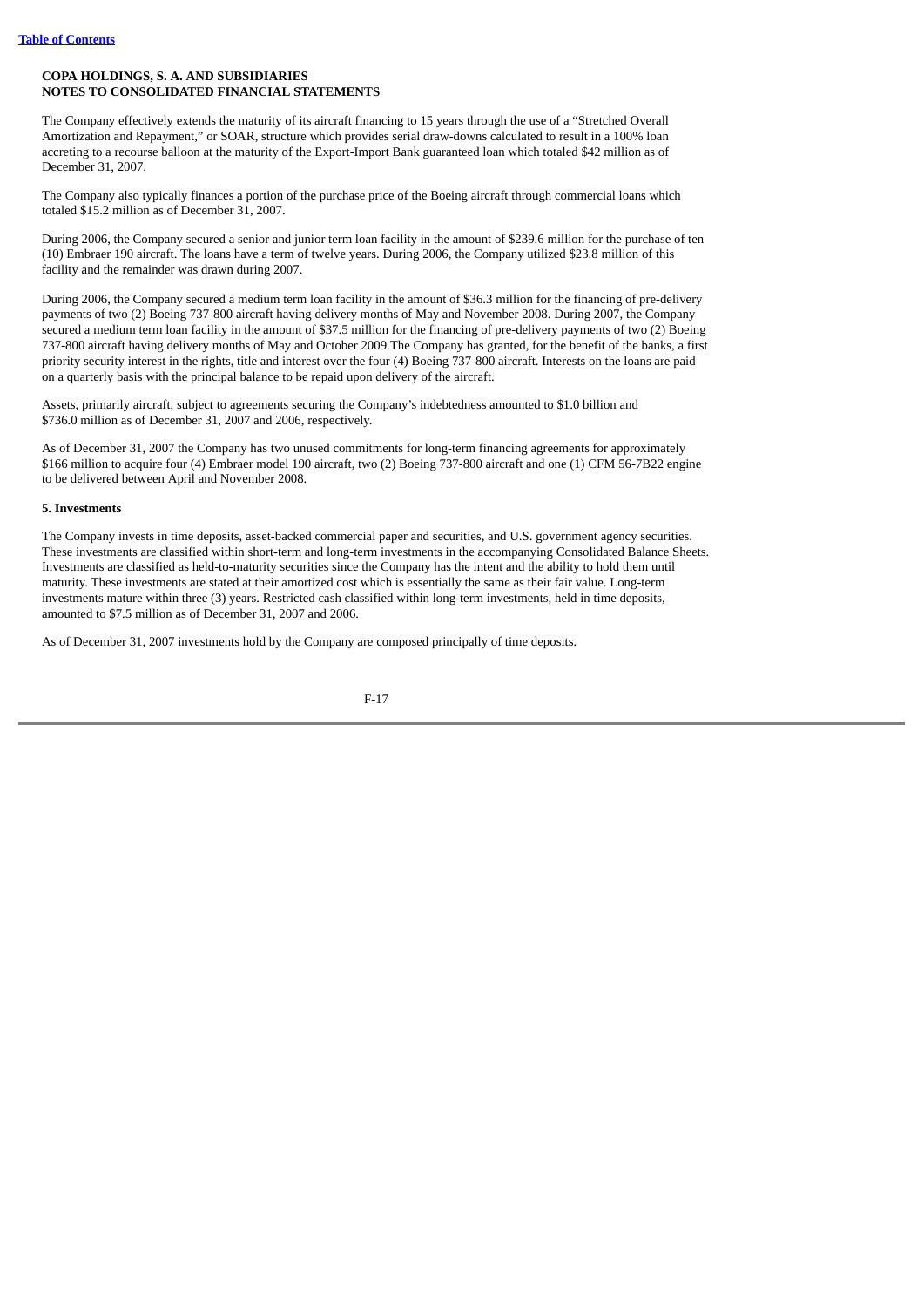#### **6. Leases**

The Company leases certain aircraft and other assets under long-term lease arrangements. Other leased assets include real property, airport and terminal facilities, sales offices, maintenance facilities, training centers and general offices. Most contract leases include renewal options. Non-aircraft related leases, primarily held with local governments, generally have renewable terms of one year. In certain cases, the rental payments during the renewal periods would be greater than the current payments. Because the lease renewals are not considered to be reasonably assured, as defined in SFAS No. 13, "*Accounting for Leases",* the rental payments that would be due during the renewal periods are not included in the determination of rent expense until the leases are renewed. Leasehold improvements are amortized over the contractually committed lease term, which does not include the renewal periods. The Company's leases do not include residual value guarantees.

At December 31, 2007, the scheduled future minimum lease payments under operating leases that have initial or remaining noncancelable lease terms in excess of one year are as follows (in millions):

|                              | <b>Operating Leases</b> |     |                     |  |  |
|------------------------------|-------------------------|-----|---------------------|--|--|
|                              | Aircraft                |     | <b>Non-Aircraft</b> |  |  |
| Year ending December 31,     |                         |     |                     |  |  |
| 2008                         | \$<br>37.5              | \$  | 7.4                 |  |  |
| 2009                         | 41.1                    |     | 6.5                 |  |  |
| 2010                         | 40.5                    |     | 5.5                 |  |  |
| 2011                         | 37.3                    |     | 4.8                 |  |  |
| 2012                         | 32.6                    |     | 4.4                 |  |  |
| Later years                  | 103.7                   |     | 10.3                |  |  |
|                              |                         |     |                     |  |  |
| Total minimum lease payments | 292.7                   | \$. | 38.9                |  |  |

Total rent expense was \$50.2 million, \$48.7 million and \$35.4 million for the years ended December 31, 2007, 2006 and 2005, respectively.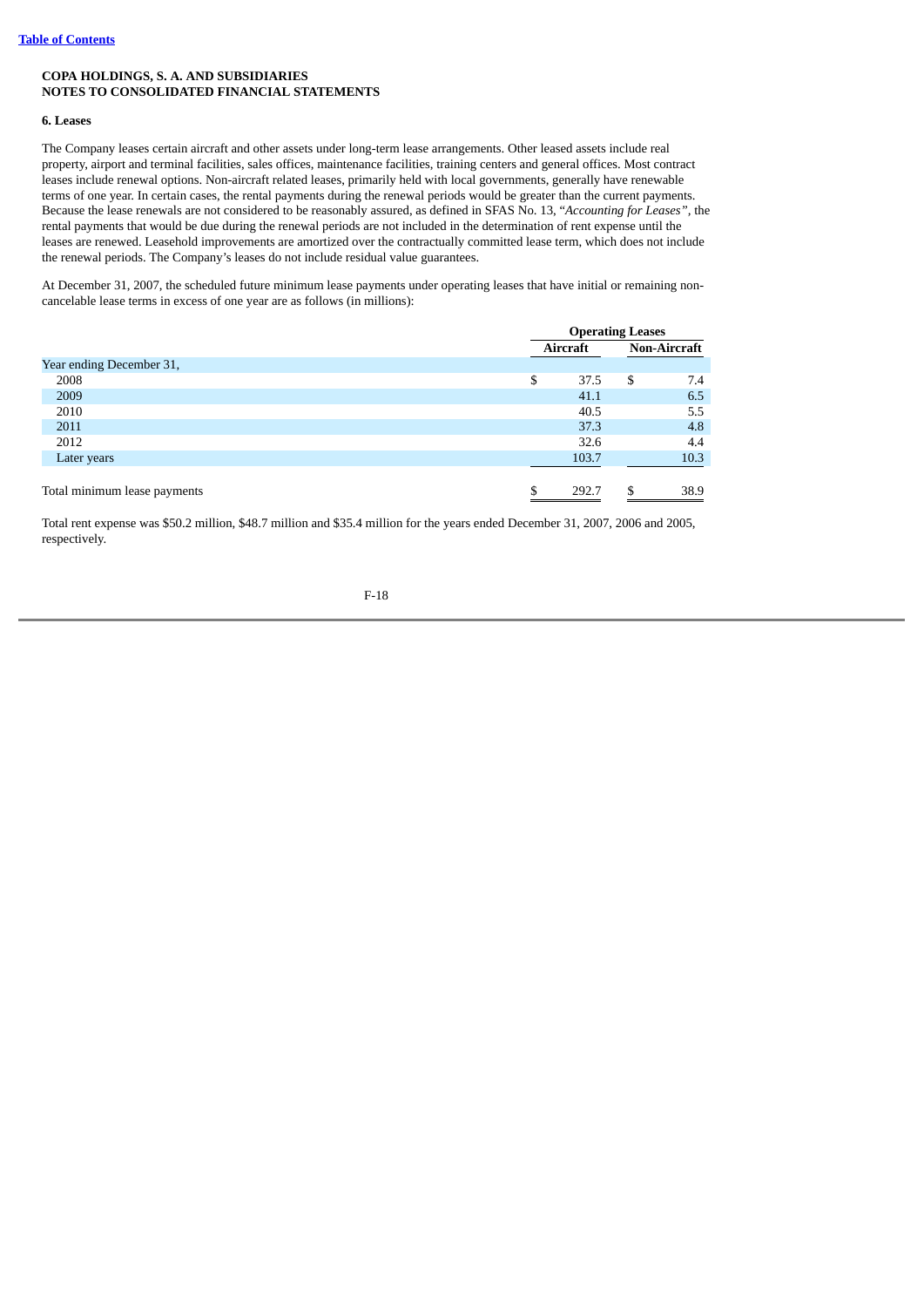#### **7. Financial Instruments and Risk Management**

*Fuel Price Risk Management*

The Company periodically enters into crude oil call options, jet fuel zero cost collars, and jet fuel swap contracts to provide for short to mid-term hedge protection (generally three to eighteen months) against sudden and significant increases in jet fuel prices, while simultaneously ensuring that the Company is not competitively disadvantaged in the event of a substantial decrease in the price of jet fuel. The Company does not hold or issue derivative financial instruments for trading purposes.

Derivative contracts signed during 2006, where accounted as cash flow hedges for financial reporting purposes. They are recorded at fair value with changes reflected in prepayments and other current assets or other current liabilities in the accompanying Consolidated Balance Sheets with the offset to "Accumulated other comprehensive loss", net of hedge ineffectiveness. Hedge ineffectiveness included in "Other non-operating income (expense)" in the accompanying Consolidated Statement of Income was \$0.7 million and \$(0.7) millions in 2007 and 2006 respectively. Our loss related to fuel hedging instruments included in aircraft fuel in our Consolidated Statement of Income was \$(19) thousand and \$(3.1) million in 2007 and 2006 respectively.

The fair value of derivative contracts amounted to \$7.0 million in 2007 was recorded in "Other current assets"and \$(6.1) million in 2006 was recorded in "Other current liabilities" in the Consolidated Balance Sheet. The Company's purchases of jet fuel are made substantially from one supplier.

Changes in the fair value of derivative contracts that did not qualify as hedges for financial reporting purposes, which amounted to \$8.4 million, \$(1.8) million and \$0.2 million in years 2007, 2006, and 2005 respectively, were recorded as a component of "Other, net" within Non-operating income (expense). Commencing with new contracts entered into in 2007, none of our derivative contracts are accounted under hedge accounting.

As of December 31, 2007, the Company held derivative instruments on 11% of its projected 2008 fuel consumption, as compared with derivatives held on 29% of actual fuel consumed in 2007.

Financial derivative instruments expose the Company to credit loss in the event of nonperformance by the counterparties to the agreements. However, the Company does not expect any failure of the counterparties to meet their obligations, as the Company's policy to manage credit risk is to engage in business with counterparties who are financially stable and well-versed in the matters of energy risk management. The amount of such credit exposure is generally the unrealized gain, if any, in such contracts.

#### *Foreign Currency Exchange Risk Management.*

The Company uses forward contracts to hedge against the risk associated with its forecasted Colombian peso-denominated cash flows. This derivative does not qualify as hedges for financial reporting purposes in accordance with SFAS No. 133, "*Accounting for Derivative Instruments and Hedging Activities*". Accordingly, changes in the fair value of such derivative contracts, which amounted to \$2.6 million and \$(2.0) million in 2007 and 2006, respectively were recorded as a component of "Other, net" within Non-operating income (expense). The fair value of forward contracts amounted to \$0.2 million at December 31, 2007 was recorded in "Other Current Assets" and \$(2.1) million at December 31, 2006, was recorded in "Other Current Liabilities" in the Consolidated Balance Sheets.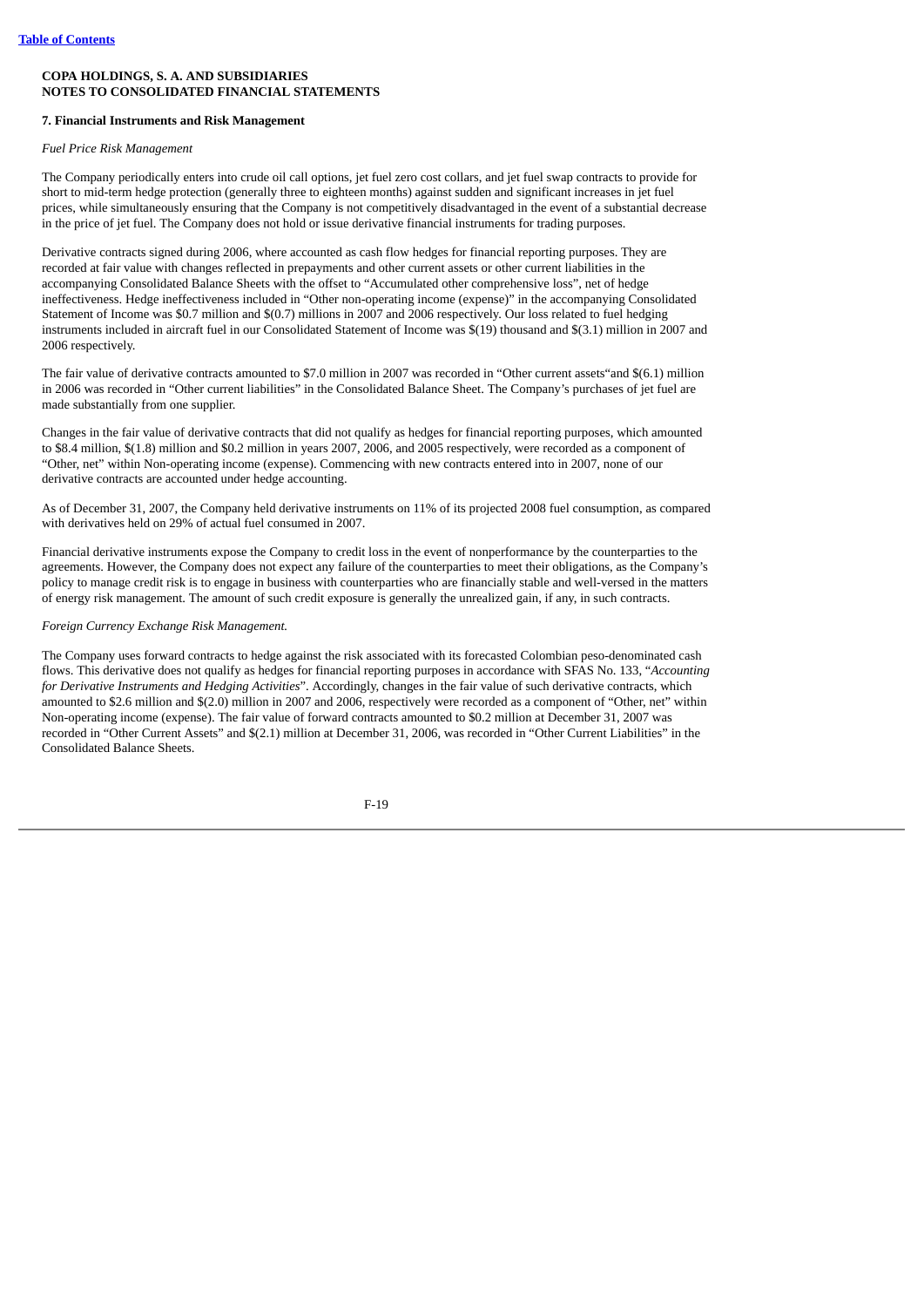*Debt*

The fair value of the Company's debt with a carrying value of \$842.9 million and \$621.3 million as of December 31, 2007 and 2006, respectively, was approximately \$842.9 million and \$613.0 million. These estimates were based on the discounted amount of future cash flows using the Company's current incremental rate of borrowing for a similar liability.

*Other Financial Instruments*

The carrying amounts of cash, cash equivalents, restricted cash, investment, accounts receivable and accounts payable approximate fair value due to their short-term nature.

### **8. Cash and Stock Based Compensation Plans**

The Company has established equity compensation plans under which it administers non-vested stock, stock options and certain other equity-based awards to attract, retain and motivate executive officers, certain key employees and non-employee directors to compensate them for their contributions to the growth and profits of the Company. Shares delivered under this award program may be sourced from treasury stock, or authorized un-issued shares.

The Company's equity compensation plans are accounted for under SFAS No. 123R, *"Share-Based Payment"* (SFAS 123R). SFAS 123R requires companies to measure the cost of employee services received in exchange for an award of equity instruments (typically stock options) based on the grant-date fair value of the award or at fair value of the award at each reporting date, depending on the type of award granted. The fair value is estimated using option-pricing models. The resulting cost is recognized over the period during which an employee is required to provide service in exchange for the award, which is usually the vesting period. For those awards issued subsequent to the adoption of SFAS 123R that allow for acceleration of vesting upon retirement, total compensation cost is recognized over the period ending on the first eligible retirement date.

The total compensation cost recognized for non-vested stock and options awards was \$4.8 and \$3.3 million in 2007 and 2006, respectively, and were recorded as a component of "Salaries and benefits" within Operating expense.

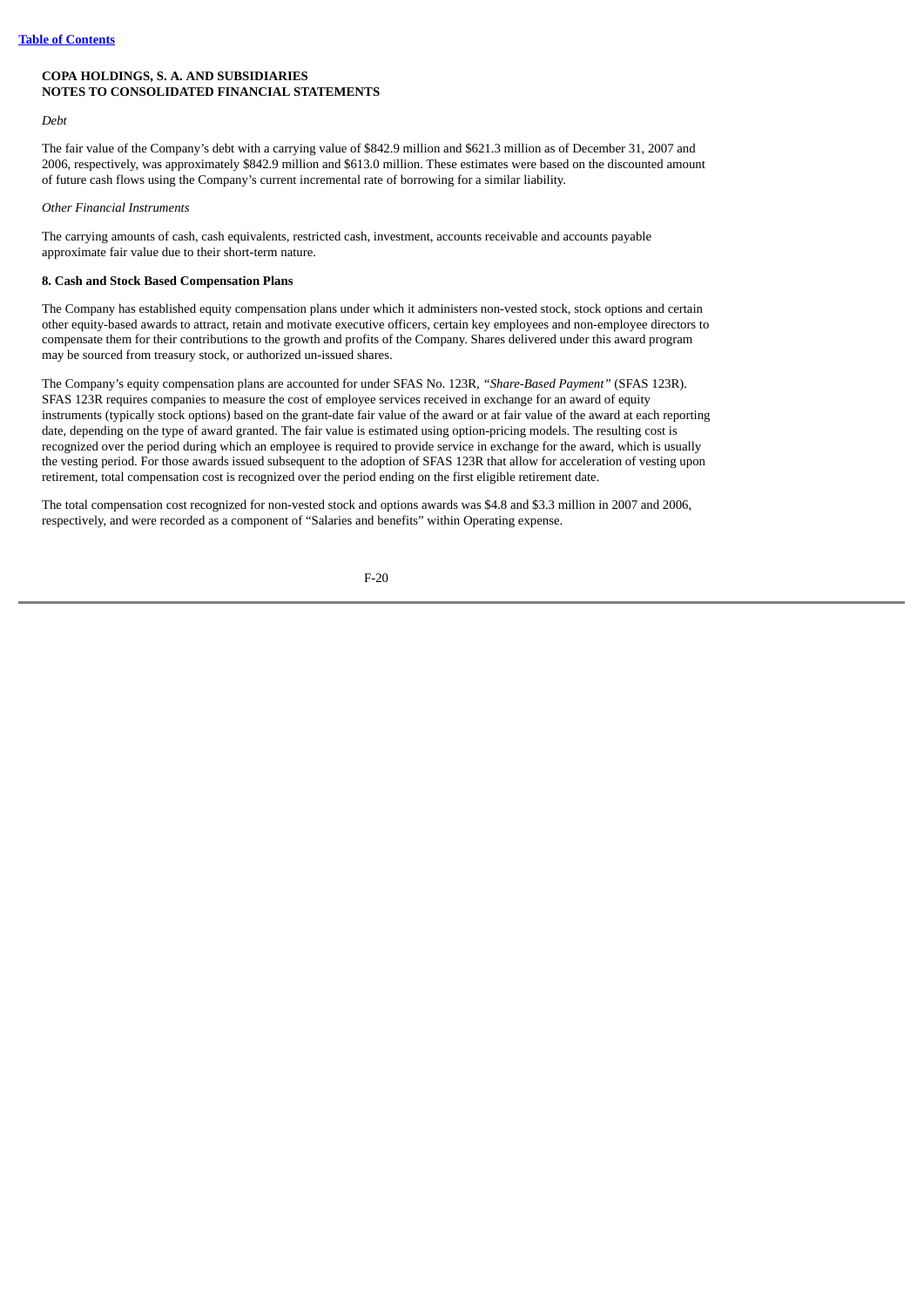## *Non-vested Stock*

In March 2006, the Compensation Committee of our Board of Directors granted 935,650 non-vested stock awards for senior management, officers, managers and key employees as follow:

Senior management were granted 847,625 non-vested stock awards which vest over five (5) years in yearly installments equal to 15% of the awarded stock on each of the first three (3) anniversaries of the grant date, 25% on the fourth anniversary and 30% on the fifth anniversary. Managers, officers and key employees, not on our senior management team, were granted 88,025 nonvested stock awards which vest on the second anniversary of the grant date.

In March 2007, the Compensation Committee of our Board of Directors granted 16,955 shares of non-vested stock awards to certain named executive officers, which vest over three (3) years in yearly installments equal to one-third of the awarded stock on each of the three anniversaries of the grant date.

Non-vested stock awards were measured at their fair value, which is the same amount for which a similarly restricted share would be issued to third party, on the grant date. The fair value of these non-vested stocks awards were \$53.14 and \$21.10 for the 2007 and the 2006 grants, respectively.

A summary of non-vested stock award activity under the plan as of December 31, 2007 and changes during the year are as follows:

|                                 | 2007          |    |                                                                   | 2006     |                                                                   |       |  |
|---------------------------------|---------------|----|-------------------------------------------------------------------|----------|-------------------------------------------------------------------|-------|--|
|                                 | <b>Shares</b> |    | <b>Weighted-Average</b><br><b>Grant-Date</b><br><b>Fair Value</b> | Shares   | <b>Weighted-Average</b><br><b>Grant-Date</b><br><b>Fair Value</b> |       |  |
| Non-vested at beginning of year | 917,050       | \$ | 21.10                                                             |          |                                                                   |       |  |
| Granted                         | 16,955        |    | 53.14                                                             | 935,650  |                                                                   | 21.10 |  |
| Vested                          | (125, 344)    |    | 21.10                                                             |          |                                                                   |       |  |
| Forfeited                       | (1,950)       |    | 21.10                                                             | (18,600) |                                                                   | 21.10 |  |
| Non-vested at end of year       | 806,711       |    | 21.77                                                             | 917,050  |                                                                   | 21.10 |  |

The Company uses the straight-line attribution method to recognize the compensation cost for awards with graded vesting periods. The Company estimates that the remaining compensation cost, not yet recognized for the non-vested stock plan, is \$12.3 million with a weighted average remaining contractual life of 1.9 years. Additionally, the Company estimates that the 2008 compensation cost related to this plan will be \$4.0 million.

The total fair value of shares vested during the year ended December 31, 2007 was \$2.6 million.

## *Stock Options*

In March 2007, the Compensation Committee of our Board of Directors granted, for the first time, 35,657 equity stock options to certain named executive officers, which vest over three (3) years in yearly installments equal to one-third of the awarded stock on each of the three anniversaries of the grant date. The exercise price of the options is \$53.14, which was the market price of the Company's stock at the grant date. The stock options have a contractual term of 10 years.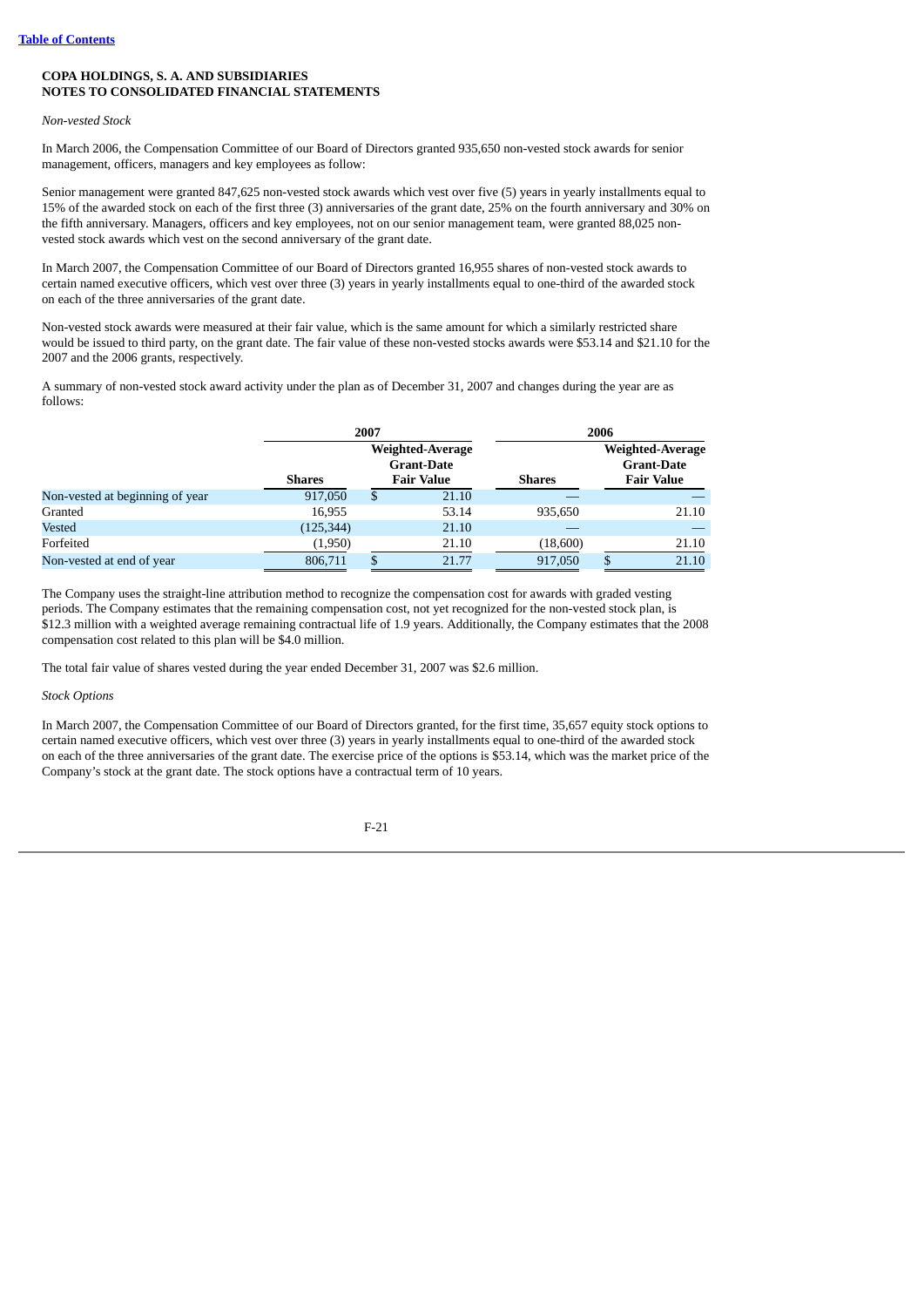The weighted-average fair value of the stock options at the grant date was \$22.33, and was estimated using the Black-Scholes option-pricing model assuming an expected dividend yield of 0.58% based on our historical dividends payments, expected volatility of approximately 37.8% based on our historical volatility, weighted average risk-free interest rate of 4.59% based on the yield of the U.S. Treasury ten year bond, and an expected term of 6 years calculated under the simplified method.

A summary of options award activity under the plan as of December 31, 2007 and changes during the year is as follows:

| <b>Shares</b> |
|---------------|
|               |
|               |
| 35.657        |
|               |
|               |
| 35,657        |
|               |

The Company uses the straight-line attribution method to recognize the compensation cost for stock options. The Company estimates that the remaining compensation cost, not yet recognized for stock options, is \$0.6 million with a weighted average contractual life of 9.2 years and zero intrinsic value. Additionally, the Company estimates that the 2008 compensation cost related to this plan will be \$0.3 million.

#### **9. Earnings Per Share**

The following is a reconciliation of the income and share data used in the basic and diluted earnings per share computations for the dates indicated (in millions, except share and share data):

|                                                                               |      |            | December 31, |            |
|-------------------------------------------------------------------------------|------|------------|--------------|------------|
|                                                                               |      | 2007       | 2006         | 2005       |
| Income available to common stockholders for both, basic and diluted EPS       | US\$ | 161.8      | 133.8        | 83.0       |
| Weighted average common shares outstanding applicable to basic EPS            |      | 42,907,967 | 42,812,500   | 42,812,500 |
| Basic earnings per share                                                      | US\$ | 3.77       | 3.13         | 1.94       |
|                                                                               |      |            |              |            |
| Weighted average common shares outstanding applicable to diluted EPS          |      | 42,907,967 | 42.812.500   | 42,812,500 |
| Effect of dilutive shares:                                                    |      |            |              |            |
| Non-vested Stock Plan                                                         |      | 555,792    | 422,053      | $\Omega$   |
| Adjusted weighted average common shares outstanding applicable to diluted EPS |      | 43.463.759 | 43,234,553   | 42,812,500 |
| Diluted earnings per share                                                    | US\$ | 3.72       | 3.10         | 1.94       |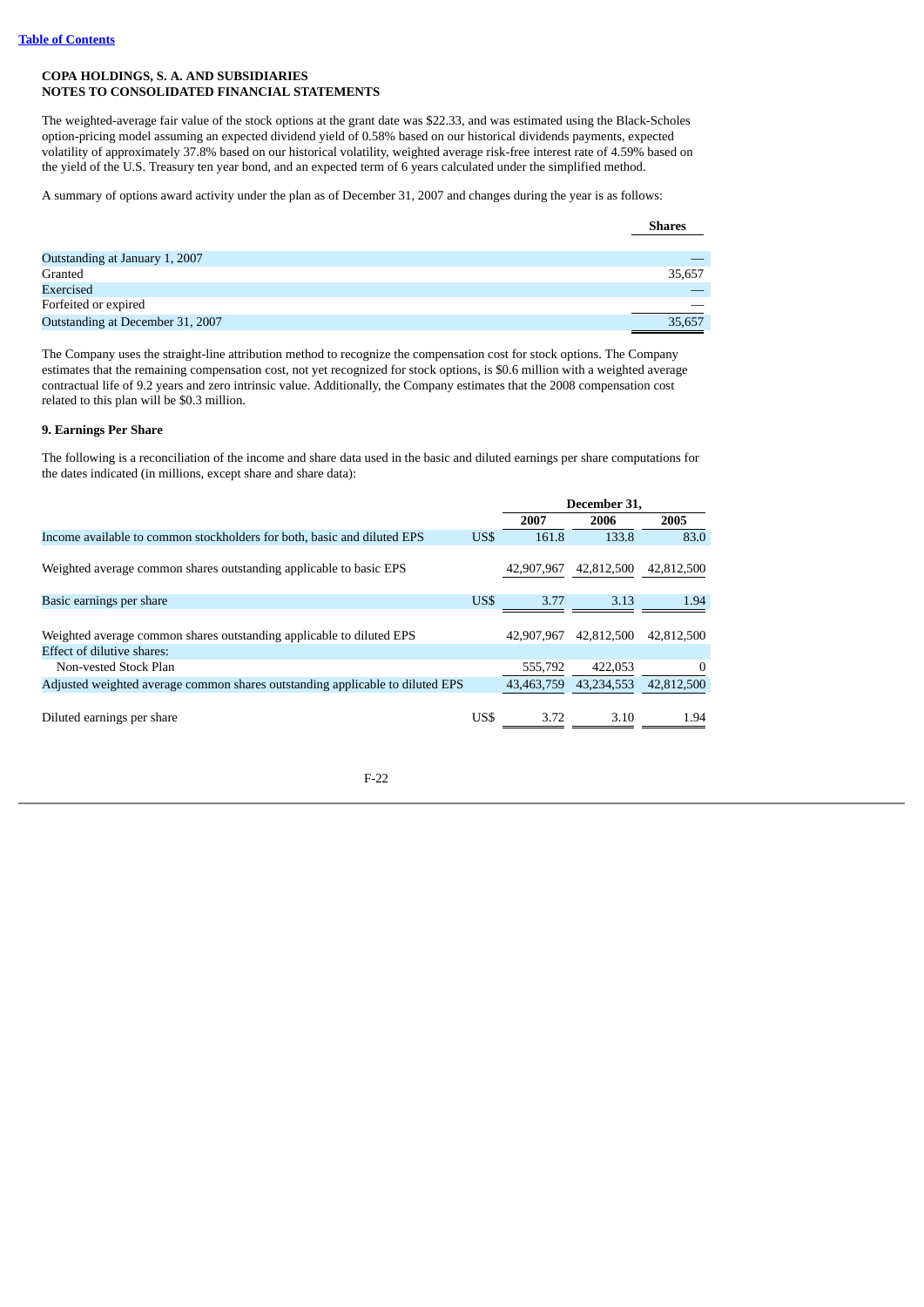Options to purchase 35,657 shares of common stock at \$53.14 per share outstanding at the end of 2007 were excluded in the computation of diluted EPS because the options' exercise price was greater than the average market price of the common shares.

### **10. Accumulated Other Comprehensive Income (Loss)**

As of December 31, 2007 and 2006 the components of accumulated other comprehensive income (loss) are as follows (in millions):

|                                                     | Foreign<br>Currency |       |             | <b>Derivatives</b><br><b>Financial</b> |   |                  |
|-----------------------------------------------------|---------------------|-------|-------------|----------------------------------------|---|------------------|
|                                                     | Translation         |       | Pensions    | <b>Instruments</b>                     |   | Total            |
| <b>Balance as of December 31, 2005</b>              | S.                  | (1.2) |             |                                        |   | (1.2)            |
| Foreign Currency Translation                        |                     | 1.8   |             |                                        |   | $1.8\phantom{0}$ |
| Unrealized gain (loss) on derivatives instruments   |                     |       |             | (4.0)                                  |   | (4.0)            |
| Impact of adoption of SFAS 158, net of tax of \$0.1 |                     |       | (0.9)       |                                        |   | (0.9)            |
| <b>Balance as of December 31, 2006</b>              |                     | 0.6   | (0.9)       | (4.0)                                  |   | (4.3)            |
| Foreign Currency Translation                        |                     | 3.0   |             |                                        |   | 3.0              |
| Unrealized gain (loss) on derivatives instruments   |                     |       |             | 4.0                                    |   | 4.0              |
| SFAS 158 Unrecognized actuarial loss of the period  |                     |       | (0.1)       |                                        |   | (0.1)            |
| Amortization of actuarial loss                      |                     |       | 0.1         |                                        |   | 0.1              |
| <b>Balance as of December 31, 2007</b>              |                     | 3.6   | \$<br>(0.9) | S<br>0.0                               | S | 2.7              |

#### **11. Issued Capital and Corporate Reorganization**

On November 23, 2005, the Company's Board of Directors approved a reorganization of the Company's capital stock. Following the reorganization, the Company's authorized capital stock consists of 80 million shares of common stock without par value, divided into Class A shares, Class B shares and Class C shares. Immediately following the reorganization, there were 30,034,375 Class A shares outstanding, 12,778,125 Class B shares outstanding, all owned by CIASA (a Panamanian entity), and no Class C shares outstanding. The reorganization did not impact the operations or financial condition of the Company in any respect and, as such, does not result in a new basis of accounting. All share and per share information for the period give retroactive effect to the reorganization. Class A and Class B shares have the same economic rights and privileges, including the right to receive dividends, except that the holders of the Class A shares are not entitled to vote at the Company's shareholders' meetings, except in connection with a transformation of the Company into another corporate type; a merger, consolidation or spin-off of the Company; a change of corporate purpose; voluntarily delisting Class A shares from the NYSE; approving the nomination of independent directors nominated by the Company's Board of Director's Nominating and Corporate Governance Committee; and any amendment to the foregoing special voting provisions adversely affecting the rights and privileges of the Class A shares.

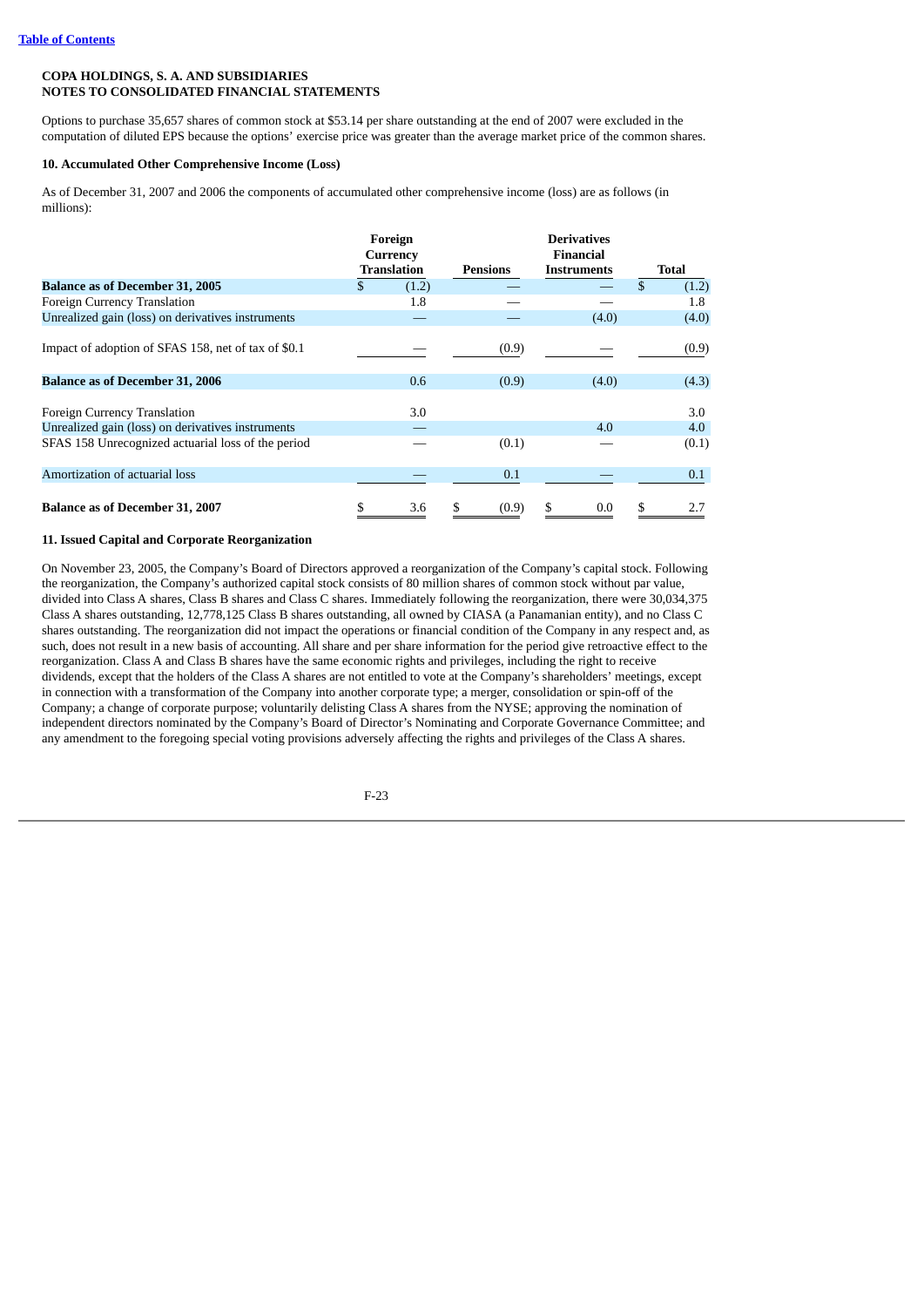The Class A shareholders will acquire full voting rights, entitled to one vote per Class A share on all matters upon which shareholders are entitled to vote, if in the future the Company's Class B shares ever represent fewer than 10% of the total number of shares of the Company's common stock outstanding and the Independent Directors Committee of the Company's Board of Directors (the "Independent Directors Committee") shall have determined that such additional voting rights of Class A shareholders would not cause a triggering event referred to below. In such event, the right of the Class A shareholders to vote on the specific matters described in the preceding paragraph will no longer be applicable. At such time, if any, as the Class A shareholders acquire full voting rights, the Board of Directors shall call an extraordinary shareholders' meeting to be held within 90 days following the date as of which the Class A shares are entitled to vote on all matters at the Company's shareholders' meetings. At the extraordinary shareholders' meeting, the shareholders shall vote to elect all eleven members of the Board of Directors in a slate recommended by the Nominating and Governance Committee. The terms of office of the directors that were serving prior to the extraordinary shareholders' meeting shall terminate upon the election held at that meeting.

Every holder of Class B shares is entitled to one vote per share on all matters for which shareholders are entitled to vote. Class B shares will be automatically converted into Class A shares upon the registration of transfer of such shares to holders which are not Panamanian.

The Class C shares will have no economic value and will not be transferable, but will possess such voting rights as the Independent Directors Committee shall deem necessary to ensure the effective control of the Company by Panamanians. The Class C shares will be redeemable by the Company at such time as the Independent Directors Committee determines that a triggering event, shall no longer be in effect. The Class C shares will not be entitled to any dividends or any other economic rights.

# **12. Income Taxes**

The Company pays taxes in the Republic of Panama and in other countries in which it operates, based on regulations in effect in each respective country. The Company's revenues come principally from foreign operations and according to the Panamanian Fiscal Code these foreign operations are not subject to income tax in Panama.

The Company has elected to calculate its Panamanian income tax with the alternative gross tax election. Under this method, based on Article 121 of the Panamanian Fiscal Code, income for international transportation companies is calculated based on a territoriality method that determines gross revenues earned in Panama by applying the percentage of miles flown within the Panamanian territory against total revenues. Under this method, loss carry forwards cannot be applied to offset tax liability. Dividends from the Company's Panamanian subsidiaries, including Copa Airlines, are separately subject to a ten percent tax if such dividends can be shown to be derived from income from sources in Panama.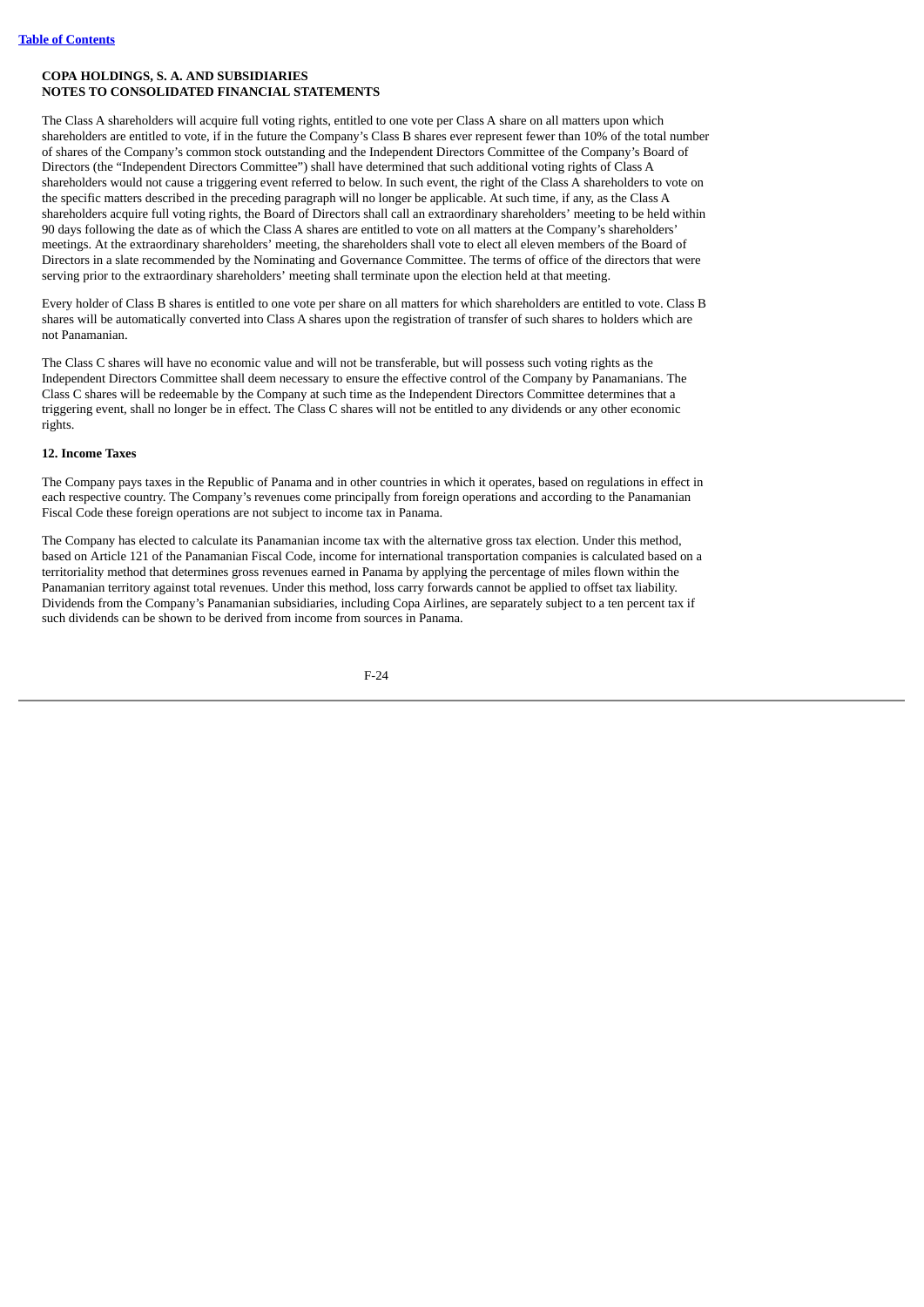The Company is also subject to local tax regulations in each of the jurisdictions where it operates, the great majority of which are related to the taxation of income. In some of the countries to which the Company flies, the Company does not pay any income taxes because it does not generate taxable income under the laws of those countries or because of treaties or other arrangements those countries have with Panama. In the remaining countries, the Company pays income tax at a rate ranging from 25% to 34% of income. Different countries calculate income in different ways, but they are typically derived from sales in the applicable country multiplied by the Company's net margin or by a presumed net margin set by the relevant tax legislation. The determination of the Company's taxable income in several countries is based on a combination of revenues sourced to each particular country and the allocation of expenses of the Company's operations to that particular country. The methodology for multinational transportation company sourcing of revenue and expense is not always specifically prescribed in the relevant tax regulations, and therefore is subject to interpretation by both the Company and the respective taxing authorities. Additionally, in some countries, the applicability of certain regulations governing non-income taxes and the determination of the filing status of the Company are also subject to interpretation.

Under a reciprocal exemption confirmed by a bilateral agreement between Panama and the United States the Company is exempt from the U.S. source transportation income tax derived from the international operation of its aircraft.

The provision for income taxes recorded in the Consolidated Statements of Income was as follows:

|          | 2007      | 2006      |    | 2005 |
|----------|-----------|-----------|----|------|
| Panama   |           |           |    |      |
| Current  | \$<br>1.3 | \$<br>1.1 | \$ | 0.8  |
| Deferred |           |           |    |      |
| Foreign  |           |           |    |      |
| Current  | 13.4      | 11.5      |    | 7.9  |
| Deferred | 2.4       | (0.3)     |    | 0.9  |
| Total    | 17.1      | 12.3      | £. | 9.6  |

The Company paid taxes of \$16.6 million, \$11.3 million and \$7.4 million in years 2007, 2006 and 2005, respectively.

Pre-tax income, based on the Copa Airlines' internal route profitability measures, related to Panamanian operations was \$49.7 million, \$44.9 million, and \$32.3 million in 2007, 2006, and 2005, respectively, and related to foreign operations was \$129.3 million, \$101.2 million, and \$60.3 million in 2007, 2006, and 2005, respectively.

AeroRepública's benefit from operating loss carryforwards amounted to \$0.6 million and \$0.8 million as of December 31, 2007 and 2006, respectively. The benefit from operating loss carryforwards are available for a period of seven (7) years from when they were generated in 2005.

Income tax returns for all companies incorporated in the Republic of Panama are subject to review by tax authorities up to the last three (3) years, including the year ended December 31, 2007 according to current tax regulations. For other countries where the Company operates, it is subject to review by their respective tax authorities for periods ranging from the last two (2) to six (6) years.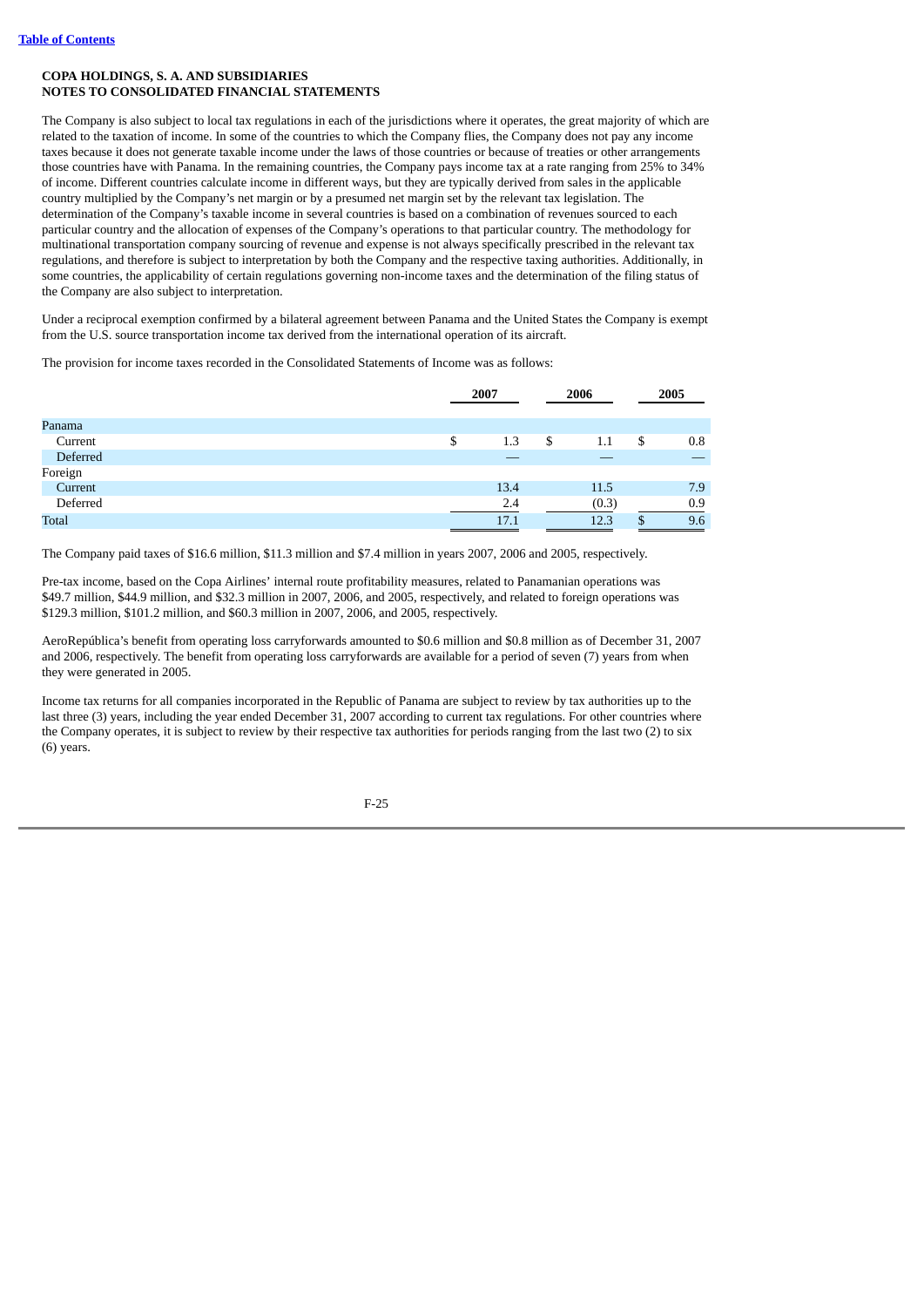The amount of income tax expense incurred in Panama varies from the statutory rate because of the Panamanian gross tax election. Income taxes outside of Panama are generally determined on the basis of net income or revenue, and all of the countries have rates that vary from the Panamanian statutory rate.

The reconciliations of income tax computed at the Panamanian statutory tax rate to income tax expense for the years ended December 31 are as follows (in millions):

|                               |   | <b>Amount</b> |  |        |  |       | Percentage |            |            |  |
|-------------------------------|---|---------------|--|--------|--|-------|------------|------------|------------|--|
|                               |   | 2007          |  | 2006   |  | 2005  | 2007       | 2006       | 2005       |  |
| Provision for income taxes at |   |               |  |        |  |       |            |            |            |  |
| Panamanian statutory rates    | S | 53.7          |  | 43.8   |  | 27.8  | 30.0%      | 30.0%      | 30.0%      |  |
| Panamanian gross tax election |   | (13.6)        |  | (12.4) |  | (8.9) | $(7.6\%)$  | $(8.5\%)$  | $(9.6\%)$  |  |
| Difference in Panamanian      |   |               |  |        |  |       |            |            |            |  |
| statutory rates and non-      |   |               |  |        |  |       |            |            |            |  |
| Panamanian statutory rates    |   | (23.0)        |  | (19.1) |  | (9.3) | $(12.8\%)$ | $(13.1\%)$ | $(10.0\%)$ |  |
| Provision for income taxes    |   | 17.1          |  | 12.3   |  | 9.6   | 9.6%       | 8.4%       | 10.4%      |  |

Deferred income taxes are provided under the liability method and reflect the net tax effects of temporary differences between the tax basis of assets and liabilities and their reported amounts in the consolidated financial statements.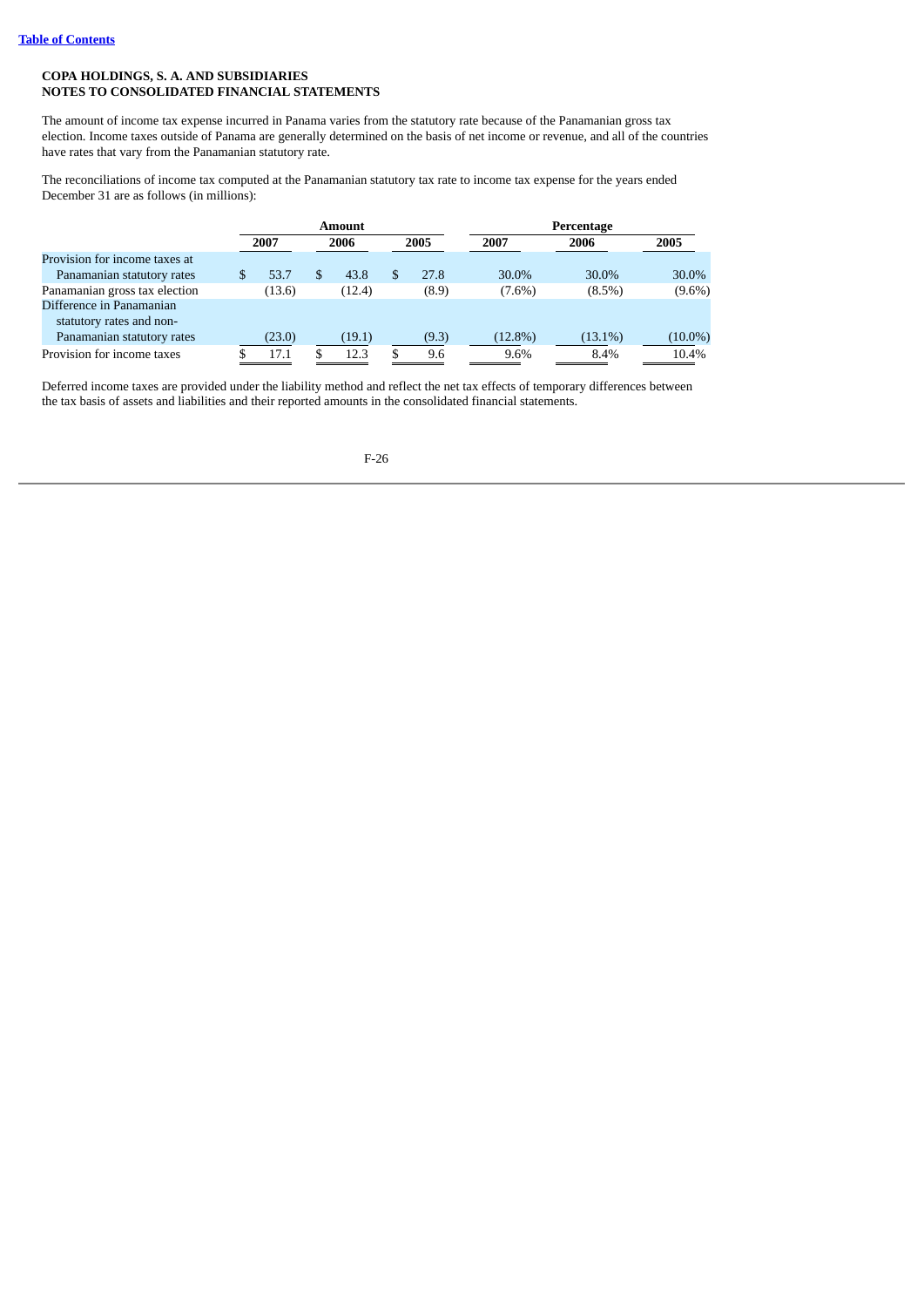Significant components of the Company's deferred tax liabilities and assets are as follows (in millions):

|                                      | 2007 |        | 2006 |        |
|--------------------------------------|------|--------|------|--------|
| Deferred tax liabilities:            |      |        |      |        |
| <b>Intangible Assets</b>             | \$   | (11.7) | \$   | (10.5) |
| Maintenance reserves                 |      | (1.8)  |      | (1.7)  |
|                                      |      | (13.5) |      | (12.2) |
|                                      |      |        |      |        |
| Deferred tax assets:                 |      |        |      |        |
| Property and Equipment               |      | 6.3    |      | 6.8    |
| Post-employment benefit obligation   |      | 0.0    |      | 0.1    |
| Allowance for doubtful accounts      |      | 0.9    |      | 1.5    |
| Expendable parts and supplies        |      | 0.4    |      | 0.6    |
| Prepaid expenses                     |      | 0.1    |      | 0.4    |
| <b>Others</b>                        |      | 2.9    |      | 2.1    |
|                                      |      | 10.6   |      | 11.5   |
|                                      |      |        |      |        |
| Net deferred tax liabilities         |      | (2.9)  |      | (0.7)  |
|                                      |      |        |      |        |
| Less: Current deferred tax assets    |      | 3.8    |      | 3.9    |
| Non current deferred tax liabilities | \$   | (6.7)  | \$   | (4.6)  |

The Company's deferred tax assets recognized in the Consolidated Balance Sheets, within other current assets, for AeroRepública segment was \$3.4 million and \$3.8 million for 2007 and 2006, respectively.

The Company adopted Financial Accounting Standards Board's Interpretation No. 48, "Accounting for Uncertainty in Income Taxes, an interpretation of FASB Statement No. 109" (FIN 48), effective January 1, 2007. FIN 48 clarifies the accounting for uncertainty in income taxes recognized in financial statements and requires the impact of a tax position to be recognized in the financial statements if that position is more likely than not of being sustained by the taxing authority. The adoption of FIN 48 did not have a material effect on our consolidated financial position or results of operations. Interest and penalties related to unrecognized tax benefits are recognized within interest expense and other non-operating income (expense), respectively, in our consolidated statement of operations.

#### **13. Employee Benefit Plans**

The Company, in accordance with Panamanian labor laws, is required to establish and fund both a severance fund and a termination indemnity plan.

The Company contributes to the Severance Fund based on 1.92% of applicable wages paid annually. Upon cessation of the labor relationship, regardless of cause, the Company is required to pay the employee the amount accumulated up to the cessation of the labor relationship. This plan is accounted for as a defined benefit pension plan under SFAS No. 87, " *Employers' Accounting for Pensions*" (SFAS 87), as amended, whereby pension benefit expense is recognized over the employees' approximate service periods.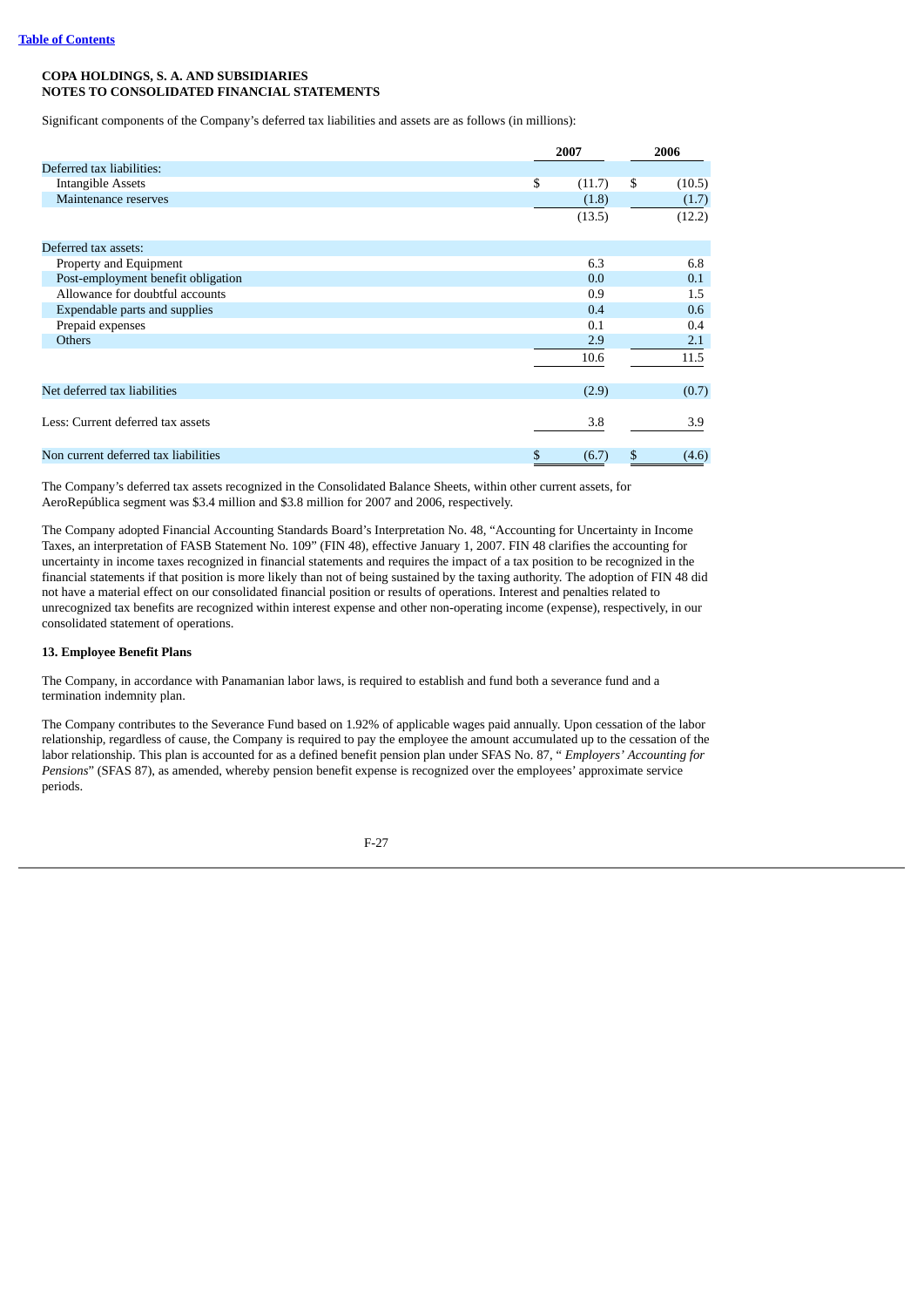The Company contributes to the Termination Indemnity Plan based on 0.33% of total applicable wages paid annually. Upon cessation of the labor relationship due to termination, the Company is required to pay 6.54% of applicable wages earned over the duration of the employment period of the terminated employee. This plan is accounted for as a post-employment benefit plan under SFAS No. 112, "*Employers' Accounting for Post-employment Benefits*" (SFAS 112), whereby post-employment benefit expense is recognized over the employees' approximate service periods.

In Panama, all employees are covered by one or more of these plans. In Colombia, all employees hired before April 1, 1994 are covered by a defined benefit pension plan. The benefits under these plans are based on years of service and an employee's accumulated compensation. Pension obligations are measured as of December 31 of each year.

## **Panama Pension and Post Employment Plans**

## *Pension Plan*

The following table sets forth the defined benefit pension plan's change in projected benefit obligation (in millions) at December 31:

|                                                   |   | 2007  |    | 2006  |
|---------------------------------------------------|---|-------|----|-------|
| Accumulated benefit obligation                    | S | 3.1   | \$ | 2.8   |
| Projected benefit obligation at beginning of year | S | 3.4   | \$ | 2.9   |
| Service cost                                      |   | 0.4   |    | 0.3   |
| Interest cost                                     |   | 0.2   |    | 0.2   |
| <b>Actuarial losses</b>                           |   | 0.0   |    | 0.4   |
| Benefits paid                                     |   | (0.4) |    | (0.4) |
| Projected benefit obligation at end of year       |   | 3.6   |    | 3.4   |

The following table sets forth the defined benefit pension plan's change in the fair value of plan assets (in millions) at December 31:

|                                                | 2007 |       | 2006 |       |
|------------------------------------------------|------|-------|------|-------|
| Fair value of plan assets at beginning of year |      | 4.0   |      | 3.4   |
| Actual return on plan assets                   |      | 0.2   |      | 0.2   |
| <b>Employer contributions</b>                  |      | 0.9   |      | 0.8   |
| Benefits paid                                  |      | (0.4) |      | (0.4) |
| Fair value of plan assets at end of year       |      | 4.7   |      |       |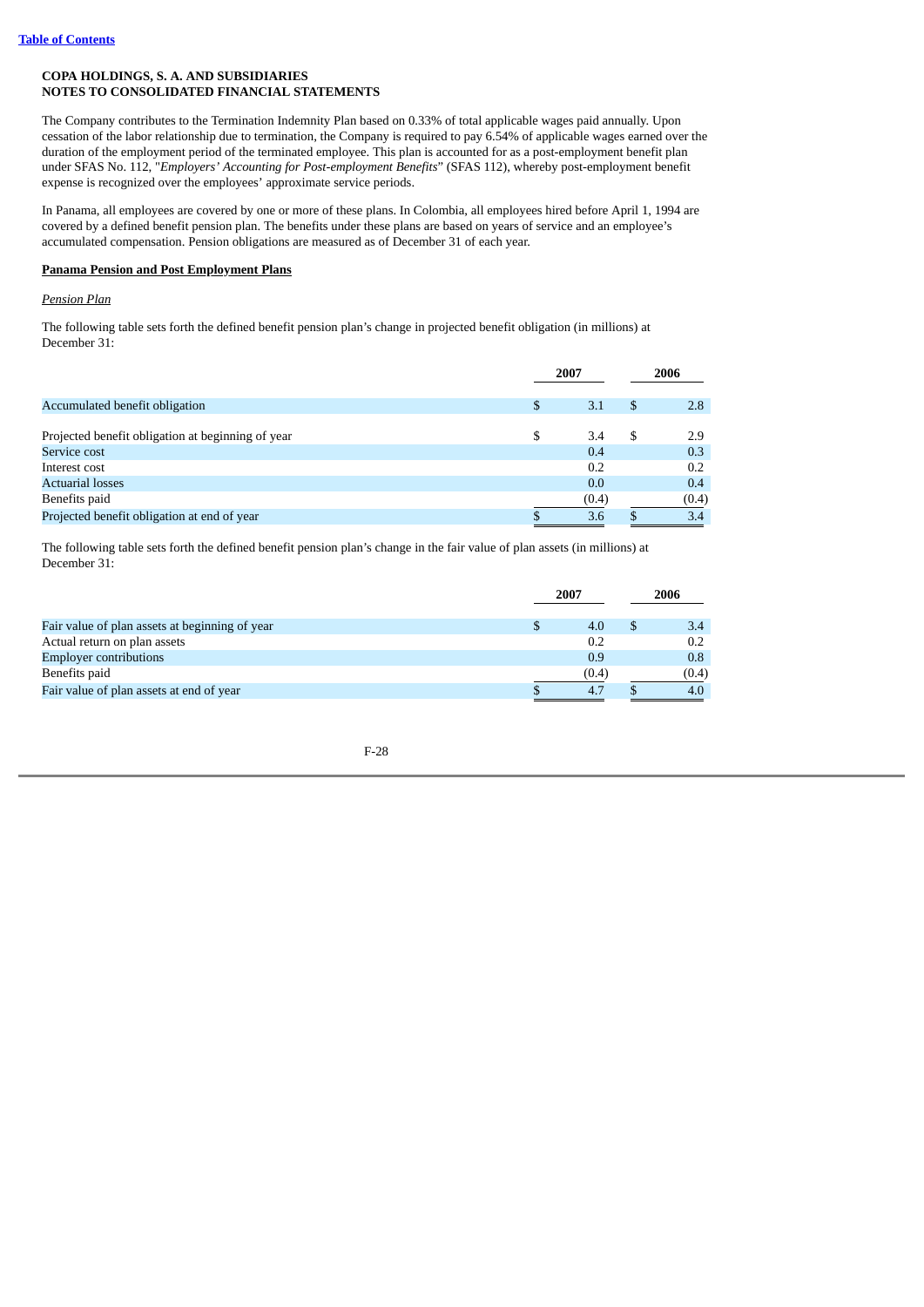The following table sets forth the amounts (in millions) recognized in the consolidated balance sheet and the funded status of the plan at December 31:

|                                                   | 2007 | 2006     |
|---------------------------------------------------|------|----------|
| Noncurrent benefit asset                          | 1.1  | 0.6<br>ъ |
| Net overfunded amount recognized in balance sheet | 1.1  | 0.6      |
| Unrecognized net actuarial gain (loss)            |      |          |
| Funded status of the plans - net overfunded       | 1.1  | 0.6      |

The amount of net actuarial loss, net of tax, recorded in "Accumulated Other Comprehensive Income (Loss)" that have not yet been recognized as components of net periodic benefit expense are \$0.9 million for the years ending December 31, 2007 and 2006, respectively.

The amount of unrecognized net actuarial loss recorded in accumulated other comprehensive loss expected to be recognized as components of net periodic benefit expense during 2008 is \$ 0.1 million.

Other changes in plan assets and benefit obligations recognized in other comprehensive income for the years ended December 31 are as follow (in millions):

|                                                                    | 2007 |       |
|--------------------------------------------------------------------|------|-------|
|                                                                    |      |       |
| Actuarial losses of current period                                 |      |       |
| Amortization of actuarial losses into net periodic benefit expense |      | (0.1) |
| Total recognized in other comprehensive income                     |      |       |

Net periodic benefit expense for the years ended December 31 included the following components (in millions):

|                                | 2007 |       | 2006  | 2005  |
|--------------------------------|------|-------|-------|-------|
| Service cost                   | Ъ    | 0.4   | 0.3   | 0.3   |
| Interest cost                  |      | 0.2   | 0.2   | 0.1   |
| Expected return on plan assets |      | (0.2) | (0.1) | (0.1) |
| Actuarial loss                 |      | 0.1   | 0.0   | 0.0   |
| Net periodic benefit expense   |      | 0.5   | 0.4   | 0.3   |

The following actuarial assumptions were used to determine the actuarial present value of projected benefit obligation at December 31:

|                                                | 2007  | 2006  |
|------------------------------------------------|-------|-------|
| Weighted average assumed discount rate         | 5.54% | 5.54% |
| Weighted average rate of compensation increase | 3.25% | 3.25% |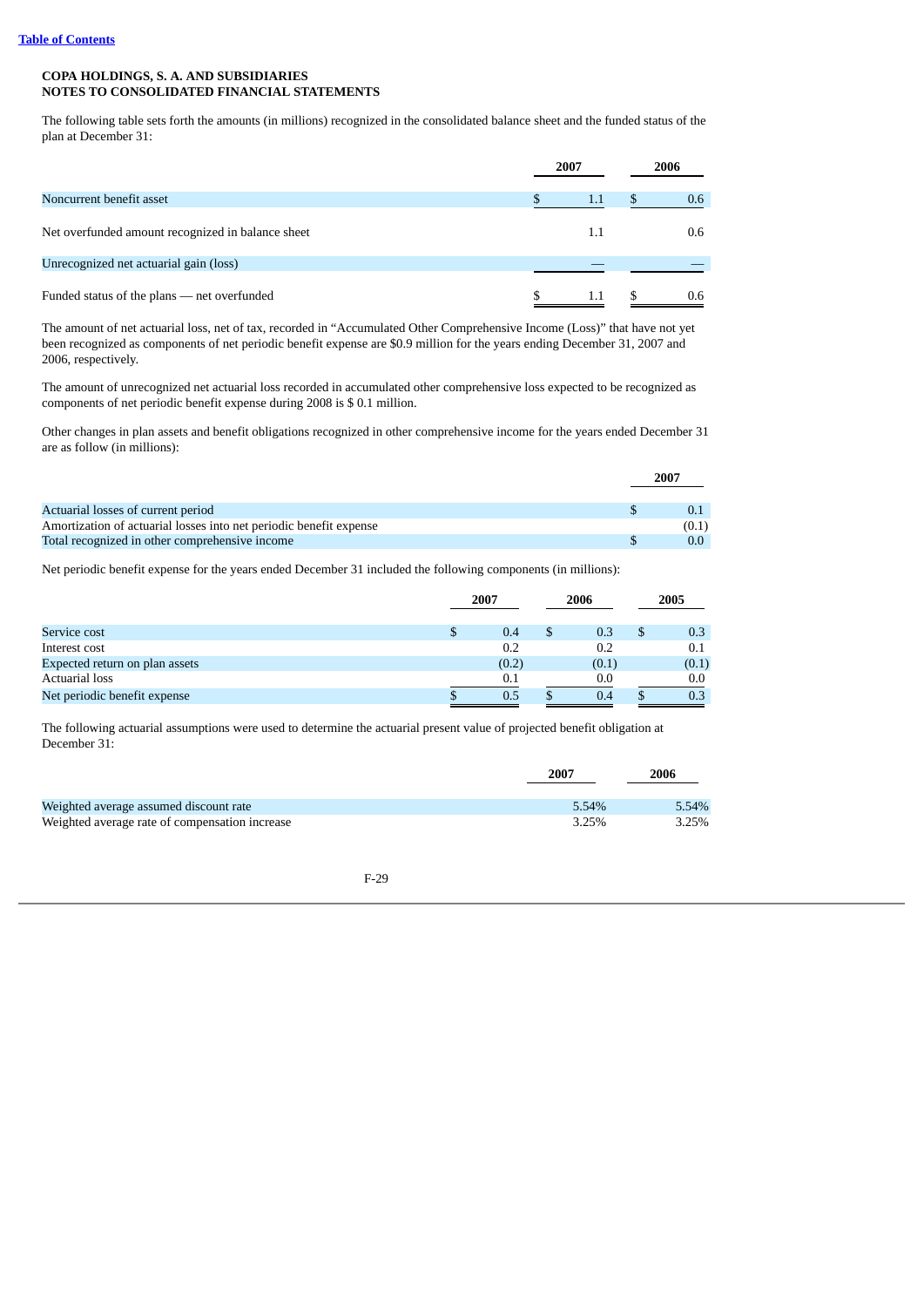The following actuarial assumptions were used to determine the net periodic benefit expense for the year ended December 31:

|                                                  | 2007  | 2006  | 2005  |
|--------------------------------------------------|-------|-------|-------|
|                                                  |       |       |       |
| Weighted average assumed discount rate           | 5.54% | 5.50% | 5.75% |
| Expected long-term rate of return on plan assets | 5.00% | 4.50% | 4.00% |
| Weighted average rate of compensation increase   | 3.25% | 3.25% | 3.50% |

The Company's discount rate is determined based upon the review of high quality corporate bond rates, the change in these rates during the year, and year-end rate levels.

The Company holds its Seniority Premium funds with Profuturo, a Panamanian pension fund management company backed by various banks and insurance companies. The Seniority Premium is invested in Proahorro, a conservative fund which invests in instruments such as savings accounts (0.03%), panamanian commercial paper (4.74%) and time deposits (95.23%), with return on funds amounting to 5.8% in 2007. The expected return on plan assets is based upon an evaluation of the Company's historical trends and experience taking into account current and expected market conditions.

Estimated future contribution and benefit payments, which reflect expected future service, for the years ended December 31, are as follows (in millions):

| Future contribution payments: |     |     |
|-------------------------------|-----|-----|
| 2008                          | \$  | 0.8 |
| Future benefit payments:      |     |     |
| 2008                          | S   | 0.7 |
| 2009                          | \$  | 0.6 |
| 2010                          | S   | 0.7 |
| 2011                          | \$  | 0.6 |
| 2012                          | \$. | 0.6 |
| Remaining five years          | \$  | 2.6 |

*Post-employment Benefit Plan*

For the years ended December 31, 2007, 2006, and 2005, total expense for the post-employment benefits was \$0.4 million, \$0.5 million, and \$0.4 million, respectively.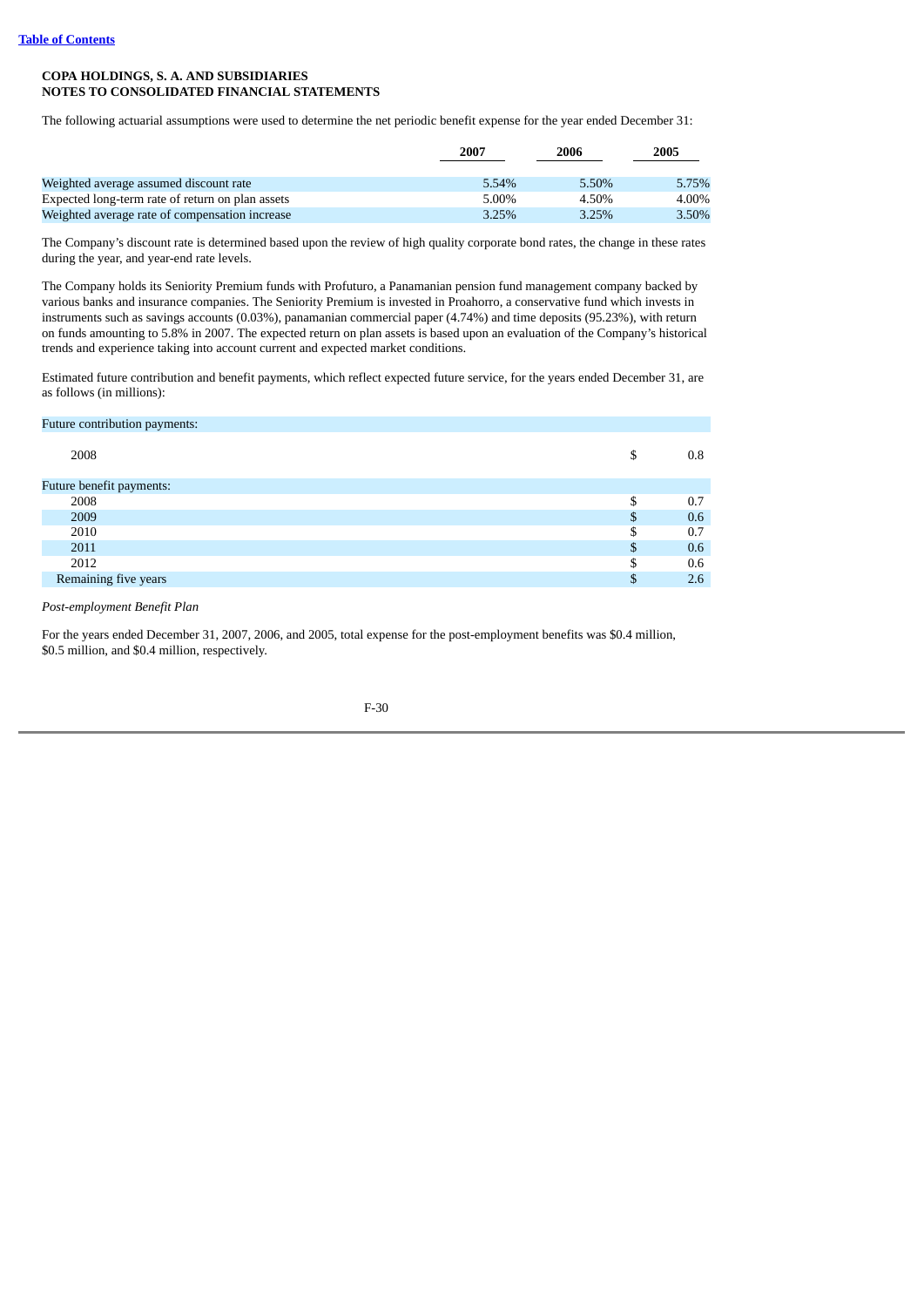## **14. Fleet Impairment Charges**

The Company re-evaluated the value of its Boeing 737-200 aircraft, rotable and expendable parts in accordance with SFAS No. 144, "*Accounting for the Impairment or Disposal of Long-Lived Assets*" in 2003.

In 2004, the Company entered into a sales agreement for its remaining Boeing 737-200 aircraft. Gains on the sale of the aircraft of \$1.1 million in each of 2004 and 2005 are included within Other, net . In 2005, the Company sold parts related to its Boeing 737-200, resulting in a gain of \$0.3 million which is also included within Other, net.

## **15. Related Party Transactions**

The following is a summary of significant related party transactions that occurred during 2007, 2006 and 2005. Except as otherwise discussed, the payments to and from related parties in the ordinary course of business were based on prevailing market rates.

Continental Airlines. Since 1998, Continental has implemented a comprehensive commercial and services alliance with Copa. Key elements of the alliance include: similar brand images, code sharing, co-branding of the OnePass frequent flyer program in Latin America, joint construction and operation of the Panama Presidents Club VIP lounge, joint purchasing, maintenance and engineering support and a number of other marketing, sales and service initiatives.

As a result of these activities, the Company paid Continental \$29.4 million, \$25.1 million, and \$16.9 million in 2007, 2006 and 2005, respectively, and Continental paid Copa \$21.2 million, \$17.8 million, and \$16.1 million in 2007, 2006 and 2005, respectively. The Company owed Continental \$0.2 million and \$0.9 million at December 31, 2007 and 2006, respectively. Continental owed the Company \$0.5 million and \$1.5 million at December 31, 2007 and 2006, respectively. The services provided are considered normal to the daily operations of both airlines.

Banco General, S. A. ("Banco General"). The Company has a strong commercial banking relationship with Banco General, S. A. On January 3, 2007 Grupo Financiero Continental, S. A., which is controlled by the Company's shareholders, agreed to merge the operations of Banco Continental with Banco General to form Panama's largest privately owned bank. After the execution of the merger, the shareholders of Grupo Financiero Continental S. A. own approximately 39% of the combined entity.

The Company obtains financing from Banco General under short to medium-term financing arrangements for part of the commercial loan tranche of one of the Company's Export-Import Bank facilities. The Company also maintains general lines of credit and time deposit accounts with Banco General.

Interest payments to Banco General totaled \$0.6 million, \$1.4 million and \$1.6 million in 2007, 2006 and 2005, respectively, and the Company received interest income of \$4.5 million, \$1.5 million, and \$1.0 million in 2007, 2006 and 2005, respectively. The debt balance outstanding at December 31 amounted to \$4.8 million and \$8.5 million in 2007 and 2006, respectively. These amounts are included in "Current maturities of long-term debt" and "Long-term debt" in the Consolidated Balance Sheets.

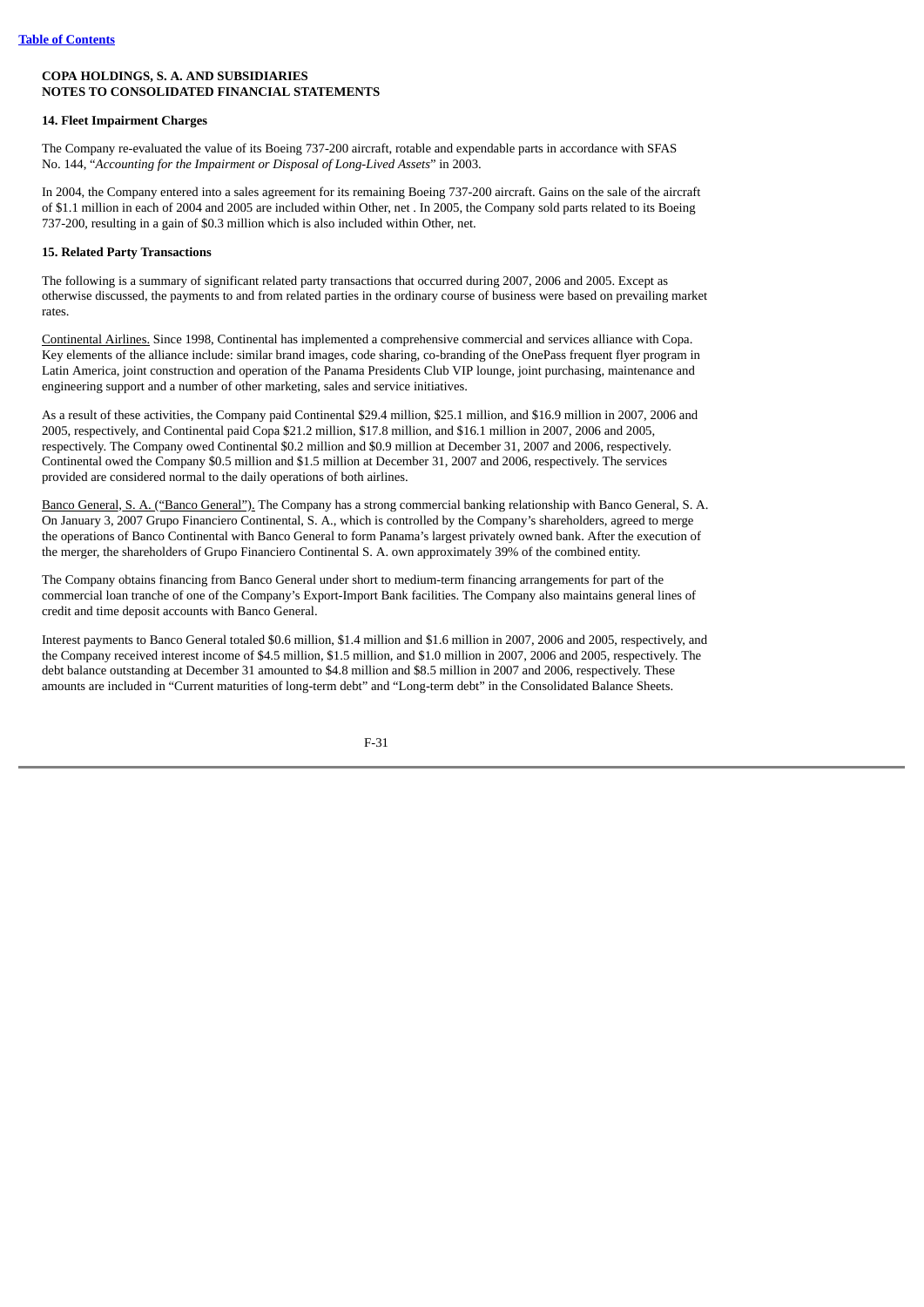ASSA Compañía de Seguros, S. A. ("ASSA"). Panamanian law requires the Company to maintain its insurance policies through a local insurance company. The Company has contracted ASSA, an insurance company controlled by the Company's controlling shareholders, to provide substantially all of its insurance. ASSA has, in turn, reinsured almost all of the risks under those policies with insurance companies in Europe. The net payment to ASSA, after taking into account the reinsurance of these risks totaled \$0.03 million in each of 2007, 2006 and 2005.

Petróleos Delta, S. A. ("Delta Petroleum"). During 2005, the Company entered into a contract with Petróleos Delta, S.A. to supply its jet fuel needs. The price agreed to under this contract is based on the two week average of the U.S. Gulf Coast Waterborne Mean index plus local taxes, certain third-party handling charges and a handling charge to Delta. The contract has a one year term that automatically renews for one year period unless terminated by one of the parties. While the Company's controlling shareholders do not hold a controlling equity interest in Petróleos Delta, S.A., various of the Company's Board of Directors also are Board members of Petróleos Delta, S.A. Payments to Petróleos Delta totaled \$126.0 million in 2007, \$77.9 million in 2006 and \$26.5 million from August to December of 2005.

Desarrollo Inmobiliario del Este, S. A. ("Desarrollo Inmobiliario"). During January 2006, the Company moved into its new headquarters, a recently constructed building located six miles away from Tocumen International Airport. The Company leases five floors consisting of approximately 104,000 square feet of the building from Desarrollo Inmobiliario, an entity controlled by the same group of investors that controls CIASA, under a ten-year lease at a rate of \$0.1 million per month. Payments to Desarrollo Inmobiliario del Este, S.A. totaled \$1.9 million, \$1.8 million, \$0.6 million in 2007, 2006 and 2005, respectively.

Galindo, Arias & Lopez. Most of the Company's legal work, including passing on the validity of the shares offered, is carried out by the law firm Galindo, Arias & Lopez. Certain partners of Galindo, Arias & Lopez are indirect shareholders of CIASA and serve on the Company's Board of Directors. Payments to Galindo, Arias & Lopez totaled \$0.4 million, \$0.3 million and \$0.3 million in 2007, 2006 and 2005, respectively.

Other Transactions. The Company purchases most of the alcohol and other beverages served on its aircraft from Motta Internacional, S.A. and Global Brands, S.A., both of which are controlled by the Company's controlling shareholders. The Company does not have any formal contracts for these purchases, but pays wholesale prices based on price lists periodically submitted by those importers. The Company paid \$0.6 million, \$0.5 million and \$0.4 million in 2007, 2006 and 2005, respectively.

The Company's telecommunications and other data services have been provided by Telecarrier, Inc., since February 2003. Some of the controlling shareholders of CIASA have a controlling interest in Telecarrier. Payments to Telecarrier totaled \$0.6 million, \$0.5 million and \$0.4 million in 2007, 2006 and 2005, respectively.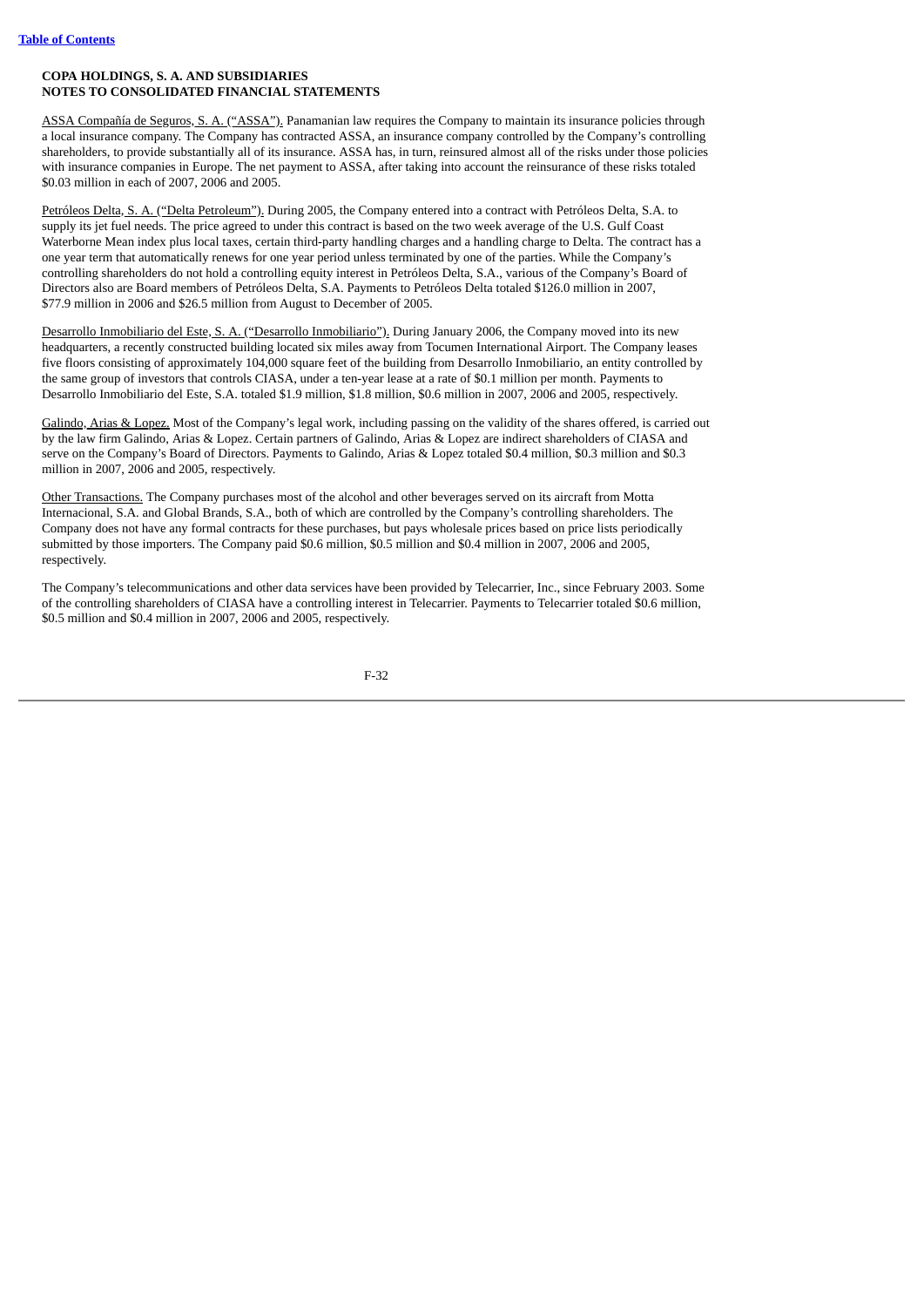The Company receives services from Call Center Corporation, a call center that operates Copa's reservations and sales services and handles calls from Panama as well as most other countries Copa flies to. One of the Company's directors, Joseph Fidanque III, is one of the owners of this call center. Payments to Call Center Corporation totaled \$2.6 million and \$2.4 million in 2007 and 2006, respectively.

The advertising agency that the Company uses in Panama, Rogelio Diaz Publicidad (RDP), is owned by the brother-in-law of the Company's chief executive officer. Gross invoices for all services performed through RDP totaled \$1.6 million, \$1.5 million and \$1.5 million in 2007, 2006 and 2005, respectively.

#### **16. Commitments and Contingencies**

The Company has a purchase contract with Boeing for 16 Boeing 737-Next Generation aircraft, under which the Company has eight (8) firm orders, three (3) purchase options and five (5) purchase rights. Additionally, the Company has a purchase contract with Embraer for 26 Embraer 190 aircraft, under which the Company has four (4) firm orders, sixteen (16) purchase options and six (6) purchase options rights.

The firm orders have an approximate value of \$760.1 million based on aircraft list prices, including estimated amounts for contractual price escalation and pre-delivery deposits. The Company is scheduled to take delivery of the aircraft underlying the 12 firm orders between 2008 and 2012.

#### *Covenants*

As a result of the various aircraft financing contracts entered into by the Company, the Company is required to comply with certain financial covenants. These covenants, among other things, require the Company to maintain an EBITDAR to fixed charge ratio of at least 2.5 times, a minimum tangible net worth of \$160 million, an EBITDAR to finance charge expense ration of at least 2.0 times, a net borrowings to Company's capitalization ratio of less than 85%, a total liability plus operating leases minus operating cash to tangible net worth ratio of less than 5.5, a long-term obligations to EBITDAR ratio of less than 6.0, a minimum unrestricted cash balance of \$50 million and a minimum of \$75 million in available cash, cash equivalents and short-term investments.

As of December 31, 2007, the Company was in compliance with all required covenants.

#### *Labor Unions*

Approximately 49% of the Company's 5,145 employees are unionized. There are currently seven (7) union organizations; five (5) covering employees in Panama and two (2) covering employees in Colombia.

The five (5) unions covering employees in Panama include: the pilots' union (SIPAC); the flight attendants' union (SIPANAB); the mechanics' union (SINTECMAP); the traffic attendants' union (UGETRACO); and a generalized union (SIELAS), which represents ground personnel, messengers, drivers, counter agents and other non-executive administrative staff. Copa Airlines entered into a new collective bargaining agreement with SIPAC on October 31, 2007 which will end August 31, 2012. Typically, collective bargaining agreements in Panama have terms of four years. Copa Airlines has traditionally experienced good relations with its unions.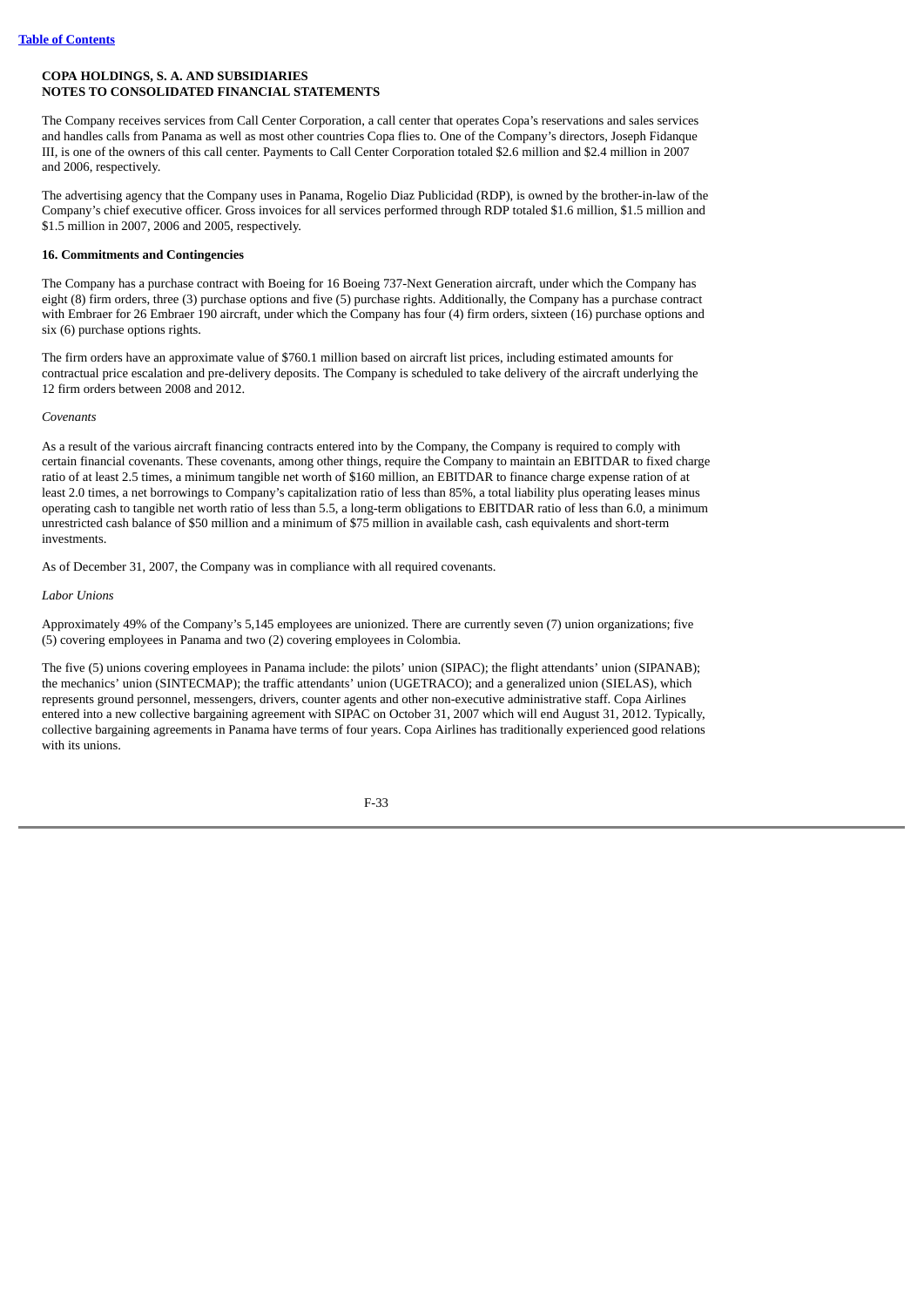The two (2) unions covering employees in Colombia are: the pilots' union (ACDAC) and the traffic attendant's union (ACAV). AeroRepública is now negotiating a new collective bargaining agreement with ACAV, this negotiation is expected to finish during second quarter of 2008. AeroRepública's entered into a new collective bargaining agreement with ACDAC on March 3, 2008 that will be effect until December 31, 2010. Typically, collective bargaining agreements in Colombia have terms of two to four years. AeroRepública has traditionally experienced good relations with its unions.

# *Lines of Credit for Working Capital and Letters of Credit*

The Company maintained available facilities for working capital with several banks with available balances of \$34.5 million at December 31, 2007 and 2006.

The Company maintained available facilities for letters of credit with several banks with outstanding balances of \$33.8 million and \$27.3 million at December 31, 2007 and 2006, respectively. These letters of credit are pledged for aircraft rentals, maintenance and guarantees for airport facilities. Of this total, \$22.1 million are letters of credit opened on behalf of AeroRepública for the same purposes listed above.

These lines of credit have been put in place to bridge liquidity gaps and for other potential contingencies. Due to the Company's current cash position, the lines of credit do not have outstanding balances.

# *Termination of General Sales Agent*

The Company historically outsourced sales functions in some outstations through agreements with general sales agents (GSA). Over the past few years, the Company has been discontinuing existing agreements in order to reduce distribution costs and take direct control over these functions. As a result of this process, the Company terminated general sales agent agreements in 2004. Payments relating to the termination of the general sales agent agreements amounted to \$1.3 million and was expensed in 2005.

The Company has no remaining GSA agreements with significant termination contingencies.

# **17. Subsequent Events**

*Stock Grants*

During first quarter of 2008, the Compensation Committee of the Company's Board of Directors approved two (2) new awards. Awards were granted under these new plans for 62,935 shares of non-vested stock, which will vest over three (3) years. The Company estimates the fair value of these awards to be approximately \$2.4 million and the 2008 compensation cost for these plans is \$0.6 million.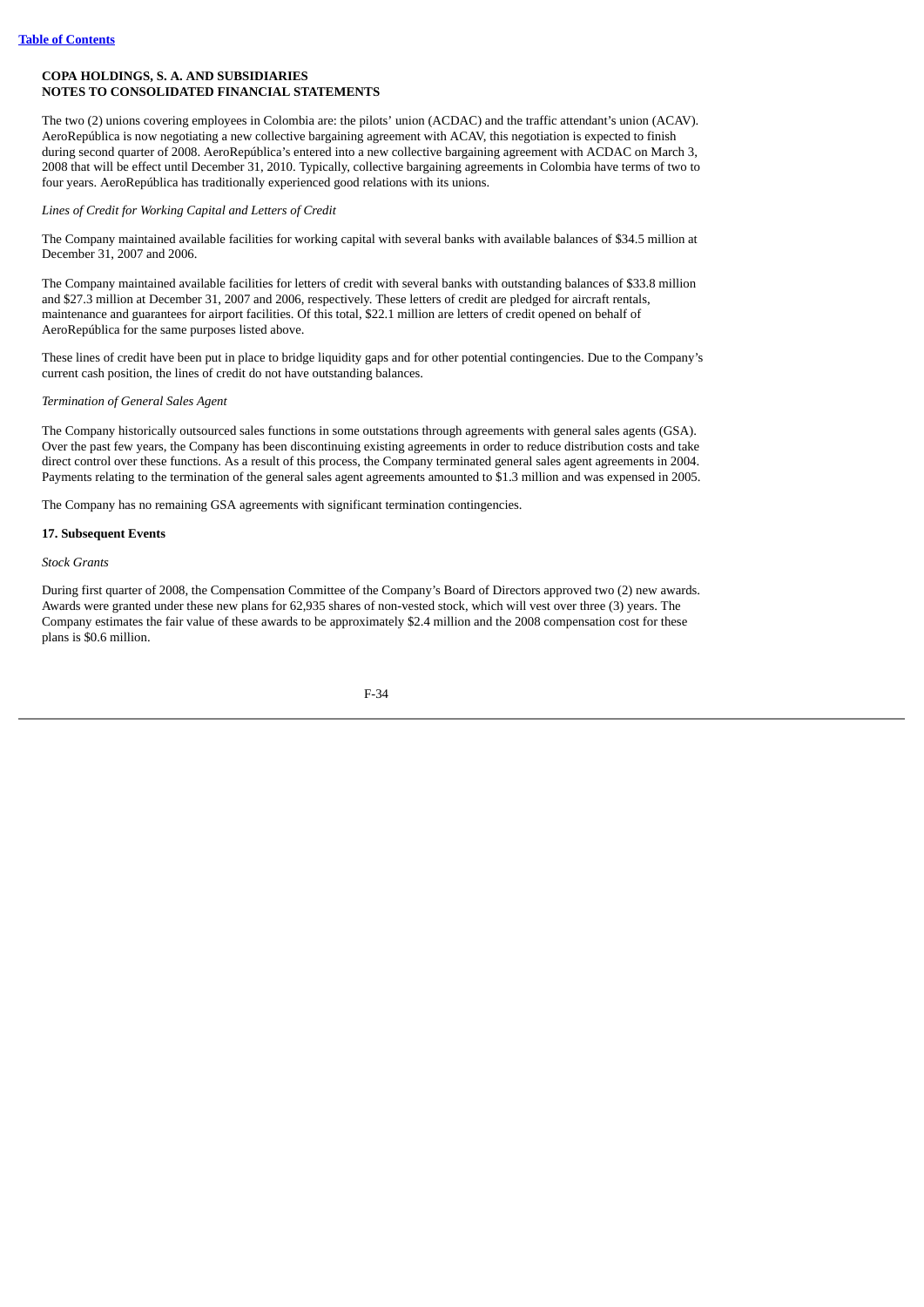#### *Investment in subsidiary*

During the first quarter of 2008, the Company invested an additional \$4.3 million in its subsidiary AeroRepública Airlines.

#### **18. Segment Reporting**

The Company determined it has two reportable segments, the Copa segment and the AeroRepública segment, primarily because: (1) management evaluates the financial and operational results of the Copa segment and AeroRepública segment separately for internal reporting and management performance evaluation purposes; and (2) management intends to allow AeroRepública's existing management to continue operating the airline as a point-to-point Colombian carrier. The accounting policies of the segments are the same as those described in Note 1, "Summary of Significant Accounting Policies". General corporate and other assets are allocated to the Copa segment.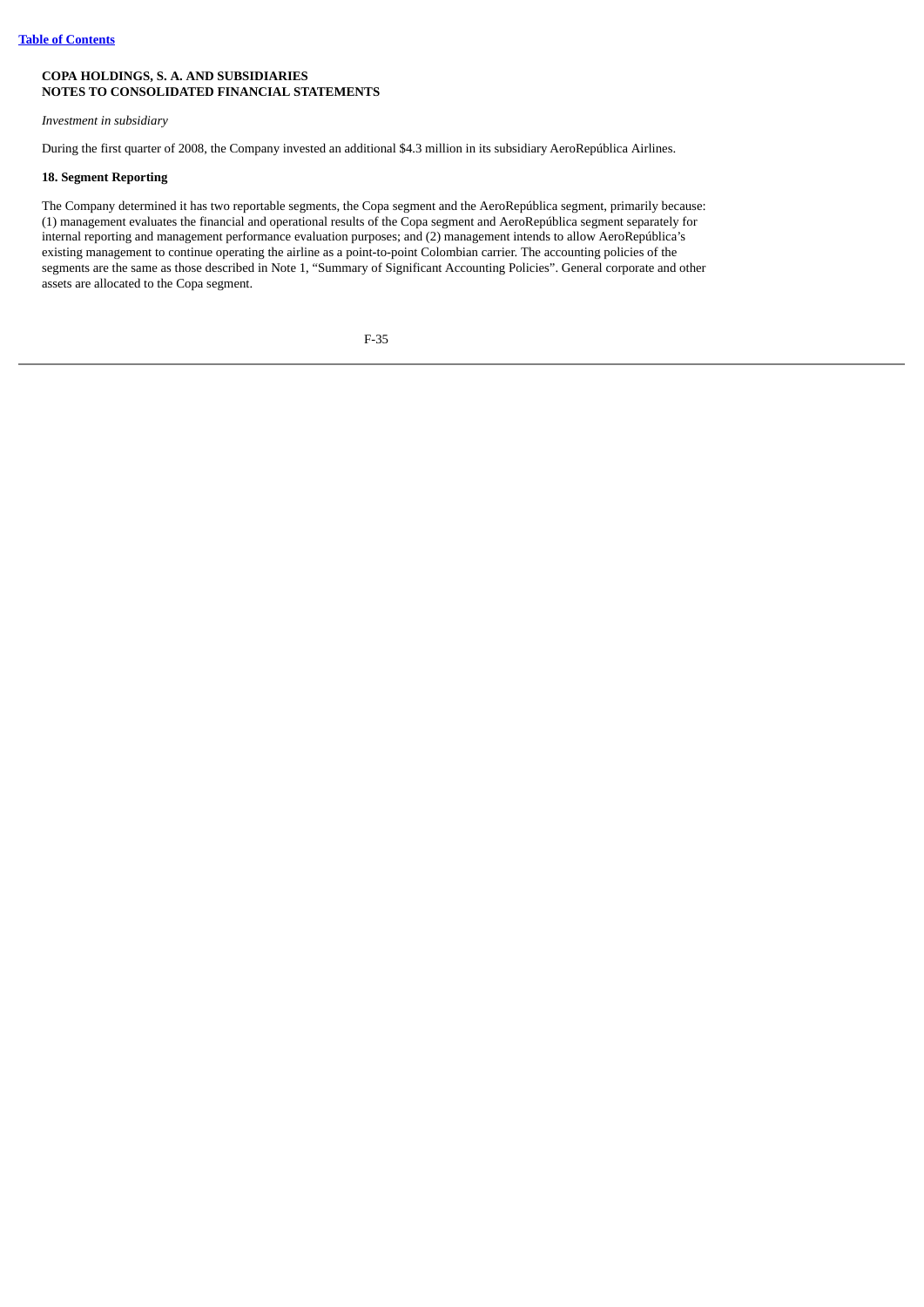Operating information for the Copa segment and the AeroRepública segment for the period ended December 31, 2007, 2006 and 2005 is as follow (in millions):

|                                                    |              | 2007    | 2006            |         | 2005            |        |
|----------------------------------------------------|--------------|---------|-----------------|---------|-----------------|--------|
| <b>Operating Revenues:</b>                         |              |         |                 |         |                 |        |
| Copa Segment                                       | \$           | 806.2   | \$              | 676.2   | \$              | 505.7  |
| AeroRepública segment                              |              | 226.0   |                 | 175.9   |                 | 103.0  |
| Elimnations                                        |              | (4.9)   |                 | (0.9)   |                 | (0.1)  |
| Consolidated                                       | \$           | 1,027.3 | $\mathbb{S}$    | 851.2   | \$              | 608.6  |
|                                                    |              |         |                 |         |                 |        |
| <b>Depreciation:</b>                               |              |         |                 |         |                 |        |
| Copa Segment                                       | $\mathbb{S}$ | 30.7    | \$              | 23.7    | \$              | 19.3   |
| AeroRepública segment                              |              | 4.6     |                 | 1.2     |                 | 0.6    |
| Consolidated                                       | \$           | 35.3    | $\mathbb{S}$    | 24.9    | $\mathbb S$     | 19.9   |
|                                                    |              |         |                 |         |                 |        |
| <b>Aircraft Rentals:</b>                           |              |         |                 |         |                 |        |
| Copa Segment                                       | \$           | 27.8    | \$              | 23.9    | \$              | 22.1   |
| AeroRepública segment                              |              | 14.8    |                 | 14.6    |                 | 5.5    |
| Elimnations                                        |              | (4.0)   |                 | (0.3)   |                 | 0.0    |
| Consolidated                                       | \$           | 38.6    | \$              | 38.2    | \$              | 27.6   |
|                                                    |              |         |                 |         |                 |        |
| <b>Operating income:</b>                           |              |         |                 |         |                 |        |
| Copa Segment                                       | \$           | 171.7   | \$              | 166.6   | \$              | 103.0  |
| AeroRepública segment                              |              | 25.8    |                 | (0.5)   |                 | 6.1    |
| Consolidated                                       | \$           | 197.5   | \$              | 166.1   | \$              | 109.1  |
| <b>Interest expense:</b>                           |              |         |                 |         |                 |        |
| Copa Segment                                       | \$           | (33.8)  | \$              | (25.2)  | \$              | (18.3) |
| AeroRepública segment                              |              | (8.0)   |                 | (2.2)   |                 | (2.2)  |
| Consolidated                                       | \$           | (41.8)  | \$              | (27.4)  | \$              | (20.5) |
|                                                    |              |         |                 |         |                 |        |
| <b>Interest income:</b>                            |              |         |                 |         |                 |        |
| Copa Segment                                       | \$           | 11.7    | \$              | 6.9     | \$              | 3.4    |
| AeroRepública segment                              |              | 0.5     |                 | 0.4     |                 | 0.2    |
| Consolidated                                       | \$           | 12.2    | \$              | 7.3     | \$              | 3.6    |
|                                                    |              |         |                 |         |                 |        |
| Income (loss) before income taxes:<br>Copa Segment | \$           | 165.6   | \$              | 155.5   | \$              | 89.8   |
| AeroRepública segment                              |              | 13.3    |                 | (9.4)   |                 | 2.8    |
| Consolidated                                       | \$           | 178.9   | $\overline{\$}$ | 146.1   | $\overline{\$}$ | 92.6   |
|                                                    |              |         |                 |         |                 |        |
| <b>Total Assets at End of Period:</b>              |              |         |                 |         |                 |        |
| Copa Segment                                       | \$           | 1,546.6 | \$              | 1,168.1 |                 |        |
| AeroRepública segment                              |              | 256.3   |                 | 132.9   |                 |        |
| Elimnations                                        |              | (95.6)  |                 | (46.0)  |                 |        |
| Consolidated                                       | $\mathbb{S}$ | 1,707.3 | \$              | 1,255.0 |                 |        |
|                                                    |              |         |                 |         |                 |        |
| <b>Capital Expenditures:</b>                       |              |         |                 |         |                 |        |
| Copa Segment                                       | $\mathbb{S}$ | 250.5   | $\mathbb{S}$    | 222.0   | \$              | 109.9  |
| AeroRepública segment                              |              | 115.6   |                 | 30.0    |                 | 2.9    |
| Consolidated                                       | $\mathbb{S}$ | 366.1   | \$              | 252.0   | \$              | 112.8  |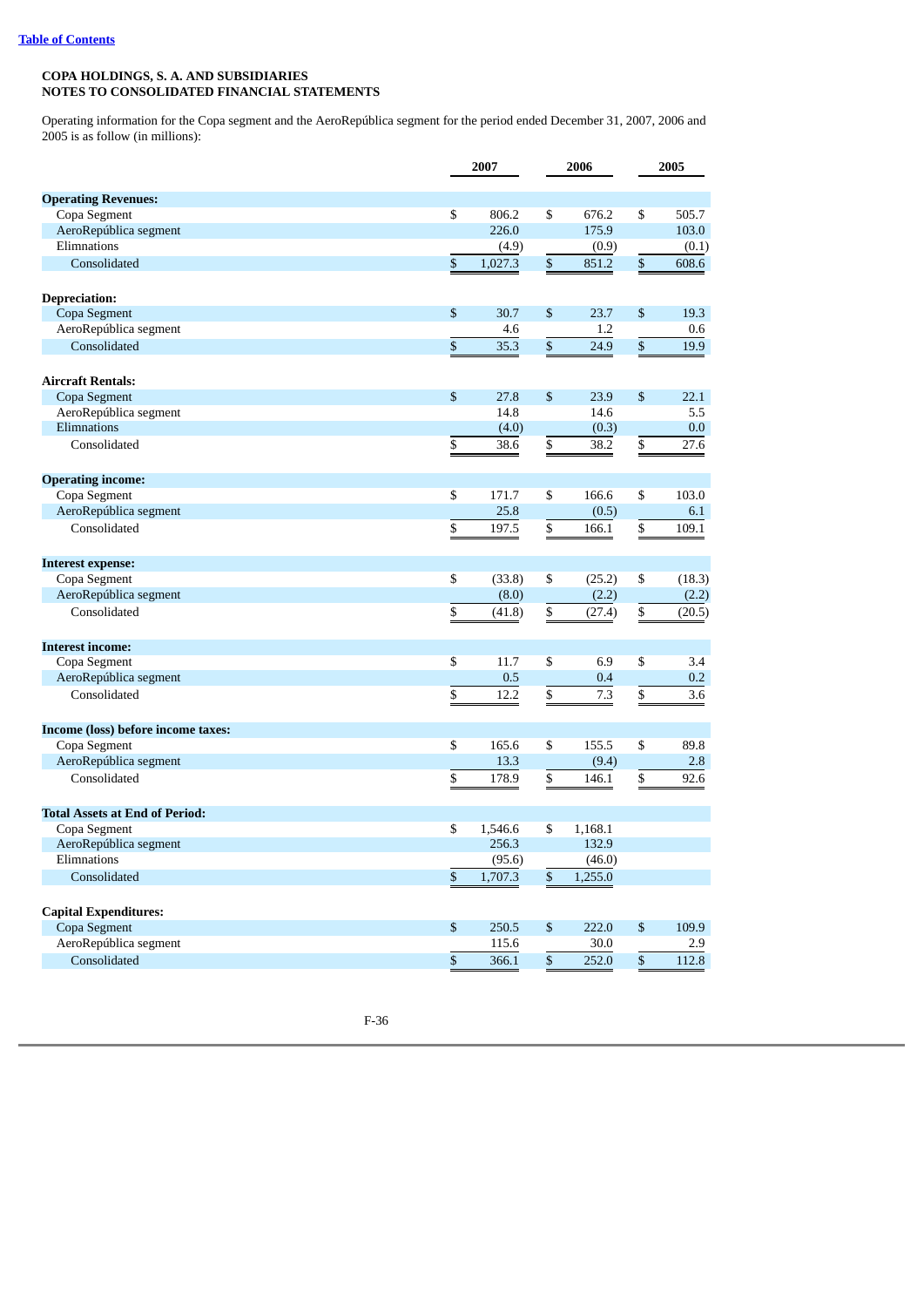Information concerning operating revenue by principal geographic area for the period ended December 31 is as follow (in millions):

|                               | 2007 |         | 2006 |       | 2005  |
|-------------------------------|------|---------|------|-------|-------|
| North America                 | \$   | 152.1   |      | 131.2 | 86.9  |
| Central America and Caribbean |      | 162.3   |      | 157.0 | 125.3 |
| South America                 |      | 573.6   |      | 450.3 | 303.2 |
| Panama                        |      | 139.3   |      | 112.7 | 93.2  |
| Total operating revenue       |      | L.027.3 |      | 851.2 | 608.6 |

We attribute revenue among the geographical areas based upon point of sales. Our tangible assets and capital expenditures consist primarily of flight and related ground support equipment, which is mobile across geographic markets and, therefore, has not been allocated.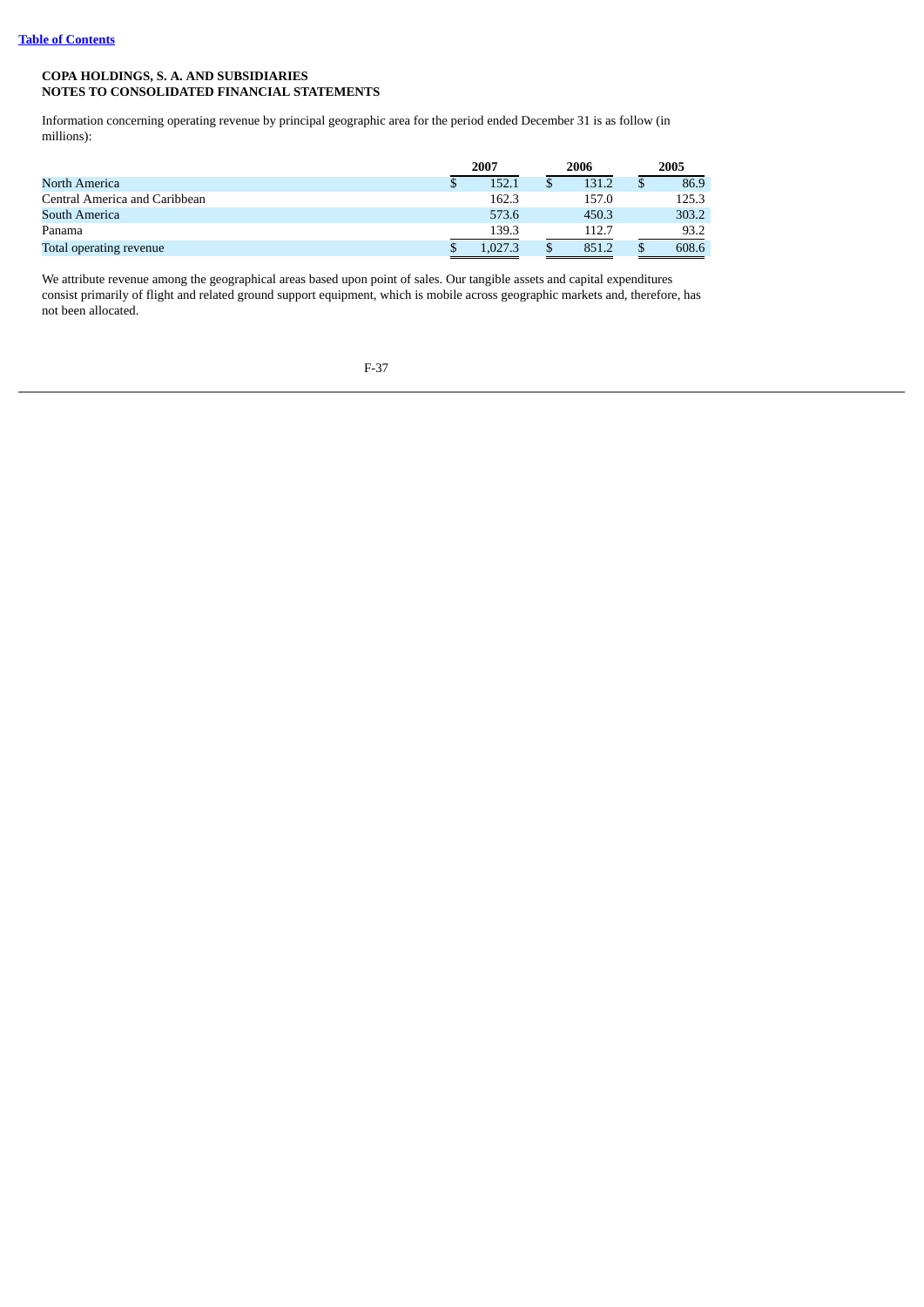### **REPORT OF INDEPENDENT REGISTERED PUBLIC ACCOUNTING FIRM**

#### THE BOARD OF DIRECTORS AND SHAREHOLDERS COPA HOLDINGS, S.A.

We have audited the consolidated financial statements of Copa Holdings, S.A. (the "Company") and subsidiaries as of December 31, 2007 and 2006, and for each of the three years in the period ended December 31, 2007, and have issued our report thereon dated May 5, 2008 (included elsewhere in this Annual Report Form 20F). Our audits also included the financial statement schedule II - Valuation and Qualifying Accounts listed in Item 18 of this Annual Report. This schedule is the responsibility of the Company's management. Our responsibility is to express an opinion based on our audits.

In our opinion, the financial statement schedule referred to above, when considered in relation to the basic financial statements taken as a whole, presents fairly in all material respects the information set forth therein.

/s/ Ernst & Young

Panama City, Republic of Panama May 5, 2008

S-1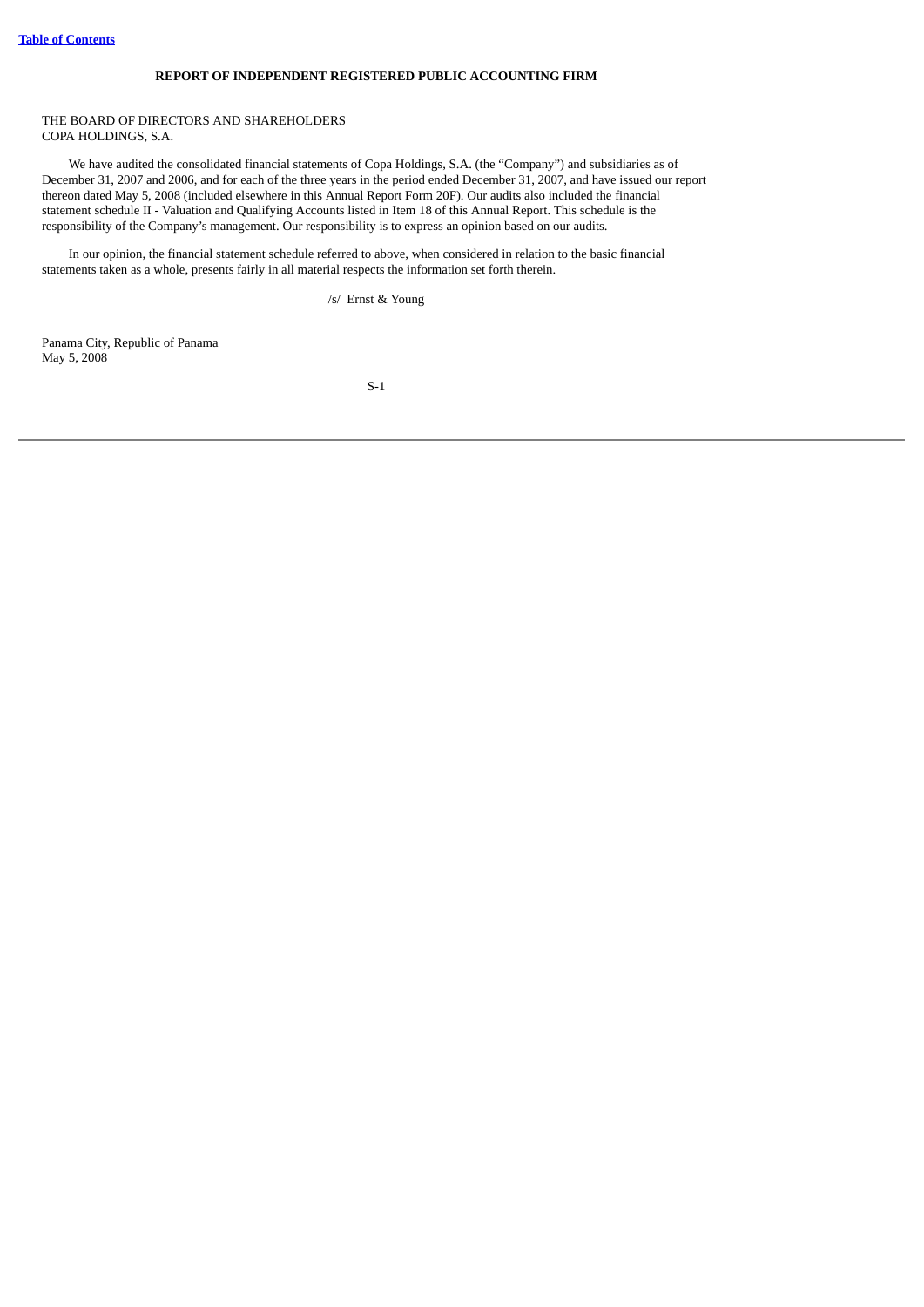## **Schedule II — Valuation and Qualifying Accounts**

| <b>Description</b>                                                    |                | <b>Balance</b> at<br><b>Beginning of</b><br>Year |    | <b>Additions</b><br><b>Charged To</b><br><b>Expense</b> |    | <b>Deductions</b><br>from<br><b>Reserves</b><br>(in thousands) |                | <b>Balance</b> at<br><b>End of Year</b> |  |
|-----------------------------------------------------------------------|----------------|--------------------------------------------------|----|---------------------------------------------------------|----|----------------------------------------------------------------|----------------|-----------------------------------------|--|
| 2007                                                                  |                |                                                  |    |                                                         |    |                                                                |                |                                         |  |
| Allowance for Doubtful Accounts                                       | \$             | 7,305                                            | \$ | 4,276                                                   | \$ | $(3,424)$ (a)                                                  | \$             | 8,157                                   |  |
| Allowance for Obsolescence of Expendable Parts and<br><b>Supplies</b> |                | 21                                               |    | 14                                                      |    | $\mathbf{0}$                                                   |                | 35                                      |  |
| 2006                                                                  |                |                                                  |    |                                                         |    |                                                                |                |                                         |  |
| Allowance for Doubtful Accounts                                       | $\mathfrak{S}$ | 4,911                                            | \$ | 3,764                                                   |    | $( $1,370)$ (a)                                                | $\mathfrak{S}$ | 7,305                                   |  |
| Allowance for Obsolescence of Expendable Parts and<br><b>Supplies</b> |                | 9                                                |    | 12                                                      |    | 0                                                              |                | 21                                      |  |
| 2005                                                                  |                |                                                  |    |                                                         |    |                                                                |                |                                         |  |
| Allowance for Doubtful Accounts                                       | \$             | 4,713                                            | \$ | 812                                                     |    | $($ \$614 $)$ $(a)$                                            | \$             | 4,911                                   |  |
| Allowance for Obsolescence of Expendable Parts and<br><b>Supplies</b> |                | 1,739                                            |    | 3                                                       |    | (1,733)                                                        |                | 9                                       |  |
| <b>General Sales Agent Contract Termination Reserves</b>              |                | 1,300                                            |    | $\mathbf{0}$                                            |    | (1,300)                                                        |                | $\mathbf{0}$                            |  |

(a) Doubtful accounts written off.

S-2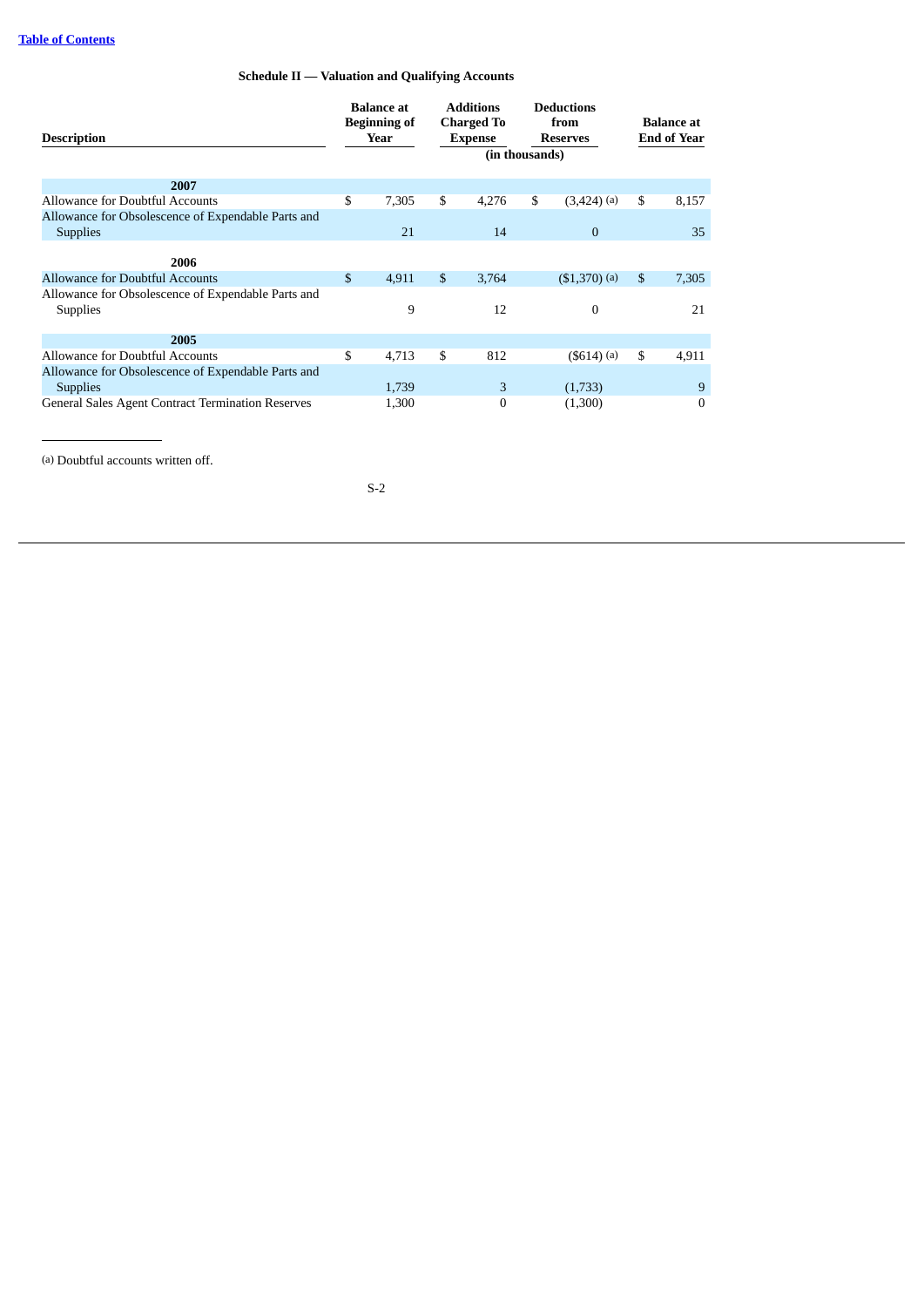# **EXHIBIT INDEX**

| 10.47 <sup>+</sup> | Supplemental Agreement No. 14 dated as of August 31, 2007 to the Boeing Purchase Agreement<br>Number 2191 dated November 25, 1998 between the Boeing Company and Copa Holdings, S.A.   |
|--------------------|----------------------------------------------------------------------------------------------------------------------------------------------------------------------------------------|
| 10.48+             | Supplemental Agreement No. 15 dated as of February 21, 2008 to the Boeing Purchase Agreement<br>Number 2191 dated November 25, 1998 between the Boeing Company and Copa Holdings, S.A. |
| 12.1               | Certification of the Chief Executive Officer, pursuant to Rules 13a-14 and 15d-14 under the Securities<br>Exchange Act of 1934.                                                        |
| 12.2               | Certification of the Chief Financial Officer, pursuant to Rules 13a-14 and 15d-14 under the Securities<br>Exchange Act of 1934.                                                        |
| 13.1               | Certification of Chief Executive Officer, pursuant to Section 906 of the Sarbanes-Oxley Act of 2002.                                                                                   |
| 13.2               | Certification of the Chief Financial Officer, pursuant to Section 906 of the Sarbanes-Oxley Act of 2002.                                                                               |
|                    |                                                                                                                                                                                        |

† The Registrant has requested confidential treatment for portions of this exhibit.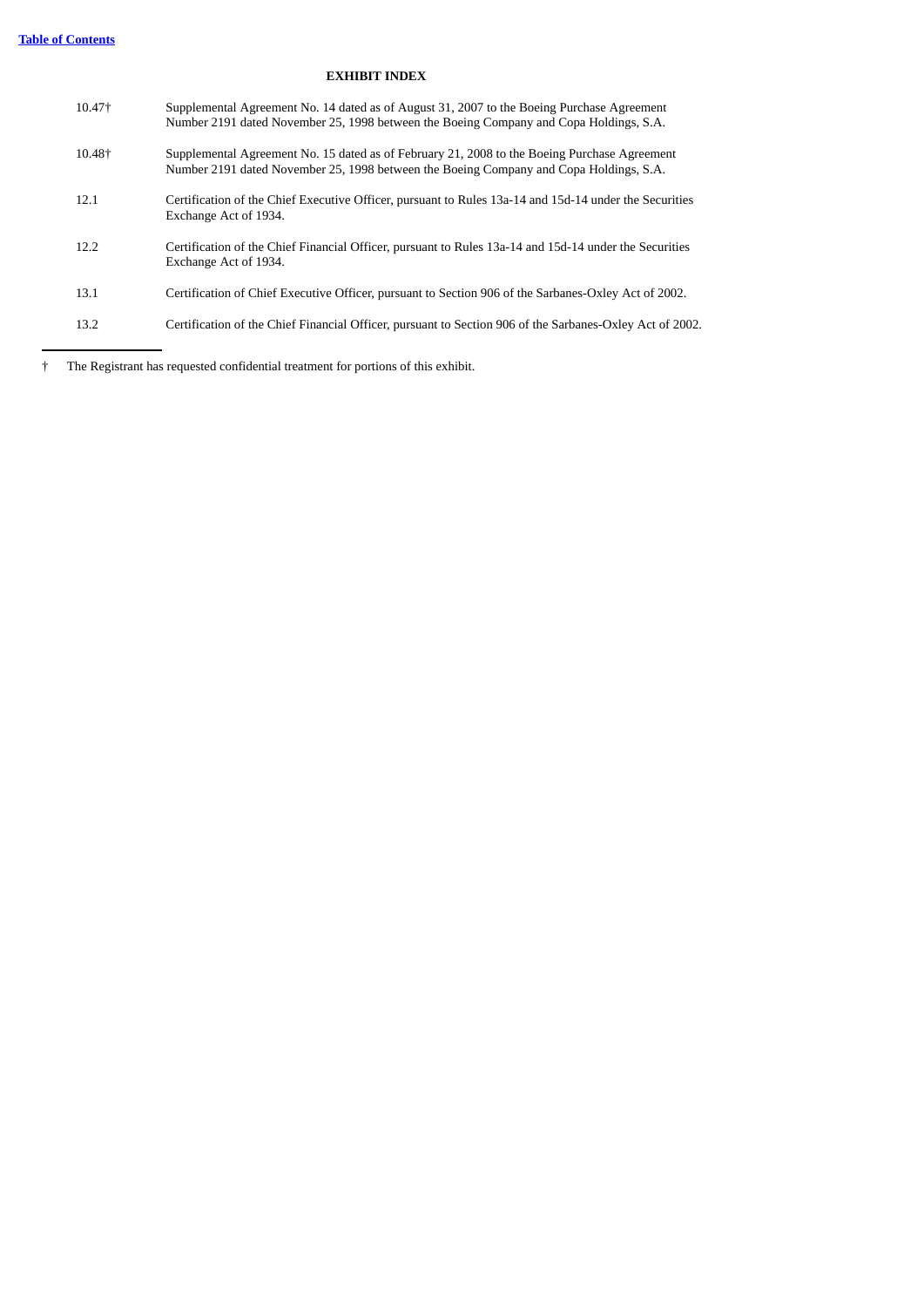#### CERTAIN PORTIONS OF THIS EXHIBIT HAVE BEEN OMITTED AND FILED SEPARATELY WITH THE SECURITIES AND EXCHANGE COMMISSION PURSUANT TO A REQUEST FOR CONFIDENTIAL TREATMENT

Supplemental Agreement No. 14

to

Purchase Agreement No. 2191

#### between

The Boeing Company

and

#### COPA Holdings, S.A., Inc.

#### Relating to Boeing Model 737 Aircraft

THIS SUPPLEMENTAL AGREEMENT entered into as of \_\_\_\_\_\_\_\_\_\_, 2007 by and between THE BOEING COMPANY, a Delaware corporation with its principal office in Seattle, Washington, (Boeing) and COPA HOLDINGS, S.A., INC. (Customer);

WHEREAS, the parties hereto entered into Purchase Agreement No. 2191 dated November 25, 1998 (the Agreement), as amended and supplemented, relating to Boeing Model 737-7V3 and 737-8V3 aircraft (the Aircraft); and

WHEREAS, Customer and Boeing have come to agreement on the \*\*Material Redacted\*\* and to correct two typographical errors in Supplemental Agreement Number 13; and

WHEREAS, Boeing and Buyer have mutually agreed to amend the Agreement to incorporate the effect of these and certain other changes;

NOW THEREFORE, in consideration of the mutual covenants herein contained, the parties agree to amend the Agreement as follows:

1.1. Table of Contents and Tables:

- 1.2. Remove and replace, in its entirety the "Table of Contents", with the "Table of Contents" attached hereto and hereby made a part of the Agreement, to reflect the changes made by this Supplemental Agreement.
- 1.3. Table 1-4 entitled "Aircraft Information Table for Model 737-7V3 Aircraft" is attached hereto to reflect \*\*Material Redacted\*\* 737-7V3 aircraft from this table.
- 1.4. Table 1-5 entitled "Aircraft Information Table for Model 737-8V3 Aircraft" is attached hereto to reflect \*\*Material Redacted\*\* aircraft to this table.
- 1.5. Page 1 of Supplemental Agreement No 13 is removed and replaced with a new page 1 that corrects the \*\*Material Redacted\*\* in accordance with the agreement between the parties.
- 1.6. Page 7 of Letter Agreement 6-1162-LAJR4, Article 17.5 is removed and replaced with a new page 7 that changes \*\*Material Redacted\*\* in accordance with the agreement between the parties.

PA No. 2191 SA No. 14

Page 1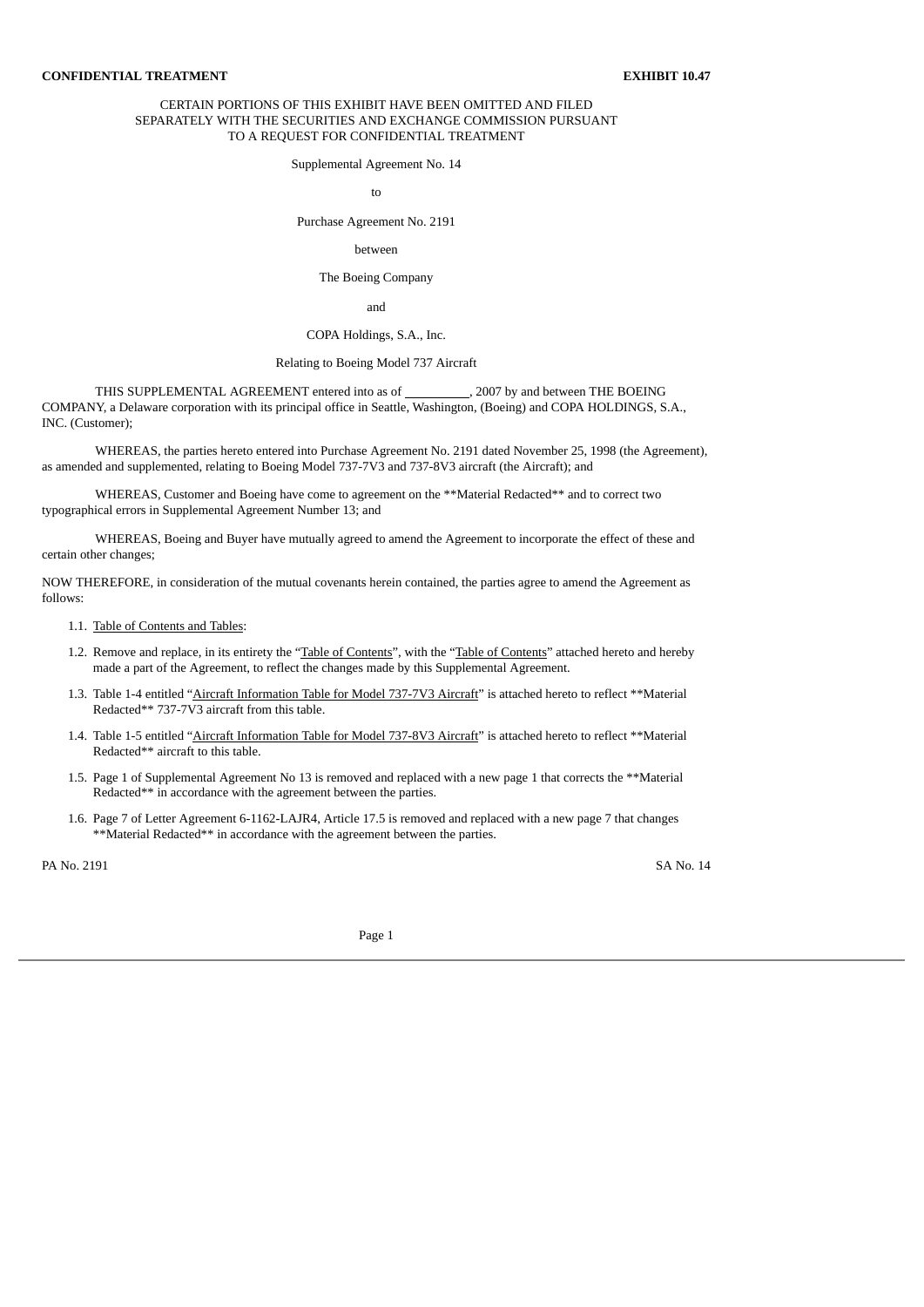The Purchase Agreement will be deemed to be supplemented to the extent herein provided as of the date hereof and as so supplemented will continue in full force and effect.

Boeing and Customer have each caused this Supplemental Agreement to be duly executed as of the day and year first written above.

| THE BOEING COMPANY    | COPA HOLDINGS, S.A.          |
|-----------------------|------------------------------|
| By:                   | By:                          |
| Its: Attorney-In-Fact | Its: Chief Executive Officer |
| PA No. 2191           | SA No. 14                    |
|                       |                              |

Page 2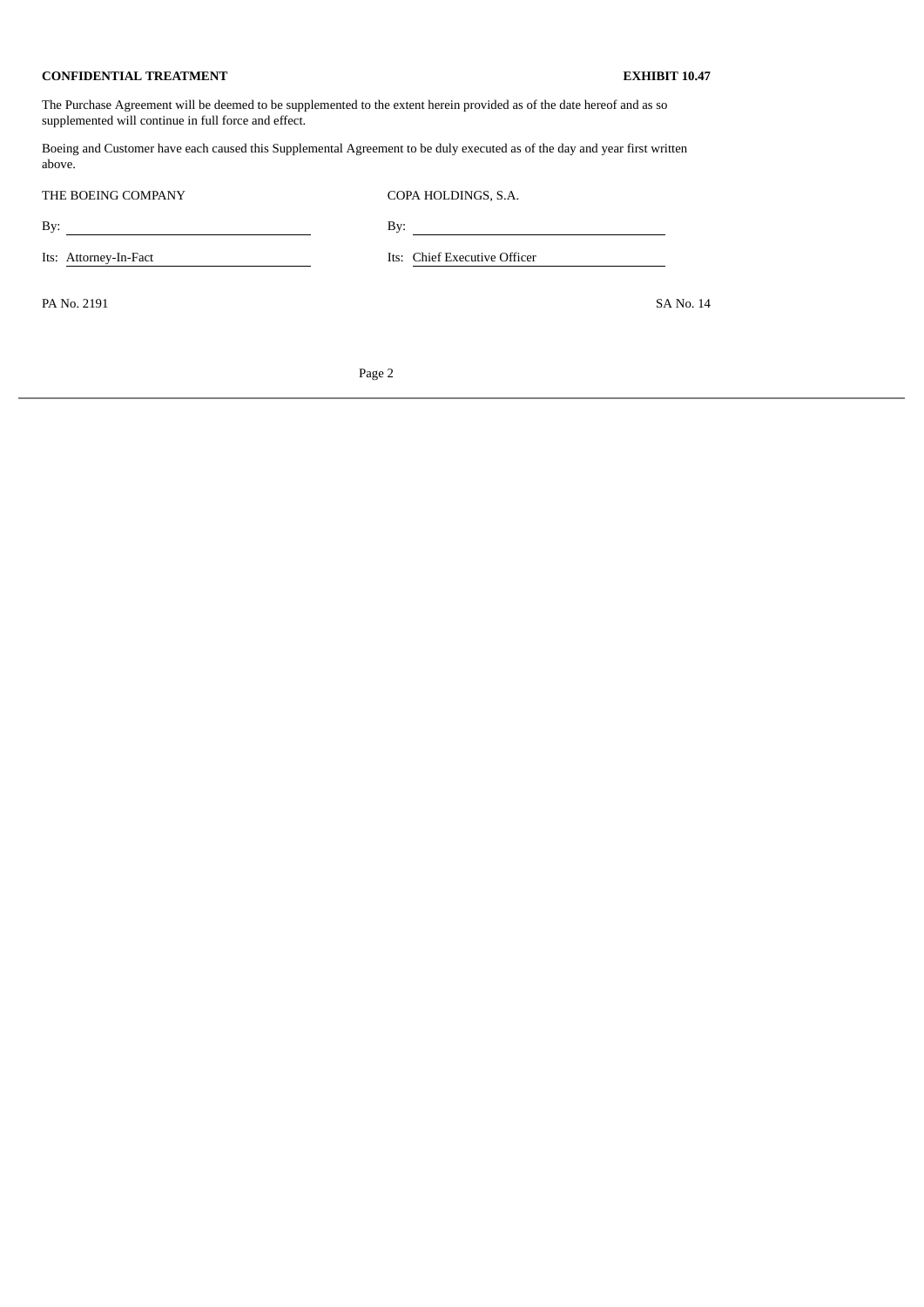TABLE OF CONTENTS

| ARTICLES                                                                                                               | SA<br><b>NUMBER</b>             |
|------------------------------------------------------------------------------------------------------------------------|---------------------------------|
| 1. Quantity, Model and Description                                                                                     | SA3                             |
| 2. Delivery Schedule                                                                                                   |                                 |
| 3. Price                                                                                                               |                                 |
| 4. Payment                                                                                                             | SA <sub>3</sub>                 |
| 5. Miscellaneous                                                                                                       |                                 |
| TABLE                                                                                                                  |                                 |
| 1-1 Aircraft Information Table for Model 737-7V3 Aircraft                                                              | SA <sub>4</sub>                 |
| 1-2 Aircraft Information Table for Model 737-8V3 Aircraft                                                              | SA <sub>5</sub>                 |
| 1-3 Aircraft Information Table for Model 737-7V3 Aircraft<br>1-4 Aircraft Information Table for Model 737-7V3 Aircraft | SA <sub>7</sub><br><b>SA 14</b> |
| 1-5 Aircraft Information Table for Model 737-8V3 Aircraft                                                              | <b>SA 14</b>                    |
| 1-6 Aircraft Information Table for Model 737-8V3 Aircraft                                                              | SA 13                           |
| 1-7 Aircraft Information Table for Model 737-8V3 Aircraft                                                              | <b>SA 13</b>                    |
| <b>Option Aircraft</b>                                                                                                 |                                 |
| <b>EXHIBIT</b>                                                                                                         |                                 |
| A-1 Aircraft Configuration for Model 737-7V3 Aircraft                                                                  | SA <sub>3</sub>                 |
| A-2 Aircraft Configuration for Model 737-8V3 Aircraft                                                                  | SA <sub>3</sub>                 |
| B. Aircraft Delivery Requirements and Responsibilities                                                                 | SA <sub>3</sub>                 |
| <b>SUPPLEMENTAL EXHIBITS</b>                                                                                           |                                 |
| AE1. Escalation Adjustment Airframe and Optional Features                                                              | <b>SA 10</b>                    |
| <b>BFE1. BFE Variables</b>                                                                                             | SA <sub>3</sub>                 |
| CS1. Customer Support Variables                                                                                        | SA3                             |
| EE1. Engine Escalation/Engine Warranty and Patent Indemnity                                                            |                                 |
| SLP1. Service Life Policy Components                                                                                   |                                 |
| PA No. 2191                                                                                                            | SA No. 14                       |
|                                                                                                                        |                                 |

i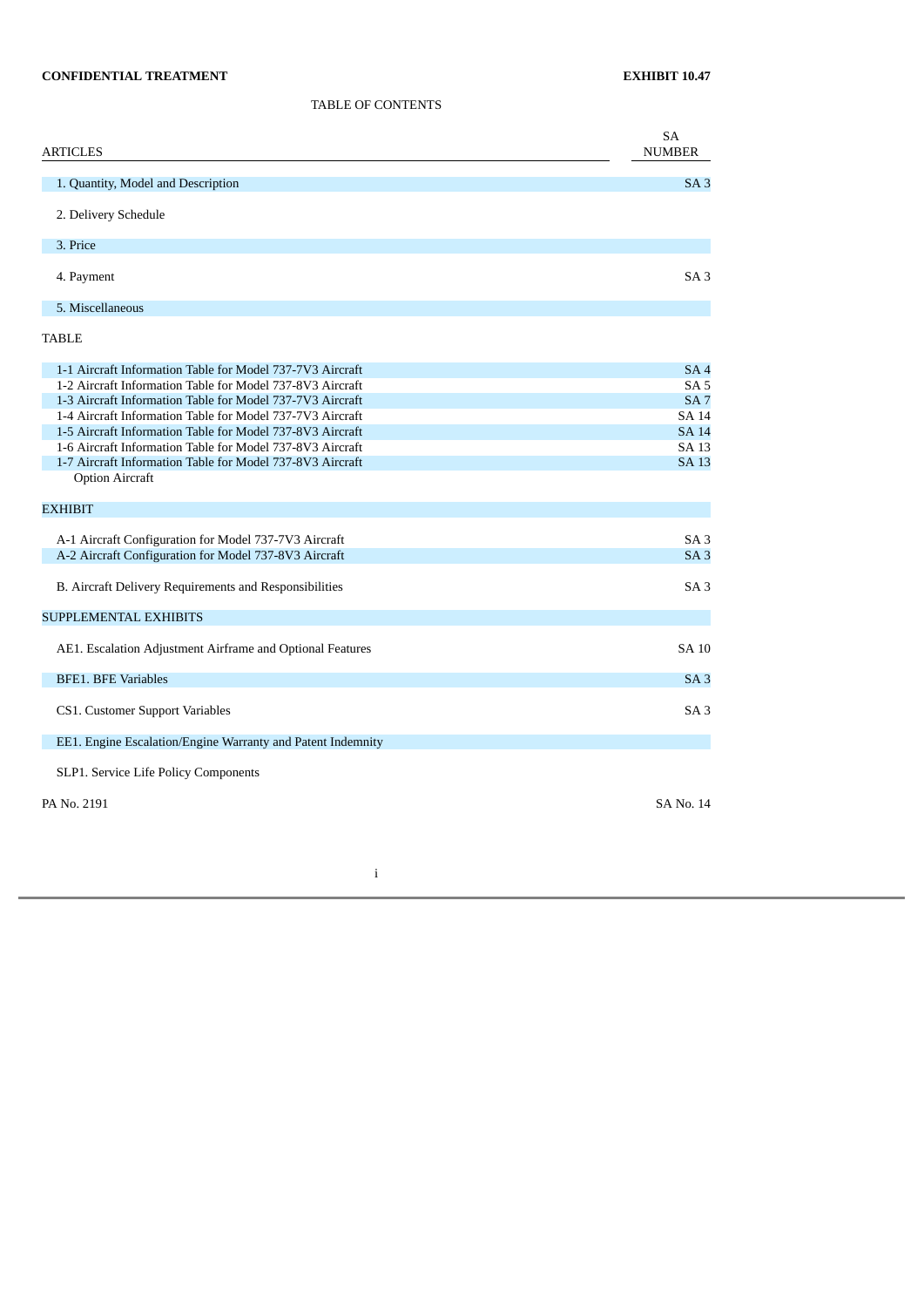| <b>ARTICLES</b>                                                 | <b>SA</b><br><b>NUMBER</b>         |
|-----------------------------------------------------------------|------------------------------------|
| <b>LETTER AGREEMENTS</b>                                        |                                    |
| 2191-01 Demonstration Flight Waiver                             |                                    |
| 2191-02 Escalation Sharing                                      |                                    |
| 2191-03 Seller Purchased Equipment                              |                                    |
|                                                                 |                                    |
| RESTRICTED LETTER AGREEMENTS                                    |                                    |
| 6-1162-DAN-0123 Performance Guarantees                          |                                    |
| 6-1162-DAN-0124 Special Matters                                 |                                    |
| 6-1162-DAN-0155 Airframe Escalation Revision                    |                                    |
| 6-1162-DAN-0156 Year 2000 Ready Software, Hardware and Firmware |                                    |
| 6-1162-DAN-0157 Miscellaneous Matters                           |                                    |
| 6-1162-MJB-0017 Special Matters                                 |                                    |
| 6-1162-MJB-0030 Special Matters                                 |                                    |
| 6-1162-LAJ-874R Special Matters                                 | SA <sub>5</sub>                    |
| 6-1162-LAJ-874R1 Special Matters                                | SA <sub>6</sub>                    |
| 6-1162-LAJ-874R2 Special Matters                                | SA <sub>7</sub>                    |
| 6-1162-LAJ-982 Special Matters                                  | SA <sub>8</sub>                    |
| 6-1162-RLL-3852 737-800 Performance Guarantees                  | <b>SA9</b>                         |
| 6-1162-LAJ-982R4 Special Matters                                | SA 13                              |
| 6-1162-RLL-3958 737-8V3 Option Aircraft                         | <b>SA 13</b>                       |
|                                                                 |                                    |
| <b>SUPPLEMENTAL AGREEMENTS</b>                                  | <b>DATED AS OF:</b>                |
| Supplemental Agreement No. 1                                    | June 29, 2001                      |
| Supplemental Agreement No. 2                                    | December 21, 2001                  |
| Supplemental Agreement No. 3                                    | June 14, 2002<br>December 20, 1002 |
| Supplemental Agreement No. 4                                    | October 31, 2003                   |
| Supplemental Agreement No. 5<br>Supplemental Agreement No. 6    | September 9, 2004                  |
| Supplemental Agreement No. 7                                    | December 9, 2004                   |
| Supplemental Agreement No. 8                                    | April 15, 2005                     |
| Supplemental Agreement No. 9                                    | March 16, 2006                     |
| Supplemental Agreement No. 10                                   | May 8, 2006                        |

ii

Supplemental Agreement No. 11 August 30 , 2006 Supplemental Agreement No. 12 February 26, 2007 Supplemental Agreement No. 13 April 23, 2007

Supplemental Agreement No. 14 August \_\_, 2007 PA No. 2191 SA No. 14

(2 typographical errors in SA 13 have been corrected in SA 14)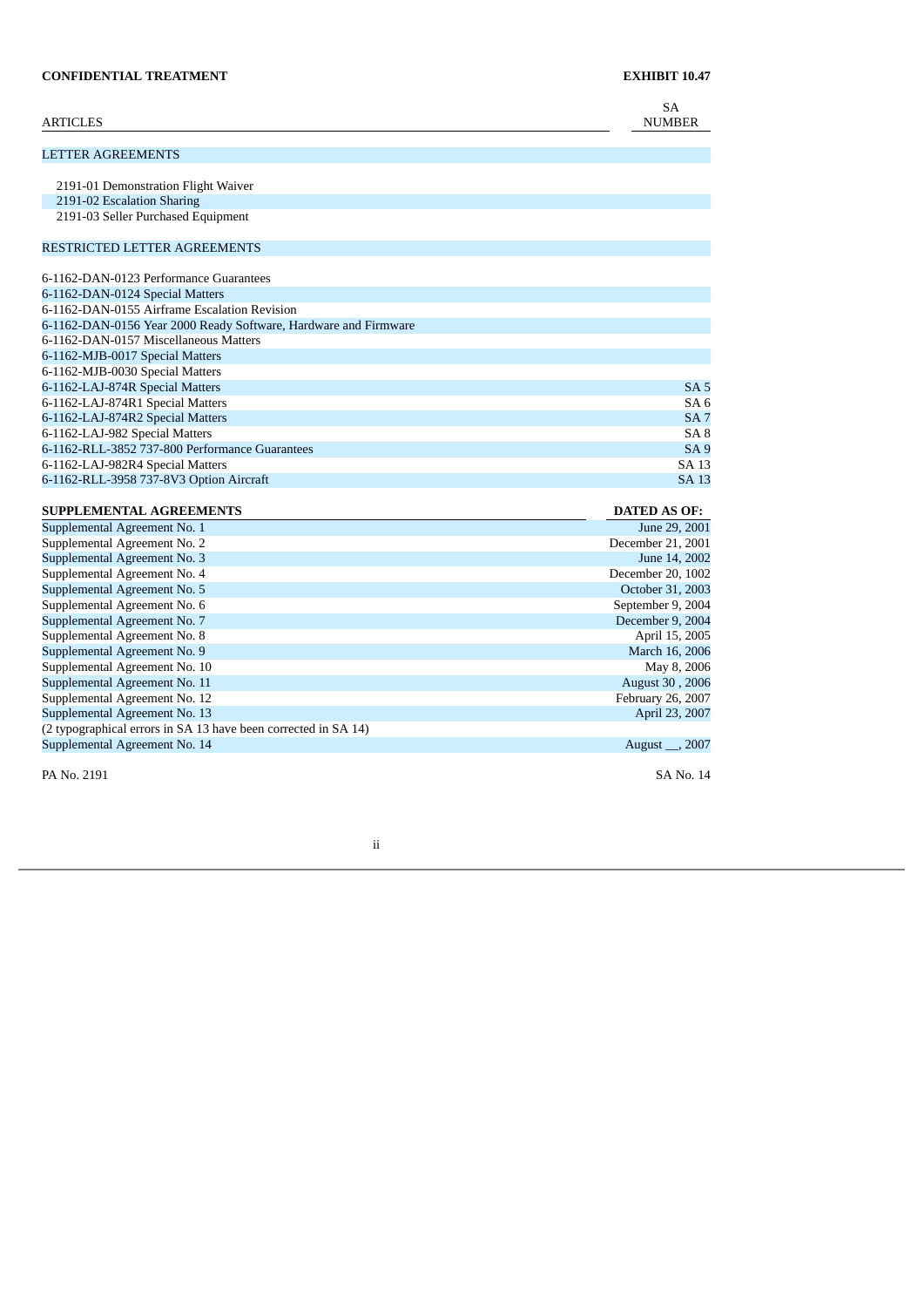# **Table 1-4 Aircraft Information Table Model 737-7V3 Aircraft Aircraft Delivery, Description, Price and Advance Payments**

| <b>Airframe Model/MTOW:</b>         |                                                                                                               |                      |                                      |                                                 | 737-700                             |               | 154,500                                                                                                                                                                                                                        |              |
|-------------------------------------|---------------------------------------------------------------------------------------------------------------|----------------------|--------------------------------------|-------------------------------------------------|-------------------------------------|---------------|--------------------------------------------------------------------------------------------------------------------------------------------------------------------------------------------------------------------------------|--------------|
| <b>Engine Model:</b>                |                                                                                                               |                      |                                      |                                                 | CFM56-7B22                          |               |                                                                                                                                                                                                                                |              |
| <b>Airframe Price:</b>              |                                                                                                               |                      |                                      |                                                 |                                     |               | **Material Redacted**                                                                                                                                                                                                          |              |
| <b>Optional Features:</b>           |                                                                                                               |                      |                                      |                                                 |                                     |               | **Material Redacted**                                                                                                                                                                                                          |              |
|                                     | <b>Sub-Total of Airframe and Features:</b>                                                                    |                      |                                      |                                                 |                                     |               | **Material Redacted**                                                                                                                                                                                                          |              |
| <b>Engine Price (Per Aircraft):</b> |                                                                                                               |                      |                                      |                                                 |                                     |               | **Material Redacted**                                                                                                                                                                                                          |              |
|                                     | <b>Aircraft Basic Price (Excluding BFE/SPE):</b>                                                              |                      |                                      |                                                 |                                     |               | **Material Redacted**                                                                                                                                                                                                          |              |
|                                     | <b>Buyer Furnished Equipment (BFE) Estimate:</b>                                                              |                      |                                      |                                                 |                                     |               | **Material Redacted**                                                                                                                                                                                                          |              |
|                                     | <b>Seller Purchased Equipment (SPE) Estimate:</b>                                                             |                      |                                      |                                                 |                                     |               | **Material Redacted**                                                                                                                                                                                                          |              |
| <b>Detail Specification:</b>        | <b>Refundable Deposit/Aircraft at Proposal Accept:</b><br><b>Airframe Price Base Year/Escalation Formula:</b> |                      |                                      |                                                 | D6-38808-42-1 (4/30/2004)<br>Jul-04 |               | **Material Redacted**<br>ECI-MFG/CPI                                                                                                                                                                                           |              |
|                                     | <b>Engine Price Base Year/Escalation Formula:</b>                                                             |                      |                                      |                                                 | N/A                                 | N/A           |                                                                                                                                                                                                                                |              |
| <b>Airframe Escalation Data:</b>    |                                                                                                               |                      |                                      |                                                 |                                     |               |                                                                                                                                                                                                                                |              |
| <b>Base Year Index (ECI):</b>       |                                                                                                               |                      |                                      |                                                 |                                     |               | **Material Redacted**                                                                                                                                                                                                          |              |
| <b>Base Year Index (CPI):</b>       |                                                                                                               |                      |                                      |                                                 |                                     |               | **Material Redacted**                                                                                                                                                                                                          |              |
|                                     |                                                                                                               | <b>Escalation</b>    |                                      | <b>Escalation Estimate</b>                      |                                     |               | <b>Advance Payment Per Aircraft (Amts. Due/Mos. Prior to Delivery):</b>                                                                                                                                                        |              |
| <b>Delivery</b><br>Date             | Number of<br>Aircraft                                                                                         | Factor<br>(Airframe) | Manufacturer<br><b>Serial Number</b> | <b>Adv Payment Base</b><br><b>Price Per A/P</b> | <b>At Signing</b><br>$1\%$          | 24 Mos.<br>4% | 21/18/12/9/6 Mos.<br>5%                                                                                                                                                                                                        | Total<br>30% |
|                                     |                                                                                                               |                      |                                      |                                                 |                                     |               | **Material Redacted*****Material Redacted*****Material Redacted*****Material Redacted*****Material Redacted*****Material Redacted*****Material Redacted*****Material Redacted****Material Redacted****Material Redacted****Mat |              |
| Total:                              |                                                                                                               |                      |                                      |                                                 |                                     |               |                                                                                                                                                                                                                                |              |

PA No. 2191 SA No. 14

3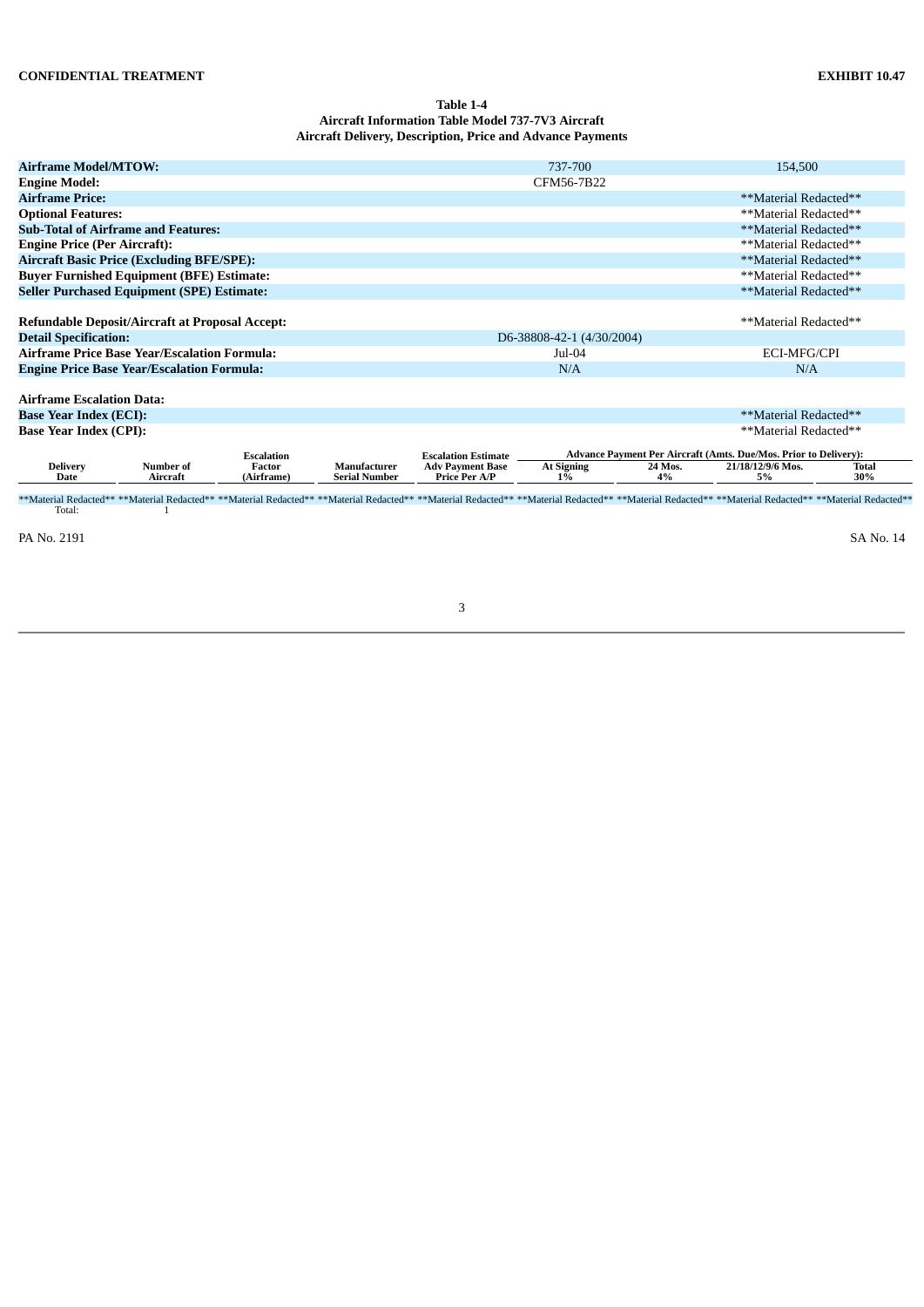# **Table 1-5 Aircraft Information Table Model 737-8V3 Aircraft Delivery, Description, Price and Advance Payments**

|                                     | <b>Airframe Model/MTOW:</b><br>737-8V3<br>$174,200$ pounds |                             |                      |                                                       |                                |         |                                                                                                                                                                                                                                                                                                                                                                                                                                                               |                       |  |  |
|-------------------------------------|------------------------------------------------------------|-----------------------------|----------------------|-------------------------------------------------------|--------------------------------|---------|---------------------------------------------------------------------------------------------------------------------------------------------------------------------------------------------------------------------------------------------------------------------------------------------------------------------------------------------------------------------------------------------------------------------------------------------------------------|-----------------------|--|--|
| <b>Engine Model/Thrust:</b>         |                                                            |                             |                      |                                                       | CFM56-7B26                     |         | 26,400 pounds                                                                                                                                                                                                                                                                                                                                                                                                                                                 |                       |  |  |
| <b>Airframe Price:</b>              |                                                            |                             |                      |                                                       |                                |         |                                                                                                                                                                                                                                                                                                                                                                                                                                                               | **Material Redacted** |  |  |
| <b>Optional Features:</b>           |                                                            |                             |                      |                                                       |                                |         |                                                                                                                                                                                                                                                                                                                                                                                                                                                               | **Material Redacted** |  |  |
|                                     | <b>Sub-Total of Airframe and Features:</b>                 |                             |                      |                                                       |                                |         |                                                                                                                                                                                                                                                                                                                                                                                                                                                               | **Material Redacted** |  |  |
| <b>Engine Price (Per Aircraft):</b> |                                                            |                             |                      |                                                       |                                |         |                                                                                                                                                                                                                                                                                                                                                                                                                                                               | **Material Redacted** |  |  |
|                                     | <b>Aircraft Basic Price (Excluding BFE/SPE):</b>           |                             |                      |                                                       |                                |         |                                                                                                                                                                                                                                                                                                                                                                                                                                                               | **Material Redacted** |  |  |
|                                     | <b>Buyer Furnished Equipment (BFE) Estimate:</b>           |                             |                      |                                                       |                                |         |                                                                                                                                                                                                                                                                                                                                                                                                                                                               | **Material Redacted** |  |  |
|                                     | <b>Seller Purchased Equipment (SPE) Estimate:</b>          |                             |                      |                                                       |                                |         |                                                                                                                                                                                                                                                                                                                                                                                                                                                               | **Material Redacted** |  |  |
|                                     |                                                            |                             |                      |                                                       |                                |         |                                                                                                                                                                                                                                                                                                                                                                                                                                                               |                       |  |  |
|                                     | <b>Refundable Deposit/Aircraft at Proposal Accept:</b>     |                             |                      |                                                       |                                |         |                                                                                                                                                                                                                                                                                                                                                                                                                                                               | **Material Redacted** |  |  |
| <b>Detail Specification:</b>        |                                                            |                             |                      |                                                       | D6-38808-1 Rev C, dated 5-4-05 |         |                                                                                                                                                                                                                                                                                                                                                                                                                                                               |                       |  |  |
|                                     | Airframe Price Base Year/Escalation Formula:               |                             |                      |                                                       | Jul-04                         |         | <b>ECI-MFG/CPI</b>                                                                                                                                                                                                                                                                                                                                                                                                                                            |                       |  |  |
|                                     | <b>Engine Price Base Year/Escalation Formula:</b>          |                             |                      |                                                       | N/A                            |         |                                                                                                                                                                                                                                                                                                                                                                                                                                                               | N/A                   |  |  |
|                                     |                                                            |                             |                      |                                                       |                                |         |                                                                                                                                                                                                                                                                                                                                                                                                                                                               |                       |  |  |
| <b>Airframe Escalation Data:</b>    |                                                            |                             |                      |                                                       |                                |         |                                                                                                                                                                                                                                                                                                                                                                                                                                                               |                       |  |  |
| <b>Base Year Index (ECI):</b>       |                                                            |                             |                      |                                                       |                                |         |                                                                                                                                                                                                                                                                                                                                                                                                                                                               | **Material Redacted** |  |  |
| <b>Base Year Index (CPI):</b>       |                                                            |                             |                      |                                                       |                                |         |                                                                                                                                                                                                                                                                                                                                                                                                                                                               | **Material Redacted** |  |  |
|                                     |                                                            |                             |                      |                                                       |                                |         |                                                                                                                                                                                                                                                                                                                                                                                                                                                               |                       |  |  |
| <b>Delivery</b>                     | Number of                                                  | <b>Escalation</b><br>Factor | Manufacturer         | <b>Escalation Estimate</b><br><b>Adv Payment Base</b> | <b>At Signing</b>              | 24 Mos. | <b>Advance Payment Per Aircraft (Amts. Due/Mos. Prior to Delivery):</b><br>21/18/12/9/6 Mos.                                                                                                                                                                                                                                                                                                                                                                  | Total                 |  |  |
| <b>Date</b>                         | Aircraft                                                   | (Airframe)                  | <b>Serial Number</b> | <b>Price Per A/P</b>                                  | $1\%$                          | 4%      | 5%                                                                                                                                                                                                                                                                                                                                                                                                                                                            | 30%                   |  |  |
|                                     |                                                            |                             |                      |                                                       |                                |         |                                                                                                                                                                                                                                                                                                                                                                                                                                                               |                       |  |  |
|                                     |                                                            |                             |                      |                                                       |                                |         | **Material Redacted** **Material Redacted** **Material Redacted** **Material Redacted** **Material Redacted** **Material Redacted** **Material Redacted** **Material Redacted** **Material Redacted** **Material Redacted** **                                                                                                                                                                                                                                |                       |  |  |
|                                     |                                                            |                             |                      |                                                       |                                |         | **Material Redacted** **Material Redacted** **Material Redacted** **Material Redacted** **Material Redacted** **Material Redacted** **Material Redacted** **Material Redacted** **Material Redacted** **Material Redacted**                                                                                                                                                                                                                                   |                       |  |  |
|                                     |                                                            |                             |                      |                                                       |                                |         | **Material Redacted** **Material Redacted** **Material Redacted** **Material Redacted** **Material Redacted** **Material Redacted** **Material Redacted** **Material Redacted** **Material Redacted** **Material Redacted**<br>**Material Redacted** **Material Redacted** **Material Redacted** **Material Redacted** **Material Redacted** **Material Redacted** **Material Redacted** **Material Redacted** **Material Redacted** **Material Redacted** ** |                       |  |  |
|                                     |                                                            |                             |                      |                                                       |                                |         | **Material Redacted** **Material Redacted** **Material Redacted** **Material Redacted** **Material Redacted** **Material Redacted** **Material Redacted** **Material Redacted** **Material Redacted** **Material Redacted** **                                                                                                                                                                                                                                |                       |  |  |
| Total:                              | 4                                                          |                             |                      |                                                       |                                |         |                                                                                                                                                                                                                                                                                                                                                                                                                                                               |                       |  |  |

PA No. 2191 SA No. 14

4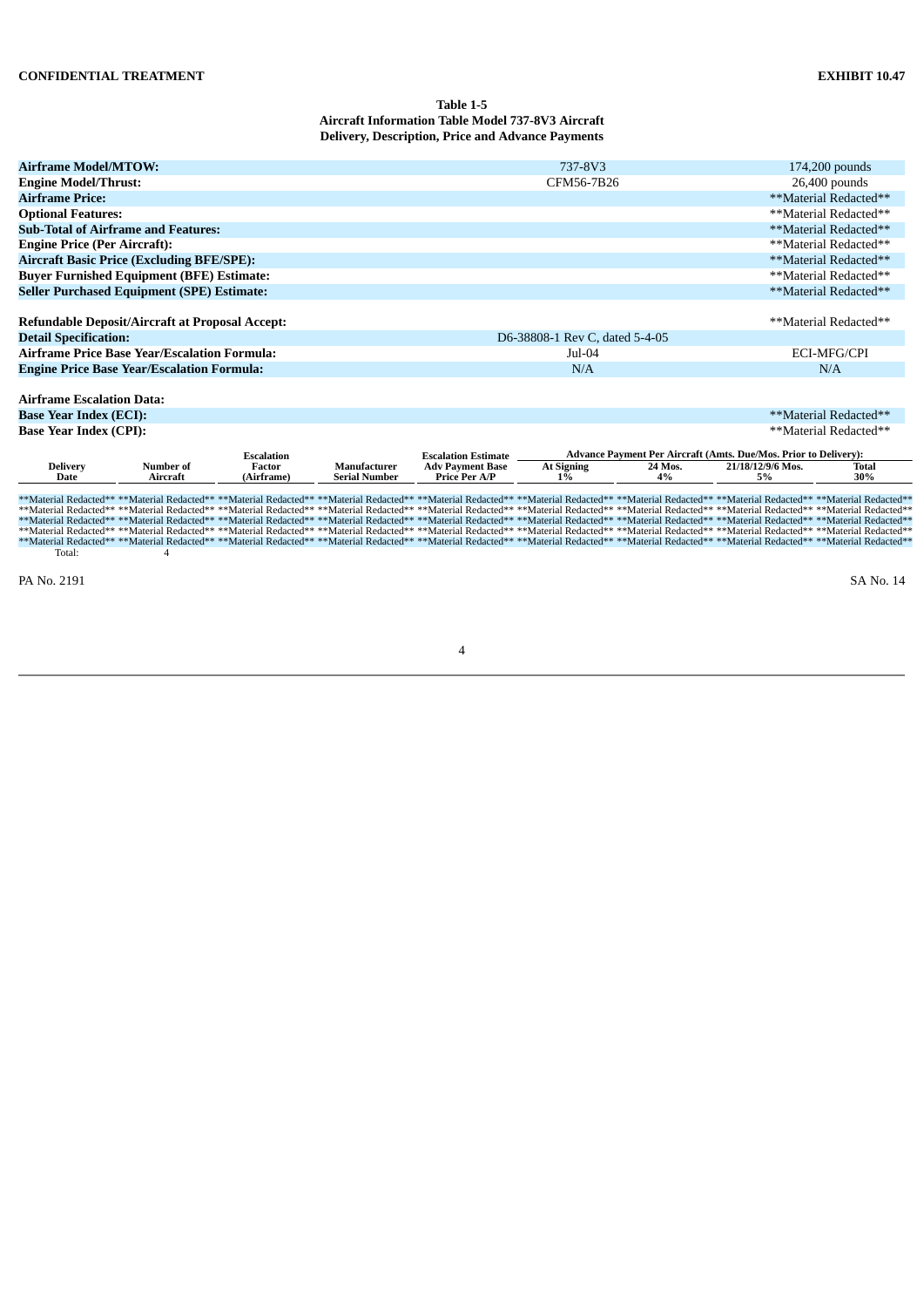# Supplemental Agreement No. 13

to

Purchase Agreement No. 2191

#### between

# The Boeing Company

and

### COPA Holdings, S.A., Inc.

### Relating to Boeing Model 737 Aircraft

THIS SUPPLEMENTAL AGREEMENT entered into as of , 2007 by and between THE BOEING COMPANY, a Delaware corporation with its principal office in Seattle, Washington, (Boeing) and COPA HOLDINGS, S.A., INC. (Customer);

WHEREAS, the parties hereto entered into Purchase Agreement No. 2191 dated November 25, 1998 (the Agreement), as amended and supplemented, relating to Boeing Model 737-7V3 and 737-8V3 aircraft (the Aircraft); and

WHEREAS, Customer and Boeing have come to agreement on \*\*Material Redacted\*\* and \*\*Material Redacted\*\*;

WHEREAS, Boeing and Buyer have mutually agreed to amend the Agreement to incorporate the effect of these and certain other changes;

NOW THEREFORE, in consideration of the mutual covenants herein contained, the parties agree to amend the Agreement as follows:

- 1.1. Table of Contents, Tables and Letter Agreements:
- 1.2. Remove and replace, in its entirety the "Table of Contents", with the "Table of Contents" attached hereto and hereby made a part of the Agreement, to reflect the changes made by this Supplemental Agreement.
- 1.3. Table 1-4 entitled "Aircraft Information Table for Model 737-7V3 Aircraft" is attached hereto to reflect the \*\*Material Redacted\*\* for the \*\*Material Redacted\*\* 737-7V3 Aircraft.
- 1.4. Table 1-5 entitled "Aircraft Information Table for Model 737-8V3 Aircraft" is attached hereto to reflect the \*\*Material Redacted\*\* 737-8V3 Aircraft.
- 1.5. Table 1-6 entitled "Aircraft Information Table for Model 737-8V3 Aircraft" is attached hereto to reflect the scheduled delivery months for the 737-8V3 Aircraft of \*\*Material Redacted\*\*.

PA No. 2191 SA No. 14

and

5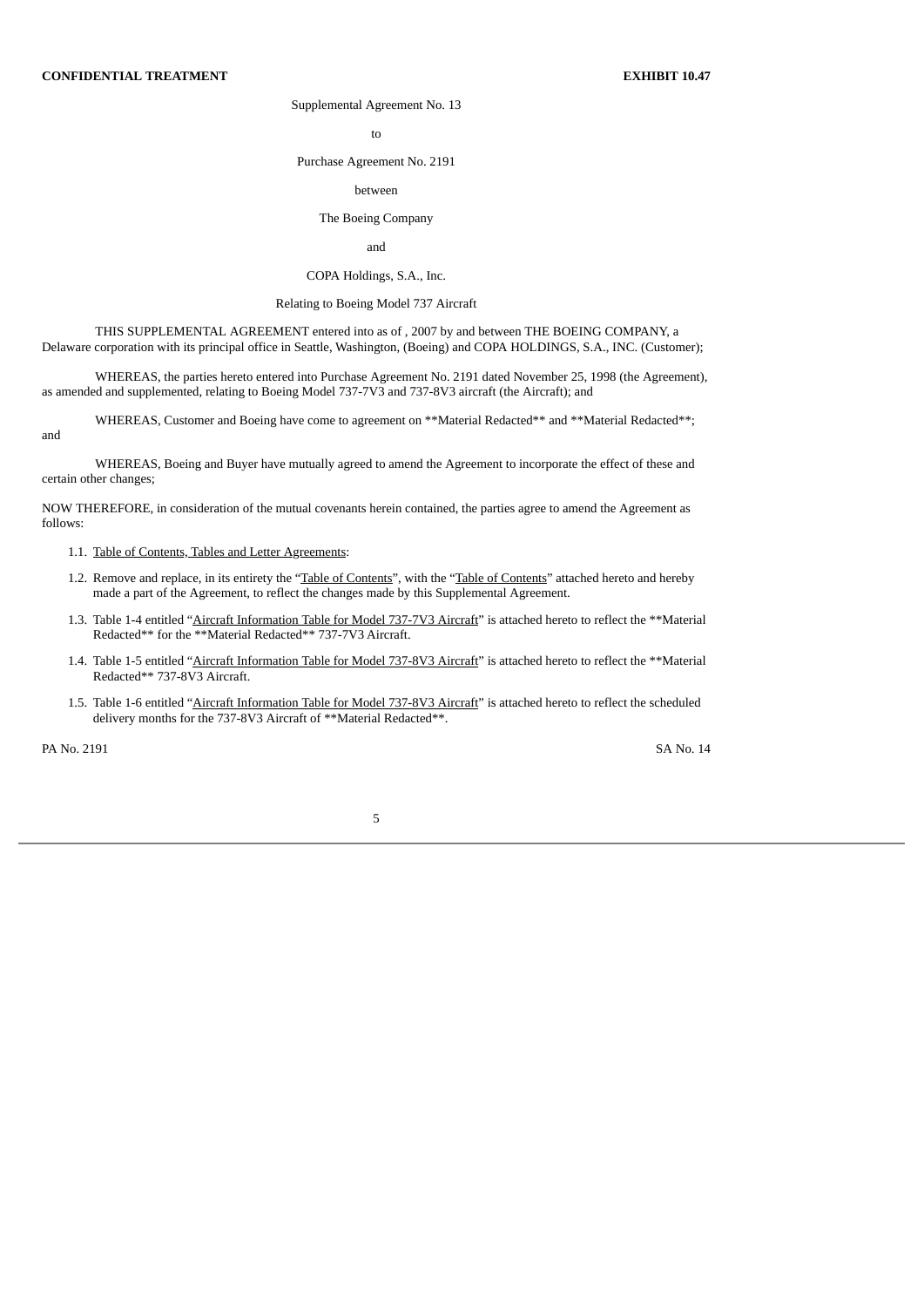

- 17.5 \*\*Material Redacted\*\*
- 17.6 \*\*Material Redacted\*\*
- 18. \*\*Material Redacted\*\*
- 19. \*\*Material Redacted\*\*
- 20. Confidentiality. Customer understands that certain commercial and financial information contained in this Letter Agreement are considered by Boeing as confidential. Customer agrees that it will treat this Letter Agreement and the information contained herein as confidential and will not, without the prior written consent of Boeing, disclose this Letter Agreement or any information contained herein to any other person or entity except its counsel and/or auditors or as otherwise required by law or legal process.

PA No. 2191 SA No. 14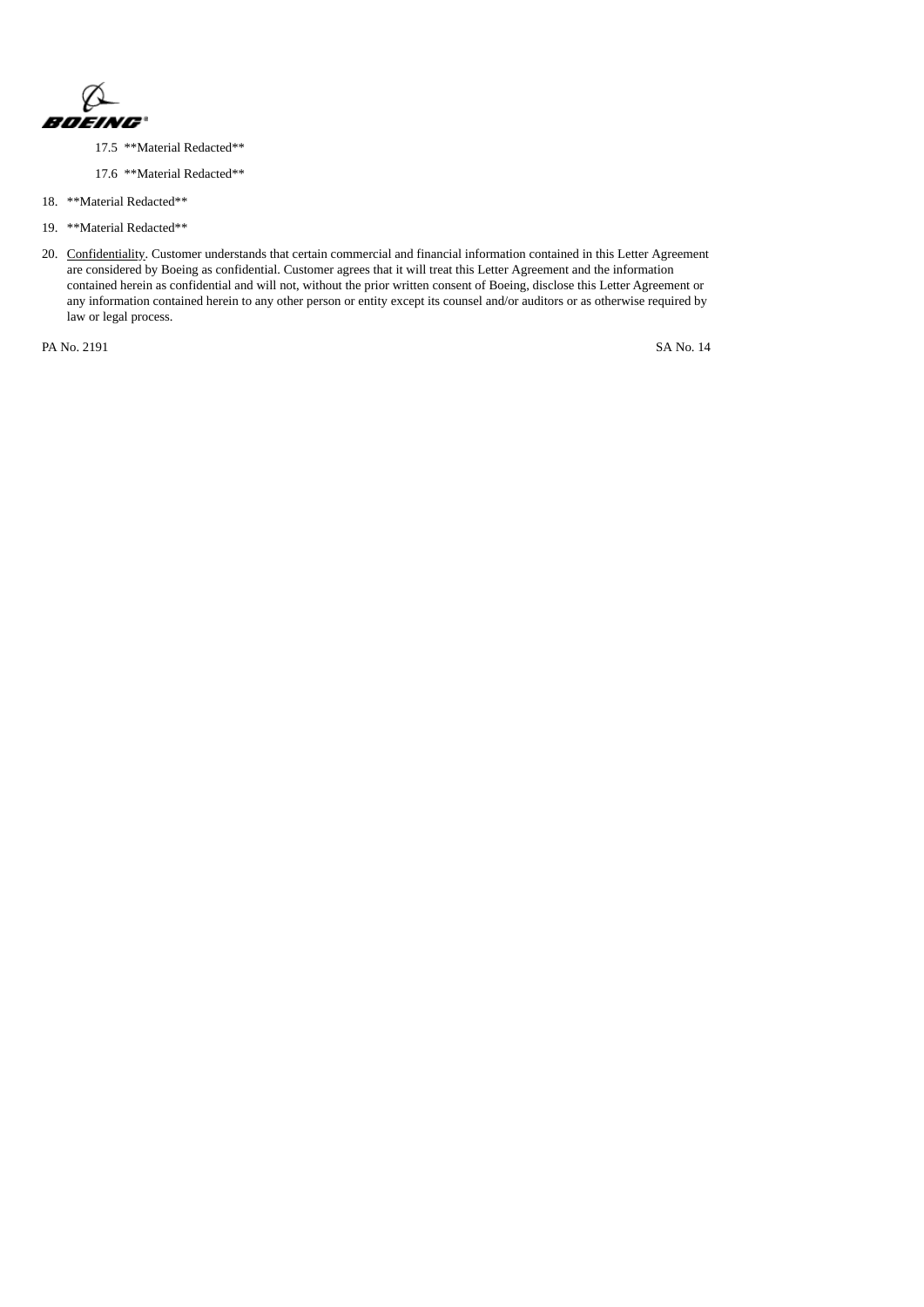# CERTAIN PORTIONS OF THIS EXHIBIT HAVE BEEN OMITTED AND FILED SEPARATELY WITH THE SECURITIES AND EXCHANGE COMMISSION PURSUANT TO A REQUEST FOR CONFIDENTIAL TREATMENT

Supplemental Agreement No. 15

to

Purchase Agreement No. 2191

### between

The Boeing Company

and

# COPA Holdings, S.A., Inc.

# Relating to Boeing Model 737 Aircraft

THIS SUPPLEMENTAL AGREEMENT entered into as of  $\qquad \qquad , 2008$  by and between THE BOEING COMPANY, a Delaware corporation with its principal office in Seattle, Washington, (Boeing) and COPA HOLDINGS, S.A., INC. (Customer);

WHEREAS, the parties hereto entered into Purchase Agreement No. 2191 dated November 25, 1998 (the Agreement), as amended and supplemented, relating to Boeing Model 737-7V3 and 737-8V3 aircraft (the Aircraft); and

WHEREAS, Customer and Boeing have come to agreement on the \*\*Material Redacted\*\*; and

WHEREAS, Boeing and Buyer have mutually agreed to amend the Agreement to incorporate the effect of these and certain other changes;

NOW THEREFORE, in consideration of the mutual covenants herein contained, the parties agree to amend the Agreement as follows:

1.1. Table of Contents and Tables:

- 1.2. Remove and replace, in its entirety the "Table of Contents", with the "Table of Contents" attached hereto and hereby made a part of the Agreement, to reflect the changes made by this Supplemental Agreement.
- 1.3. Table 1-4 entitled "Aircraft Information Table for Model 737-7V3 Aircraft" is attached hereto to reflect \*\*Material Redacted\*\* 737-7V3 aircraft from this table.
- 1.4. Table 1-5 entitled "Aircraft Information Table for Model 737-8V3 Aircraft" is attached hereto to reflect \*\*Material Redacted\*\* 737-8V3 aircraft to this table.

PA No. 2191 SA No. 15

Page 1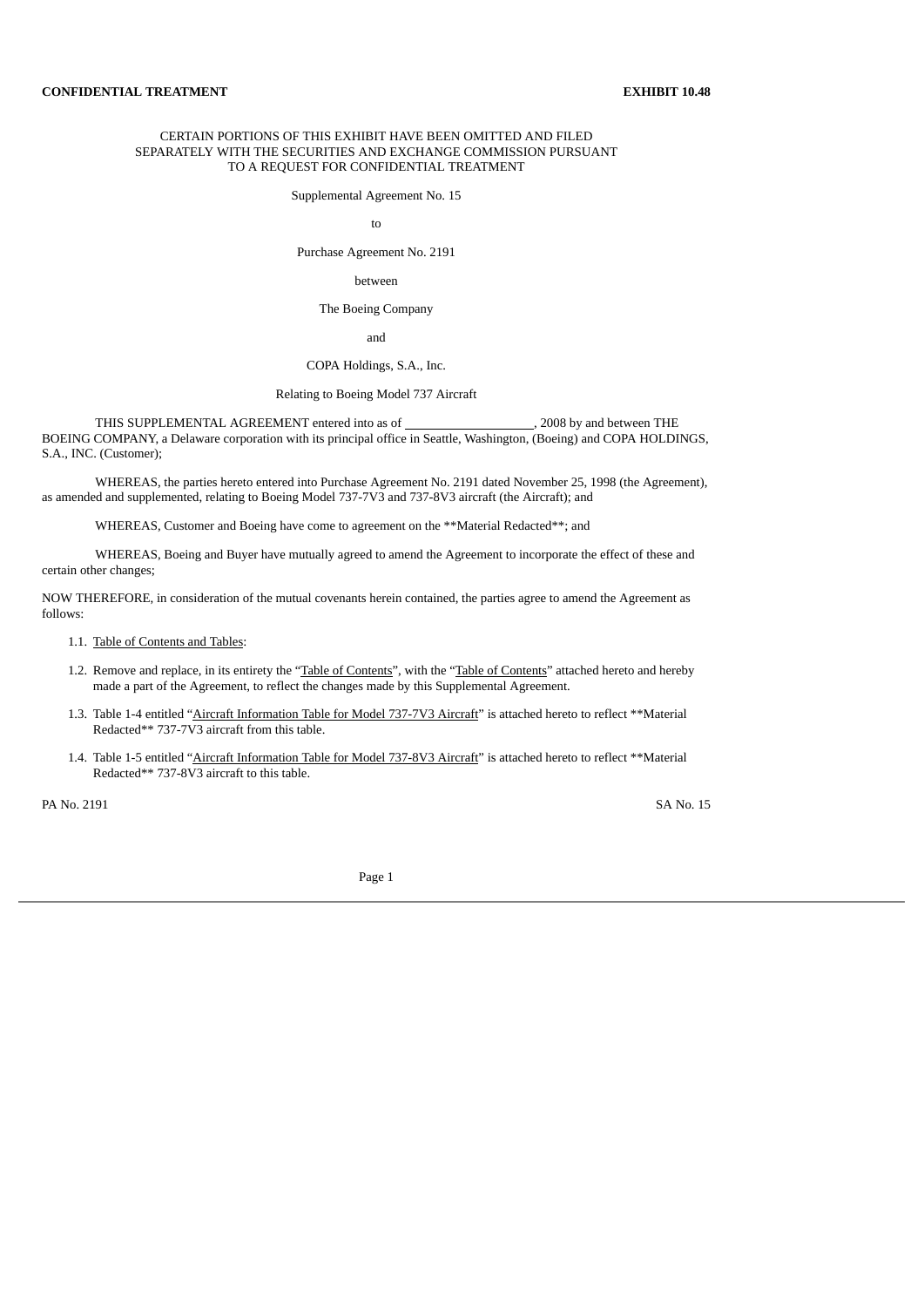The Purchase Agreement will be deemed to be supplemented to the extent herein provided as of the date hereof and as so supplemented will continue in full force and effect.

Boeing and Customer have each caused this Supplemental Agreement to be duly executed as of the day and year first written above.

| THE BOEING COMPANY       | COPA HOLDINGS, S.A.                                       |           |
|--------------------------|-----------------------------------------------------------|-----------|
| By **Material Redacted** | By:<br><u> 1989 - John Stein, Amerikaansk politiker (</u> |           |
| Its: Attorney-In-Fact    | Its: Chief Executive Officer                              |           |
| PA No. 2191              |                                                           | SA No. 15 |
|                          |                                                           |           |

Page 2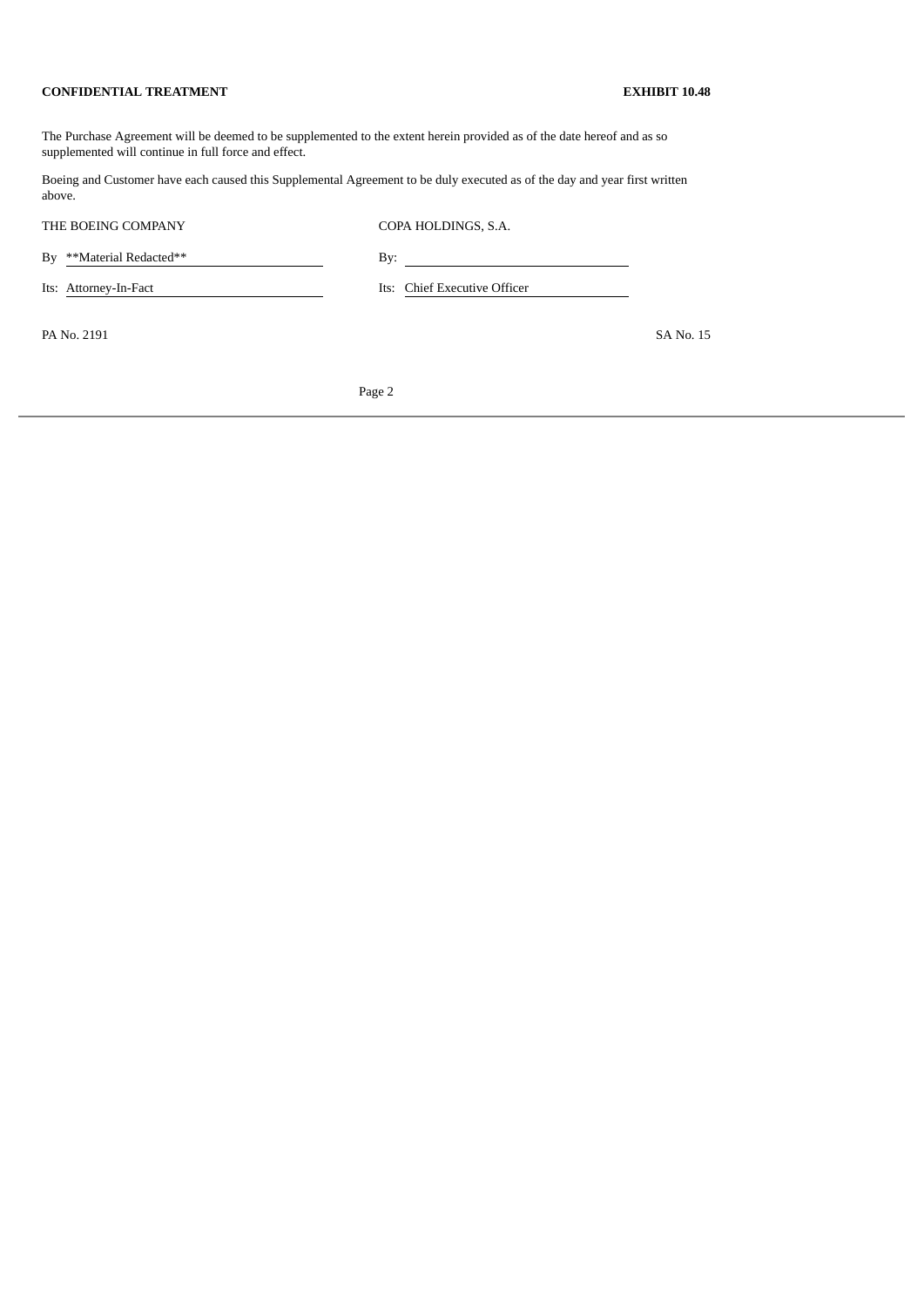TABLE OF CONTENTS

| <b>ARTICLES</b>                                                                                                        | SA<br><b>NUMBER</b>      |
|------------------------------------------------------------------------------------------------------------------------|--------------------------|
| 1. Quantity, Model and Description                                                                                     | SA <sub>3</sub>          |
| 2. Delivery Schedule                                                                                                   |                          |
| 3. Price                                                                                                               |                          |
| 4. Payment                                                                                                             | SA <sub>3</sub>          |
| 5. Miscellaneous                                                                                                       |                          |
| <b>TABLE</b>                                                                                                           |                          |
| 1-1 Aircraft Information Table for Model 737-7V3 Aircraft                                                              | SA <sub>4</sub>          |
| 1-2 Aircraft Information Table for Model 737-8V3 Aircraft                                                              | SA <sub>5</sub>          |
| 1-3 Aircraft Information Table for Model 737-7V3 Aircraft<br>1-4 Aircraft Information Table for Model 737-7V3 Aircraft | SA <sub>7</sub><br>SA 15 |
| 1-5 Aircraft Information Table for Model 737-8V3 Aircraft                                                              | <b>SA 15</b>             |
| 1-6 Aircraft Information Table for Model 737-8V3 Aircraft                                                              | SA 13                    |
| 1-7 Aircraft Information Table for Model 737-8V3 Aircraft                                                              | <b>SA 13</b>             |
| <b>Option Aircraft</b>                                                                                                 |                          |
| <b>EXHIBIT</b>                                                                                                         |                          |
| A-1 Aircraft Configuration for Model 737-7V3 Aircraft                                                                  | SA <sub>3</sub>          |
| A-2 Aircraft Configuration for Model 737-8V3 Aircraft                                                                  | SA <sub>3</sub>          |
| B. Aircraft Delivery Requirements and Responsibilities                                                                 | SA3                      |
| <b>SUPPLEMENTAL EXHIBITS</b>                                                                                           |                          |
| AE1. Escalation Adjustment Airframe and Optional Features                                                              | <b>SA 10</b>             |
| <b>BFE1. BFE Variables</b>                                                                                             | SA <sub>3</sub>          |
| CS1. Customer Support Variables                                                                                        | SA <sub>3</sub>          |
| EE1. Engine Escalation/Engine Warranty and Patent Indemnity                                                            |                          |
| SLP1. Service Life Policy Components                                                                                   |                          |
| PA No. 2191                                                                                                            | SA No. 15                |

i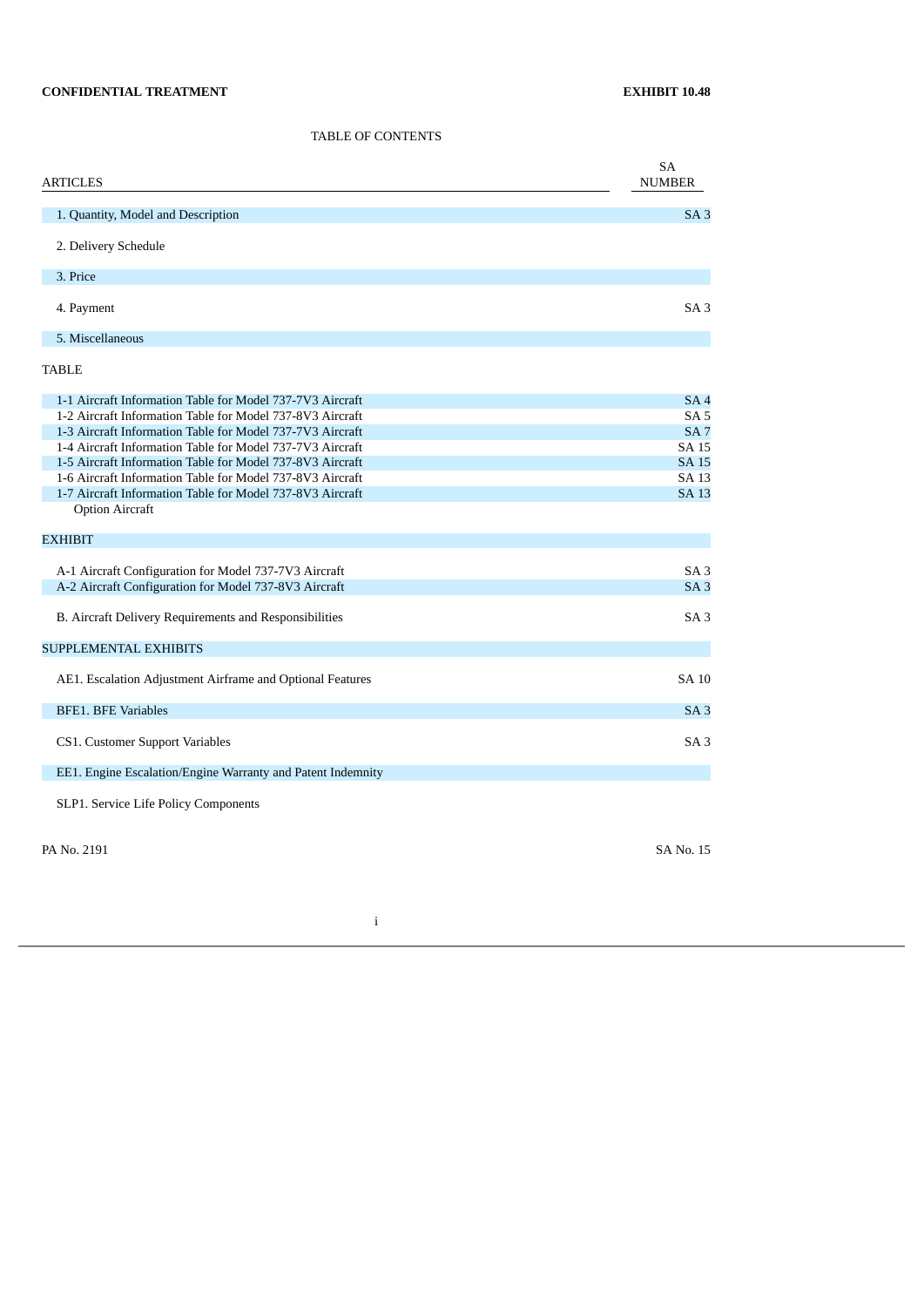| <b>ARTICLES</b>                                                   | <b>SA</b><br><b>NUMBER</b> |
|-------------------------------------------------------------------|----------------------------|
| <b>LETTER AGREEMENTS</b>                                          |                            |
|                                                                   |                            |
| 2191-01 Demonstration Flight Waiver<br>2191-02 Escalation Sharing |                            |
|                                                                   |                            |
| 2191-03 Seller Purchased Equipment                                |                            |
| RESTRICTED LETTER AGREEMENTS                                      |                            |
| 6-1162-DAN-0123 Performance Guarantees                            |                            |
| 6-1162-DAN-0124 Special Matters                                   |                            |
| 6-1162-DAN-0155 Airframe Escalation Revision                      |                            |
| 6-1162-DAN-0156 Year 2000 Ready Software, Hardware and Firmware   |                            |
| 6-1162-DAN-0157 Miscellaneous Matters                             |                            |
| 6-1162-MJB-0017 Special Matters                                   |                            |
| 6-1162-MJB-0030 Special Matters                                   |                            |
| 6-1162-LAJ-874R Special Matters                                   | SA <sub>5</sub>            |
| 6-1162-LAJ-874R1 Special Matters                                  | SA6                        |
| 6-1162-LAJ-874R2 Special Matters                                  | SA <sub>7</sub>            |
| 6-1162-LAJ-982 Special Matters                                    | SA <sub>8</sub>            |
| 6-1162-RLL-3852 737-800 Performance Guarantees                    | SA <sub>9</sub>            |
| 6-1162-LAJ-982R4 Special Matters                                  | SA 13                      |
| 6-1162-RLL-3958 737-8V3 Option Aircraft                           | <b>SA 13</b>               |
| <b>SUPPLEMENTAL AGREEMENTS</b>                                    | <b>DATED AS OF:</b>        |
| Supplemental Agreement No. 1                                      | June 29, 2001              |
| Supplemental Agreement No. 2                                      | December 21, 2001          |
| Supplemental Agreement No. 3                                      | June 14, 2002              |
| Supplemental Agreement No. 4                                      | December 20, 1002          |
| Supplemental Agreement No. 5                                      | October 31, 2003           |
| Supplemental Agreement No. 6                                      | September 9, 2004          |
| Supplemental Agreement No. 7                                      | December 9, 2004           |
| Supplemental Agreement No. 8                                      | April 15, 2005             |
| Supplemental Agreement No. 9                                      | March 16, 2006             |
| Supplemental Agreement No. 10                                     | May 8, 2006                |
| Supplemental Agreement No. 11                                     | August 30, 2006            |
| Supplemental Agreement No. 12                                     | February 26, 2007          |
| Supplemental Agreement No. 13                                     | April 23, 2007             |
| (2 typographical errors in SA 13 have been corrected in SA 14)    |                            |
| Supplemental Agreement No. 14                                     | <b>August 31, 2007</b>     |

PA No. 2191 SA No. 15

ii

Supplemental Agreement No. 15 February 1008 and the state of the state of the state of the state of the state of the state of the state of the state of the state of the state of the state of the state of the state of the s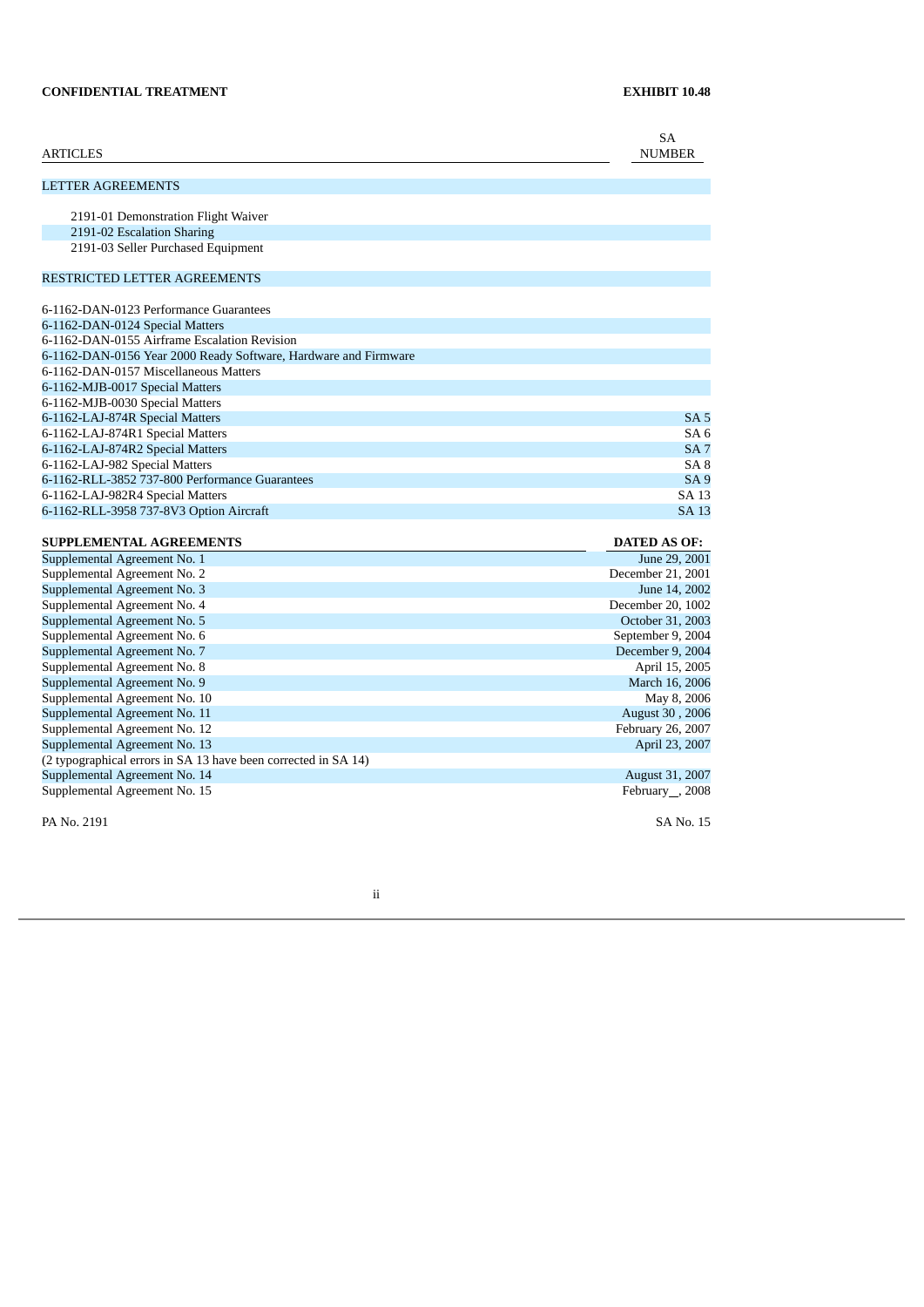## **Table 1-4 Aircraft Information Table Model 737-7V3 Aircraft Aircraft Delivery, Description, Price and Advance Payments**

| <b>Airframe Model/MTOW:</b>         |                                                        |                   |                      |                            | 737-700                   |         | 154,500                                                          |              |
|-------------------------------------|--------------------------------------------------------|-------------------|----------------------|----------------------------|---------------------------|---------|------------------------------------------------------------------|--------------|
| <b>Engine Model:</b>                |                                                        |                   |                      |                            | CFM56-7B22                |         |                                                                  |              |
| <b>Airframe Price:</b>              |                                                        |                   |                      |                            |                           |         | **Material Redacted**                                            |              |
| <b>Optional Features:</b>           |                                                        |                   |                      |                            |                           |         | **Material Redacted**                                            |              |
|                                     | <b>Sub-Total of Airframe and Features:</b>             |                   |                      |                            |                           |         | **Material Redacted**                                            |              |
| <b>Engine Price (Per Aircraft):</b> |                                                        |                   |                      |                            |                           |         | **Material Redacted**                                            |              |
|                                     | <b>Aircraft Basic Price (Excluding BFE/SPE):</b>       |                   |                      |                            |                           |         | **Material Redacted**                                            |              |
|                                     | <b>Buyer Furnished Equipment (BFE) Estimate:</b>       |                   |                      |                            |                           |         | **Material Redacted**                                            |              |
|                                     | <b>Seller Purchased Equipment (SPE) Estimate:</b>      |                   |                      |                            |                           |         | **Material Redacted**                                            |              |
|                                     |                                                        |                   |                      |                            |                           |         |                                                                  |              |
|                                     | <b>Refundable Deposit/Aircraft at Proposal Accept:</b> |                   |                      |                            |                           |         | **Material Redacted**                                            |              |
|                                     |                                                        |                   |                      |                            |                           |         |                                                                  |              |
| <b>Detail Specification:</b>        |                                                        |                   |                      |                            | D6-38808-42-1 (4/30/2004) |         |                                                                  |              |
|                                     | <b>Airframe Price Base Year/Escalation Formula:</b>    |                   |                      |                            | Jul-04                    |         | ECI-MFG/CPI                                                      |              |
|                                     | <b>Engine Price Base Year/Escalation Formula:</b>      |                   |                      |                            | N/A                       |         | N/A                                                              |              |
|                                     |                                                        |                   |                      |                            |                           |         |                                                                  |              |
| <b>Airframe Escalation Data:</b>    |                                                        |                   |                      |                            |                           |         |                                                                  |              |
| <b>Base Year Index (ECI):</b>       |                                                        |                   |                      |                            |                           |         | **Material Redacted**                                            |              |
| <b>Base Year Index (CPI):</b>       |                                                        |                   |                      |                            |                           |         | **Material Redacted**                                            |              |
|                                     |                                                        | <b>Escalation</b> |                      | <b>Escalation Estimate</b> |                           |         | Advance Payment Per Aircraft (Amts. Due/Mos. Prior to Delivery): |              |
| <b>Delivery</b>                     | Number of                                              | <b>Factor</b>     | Manufacturer         | <b>Adv Payment Base</b>    | <b>At Signing</b>         | 24 Mos. | 21/18/12/9/6 Mos.                                                | <b>Total</b> |
| Date                                | Aircraft                                               | (Airframe)        | <b>Serial Number</b> | Price Per A/P              | $1\%$                     | 4%      | 5%                                                               | 30%          |
| Total:                              | $\mathbf{0}$                                           |                   |                      |                            |                           |         |                                                                  |              |
| $**$<br>Material Redacted**         |                                                        |                   |                      |                            |                           |         |                                                                  |              |
|                                     |                                                        |                   |                      |                            |                           |         |                                                                  |              |
| PA No. 2191                         |                                                        |                   |                      |                            |                           |         |                                                                  | SA No. 15    |
|                                     |                                                        |                   |                      |                            |                           |         |                                                                  |              |
|                                     |                                                        |                   |                      |                            |                           |         |                                                                  |              |
|                                     |                                                        |                   |                      | j                          |                           |         |                                                                  |              |
|                                     |                                                        |                   |                      |                            |                           |         |                                                                  |              |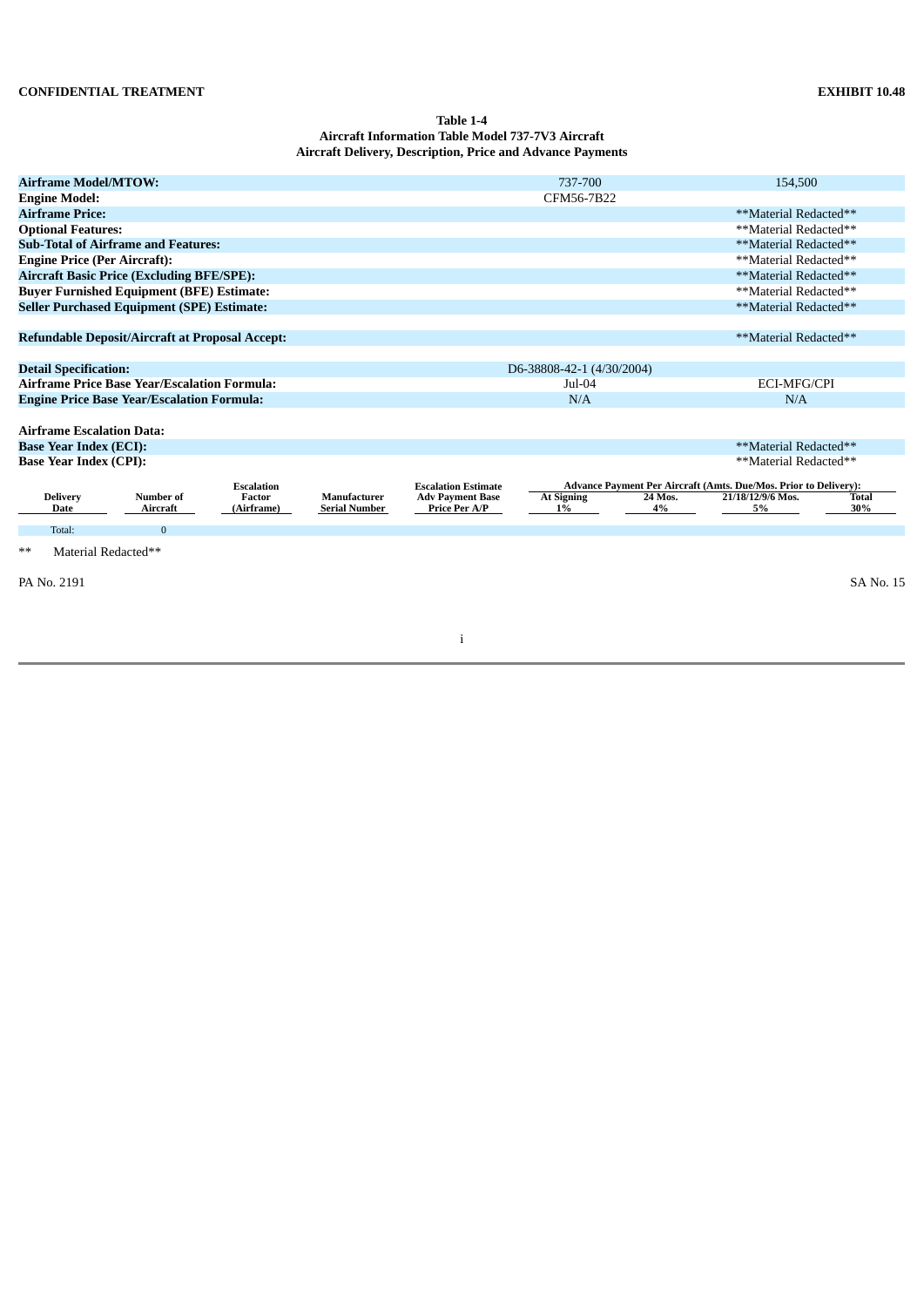# **Table 1-5 Aircraft Information Table Model 737-8V3 Aircraft Delivery, Description, Price and Advance Payments**

|                                     | <b>Airframe Model/MTOW:</b><br>737-8V3<br>174,200 pounds |                             |                                      |                                                                                                                                                                                                                                                                                                                                                                                                                                                               |                                |                                                                  |                         |                     |  |  |
|-------------------------------------|----------------------------------------------------------|-----------------------------|--------------------------------------|---------------------------------------------------------------------------------------------------------------------------------------------------------------------------------------------------------------------------------------------------------------------------------------------------------------------------------------------------------------------------------------------------------------------------------------------------------------|--------------------------------|------------------------------------------------------------------|-------------------------|---------------------|--|--|
| <b>Engine Model/Thrust:</b>         |                                                          |                             |                                      |                                                                                                                                                                                                                                                                                                                                                                                                                                                               |                                | CFM56-7B26<br>26,400 pounds                                      |                         |                     |  |  |
| <b>Airframe Price:</b>              |                                                          |                             |                                      |                                                                                                                                                                                                                                                                                                                                                                                                                                                               |                                |                                                                  | **Material Redacted**   |                     |  |  |
| <b>Optional Features:</b>           |                                                          |                             |                                      |                                                                                                                                                                                                                                                                                                                                                                                                                                                               |                                |                                                                  | **Material Redacted**   |                     |  |  |
|                                     | <b>Sub-Total of Airframe and Features:</b>               |                             |                                      |                                                                                                                                                                                                                                                                                                                                                                                                                                                               |                                |                                                                  | **Material Redacted**   |                     |  |  |
| <b>Engine Price (Per Aircraft):</b> |                                                          |                             |                                      |                                                                                                                                                                                                                                                                                                                                                                                                                                                               |                                |                                                                  | **Material Redacted**   |                     |  |  |
|                                     | <b>Aircraft Basic Price (Excluding BFE/SPE):</b>         |                             |                                      |                                                                                                                                                                                                                                                                                                                                                                                                                                                               |                                |                                                                  | **Material Redacted**   |                     |  |  |
|                                     | <b>Buyer Furnished Equipment (BFE) Estimate:</b>         |                             |                                      |                                                                                                                                                                                                                                                                                                                                                                                                                                                               |                                |                                                                  | **Material Redacted**   |                     |  |  |
|                                     | <b>Seller Purchased Equipment (SPE) Estimate:</b>        |                             |                                      |                                                                                                                                                                                                                                                                                                                                                                                                                                                               |                                |                                                                  | **Material Redacted**   |                     |  |  |
|                                     |                                                          |                             |                                      |                                                                                                                                                                                                                                                                                                                                                                                                                                                               |                                |                                                                  |                         |                     |  |  |
|                                     | <b>Refundable Deposit/Aircraft at Proposal Accept:</b>   |                             |                                      |                                                                                                                                                                                                                                                                                                                                                                                                                                                               |                                |                                                                  | **Material Redacted**   |                     |  |  |
| <b>Detail Specification:</b>        |                                                          |                             |                                      |                                                                                                                                                                                                                                                                                                                                                                                                                                                               | D6-38808-1 Rev C, dated 5-4-05 |                                                                  |                         |                     |  |  |
|                                     | <b>Airframe Price Base Year/Escalation Formula:</b>      |                             |                                      |                                                                                                                                                                                                                                                                                                                                                                                                                                                               | $Jul-04$                       |                                                                  | <b>ECI-MFG/CPI</b>      |                     |  |  |
|                                     | <b>Engine Price Base Year/Escalation Formula:</b>        |                             |                                      | N/A<br>N/A                                                                                                                                                                                                                                                                                                                                                                                                                                                    |                                |                                                                  |                         |                     |  |  |
|                                     |                                                          |                             |                                      |                                                                                                                                                                                                                                                                                                                                                                                                                                                               |                                |                                                                  |                         |                     |  |  |
| <b>Airframe Escalation Data:M</b>   |                                                          |                             |                                      |                                                                                                                                                                                                                                                                                                                                                                                                                                                               |                                |                                                                  |                         |                     |  |  |
| <b>Base Year Index (ECI):</b>       |                                                          |                             |                                      |                                                                                                                                                                                                                                                                                                                                                                                                                                                               |                                |                                                                  | **Material Redacted**   |                     |  |  |
| <b>Base Year Index (CPI):</b>       |                                                          |                             |                                      |                                                                                                                                                                                                                                                                                                                                                                                                                                                               |                                |                                                                  | **Material Redacted**   |                     |  |  |
|                                     |                                                          |                             |                                      |                                                                                                                                                                                                                                                                                                                                                                                                                                                               |                                |                                                                  |                         |                     |  |  |
|                                     |                                                          | <b>Escalation</b>           |                                      | <b>Escalation Estimate</b>                                                                                                                                                                                                                                                                                                                                                                                                                                    |                                | Advance Payment Per Aircraft (Amts. Due/Mos. Prior to Delivery): |                         |                     |  |  |
| <b>Delivery</b><br>Date             | Number of<br>Aircraft                                    | <b>Factor</b><br>(Airframe) | Manufacturer<br><b>Serial Number</b> | <b>Adv Payment Base</b><br><b>Price Per A/P</b>                                                                                                                                                                                                                                                                                                                                                                                                               | <b>At Signing</b><br>$1\%$     | 24 Mos.<br>4%                                                    | 21/18/12/9/6 Mos.<br>5% | <b>Total</b><br>30% |  |  |
|                                     |                                                          |                             |                                      |                                                                                                                                                                                                                                                                                                                                                                                                                                                               |                                |                                                                  |                         |                     |  |  |
|                                     |                                                          |                             |                                      | **Material Redacted** **Material Redacted** **Material Redacted** **Material Redacted** **Material Redacted** **Material Redacted** **Material Redacted** **Material Redacted** **Material Redacted** **Material Redacted** **                                                                                                                                                                                                                                |                                |                                                                  |                         |                     |  |  |
|                                     |                                                          |                             |                                      | **Material Redacted** **Material Redacted** **Material Redacted** **Material Redacted** **Material Redacted** **Material Redacted** **Material Redacted** **Material Redacted** **Material Redacted** **Material Redacted** **                                                                                                                                                                                                                                |                                |                                                                  |                         |                     |  |  |
|                                     |                                                          |                             |                                      | **Material Redacted** **Material Redacted** **Material Redacted** **Material Redacted** **Material Redacted** **Material Redacted** **Material Redacted** **Material Redacted** **Material Redacted** **Material Redacted** **                                                                                                                                                                                                                                |                                |                                                                  |                         |                     |  |  |
|                                     |                                                          |                             |                                      | **Material Redacted** **Material Redacted** **Material Redacted** **Material Redacted** **Material Redacted** **Material Redacted** **Material Redacted** **Material Redacted** **Material Redacted** **Material Redacted** **<br>**Material Redacted** **Material Redacted** **Material Redacted** **Material Redacted** **Material Redacted** **Material Redacted** **Material Redacted** **Material Redacted** **Material Redacted** **Material Redacted** |                                |                                                                  |                         |                     |  |  |
|                                     |                                                          |                             |                                      | **Material Redacted** **Material Redacted** **Material Redacted** **Material Redacted** **Material Redacted** **Material Redacted** **Material Redacted** **Material Redacted** **Material Redacted** **Material Redacted** **                                                                                                                                                                                                                                |                                |                                                                  |                         |                     |  |  |
| Total:                              | 6                                                        |                             |                                      |                                                                                                                                                                                                                                                                                                                                                                                                                                                               |                                |                                                                  |                         |                     |  |  |

PA No. 2191 SA No. 15

ii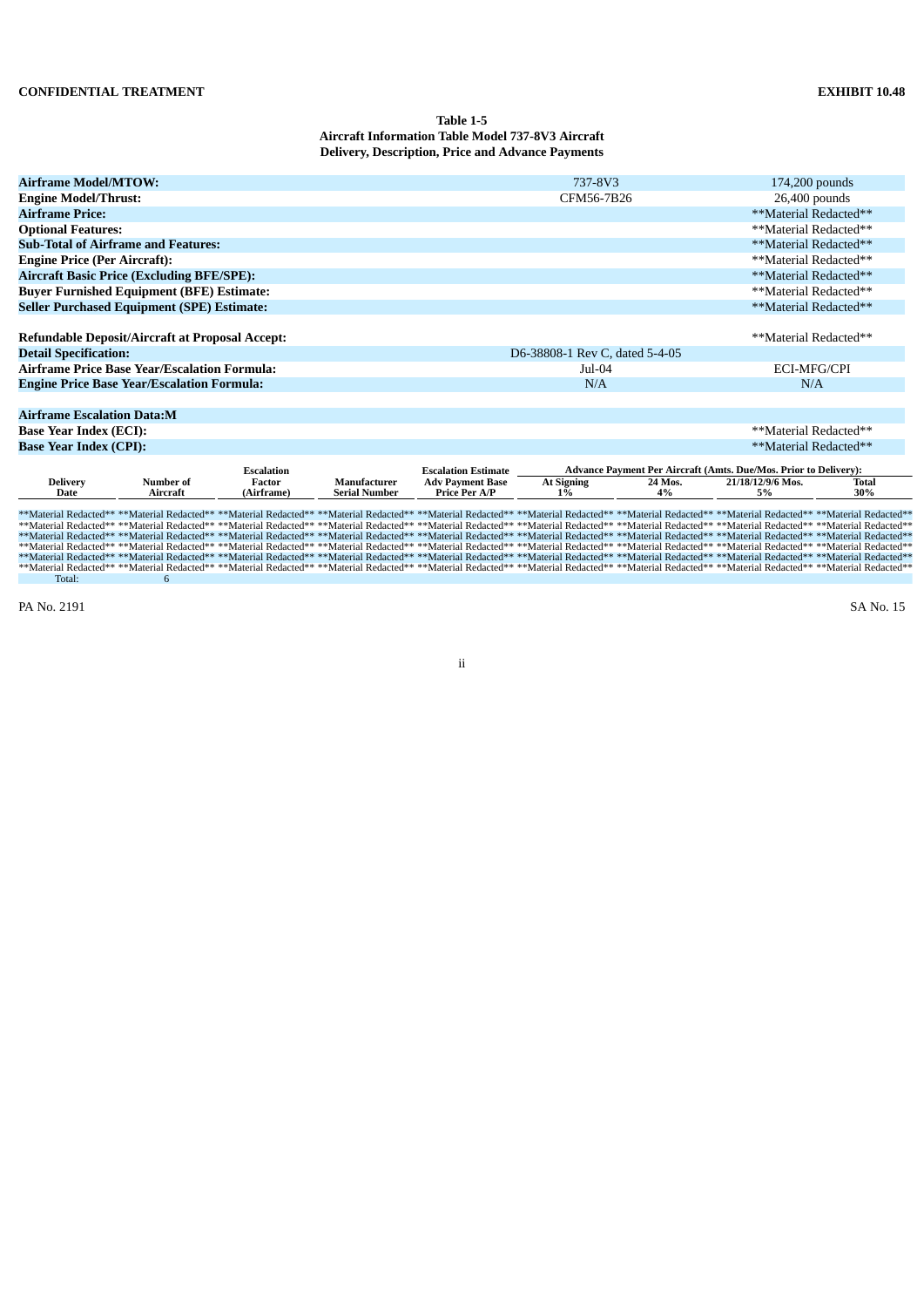#### Certification

I, Pedro Heilbron, certify that:

- 1. I have reviewed this annual report on Form 20-F of Copa Holdings, S.A.;
- 2. Based on my knowledge, this report does not contain any untrue statement of a material fact or omit to state a material fact necessary to make the statements made, in light of the circumstances under which such statements were made, not misleading with respect to the period covered by this report;
- 3. Based on my knowledge, the financial statements, and other financial information included in this report, fairly present in all material respects the financial condition, results of operations and cash flows of the company as of, and for, the periods presented in this report;
- 4. The company's other certifying officer(s) and I are responsible for establishing and maintaining disclosure controls and procedures (as defined in Exchange Act Rules 13a-15(e) and 15d-15(e)) and internal control over financial reporting (as defined in Exchange Act Rules 13a-15(f) and 15d-15(f)) for the company and have:

(a) Designed such disclosure controls and procedures, or caused such disclosure controls and procedures to be designed under our supervision, to ensure that material information relating to the company, including its consolidated subsidiaries, is made known to us by others within those entities, particularly during the period in which this report is being prepared;

(b) Designed such internal control over financial reporting, or caused such internal control over financial reporting to be designed under our supervision, to provide reasonable assurance regarding the reliability of financial reporting and the preparation of financial statements for external purposes in accordance with generally accepted accounting principles;

(c) Evaluated the effectiveness of the company's disclosure controls and procedures and presented in this report our conclusions about the effectiveness of the disclosure controls and procedures, as of the end of the period covered by this report based on such evaluation; and

(d) Disclosed in this report any change in the company's internal control over financial reporting that occurred during the period covered by the annual report that has materially affected, or is reasonably likely to materially affect, the company's internal control over financial reporting; and

5. The company's other certifying officer(s) and I have disclosed, based on our most recent evaluation of internal control over financial reporting, to the company's auditors and the audit committee of the company's board of directors (or persons performing the equivalent functions):

(a) All significant deficiencies and material weaknesses in the design or operation of internal control over financial reporting which are reasonably likely to adversely affect the company's ability to record, process, summarize and report financial information; and

(b) Any fraud, whether or not material, that involves management or other employees who have a significant role in the company's internal control over financial reporting.

Date: May 9, 2008

/s/ Pedro Heilbron Pedro Heilbron

Chief Executive Officer

(Section 302 CEO Certification)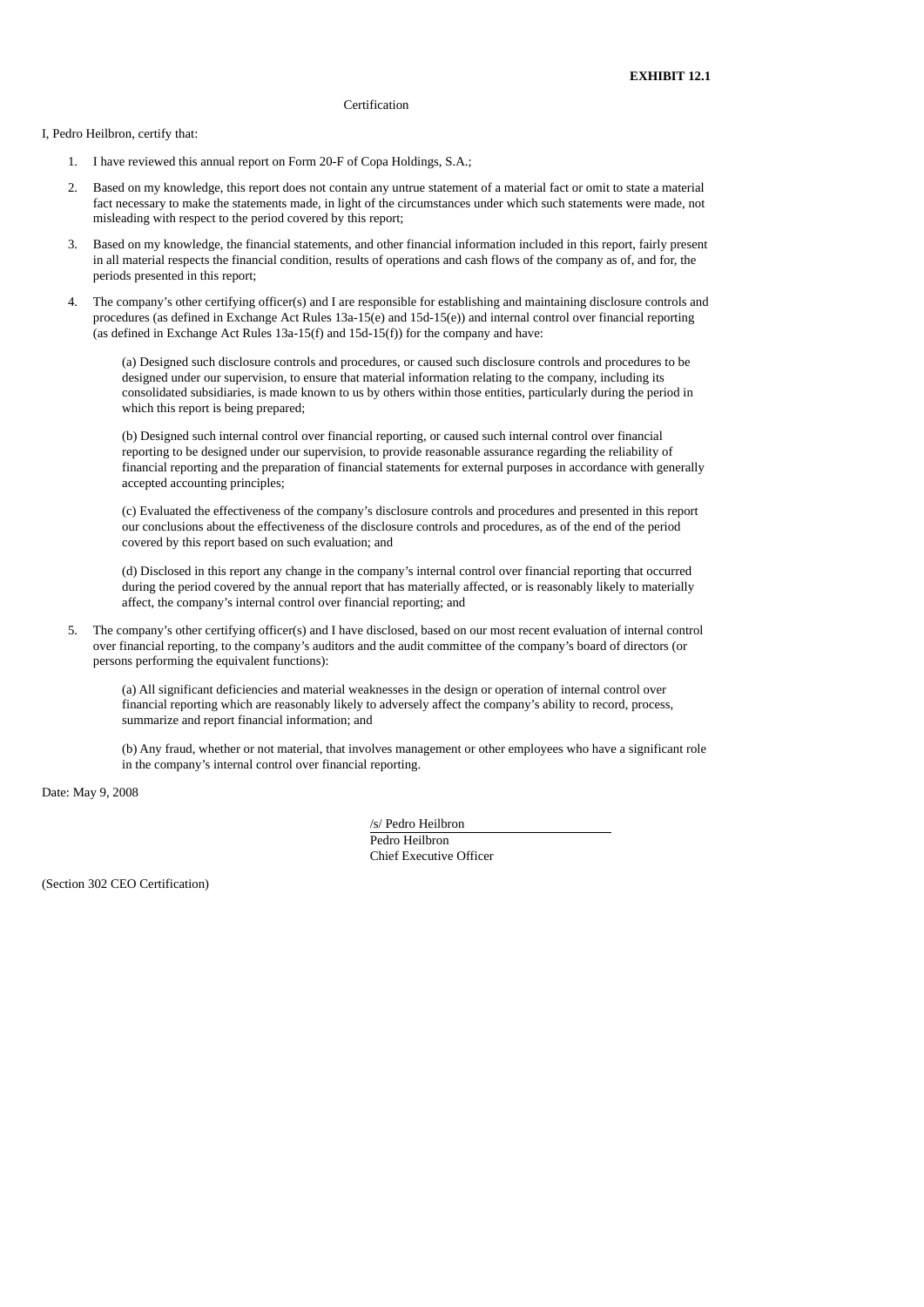#### Certification

I, Victor Vial, certify that:

- 1. I have reviewed this annual report on Form 20-F of Copa Holdings, S.A.;
- 2. Based on my knowledge, this report does not contain any untrue statement of a material fact or omit to state a material fact necessary to make the statements made, in light of the circumstances under which such statements were made, not misleading with respect to the period covered by this report;
- 3. Based on my knowledge, the financial statements, and other financial information included in this report, fairly present in all material respects the financial condition, results of operations and cash flows of the company as of, and for, the periods presented in this report;
- 4. The company's other certifying officer(s) and I are responsible for establishing and maintaining disclosure controls and procedures (as defined in Exchange Act Rules 13a-15(e) and 15d-15(e)) and internal control over financial reporting (as defined in Exchange Act Rules 13a-15(f) and 15d-15(f)) for the company and have:

(a) Designed such disclosure controls and procedures, or caused such disclosure controls and procedures to be designed under our supervision, to ensure that material information relating to the company, including its consolidated subsidiaries, is made known to us by others within those entities, particularly during the period in which this report is being prepared;

(b) Designed such internal control over financial reporting, or caused such internal control over financial reporting to be designed under our supervision, to provide reasonable assurance regarding the reliability of financial reporting and the preparation of financial statements for external purposes in accordance with generally accepted accounting principles;

(c) Evaluated the effectiveness of the company's disclosure controls and procedures and presented in this report our conclusions about the effectiveness of the disclosure controls and procedures, as of the end of the period covered by this report based on such evaluation; and

(d) Disclosed in this report any change in the company's internal control over financial reporting that occurred during the period covered by the annual report that has materially affected, or is reasonably likely to materially affect, the company's internal control over financial reporting; and

5. The company's other certifying officer(s) and I have disclosed, based on our most recent evaluation of internal control over financial reporting, to the company's auditors and the audit committee of the company's board of directors (or persons performing the equivalent functions):

(a) All significant deficiencies and material weaknesses in the design or operation of internal control over financial reporting which are reasonably likely to adversely affect the company's ability to record, process, summarize and report financial information; and

(b) Any fraud, whether or not material, that involves management or other employees who have a significant role in the company's internal control over financial reporting.

Date: May 9, 2008

/s/ Victor Vial

Victor Vial Chief Financial Officer

(Section 302 CFO Certification)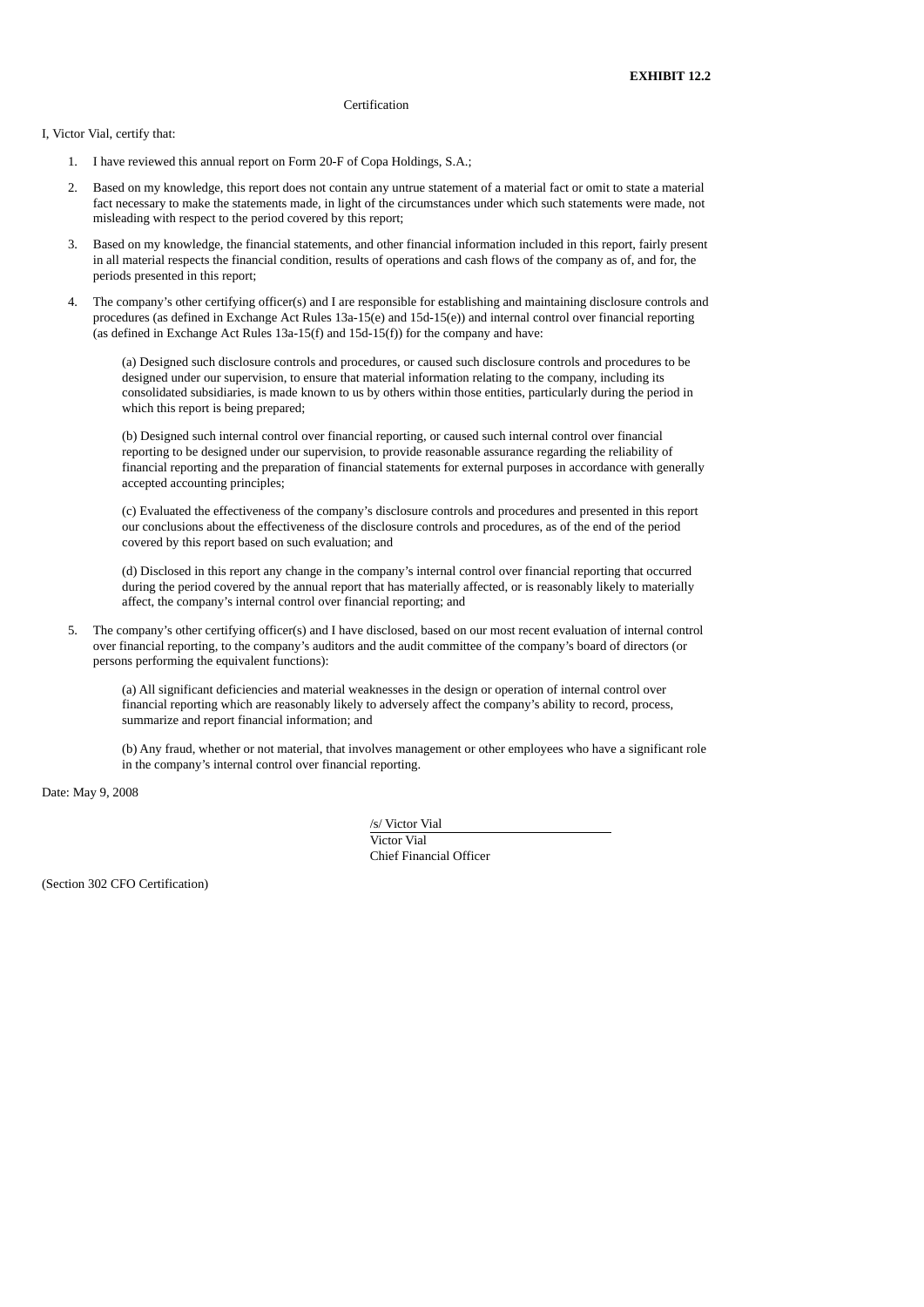# **Certification Pursuant to Section 906 of the Sarbanes-Oxley Act of 2002 (Subsections (a) and (b) of Section 1350, Chapter 63 of Title 18, United States Code)**

Pursuant to section 906 of the Sarbanes-Oxley Act of 2002 (subsections (a) and (b) of section 1350, chapter 63 of title 18, United States Code), each of the undersigned officers of Copa Holdings, S.A. (the "Company"), does hereby certify, to such officer's knowledge, that:

The Annual Report on Form 20-F for the year ended December 31, 2007 of the Company fully complies with the requirements of section 13(a) or section 15(d) of the Securities Exchange Act of 1934 and information contained in the Form 20- F fairly presents, in all material respects, the financial condition and results of operations of the Company.

Dated: May 9, 2008 /s/ Pedro Heilbron

Pedro Heilbron Chief Executive Officer